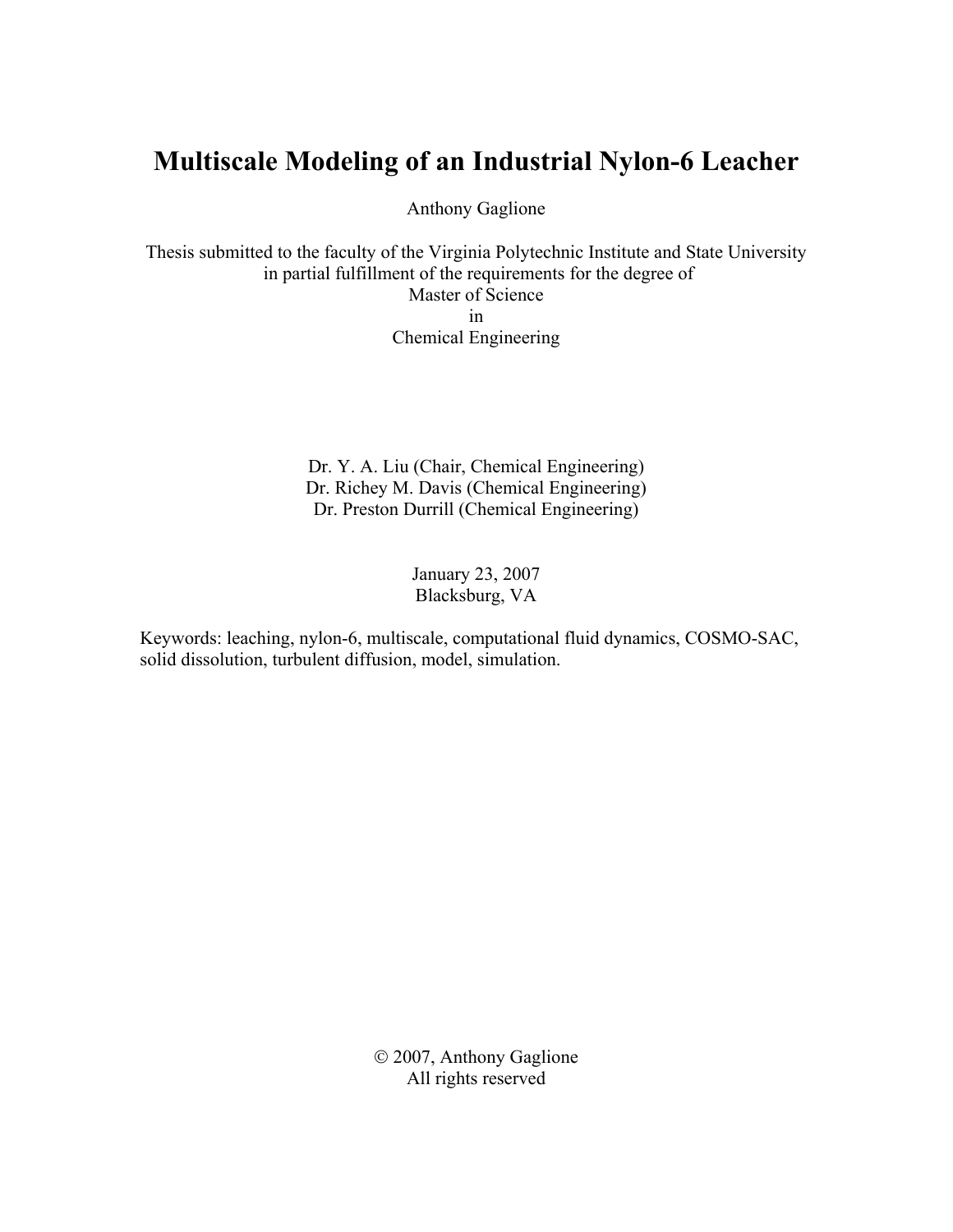### <span id="page-1-0"></span>Multiscale Modeling of an Industrial Nylon-6 Leacher

Anthony Gaglione

#### **Abstract**

<span id="page-1-1"></span>This thesis presents a multiscale model of an industrial nylon-6 leacher. We develop several models at various spatial scales and implement them together in a simplistic, efficient way to develop an overall leacher model. We solve dynamic transport differential equations using the finite-volume method and method of lines in an in-housedeveloped FORTRAN program. We use the ODEPACK package of ordinary differential equation (ODE) solvers to solve our system of coupled ODEs. Our multiscale model performs transport, thermodynamic, physical property, and mass-transfer calculations at a finite-volume scale. We introduce two additional scales: a mesoscale, in which we perform computational fluid dynamic (CFD) simulations, and a molecular scale. Our CFD simulations solve for turbulent properties of fluid flowing over a packed bed. We incorporate the turbulent diffusivity of the fluid into our finite-volume leacher model. We perform molecular simulations and use the conductor-like screening model-segment activity coefficient (COSMO-SAC) model to generate solubility predictions of small, cyclic oligomers in water and ε-caprolactam. Additionally, we develop an extension of COSMO-SAC to model polymer species, which we refer to as Polymer-COSMO-SAC, and apply it to solve liquid-liquid equilibrium equations. We present a unique methodology to apply COSMO-based models to polymer species, which shows reasonable results for nylon-6. Because of the computational intensity of our Polymer-COSMO-SAC liquid-liquid equilibrium algorithm, we generate pre-computed tables of equilibrium predictions that we may import into our leacher model. Our integration of multiscale models maximizes efficiency and feasibility with accuracy.

We are able to use our multiscale models to estimate necessary parameters, but we need to fit two mass-transfer related parameters to industrial data. We validate our model against the plant data and find average-absolute errors in the final mass percent of εcaprolactam and cyclic dimer in polymer chips of 25.0% and 54.7%, respectively. Several plant data sets are suspected outliers and we believe an unforeseen equilibrium limitation may cause this discrepancy. If we remove these outlying data sets, we then find average-absolute errors of 7.5% and 19.3% for ε-caprolactam and cyclic dimer, respectively. We then use our validated model to perform application and sensitivity studies to gain critical insight into the leacher's operating conditions.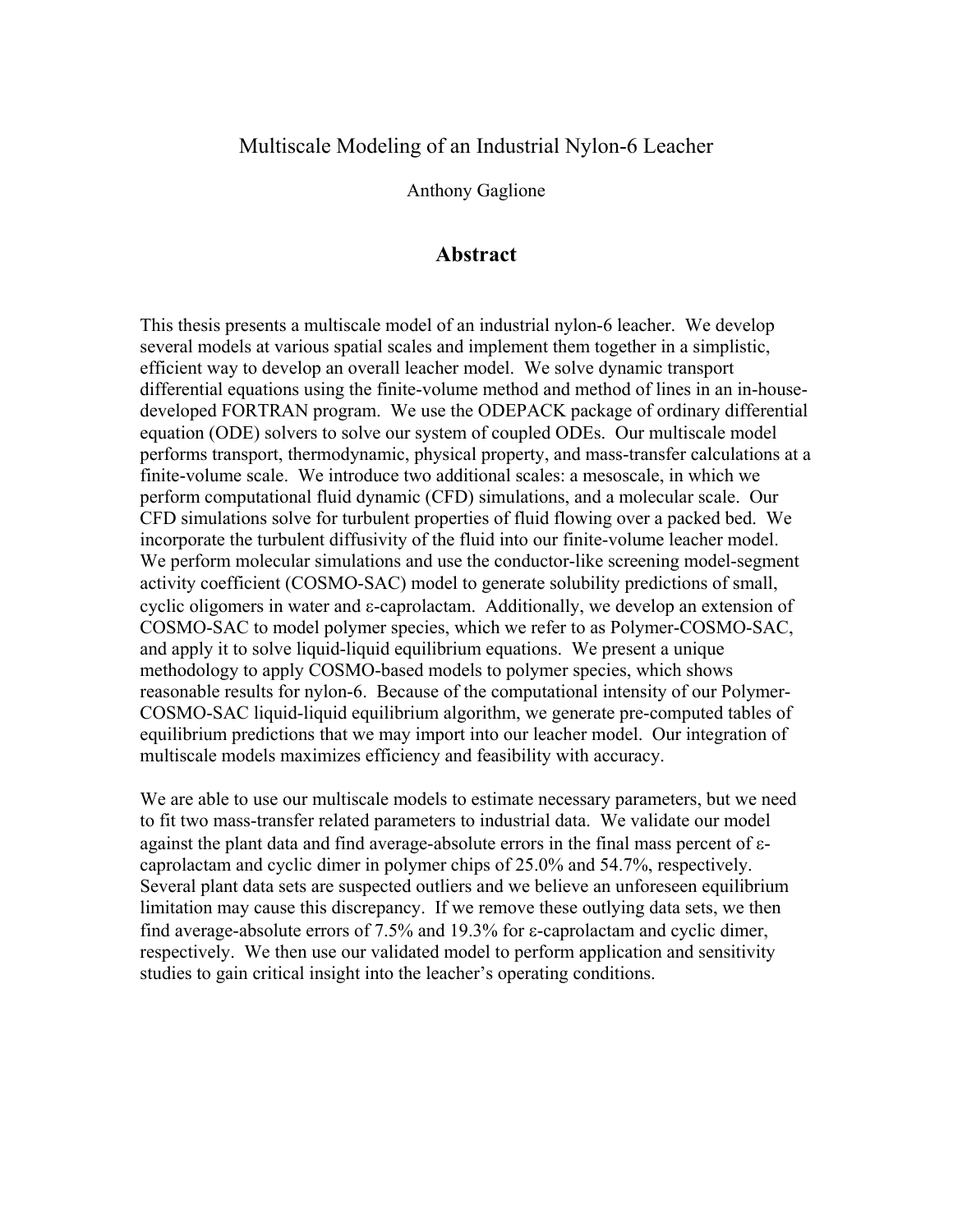# <span id="page-2-1"></span><span id="page-2-0"></span>**Acknowledgements**

First, I would like to thank my advisor, Dr. Y.A. Liu, for giving me the opportunity to study under him. Dr. Liu has taught me much in my undergraduate and graduate years at Virginia Tech, and his notes on pump and valve sizing, separation heuristics, and process economics will remain with me as lifelong references. I also thank Dr. Liu for his understanding and compassion when I had shoulder surgery and I thank his wife, Dr. Hing-Har Lo, for all of her help finding me an excellent surgeon and giving countless free medical advice.

I next want to thank Dr. Richey M. Davis and Dr. Preston Durrill for serving on my committee and for helping make the Department of Chemical Engineering at Virginia Tech the excellent program that it is. I also thank Dr. Durrill for his excellent instruction in Unit Operations Laboratory and for giving me the opportunity to become an instructor myself.

I thank my fellow graduate students, especially my colleagues and friends Kevin Seavey and Eric Mullins. They have provided me with countless support and advice. I thank former group members Bruce Lucas and Rich Oldland for their support. I also thank Dr. Chau-Chyun Chen who, although he is not a member of our research group, always graciously makes himself available to give us excellent advice. I thank the undergraduate researchers who have helped me, Katrina Ramsdell and Mary Mitchell.

I give my most sincere gratitude and thanks to my parents, Mary Ellen Rickards and Jerry Gaglione, for their endless support of my education and all other travels I have taken in life. Their selfless generosity has allowed me to accomplish all that I have in life.

Finally, I thank Alliant Techsystems, Aspen Technology, China Petroleum and Chemical Corporation, Formosa Petrochemical Corporation, Honeywell Specialty Materials, Honeywell International Foundation, and Milliken Chemicals for supporting our programs in computer-aided design and process systems engineering at Virginia Tech.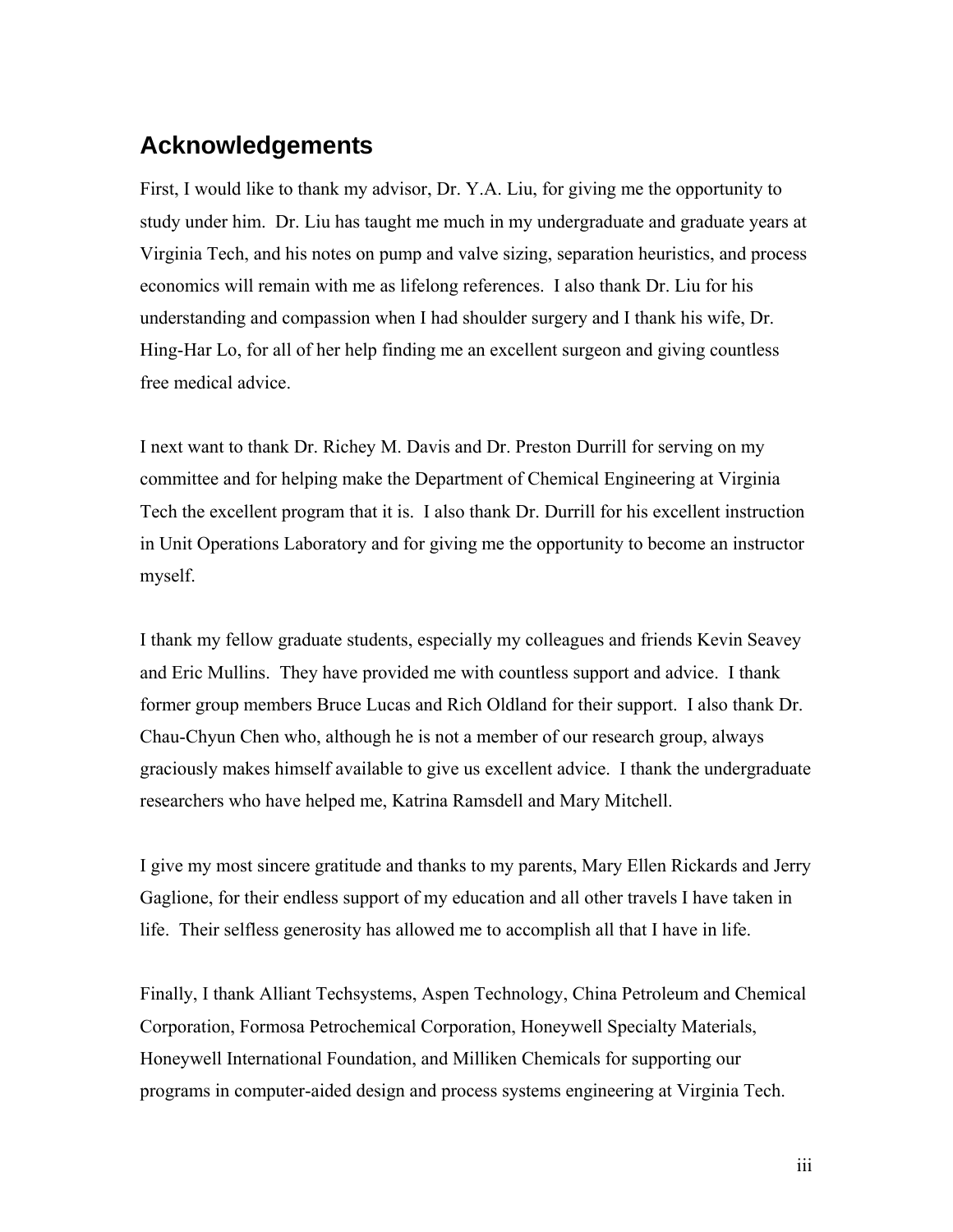<span id="page-3-1"></span><span id="page-3-0"></span>

| 1                       |       |       |  |
|-------------------------|-------|-------|--|
|                         | 1.1   |       |  |
|                         | 1.2   |       |  |
|                         | 1.3   |       |  |
|                         | 1.3.1 |       |  |
|                         |       | 1.3.2 |  |
|                         |       | 1.3.3 |  |
|                         |       | 1.3.4 |  |
|                         | 1.4   |       |  |
| 2                       |       |       |  |
| $\mathbf{3}$            |       |       |  |
|                         | 3.1   |       |  |
|                         | 3.2   |       |  |
|                         | 3.3   |       |  |
|                         | 3.4   |       |  |
|                         |       | 3.4.1 |  |
|                         |       | 3.4.2 |  |
|                         |       | 3.4.3 |  |
|                         | 3.5   |       |  |
|                         | 3.6   |       |  |
| $\overline{\mathbf{4}}$ |       |       |  |
|                         | 4.1   |       |  |
|                         | 4.2   |       |  |
|                         | 4.3   |       |  |

# **Table of Contents**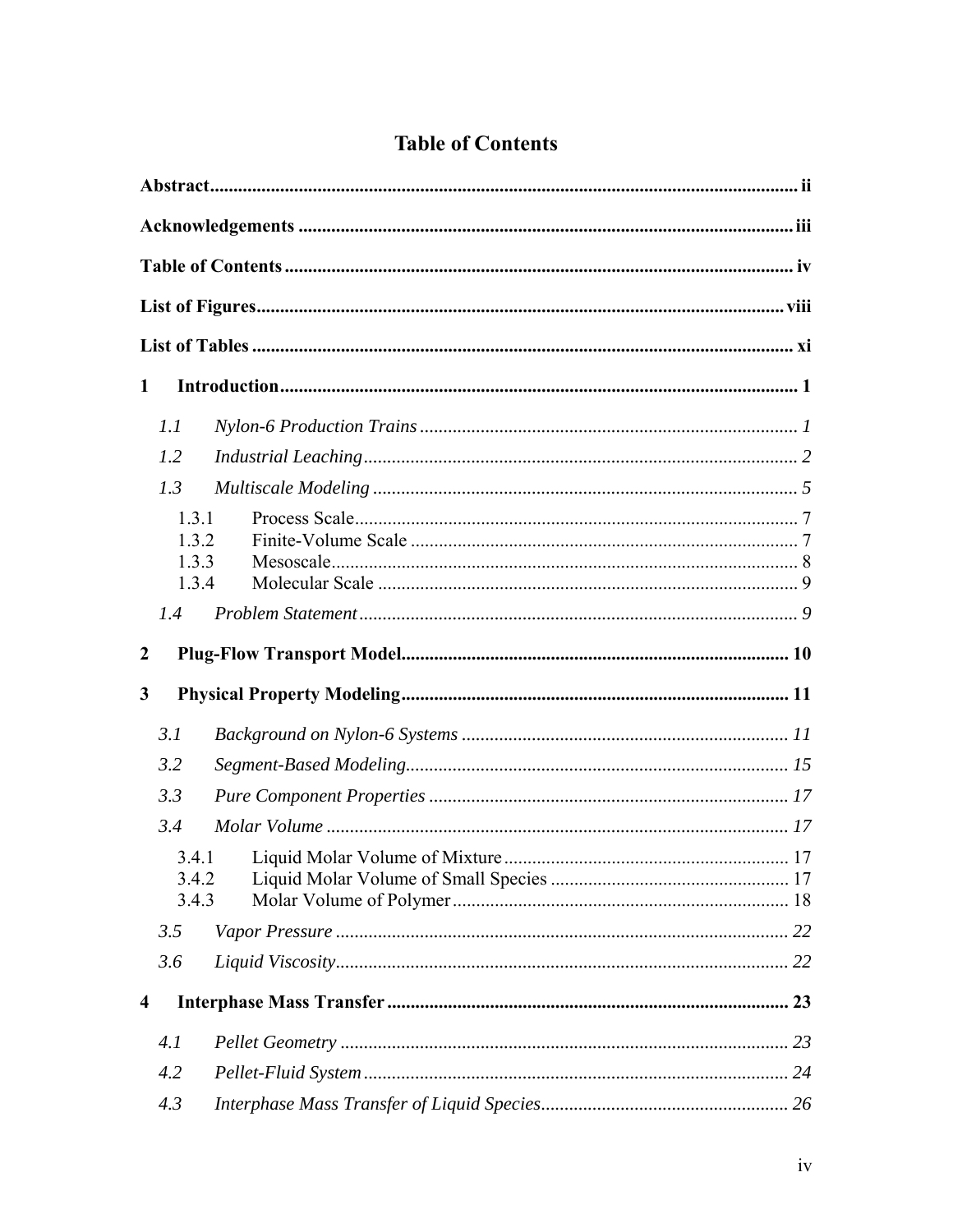|   | 4.4   |  |
|---|-------|--|
|   | 4.5   |  |
|   | 4.5.1 |  |
|   | 4.5.2 |  |
|   | 4.5.3 |  |
|   | 4.5.4 |  |
|   | 4.5.5 |  |
| 5 |       |  |
|   | 5.1   |  |
|   | 5.2   |  |
|   | 5.3   |  |
|   | 5.3.1 |  |
|   | 5.3.2 |  |
|   | 5.4   |  |
|   | 5.4.1 |  |
|   | 5.4.2 |  |
|   | 5.4.3 |  |
| 6 |       |  |
|   |       |  |
|   | 6.1   |  |
|   | 6.2   |  |
|   | 6.2.1 |  |
|   | 6.3   |  |
|   | 6.4   |  |
| 7 |       |  |
|   | 7.1   |  |
|   | 7.2   |  |
|   | 7.2.1 |  |
|   | 7.2.2 |  |
|   | 7.2.3 |  |
|   | 7.3   |  |
|   | 7.4   |  |
|   | 7.5   |  |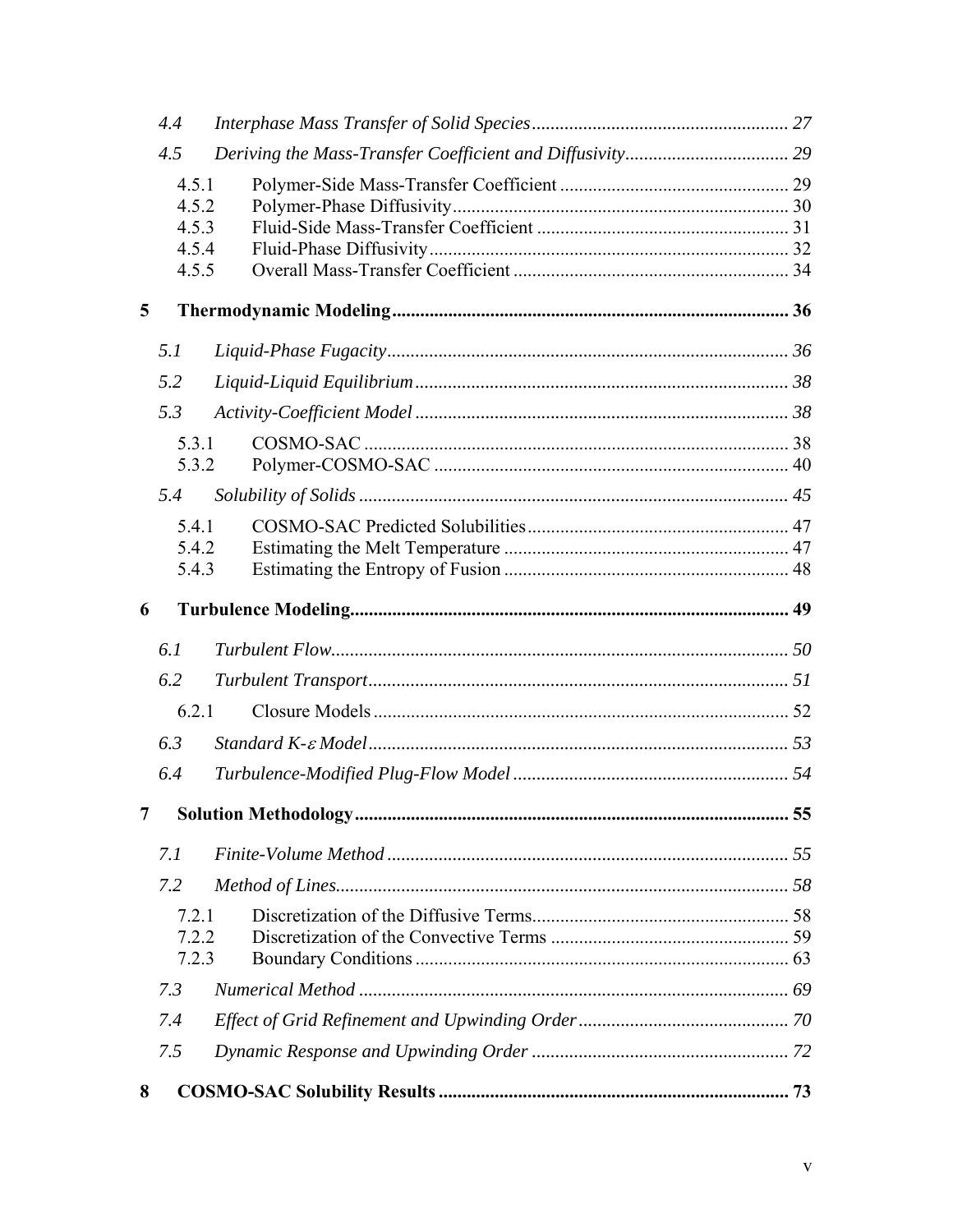| 9         |                  |                                                                |  |
|-----------|------------------|----------------------------------------------------------------|--|
|           | 9.1              |                                                                |  |
|           | 9.2              |                                                                |  |
|           | 9.3              |                                                                |  |
|           | 9.4              |                                                                |  |
| <b>10</b> |                  |                                                                |  |
|           | 10.1             |                                                                |  |
|           | 10.1.1           |                                                                |  |
|           | 10.2             |                                                                |  |
|           | 10.3             | Impact of Turbulent Diffusion on Leacher Model Performance  93 |  |
| 11        |                  |                                                                |  |
|           | 11.1             |                                                                |  |
|           | 11.1.1           |                                                                |  |
|           | 11.1.2           |                                                                |  |
|           | 11.1.3<br>11.1.4 |                                                                |  |
|           | 11.2             |                                                                |  |
|           | 11.3             |                                                                |  |
| 12        |                  |                                                                |  |
|           | 12.1             |                                                                |  |
|           | 12.1.1<br>12.1.2 |                                                                |  |
|           | 12.2             |                                                                |  |
|           | 12.3             |                                                                |  |
|           |                  |                                                                |  |
| 13        |                  |                                                                |  |
| 14        |                  |                                                                |  |
|           |                  |                                                                |  |
|           |                  |                                                                |  |
|           |                  |                                                                |  |
|           |                  |                                                                |  |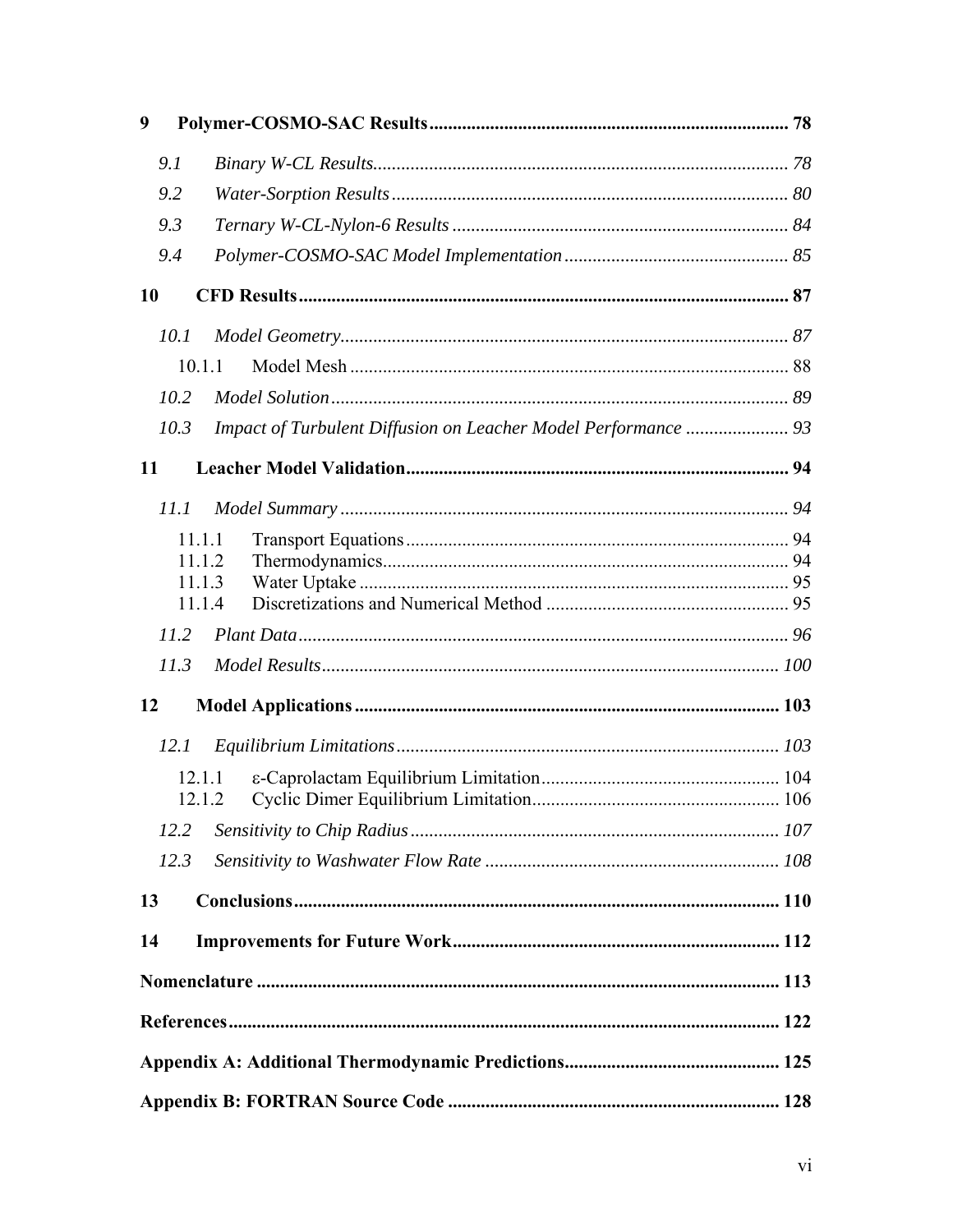|--|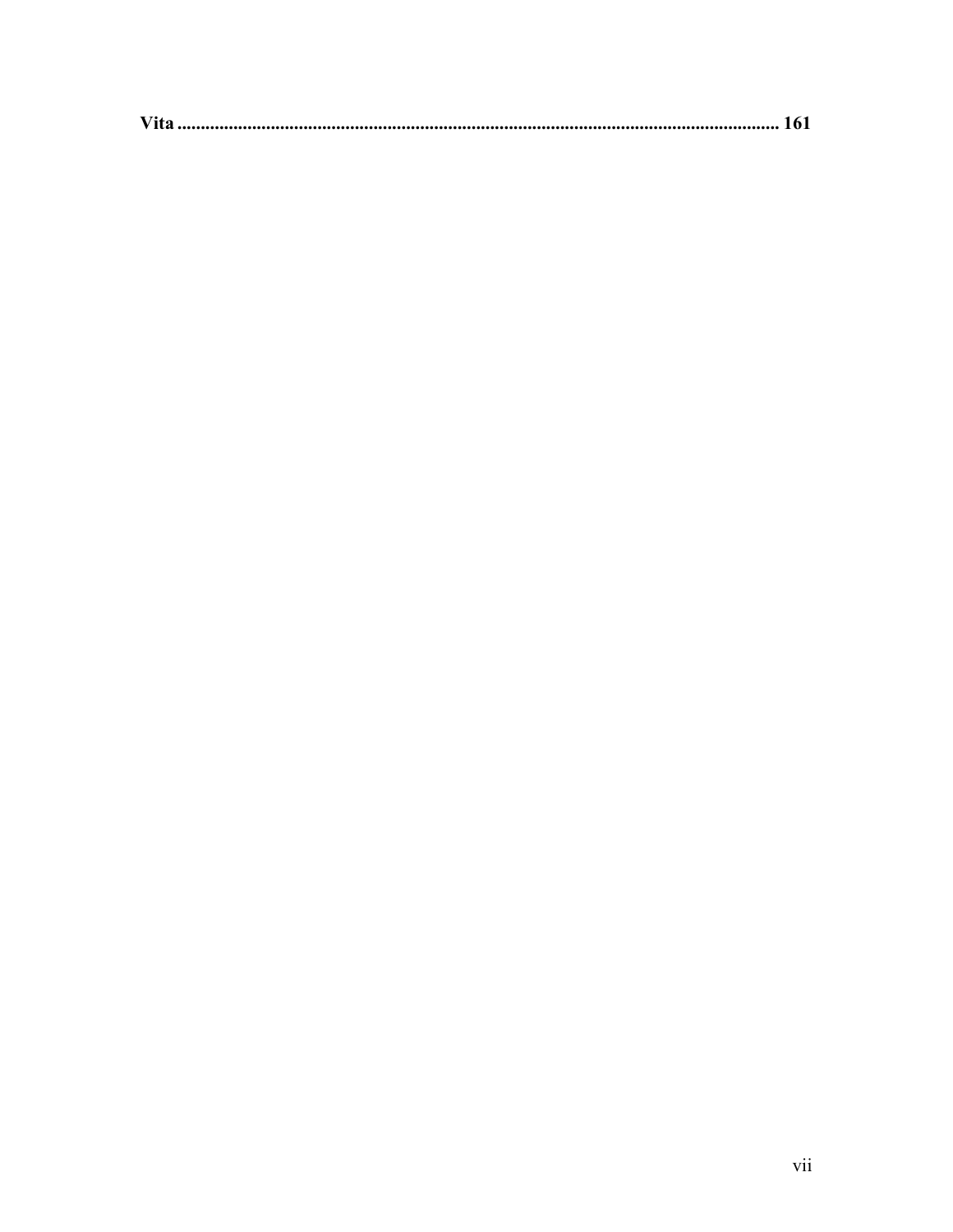# **List of Figures**

<span id="page-7-1"></span><span id="page-7-0"></span>

| Figure 2. Flowsheet of a typical industrial countercurrent nylon-6 leacher.  4                                                                                              |
|-----------------------------------------------------------------------------------------------------------------------------------------------------------------------------|
|                                                                                                                                                                             |
|                                                                                                                                                                             |
| Figure 5. Illustration of segment-based modeling of polymer chains in a mixture. 15                                                                                         |
| Figure 6. Illustration of polymer morphologies as a function of temperature 19                                                                                              |
| Figure 7. Illustration of molar volume for amorphous and crystalline regions as a<br>function of temperature according to the Van Krevelen model <sup>14</sup> . This       |
| Figure 8. Concentration profile in a polymer pellet and the surrounding fluid 25                                                                                            |
| Figure 9. Equilibrium-curve diagram of the pellet and fluid concentrations 26                                                                                               |
|                                                                                                                                                                             |
| Figure 11. DPNx3: Nylon-6 oligomer of degree of polymerization of three 42                                                                                                  |
| Figure 12. DPNx2: Nylon-6 oligomer of degree of polymerization of two 42                                                                                                    |
|                                                                                                                                                                             |
| Figure 14. Comparison of the sigma profiles of the repeat unit and ACA. The<br>sigma profile is the total surface area of a specific charge, $\sigma$ , on the surface of a |
| Figure 15. Example of velocity fluctuations in turbulent flow at a given location, as                                                                                       |
| Figure 16. An example cylindrical cell and its neighbors for our plug-flow leacher                                                                                          |
| Figure 17. First and second cells at the entrance of the leacher 64                                                                                                         |
|                                                                                                                                                                             |
| Figure 19. Model performance, in terms of mass percent of total extractables,<br>versus the number grid cells using both QUICK and first-order upwinding to                 |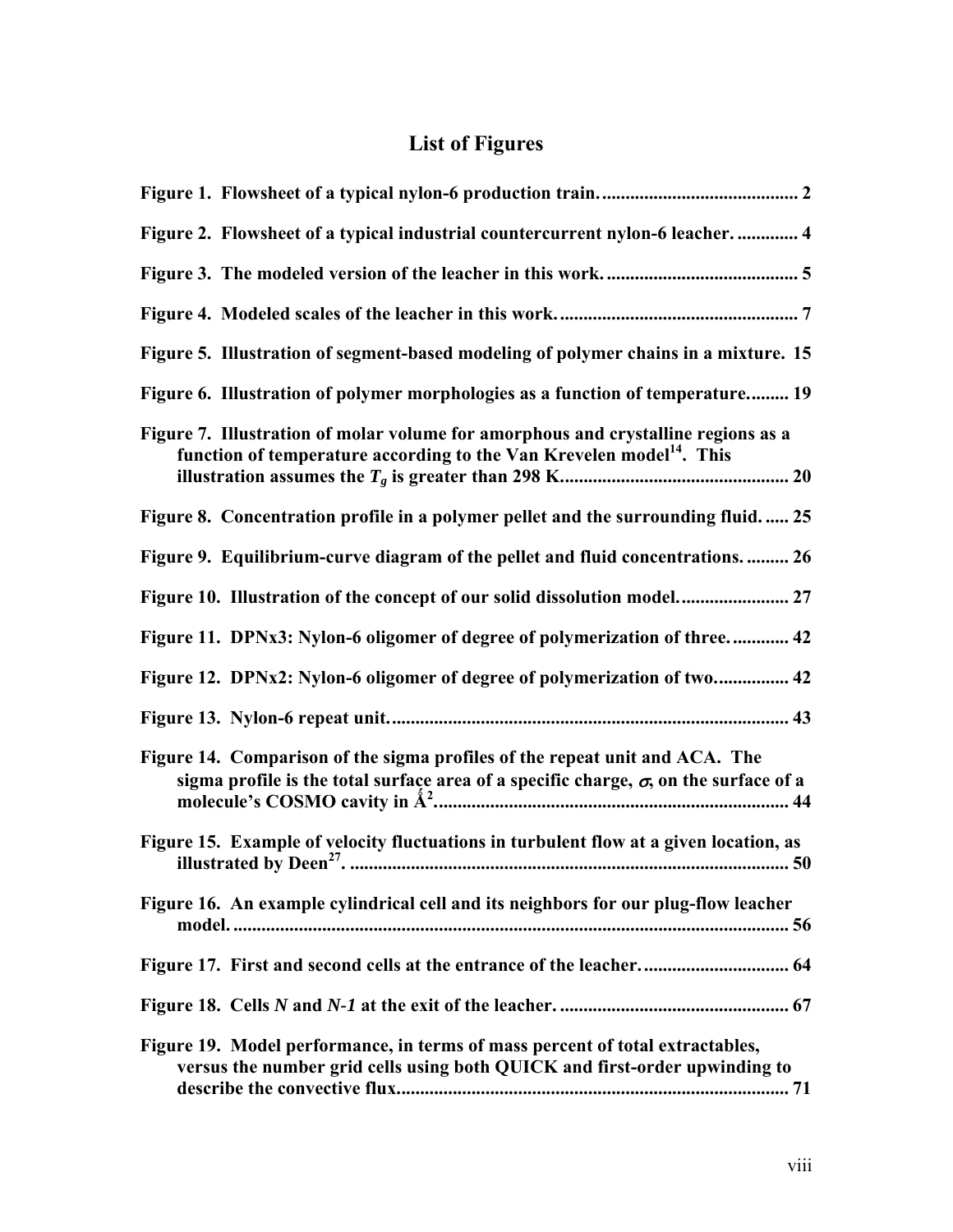| Figure 20. Dynamic response of the leacher model for a step change in polymer feed<br>from 15 wt% to 25 wt% CL using the first-order and QUICK upwinding<br>methods. Dynamic response is measured as the mass fraction of CL in the |
|-------------------------------------------------------------------------------------------------------------------------------------------------------------------------------------------------------------------------------------|
| Figure 21. Solubility of CD in mol/kg-solvent in water and ε-caprolactam as a                                                                                                                                                       |
| Figure 22. Solubility of C3 in mol/kg-solvent in water and ε-caprolactam as a                                                                                                                                                       |
| Figure 23. Solubility of C4 in mol/kg-solvent in water and ε-caprolactam as a                                                                                                                                                       |
| Figure 24. Sensitivity of the solubility of CD in W as a function of the percent<br>change in melt temperature and entropy of fusion. We express sensitivity of                                                                     |
| Figure 25. Sensitivity of the solubility of CD in CL as a function of the percent<br>change in melt temperature and entropy of fusion. We express sensitivity of                                                                    |
| Figure 26. Comparison of the COSMO-SAC model with data from DECHEMA <sup>23</sup>                                                                                                                                                   |
| Figure 27. Comparison of the Polymer-COSMO-SAC (PCOSMO-SAC) model for<br>water sorption with the GAB <sup>33</sup> model and Puffr and Sebenda <sup>34</sup> data at 20 <sup>o</sup> C.                                             |
| Figure 28. Comparison of Polymer-COSMO-SAC (PolyCOSMO-SAC) with data<br>from Giori and Hayes <sup>35</sup> for the ternary W-CL-nylon-6 system at $270^{\circ}$ C in the                                                            |
| Figure 29. 3-D rendering of our CFD model's meshed geometry.  88                                                                                                                                                                    |
| Figure 30. Turbulent diffusivity $(m^2/s)$ as a function of fluid velocity $(m/s)$ .  92                                                                                                                                            |
| Figure 31. Overview of the integration of the various modeled scales in this work. 96                                                                                                                                               |
| Figure 32. Comparison of model results with real plant data for the final<br>normalized mass percent of CL and CD in the chips exiting the leacher with                                                                             |
| Figure 33. Comparison of model results with real plant data for the final<br>normalized mass percent of CL and CD in the chips exiting the leacher with                                                                             |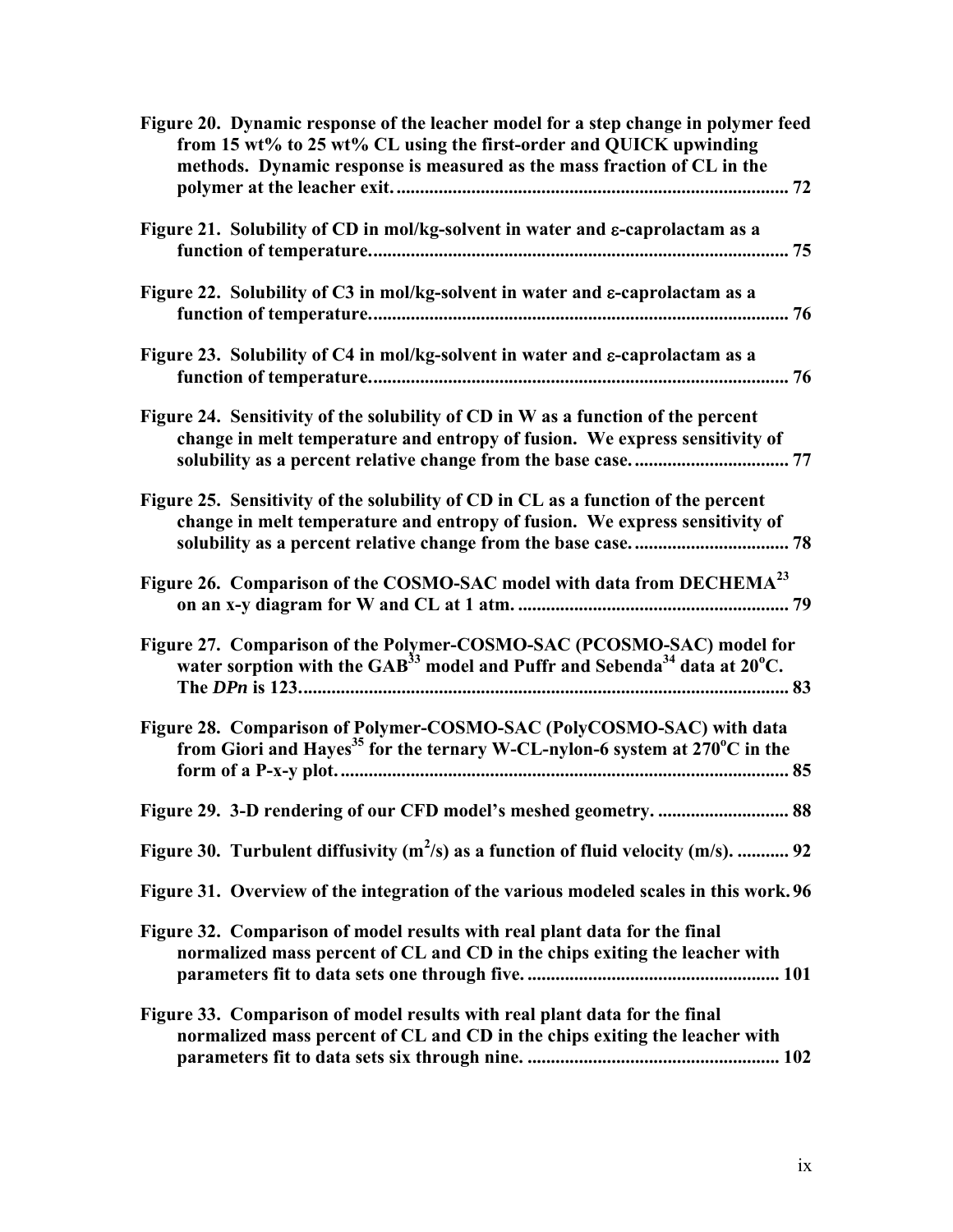| Figure 34. Predicted steady-state profiles of mole fractions of CL in the fluid and<br>polymer phases and the theoretical mole fractions of CL that would exist in the                                                                                               |
|----------------------------------------------------------------------------------------------------------------------------------------------------------------------------------------------------------------------------------------------------------------------|
| Figure 35. Predicted steady-state profiles of mole fractions of CL in the fluid and<br>polymer phases and the theoretical mole fractions of CL that would exist in the<br>polymer if it were in equilibrium with the fluid phase with a 0.8 wt% impurity             |
| Figure 36. Predicted steady-state profile of the mass fraction of CD in the fluid and<br>its predicted solubility in the fluid, expressed as a mass fraction 107                                                                                                     |
| Figure 37. Effect of normalized polymer chip geometry on total extractables<br>remaining in the chip. The normalized cylindrical chip length is 1.0 108                                                                                                              |
| Figure 38. Effect of normalized washwater flow rate on the mass percent of total                                                                                                                                                                                     |
| Figure 39. Polymer-COSMO-SAC predicted equilibrium curve relating the<br>polymer and fluid mole fractions of water for a ternary water- $\varepsilon$ -caprolactam-<br>nylon-6 system at $100^{\circ}$ C with a DPn of nylon-6 of approximately 180 125              |
| Figure 40. Polymer-COSMO-SAC predicted equilibrium curve relating the<br>polymer and fluid mole fractions of $\varepsilon$ -caprolactam for a ternary water- $\varepsilon$ -<br>caprolactam-nylon-6 system at $100^{\circ}$ C with a DPn of nylon-6 of approximately |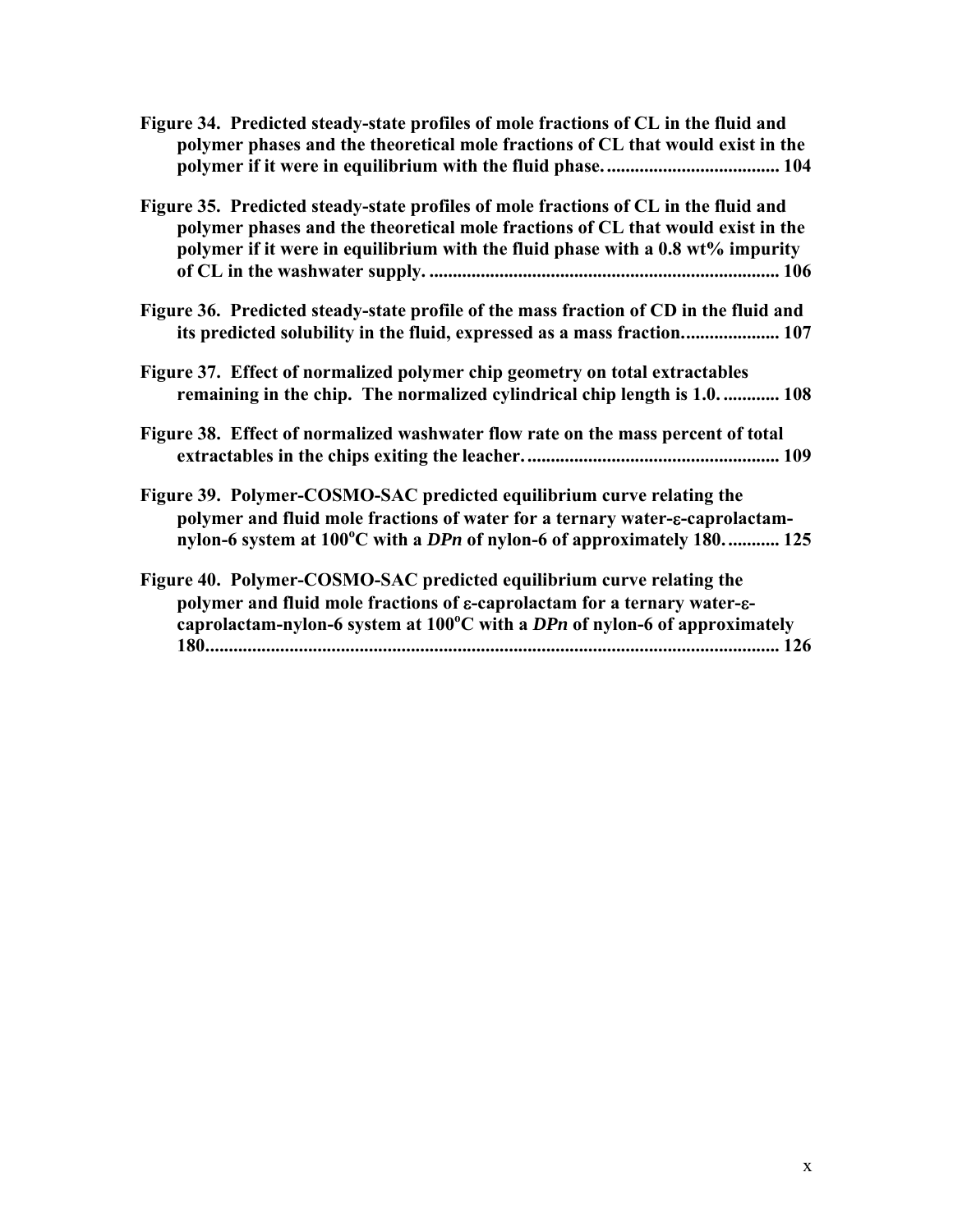# **List of Tables**

<span id="page-10-1"></span><span id="page-10-0"></span>

| Table 1. Fundamental reactions of the hydrolytic polymerization of nylon-6 13                                                                                                           |
|-----------------------------------------------------------------------------------------------------------------------------------------------------------------------------------------|
| Table 2. Conventional small and polymer species typical of a nylon-6                                                                                                                    |
| Table 3. Polymer segments typical of a nylon-6 polymerization process 16                                                                                                                |
| Table 4. Pure component properties of the species and segments modeled in this                                                                                                          |
| Table 5. Liquid molar volume parameters for the DIPPR <sup>11</sup> correlation. Liquid                                                                                                 |
|                                                                                                                                                                                         |
| Table 7. Vapor pressure parameters for the DIPPR <sup>11</sup> correlation. Vapor pressure                                                                                              |
| Table 8. Liquid viscosity parameters for the DIPPR <sup>11</sup> correlation. Liquid viscosity                                                                                          |
| Table 9. Comparison of the hydrodynamic model and data from Krynicki et al. <sup>19</sup>                                                                                               |
| Table 10. Infinite-dilution activity coefficients of CL in W at 100°C and 1 atm and<br>of W in CL at 270°C and 1 atm using the DECHEMA NRTL <sup>23</sup> , PolyNRTL <sup>21,22</sup> , |
| Table 11. COSMO cavity volumes $(\AA^3)$ of species, segments, and oligomers modeled                                                                                                    |
| Table 12. Predicted melt temperatures and the corresponding parameters for the<br>Method of Joback <sup>13</sup> for $\varepsilon$ -caprolactam and the solid oligomers modeled in this |
| Table 13. Estimated and literature values of the melt temperature of $\varepsilon$ -caprolactam.                                                                                        |
| Table 14. Predicted entropy of fusion at the melt temperature and the<br>corresponding parameters for the solid cyclic oligomers modeled in this work <sup>26</sup> .                   |
| Table 15. Estimated and literature values of the entropy of fusion of $\varepsilon$ -caprolactam.                                                                                       |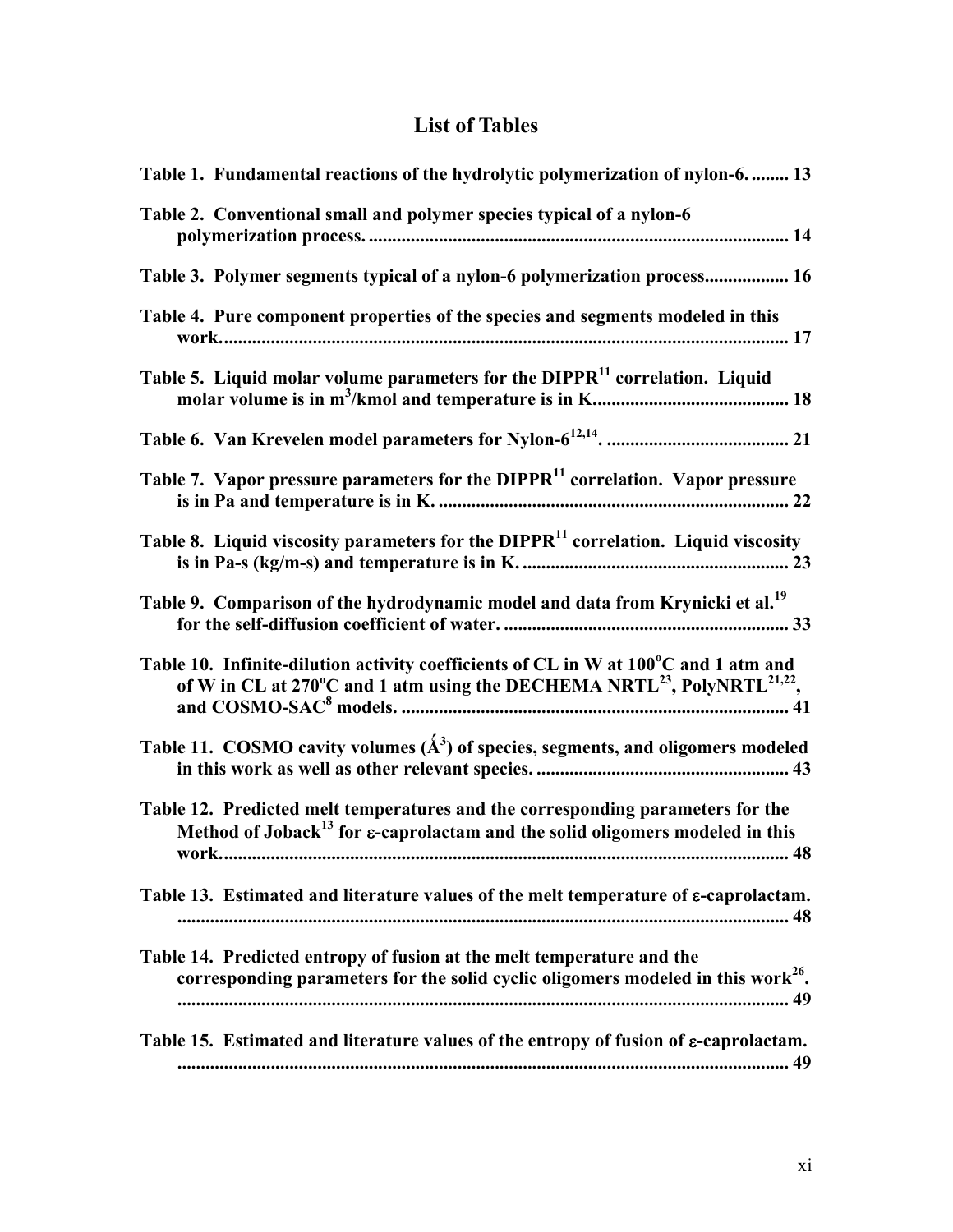| Table 16. Parameters for the Standard K- $\varepsilon$ model and their corresponding values <sup>27</sup> . |
|-------------------------------------------------------------------------------------------------------------|
|                                                                                                             |
| Table 18. Solubilities of each solid in mol/kg-solvent at 100°C in water and ε-                             |
| Table 19. Comparison of the GAB <sup>33</sup> model and Polymer-COSMO-SAC model at                          |
| Table 20. Comparison of the Puffr and Sebenda <sup>34</sup> data and Polymer-COSMO-SAC                      |
| Table 21. Assessment of our meshed CFD model's EquiAngle Skew Quality in                                    |
| Table 22. Volume-averaged turbulent diffusivities $(m^2/s)$ of various volumes in our                       |
| Table 23. Area-averaged turbulent diffusivities $(m^2/s)$ of the three planes we                            |
| Table 24. Fluid-phase molecular, turbulent, and enhanced diffusivities $(m^2/s)$ for                        |
| Table 25. Impact of turbulent diffusivity on total extractables. The turbulent                              |
|                                                                                                             |
|                                                                                                             |
|                                                                                                             |
| Table 29. Normalized leacher results for the plant data sets used in this work 99                           |
| Table 30. Normalized leacher results for the plant data sets used in this work,                             |
| Table 31. Fitted empirical parameters according to data sets one through five for                           |
| Table 32. Fitted empirical parameters according to data sets six through nine for                           |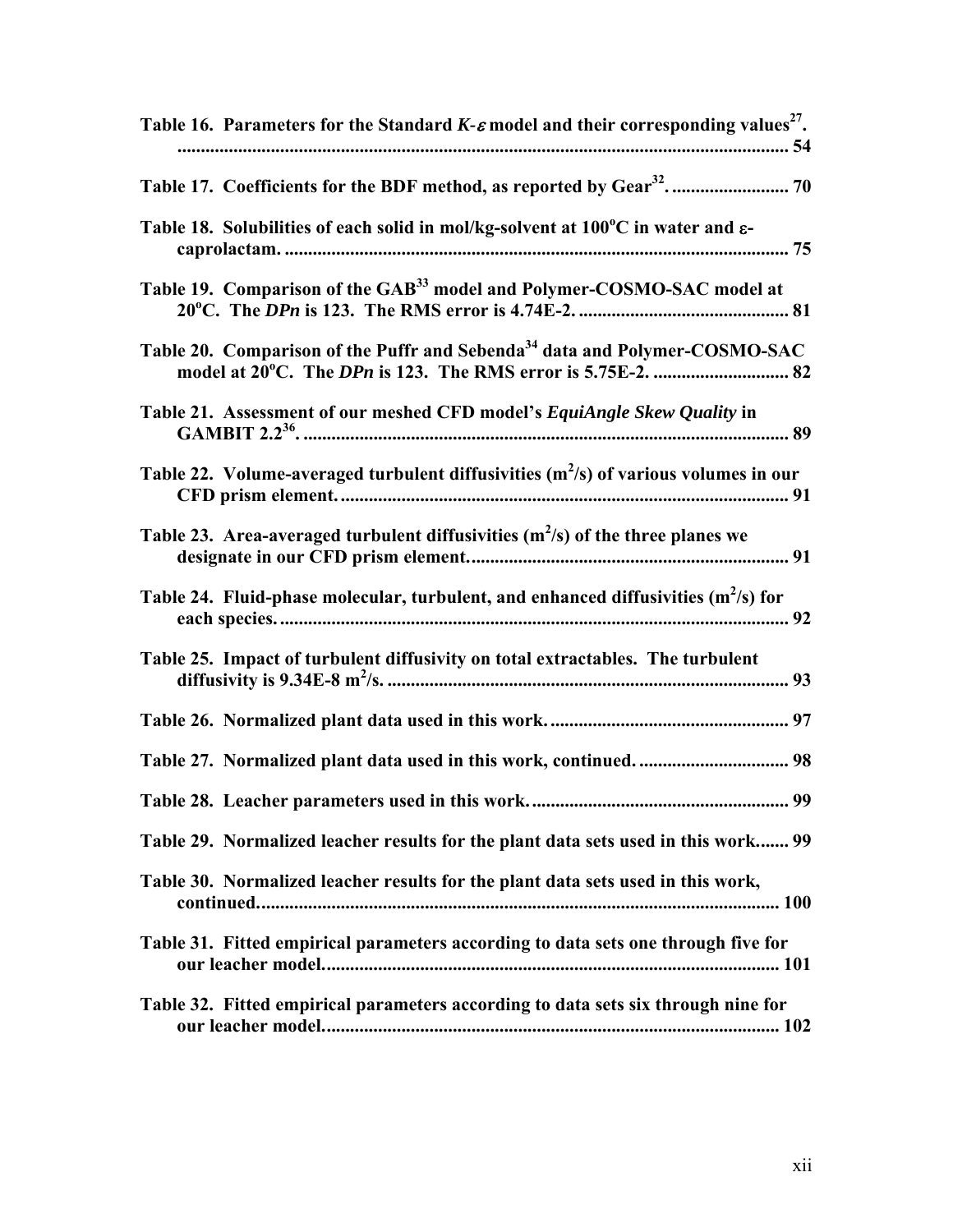# <span id="page-12-1"></span><span id="page-12-0"></span>**1 Introduction**

This work presents a multiscale model of an industrial nylon-6 leacher. We develop several models at various spatial scales and implement them together in a simplistic, efficient way to develop an overall leacher model.

Our work is motivated by industry's desire for efficient, user-friendly, yet reliable process models. Such models are valuable tools to the process engineer. A process engineer may use a process model to find optimum operating conditions for given product market prices and operating costs. One may also use a model to improve the performance of the process with reduced costly process-scale experimentation.

### <span id="page-12-2"></span>*1.1 Nylon-6 Production Trains*

A typical nylon-6 production train consists of the following key process units (see [Figure](#page-13-2)  [1](#page-13-2)): a polymerization reactor or reactor train, 2) extruders and cutters, 3) a leacher, 4) a dryer or solid-state polymerizer (SSP), and 5) blending and storage. The nylon-6 is synthesized in a reactor: the most common mechanism of which is the hydrolytic polymerization of ε-caprolactam. Polymerization proceeds through polycondensation, releasing water, which the reactor continuously removes. The train next extrudes and cuts the polymer into chips, or pellets, at the cutters. We use the terms *chips* and *pellets* interchangeably. The leacher then leaches any unreacted monomer (ε-caprolactam) and small, soluble oligomers with a solvent. The solvent of choice is typically water.

The next process in the train is a dryer or an SSP. Both processes have the same goal of removing water absorbed in the chips, typically with a hot gas, such as nitrogen. An SSP, however, has the added goal of increasing the molecular weight of the polymer; hence, it promotes polymerization while the polymer is in the solid state. The train then cools the polymer chips and sends them to blending and storage. From storage, one may extrude the chips into fibers or transport them as chips. Up until drying, we transport the polymer chips in a water slurry. We remove the slurry water before the leacher and dryer or SSP,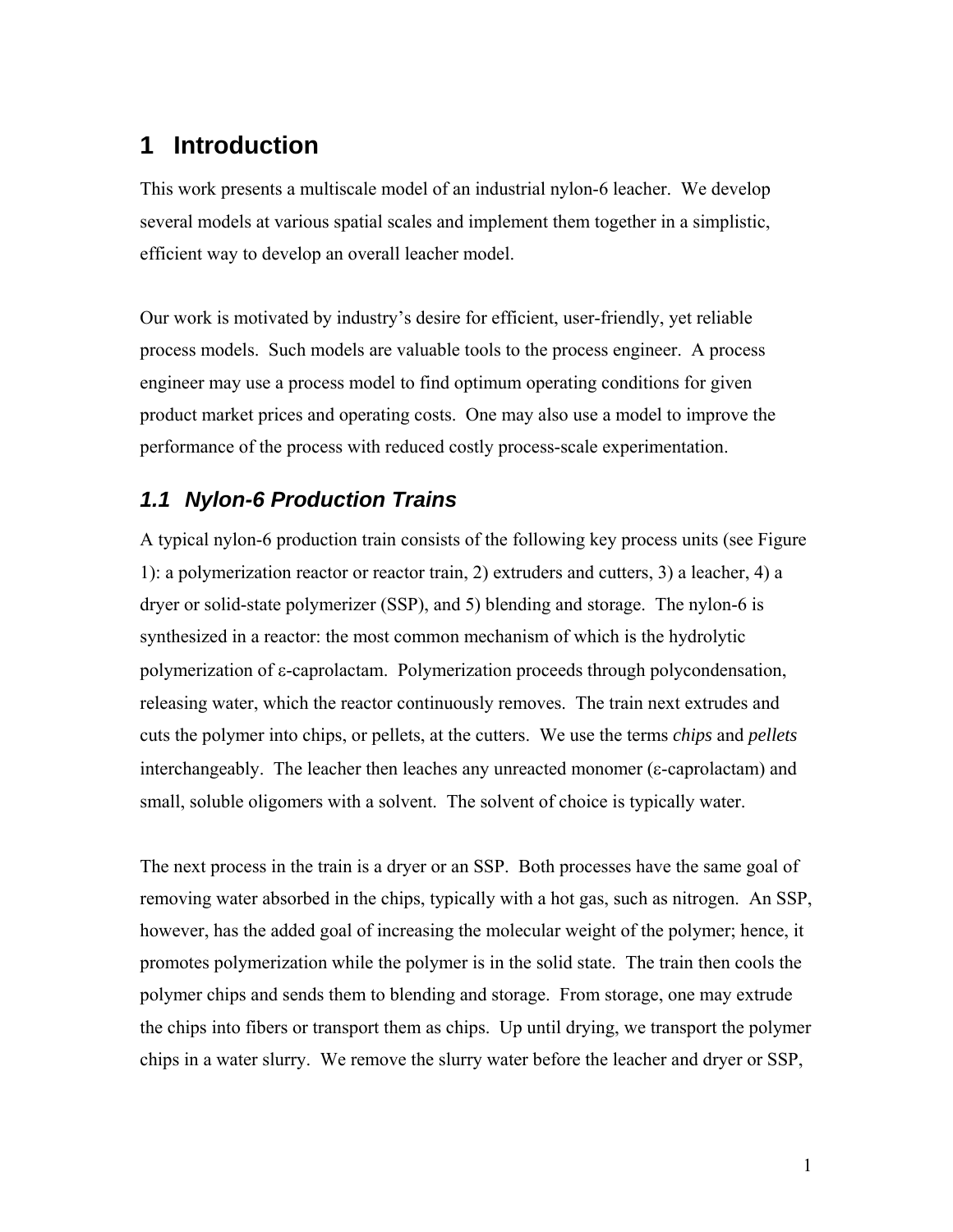<span id="page-13-0"></span>and we return slurry water to the chips after the leacher to transport them to the dryer or SSP.



**Figure 1. Flowsheet of a typical nylon-6 production train.** 

## <span id="page-13-2"></span><span id="page-13-1"></span>*1.2 Industrial Leaching*

As we describe above, leaching is generally the process of removing components from a solid through the use of a liquid. In a polymer leaching process, the polymer is the insoluble solid-state carrier, a suitable liquid serves as the solvent, and the solutes are the components we wish to remove. In the case of nylon-6, the solutes are unreacted monomer, small water-soluble oligomers, and any unreacted modifiers or terminators, and the solvent is water. We call these solutes we wish to leach out of the polymer chips *extractables*. Leaching should not be confused with extracting, which is commonly described as the removal of solutes from a *liquid* carrier by a liquid solvent.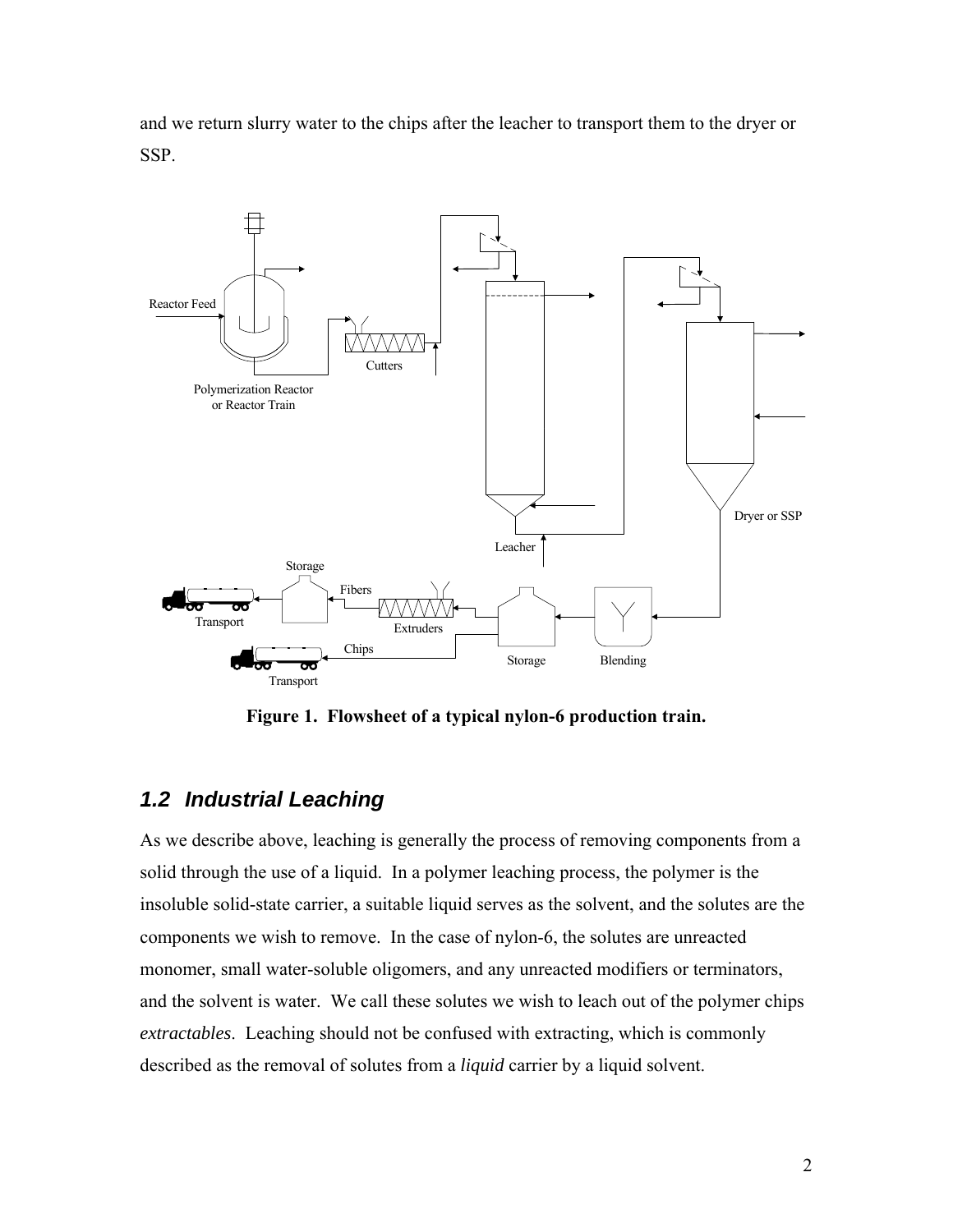Before leaching, the plant feeds an unwashed chip slurry through a set of screens, which separate the slurry water from the unwashed chips. The plant may recycle the slurry water for reuse and the chips drop down into the leacher. This process has a countercurrent washwater feed, which enters the bottom of the leacher. An overflow screen allows the washwater to return from the top of the leacher without any carryover of chips. Typically, the chips feed into the leacher through a chute that drops them below the overflow screen. The chips form a packed bed within the leacher and the plant may control the bed height. The process draws the washed chips from the bottom of the leacher and then adds slurry water for transporting. [Figure 2](#page-15-1) shows a flowsheet of a typical industrial countercurrent nylon-6 leacher.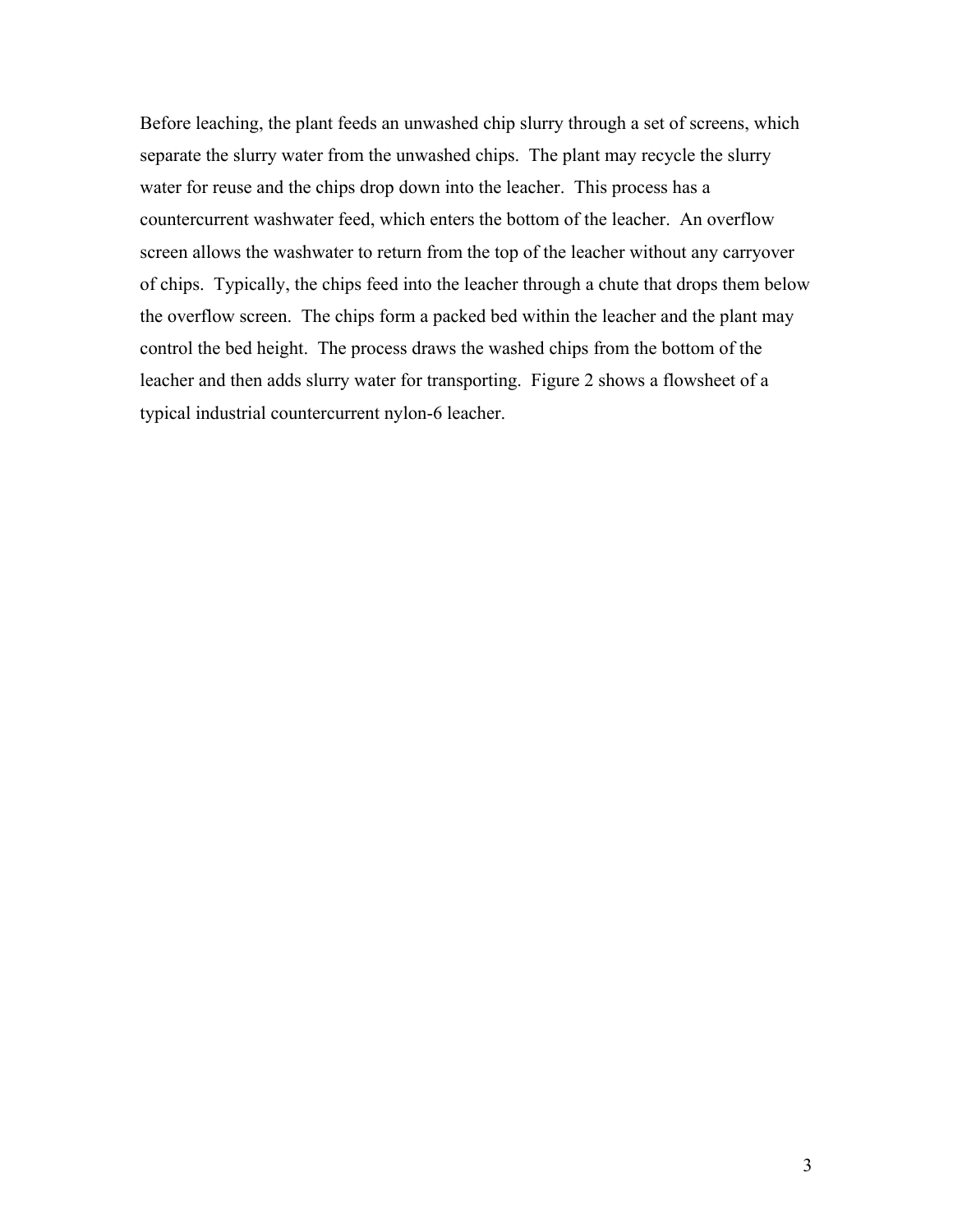<span id="page-15-0"></span>

**Figure 2. Flowsheet of a typical industrial countercurrent nylon-6 leacher.** 

<span id="page-15-1"></span>A plant will typically measure the concentration of extractables in the polymer chips exiting the leacher to ensure the desired quality of the nylon-6. The plant may occasionally measure the concentration of water absorbed in the chips after leaching. Since the chips soak in hot washwater for at least several hours, we see a considerable mass fraction of water in the chips after leaching. We refer to this phenomenon as water uptake.

We only model the parts of the leacher where polymer chips are soaking in the washwater. Therefore, we do not model parts of the leacher above the washwater return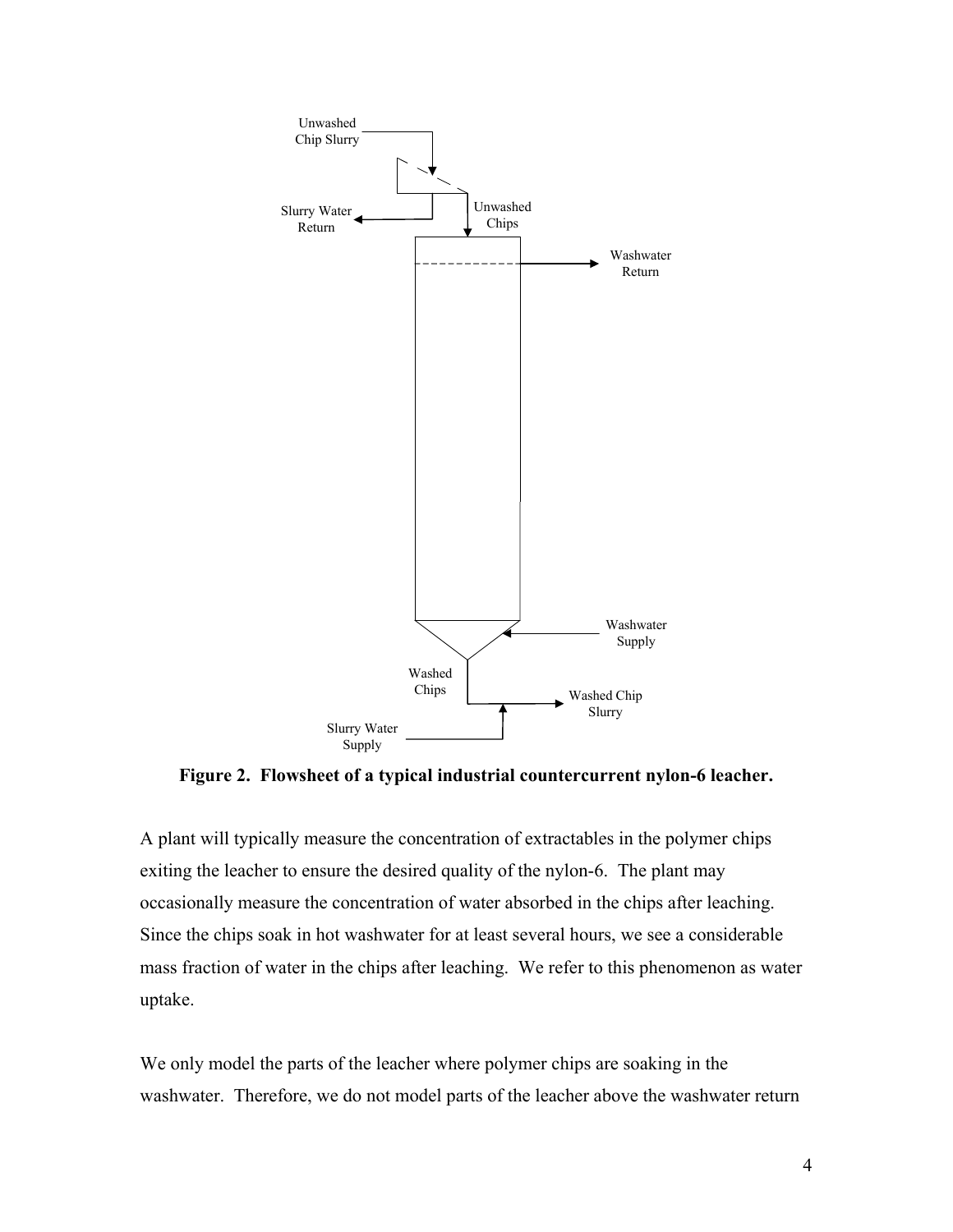<span id="page-16-0"></span>overflow or below the washwater supply. We may reduce the leacher geometry to the simplified diagram in [Figure 3](#page-16-2) using cylindrical coordinates.



**Figure 3. The modeled version of the leacher in this work.** 

### <span id="page-16-2"></span><span id="page-16-1"></span>*1.3 Multiscale Modeling*

Multiscale modeling attempts to understand and study complex systems. Complex systems exist in various fields of science and technology and include various spatial and temporal scales. Although a broad science, complex systems across all fields of study are characterized by nonlinearity and nonequilibrium. The general multiscale methodology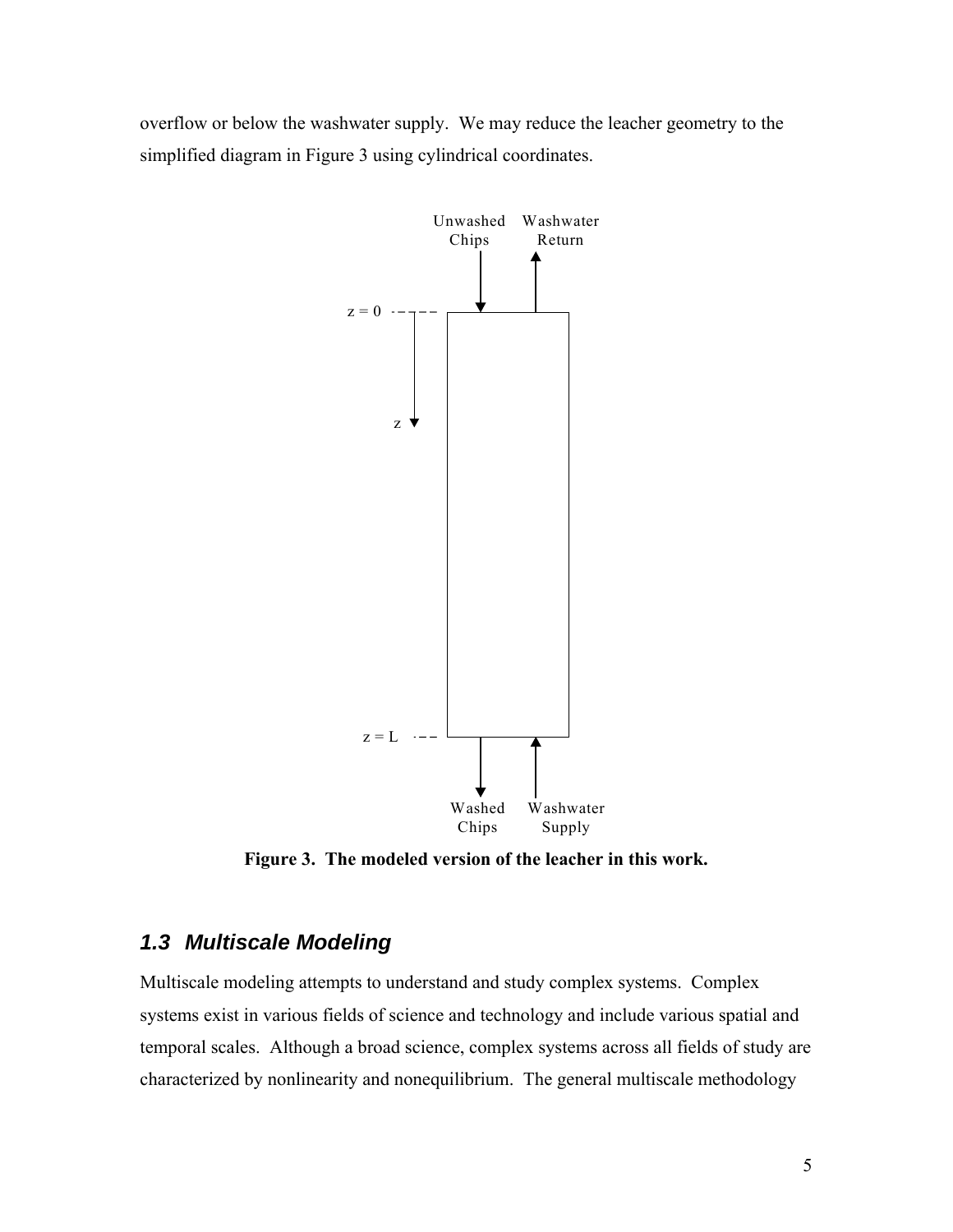is the study of complex systems by addressing the following four critical issues, as described by  $Li^1$ : 1) the correlation between phenomena at different scales, 2) the compromise between different dominant mechanisms, 3) the coupling between spatial and temporal structural changes, and 4) the understanding of critical phenomena occurring in complex systems.

The focus of our multiscale approach to leacher modeling is on  $Li's<sup>1</sup>$  first critical issue of the multiscale methodology: the correlation between phenomena at different scales. [Figure 4](#page-18-3) shows the various scales of a leacher we model in our work. The overall process scale and the finite-volume scale (or cell scale) are common in plug-flow polymer process modeling, such as SSP modeling<sup>2,3</sup>. However, we introduce two additional scales: the mesoscale, or CFD (computational fluid dynamics) scale, and the molecular scale.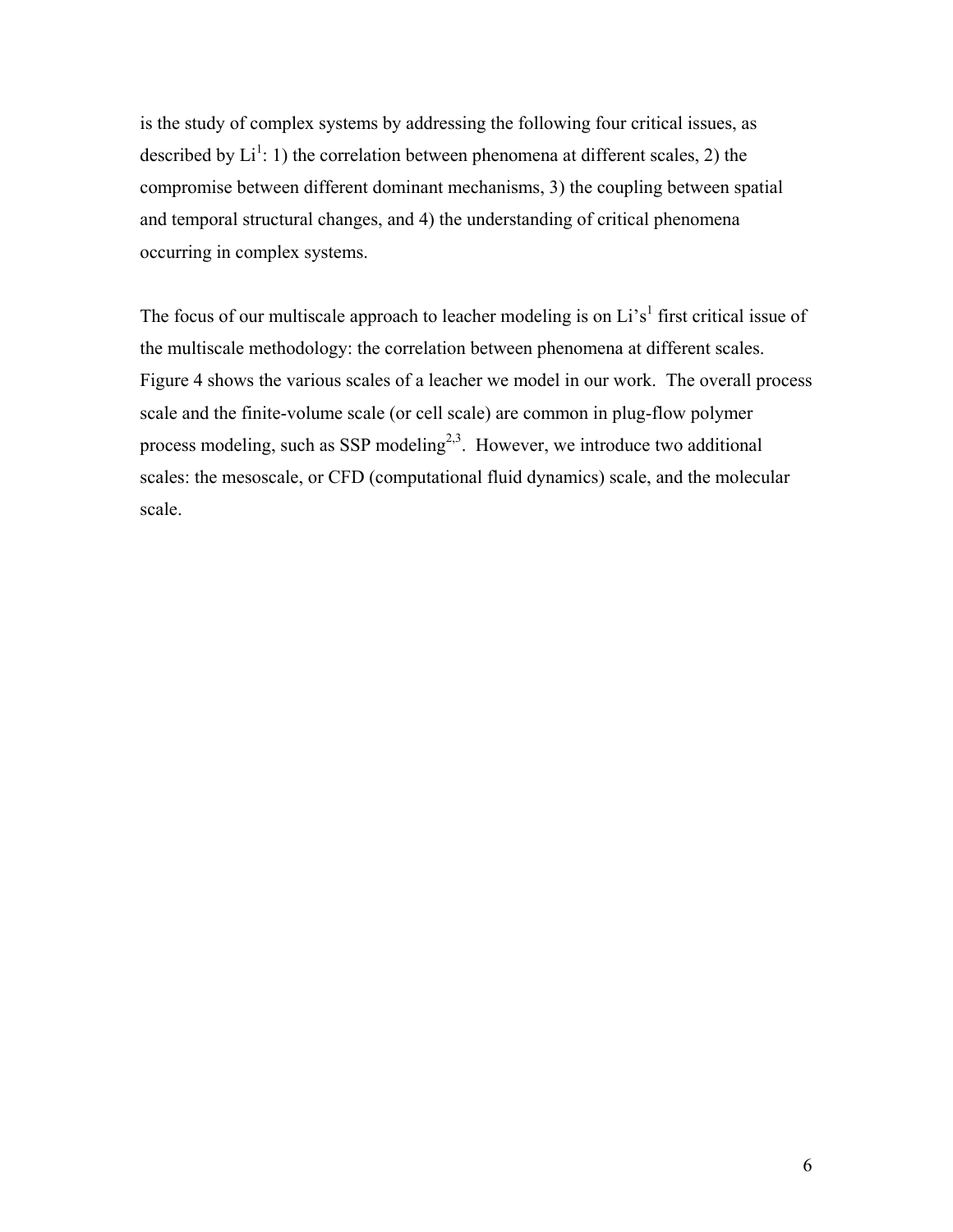<span id="page-18-0"></span>

**Figure 4. Modeled scales of the leacher in this work.** 

#### <span id="page-18-3"></span>**1.3.1 Process Scale**

<span id="page-18-1"></span>The process scale encompasses the other scales. We do not perform any calculations strictly at the process scale. A control, or empirical, model, however, typically utilizes only this scale. An empirical model attempts to fit the entire process to a single differential equation and does not attempt to describe fundamental phenomena that occur at more detailed scales.

### **1.3.2 Finite-Volume Scale**

<span id="page-18-2"></span>The finite-volume, or cell, scale is responsible for the main computational effort in describing phenomena that take place within the entire process scale. We discretize the process scale's domain to create the finite-volume scale, which is approximately 1% of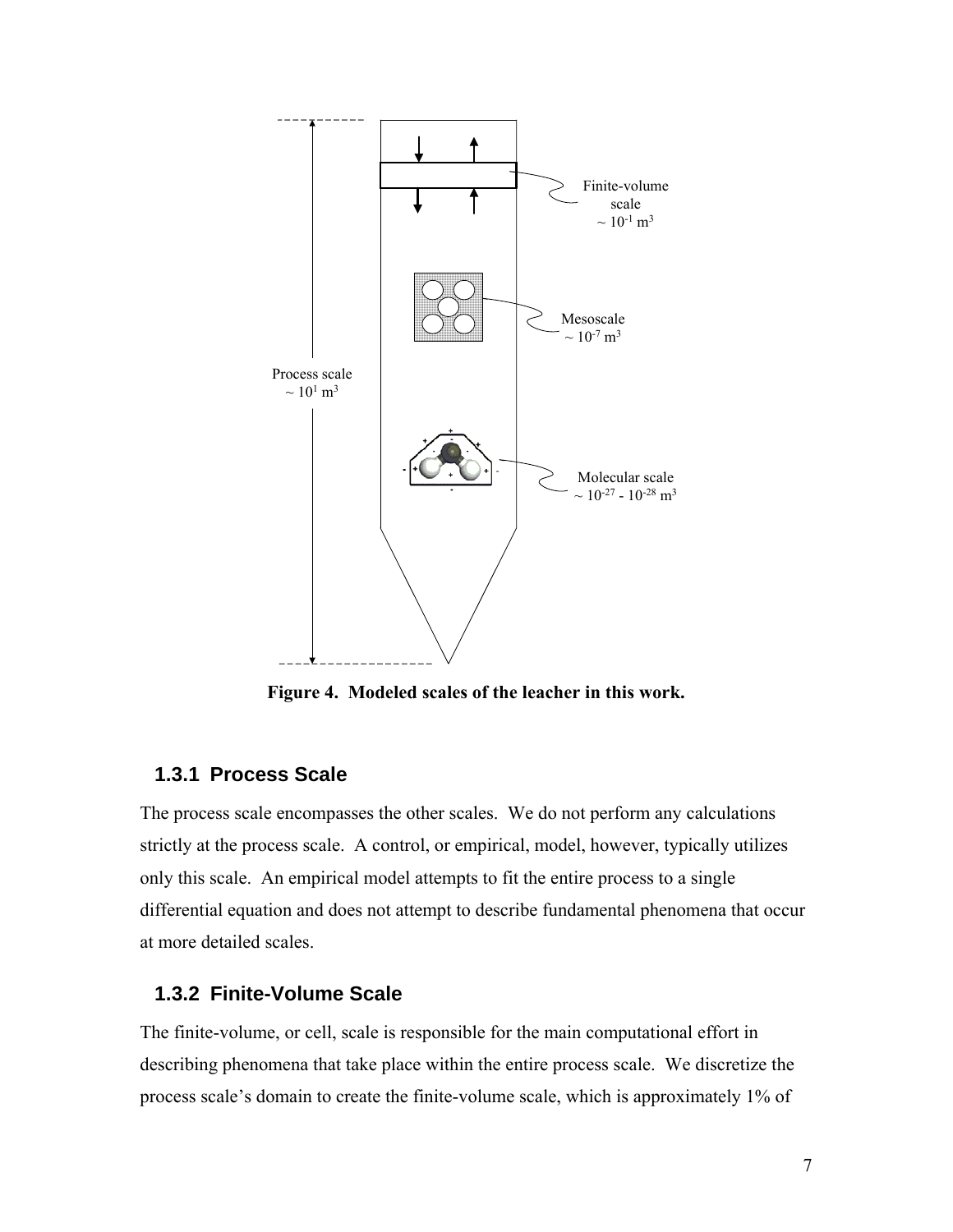<span id="page-19-0"></span>the process scale's volume. The finite-volume scale computes the plug-flow transport, mass-transfer, thermodynamic, and physical property models.

#### **1.3.3 Mesoscale**

<span id="page-19-1"></span>Although a general term, we define our mesoscale as an element approximately  $0.25 \text{ cm}^3$ in size in which we perform computational fluid dynamic (CFD) calculations. Many publications use CFD modeling to describe micromixing in single-phase polymerization reactors<sup>4,5</sup>. Other authors use CFD to model multiphase reactors, such as gas-liquidsolid $<sup>6</sup>$  or gas-solid fluidized beds<sup>7</sup>.</sup>

In multiphase modeling, we usually employ one of two approaches: an Eulerian-Eulerian approach or an Eulerian-Lagrangian approach. Eulerian-Eulerian modeling treats both phases with the Eulerian approach: both phases are continuous and interpenetrating with a fixed reference frame. The Eulerian-Lagrangian approach treats the fluid phase with the Eulerian approach and treats the discrete phase with the Lagrangian approach: a particle-path tracking method using a mobile reference frame. Discrete phases may include solid particles or gas bubbles.

Gobin et al.<sup>7</sup> use the Eulerian-Eulerian approach for their fluidized-bed ethylene polymerization reactor, which consists of solid catalyst particles dispersed in a continuous gas phase. Gentric et al. $<sup>6</sup>$  treat their solid-liquid phases as a single "pseudo-</sup> liquid phase". They then incorporate the injected gas into their model using both Eulerian-Eulerian and Eulerian-Lagrangian approaches. In both multiphase cases, solid and liquid phases exhibit turbulent behavior and utilizing a full CFD model to describe the entire process may be valuable. These authors show how a CFD model may predict flow behavior in a reactor and aid in the design of reactor geometry, which may include the design of baffles, impellers, and turbines. Although CFD modeling can provide extensive flow details, it is computationally intense. Wells comments on the computational load of CFD and mentions the attractiveness of applying "detailed mixing knowledge from CFD in tandem with simpler techniques<sup>35</sup>.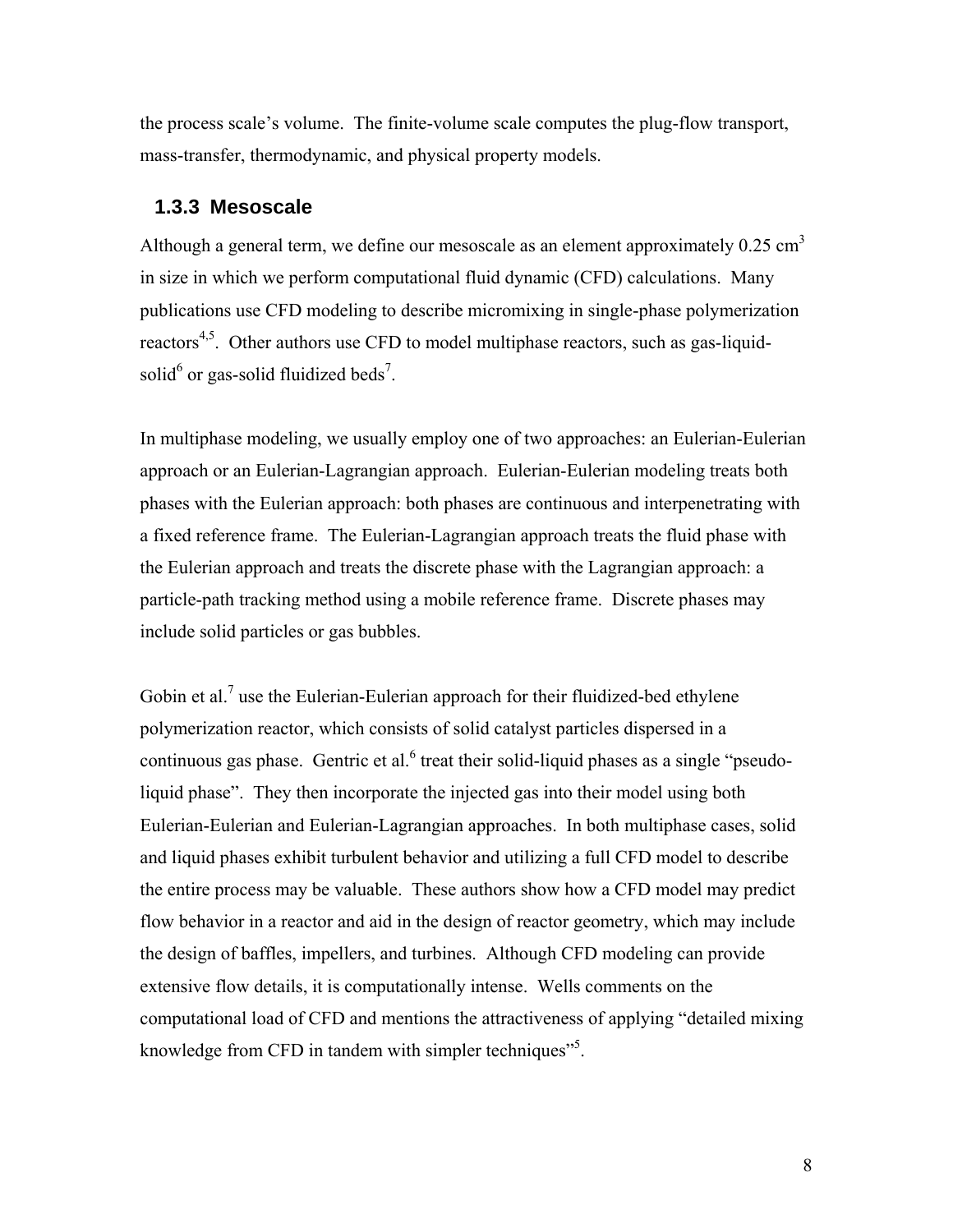<span id="page-20-0"></span>In our fluid-solid work, only the fluid phase exhibits turbulent behavior. We wish to incorporate knowledge gained from a CFD simulation into a simpler, more practical model. Therefore, we perform CFD simulations for fluid flow over a packed bed of solid spheres in the absence of leaching to simulate turbulent diffusive behavior and then incorporate it into our main model. In our main model, we use the Eulerian-Eulerian approach for our two phases, namely, both phases are treated as interpenetrating continua<sup>6</sup>. For our large number of polymer pellets ( $\sim 10^9$ ) and large polymer volume fraction (0.56) a particle-path tracking approach, i.e. the Lagrangian approach, is not appropriate. To also maintain simplicity, we only model a small, representative volume of our entire leacher. This representative volume is our  $\sim 0.25$  cm<sup>3</sup> mesoscale element.

#### **1.3.4 Molecular Scale**

<span id="page-20-1"></span>Leacher modeling requires solubility knowledge of any solids that may be present. Polymerization processes may produce various solid oligomers, which may prove difficult to find extensive data on in available literature. Therefore, it is advantageous to have the tools to predict solubility from computational chemistry. The computational chemistry method we use is the conductor-like screening model (COSMO). COSMObased models predict intermolecular interactions based only on molecular structure and a few adjustable parameters<sup>8</sup>. Therefore, using a COSMO-based model frees us from requiring experimental data to calculate solubility. The COSMO-based model we choose is the  $\cos$ MO-SAC $\degree$  model.

We also use the COSMO-SAC activity-coefficient model for liquid-liquid equilibrium calculations. We develop an extension of COSMO-SAC to polymer systems, which we refer to as Polymer-COSMO-SAC.

### <span id="page-20-2"></span>*1.4 Problem Statement*

To build a proper leacher model, we must have various process parameters, such as flow rates, feed compositions, temperature, and leacher dimensions. We are free to specify these design variables as we choose. The model's task is to calculate concentrations within the leacher. To accomplish this, we must have values for several missing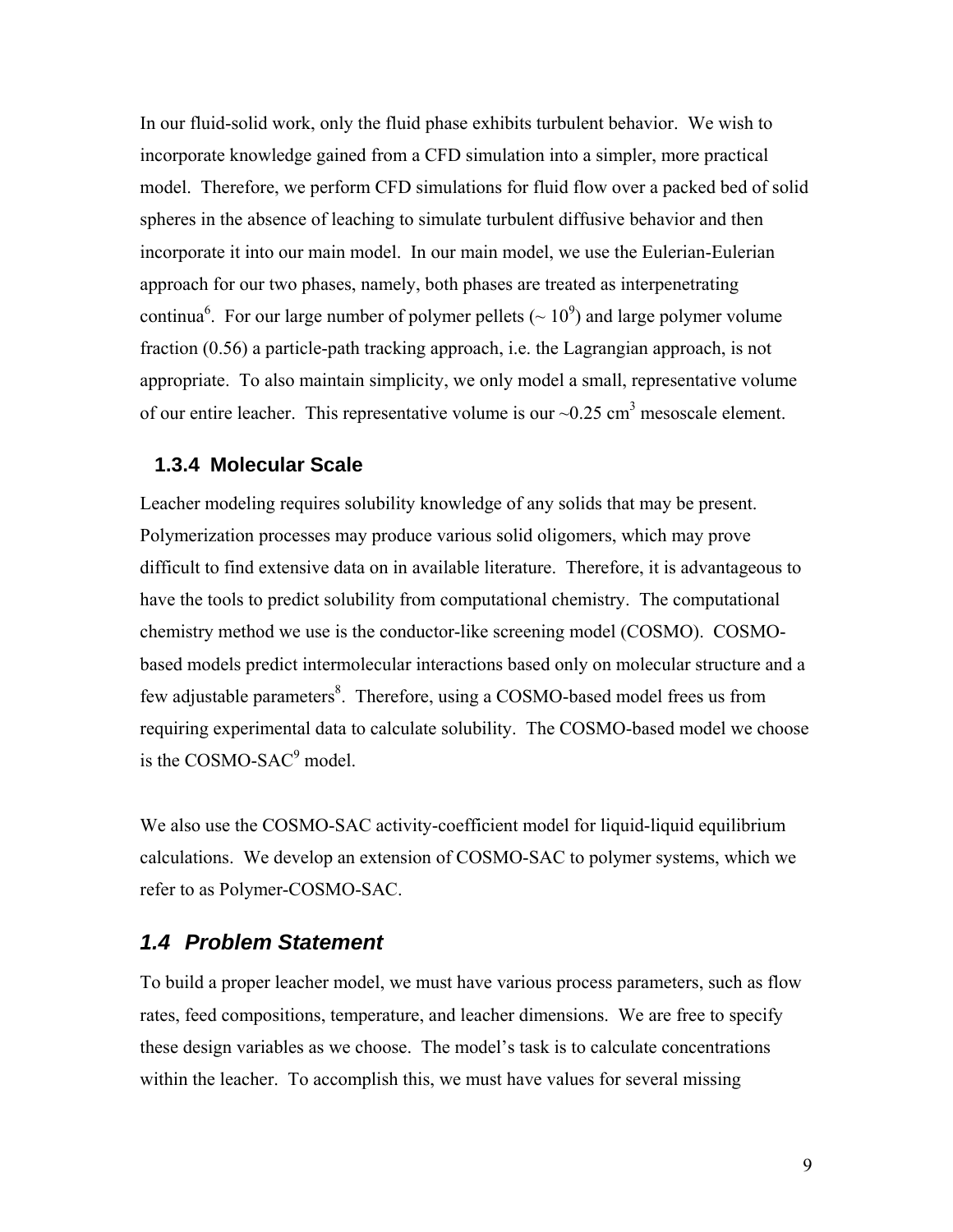<span id="page-21-0"></span>parameters. The missing parameters we have not yet mentioned are: physical properties, such as molar volume, mass-transfer coefficients and diffusivities, activity coefficients, and solubilities. We easily calculate physical properties from models available from the literature. However, we are now left with several degrees of freedom to specify: masstransfer coefficients, diffusivities, activity coefficients, and solubilities. Most masstransfer coefficient, activity coefficient, and diffusivity information are available from models from the literature. We demonstrate how to build additional models of various spatial scales to satisfy most of the remaining degrees of freedom: solubilities and turbulent diffusivity. We are then left to regress the remaining mass-transfer coefficient and diffusivity parameters from plant data.

# <span id="page-21-1"></span>**2 Plug-Flow Transport Model**

The primary function of the finite-volume scale is to solve plug-flow species transport equations. A plug-flow transport model assumes only axial gradients exist: there is no radial gradient. We will now derive our general species transport model in vector notation. However, since we assume plug flow our spatial derivatives are only with respect to the axial axis, *z*.

We may begin with the general species transport model.

$$
\frac{\partial C_i^P}{\partial t} = -\overline{\nabla} \bullet \overline{N}_i^P + G_i^{P-F}
$$
\n(1)

Here,  $C_i^P$  is the molar concentration of species *i* in the polymer phase,  $\overline{N}_i^P$  is the total molar flux of species *i* in the polymer phase in vector notation,  $G_i^{P-F}$  is the source, or generation, term, which in this case is due to the interphase mass transfer from the polymer phase to the fluid phase, and *t* is time. We may describe the total molar flux as the net of convective flux and diffusive flux,  $\overline{J}_i^P$ . Here,  $\overline{v}^P$  is the polymer-phase velocity.

$$
\overline{N}_i^P = C_i^P \overline{v}^P + \overline{J}_i^P
$$
 (2)

We may use the Fickian model to describe diffusive flux.

$$
\overline{J}_i^P = -D_{i/P}^b \overline{\nabla} C_i^P
$$
\n(3)

10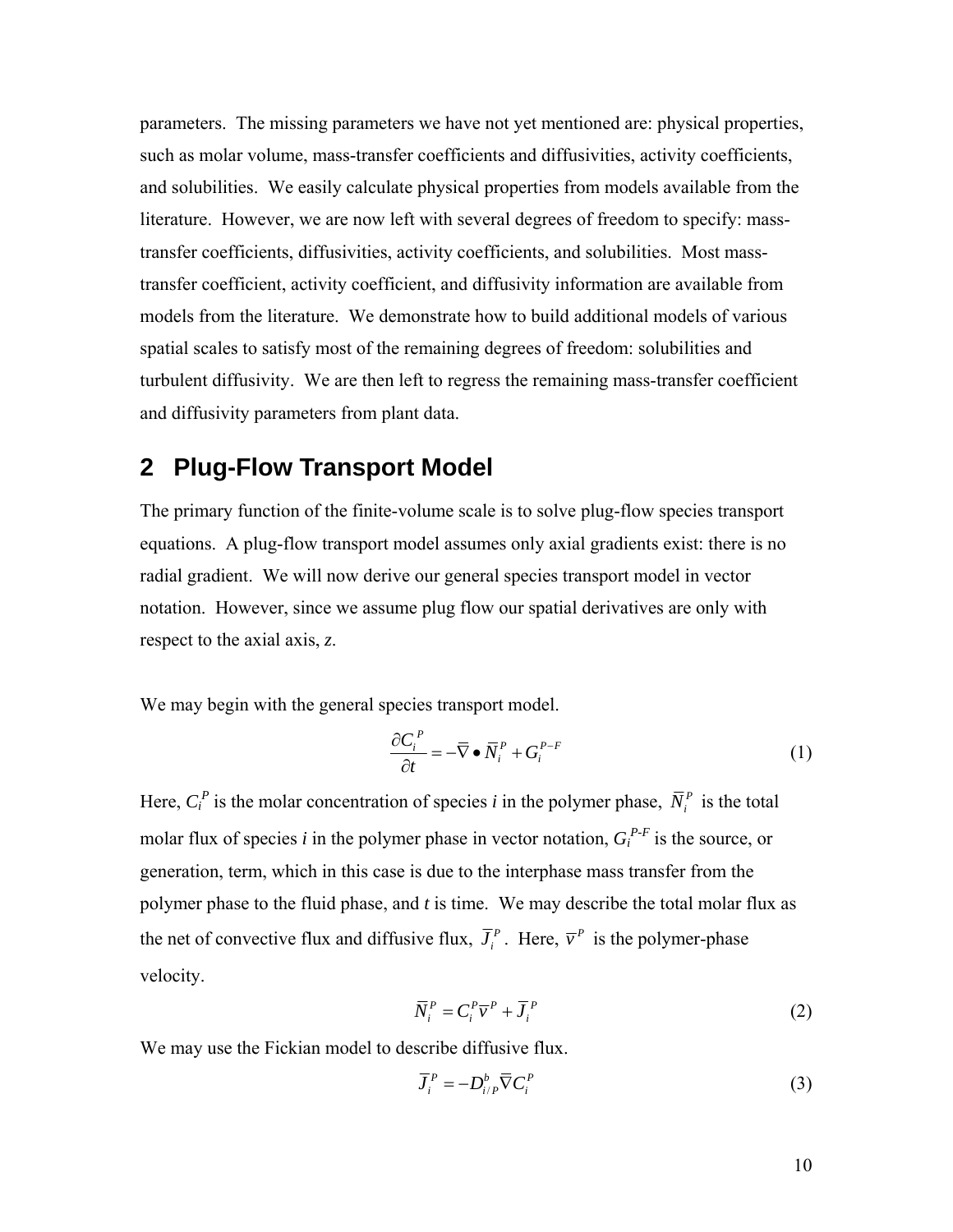<span id="page-22-0"></span>Note that we use  $D_{i/P}^b$ , which is the dispersion coefficient for the polymer phase. The dispersion coefficient describes deviations from the ideal plug flow. Since this deviation is a result of process performance, we cannot calculate this quantity fundamentally.

$$
\frac{\partial C_i^P}{\partial t} = -\overline{\nabla} \bullet \left( C_i^P \overline{\nu}^P - D_{i/P}^b \overline{\nabla} C_i^P \right) + G_i^{P-F}
$$
(4)

We may also write an analogous model for the fluid phase. Here we use  $D_i^{F,E}$ , which is the turbulence-enhanced diffusivity. This coefficient is a combination of both the molecular and turbulent diffusivities. We will discuss this diffusivity in greater detail in a later section.

$$
\frac{\partial C_i^F}{\partial t} = -\overline{\nabla} \bullet \left( C_i^F \overline{\nu}^F - D_i^{F,E} \overline{\nabla} C_i^F \right) + G_i^{F-P}
$$
\n(5)

# <span id="page-22-1"></span>**3 Physical Property Modeling**

Physical property modeling is a cornerstone of process modeling. It is imperative that we can accurately estimate physical properties of the species we model. The pure component physical properties we are concerned with are molecular weight, molar volume, and viscosity. For solid species, we also must know the melt temperature and entropy of fusion. Detailed discussions of estimating melt temperature and entropy of fusion are in Sections [5.4.2](#page-58-2) and [5.4.3](#page-59-1). We present models to estimate diffusivities and mass-transfer coefficients in Section [4.5.](#page-40-1)

### <span id="page-22-2"></span>*3.1 Background on Nylon-6 Systems*

Nylon-6, or polyamide-6, is commonly made commercially through the ring opening of ε-caprolactam (CL). Cationic or anionic initiators or water are suitable to initiate this ring-opening polymerization<sup>10</sup>. We consider a process that utilizes water to initiate polymerization, which is referred to as hydrolytic polymerization<sup>10</sup>. The addition of water (W) to CL produces ε-aminocaproic acid (ACA). The propagation of polymerization occurs through polycondensation and polyaddition. In polycondensation, ACA molecules may react with each other through a condensation reaction to form a two-unit polymer, P<sub>2</sub>, and release a molecule of water. This process may continue with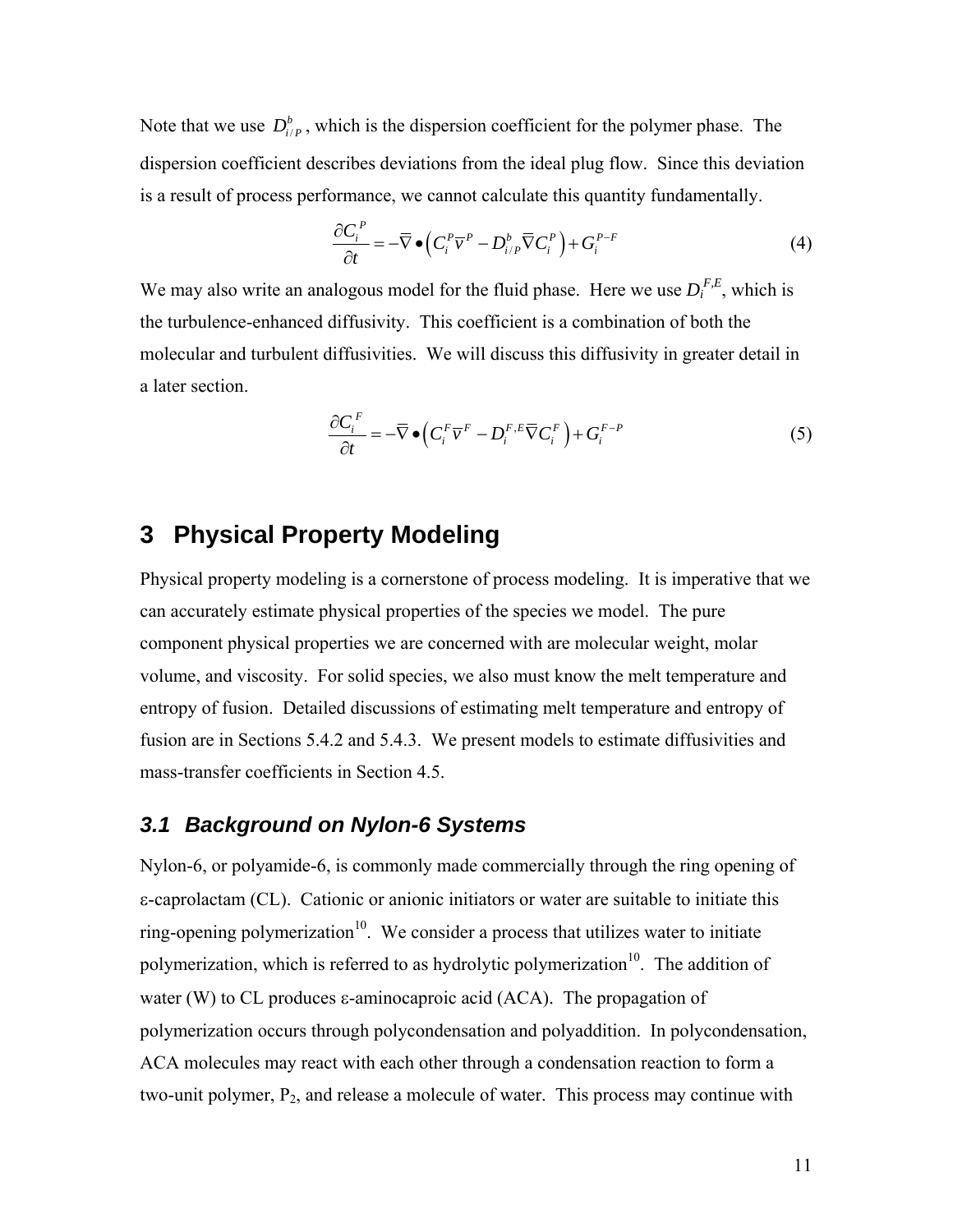any two polymer molecules of arbitrary lengths *m* and *n* to form a single polymer molecule with  $m+n$  units. In polyaddition, CL may react with a polymer molecule of  $n$ units to form a polymer molecule of  $n+1$  units. These reactions are all reversible.

A polymer molecule may backbite to form a cyclic dimer, CD. CD may undergo the same reactions as CL. [Table 1](#page-24-1) summarizes the five fundamental reactions of the hydrolytic polymerization of nylon-6. Some polymerization processes may use monofunctional acids or amines to aid in terminating the polymerization reaction. In such a scenario, the monofunctional acid and amine may react with a polymer molecule via a condensation mechanism similar to reaction two in [Table 1](#page-24-1). A monofunctional amine may also engage in a nucleophilic attack on CL or CD and open the ring into polymerizable form via a mechanism similar to polyaddition. Monofunctional acids and amines commonly act as terminators to control the degree of polymerization. We do not consider a process that uses any terminators or other modifiers.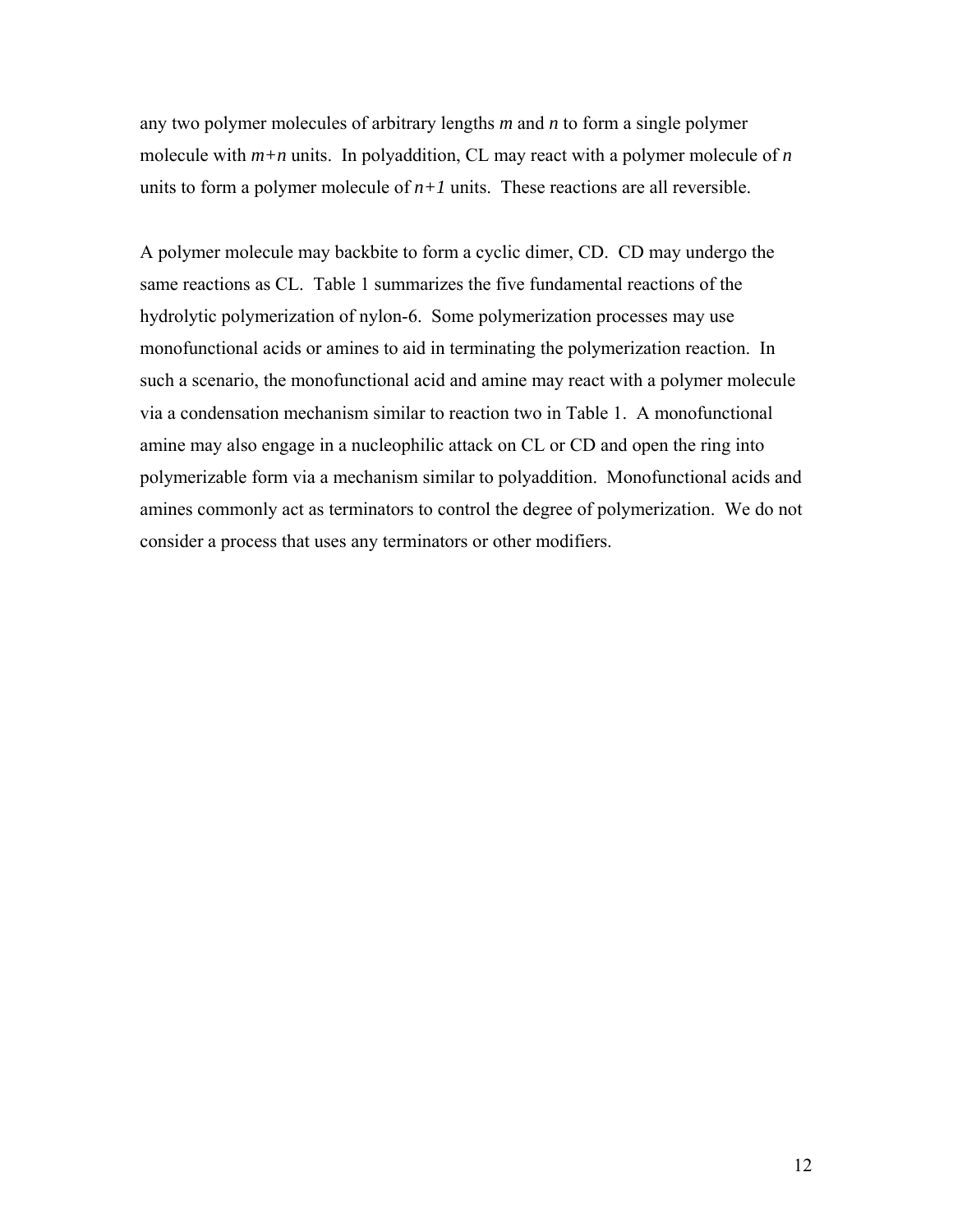<span id="page-24-1"></span><span id="page-24-0"></span>

| <b>Reaction Name</b>                                      | <b>Reaction Formula</b>                    | <b>Description</b>                                                                                                                                                       |
|-----------------------------------------------------------|--------------------------------------------|--------------------------------------------------------------------------------------------------------------------------------------------------------------------------|
| 1. Ring Opening or<br><b>Hydrolysis</b><br>(Caprolactam)  | $CL+W \rightleftharpoons ACA$              | Water attacks a caprolactam ring,<br>opening it and yielding<br>aminocaproic acid.                                                                                       |
| 2. Polycondensation                                       | $P_n + P_m \rightleftharpoons P_{n+m} + W$ | The carboxylic acid and amine end<br>groups of two polymer chains of any<br>length, $n$ and $m$ , react to create a<br>polymer chain of length $n+m$ and<br>water.       |
| 3. Polyaddition<br>(Caprolactam)                          | $P_n + CL \rightleftharpoons P_{n+1}$      | The amine end group of a polymer<br>chain of length $n$ attacks a<br>caprolactam molecule, opening it<br>and adding it to the chain to form a<br>chain of length $n+1$ . |
| 4. Ring Opening or<br><b>Hydrolysis (Cyclic</b><br>Dimer) | $CD+W \rightleftharpoons P$                | Water attacks a cyclic dimer ring,<br>opening it and forming a polymer<br>chain of length two.                                                                           |
| 5. Polyaddition<br>(Cyclic Dimer)                         | $P_n$ + $CD \rightleftharpoons P_{n+2}$    | The amine end group of a polymer<br>chain of length $n$ attacks cyclic<br>dimer, opening it and yielding a<br>polymer chain of length $n+2$ .                            |

**Table 1. Fundamental reactions of the hydrolytic polymerization of nylon-6.** 

[Table 2](#page-25-1) summarizes the typical species in a nylon-6 polymerization process. We see two additional cyclic oligomers: a ternary cyclic oligomer, C3, and a quaternary cyclic oligomer, C4. We may imagine higher order cyclic oligomers that may form from oligomer chains as well. Industrial leaching processes typically track CL, CD, C3, and C4 as well as higher order cyclic oligomers, as high as seven segments in length (C7). As we discuss later, cyclic oligomers larger than C4 are very difficult to model molecularly, but, fortunately, their liquid-phase solubilities prove to be negligible. Therefore, we choose to neglect cyclic oligomers larger than C4, assuming they remain in the polymer phase and lump them in with nylon-6. The polymerization process typically consumes ACA such that it is in negligible quantities when it reaches the leacher. Therefore, we also neglect ACA from our leacher model.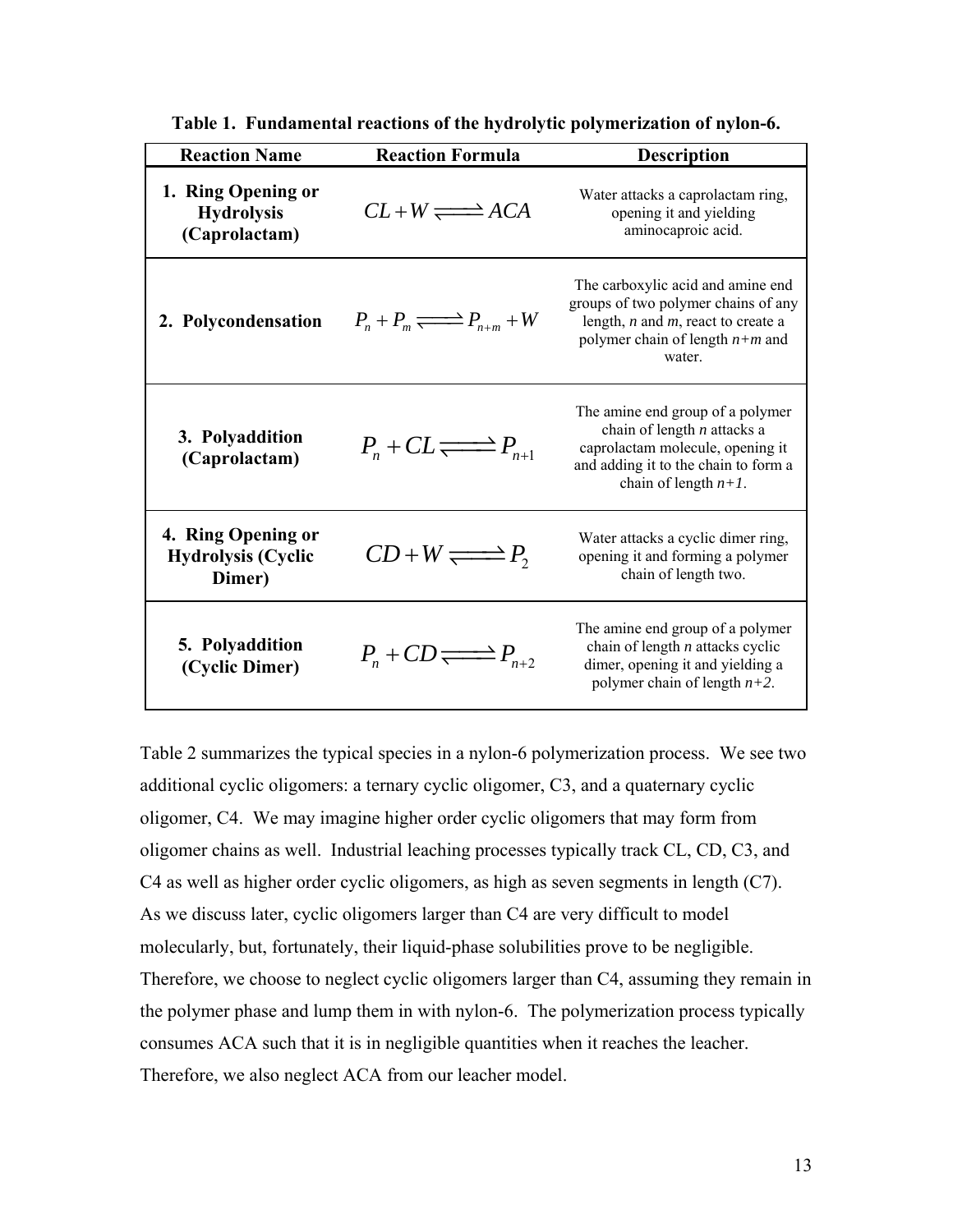<span id="page-25-1"></span>

| <b>Species</b>                | Shorthand<br>Notation | Chemical<br>Formula      | <b>Molecular Structure</b>                                                                                  |
|-------------------------------|-----------------------|--------------------------|-------------------------------------------------------------------------------------------------------------|
| Water                         | W                     | $H_2O$                   | $H-O-H$                                                                                                     |
| $\varepsilon$ -Caprolactam    | CL                    | $C_6H_{11}NO$            | $(H_2C)_5$<br><b>NH</b>                                                                                     |
| ε-Aminocaproic<br>Acid        | <b>ACA</b>            | $C_6H_{13}NO_2$          | NH <sub>2</sub><br>HO<br>$\overline{\text{CH}}_{2}\text{)}_{5}$                                             |
| Cyclic Dimer                  | CD                    | $C_{12}H_{22}N_2O_2$     | O<br>Н<br>N<br>$\hat{\text{(CH}}_2)_5$<br>$(H_2C)_5$<br>н                                                   |
| Ternary Cyclic<br>Oligomer    | C <sub>3</sub>        | $C_{18}H_{33}N_3O_3$     | <b>NH</b><br>CH <sub>2</sub><br>CH <sub>2</sub><br>HN<br>5<br>·NH<br>СH5<br>5                               |
| Quaternary<br>Cyclic Oligomer | C4                    | $C_{24}H_{44}N_{4}O_{4}$ | H<br>O,<br>N<br>.O<br>CH <sub>2</sub><br>HN<br>5<br>HN<br>CH <sub>2</sub><br>CH <sub>2</sub><br>5<br>5<br>H |

<span id="page-25-0"></span>**Table 2. Conventional small and polymer species typical of a nylon-6 polymerization process.**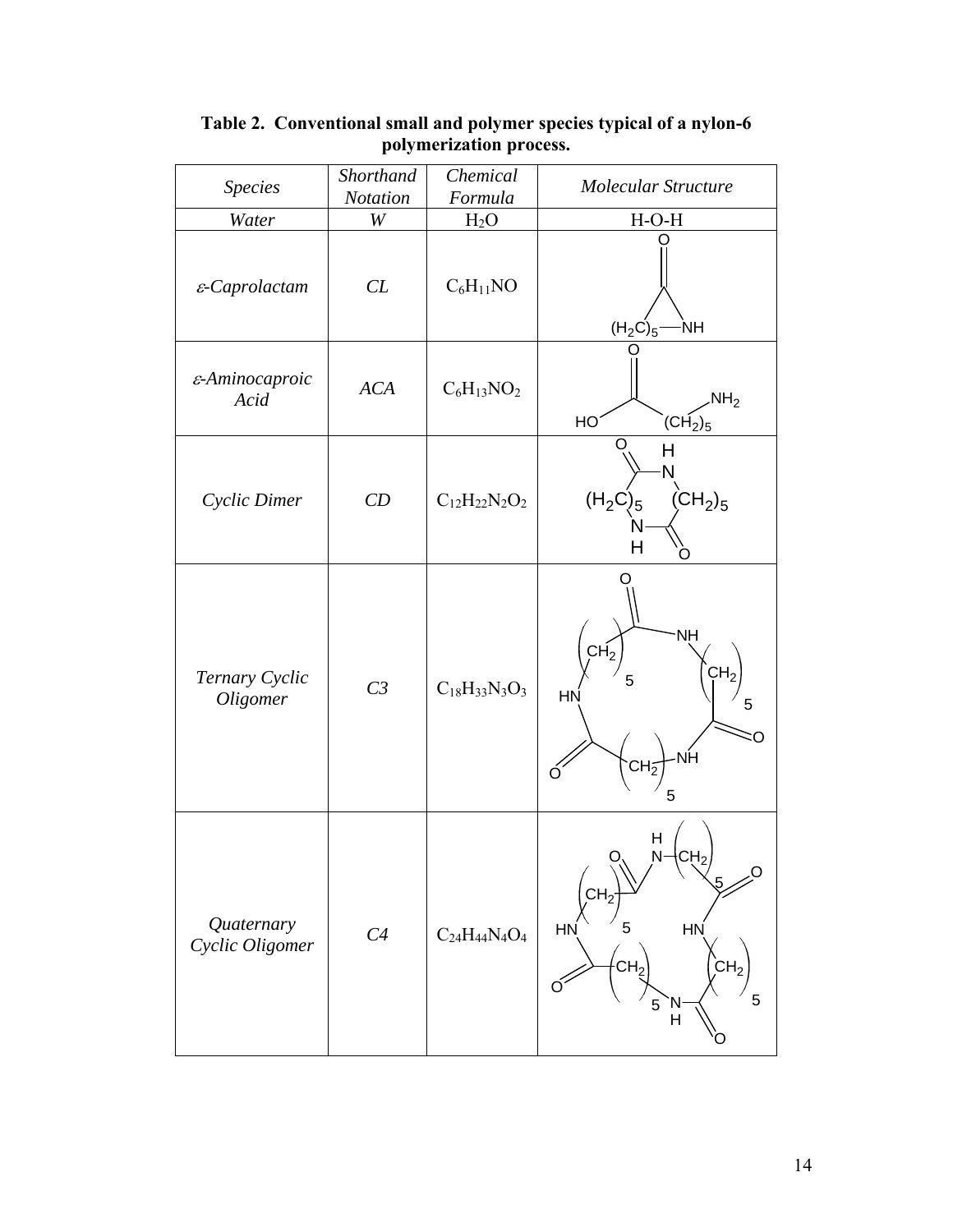<span id="page-26-0"></span>

| Nylon-6 Polymer | PA6 | Varies | (CH <sub>2</sub> ) <sub>5</sub> |
|-----------------|-----|--------|---------------------------------|
|-----------------|-----|--------|---------------------------------|

# <span id="page-26-1"></span>*3.2 Segment-Based Modeling*

Conventional species modeling identifies each individual molecule as a single entity. Polymers tend to have very high molecular weights; as a result, they may have relatively few molecules present in a system, but they may have a high mass fraction. Therefore, it is common in polymer systems to use *segment-based* accounting. In this modeling approach, we seek to identify segments instead of molecules. In a thermodynamic sense, we may utilize segment-based modeling in describing the interactions between polymer segments and small molecules, such as solvents or monomers. [Figure 5](#page-26-2) shows an illustration of segment-type accounting in a polymer-solvent system.



<span id="page-26-2"></span>**Figure 5. Illustration of segment-based modeling of polymer chains in a mixture.** 

Polymer segments may include end, or *terminal*, segments, and repeat, or *bound*, segments. Terminal segments exist at the end of polymer chains with one adjacent segment. Bound segments exist in the interior of polymer chains with multiple adjacent segments. Nylon-6 is a linear homopolymer and contains only bifunctional terminal and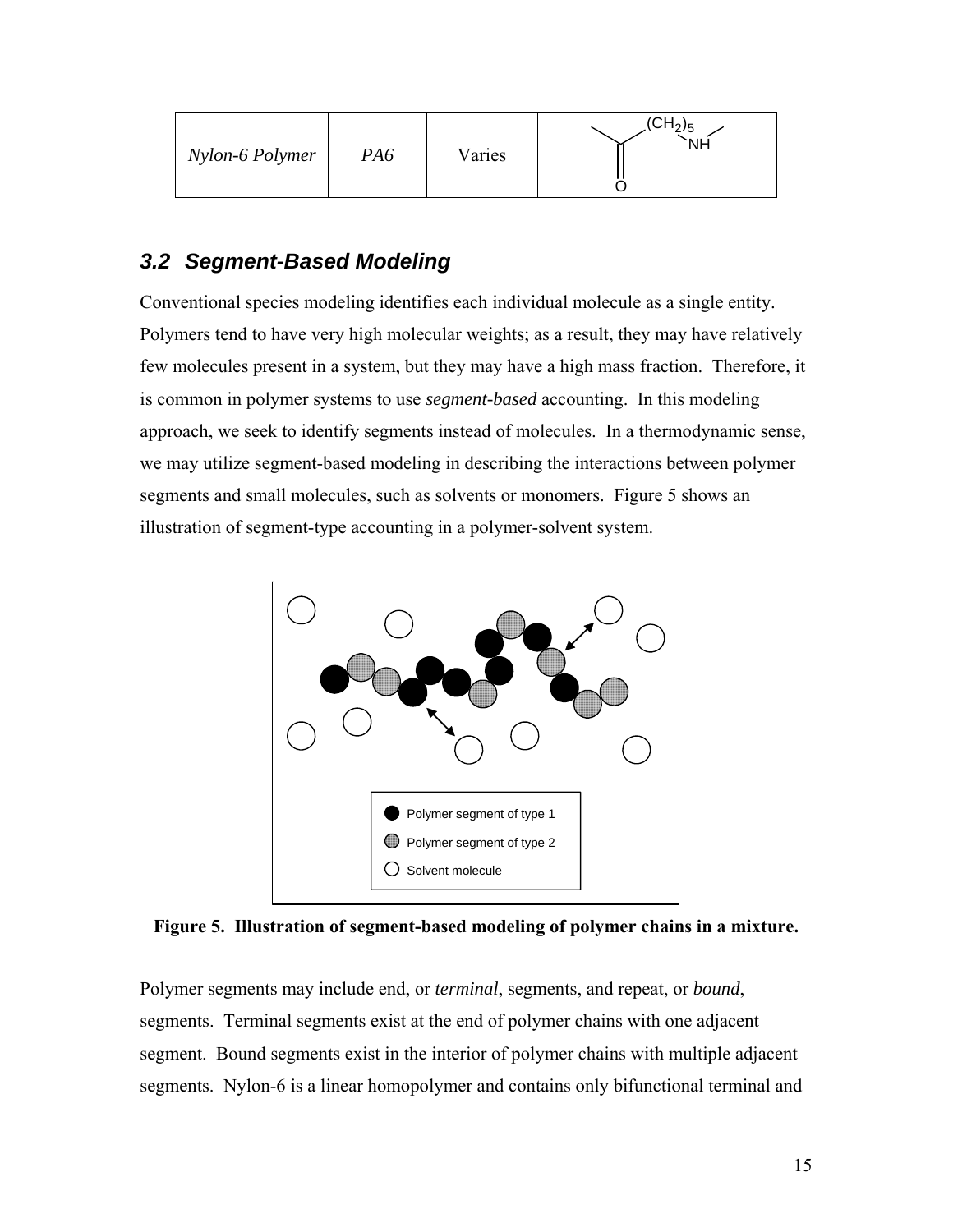<span id="page-27-0"></span>bound segments, which are of the *AB* functional-group structure. [Table 3](#page-27-1) summarizes the typical segments of nylon-6. Again, we do not model any terminators or modifiers. We use brackets to denote segments, and we use *T* to represent terminal segments and *B* to represent bound segments.

| Segments                    | <b>Shorthand</b><br><b>Notation</b> | Chemical<br>Formula | Molecular Structure                               |
|-----------------------------|-------------------------------------|---------------------|---------------------------------------------------|
| Amino Acid<br>Endgroup      | $[T-MH_2]$                          | $C_6H_{12}NO$       | CH <sub>2</sub> ) <sub>5</sub><br>NH <sub>2</sub> |
| Carboxylic Acid<br>Endgroup | $[T-COOH]$                          | $C_6H_{12}NO_2$     | HO<br>CH <sub>2</sub> ) <sub>5</sub>              |
| Nylon-6 Repeat<br>Unit      | $[B-ACA]$                           | $C_6H_{11}NO$       | (CH <sub>2</sub> ) <sub>5</sub>                   |

<span id="page-27-1"></span>**Table 3. Polymer segments typical of a nylon-6 polymerization process.** 

<span id="page-27-2"></span>We may convert between mole fractions, *xi*, and segment fractions, *XI*, according to Eq. [\(6\)](#page-27-2).

$$
X_{I} = \frac{\sum_{i} x_{i} r_{I,i}^{P}}{\sum_{i} \sum_{I} x_{i} r_{I,i}^{P}}
$$
\n
$$
(6)
$$

The degree of polymerization,  $r_{i,i}^P$ , is the number of segments *I* in species *i*. We may imagine that each small molecule has a single segment component. For example, a molecule of water, W, has a water segment, [W], such that  $r_{[W],W}^P = 1$ . However, any other segment, such as a caprolactam segment, [CL], has a degree of polymerization in water of zero, i.e.  $r_{[CL], W}^P = 0$ . This assignment of degree of polymerizations allows us to easily code our calculations. For polymeric species, we only consider the repeat segment and do not consider the end segments for simplicity. The number of end segments is often negligible in comparison to the number of repeat segments.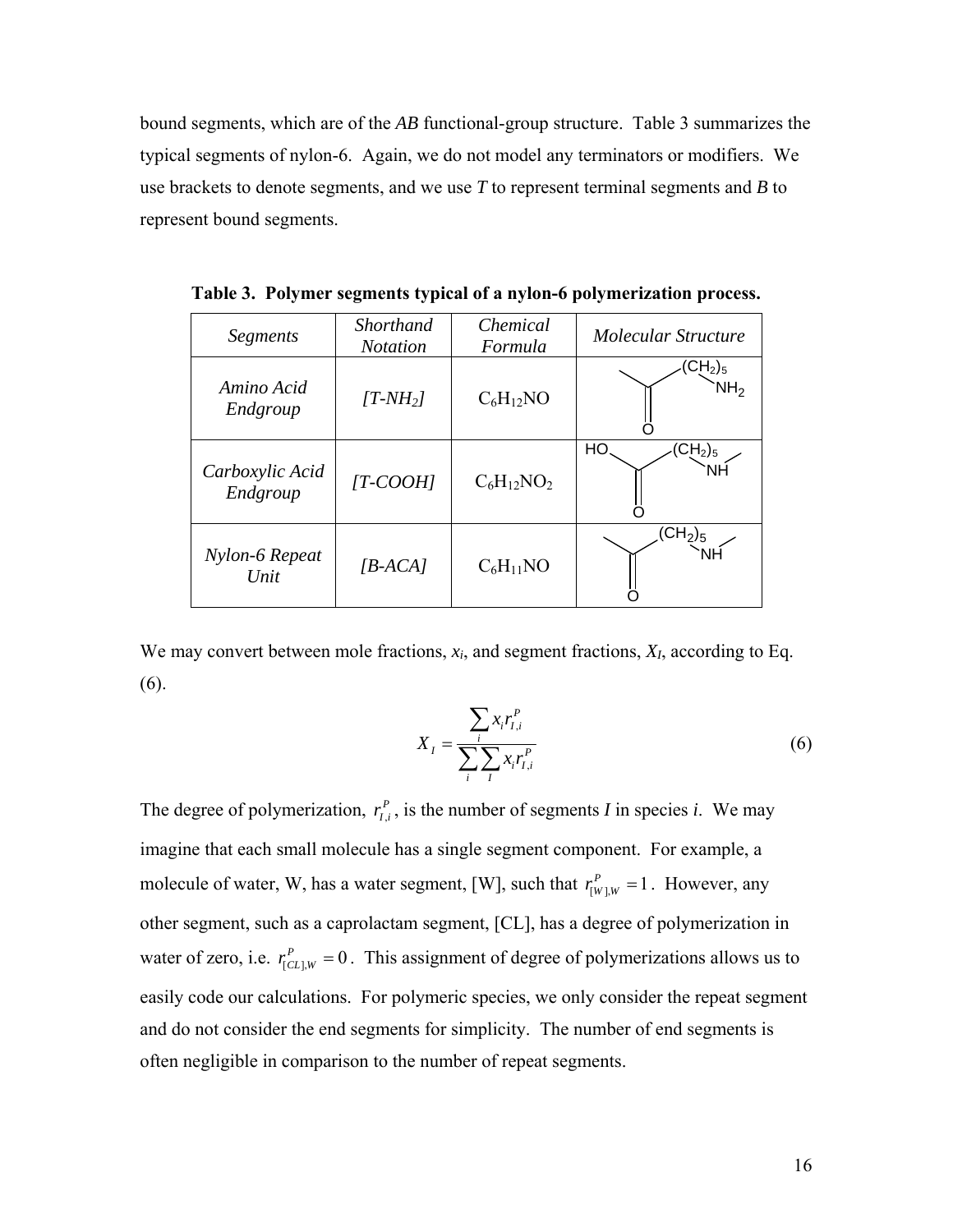### <span id="page-28-1"></span><span id="page-28-0"></span>*3.3 Pure Component Properties*

[Table 4](#page-28-5) contains a list of the components and polymeric segments we model in this work, along with their shorthand notation, molecular weight, and melt and boiling temperatures where appropriate.

<span id="page-28-5"></span>

| Species/Segments                         | <b>Shorthand</b><br><i>Notation</i> | Molecular<br>Weight<br>(kg/kmol) | Melt<br>Temperature<br>$({}^oC)$ | <b>Normal</b><br><b>Boiling Point</b><br>$^{\prime\prime}C$ ) |
|------------------------------------------|-------------------------------------|----------------------------------|----------------------------------|---------------------------------------------------------------|
| Water <sup>11</sup>                      | W                                   | 18.015                           |                                  | 100                                                           |
| $\varepsilon$ -Caprolactam <sup>11</sup> | CL                                  | 113.159                          | 69.21                            | 270                                                           |
| Cyclic Dimer                             | CD                                  | 226.318                          | $281*$                           | --                                                            |
| Ternary Cyclic<br>Oligomer               | C <sub>3</sub>                      | 339.477                          | 498*                             |                                                               |
| Quaternary Cyclic<br>Oligomer            | C4                                  | 452.636                          | $714*$                           |                                                               |
| $Nylon-6$ Polymer <sup>12</sup>          | P <sub>A6</sub>                     | Varies                           | 231                              |                                                               |
| Nylon-6 Repeat Unit                      | $[B-ACA]$                           | 113.159                          | 12                               |                                                               |

**Table 4. Pure component properties of the species and segments modeled in this work.** 

\* Melt temperatures estimated using the Method of Joback<sup>13</sup>

### <span id="page-28-2"></span>*3.4 Molar Volume*

### **3.4.1 Liquid Molar Volume of Mixture**

<span id="page-28-3"></span>We approximate the liquid molar volume of a mixture  $v^L$  ( $m^3$ /mol) using the mole fraction average of pure-component molar volumes  $v_i^L$ , which is Amagat's Law.

$$
v^L = \sum_i x_i v_i^L \tag{7}
$$

### **3.4.2 Liquid Molar Volume of Small Species**

<span id="page-28-4"></span>We require the liquid molar volume of all species in our model. To calculate the liquid molar volume of small molecules, we use the Design Institute for Physical Property Research (DIPPR) correlation from Daubert and Danner<sup>11</sup>.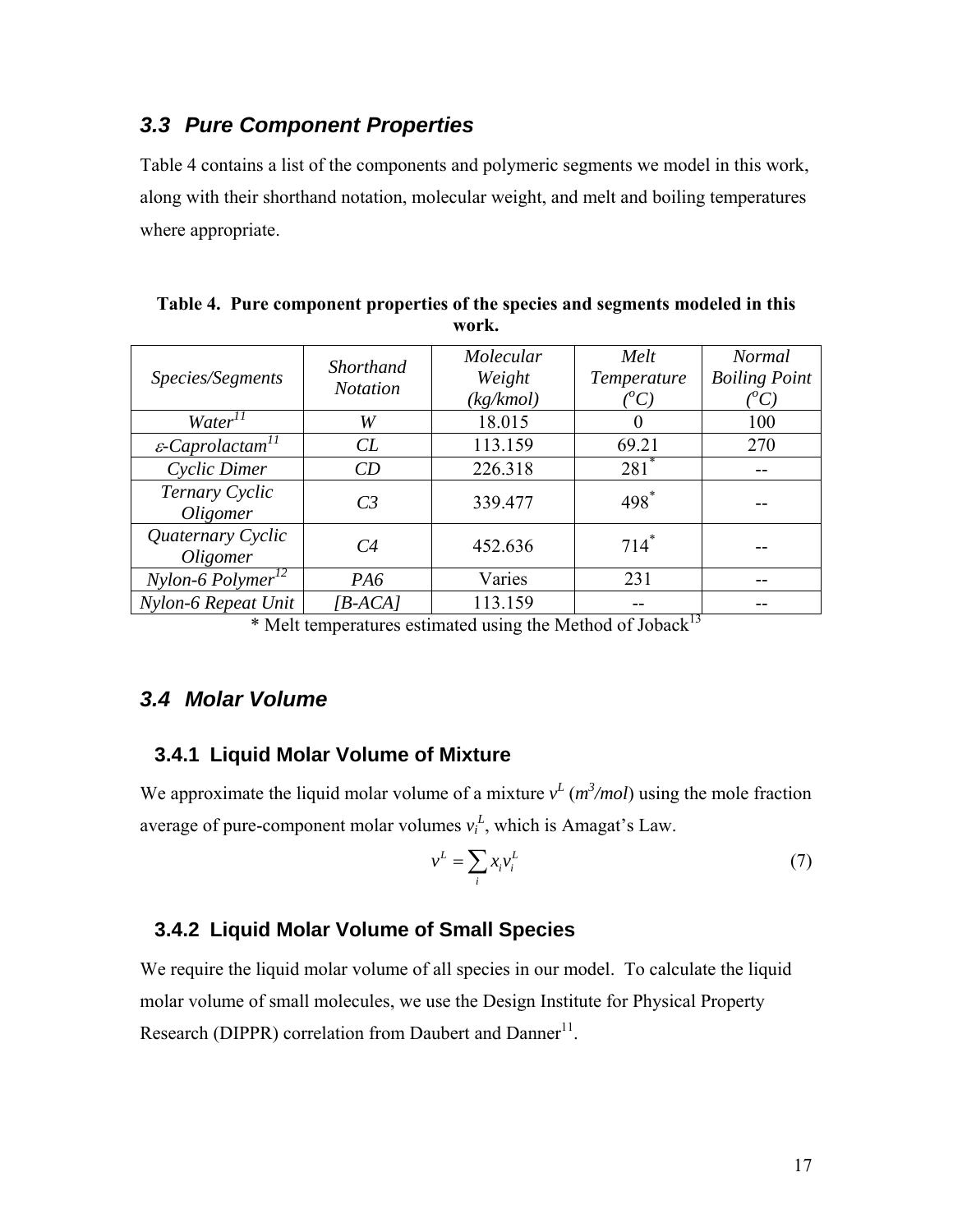$$
v_i^L \left( m_{mol}^3 \right) = \frac{1}{\rho_i^L} = \frac{B^{\left( 1 + \left( 1 - T_{\zeta C}^{\prime} \right)^D \right)}}{A} \times \left( 10^{-3} \frac{kmol}{mol} \right)
$$
(8)

<span id="page-29-0"></span>**Table 5. Liquid molar volume parameters for the DIPPR11 correlation. Liquid molar volume is in m<sup>3</sup> /kmol and temperature is in K.** 

<span id="page-29-2"></span>

| <i>Species</i> |           | B         |          |           | Valid Temperature Range<br>$\sim$ |
|----------------|-----------|-----------|----------|-----------|-----------------------------------|
| W              | 4.9669E0  | 2.7788E-1 | 6.4713E2 | 1.8740E-1 | $60 - 130$                        |
|                | 7.1180E-1 | 2.5400E-1 | 8.0600E2 | 2.8570E-1 | $69.21 - 532.85$                  |

Since no correlations exist in the literature for the molar volumes of the oligomers, we use the following assumptions:

- $v_{CD}^L = 2v_{CL}^L$
- $v_{C3}^L = 3v_{CL}^L$
- $v_{C4}^L = 4v_{CL}^L$

#### **3.4.3 Molar Volume of Polymer**

<span id="page-29-1"></span>In general, a polymer may posses an amorphous or semi-crystalline morphology. An amorphous morphology is characterized by molecular disorder and has no tendency to crystallize. All polymers, except for liquid crystalline polymers, are amorphous and liquid-like above their equilibrium melting temperature,  $T_m$ , denoted as the melt state. Below  $T_m$ , an amorphous polymer will retain its amorphous nature and display rubbery behavior. At lower temperatures, amorphous polymers may exhibit more solid-like characteristics where its molecules are restricted to short-range vibrations and rotations. This type of amorphous morphology is denoted as glassy behavior. The temperature at which a polymer transitions from glass-like behavior to rubbery behavior is the glass transition temperature,  $T_g^{10}$ .

Semi-crystalline behavior may exist in polymers whose molecules are highly stereoregular with little or no chain branching or have polar groups with strong dipoledipole interactions. In general, polymers are never 100% crystalline and regions of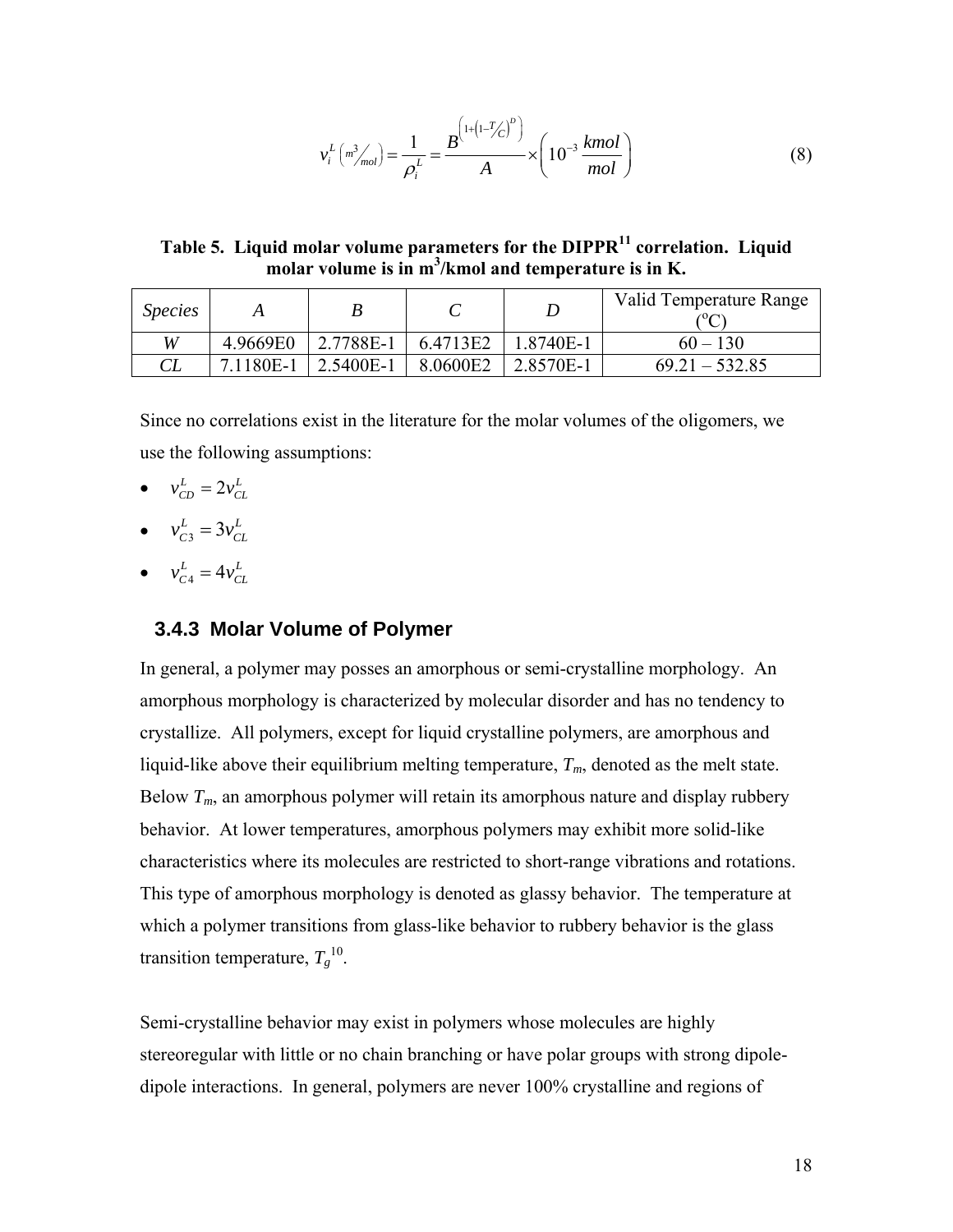<span id="page-30-0"></span>crystallinity coexist with amorphous regions. The degree of crystallinity is a measure of the amount of crystalline region in a polymer per total amount of polymer expressed as a molar ratio,  $x_c$ , or volumetric ratio,  $\phi_c$ . Crystallinity does not exist above the melt temperature in the melt phase $10$ .



**Figure 6. Illustration of polymer morphologies as a function of temperature.** 

<span id="page-30-1"></span>To calculate the liquid molar volume of nylon-6, we use the Van Krevelen<sup>14</sup> model. The Van Krevelen model assumes that the molar volume of a polymer is linearly proportional to the temperature over three temperature ranges:

- The glassy amorphous region, below the glass transition temperature,  $T_g$ .
- The rubbery or liquid-like amorphous region, for temperatures greater than  $T_g$ .
- The crystalline region, for temperatures below the melt temperature,  $T_m$ .

[Figure 7](#page-31-1) illustrates the approach of the Van Krevelen model for modeling molar volume.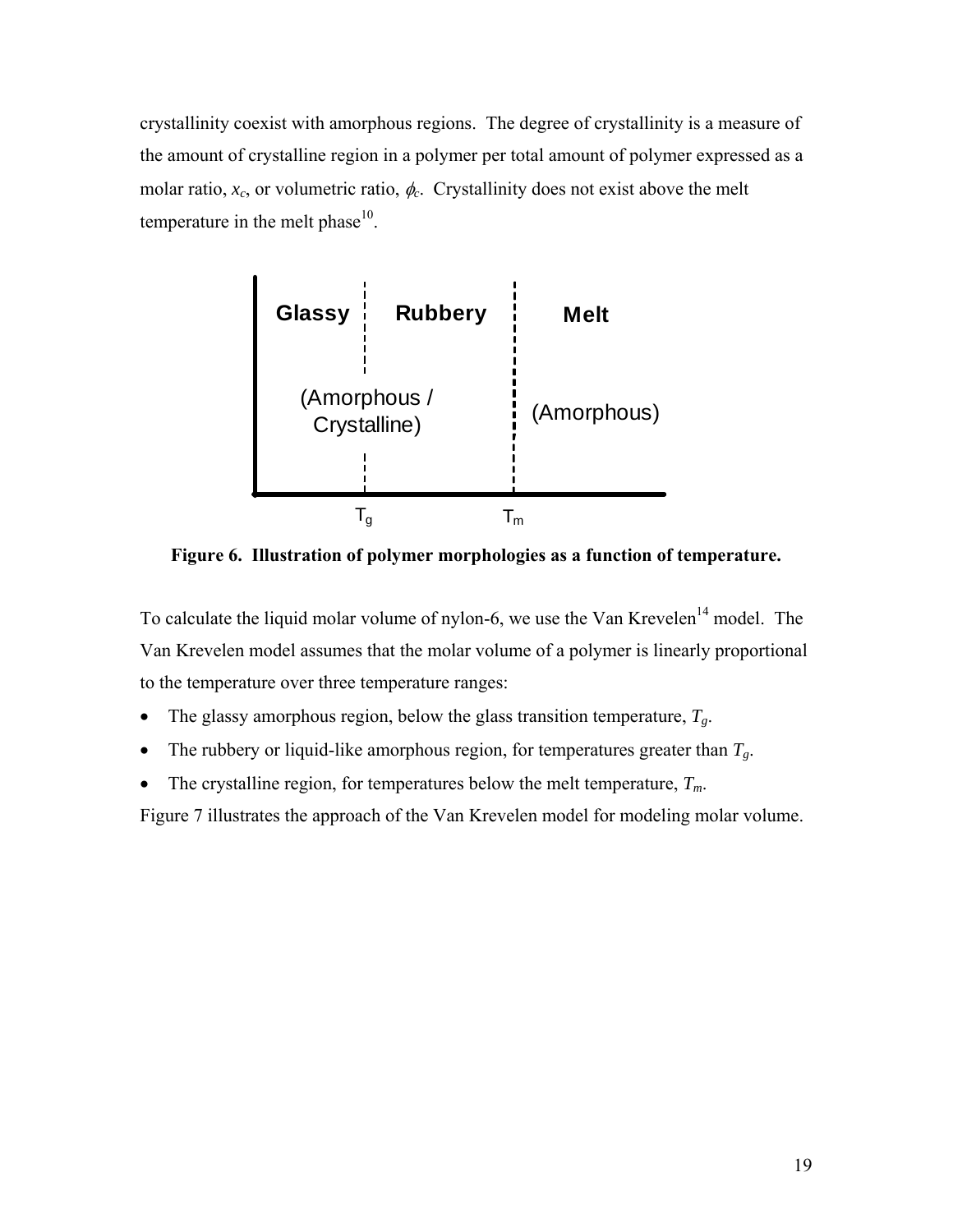<span id="page-31-0"></span>

<span id="page-31-1"></span>**Figure 7. Illustration of molar volume for amorphous and crystalline regions as a**  function of temperature according to the Van Krevelen model<sup>14</sup>. This illustration assumes the  $T_g$  is greater than 298 K.

This model calculates polymer molar volumes relative to their molar volume at 25°C. Therefore, to use this model, we must know the molar thermal expansivity for each linear temperature range and the standard-state molar volume of the polymer's amorphous (glassy or rubbery) and crystalline phases, i.e. at  $25^{\circ}$ C. Since nylon-6's  $T_g$  is greater than 25<sup>o</sup>C, its amorphous standard-state molar volume is glassy. The Van Krevelen model further assumes that the molar thermal expansivity for the crystalline phase is equal to that of the glassy region. Eqs. [\(9\)](#page-31-2) through [\(11\)](#page-32-2) are the Van Krevelen model equations for each of the three temperature regions.

$$
\begin{aligned} \text{for } 298 \text{ K} < T < T_g\\ v_{PAS}^{Amorph} &= v_{PAS}^G \left( 298 \text{ K} \right) + E_{PAS}^G \left( T - 298 \text{ K} \right) \end{aligned} \tag{9}
$$

<span id="page-31-2"></span>
$$
\text{for } T_{g} < T
$$
\n
$$
v_{PA6}^{Amorph} = v_{PA6}^{G} (298 \text{ K}) + E_{PA6}^{G} (T_{g} - 298 \text{ K}) + E_{PA6}^{L} (T - T_{g})
$$
\n
$$
(10)
$$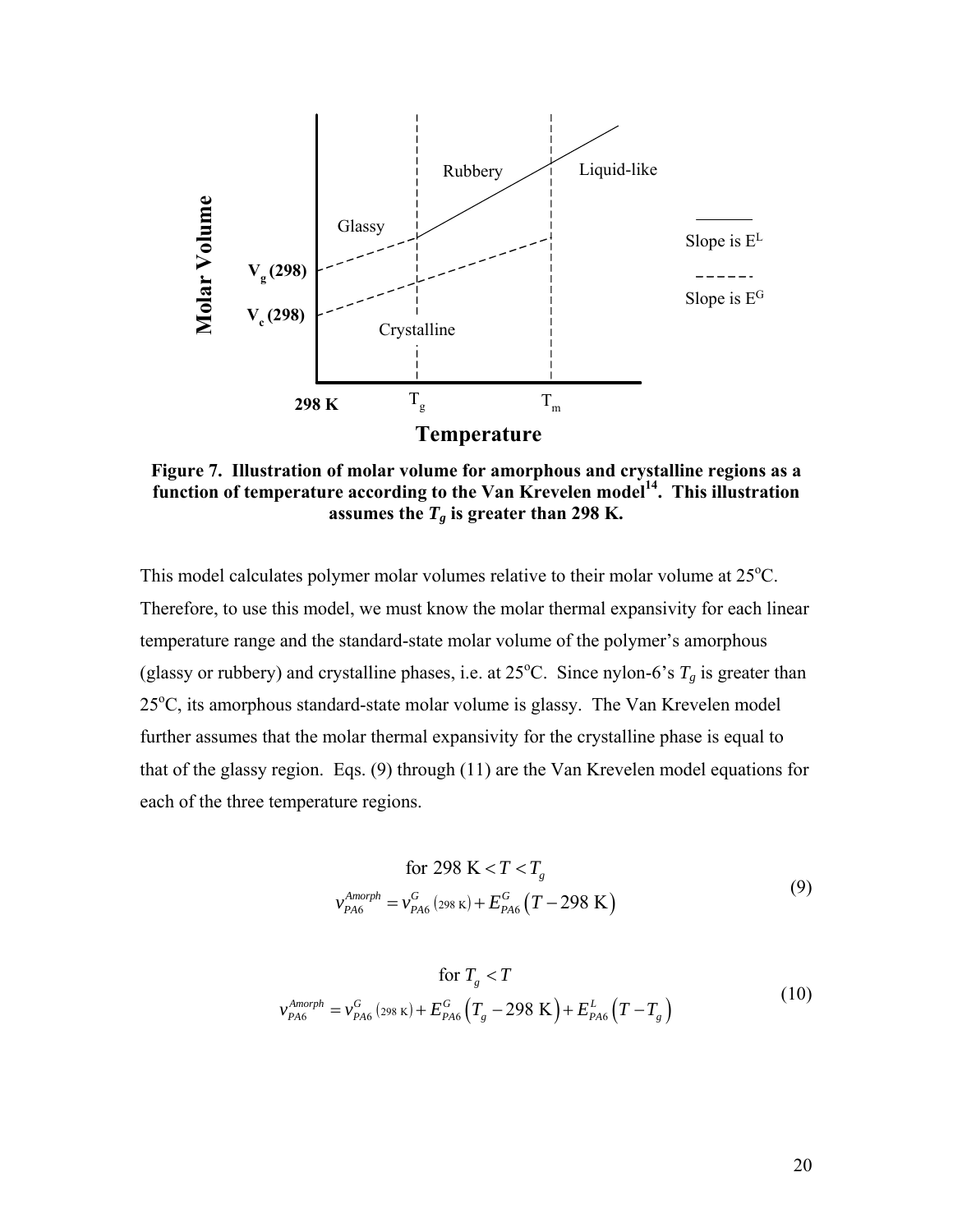for 298 K 
$$
< T < T_m
$$
  
\n
$$
v_{PA6}^{Cryst} = v_{PA6}^{Cryst} (298 \text{ K}) + E_{PA6}^G (T - 298 \text{ K})
$$
\nfor  $T_m \le T$   
\n
$$
v_{PA6}^{Cryst} = 0
$$
\n(11)

<span id="page-32-2"></span><span id="page-32-0"></span>[Table 6](#page-32-1) present the amorphous and crystalline standard-state molar volumes,  $v_{p_{A6}}^G$  (298 K) and  $v_{PA6}^{Cryst}$  (298 K), and the glassy and rubbery (or liquid-like) molar thermal expansivities,  $E_{P\text{A6}}^G$  and  $E_{P\text{A6}}^L$ , for nylon-6. An experimental value for the glassy molar thermal expansivity of nylon-6 is not available, so we assume it is equal to that of nylon-7.

<span id="page-32-1"></span>We may calculate the average molar volume,  $\bar{v}_{PAG}$ , for nylon-6 using its crystalline-phase molar volume,  $v_{PAB}^{Cryst}$ , its amorphous-phase molar volume (rubbery or glassy),  $v_{PAB}^{Amorph}$ , and its molar degree of crystallization (expressed as a mole fraction),  $x_c$ , as follows:

$$
\overline{\nu}_{PA6} = x_c v_{PA6}^{Cryst} + (1 - x_c) v_{PA6}^{Amorph}
$$
\n(12)

| Properties                                                             | Values for Nylon-6 |  |  |
|------------------------------------------------------------------------|--------------------|--|--|
| $v_{(298K)}^G$ (cm <sup>3</sup> /mol-seg) <sup>14</sup>                | 104.4              |  |  |
| $v^{Cryst}$ <sub>(298K)</sub> (cm <sup>3</sup> /mol-seg) <sup>14</sup> | 92.0               |  |  |
| $E^G$ (cm <sup>3</sup> /mol-seg-K) <sup>14</sup>                       | 4.45E-02*          |  |  |
| $E^{L}$ (cm <sup>3</sup> /mol-seg-K) <sup>14</sup>                     | 6.34E-02           |  |  |
| $T_{g}$ (K) <sup>12</sup>                                              | 323                |  |  |
| $T_m(K)^{12}$                                                          | 504                |  |  |

**Table 6. Van Krevelen model parameters for Nylon-612,14.** 

\*Assumed identical to the same parameter for Nylon-7

We note that Van Krevelen's parameters dictate a molar volume in terms of moles of segments, instead of moles of molecules. To convert the molar volume in terms of moles of molecules, we must use the molecular weight of the segment, *M[B-ACA]*, and the molecular weight of the polymer,  $M_{PA6}$ , or simply the degree of polymerization, as follows: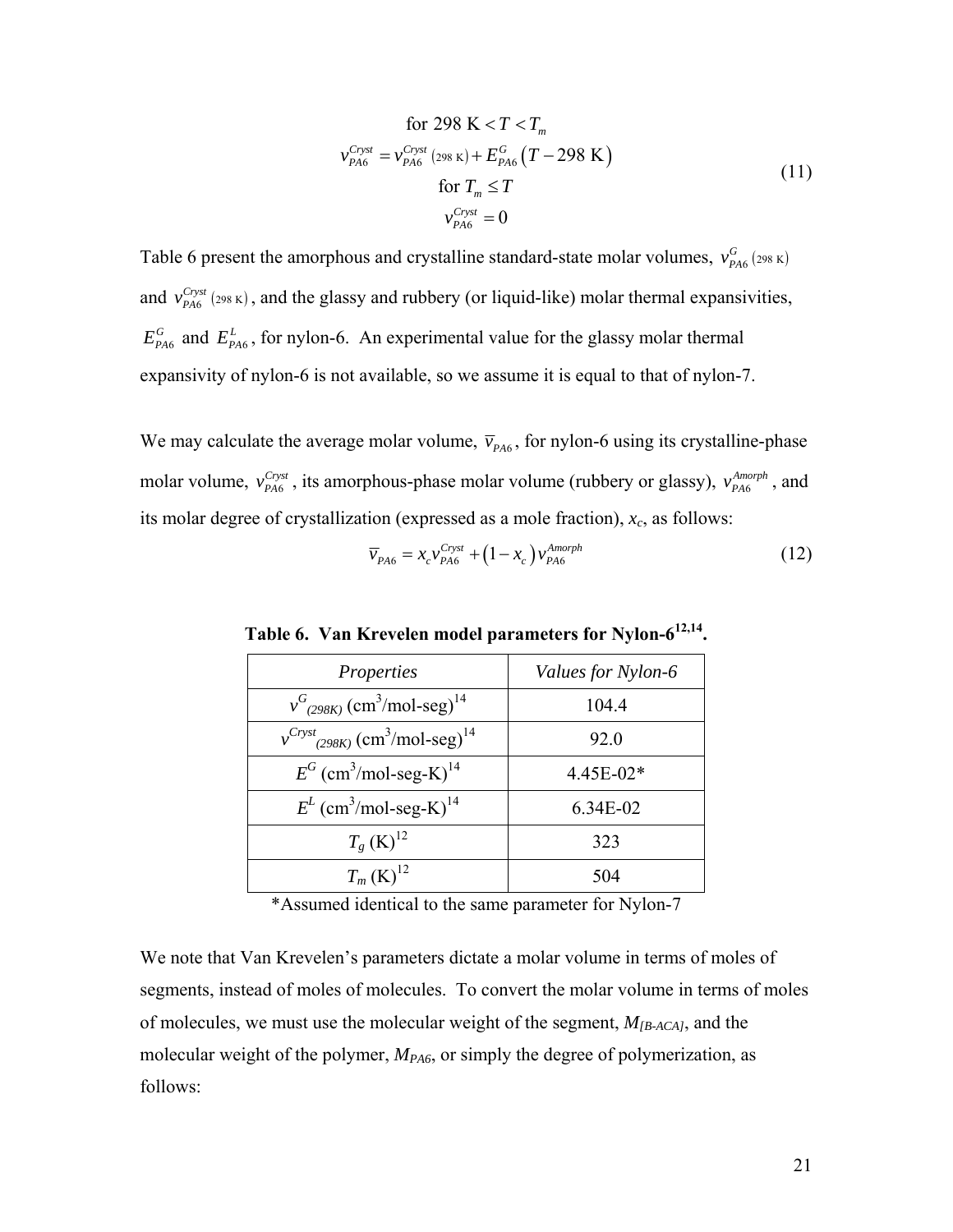$$
\overline{v}_{PAG}(cm^3/_{mol}) = \frac{\overline{v}_{PAG}(cm^3/_{mol-seg})}{M_{[B-ACA]}(s/_{mol-seg})} M_{PAG}(s/_{mol})
$$
\n(13)

<span id="page-33-0"></span>We may calculate the molar degree of crystallinity from the volumetric degree of crystallinity and the crystalline and amorphous molar volumes.

$$
x_c = \frac{\phi_c}{\phi_c / \frac{V_{PAS}^{Cryst}}{V_{PAS}^{Cryst} + (1 - \phi_c) / \frac{V_{PAS}}{V_{PAS}^{Amorph}}}
$$
(14)

### <span id="page-33-1"></span>*3.5 Vapor Pressure*

We now present the DIPPR correlation for vapor, or saturation, pressure from Daubert and Danner<sup>11</sup>. Although we do not require the vapor pressure within our leacher model, we do use it in separate thermodynamic calculations to validate our Polymer-COSMO-SAC model. We discuss this validation in a later section. The  $DIPPR<sup>11</sup>$  correlation for the vapor pressure of species *i*,  $P_i^{sat}$ , is below.

$$
P_i^{sat} = \exp\left[A + \frac{B}{T} + C\ln T + DT^E\right]
$$
 (15)

Table 7. Vapor pressure parameters for the DIPPR<sup>11</sup> correlation. Vapor pressure **is in Pa and temperature is in K.** 

<span id="page-33-3"></span>

|                |          |             |             |            |   | Valid               |
|----------------|----------|-------------|-------------|------------|---|---------------------|
| <i>Species</i> |          |             |             |            | E | Temperature         |
|                |          |             |             |            |   | Range $(^{\circ}C)$ |
| W              | 7.3649E1 | $-7.2582E3$ | $-7.3037E0$ | 4.1653E-6  |   | $0.01 - 373.98$     |
| CL             | 7.4172E1 | $-1.0469E4$ | $-6.8944E0$ | 1.2113E-18 |   | $69.21 - 532.85$    |

### <span id="page-33-2"></span>*3.6 Liquid Viscosity*

We require the liquid viscosity of the fluid phase for mass-transfer coefficient calculations. We again use the correlation from Daubert and Danner<sup>11</sup>. Since the fluid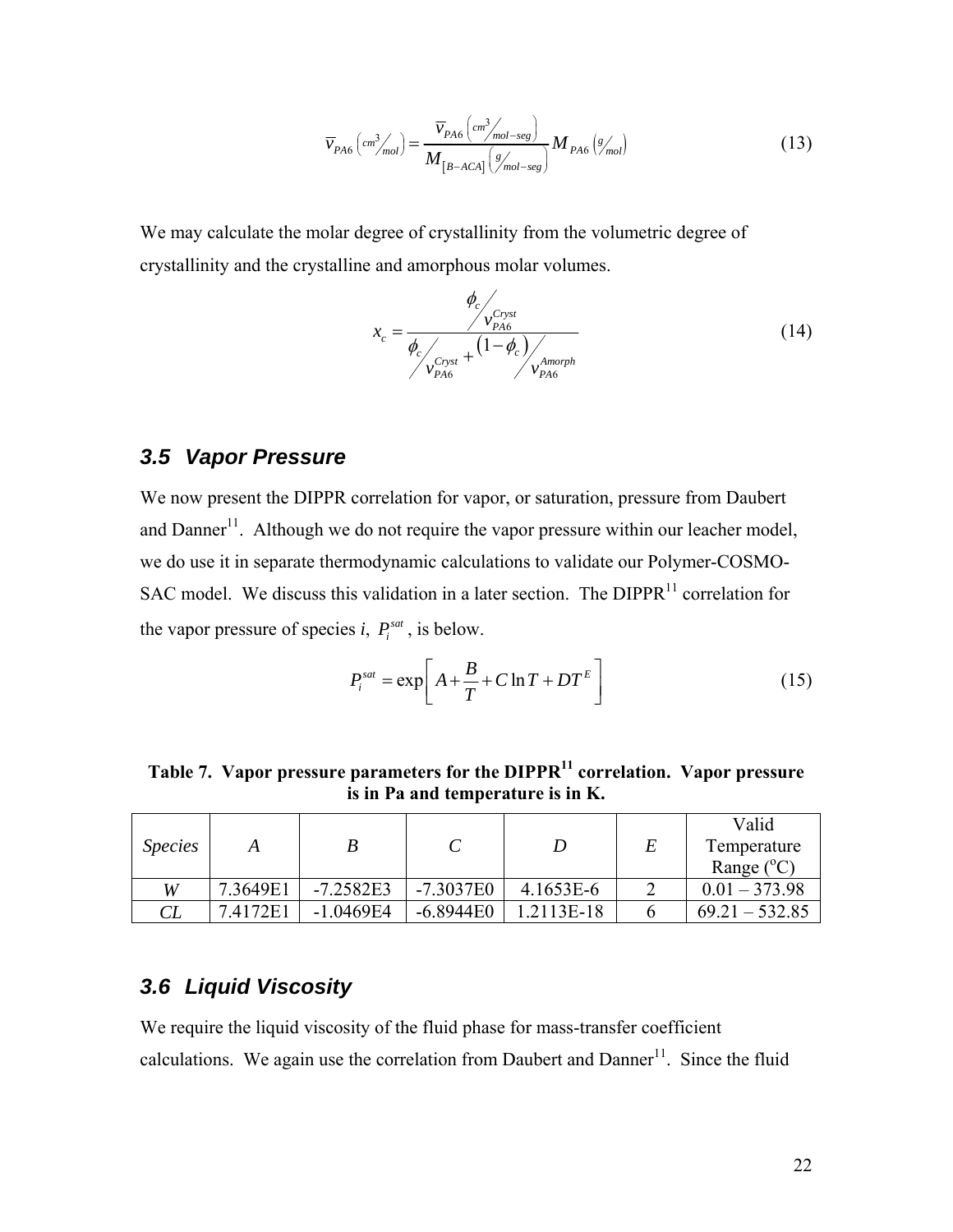<span id="page-34-0"></span>phase is predominantly water on a molar basis, we may safely assume the viscosity of the fluid phase is equal to the viscosity of pure water.

$$
\mu_i^L = \exp\left[A + \frac{B}{T} + C \ln T + DT^E\right]
$$
 (16)

We present the DIPPR<sup>11</sup> parameters for both water and  $\varepsilon$ -caprolactam since the database includes both species, although we only calculate the viscosity of water.

Table 8. Liquid viscosity parameters for the DIPPR<sup>11</sup> correlation. Liquid viscosity **is in Pa-s (kg/m-s) and temperature is in K.** 

<span id="page-34-3"></span>

| <i>Species</i> |             |          |          | D             |       | Valid<br>Temperature |
|----------------|-------------|----------|----------|---------------|-------|----------------------|
|                |             |          |          |               |       | Range $(^{\circ}C)$  |
| W              | $-5.1964E1$ | 3.6706E3 | 5.7331E0 | $-5.3495E-29$ | 1.0E1 | $0\,{-}\,370$        |
| $\mathbb{C}L$  | $-8.5082E1$ | 7.2571E3 | .0218E1  |               |       | $70 - 270$           |

## <span id="page-34-1"></span>**4 Interphase Mass Transfer**

The source terms in our conservation equations are due to the interphase mass transfer of species from the polymer phase to the fluid phase. This transport is the heart of any leaching process. Therefore, we must model this phenomenon as accurately as possible. We choose the two-resistance film theory as the basis of our model. In two-resistance film theory, we account for mass-transfer resistance due to both phases, i.e. both sides of the interface<sup>15</sup>. We may also describe this model as a lumped model since we use average, or bulk, concentrations in both phases and do not calculate profiles across the phases.

#### <span id="page-34-2"></span>*4.1 Pellet Geometry*

Before we derive our mass-transfer models, we must first define the geometry of a polymer pellet. The actual geometry and size of a polymer pellet may vary depending on the process' cutters. The polymer pellets in the industrial process we model are typically single cylinders. We wish to model the pellets as spheres to simplify our development of a mass-transfer model. In order to model a cylinder as a sphere, we must create a sphere with the same surface-area-to-volume ratio as the cylinder. The rationale for this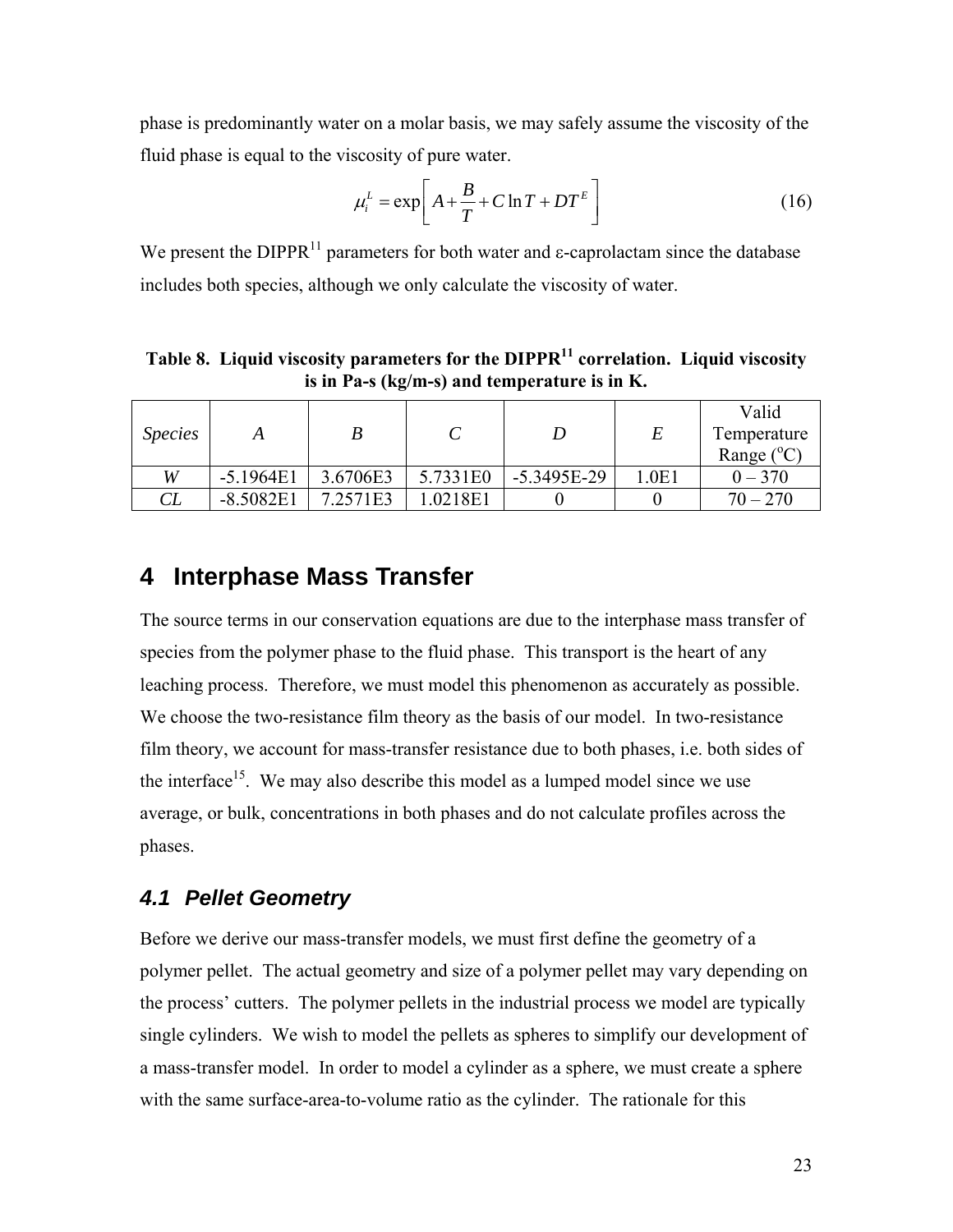<span id="page-35-0"></span>specification is apparent when we perform a simple mass balance of a pellet of any arbitrary geometry.

$$
(Volume)(Generation) = (Area)(Flux) [-] \frac{mol}{time}
$$
 (17)

Here, *Generation* is the loss or gain of diffusing species in *mol/volume-time*, *Flux* is the flux of diffusing species across the pellet-fluid boundary in *mol/area-time*, and *Volume* and *Area* are the volume and surface area of the pellet, respectively. Hence, it is obvious that the generation and diffusive flux are related by the surface-area-to-volume ratio for the pellet. We may use any geometry, but only if the surface-area-to-volume ratio is consistent with the original geometry.

The ratio of surface area (*Ssphere*) to volume (*Vsphere*) of a sphere is 6/*Dsphere*, where *Dsphere* is the diameter of the sphere. We may solve for the equivalent radius of a sphere, *R*, that maintains the  $S_{cyl}$ :  $V_{cyl}$  ratio of the original cylinder.

$$
R = \frac{1}{2} \left( \frac{6}{S_{cyl}} \right) \tag{18}
$$

The  $S_{cyl}$ :  $V_{cyl}$  ratio of a cylinder is as follows:

$$
\frac{S_{cyl}}{V_{cyl}} = \frac{\pi D_{cyl} L_{cyl} + 2\pi / \sqrt{D_{cyl}^2}}{\pi / \sqrt{D_{cyl}^2 L_{cyl}}}
$$
(19)

Here, *Dcyl* and *Lcyl* are the diameter and length of the cylinder, respectively. If the length of the cylinder is much greater than the diameter, then we may simplify the  $S_{cyl}$ :  $V_{cyl}$  ratio for a cylinder to  $4/D_{cyl}$ . This assumption neglects the surface area of the ends of the cylinder. We may then solve for the equivalent spherical radius according to Eq. [\(20\).](#page-35-2)

$$
R = \frac{1}{2} \left( \frac{3D_{cyl}}{2} \right) \tag{20}
$$

### <span id="page-35-2"></span><span id="page-35-1"></span>*4.2 Pellet-Fluid System*

[Figure 8](#page-36-1) shows a typical spherical polymer pellet and the surrounding fluid. We designate the polymer and fluid bulk concentrations,  $C_i^P$  and  $C_i^F$  and the polymer and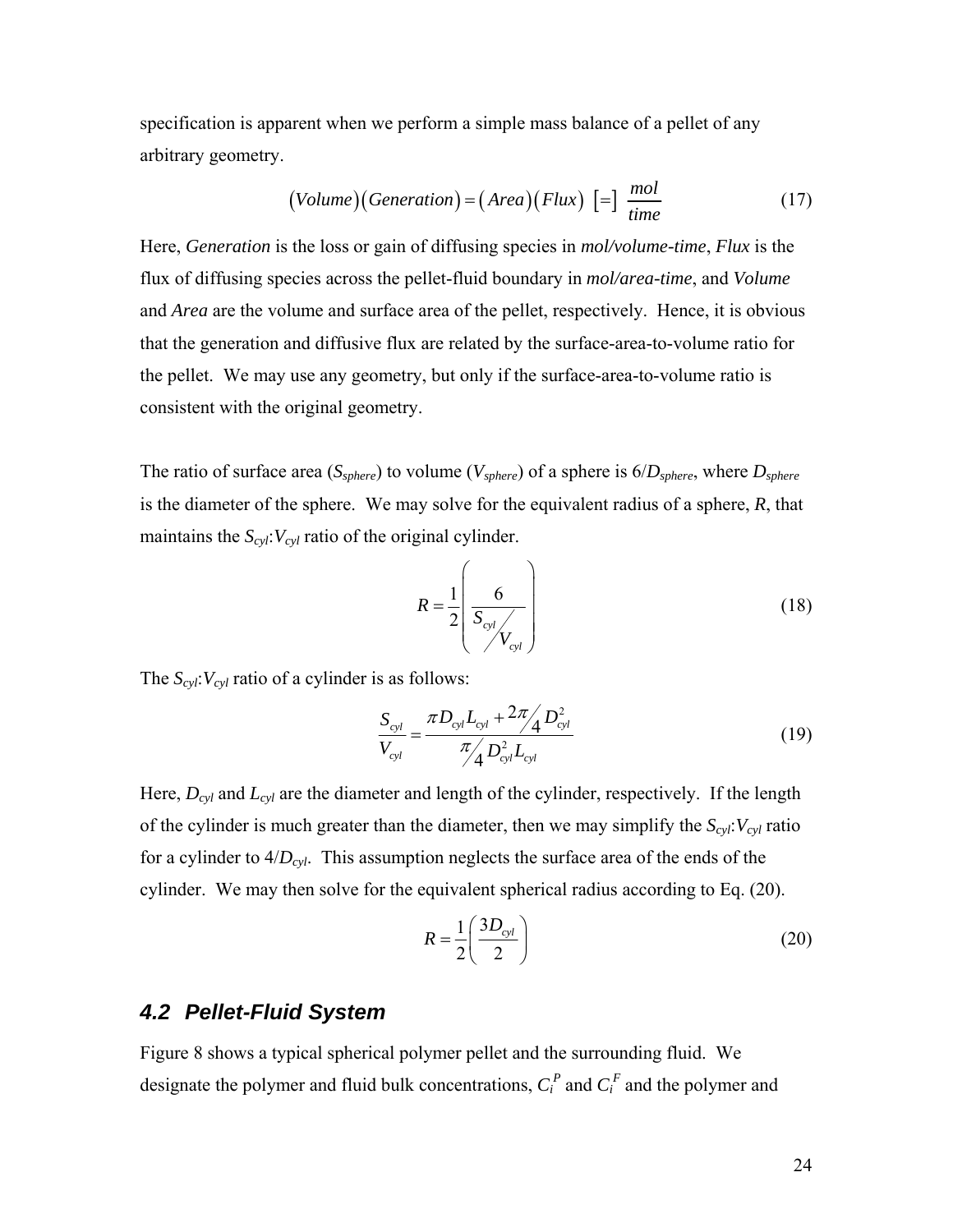fluid interfacial concentrations,  $C_i^{P-int}$  and  $C_i^{F-int}$  for species *i*, respectively. We also show the corresponding mole fractions,  $x_i^P$ , etc.  $C_i^{P*}$  is the concentration of species *i* in the polymer phase in equilibrium with the bulk concentration of species *i* in the fluid phase. We may think of this concentration as the polymer-phase equivalent of the bulk concentration of species *i* in the fluid phase. Likewise,  $C_i^{F*}$  is the fluid-phase equivalent of the bulk concentration of species *i* in the polymer phase.



**Figure 8. Concentration profile in a polymer pellet and the surrounding fluid.** 

<span id="page-36-0"></span>To further illustrate this terminology, we show our same concentration variables on an equilibrium-curve diagram in [Figure 9.](#page-37-0) The equilibrium curve is any function that may model polymer and fluid concentrations in equilibrium. We use tie lines to show which concentrations are in equilibrium with each other.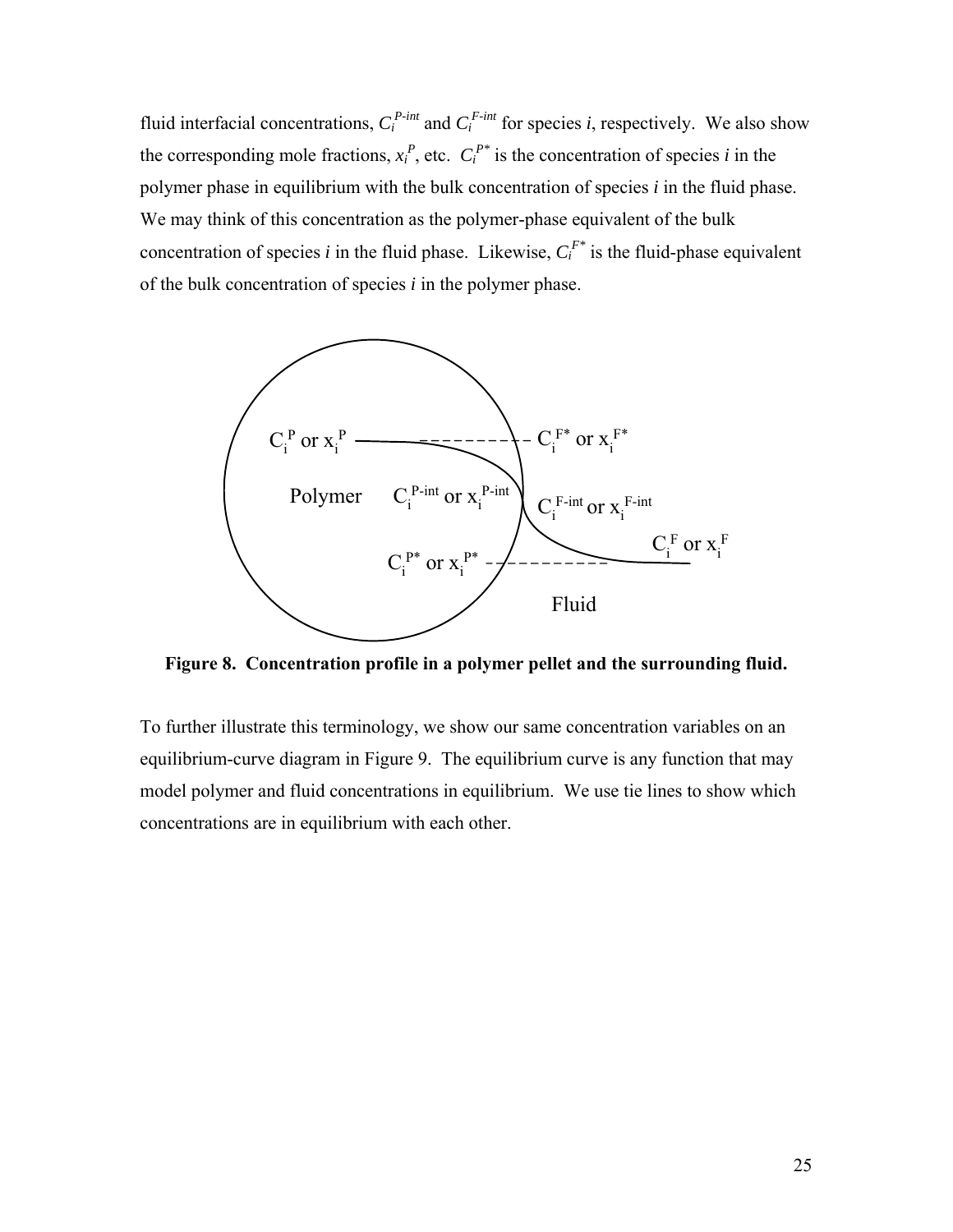

**Figure 9. Equilibrium-curve diagram of the pellet and fluid concentrations.** 

# <span id="page-37-0"></span>*4.3 Interphase Mass Transfer of Liquid Species*

We may perform a simple mass balance to determine the interphase mass-transfer rate from the polymer phase to the fluid phase for a liquid species, *i*. This model applies to water and ε-caprolactam.

$$
\frac{4}{3}\pi R^3 \frac{dC_i^P}{dt} = 4\pi R^2 k_i^{P,o} \left( C_i^{P^*} - C_i^P \right)
$$
 (21)

<span id="page-37-1"></span>In Eq. [\(21\)](#page-37-1),  $C_i^P$  is the bulk concentration of species *i* in the polymer phase in  $mol/m^3$ ,  $C_i^{P^*}$  is the concentration of species *i* in the polymer phase in equilibrium with the bulk fluid phase in  $mol/m^3$ , *R* is the radius of the spherical pellet in *m*, and  $k_i^{P,o}$  is the overall mass-transfer coefficient of species *i* in the polymer phase in  $m^3/m^2$ -s. Defining

 $G_i^{P-F} = \frac{dC_i^P}{L}$ *dt*  $-\frac{aC_i}{I}$  (the generation term), we can solve for Eq. [\(22\).](#page-37-2) We now have an expression for the loss (negative) or gain (positive) of species with respect to the polymer

<span id="page-37-2"></span>phase.

$$
G_i^{P-F} = \left(\frac{3}{R}\right) k_i^{P,o} \left(C_i^{P*} - C_i^P\right) \left[\frac{1}{m^3 \text{ of polymer phase - s}}\right]
$$
 (22)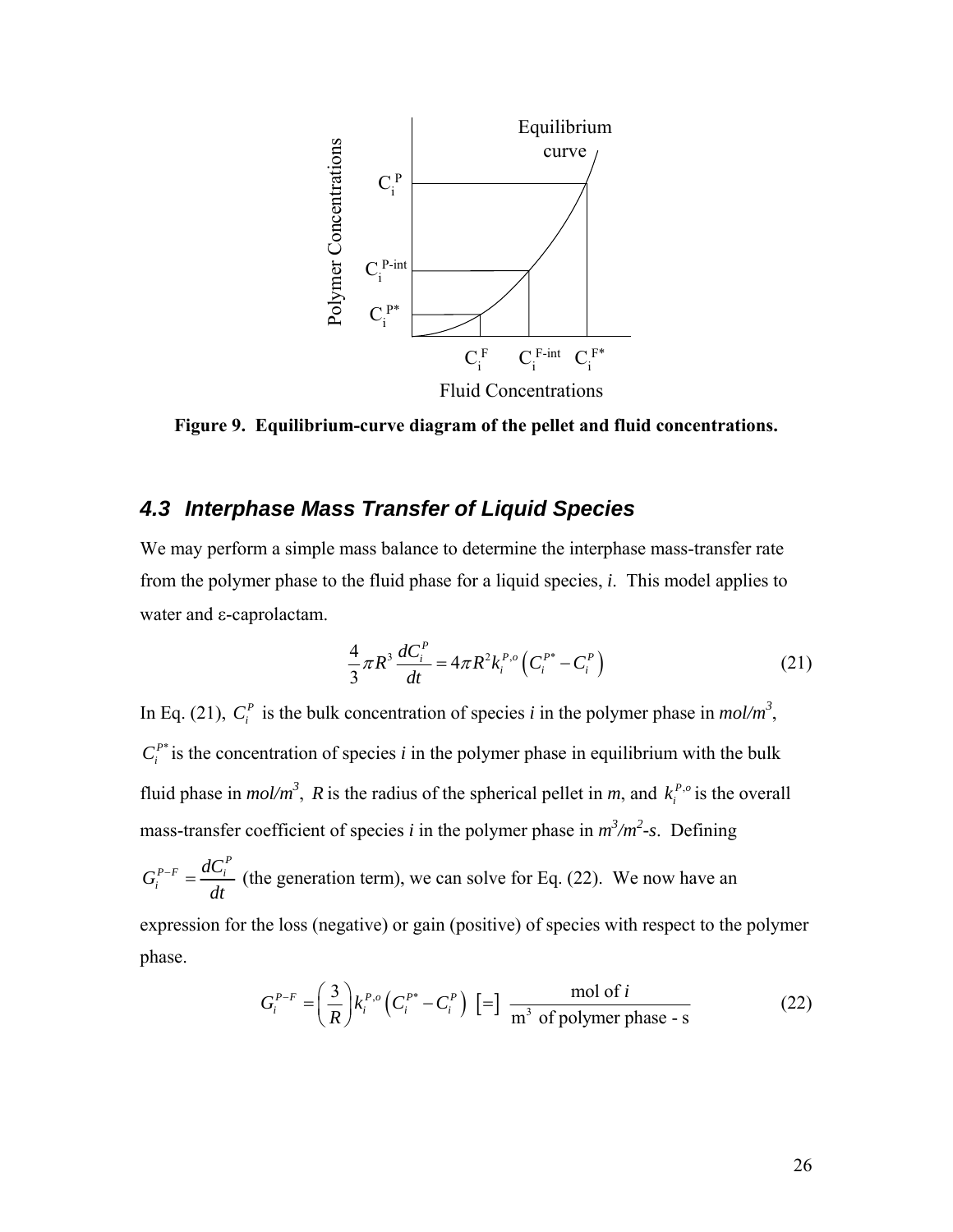We may convert  $G_i^{P-F}$  to  $G_i^{F-P}$ , which is the rate of species transfer as a gain (positive) or loss (negative) with respect to the fluid phase. Here  $\varepsilon$  is the void fraction.

$$
G_i^{F-P} = -G_i^{P-F} \left( \frac{1-\varepsilon}{\varepsilon} \right) \left[ = \right] \frac{\text{mol of } i}{\text{m}^3 \text{ of fluid phase - s}} \tag{23}
$$

## *4.4 Interphase Mass Transfer of Solid Species*

We now present our solid dissolution model. This model applies to the cyclic oligomers. We begin by looking at a polymer pellet, which is embedded with particles of solid *i*. We derive our solid dissolution model by first conceptually removing the solid particles from the polymer pellet and forming them into a single spherical particle of pure solid *i*. We illustrate this procedure in [Figure 10](#page-38-0).



**Figure 10. Illustration of the concept of our solid dissolution model.** 

<span id="page-38-0"></span>We first assume that the molar dissolution rate of solid *i* from the polymer pellet is equal to the molar dissolution rate from the sphere of pure solid *i*. We note that the polymer pellet acts as a source of mass-transfer resistance in addition to the fluid, while the pure solid sphere has only fluid-side mass-transfer resistance. We account for this additional resistance later in this section. Eq. [\(24\)](#page-38-1) represents this interphase mass transfer.

$$
\frac{4}{3}\pi R^3 \frac{dC_{solid}^P}{dt} = \frac{1}{M_{solid}} \frac{dm_{solid}^{Pure}}{dt} = 4\pi R_{solid}^2 k_{solid}^{F'} \left(C_{solid}^F - C_{solid}^{sat}\right)
$$
 (24)

<span id="page-38-1"></span>Eq. [\(24\)](#page-38-1) dictates that the molar dissolution rate of solid *i* is proportional to the degree below saturation of solid *i* in the fluid phase. It is not a function of the concentration of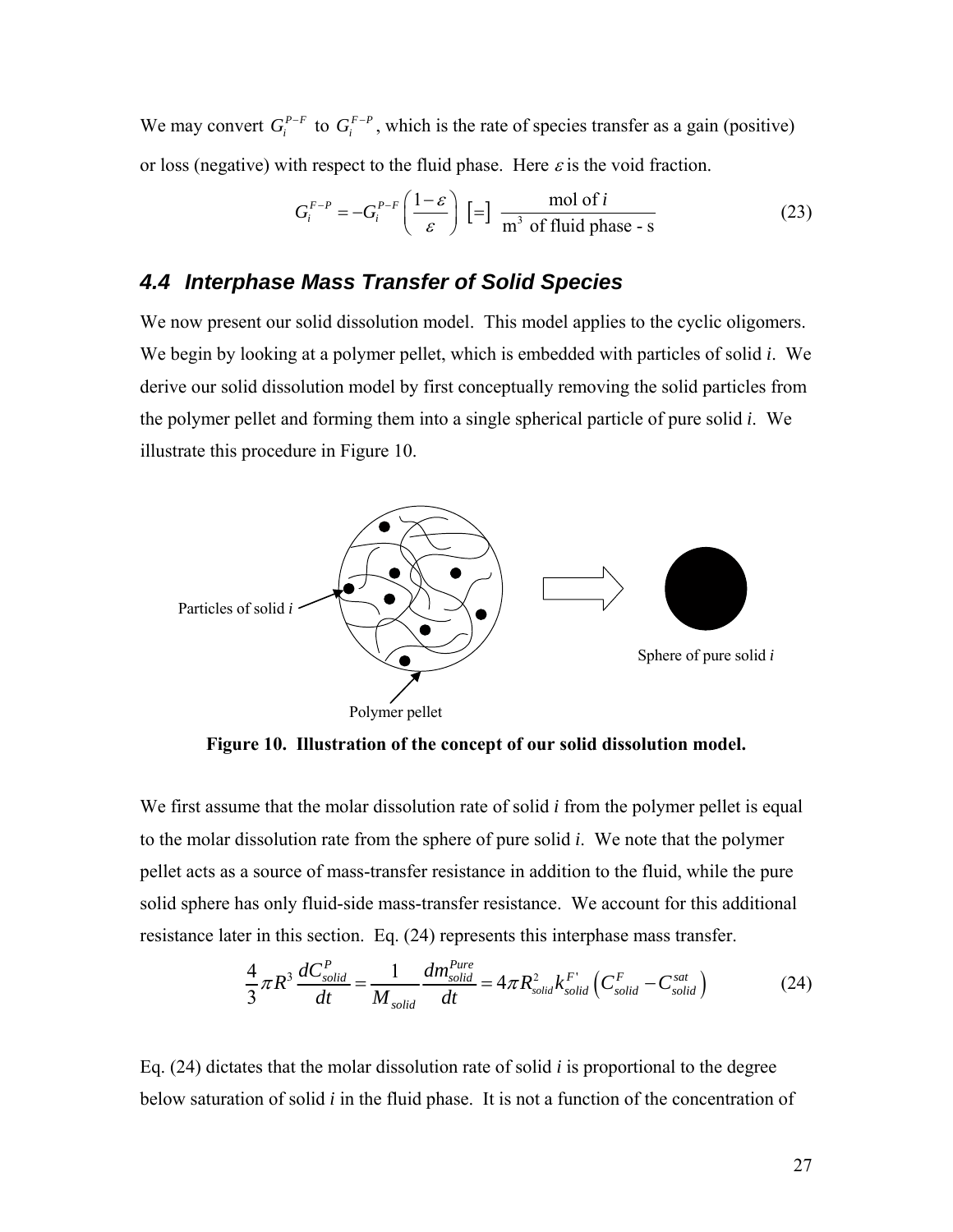solid *i* in the polymer pellet. This explicit nature of Eq. [\(24\)](#page-38-1) poses a problem: since  $\frac{dC_{solid}^P}{dt}$  is not directly a function of  $C_{solid}^P$ , it will not approach zero as  $C_{solid}^P$  approaches zero. It only approaches zero as the fluid phase approaches saturation, i.e.  $C_{solid}^F - C_{solid}^{sat}$ approaches zero. Hence, it is possible to calculate a loss of solid from the pellet even when no solid remains in the pellet as long as the fluid is below saturation. Since  $R_{solid}$  is a function of time and, in a more direct manner, a function of  $C_{solid}^P$ ,  $\frac{dC_{solid}^P}{dt}$ *dt* will approach zero as *Rsolid* approaches zero, i.e. as the pure solid sphere shrinks. Therefore, we must derive a relationship between  $C_{solid}^P$  and  $R_{solid}$  to directly make Eq. [\(24\)](#page-38-1) implicit. We may solve for the volume of the pure solid sphere,  $V_{solid}^{Pure}$ , from the moles of solid *i* in the polymer pellet and the liquid molar volume of the solid,  $v_{solid}^L$ .

$$
V_{solid}^{Pure} = \frac{4}{3} \pi R_{solid}^3 = \frac{4}{3} \pi R^3 C_{solid}^P v_{solid}^L
$$
 (25)

<span id="page-39-1"></span><span id="page-39-0"></span>We may solve for the radius of the pure solid sphere from Eq. [\(25\).](#page-39-0)

$$
R_{solid} = R \left[ C_{solid}^{P} v_{solid}^{L} \right]^{1/3}
$$
 (26)

<span id="page-39-2"></span>We may now substitute Eq. [\(26\)](#page-39-1) into Eq. [\(24\)](#page-38-1), replacing subscript *solid* with *i* for brevity.

$$
G_i^{P-F} = \left(\frac{3}{R}\right) \left[ C_i^P v_i^L \right]^{2/3} k_i^F \left( C_i^F - C_i^{sat} \right) \left[ = \right] \frac{\text{mol of } i}{\text{m}^3 \text{ of polymer phase - s}} \tag{27}
$$

Eq. (27) uses 
$$
k_i^F \left( \frac{m^3 \text{ (fluid phase)}}{m^2 \text{ (pure solid sphere)} - s} \right)
$$
 instead of  $k_i^F \left( \frac{m^3 \text{ (fluid phase)}}{m^2 \text{ (polymer pellet)} - s} \right)$ .

 $k_i^F$  is on the basis of the interfacial area of a pure solid sphere, which changes with time, while  $k_i^F$  is on the basis of the interfacial area of a polymer pellet, which does not change with time. Therefore, for a pure solid sphere, we would need to simultaneously calculate  $k_i^F$  according to Section [4.5.3.](#page-42-0) Both  $k_i^F$  and  $k_i^F$  only account for mass-transfer resistance on the fluid side. For a pure solid sphere, this account is accurate. However, since our solid is embedded in a polymer pellet of constant radius, we may approximate the mass-transfer coefficient for the fictitious pure solid sphere as follows: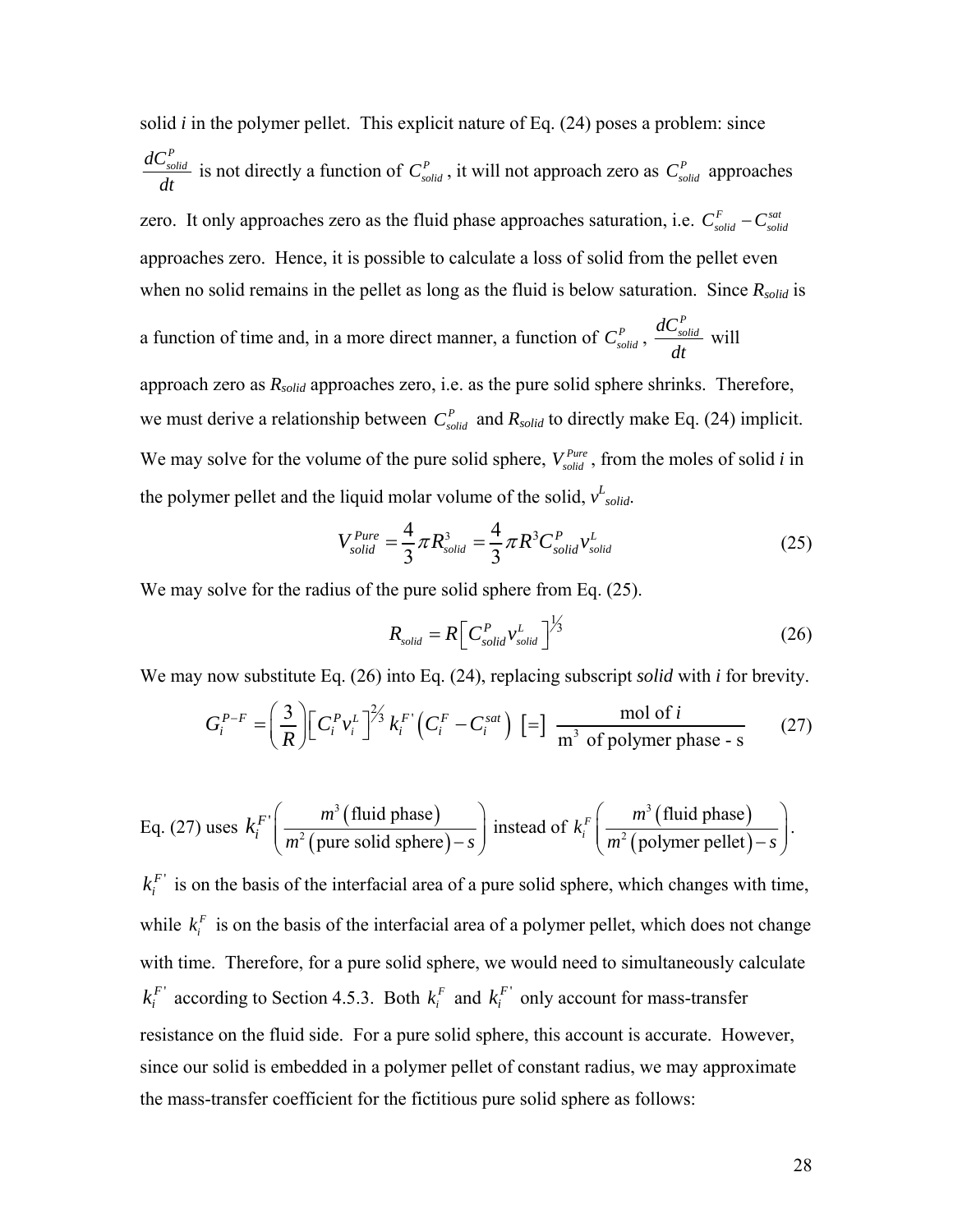$$
k_i^F = k_{o,i}^F k_i^F \tag{28}
$$

Here,  $k_{o,i}^F$  is an empirical parameter that accounts for the additional mass-transfer resistance due to the solid being embedded in a polymer pellet. This parameter has units of  $m^2$  (polymer pellet)/ $m^2$  (pure solid sphere).  $k_i^F$  now represents the solid embedded in a polymer pellet and accounts for both polymer-side and fluid-side resistance. We note that in the limit of  $k_{o,i}^F = 1$  there is no additional resistance from the polymer pellet surrounding the solid. Hence, in this limiting case, we have a pure solid sphere whose mass-transfer coefficient is  $k_i^F$  according to Section [4.5.3,](#page-42-0) which changes as the sphere shrinks. In our work, we adjust  $k_{o,i}^F$  to match leacher performance data.

# *4.5 Deriving the Mass-Transfer Coefficient and Diffusivity*

#### **4.5.1 Polymer-Side Mass-Transfer Coefficient**

We now derive the mass-transfer coefficient for the polymer phase. We use the equation outlined in Yao et al.<sup>3</sup> for the mass-transfer coefficient of a sphere. Yao et al.<sup>3</sup> follow the derivation presented in Carslaw and Jaeger<sup>16</sup> for the heat-transfer coefficient: they begin with an analytical solution to the average temperature within the sphere, assuming a uniform initial temperature, and then use a simple heat-balance equation to solve for the heat-transfer coefficient. Yao et al.<sup>3</sup> then apply this process to derive an equation for the polymer-side mass-transfer coefficient,  $k_i^P$ , as follows in Eq. [\(29\).](#page-40-0)

$$
k_i^P = \left(\frac{D_i^P \pi^2}{3R}\right) \frac{\sum_{n=1}^{\infty} \exp\left[-D_i^P n^2 \pi^2 t/R^2\right]}{\sum_{n=1}^{\infty} \frac{1}{n^2} \exp\left[-D_i^P n^2 \pi^2 t/R^2\right]} \left[=\right] \frac{m^3 \text{ of polymer phase}}{m^2 - s} \tag{29}
$$

<span id="page-40-0"></span>Here, *R* is the radius of the sphere in *m*,  $D_i^P$  is the polymer-phase diffusivity in  $m^2/s$ , and *t* is the amount of time in which mass transfer is occurring in *s*. Although Eq. [\(29\)](#page-40-0) utilizes an infinite summation, we find that the exponential terms more than sufficiently approach zero at *n* equal to 1000. Therefore, we may safely neglect exponential terms in the summation beyond *n* equal to 1000. This simplification makes the implementation of Eq. [\(29\)](#page-40-0) in our model quite feasible.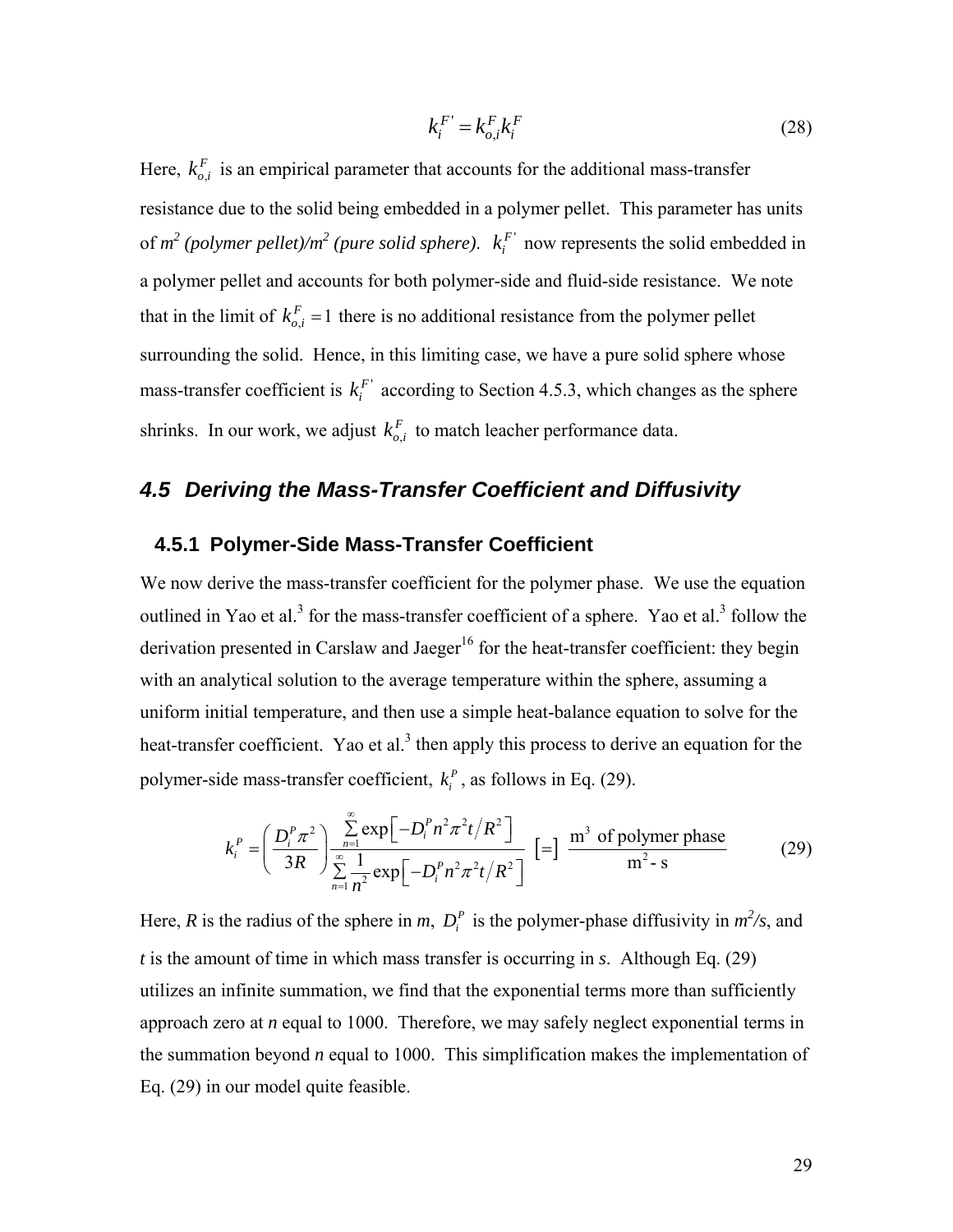We use the residence time to describe the amount of time in which mass transfer occurs. For our plug-flow model, the residence time,  $\tau$ , of any given pellet is a function of its position down the length of the leacher, *z*. We may describe the residence time as a function of *z* as follows in Eq. [\(30\)](#page-41-0).

$$
\tau(z) = \frac{\pi \sqrt{4} D^2 z (1 - \varepsilon)}{\dot{m}_{in}^P / \rho^P} \times \left( 3600 \frac{s}{hr} \right)
$$
 (30)

<span id="page-41-0"></span>Here, *D* is the diameter of the leacher,  $\varepsilon$  is the void fraction of the leacher,  $\dot{m}_m^P$  is the inlet mass flow rate of polymer, and  $\rho^P$  is the density of the polymer phase. We assume the volumetric flow rate of polymer is constant, although the mass flow rate is not.

#### **4.5.2 Polymer-Phase Diffusivity**

There are no reported values for the diffusivity of water and ε-caprolactam in solid-state nylon-6 at leacher conditions. However, Seavey et al.<sup>17</sup> give approximations for the diffusivities of water and ε-caprolactam in nylon-6 melts. Therefore, we approximate the diffusivity using the values at melt conditions and empirically adjust the pre-exponential parameter,  $D_{o,i}^P$ , to fit leacher performance data. The equation for the diffusion coefficient is:

$$
D_i^P = (1 - \phi_c) D_{o,i}^P \exp\left[\frac{-E_i^D}{R^G T}\right] \left[\frac{1}{2}\right] \, \text{m}^2/\text{s} \tag{31}
$$

We assume that diffusion only takes place in amorphous regions of the polymer and not in the crystalline regions. Therefore, we modify the original melt-state equation given in Seavey et al.<sup>17</sup> by the volumetric degree of crystallinity,  $\phi_c$ . The initial (melt-state) preexponential parameter,  $D_{0,i}$ , and activation energy for diffusion,  $E_i^D$ , are, respectively, 2.21E-8  $m^2$ /s and 3,010 *J/mol* for water, and 1.41E-8  $m^2$ /s and 33,457 *J/mol* for caprolactam. We use a gas constant,  $R^G$ , of 8.314 *J/mol-K*. We only adjust the preexponential parameter and not the activation energy for diffusion.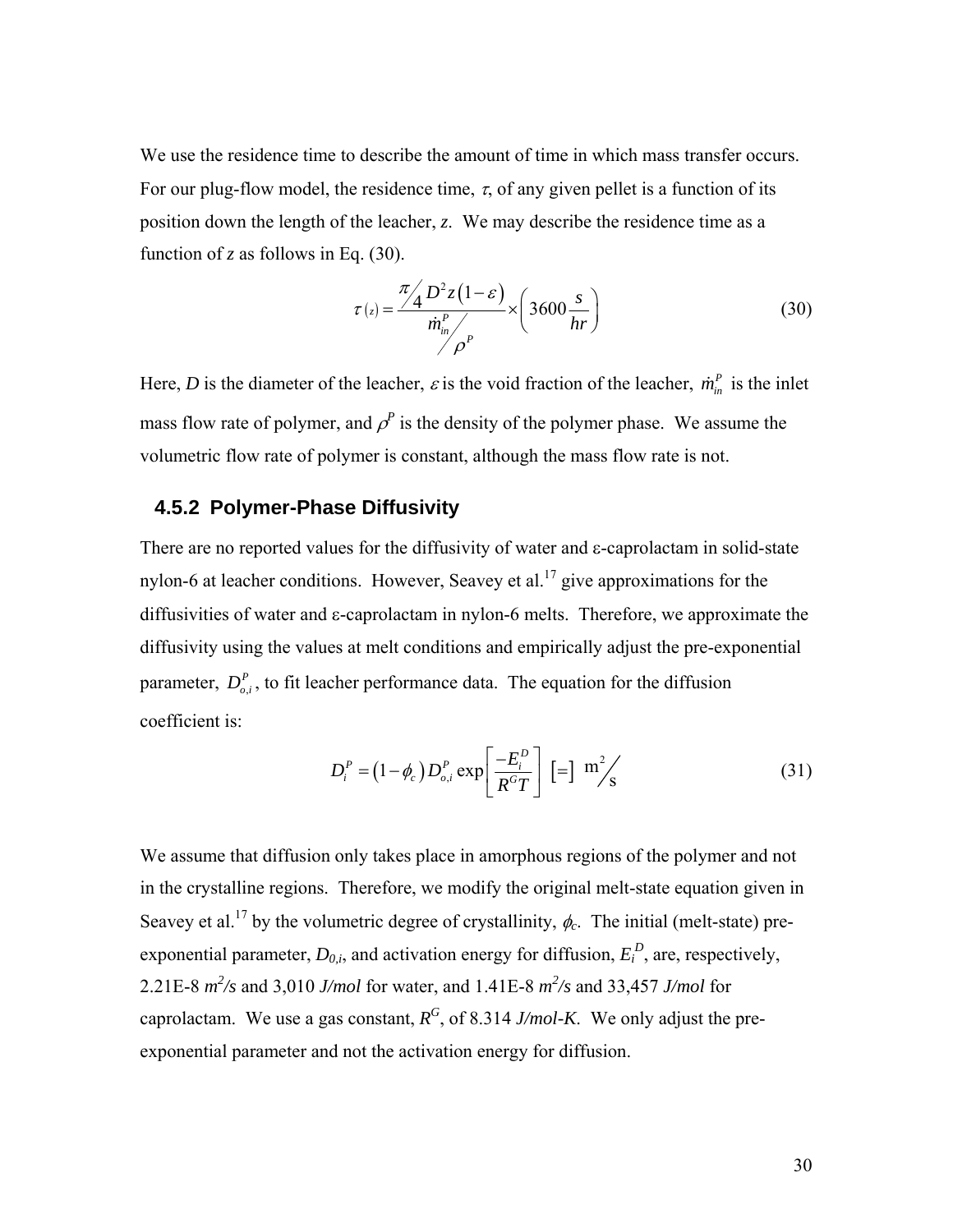#### **4.5.3 Fluid-Side Mass-Transfer Coefficient**

<span id="page-42-0"></span>We may derive the mass-transfer coefficient for the fluid phase,  $k_i^F$ , from an empirical correlation for the Colburn factor for mass transfer,  $j_m$ , through packed beds<sup>18</sup>.

$$
j_m = 2.19 \,\text{Re}^{-2/3} + 0.78 \,\text{Re}^{-0.381} \tag{32}
$$

The Reynolds number, *Re*, is as follows:

$$
Re = \frac{6\rho^F v_o}{a\mu^F \psi} \tag{33}
$$

 $v<sub>o</sub>$  is the superficial velocity, which is the volumetric flow rate divided by the empty cross-sectional area of the column. We choose to use the average velocity, which is the volumetric flow rate divided by the packed cross-sectional area of the column available for fluid flow. The average velocity is equal to the superficial velocity divided by the void fraction,  $\varepsilon$ . Since the above Colburn correlation is for fluid flowing through a stationary packed bed, we must account for the velocity of the moving polymer pellets in addition to the velocity of the fluid. Therefore, we use  $v_z^{F-P}$ , which is the average velocity of the fluid relative to a polymer pellet. We calculate the relative velocity recognizing that the fluid and polymer velocities are in opposite directions and obtain

$$
v_z^{F-P} = v_z^F - v_z^P \tag{34}
$$

<span id="page-42-1"></span>Since we have defined the flow direction of the polymer phase as positive and the flow direction of fluid as negative, we obtain Eq. [\(35\)](#page-42-1) using absolute values of all velocities.

$$
v_z^{F-P} = v_z^F + v_z^P \tag{35}
$$

The quantity *a* is the ratio of wetted surface area to total volume, which is equivalent to the ratio of total surface area of the polymer pellets to the total volume. We introduce the quantity  $a<sub>v</sub>$ , which is the ratio of the surface area of pellets to the volume of pellets. For a sphere, we calculate this quantity as

$$
a_v = \frac{S_{sphere}}{V_{sphere}} = \frac{3}{R} = \frac{\text{wetted surface area}}{\text{volume of pellets}}
$$
 (36)

We may now calculate *a*.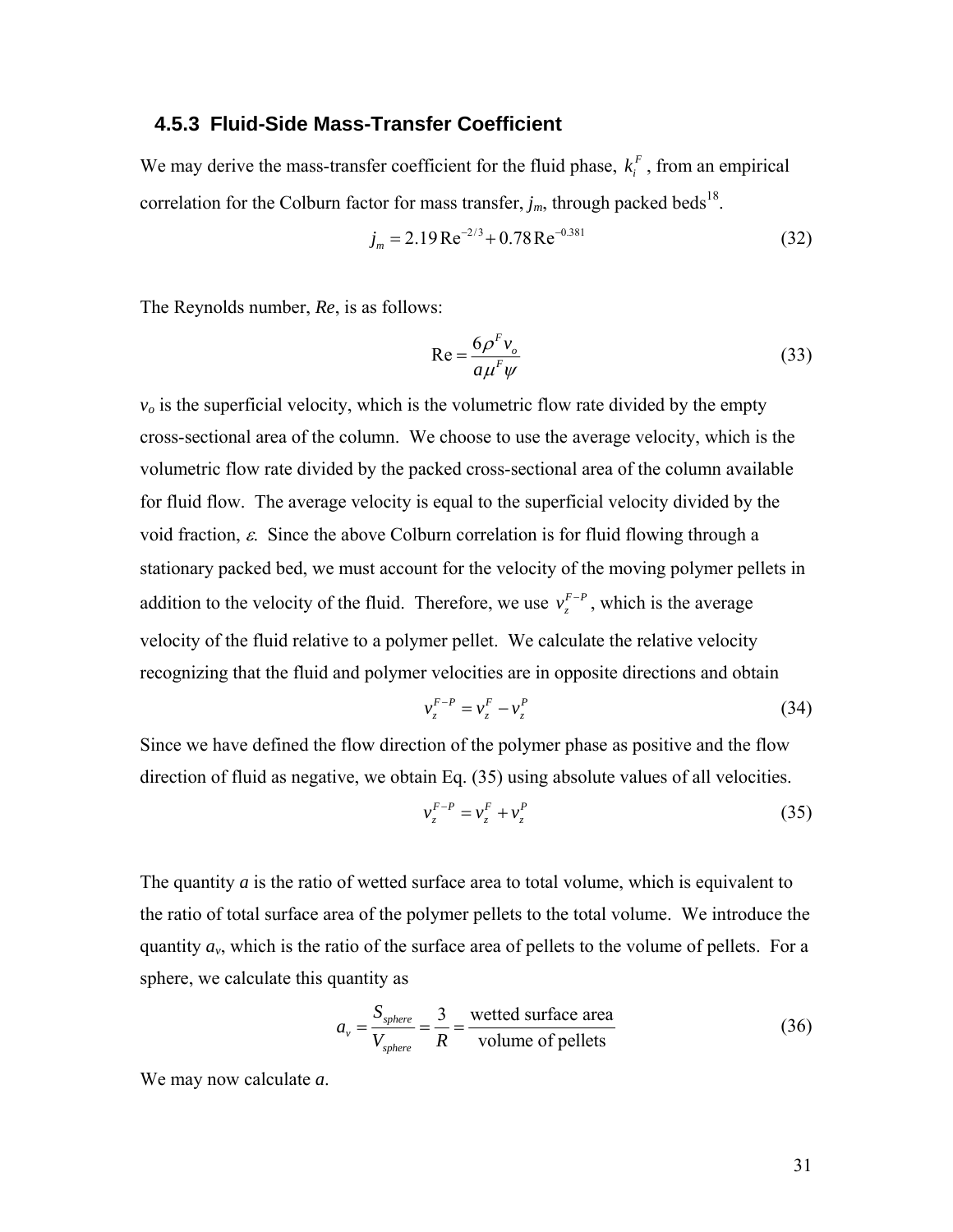$$
a = av (1 - \varepsilon) = \frac{3}{R} (1 - \varepsilon) = \frac{\text{wetted surface area}}{\text{total volume}}
$$
 (37)

 $\psi$  is an empirical constant to account for the pellet geometry. For a sphere,  $\psi = 1$ .  $\mu^F$  is the viscosity of the fluid phase and  $\rho^F$  is the density of the fluid phase. The final equation for the Reynolds number is

$$
Re = \frac{2R\rho^F v_z^{F-P} \varepsilon}{(1-\varepsilon)\mu^F \psi}
$$
 (38)

We define the Colburn factor, *jm*, as follows:

$$
j_m = St_m Sc^{2/3}
$$
  
=  $\frac{k_i^F}{v_z^{F-P} \varepsilon} \left( \frac{\mu^F}{\rho^F D_i^F} \right)^{2/3}$  (39)

We define the Stanton number for mass transfer,  $St_m$ , as

$$
St_m = \frac{Sh_L}{Re_L Sc}
$$
 (40)

the length-based Sherwood number, *ShL*, as

$$
Sh_{L} = \frac{k_i^F L}{D_i^F}
$$
\n(41)

the length-based Reynolds number, *ReL*, as

$$
Re_L = \frac{v_z^{F-P} \varepsilon \rho^F L}{\mu^F}
$$
 (42)

and the Schmidt number, *Sc*, as

$$
Sc = \frac{\mu^F}{\rho^F D_i^F}
$$
 (43)

The length-based *ReL* and *ShL* use the characteristic length, *L*. However, this length is not of consequence to us since it cancels out in *Stm*.

## **4.5.4 Fluid-Phase Diffusivity**

The fluid phase consists of two different diffusivities: the self-diffusion coefficient of water and the diffusivity of organics in water. We obtain the self-diffusion coefficient of water,  $D_{W, self}^F$ , from hydrodynamic theory, as presented in Bird et al<sup>18</sup>.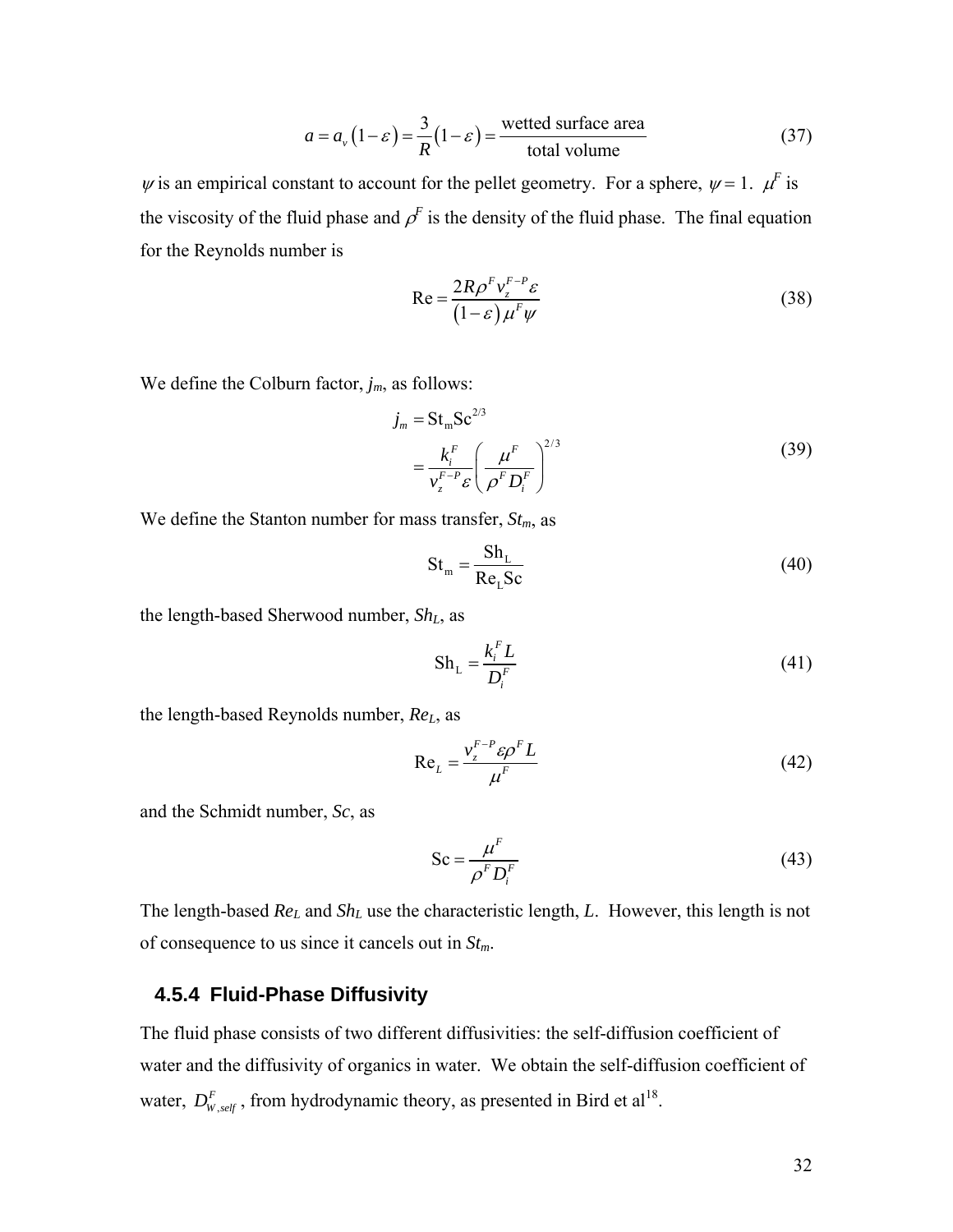$$
D_{W, self}^{F} = \frac{\kappa T}{2\pi\mu_{W}^{L}} \left(\frac{N_{A}}{\tilde{V}_{W}}\right)^{1/3} \left[\equiv\right] \, m_{S}^{2} \tag{44}
$$

<span id="page-44-0"></span>Here, *T* is the system temperature in *K*,  $\mu_w^L$  is the liquid-viscosity of the solvent (water) in  $kg/m$ -s, and  $\tilde{V}_w$  is the molar volume of solute (water) as a liquid at its normal boiling point, in  $m^3$ /*mol*. The other parameters are  $\kappa$ , which is the Boltzmann constant, 1.38066E-23 *J/K*, and *NA*, which is Avogadro's number, 6.02214E23 *mol-1*.

Hydrodynamic theory results in a simple, easy-to-use equation to solve for the selfdiffusion coefficient of water. Although more complex models may exist, Eq. [\(44\)](#page-44-0) gives very reasonable approximations at temperatures that are of interest to us. We validate the model we present above against data from Krynicki et al.<sup>19</sup> at several temperatures near typical leacher operating temperatures. The data is at saturated vapor pressure: we do not validate against data at compressed pressures since our leacher operates at atmospheric pressure. [Table 9](#page-44-1) shows this comparison.

**Table 9. Comparison of the hydrodynamic model and data from Krynicki et al.<sup>19</sup> for the self-diffusion coefficient of water.** 

<span id="page-44-1"></span>

|                   | $D_{\rm w, self}^F$ x 10 <sup>9</sup> at saturated vapor pressure (m <sup>2</sup> /s) |                               |  |
|-------------------|---------------------------------------------------------------------------------------|-------------------------------|--|
| Temperature $(K)$ | Hydrodynamic model (Eq. (44))                                                         | Krynicki et al. <sup>19</sup> |  |
| 363.2             | 804                                                                                   | 7.42                          |  |
| 383.2             | IO 6                                                                                  | 9.81                          |  |
|                   |                                                                                       |                               |  |

We also must calculate the diffusivity of organics in water. We use the Wilke-Chang<sup>18</sup> model, which is only valid for dilute solutions.

$$
D_i^F = 1.86E - 18 \frac{(\psi_w M_w)^{1/2} T}{\mu^F \tilde{V}_i^{0.6}} \left[ = \right] \frac{m^2}{s} \tag{45}
$$

 $1/2$ 

Here,  $\mu^F$  is the viscosity of the solution in  $kg/m$ -s,  $M_W$  is the molecular weight of the solvent (water) in  $kg/kmol$ , and  $\psi_W$  is the association parameter for the solvent, which, for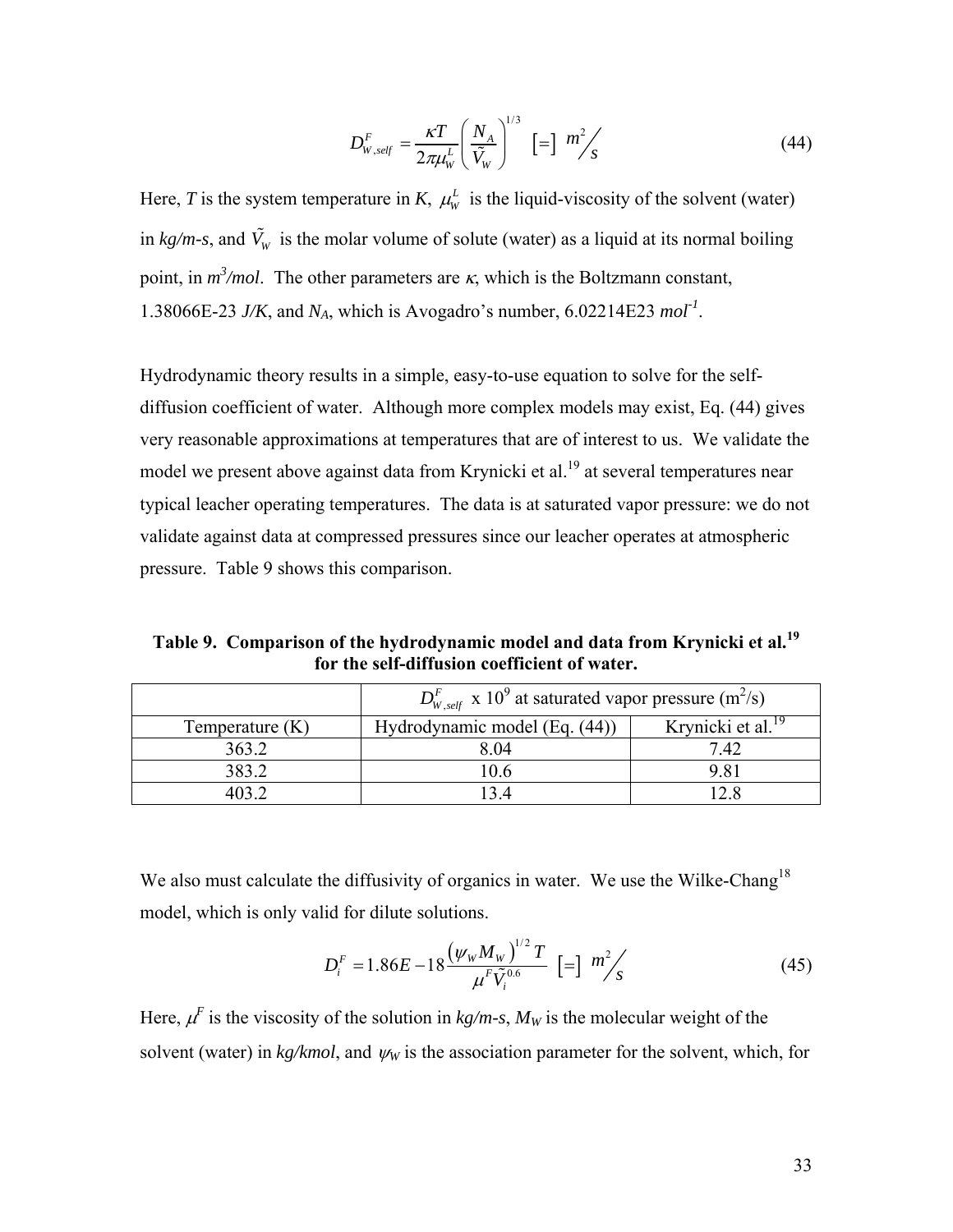water, is 2.6. Temperature is again in *K* and the molar volume of solute at its normal boiling point is again in  $m^3$ /*mol*.

#### **4.5.5 Overall Mass-Transfer Coefficient**

We may derive the overall mass-transfer coefficient for liquid species using the individual mass-transfer coefficients for the polymer and fluid phases. The derivation begins with defining the interphase molar flux of species *i*, *Ni*, in terms of the polymerside and fluid-side driving forces. We assume there is no accumulation at the interphase, such that we may equate the two driving forces as follows:

$$
N_{i} = k_{i}^{P} \left( C_{i}^{P} - C_{i}^{P-int} \right) = k_{i}^{F} \left( C_{i}^{F-int} - C_{i}^{F} \right)
$$
  

$$
\downarrow \qquad \qquad \downarrow \qquad (46)
$$
  

$$
N_{i} = \frac{k_{i}^{P}}{v^{L,P}} \left( x_{i}^{P} - x_{i}^{P-int} \right) = \frac{k_{i}^{F}}{v^{L,F}} \left( x_{i}^{F-int} - x_{i}^{F} \right)
$$

<span id="page-45-0"></span>The terminology in Eq. [\(46\)](#page-45-0) follows from [Figure 8.](#page-36-0) Here we assume the molar volume at the interface of a phase is the same as the molar volume in the bulk of the phase,  $v^{L,P}$  and  $v^{L,F}$ . Using overall mass-transfer coefficients, we may write the following equation.

$$
N_i = \frac{k_i^{P,o}}{v^{L,P}} \left( x_i^P - x_i^{P^*} \right) = \frac{k_i^{F,o}}{v^{L,F}} \left( x_i^{F^*} - x_i^F \right)
$$
 (47)

<span id="page-45-1"></span>Here,  $x_i^{P^*}$  is the mole fraction of species *i* in the polymer phase in equilibrium with the bulk mole fraction of species *i* in the fluid phase. We may think of this mole fraction as the polymer-phase equivalent of the bulk mole fraction of species *i* in the fluid phase. Likewise,  $x_i^{F^*}$  is the fluid-phase equivalent of the bulk mole fraction of species *i* in the polymer phase. Hence, the overall mass-transfer coefficients,  $k_i^{P,o}$  and  $k_i^{F,o}$ , account for mass-transfer resistance across both phases. We may describe species in equilibrium using an activity-coefficient model. We model our polymer-liquid equilibrium as liquidliquid equilibrium. Eq. [\(48\)](#page-46-0) shows the equilibrium relationships between the two phases. We assume that both sides of the interface are in equilibrium.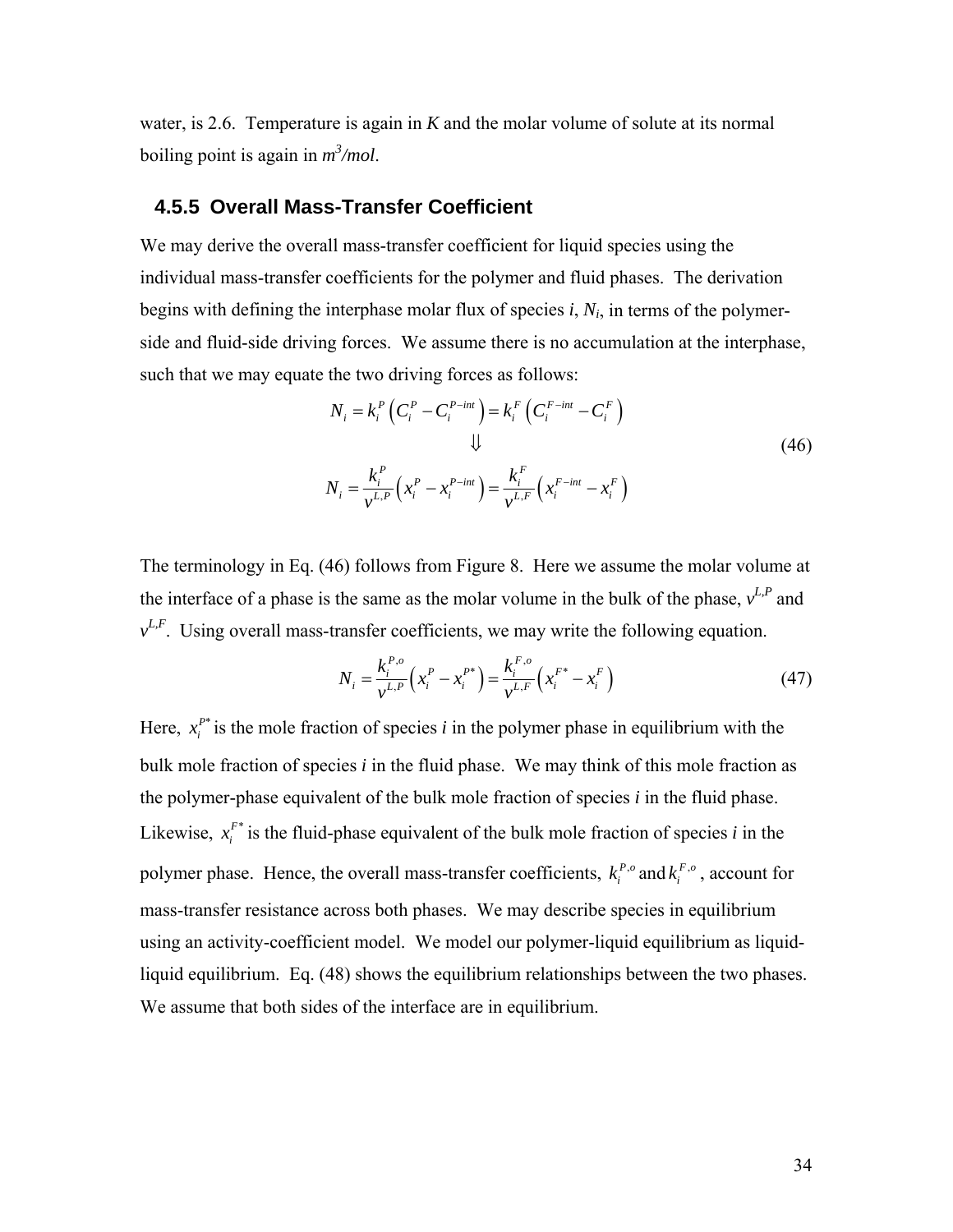$$
x_i^{P^*} \gamma_i^{P^*} (x_i^{P^*}) = x_i^F \gamma_i^F (x_i^F)
$$
  
\n
$$
x_i^P \gamma_i^P (x_i^P) = x_i^{F^*} \gamma_i^{F^*} (x_i^{F^*})
$$
  
\n
$$
x_i^{P-int} \gamma_i^{P-int} (x_i^{P-int}) = x_i^{F-int} \gamma_i^{F-int} (x_i^{F-int})
$$
\n(48)

<span id="page-46-0"></span>Here, <sup>γ</sup>*i* is the activity coefficient of species *i* as a function of the polymer or fluid bulk composition, *P* or *F*, the polymer- or fluid-side interphase composition, *P-int* or *F-int*, or the polymer or fluid equilibrium composition, *P\** or *F\**.

We may rewrite Eq. [\(47\)](#page-45-1) as follows, in terms of the polymer phase variables:

$$
\frac{v^{L,P}}{k_i^{P,o}} = \frac{\left(x_i^P - x_i^{P^*}\right)}{N_i} = \frac{x_i^P - x_i^{P-int} + x_i^{P-int} - x_i^{P^*}}{N_i}
$$
\n(49)

We may use Eq. [\(48\)](#page-46-0) to solve for  $x_i^{P-int}$  and  $x_i^{P^*}$ .

$$
\frac{v^{L,P}}{k_i^{P,o}} = \frac{\left(x_i^P - x_i^{P-int}\right)}{N_i} + \frac{\frac{x_i^{F-int} \gamma_i^{F-int}}{\gamma_i^{P-int}} - \frac{x_i^F \gamma_i^F}{\gamma_i^{P^*}}}{N_i}
$$
\n
$$
= \frac{\left(x_i^P - x_i^{P-int}\right)}{N_i} + \frac{\frac{\gamma_i^F}{\gamma_i^{P^*}}\left(x_i^{F-int} - x_i^F\right)}{N_i}
$$
\n(50)

Here we assume that the polymer-side interface activity coefficient is equal to the polymer-phase equilibrium activity coefficient. Specifically, we assume that the activity coefficient of the polymer-side of the interface is approximately equal to the activity coefficient that would exist in the bulk polymer phase if the polymer and fluid phases were in equilibrium. We also assume that the fluid-side interface activity coefficient is equal to the bulk fluid-phase activity coefficient. These assumptions do not cause a serious impact in the overall mass-transfer coefficient since it is dominated by the polymer-phase mass-transfer coefficient. We do not, however, make these same assumptions when we calculate the equilibrium mole fractions for mass-transfer calculations.

We now arrive at a final expression for the overall polymer phase mass-transfer coefficient in terms of the individual phase mass-transfer coefficients.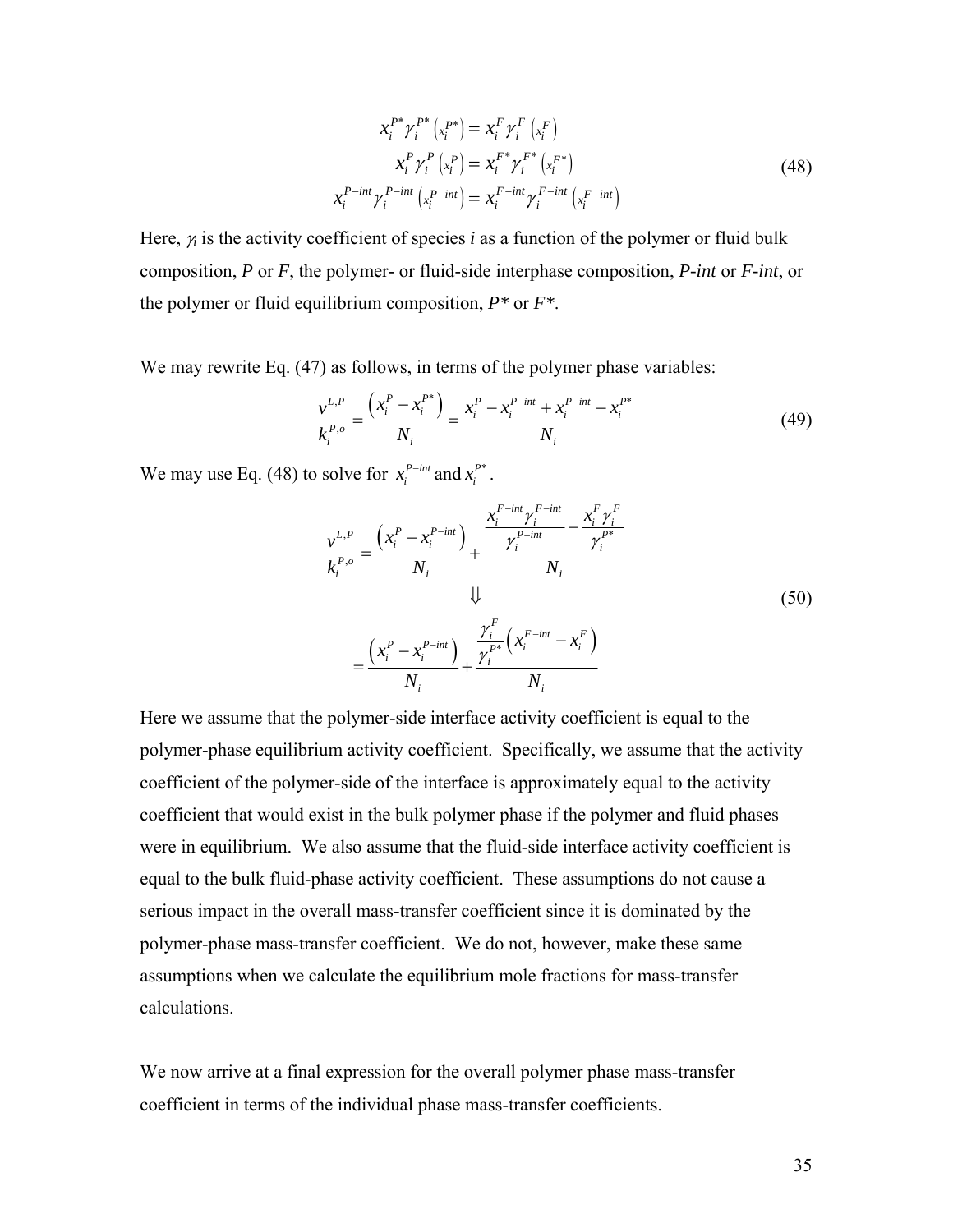$$
\frac{1}{k_i^{P,o}} = \frac{1}{k_i^P} + \frac{\gamma_i^{F} v^{L,F}}{\gamma_i^{F} v^{L,P}} \tag{51}
$$

We now have an expression for the overall polymer phase mass-transfer coefficient,  $k_i^{P,o}$ , in terms of the individual phase mass-transfer coefficients,  $k_i^P$  and  $k_i^F$ . We may perform a similar derivation to obtain an expression for the overall fluid phase mass-transfer coefficient,  $k_i^{F,o}$ .

$$
\frac{1}{k_i^{F,o}} = \frac{1}{k_i^F} + \frac{\gamma_i^{F} v^{L,F}}{\gamma_i^{F*} v^{L,F}} \tag{52}
$$

# **5 Thermodynamic Modeling**

Thermodynamic modeling is an integral part of our model. As we have shown, a thermodynamic model is necessary to help describe the driving force for mass transfer. We now present the fundamentals of thermodynamic modeling and the thermodynamic models we choose for our model.

# *5.1 Liquid-Phase Fugacity*

<span id="page-47-0"></span>We may describe two phases,  $\alpha$  and  $\beta$ , in equilibrium using  $N+2$  equations, namely:

$$
T^{\alpha} = T^{\beta}
$$
  
\n
$$
P^{\alpha} = P^{\beta}
$$
  
\n
$$
f_i^{\alpha} = f_i^{\beta} \text{ for } i = 1, 2, 3..., N
$$
\n(53)

Here, *N* is the number of species in the system. For our process, both phases are at the same pressure and temperature. Therefore, to find the equilibrium condition for our two phases, our goal is reduced to calculating compositions that yield fugacities that satisfy the equation in the third line of Eq. [\(53\).](#page-47-0)

From fundamental thermodynamics, we may describe the fugacity of species *i* in the vapor phase,  $f_i^V$ , as a function of its partial molar volume,  $\hat{v}_i$ .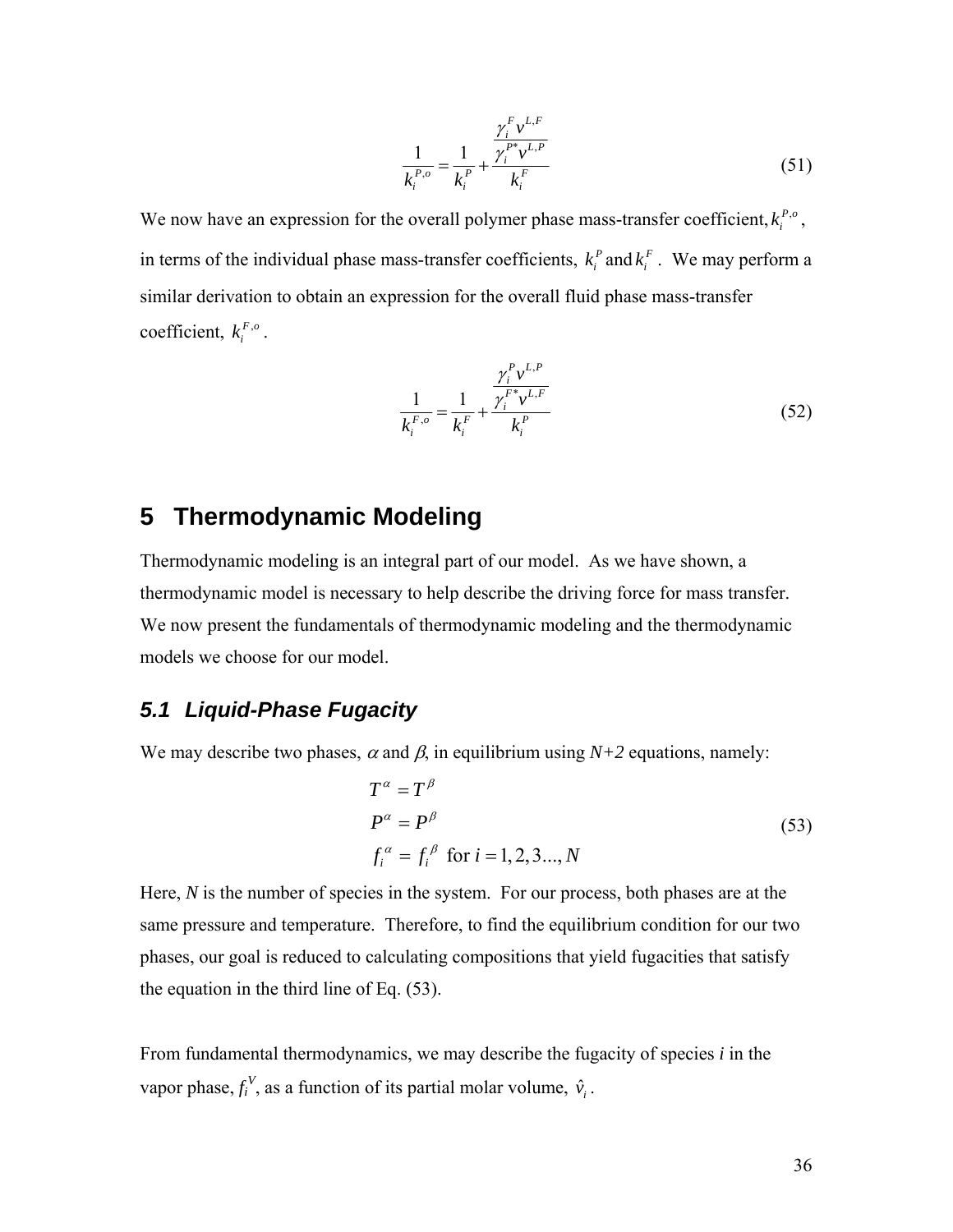$$
f_i^V = y_i P \exp\left[\frac{1}{R^c T} \int_0^P \left(\hat{v}_i - \frac{R^c T}{P}\right) dP\right]
$$
 (54)

<span id="page-48-0"></span>We may apply Eq. [\(54\)](#page-48-0) for condensed liquid phases as well. We simply separate the integral from zero pressure to system pressure *P* into two separate integrals: zero pressure to saturation pressure,  $P_i^{sat}$ , and saturation pressure to system pressure  $P$ .

$$
f_i^{Pure, L} = f_i^{sat} \exp\left[\int_{P_i^{sat}}^P \frac{v_i^L}{R^G T} dP\right]
$$
 (55)

<span id="page-48-1"></span>We write this expression for a pure species *i* using the pure species liquid-phase molar volume,  $v_i^L$ . The exponential term is the Poynting correction. Eq. [\(55\)](#page-48-1) represents the following thermodynamic pathway to calculate the fugacity: begin with a gas at zero pressure and compress it isothermally to its saturation pressure and then condense isothermally to its system pressure. At saturation, the vapor-phase and liquid-phase fugacities are equal since the phases are at equilibrium at saturation. It is common to assume that the Poynting correction is negligible. This is often the case for generally incompressible liquids for conditions remote from the critical point. Further, for relatively low saturation pressures, we may assume ideal gas behavior, which allows us to set the saturation fugacity equal to the saturation pressure.

It is common to use activity-coefficient models to describe deviations from ideality for liquid phases. We define an activity coefficient for species *i*, <sup>γ</sup>*i*, as follows:

$$
\gamma_i \equiv \frac{f_i}{x_i f_i^o} \tag{56}
$$

Here,  $f_i^o$  is a standard-state fugacity at the same system temperature,  $T$ , but at a specified pressure and composition,  $P^{\circ}$  and  $x_i^{\circ}$ . We may use Eq. [\(55\)](#page-48-1) for a pure liquid species to describe the standard-state fugacity,  $f_i^o$ .

We may link the activity coefficient to the partial molar excess Gibbs energy,  $\overline{g}_i^E$ , using the fundamental relationship between fugacity and partial molar excess Gibbs energy:

$$
\overline{g}_i^E = R^G T \ln \frac{f_{i(\text{real})}}{f_{i(\text{ideal})}}
$$
(57)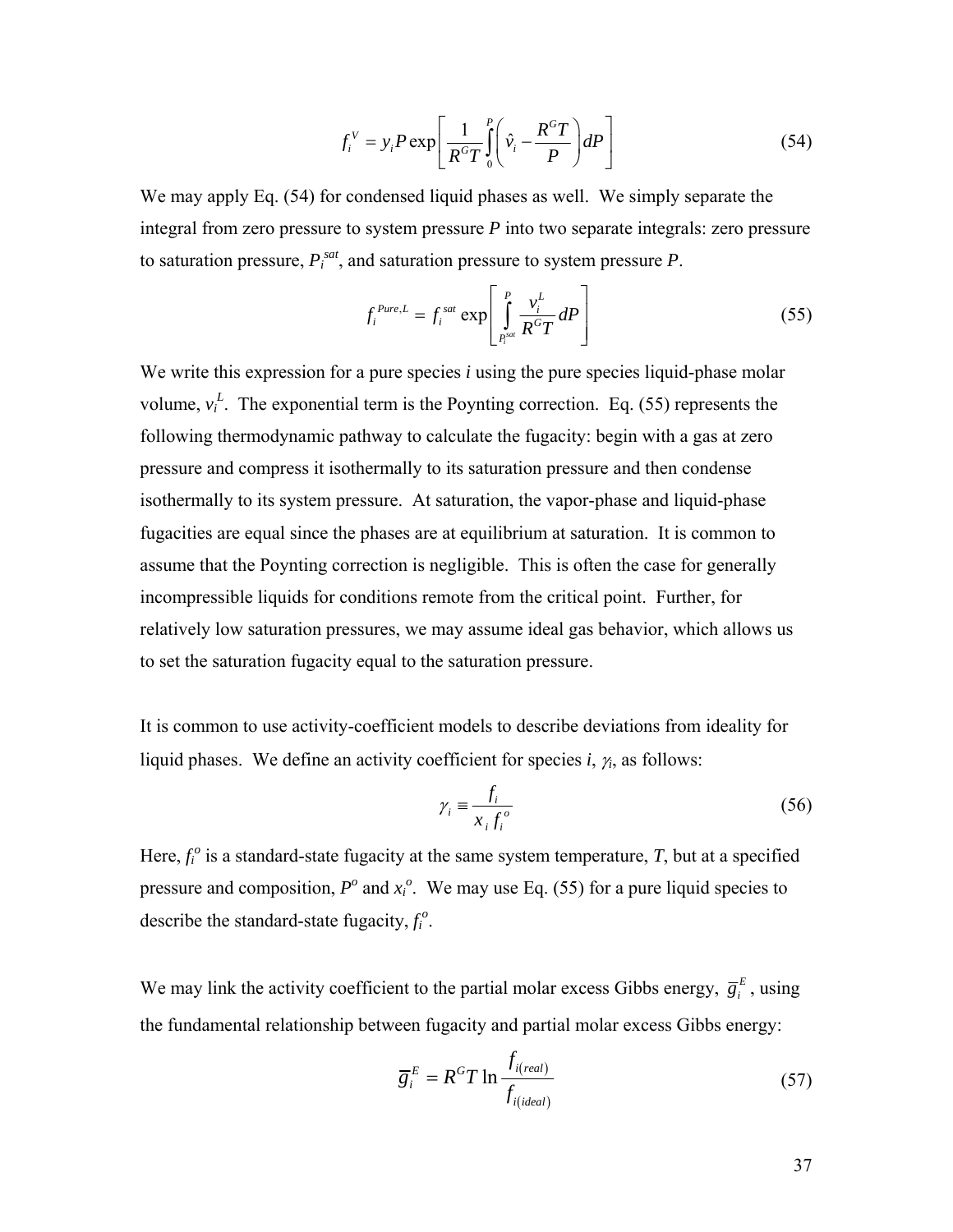For the real fugacity, we have  $f_{i(\text{real})} = x_i \gamma_i f_i^{\circ}$  and for the ideal fugacity we have  $f_{i(\text{ideal})} =$  $x_i f_i^o$ . We arrive at:

$$
\overline{g}_i^E = R^G T \ln \gamma_i \tag{58}
$$

This relationship allows us to write activity-coefficient models to calculate the partial molar excess Gibbs energy and, hence, the activity coefficients.

# *5.2 Liquid-Liquid Equilibrium*

<span id="page-49-0"></span>We now apply these fundamentals to a liquid-liquid system with liquid phase  $\alpha$  and liquid phase  $\beta$  at equilibrium. The equation of equilibrium is:

$$
f_i^{\alpha} = f_i^{\beta}
$$
  

$$
x_i^{\alpha} \gamma_i^{\alpha} f_i^{\alpha, sat} \exp\left[\int_{P_i^{sat}}^P \frac{v_i^L}{RT} dP\right] = x_i^{\beta} \gamma_i^{\beta} f_i^{\beta, sat} \exp\left[\int_{P_i^{sat}}^P \frac{v_i^L}{RT} dP\right]
$$
 (59)

Again, we use pure *i* as a liquid at the system temperature to calculate the standard-state fugacity. Since both liquid phases are at the same temperature, we see that the saturation fugacity of *i* cancels out of both sides. Furthermore, since both liquid phases are at the same temperature and pressure, the saturation pressure and molar volume of species *i* are equal in both phases. Thus, the Poynting correction for species *i* cancels out of both sides. We may simplify Eq. [\(59\)](#page-49-0) to Eq. [\(60\)](#page-49-1).

$$
x_i^{\alpha} \gamma_i^{\alpha} = x_i^{\beta} \gamma_i^{\beta} \tag{60}
$$

<span id="page-49-1"></span>We now have an expression to describe the liquid-liquid equilibrium of species.

# *5.3 Activity-Coefficient Model*

#### **5.3.1 COSMO-SAC**

<span id="page-49-2"></span>We choose to use the COSMO-SAC (conductor-like screening model – segment activity coefficient) $\degree$  model to calculate liquid-phase activity coefficients. We follow the procedure outlined in Mullins et al. $8$  for COSMO-based models. We begin with drawing the structures of the species in Accelrys' Materials Studio. We then perform a geometry optimization and COSMO calculations for each molecule. The COSMO results provide a molecular-shaped cavity volume with a discretized array of surface screening charges.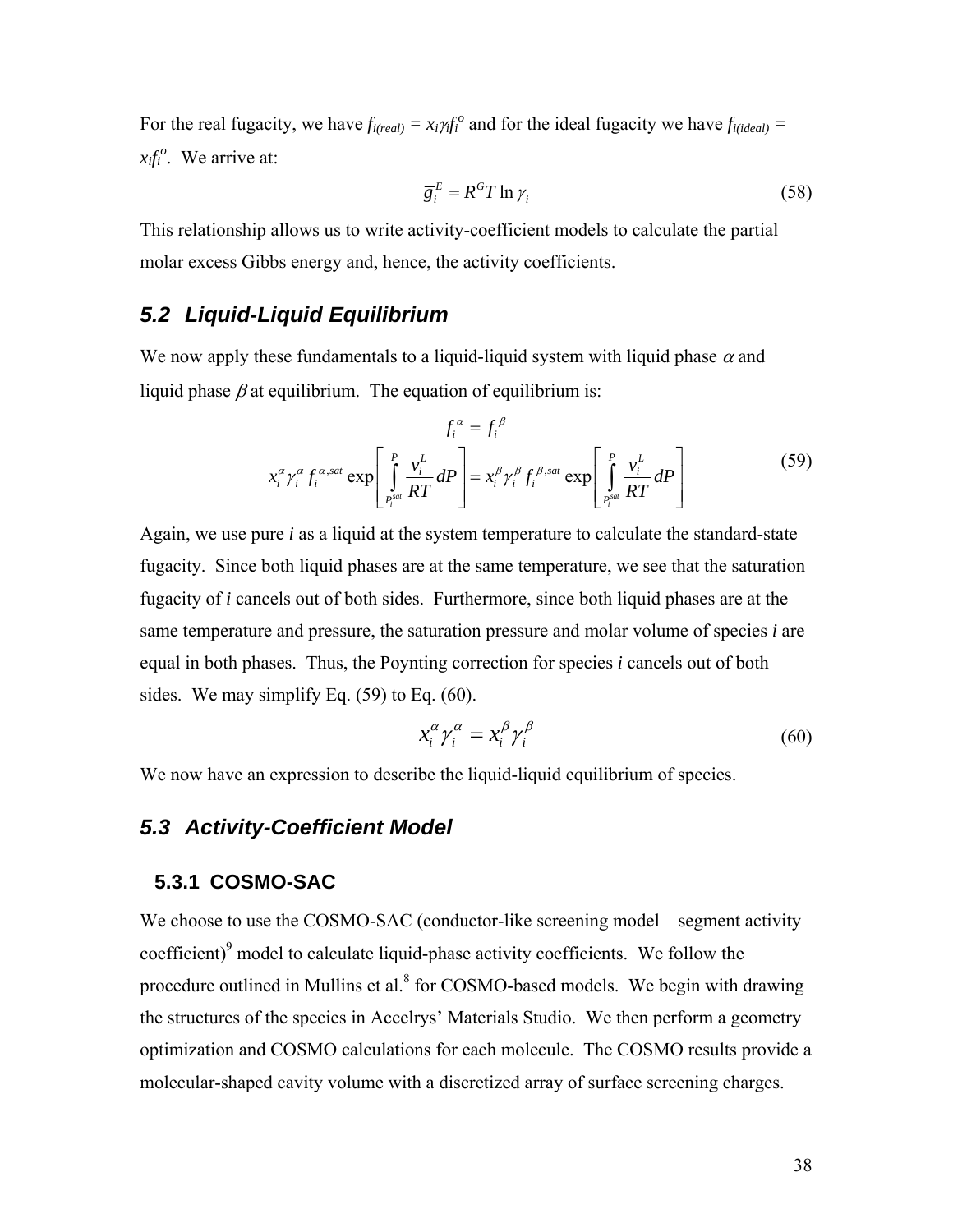The cavity volume is defined by a surface an arbitrary distance from the surface of the molecule. We average the surface screening charges using the FORTRAN program provided by Mullins et  $al^{8,20}$ . This averaging results in the molecule-specific sigma profile as defined in Mullins et  $al^8$ .

$$
P_i^{\prime}(\sigma) = P_i(\sigma) A_i = A_i(\sigma) \tag{61}
$$

The sigma profile,  $P_i(\sigma)$ , is the probability distribution of surface-segment charge densities on the surface of a molecule's COSMO cavity. Mullins et al.<sup>8</sup> define their sigma profile for a molecule,  $P_i^{\prime}(\sigma)$ , as the total surface area of a specific charge,  $\sigma$ , on the surface of a molecule's COSMO cavity, denoted as  $A_i(\sigma)$ .  $A_i$  is the total surface area of the COSMO cavity. They rewrite the final activity coefficient equation as follows in Eq. [\(62\)](#page-50-0).

$$
\ln \gamma_{i/s} = \frac{1}{a_{\text{eff}}} \sum_{\sigma_m} P_i^{\dagger} (\sigma_m) \Big[ \ln \Gamma_s (\sigma_m) - \ln \Gamma_i (\sigma_m) \Big] + \ln \gamma_{i/s}^{SG} \tag{62}
$$

<span id="page-50-0"></span>Here,  $\gamma_{i/s}$  is the activity coefficient of species *i* in solution,  $a_{\text{eff}}$  is the effective area of a standard surface segment, and  $\Gamma_s(\sigma_m)$  and  $\Gamma_i(\sigma_m)$  are the segment activity coefficients for a segment of charge density  $\sigma_m$  in the solution and in the pure species *i*, respectively.

<span id="page-50-1"></span>/  $\gamma_{i/s}^{SG}$  is the Staverman-Guggenheim combinatorial activity coefficient of species *i* in solution, which we calculate from Eq.  $(63)$ .

$$
\ln \gamma_{i/s}^{SG} = \ln \left( \frac{\phi_i}{x_i} \right) + \frac{z}{2} q_i \ln \left( \frac{\theta_i}{\phi_i} \right) + l_i - \frac{\phi_i}{x_i} \sum_j x_j l_j \tag{63}
$$

In the Staverman-Guggenheim equation,  $\phi_i$  is the normalized volume fraction of *i*,  $\theta_i$  is the normalized surface-area fraction of *i*,  $l_i = (z/2)(r_i - q_i) - (r_i - 1)$ , *z* is the coordination number, set equal to 10, and  $x_i$  is the mole fraction of *i*.  $r_i$  and  $q_i$  are the normalized volume and surface-area parameters, defined as  $r_i = V_i/r$  and  $q_i = A_i/q$ .  $V_i$  and  $A_i$  are the COSMO-calculated cavity volume and surface area, respectively. *r* and *q* are the standard volume and surface-area parameters, set at 66.69  $\AA^3$  and 79.53  $\AA^2$ , respectively.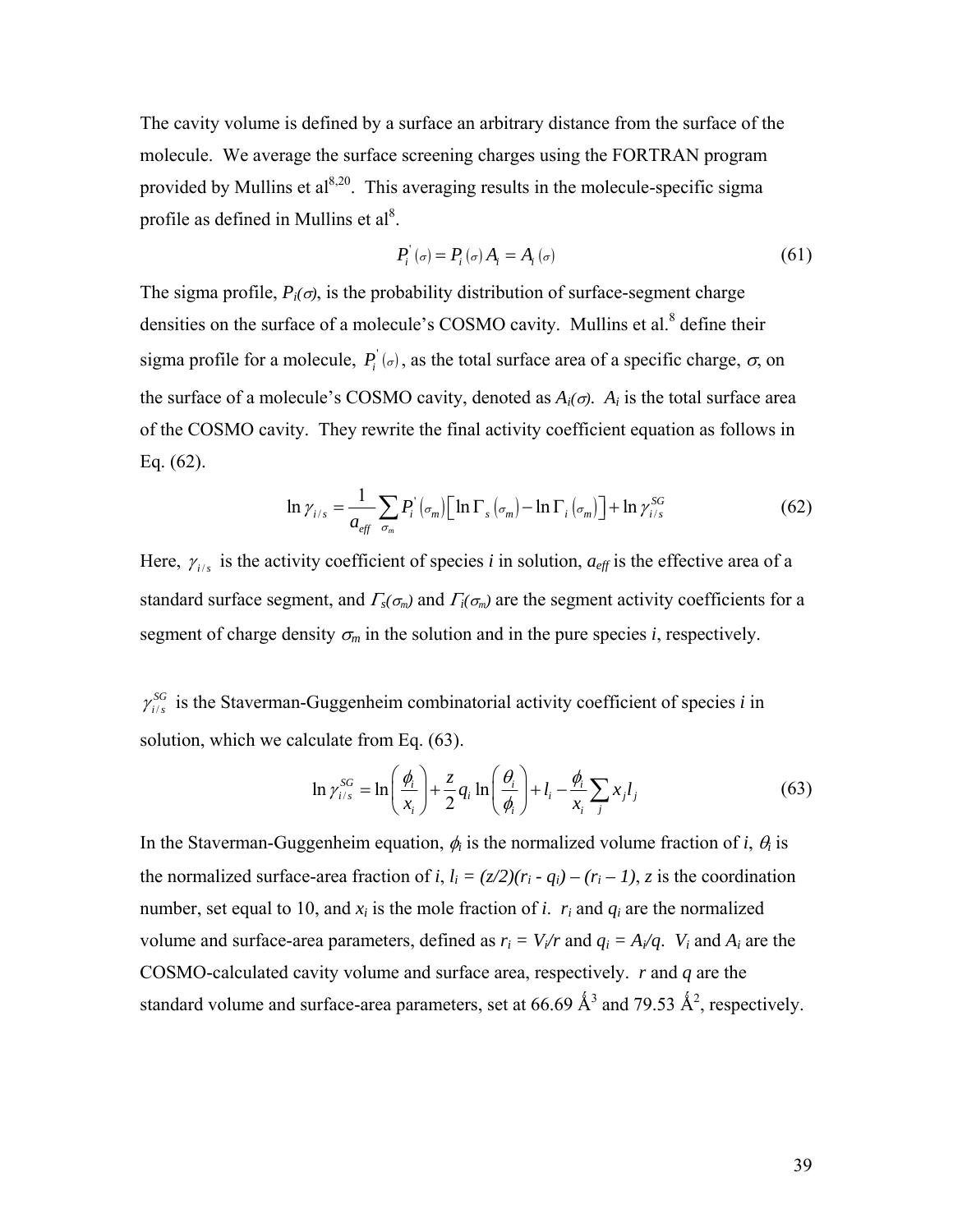### **5.3.2 Polymer-COSMO-SAC**

We require an activity-coefficient model that is suited for polymer species as well as conventional species. The PolyNRTL model, developed by  $Chen<sup>21</sup>$ , is an adaptation of the common Non-Random Two Liquid (NRTL) model for polymer systems. It calculates the Gibbs energy of mixing using both the enthalpic NRTL contribution and an entropic contribution from the Flory-Huggins expression. Chen<sup>21</sup> modifies the NRTL model such that it applies to individual polymer segments instead of entire polymer molecules. Seavey et al.<sup>22</sup> regress PolyNRTL parameters for a water-ε-caprolactam-nylon-6 system.

We compare the PolyNRTL method, using regressed parameters from Seavey et al.<sup>22</sup>, and the COSMO-SAC model with an NRTL model with regressed parameters from the DECHEMA Vapor-Liquid Equilibrium Data Collection<sup>23</sup>. Gmehling and Onken<sup>23</sup> regress NRTL parameters from an isobaric water-ε-caprolactam system. We use each model to compute the infinite-dilution activity coefficient of ε-caprolactam in water at 1 atm and the normal boiling point of water. Since our leacher maintains relatively low molar amounts of CL in the fluid phase, it is important that we use a model that can accurately predict the infinite-dilution activity coefficient of CL in W. We show these results in [Table 10.](#page-52-0) The COSMO-SAC result is in good agreement with the DECHEMA NRTL result. However, we find that PolyNRTL with regressed parameters from Seavey et al.<sup>22</sup> consistently predict an activity coefficient of CL of approximately one over all compositions. We also compare each model's prediction of the infinite-dilution activity coefficient of water in ε-caprolactam, although this condition does not exist in the leacher. We see that PolyNRTL is in good agreement with the DECHEMA NRTL result, but COSMO-SAC, although relatively close, does not agree as well.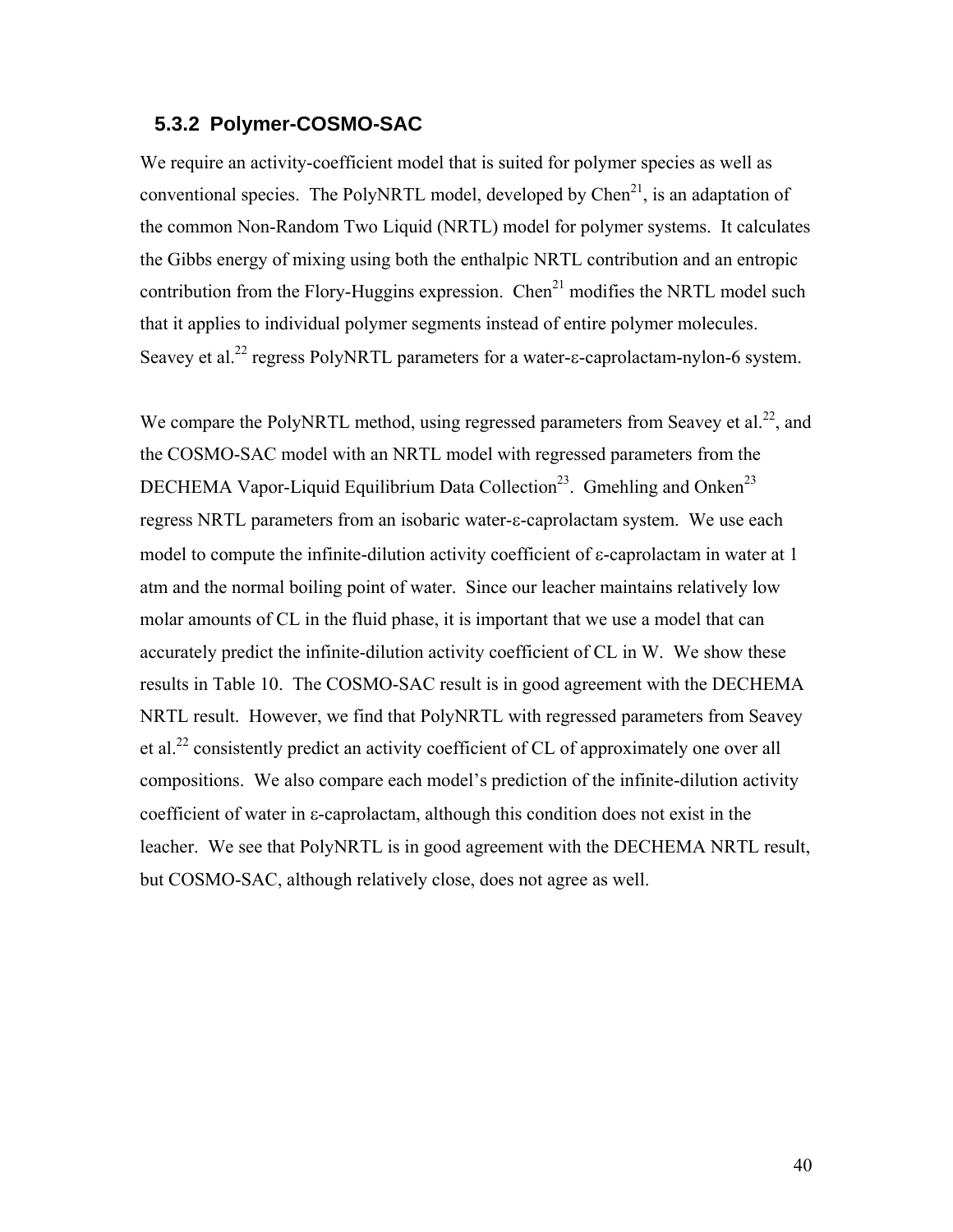<span id="page-52-0"></span>**Table 10. Infinite-dilution activity coefficients of CL in W at 100<sup>o</sup> C and 1 atm and**  of W in CL at 270<sup>o</sup>C and 1 atm using the DECHEMA NRTL<sup>23</sup>, PolyNRTL<sup>21,22</sup>, and **COSMO-SAC8 models.** 

| $\gamma_{solute}^{solvent,\infty}$ | Infinite-Dilution Activity Coefficients at the Normal<br>Boiling Point of the Solvent |          |           |  |
|------------------------------------|---------------------------------------------------------------------------------------|----------|-----------|--|
|                                    | <b>DECHEMA</b><br><b>NRTL</b>                                                         | PolyNRTL | COSMO-SAC |  |
| $\mathcal{V}_{CL}^{W, \infty}$     | 19.66                                                                                 | 1.00     | 20.80     |  |
| $\mathscr{V}_{W}^{CL,\infty}$      | 1.11                                                                                  | 1.01     | 2.15      |  |

We choose to use the COSMO-SAC model for our leacher. Although it does not approximate the infinite-dilution activity coefficient of W in CL as well as PolyNRTL, it gives a more accurate infinite-dilution activity coefficient of CL in W, which is a common condition of the leacher. However, we require a thermodynamic model that is suitable for polymers as well as small molecules. Before this work, the literature does not provide any detailed extensions of COSMO-based models to polymers. Klamt<sup>24</sup> discusses the general methodology his COSMO*therm*24 program uses to apply COSMO- $RS<sup>24</sup>$  (conductor-like screening model for realistic solvation) to polymer systems. We use a similar methodology to apply COSMO-SAC to polymer systems; however, our method utilizes the Staverman-Guggenheim combinatorial contribution, whereas the COSMOtherm method does not use a combinatorial contribution<sup>24</sup>. Also, Klamt uses an additional polymer-specific empirical parameter to fit solubility results<sup>24</sup>. Our Polymer-COSMO-SAC model does not use additional correction factors to match data.

#### **5.3.2.1 Polymer Sigma-Profile**

To apply a COSMO-based model to polymers, we must be able to generate a sigma profile for a polymer. Klamt<sup>24</sup> mentions that molecular simulations to generate sigma profiles of polymers are not feasible. Instead, the polymer repeat unit's sigma profile may serve to help approximate the polymer sigma profile. We choose to apply segmentbased modeling to the enthalpic part of the COSMO-SAC model. Therefore, we only need the sigma profile of a repeat unit and not of the entire polymer. We also use the repeat unit's COSMO-calculated cavity volume to calculate a corresponding value for the polymer for the Staverman-Guggenheim equation.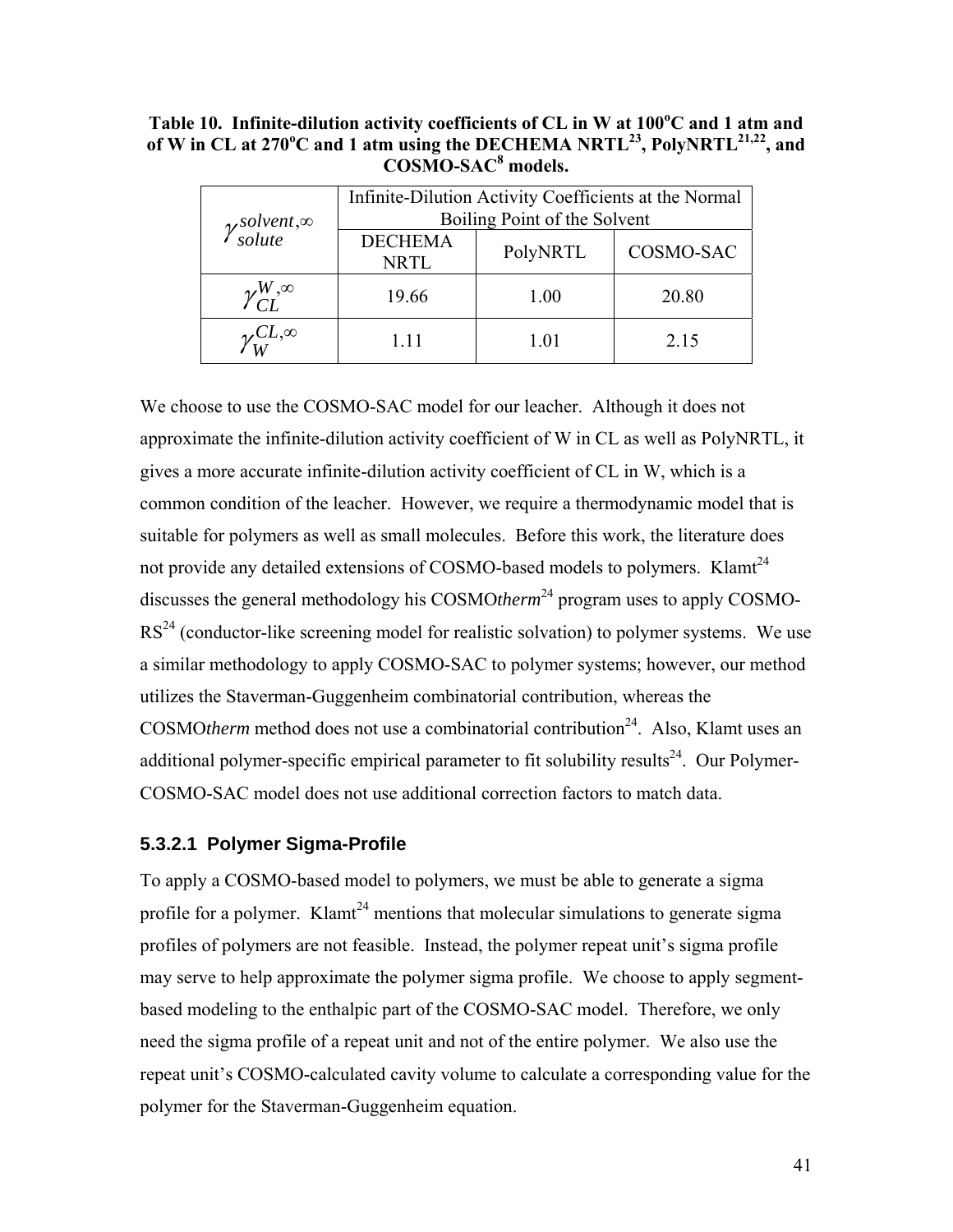We cannot simply use the sigma profile of the monomer, as it is not the same as the repeat unit. To model the repeat unit, we first create an oligomer of degree of polymerization of three. At each end of the oligomer we complete the amide link and add a propyl group. We do this to approximate half of the next segment that the ends of the oligomer (segments 1 and 3) would "see". We refer to this oligomer as DPNx3, which we show in [Figure 11](#page-53-0).

<span id="page-53-0"></span>

**Figure 11. DPNx3: Nylon-6 oligomer of degree of polymerization of three.** 

We next create an oligomer of degree of polymerization of two in a similar fashion as we describe above. We refer to this oligomer as DPNx2, which we show in [Figure 12](#page-53-1).



**Figure 12. DPNx2: Nylon-6 oligomer of degree of polymerization of two.** 

<span id="page-53-1"></span>We choose to limit our oligomers to a degree of polymerization of three. When we consider a degree of polymerization of four, we find COSMO-calculated surface screening charges well beyond the range of charges we see for ACA, DPNx3, and DPNx2. This observation requires further analysis.

We perform COSMO calculations and calculate sigma profiles for oligomers DPNx3 and DPNx2. We then subtract the two sigma profiles and take the absolute value for the sigma profile of the repeat unit. We subtract the cavity volume of DPNx2 from the cavity volume of DPNx3 to obtain the cavity volume of the repeat unit. We show the nylon-6 repeat unit in [Figure 13.](#page-54-0)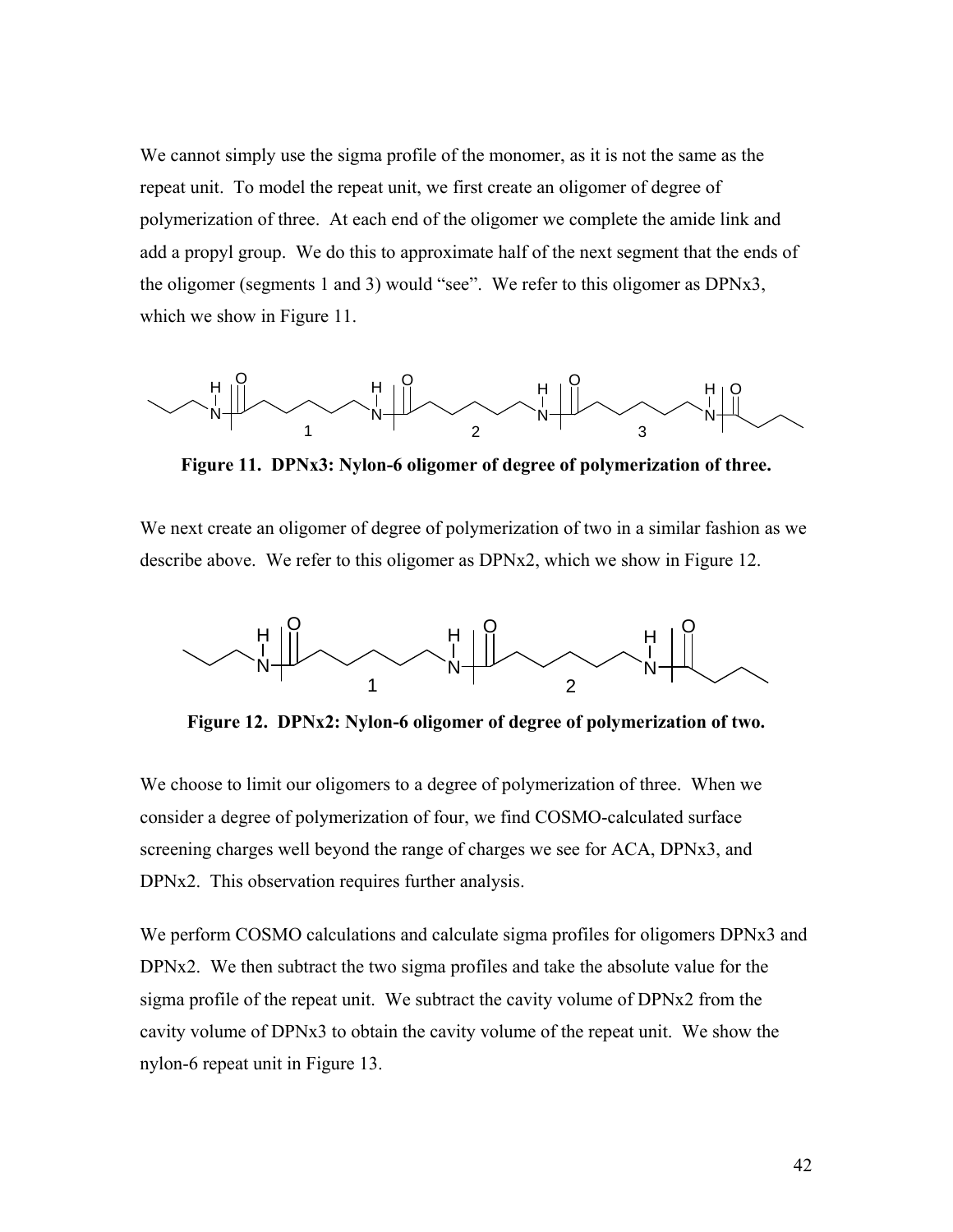

**Figure 13. Nylon-6 repeat unit.** 

<span id="page-54-0"></span>We note that the cavity volume of the repeat unit (151.55  $\AA^3$ ) is very close to the cavity volume of ACA less the cavity volume of water (151.93  $\AA^3$ ), which we expect. We also note that we could not assume the cavity volume of the repeat unit is equal to ACA or CL.

|                    | <b>COSMO Cavity</b> |
|--------------------|---------------------|
|                    | Volume $(\AA^3)$    |
| DPNx3              | 636.96              |
| DPN <sub>x</sub> 2 | 485.41              |
| <b>Repeat Unit</b> | 151.55              |
| <b>ACA</b>         | 177.66              |
| W                  | 25.73               |
| $ACA - W$          | 151.93              |
| CL                 | 148.81              |
| CD                 | 300.89              |
| C <sub>3</sub>     | 455.60              |
| $\mathcal C$ 4     | 626.70              |

**Table 11. COSMO cavity volumes (Ǻ<sup>3</sup> ) of species, segments, and oligomers modeled in this work as well as other relevant species.** 

[Figure 14](#page-55-0) shows a comparison of the sigma profiles of the repeat unit and ACA. We note that their sigma profiles appear significantly different.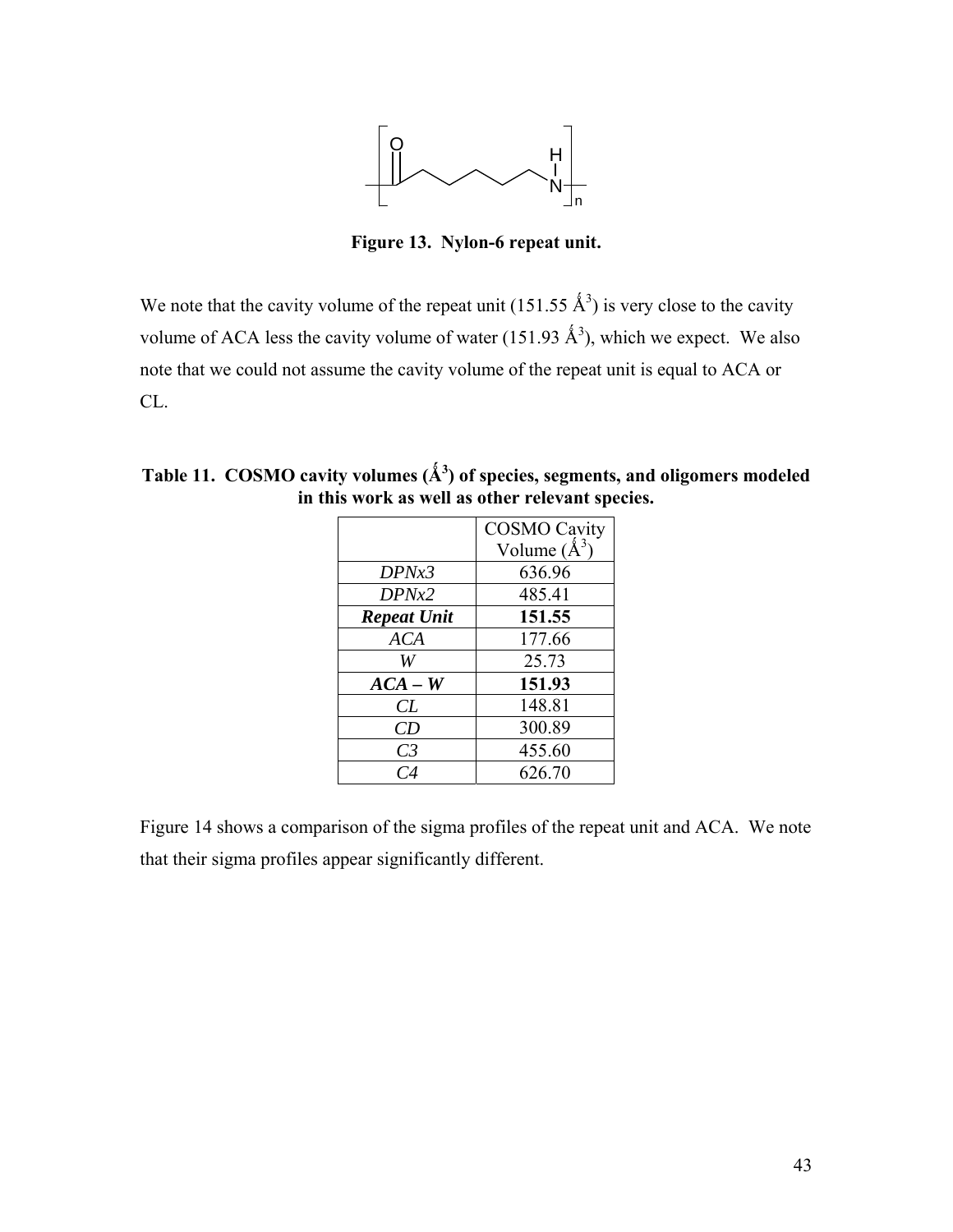

<span id="page-55-0"></span>**Figure 14. Comparison of the sigma profiles of the repeat unit and ACA. The sigma profile is the total surface area of a specific charge,** σ**, on the surface of a molecule's COSMO cavity in**  $\hat{A}^2$ **.** 

#### **5.3.2.2 Polymer-COSMO-SAC Final Model**

For the enthalpic contribution of the Polymer-COSMO-SAC model, we must calculate a mixture, or solution, sigma profile. Since we use segment-based accounting for the enthalpic contribution, we must use segment fractions, *XI*, to average the solution sigma profile as we show in Eq. [\(64\)](#page-55-1).

$$
P'_{s}(\sigma) = \frac{\sum_{I} X_{I} P'_{I}(\sigma)}{\sum_{I} X_{I} A_{I}}
$$
\n(64)

<span id="page-55-1"></span>Our approach to our segment-based enthalpic contribution is similar to the segment-based PolyNRTL enthalpic contribution. We must use the degree of polymerization of segment *I* in species *i*,  $r_{i,i}^P$ , to "convert" our segment-based enthalpic contribution to a molecule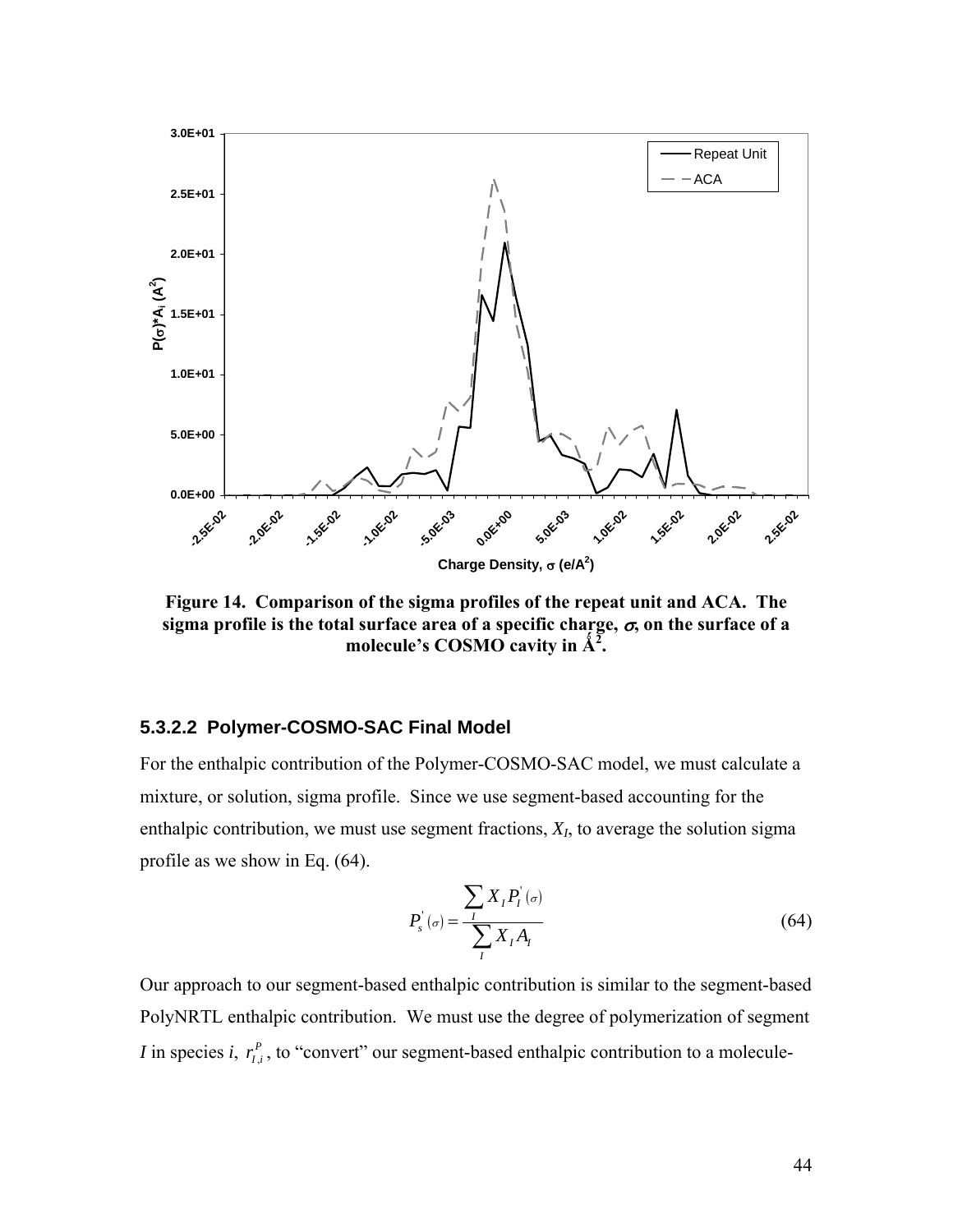<span id="page-56-0"></span>based contribution. Our Staverman-Guggenheim combinatorial contribution is molecule based. We show our final model, an adaptation of Eq. [\(62\),](#page-50-0) in Eq. [\(65\).](#page-56-0)

$$
\ln \gamma_{i/s} = \sum_{I} r_{I,i}^{P} \left[ \frac{1}{a_{\text{eff}}} \sum_{\sigma_m} P_I^{'}(\sigma_m) \left[ \ln \Gamma_s(\sigma_m) - \ln \Gamma_I(\sigma_m) \right] \right] + \ln \gamma_{i/s}^{SG}
$$
(65)

Our Staverman-Guggenheim expression requires normalized volume and surface-area parameters, as we explain in Section [5.3.1](#page-49-2). We calculate these parameters from the COSMO cavity volume and surface area. However, we do not directly know the cavity volume and surface area for the polymer. Therefore, we approximate them using the cavity volume and surface area of the repeat unit and the degree of polymerization as follows:

$$
A_{polymer} = (A_{segment}) (r_{segment, polymer}^P)
$$
  
\n
$$
V_{polymer} = (V_{segment}) (r_{segment, polymer}^P)
$$
 (66)

## <span id="page-56-2"></span>*5.4 Solubility of Solids*

We must calculate the saturation concentration, or solubility, of a solid  $i, C_i^{sat}$ , to predict its rate of dissolution. Prausnitz et al.<sup>25</sup> provide an explanation of describing a solid and liquid in equilibrium. We denote the solid solute as species *2* and the liquid solvent as species *1*. Assuming there is no solubility of the solvent in the solid phase, the equation of equilibrium is:

$$
f_2^S = x_2^{sat} \gamma_2 f_2^0 \tag{67}
$$

<span id="page-56-1"></span>Here,  $x_2^{sat}$  is the saturation mole fraction, or solubility, of the solute in the liquid,  $f_2^s$  is the fugacity of the solute in the pure solid phase,  $\gamma_2$  is the activity coefficient of solute in the liquid phase, and  $f_2^0$  is the standard-state fugacity to which the activity coefficient refers. The standard-state fugacity may be at any specified composition and pressure but must be at system temperature. The conventional choice for the standard state is the solid as a pure, subcooled liquid at the system temperature, denoted as  $f_2^L$ . Prausnitz et al.<sup>25</sup> use fundamental thermodynamics to derive Eq. [\(68\).](#page-57-0)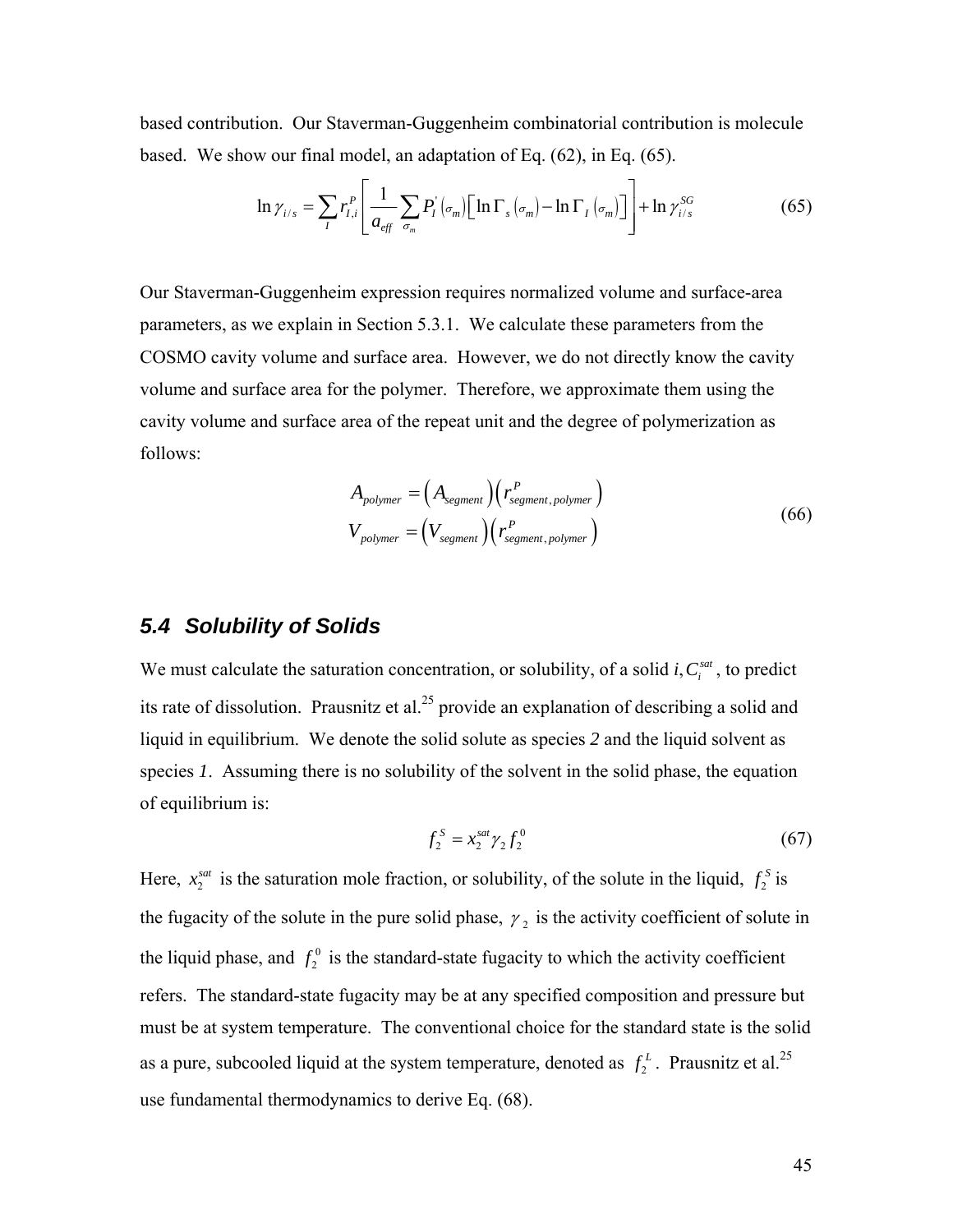$$
\ln\left(\frac{f_2^L}{f_2^S}\right) = \frac{\Delta H_{\text{fix}}}{R^G T_t} \left(\frac{T_t}{T} - 1\right) - \frac{\Delta C_p}{R^G} \left(\frac{T_t}{T} - 1\right) + \frac{\Delta C_p}{R^G} \ln\frac{T_t}{T}
$$
(68)

<span id="page-57-0"></span>Eq. [\(68\)](#page-57-0) relates the liquid-phase and pure-solid fugacities of the solute to a thermodynamic pathway that transforms the solid at system temperature *T* to a subcooled liquid at system temperature *T*. This thermodynamic pathway is calculated as the following cycle: heat the solid from temperature  $T$  to the triple-point temperature  $T_t$ , melt the solid to a liquid at  $T_t$ , then cool the liquid from  $T_t$  back to  $T$ .  $R^G$  is the gas constant.  $\Delta C_p$  is the difference between the liquid and solid heat capacities, which we assume is constant over the temperature range  $T$  to  $T_t$ . We may safely assume that the triple-point temperature is equal to the melt-point temperature,  $T_m$ , and the heat of fusion at the triple point,  $\Delta H_{fus}$ , is equal to the heat of fusion at the melt point,  $\Delta H_{fus}^{m}$ . We may also assume that the second and third terms on the right-hand side of Eq. [\(68\)](#page-57-0) approximately cancel each other. The first term on the right-hand side is the dominant term. With these assumptions, we obtain:

$$
\ln\left(\frac{f_2^L}{f_2^S}\right) = \frac{\Delta H_{fus}^m}{R^G T_m} \left(\frac{T_m}{T} - 1\right)
$$
\n(69)

<span id="page-57-3"></span><span id="page-57-1"></span>Substituting Eq. [\(67\)](#page-56-1) into Eq. [\(69\)](#page-57-1), we obtain:

$$
\ln x_2^{sat} = \frac{\Delta H_{fus}^m}{R^G T_m} \left( 1 - \frac{T_m}{T} \right) - \ln \gamma_2 \tag{70}
$$

At the equilibrium melt temperature the change in Gibbs energy is zero, so we may relate the enthalpy of fusion,  $\Delta H_{fus}^m$ , and the entropy of fusion,  $\Delta S_{fus}^m$ , at the melt temperature as follows in Eq. [\(71\).](#page-57-2)

$$
\Delta H_{fus}^m = \Delta S_{fus}^m T_m \tag{71}
$$

<span id="page-57-2"></span>We may convert the solubility from a mole fraction to a concentration,  $C_i^{sat}$ , using the fluid-phase molar volume,  $v^{L,F}$ .

$$
C_i^{sat} = \frac{x_i^{sat}}{y_{i}^{L,F}}
$$
 (72)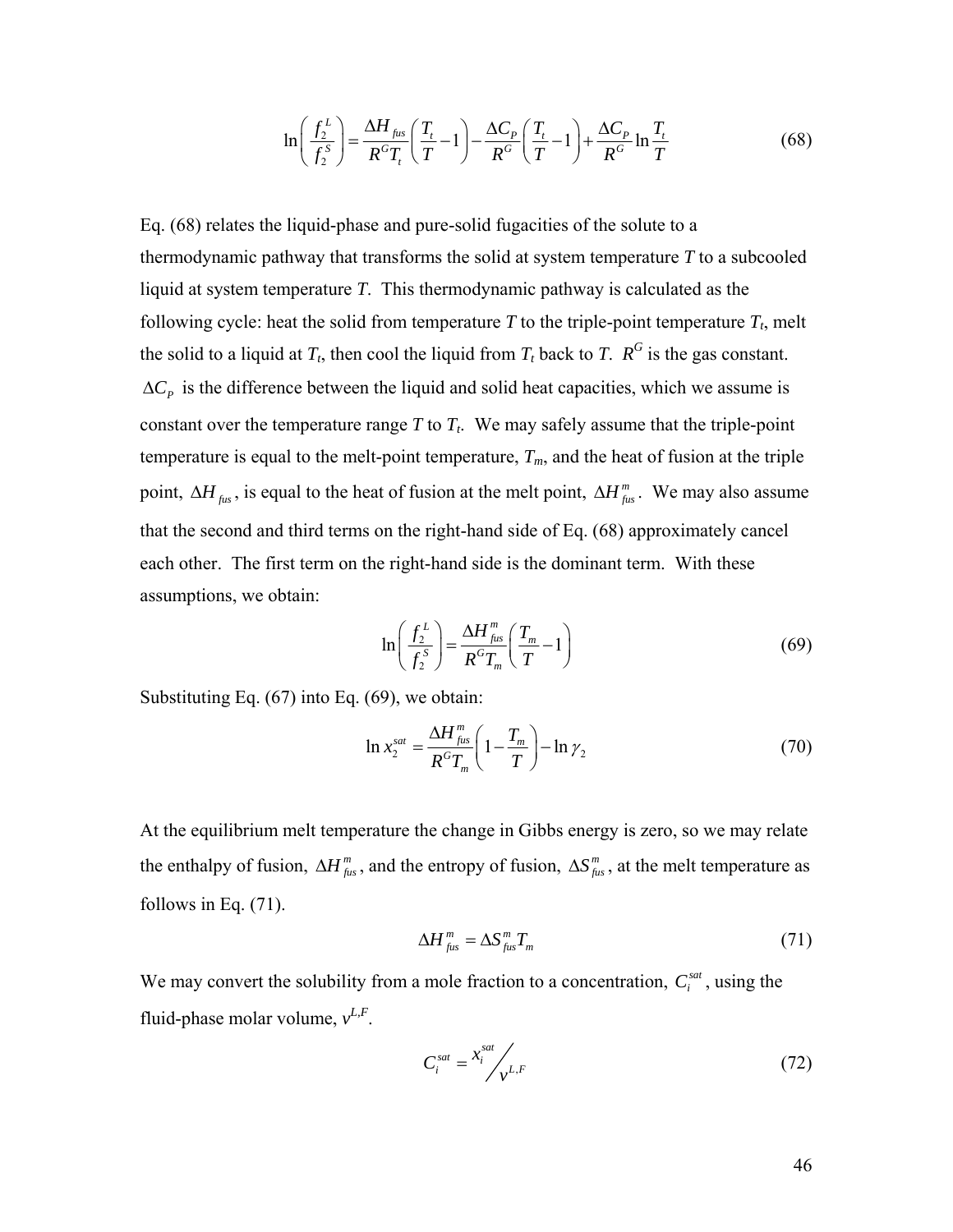#### **5.4.1 COSMO-SAC Predicted Solubilities**

Since solubilities of the solid oligomers do not exist in literature, we must calculate them ourselves as we explain in Section [5.4.](#page-56-2) We use the COSMO-SAC model to simultaneously calculate the solid oligomers' fluid-phase activity coefficients and solubilities. Both water and  $\varepsilon$ -caprolactam act as solvents to dissolve the solid oligomers.

The COSMO-SAC calculations are computationally intensive. Therefore, we run the activity-coefficient solubility calculations separately from our main leacher model. Since we run these computations outside of the main leacher model, we have no knowledge of the fluid-phase composition. Therefore, we predict the solubilities of the oligomers in both pure water and pure ε-caprolactam. We develop empirical relationships for the solubility of the oligomers in water and ε-caprolactam as a function of temperature from 80°C to 120°C to use within our leacher model. We then predict the solubility of a solid oligomer in the fluid phase of the leacher as a mole-fraction average of the oligomer's solubility in water and ε-caprolactam.

$$
x_i^{sat,F} = x_W^F x_i^{sat,W} + x_{CL}^F x_i^{sat,CL}
$$
\n(73)

Here,  $x_i^{sat,F}$ ,  $x_i^{sat,W}$ , and  $x_i^{sat,CL}$  are the solubilities of solid oligomer *i* in the fluid phase, pure water, and pure  $\varepsilon$ -caprolactam, respectively.  $x_w^F$  and  $x_{CL}^F$  are the mole fractions of water and ε-caprolactam in the fluid phase, respectively.

## **5.4.2 Estimating the Melt Temperature**

Our equation of solubility, Eq. [\(70\),](#page-57-3) requires knowledge of the solid's melt temperature. In the absence of available literature data, we may estimate the melt temperature,  $T_m$ , of the solid oligomers using the method of Joback $13$ .

$$
T_m = 122 + \sum_k N_k \left( \text{tfpk} \right) \tag{74}
$$

Here,  $N_k$  is the number of functional groups of type k and *tfpk* is a numeric parameter for functional group type *k*. For the cyclic oligomers the functional group types include a methylene group  $(CH_2)$ , a secondary amine group  $(NH)$ , and a carbonyl group  $(C=O)$  all for a nonaromatic ring, denoted by *ss*. We report the necessary parameters for the method of Joback and the cyclic oligomers' predicted melt temperatures in [Table 12.](#page-59-0)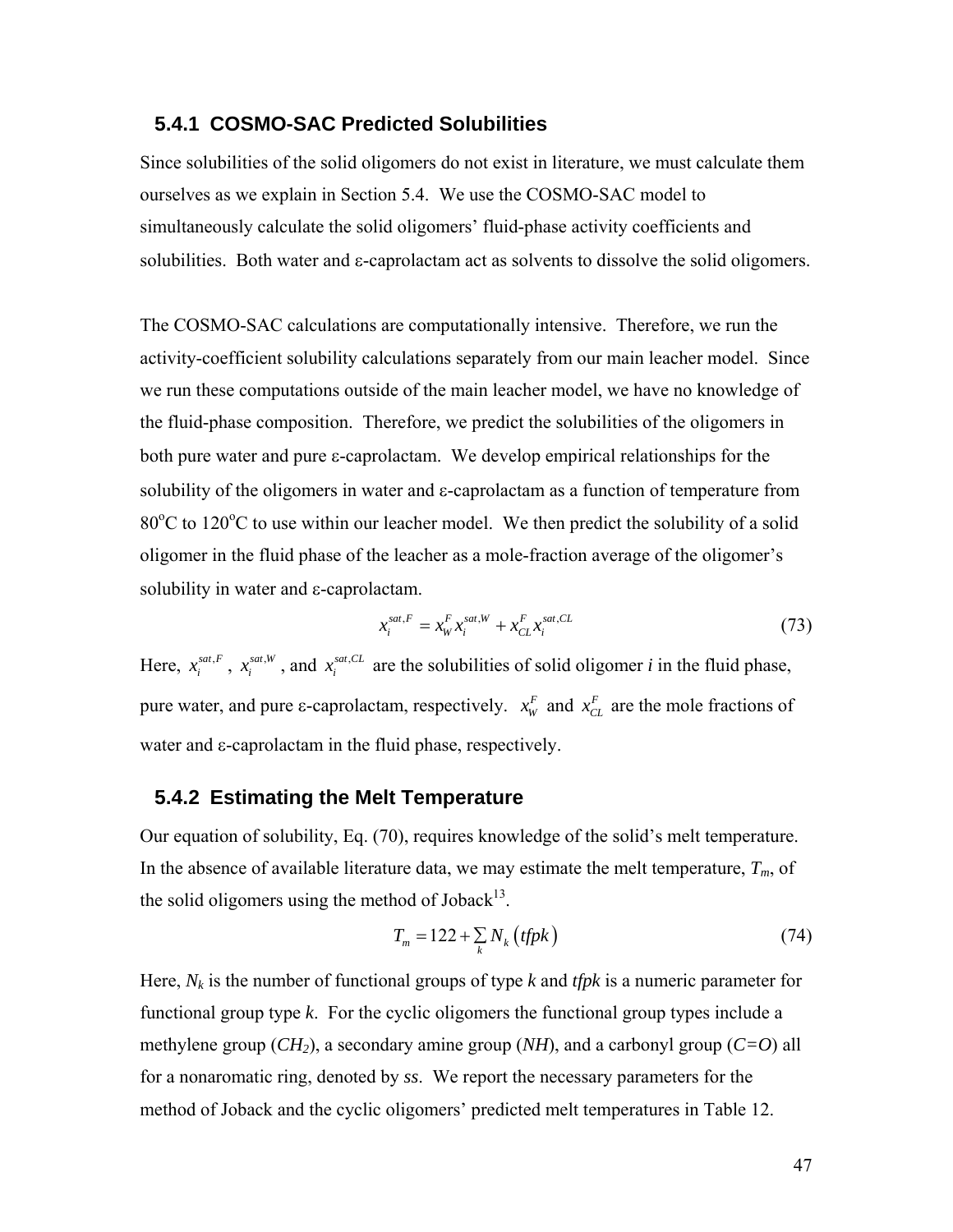<span id="page-59-0"></span>

| Table 12. Predicted melt temperatures and the corresponding parameters for the                         |  |
|--------------------------------------------------------------------------------------------------------|--|
| Method of Joback <sup>13</sup> for <i>ε</i> -caprolactam and the solid oligomers modeled in this work. |  |

| Functional<br>Group, k | $N_k$ (CL) | $N_k$ (CD) | $N_k(C3)$ | $N_k$ (C4) | <i>tfpk</i> $(K)$ |
|------------------------|------------|------------|-----------|------------|-------------------|
| CH <sub>2</sub> (ss)   |            |            |           | 20         | 7.75              |
| NH(s)                  |            |            |           |            | 101.51            |
| $C=O(sS)$              |            |            |           |            | 75.97             |
| $T_m(K)$               | 338.23     | 554.46     | 770.69    | 986.92     |                   |

We estimate the melt temperature of ε-caprolactam and compare it to the literature value we obtain from  $DIPPR<sup>11</sup>$  to gauge the accuracy of the method of Joback. We report these values in [Table 13](#page-59-1). The method of Joback approximates the melt temperature of εcaprolactam very well.

<span id="page-59-1"></span>**Table 13. Estimated and literature values of the melt temperature of** ε**-caprolactam.** 

| $\bm{l}$ $m$ ( $\bm{\Lambda}$  |                                   |           |
|--------------------------------|-----------------------------------|-----------|
| Estimated using the            | Reported in                       | $%$ Error |
| Method of Joback <sup>13</sup> | $\overline{D}$ IPPR <sup>11</sup> |           |
|                                | 342.36                            |           |

# **5.4.3 Estimating the Entropy of Fusion**

We may estimate the total phase change entropy,  $\Delta_0^{T_{fix}} S_{\eta^{\text{ce}}}$ , of a solid using the method described by Chickos et  $al^{26}$ . The total phase change entropy is the change in entropy of a solid at 0 K transitioning to a liquid at the melt temperature. The total phase change entropy is usually a good estimate of the entropy of fusion,  $\Delta S_{fus}^{m}$ . These quantities are numerically equal if there are no additional solid-phase transitions<sup>26</sup>. The Chickos et al. method is as follows:

$$
\Delta_0^{T_{\text{fix}}} S_{\text{spec}}\left(\text{total}\right) = \Delta_0^{T_{\text{fix}}} S_{\text{spec}}\left(\text{ring}\right) + \sum_k n_k C_j G_k\tag{75}
$$

where

$$
\Delta_0^{T_{\text{fix}}} S_{\text{pce}} \left(\text{ring}\right) = 33.4 + 3.7 \left[ n - 3 \right] \tag{76}
$$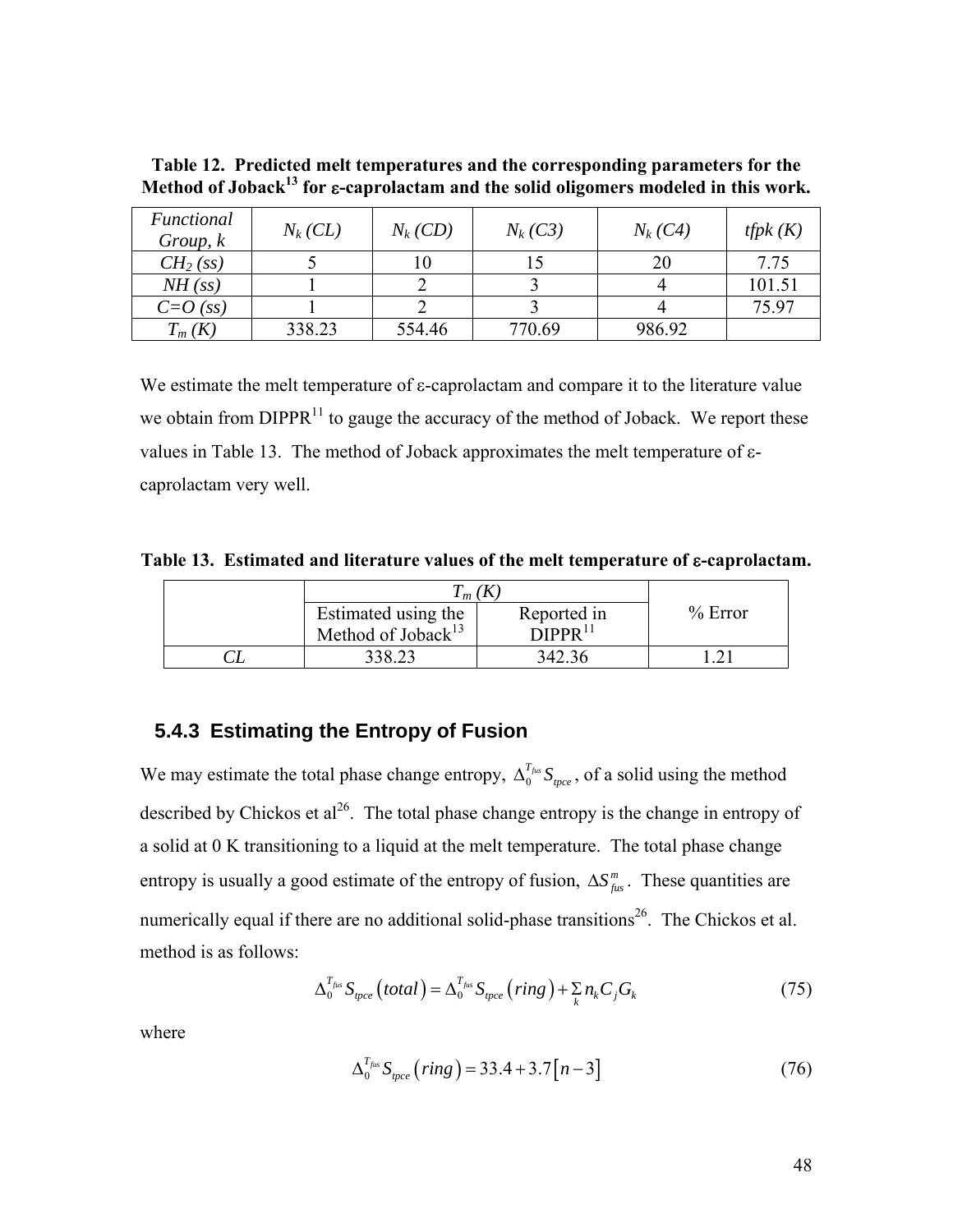Here, *n* is the number of ring atoms,  $n_k$  is the number of functional groups of type  $k$ ,  $G_k$  is a numeric parameter for functional group of type  $k$ , and  $C_i$  is the corresponding group coefficient. For cyclic dimer and the higher order cyclic oligomers the only functional group type is cyclic secondary amide.

| Solid<br>Oligomer | n | $n_k$ |                  | $G_{\iota}$<br>υ<br>$\langle mol-K\rangle$<br>ĸ | $\epsilon$ <sup>m</sup><br>J<br>$\Delta S_{fus}$<br>$'mol-K$ |
|-------------------|---|-------|------------------|-------------------------------------------------|--------------------------------------------------------------|
|                   |   |       | IJ.U             | $\overline{\phantom{0}}$<br>$\sim$ . 1          | 79.5                                                         |
|                   |   |       | J.U              | -<br>،                                          | 108.1                                                        |
|                   |   |       | $\cdot$ . $\cup$ | $\overline{\phantom{0}}$<br>$\sim$ . 1          | 136.                                                         |

**Table 14. Predicted entropy of fusion at the melt temperature and the corresponding parameters for the solid cyclic oligomers modeled in this work26.** 

We also estimate the entropy of fusion of ε-caprolactam and compare it to the literature value we obtain from  $DIPPR<sup>11</sup>$ . DIPPR<sup>11</sup> reports an enthalpy of fusion at the melt point of 16134 *J/mol*. We perform this calculation to gauge the accuracy of the Chickos et al. method. We report these values in [Table 15](#page-60-0). The method of Chickos et al. approximates the entropy of fusion of ε-caprolactam reasonably well.

<span id="page-60-0"></span>**Table 15. Estimated and literature values of the entropy of fusion of** ε**-caprolactam.** 

| $\mathbf{C}^m$<br>$\Delta$ Ο <sub>fus</sub><br>$(mol - K)$ |                                        |           |
|------------------------------------------------------------|----------------------------------------|-----------|
| Estimated using<br>Chickos et al. $^{26}$                  | Calculated from<br>DIPPR <sup>11</sup> | $%$ Error |
|                                                            |                                        |           |
| 50.900                                                     |                                        |           |

# **6 Turbulence Modeling**

One of the goals of our work is to correlate the phenomena between the microscopic, turbulent fluid flow (the CFD scale) and the process scale. Turbulence only exists in the fluid phase, not the polymer phase. Our approach to correlating the CFD scale with the process scale is to model the turbulent, or eddy, contribution of axial diffusion in the fluid phase. We then incorporate the turbulent diffusion into our plug-flow model along with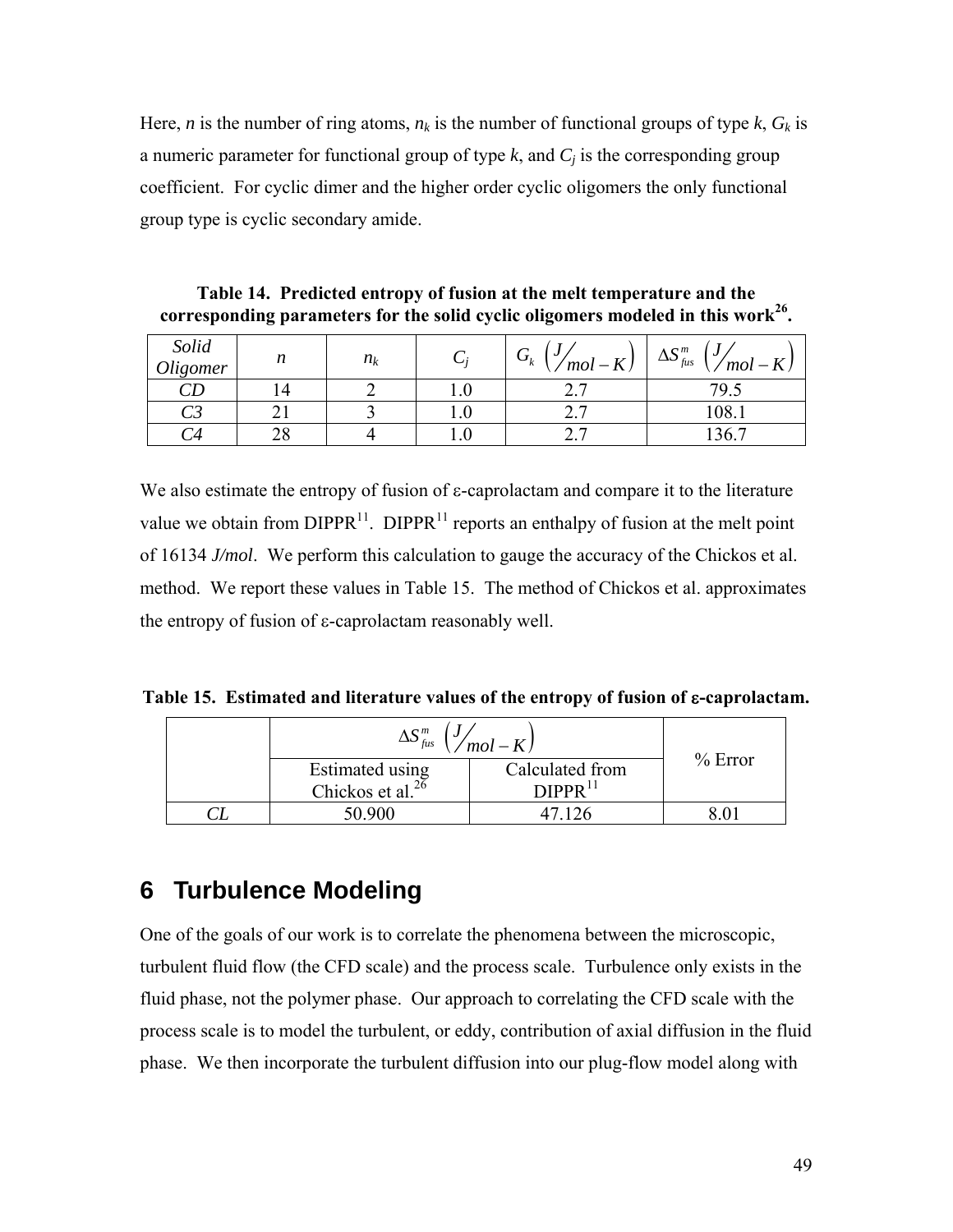the laminar, or molecular, diffusion. We evaluate the value of incorporating the CFD scale into our multiscale approach.

## *6.1 Turbulent Flow*

<span id="page-61-1"></span>[Figure 15](#page-61-0) shows an example of velocity fluctuations in turbulent flow at a given location.  $\overline{v}$  is the instantaneous velocity,  $\langle \overline{v} \rangle$  is the time-smoothed velocity, and  $\overline{u}$  is the fluctuation velocity<sup>27</sup>. The fluctuation velocity is defined as the deviation of the instantaneous velocity from the time-smoothed velocity, as illustrated in Eq. [\(77\)](#page-61-1).

$$
\overline{u} \equiv \overline{v} - \langle \overline{v} \rangle \tag{77}
$$



**Figure 15. Example of velocity fluctuations in turbulent flow at a given location.** 

<span id="page-61-0"></span>The time-smoothed velocity is the result of averaging the instantaneous velocities over an averaging time period, *ta*. The averaging time period must be significantly greater than the fluctuation time period,  $t_f$ , yet significantly less than the process time,  $t_p$ .

$$
t_f \ll t_a \ll t_p \tag{78}
$$

This criterion for the averaging time period ensures we are able to capture enough periods of fluctuation to calculate a representative time-smoothed velocity. Likewise, it also ensures we do not time-smooth dynamic behavior such that it appears steady-state. Time smoothing an already time-smoothed variable does not change its value. If we time smooth both sides of Eq. [\(77\)](#page-61-1), we can derive the intuitive identity: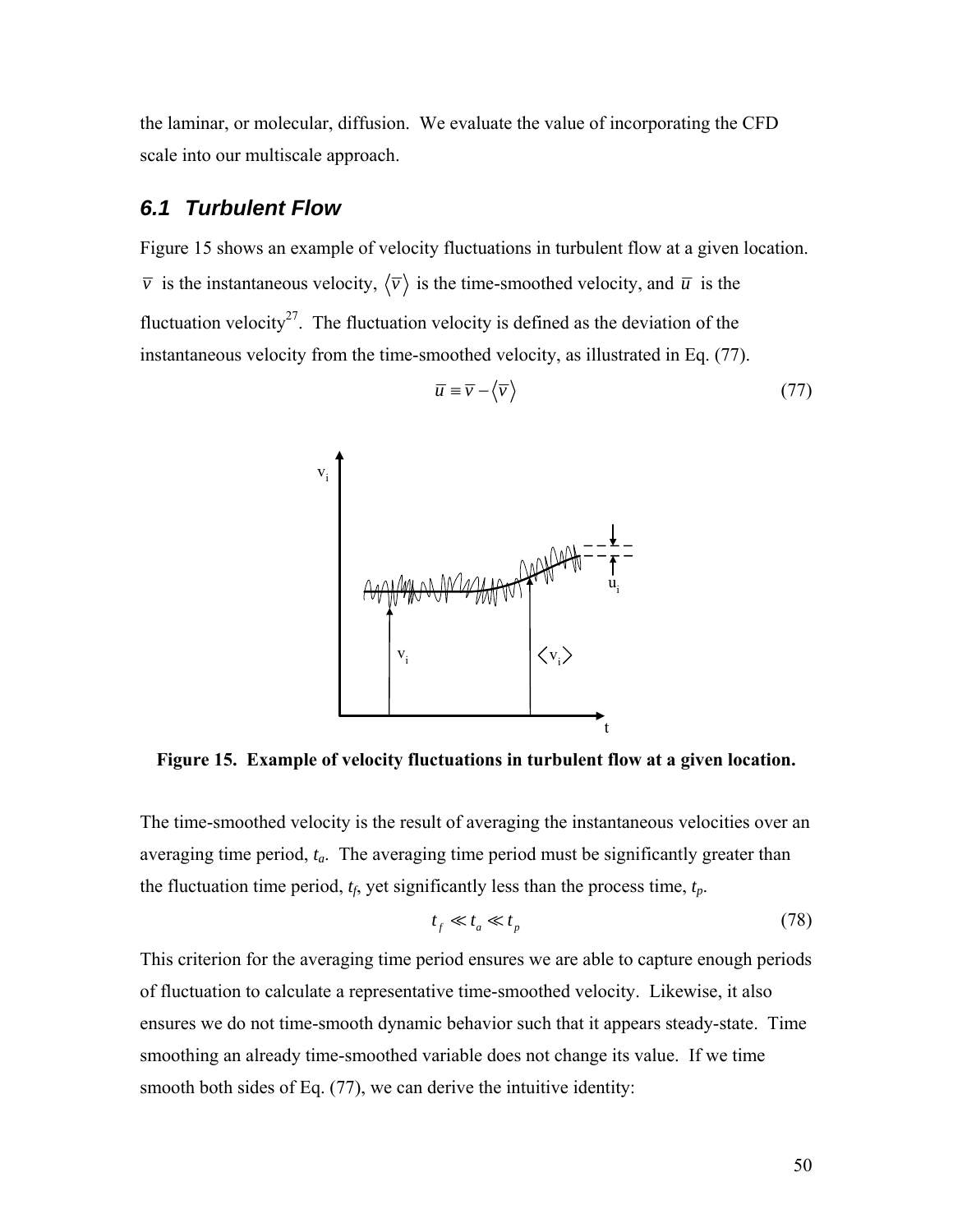$$
\overline{u}\rangle = 0\tag{79}
$$

The rules of time smoothing apply to tensors, vectors, and scalars.

# *6.2 Turbulent Transport*

Similarly to the fluctuation velocity, we define  $\chi_i$ , which is the fluctuation in concentration of species *i*. Eq. [\(80\)](#page-62-0) shows the relationship between  $\chi_i$ , the instantaneous species concentration,  $C_i$ , and the time-smoothed species concentration,  $\langle C_i \rangle$ .

$$
\chi_i \equiv C_i - \langle C_i \rangle \tag{80}
$$

<span id="page-62-0"></span>Since we do not know instantaneous values of concentration or velocity, we must time smooth the species transport equation so that we may use time-smoothed concentrations and velocities. We begin with the species transport equation in Eq. [\(81\).](#page-62-1)

$$
\frac{\partial C_i}{\partial t} = -\overline{\nabla} \bullet (C_i \overline{\nu}) - \overline{\nabla} \bullet (\overline{J}_i) + G_i \tag{81}
$$

<span id="page-62-1"></span>We time-smooth each of the terms in Eq. [\(81\)](#page-62-1). We must pay special attention to the convective flux term. We first simplify the convective flux term to the term on the left-hand side of Eq. [\(82\)](#page-62-2). To accomplish this simplification, we must assume that  $\overline{\nabla} \cdot \overline{v} = 0$ . When we time-smooth the left-hand side of Eq. [\(82\)](#page-62-2) we obtain an additional term: the second term on the right-hand side of Eq. [\(82\).](#page-62-2) This additional term is a turbulent flux term.

$$
\langle \overline{v} \bullet \overline{\nabla} C_i \rangle = \langle \overline{v} \rangle \bullet \overline{\nabla} \langle C_i \rangle + \langle \overline{u} \bullet \overline{\nabla} \chi_i \rangle \tag{82}
$$

<span id="page-62-2"></span>We may use an identity to derive Eq. [\(83\),](#page-62-3) again assuming the usual continuity equation holds, this time for the fluctuation velocity, i.e.  $\overline{\nabla} \cdot \overline{u} = 0$ .

$$
\langle \overline{u} \bullet \overline{\nabla} \chi_i \rangle = \langle \overline{\nabla} \bullet (\overline{u} \chi_i) \rangle = \overline{\nabla} \bullet \langle \overline{u} \chi_i \rangle \tag{83}
$$

<span id="page-62-5"></span><span id="page-62-4"></span><span id="page-62-3"></span>We now arrive at our final time-smoothed species transport equation in Eq. [\(84\)](#page-62-4) using the definition for the turbulent molar flux in Eq. [\(85\).](#page-62-5)

$$
\frac{\partial \langle C_i \rangle}{\partial t} = -\langle \overline{\nu} \rangle \bullet \overline{\nabla} \langle C_i \rangle - \overline{\nabla} \bullet (\langle \overline{J}_i \rangle + \overline{J}_i^*) + \langle G_i \rangle \tag{84}
$$

$$
\overline{J}_i^* \equiv \langle \overline{u} \chi_i \rangle \tag{85}
$$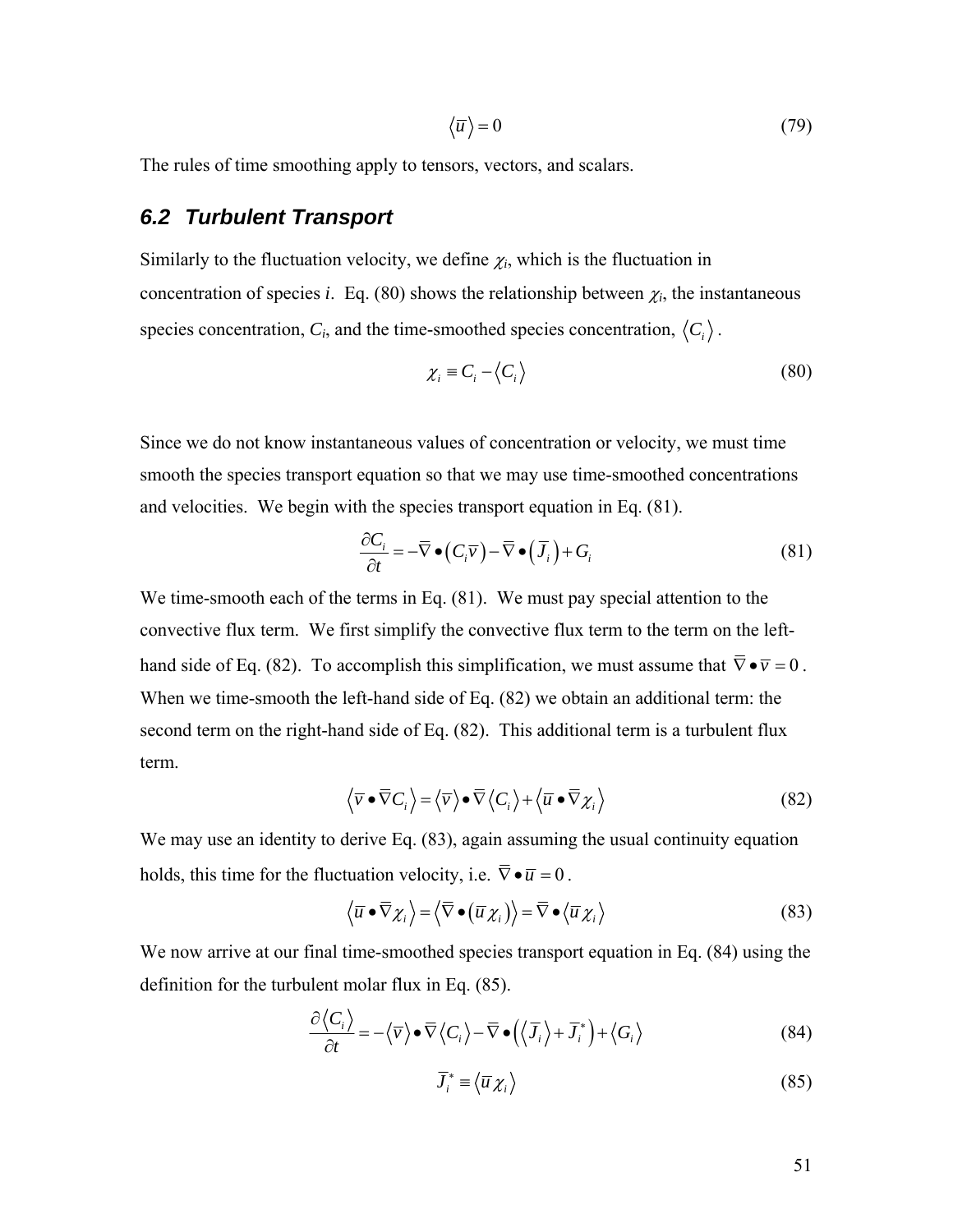We note that in multiphase flow the continuity equation does not necessarily dictate that  $\overline{\nabla}\bullet\overline{v}=0$ . The continuity equation for the fluid phase in multiphase flow is:

$$
\frac{\partial \rho}{\partial t} + \overline{\nabla} \bullet (\rho \overline{\nu}) = B_{\nu}
$$
 (86)

Here,  $B_V$  is the generation of mass per volume due to interphase mass transfer. However, if the mass-transfer term with respect to the fluid phase is small and the fluid's density remains essentially constant, then we may make the crude assumption that  $\overline{\nabla} \cdot \overline{v} = 0$ .

#### **6.2.1 Closure Models**

We see that our turbulent transport equation is a function of the fluctuation in species concentration. In order to properly close our transport model, we must be able to describe the concentration fluctuation such that we have an equal number of unknowns and equations. A common closure model employs writing "turbulence constitutive equations" to solve for the turbulent flux as a function of the time-smoothed variable. The eddy diffusivity model, as described by  $Deen<sup>27</sup>$ , is a common turbulence constitutive equation to provide closure to turbulent transport equations. We show the eddy diffusivity model for turbulent species transport in Eq. [\(87\)](#page-63-0).

$$
\overline{J}_i^* = -\varepsilon_i \overline{\nabla} \left\langle C_i \right\rangle \tag{87}
$$

<span id="page-63-0"></span>Here,  $\varepsilon_i$  is the eddy diffusivity for species *i*. We may write analogous eddy diffusivity models for turbulent heat and momentum transport, utilizing the heat and momentum eddy diffusivities  $\varepsilon_H$  and  $\varepsilon_M$ , respectively. An important property of eddy diffusivities is that they are functions of the flow, whereas molecular diffusivities, such as  $D_i$ , are functions of the species. Reynolds' analogy states that

$$
\varepsilon_M = \varepsilon_H = \varepsilon_i \tag{88}
$$

This expression is equivalent to setting the turbulent Schmidt and Prandtl numbers to one. Reynolds' analogy allows us to calculate the momentum eddy diffusivity from the standard *K-*ε model and then equate it to the species eddy diffusivity to complete our turbulent species-transport model.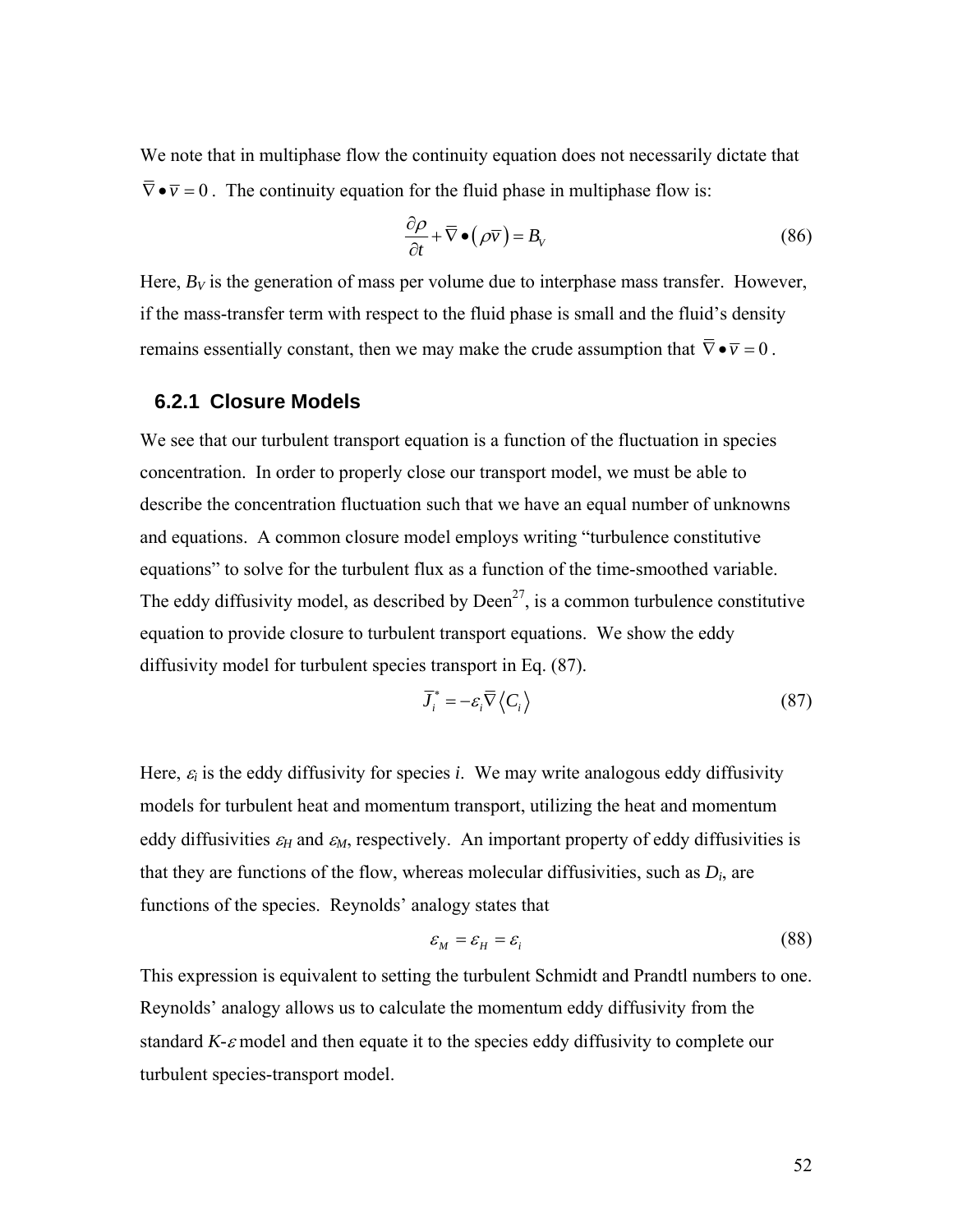# *6.3 Standard K-*ε *Model*

The *K-*ε model is a simple, practical, widely-used two-equation model for modeling turbulence. The  $K$ - $\varepsilon$  model has two differential equations to model the turbulent kinetic energy,  $K$ , and the turbulent dissipation rate,  $\varepsilon$ . This model applies only to fully turbulent flows<sup>28</sup>. We present the turbulent kinetic energy transport model in Eq.  $(89)$  and the turbulent dissipation rate transport model in Eq. [\(90\).](#page-64-1) Both equations include the eddy diffusivity closure model.

$$
\frac{\partial K}{\partial t} + \overline{\nabla} \bullet \left( K \left\langle \overline{\nu} \right\rangle \right) = \overline{\nabla} \bullet \left[ \left( \nu + \varepsilon_{K} \right) \overline{\nabla} K \right] + \varepsilon_{M} \left[ \sqrt{2 \Gamma_{ij} \Gamma_{ij}} \right]^{2} - \varepsilon
$$
\n(89)

$$
\frac{\partial \varepsilon}{\partial t} + \overline{\nabla} \bullet \left( \varepsilon \left\langle \overline{\nu} \right\rangle \right) = \overline{\nabla} \bullet \left[ \left( \nu + \varepsilon_{\varepsilon} \right) \overline{\nabla} \varepsilon \right] + C_1 \frac{\varepsilon}{K} \varepsilon_M \left[ \sqrt{2 \Gamma_{ij} \Gamma_{ij}} \right]^2 - C_2 \frac{\varepsilon^2}{K}
$$
(90)

<span id="page-64-1"></span><span id="page-64-0"></span>Here, *v* is the fluid kinematic viscosity and  $\varepsilon_K$  and  $\varepsilon_\varepsilon$  are the eddy diffusivities for the turbulent kinetic energy and the turbulent dissipation rate, respectively.  $\Gamma_{ij}$  is the  $i^{th}$ ,  $j^{th}$ component of the rate-of-strain tensor, which is as follows:

$$
\underline{\underline{\Gamma}} = \frac{1}{2} \Big( \nabla \langle \overline{\nu} \rangle + \Big( \nabla \langle \overline{\nu} \rangle \Big)^{t} \Big)
$$
(91)

<span id="page-64-2"></span>The momentum eddy diffusivity follows from Eq. [\(92\)](#page-64-2).

$$
\varepsilon_M = C_0 \frac{K^2}{\varepsilon} \tag{92}
$$

[Table 16](#page-65-0) shows the empirical parameters for the standard *K-*ε model. These parameters include the relationship between  $\varepsilon_M$  and  $\varepsilon_K$  and  $\varepsilon_\varepsilon$ . We may think of these relationships as turbulent kinetic energy and turbulent dissipation rate "Schmidt numbers".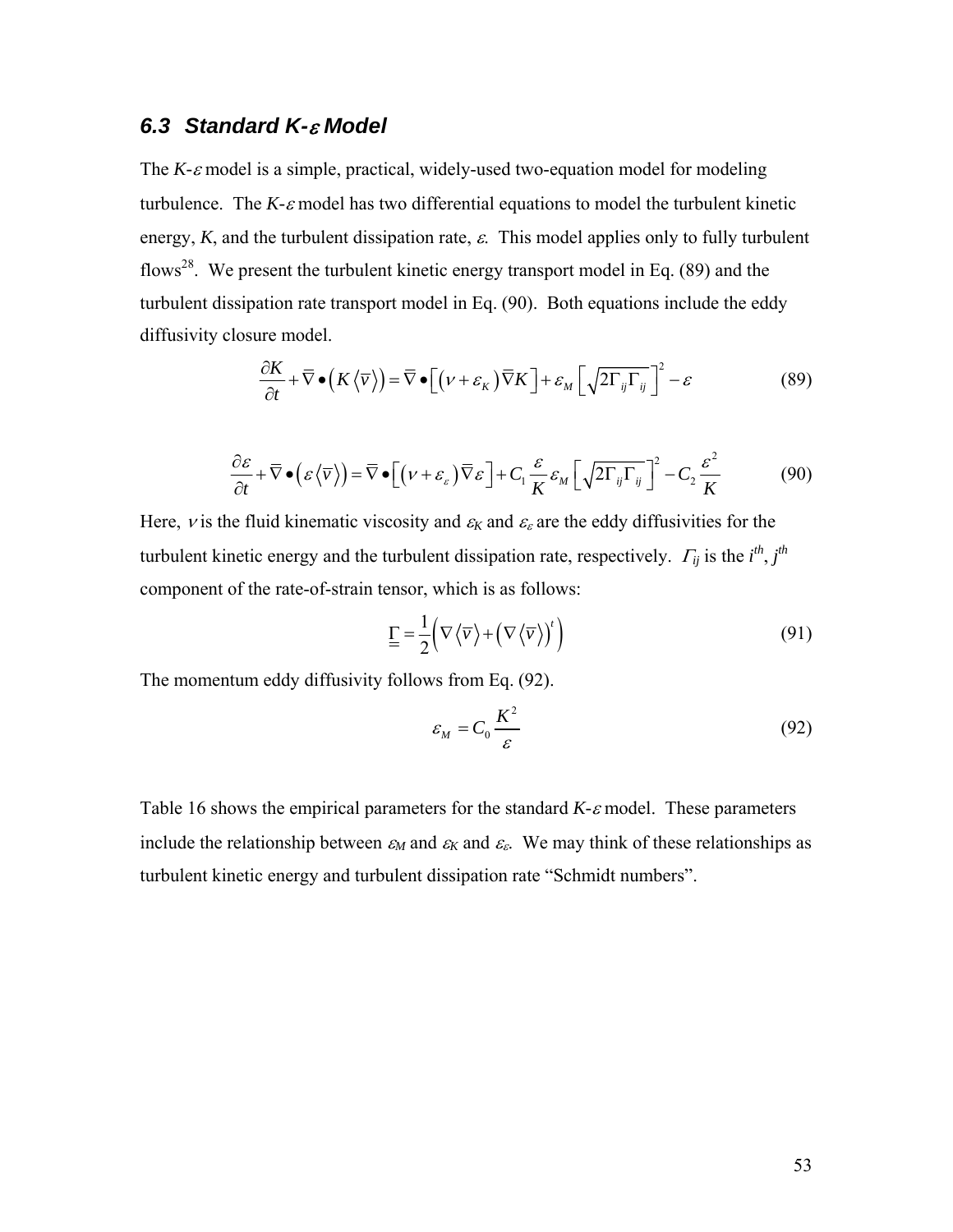| Parameter                               | Unitless value |
|-----------------------------------------|----------------|
| $C_0$                                   | 0.09           |
| $C_I$                                   | 1.44           |
| C <sub>2</sub>                          | 1.92           |
| $\mathcal{E}_{M}/\mathcal{E}_{K}$       | 10             |
| $\mathcal{E}_M/\mathcal{E}_\mathcal{E}$ | 13             |

<span id="page-65-0"></span>**Table 16. Parameters for the Standard** *K-* $\varepsilon$  **model and their corresponding values<sup>27</sup>.** 

We use FLUENT 6.2 for our separate CFD simulations to calculate turbulent diffusivity by solving mass and momentum balance equations along with the standard *K-*ε model. We then incorporate the turbulent diffusivity into our main leacher model.

# *6.4 Turbulence-Modified Plug-Flow Model*

<span id="page-65-1"></span>We now have a method to calculate the eddy diffusivity, which completes our fluid-phase turbulent species-transport model as follows:

$$
\frac{\partial \left\langle C_i^F \right\rangle}{\partial t} = -\overline{\nabla} \bullet \left( \left\langle C_i^F \right\rangle \left\langle \overline{\nu} \right\rangle - D_i^F \overline{\nabla} \left\langle C_i^F \right\rangle - \varepsilon_i \overline{\nabla} \left\langle C_i^F \right\rangle \right) + \left\langle G_i^{F-P} \right\rangle \tag{93}
$$

We may rewrite Eq. [\(93\)](#page-65-1) as follows:

$$
\frac{\partial \left\langle C_i^F \right\rangle}{\partial t} = -\overline{\nabla} \bullet \left( \left\langle C_i^F \right\rangle \left\langle \overline{\nu} \right\rangle - D_i^{F,E} \overline{\nabla} \left\langle C_i^F \right\rangle \right) + \left\langle G_i^{F-P} \right\rangle
$$
\n
$$
D_i^{F,E} = D_i^F + \varepsilon_i
$$
\n(94)

Here,  $D_i^{F,E}$  is the enhanced diffusivity, which is a combination of the molecular and eddy diffusivities.

We may analyze the effect of time-smoothing on the source terms.

$$
\left\langle G_i^{F-P} \right\rangle = -\left(\frac{1-\varepsilon}{\varepsilon}\right) \left(\frac{3}{R}\right) k_i^{P,o} \left(C_i^{P^*} - C_i^P\right) \text{ for liquid species}
$$
\n
$$
\left\langle G_i^{F-P} \right\rangle = -\left(\frac{1-\varepsilon}{\varepsilon}\right) \left(\frac{3}{R}\right) \left[C_i^P v_i^L\right]^{2/3} k_i^{F'} \left(\left\langle C_i^F \right\rangle - C_i^{sat}\right) \text{ for solid species}
$$
\n(95)

Since turbulence only exists in the fluid phase, time-smoothing only affects fluid-phase concentrations and not polymer-phase concentrations.  $C_i^{sat}$  is a parameter of the model and not an actual field variable and, therefore, does not fluctuate. Since the source term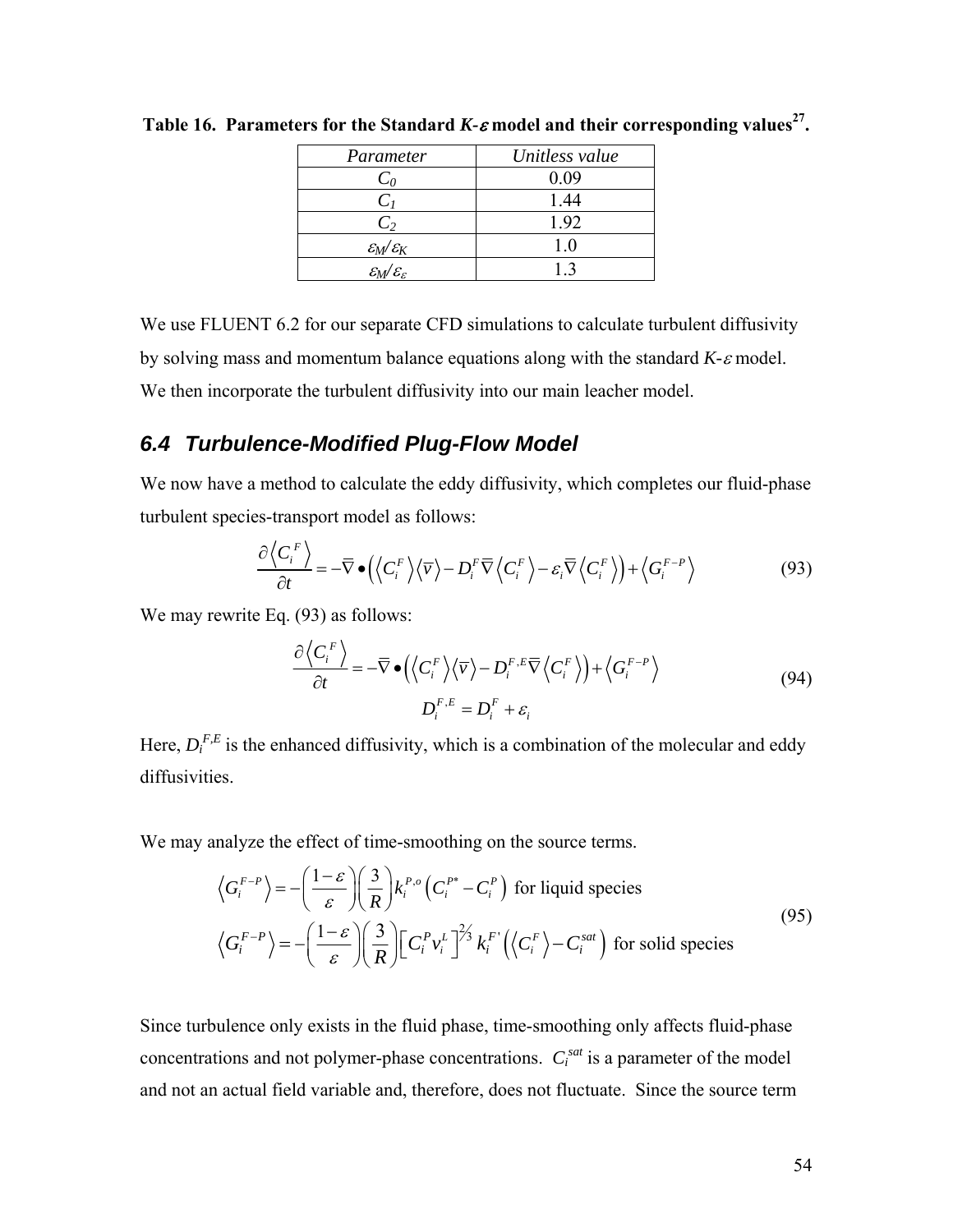is linear with respect to the fluid-phase concentration, time-smoothing of the source term does not generate additional terms as is the case with the convective-flux term.

Outside of this section we drop the time-smoothing brackets for brevity.

# **7 Solution Methodology**

We solve all finite-volume scale models with an in-house, hand coded program written in FORTRAN. The finite-volume scale involves solving the physical property, thermodynamic, mass-transfer, and species-transport models. Solving the physical property, thermodynamic, and mass-transfer models are very straightforward. In this section, we discuss our methodology for solving our plug-flow species transport model, which is what calculates our most important model output: the concentrations of all species in both phases. Our fundamental species-transport model results in the following coupled second-order partial differential equations (PDEs):

$$
\frac{\partial C_i^P}{\partial t} = -\overline{\nabla} \bullet \left( C_i^P \overline{\nu}^P - D_{i/P}^b \overline{\nabla} C_i^P \right) + G_i^{P-F}
$$
\n(96)

$$
\frac{\partial C_i^F}{\partial t} = -\overline{\nabla} \bullet \left( C_i^F \overline{\nu}^F - D_i^{F,E} \overline{\nabla} C_i^F \right) + G_i^{F-P}
$$
\n(97)

These PDEs are coupled via the mass-transfer source terms.

We treat our PDEs with a combination of the Finite-Volume Method (FVM) and the Method of Lines (MOL). We describe these two methods in the following sections.

## *7.1 Finite-Volume Method*

The common Finite-Difference Method (FDM) divides a domain into discrete nodes. Each node contains pertinent differential equations and other process-related equations. One then discretizes derivatives using finite-divided differences. Alternatively to the FDM, we use the Finite-Volume Method (FVM). The FVM divides a domain into finite volumes, or cells, instead of nodes as in the FDM. Each cell contains a point at its geometric center, called a centroid. Each centroid contains the pertinent differential equations and other process-related equations. Each differential equation is integrated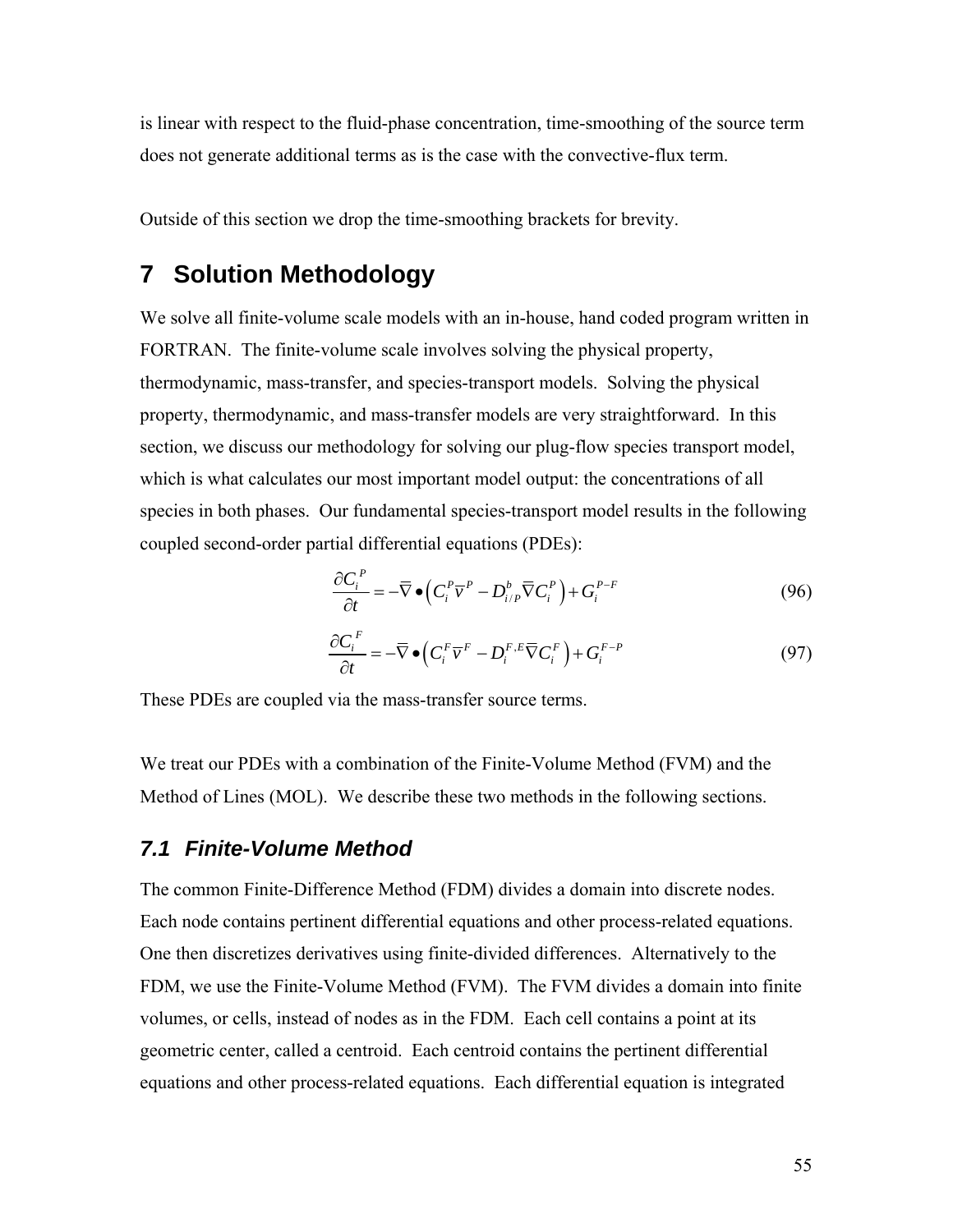over its respective cell's volume. This process ensures continuity of the differential equations over the entire process domain. [Figure 16](#page-67-0) shows an example cell with neighboring cells that we use in our leacher model. Since our model is plug flow, we only discretize the axial dimension, *z*. The cell width, *D*, is the leacher diameter. Each cell has length Δ*z* and is spaced such that the distance between neighboring centroids is δ*z*. For a uniform mesh, all cells are equally sized and Δ*z =* δ*z*.



<span id="page-67-0"></span>**Figure 16. An example cylindrical cell and its neighbors for our plug-flow leacher model.** 

<span id="page-67-1"></span>We first apply the FVM to the polymer-phase species transport equation. We begin by integrating the species transport equation over a cell volume, *V*.

$$
\int_{V} \frac{\partial C_{i}^{P}}{\partial t} (1 - \varepsilon) dV = \int_{V} -\overline{\nabla} \bullet (C_{i}^{P} \overline{v}^{P})(1 - \varepsilon) dV + \int_{V} \overline{\nabla} \bullet (D_{i/P}^{b} \overline{\nabla} C_{i}^{P})(1 - \varepsilon) dV
$$
\n
$$
+ \int_{V} G_{i}^{P-F} (1 - \varepsilon) dV
$$
\n(98)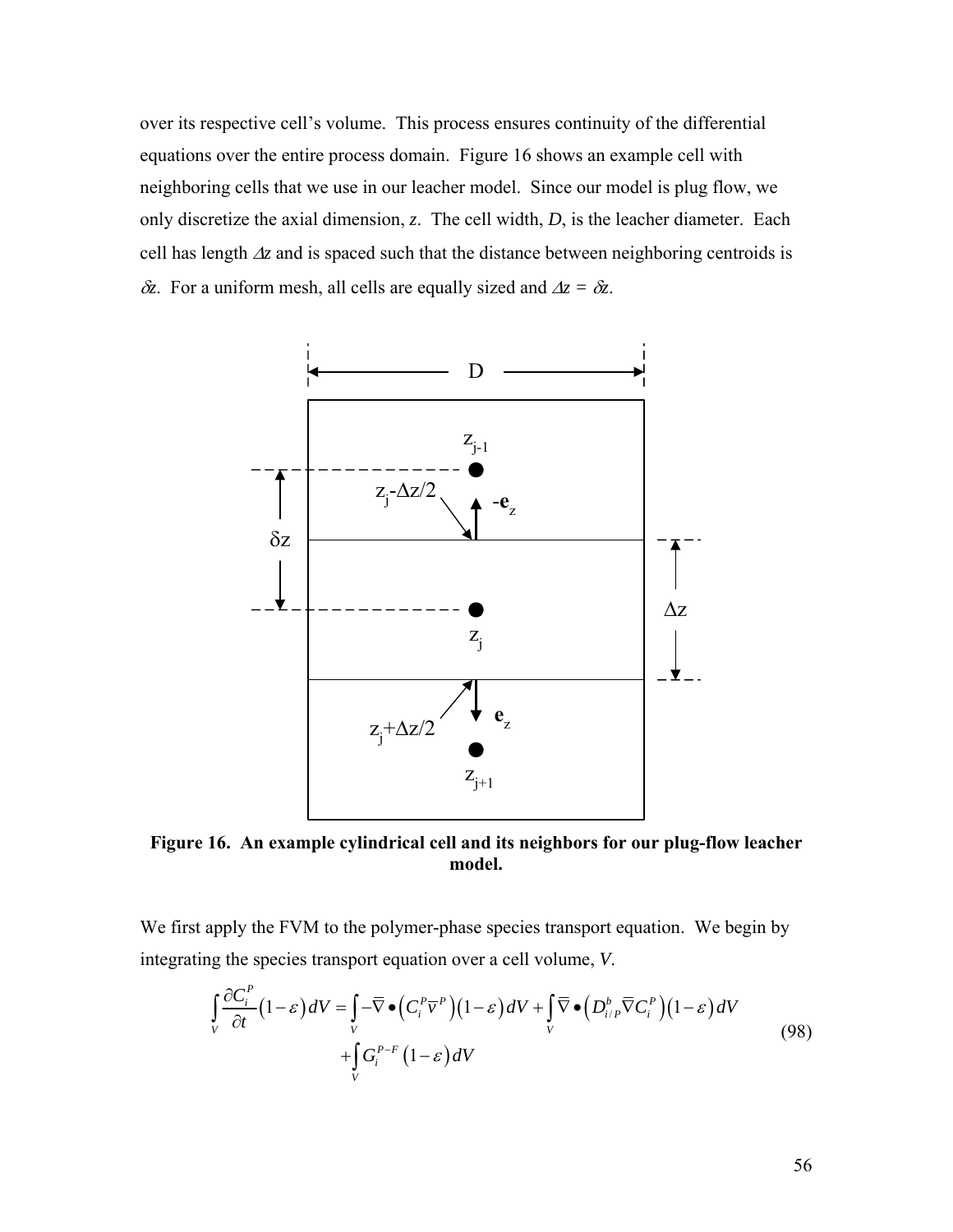Recall that our concentration variables are with respect to the phase volume, not total volume. Therefore, we must use local phase-volume fractions to convert phase volume to cell volume for our integration. Since we assume a constant and uniform void fraction, the local phase-volume fractions are equal and cancel from the integration. We may use the divergence theorem to transform Eq. [\(98\)](#page-67-1) to Eq. [\(99\).](#page-68-0) Here, *S* denotes any surface.

$$
\int_{V} \frac{\partial C_i^P}{\partial t} dV = -\int_{S} \overline{n} \bullet (C_i^P \overline{v}^P) dS + \int_{S} \overline{n} \bullet (D_{i/P}^b \overline{\nabla} C_i^P) dS + \int_{V} G_i^{P-F} dV \tag{99}
$$

<span id="page-68-0"></span>We now evaluate each integral. We assume any property on a face is constant along the entire face, which is consistent with the plug-flow assumption. Therefore, surface integrals of a property are simply the property times the surface area. We also approximate volume integrals of a property as the cell volume-averaged property times the cell volume. We store volume-averaged properties at the cell centroid.

$$
\frac{\partial C_i^P}{\partial t}\Big|_{z_j} V = -\Bigg[\overline{e}_z \bullet \Big(C_i^P \overline{v}^P\Big) A_c\Big|_{z_j + \frac{\Delta z}{2}} + -\overline{e}_z \bullet \Big(C_i^P \overline{v}^P\Big) A_c\Big|_{z_j - \frac{\Delta z}{2}} + \overline{e}_r \bullet \Big(C_i^P \overline{v}^P\Big) A_s\Big|_{z_j}\Bigg]
$$
\n
$$
+ \Bigg[\overline{e}_z \bullet \Big(D_{i/P}^b \overline{\nabla} C_i^P\Big) A_c\Big|_{z_j + \frac{\Delta z}{2}} + -\overline{e}_z \bullet \Big(D_{i/P}^b \overline{\nabla} C_i^P\Big) A_c\Big|_{z_j - \frac{\Delta z}{2}} + \overline{e}_r \bullet \Big(D_{i/P}^b \overline{\nabla} C_i^P\Big) A_s\Big|_{z_j}\Bigg] \tag{100}
$$
\n
$$
+ G_i^{P-F}\Big|_{z_j} V
$$

<span id="page-68-1"></span>Since we use a plug flow model, our polymer-phase velocity vector and concentration gradient are perpendicular to the radial unit-normal vector. We arrive at the first-order PDE in Eq. [\(101\)](#page-68-1). Note that the terms within parentheses on the right-hand side of Eq. [\(101\)](#page-68-1) are flux terms.

$$
\frac{\partial C_i^P}{\partial t}\Big|_{z_j} V = -\bigg(C_i^P v_z^P\Big|_{z_j + \frac{\Delta z}{2}} - C_i^P v_z^P\Big|_{z_j - \frac{\Delta z}{2}}\bigg) A_c
$$
\n
$$
+ \Bigg(D_{i/P}^b \frac{\partial C_i^P}{\partial z}\Big|_{z_j + \frac{\Delta z}{2}} - D_{i/P}^b \frac{\partial C_i^P}{\partial z}\Big|_{z_j - \frac{\Delta z}{2}}\Bigg) A_c
$$
\n
$$
+ G_i^{P-F}\Big|_{z_j} V
$$
\n(101)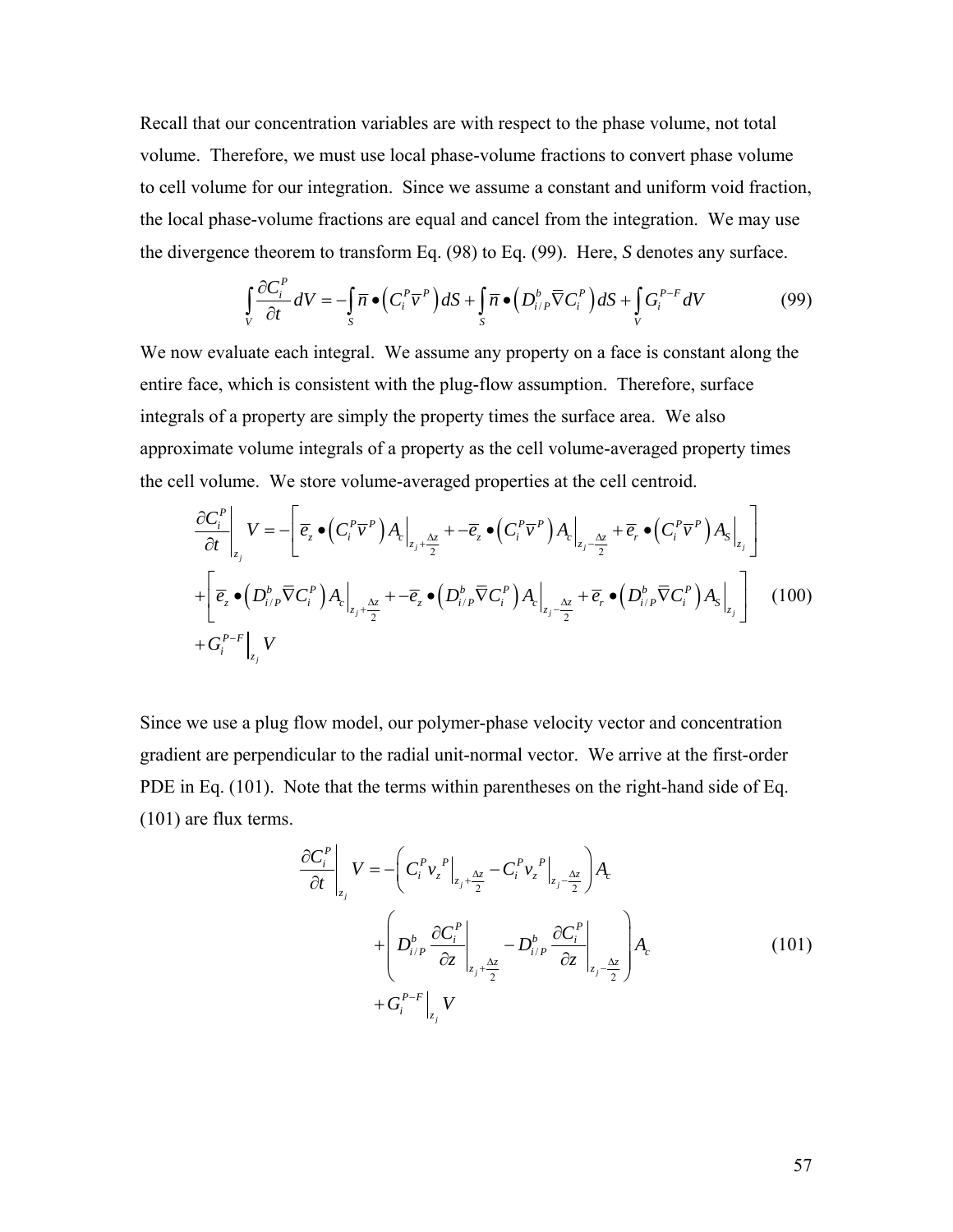We may use the same process to transform our fluid phase second-order species-transport PDE into a first-order PDE. The only difference in derivation at this point is that the fluid phase velocity vector is opposite of the *z* vector.

$$
\frac{\partial C_i^F}{\partial t}\Big|_{z_j} V = -\left(-C_i^F v_z^F\Big|_{z_j + \frac{\Delta z}{2}} + C_i^F v_z^F\Big|_{z_j - \frac{\Delta z}{2}}\right) A_c
$$
\n
$$
+ \left(D_i^{F,E} \frac{\partial C_i^F}{\partial z}\Big|_{z_j + \frac{\Delta z}{2}} - D_i^{F,E} \frac{\partial C_i^F}{\partial z}\Big|_{z_j - \frac{\Delta z}{2}}\right) A_c
$$
\n
$$
+ G_i^{F-P}\Big|_{z_j} V
$$
\n(102)

## *7.2 Method of Lines*

The MOL is a process of transforming partial differential equations (PDEs) into ordinary differential equations (ODEs). We use it here to transform our system of first-order PDEs into a system of first-order ODEs. We approximate derivatives with second-orderaccurate finite-divided differences.

#### **7.2.1 Discretization of the Diffusive Terms**

<span id="page-69-0"></span>We may simply approximate the first-order derivatives in the diffusive flux with the second-order accurate centered-difference scheme (CDS). The CDS approximates the first derivative at a point by using the values at the immediate forward and backward points. We illustrate the CDS for polymer-phase and fluid-phase first derivatives of concentrations in Eq. [\(103\)](#page-69-0) and Eq. [\(104\)](#page-70-0), respectively. Here, forward and backward points are with respect to the direction of the *z*-axis.

$$
\frac{\partial C_i^P}{\partial z}\Big|_{z_j + \frac{\Delta z}{2}} = \frac{\left(C_i^P\Big|_{z_{j+1}} - C_i^P\Big|_{z_j}\right)}{\delta z}
$$
\n
$$
\frac{\partial C_i^P}{\partial z}\Big|_{z_j - \frac{\Delta z}{2}} = \frac{\left(C_i^P\Big|_{z_j} - C_i^P\Big|_{z_{j+1}}\right)}{\delta z}
$$
\n(103)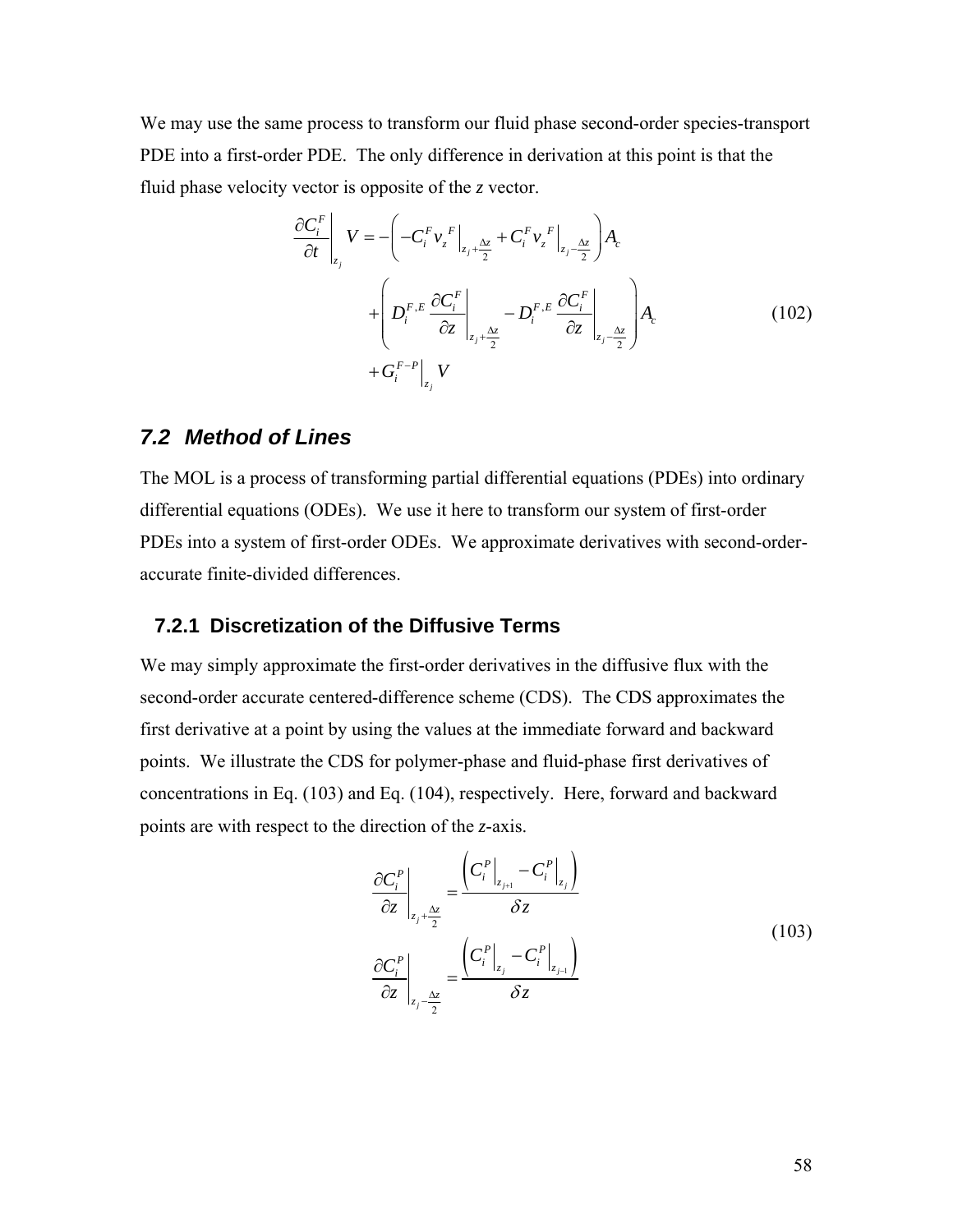$$
\frac{\partial C_i^F}{\partial z}\Big|_{z_j + \frac{\Delta z}{2}} = \frac{\left(C_i^F\Big|_{z_{j+1}} - C_i^F\Big|_{z_j}\right)}{\delta z}
$$
\n
$$
\frac{\partial C_i^F}{\partial z}\Big|_{z_j - \frac{\Delta z}{2}} = \frac{\left(C_i^F\Big|_{z_j} - C_i^F\Big|_{z_{j-1}}\right)}{\delta z}
$$
\n(104)

<span id="page-70-0"></span>We see that it is very straightforward to calculate the first derivative at a face, e.g.  $\frac{j}{2}$  2  $z_i + \frac{\Delta z}{2}$ , using neighboring centroid values, e.g.  $z_{i+1}$  and  $z_i$ .

#### **7.2.2 Discretization of the Convective Terms**

To discretize the convective flux we must approximate the species concentration at each face of the cell. To perform this estimation, we begin with a truncated Taylor series expansion at faces  $z_j + \frac{\Delta z}{2}$  and  $z_j - \frac{\Delta z}{2}$  $z_i - \frac{\Delta z}{2}$  about centroids  $z_j$  and  $z_{j-1}$ , respectively, for any generic property  $\phi$ . It is important that we write the expansion for a face value with respect to the nearest *upwind* centroid. The polymer and fluid phases are countercurrent: the polymer flow is in the same direction as the *z* vector and upwinds to a *z* of lesser value, while the fluid flow is opposite to the *z* vector and upwinds to a *z* of greater value. In the following sections, we will demonstrate various truncations and the approximations of convection they yield. Note that we refer to the order of *local accuracy*, which is the order of the first truncated term of the Taylor series and, hence, the order of error with respect to cell size, as opposed to the order of the polynomial. As an example, we show a forward third-order accurate truncated Taylor series. This is the series we use for the polymer phase.

$$
\phi_{z_j + \frac{\Delta z}{2}} = \phi_{z_j} + \left(\frac{\Delta z}{2}\right) \frac{\partial \phi}{\partial z}\Big|_{z_j} + \left(\frac{(\Delta z/2)^2}{2!}\right) \frac{\partial^2 \phi}{\partial z^2}\Big|_{z_j} + O(\Delta z)^3
$$
\n
$$
\phi_{z_j - \frac{\Delta z}{2}} = \phi_{z_{j-1}} + \left(\frac{\Delta z}{2}\right) \frac{\partial \phi}{\partial z}\Big|_{z_{j-1}} + \left(\frac{(\Delta z/2)^2}{2!}\right) \frac{\partial^2 \phi}{\partial z^2}\Big|_{z_{j-1}} + O(\Delta z)^3
$$
\n(105)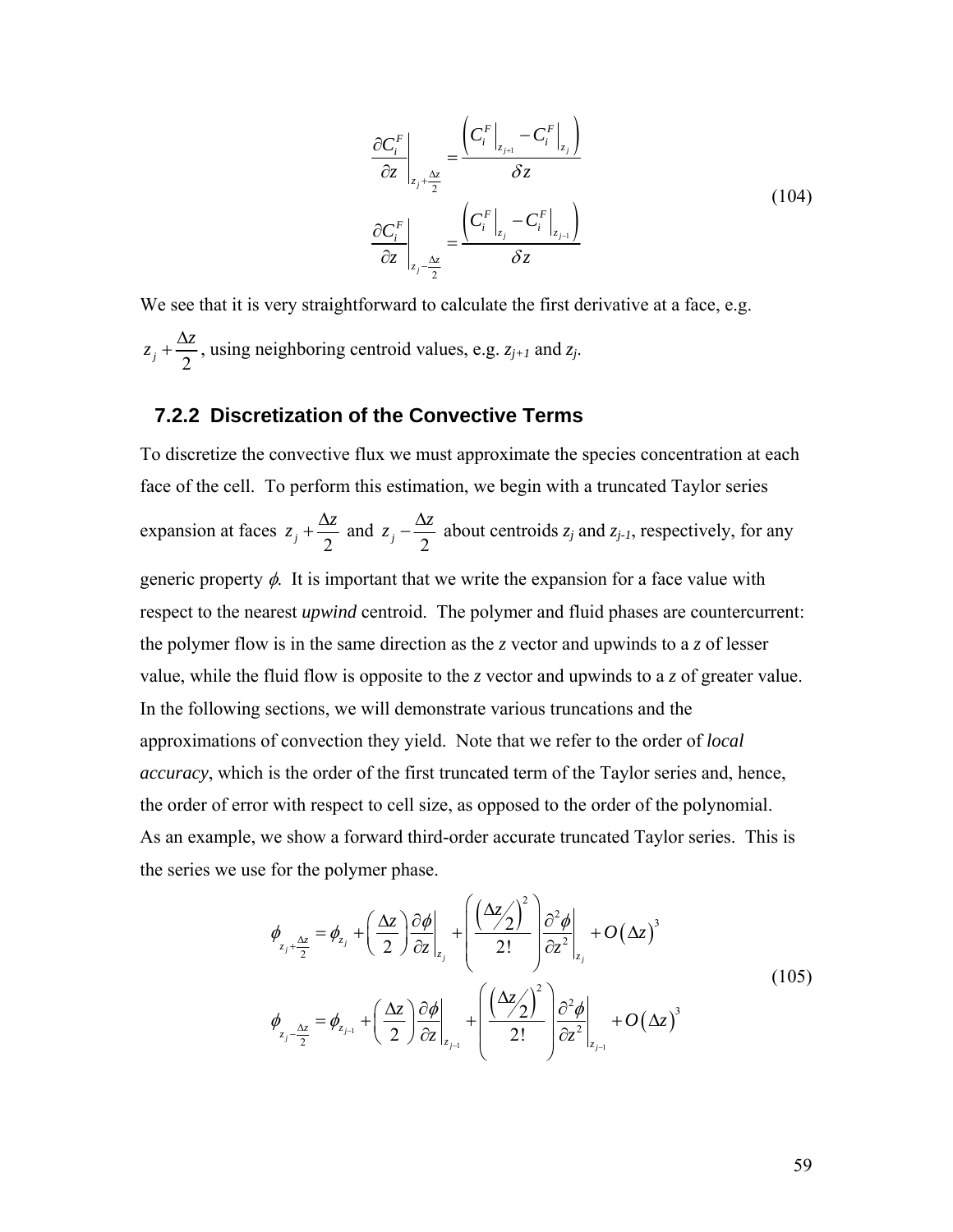For the fluid phase, we must use a backward truncated Taylor series. As an example, we show a backward third-order accurate truncated Taylor series.

$$
\phi_{z_j + \frac{\Delta z}{2}} = \phi_{z_{j+1}} - \left(\frac{\Delta z}{2}\right) \frac{\partial \phi}{\partial z}\Big|_{z_{j+1}} + \left(\frac{(\Delta z/2)^2}{2!} \right) \frac{\partial^2 \phi}{\partial z^2}\Big|_{z_{j+1}} + O(\Delta z)^3
$$
\n
$$
\phi_{z_j - \frac{\Delta z}{2}} = \phi_{z_j} - \left(\frac{\Delta z}{2}\right) \frac{\partial \phi}{\partial z}\Big|_{z_j} + \left(\frac{(\Delta z/2)^2}{2!} \right) \frac{\partial^2 \phi}{\partial z^2}\Big|_{z_j} + O(\Delta z)^3
$$
\n(106)

#### **7.2.2.1 First-Order Upwind Scheme**

A first-order accurate Taylor series yields the simplest zero-order upwind assumption. This assumption is the basis for cell-based models used in PFR modeling where a series of CSTRs approximate a PFR. Namely, the feed into cell *j+1* is equal to the concentration of cell *j*.

$$
C_i^P \Big|_{z_j + \frac{\Delta z}{2}} = C_i^P \Big|_{z_j}
$$
  
\n
$$
C_i^P \Big|_{z_j - \frac{\Delta z}{2}} = C_i^P \Big|_{z_{j-1}}
$$
\n(107)

We note that the first truncated term is the first derivative of concentration, which resembles diffusive flux. Therefore, we refer to the error of this scheme as false, or numerical, diffusion. False diffusion adds diffusive flux to the convective flux, which has a tendency to smear the results of pure convection. The coefficient of false diffusion

is 2  $v_z^P \Delta z$ . We see that, since the coefficient is first-order with respect to cell size, we would need a rather fine grid, or rather small cells, to effectively diminish the effects of

false diffusion<sup>29</sup>. We may derive a similar relationship for the fluid phase.

#### **7.2.2.2 Second-Order Upwind Scheme**

A second-order accurate truncated Taylor series yields a first-order linear interpolation. This is a simple and efficient method and does not produce the same difficulties as the first-order upwind scheme. It may, however, produce oscillatory solutions, as may all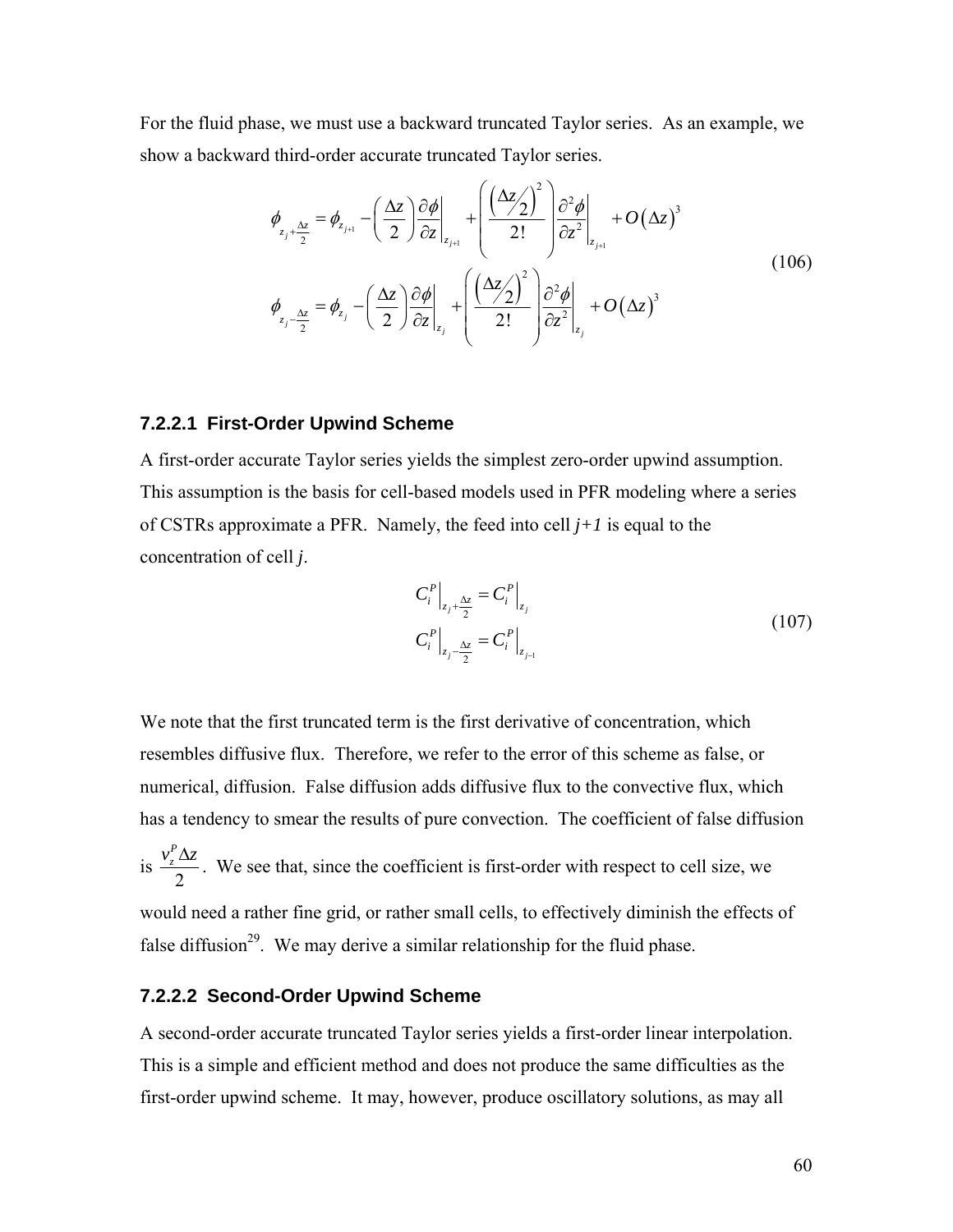<span id="page-72-0"></span>schemes of order greater than one<sup>29</sup>. We show an example linear interpolation for the polymer phase in Eq. [\(108\)](#page-72-0) using a second-order finite-divided difference for the first derivative. We may derive a similar relationship for the fluid phase.

$$
C_{i}^{P}|_{z_{j}+\frac{\Delta z}{2}} = C_{i}^{P}|_{z_{j}} + \left(\frac{\Delta z}{2}\right) \left(\frac{C_{i}^{P}|_{z_{j+1}} - C_{i}^{P}|_{z_{j+1}}}{2\delta z}\right)
$$
  

$$
C_{i}^{P}|_{z_{j}-\frac{\Delta z}{2}} = C_{i}^{P}|_{z_{j-1}} + \left(\frac{\Delta z}{2}\right) \left(\frac{C_{i}^{P}|_{z_{j}} - C_{i}^{P}|_{z_{j+2}}}{2\delta z}\right)
$$
(108)

#### **7.2.2.3 Third-Order Upwind Scheme**

A third-order accurate Taylor series yields a second-order, or quadratic, polynomial. Using this approximation for convective flux is commonly referred to as QUICK (Quadratic Upwind Interpolation for Convective Kinematics)<sup>29</sup>. We use second-order centered finite-divided differences for the first and second derivative in the QUICK method.

<span id="page-72-1"></span>
$$
C_{i}^{P}\Big|_{z_{j}+\frac{\Delta z}{2}} = C_{i}^{P}\Big|_{z_{j}} + \left(\frac{\Delta z}{2}\right) \left(\frac{C_{i}^{P}\Big|_{z_{j+1}} - C_{i}^{P}\Big|_{z_{j-1}}}{2\delta z}\right) + \frac{(\Delta z)^{2}}{8} \left(\frac{C_{i}^{P}\Big|_{z_{j+1}} + C_{i}^{P}\Big|_{z_{j-1}} - 2C_{i}^{P}\Big|_{z_{j}}}{(\delta z)^{2}}\right)
$$

$$
C_{i}^{P}\Big|_{z_{j}-\frac{\Delta z}{2}} = C_{i}^{P}\Big|_{z_{j-1}} + \left(\frac{\Delta z}{2}\right) \left(\frac{C_{i}^{P}\Big|_{z_{j}} - C_{i}^{P}\Big|_{z_{j-2}}}{2\delta z}\right) + \frac{(\Delta z)^{2}}{8} \left(\frac{C_{i}^{P}\Big|_{z_{j}} + C_{i}^{P}\Big|_{z_{j-2}} - 2C_{i}^{P}\Big|_{z_{j-1}}}{(\delta z)^{2}}\right)
$$
(109)

<span id="page-72-2"></span>We choose the QUICK method for our work. We obtain the following QUICK expressions for the fluid phase.

$$
C_{i}^{F}\Big|_{z_{j}+\frac{\Delta z}{2}} = C_{i}^{F}\Big|_{z_{j+1}} - \left(\frac{\Delta z}{2}\right)\left(\frac{C_{i}^{F}\Big|_{z_{j+2}} - C_{i}^{F}\Big|_{z_{j}}}{2\delta z}\right) + \frac{(\Delta z)^{2}}{8}\left(\frac{C_{i}^{F}\Big|_{z_{j+2}} + C_{i}^{F}\Big|_{z_{j}} - 2C_{i}^{F}\Big|_{z_{j+1}}}{(\delta z)^{2}}\right)
$$
\n
$$
C_{i}^{F}\Big|_{z_{j}-\frac{\Delta z}{2}} = C_{i}^{F}\Big|_{z_{j}} - \left(\frac{\Delta z}{2}\right)\left(\frac{C_{i}^{F}\Big|_{z_{j+1}} - C_{i}^{F}\Big|_{z_{j-1}}}{2\delta z}\right) + \frac{(\Delta z)^{2}}{8}\left(\frac{C_{i}^{F}\Big|_{z_{j+1}} + C_{i}^{F}\Big|_{z_{j-1}} - 2C_{i}^{F}\Big|_{z_{j}}}{(\delta z)^{2}}\right)
$$
\n(110)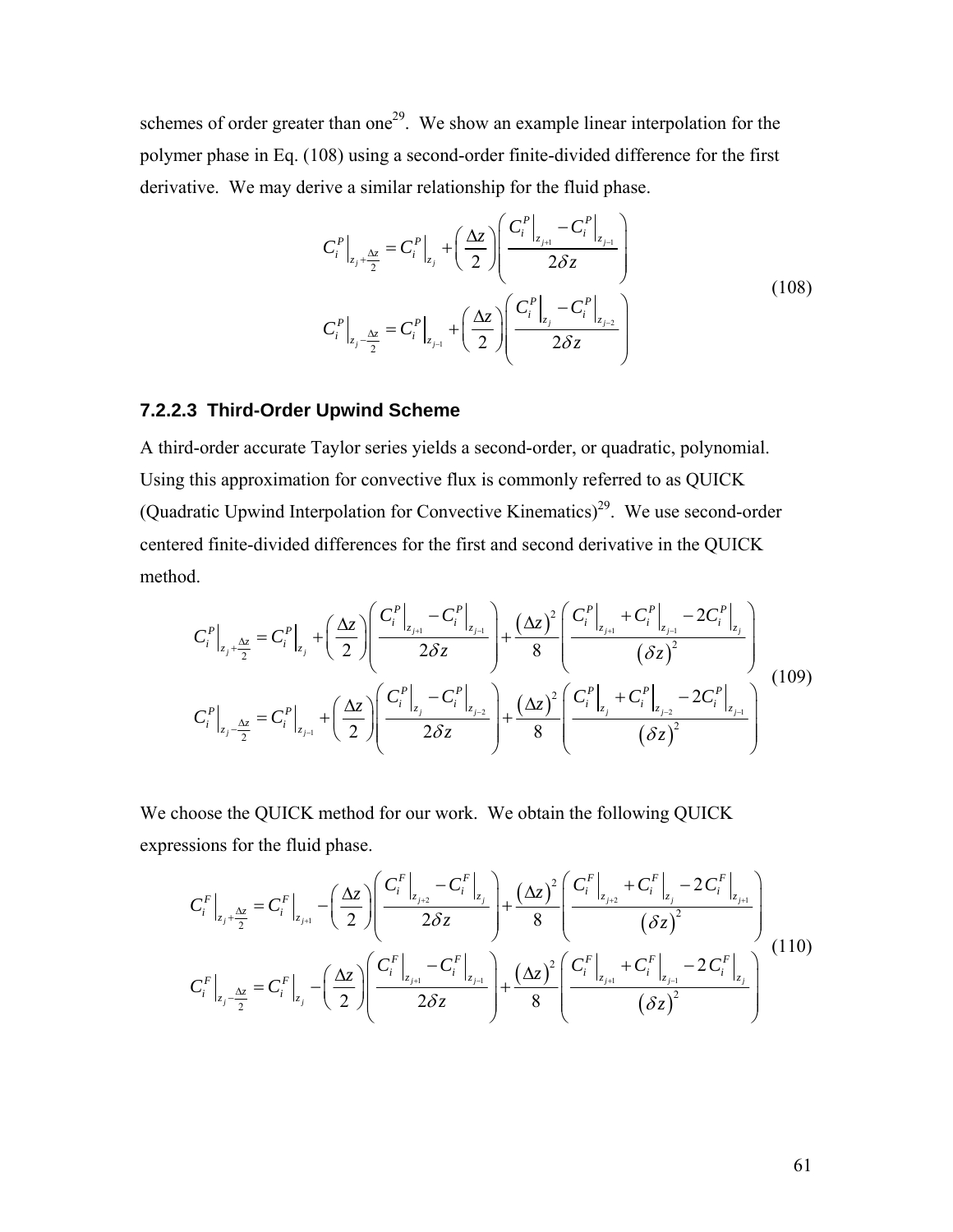<span id="page-73-0"></span>We may now substitute our QUICK expressions, Eqs. [\(109\)](#page-72-1) and [\(110\)](#page-72-2), for convective flux and our centered-difference scheme, Eqs. [\(103\)](#page-69-0) and [\(104\)](#page-70-0), for diffusive flux into our first-order PDEs, Eqs. [\(101\)](#page-68-0) and [\(102\)](#page-69-1). We obtain Eqs. [\(111\)](#page-73-0) and [\(112\)](#page-73-1).

$$
\frac{dC_i^P}{dt}\bigg|_j = \left(-\frac{1}{\Delta z}v_z^P + \frac{1}{4\delta z}v_z^P + \frac{3\Delta z}{8(\delta z)^2}v_z^P - \frac{2D_{i/P}^b}{\Delta z \delta z}\right)C_i^P\bigg|_j
$$
\n
$$
+ \left(-\frac{1}{4\delta z}v_z^P - \frac{\Delta z}{8(\delta z)^2}v_z^P + \frac{D_{i/P}^b}{\Delta z \delta z}\right)C_i^P\bigg|_{j+1}
$$
\n
$$
+ \left(\frac{1}{\Delta z}v_z^P + \frac{1}{4\delta z}v_z^P - \frac{3\Delta z}{8(\delta z)^2}v_z^P + \frac{D_{i/P}^b}{\Delta z \delta z}\right)C_i^P\bigg|_{j-1}
$$
\n
$$
+ \left(-\frac{1}{4\delta z}v_z^P + \frac{\Delta z}{8(\delta z)^2}v_z^P\right)C_i^P\bigg|_{j-2}
$$
\n
$$
+ G_i^{P-F}
$$
\n(111)

<span id="page-73-1"></span>
$$
\frac{dC_i^F}{dt}\Big|_j = \left(-\frac{1}{\Delta z}v_z^F + \frac{1}{4\delta z}v_z^F + \frac{3\Delta z}{8(\delta z)^2}v_z^F - \frac{2D_{i/F}^b}{\Delta z \delta z}\right)C_i^F\Big|_j
$$
\n
$$
+ \left(-\frac{1}{4\delta z}v_z^F + \frac{\Delta z}{8(\delta z)^2}v_z^F\right)C_i^F\Big|_{j+2}
$$
\n
$$
+ \left(\frac{1}{\Delta z}v_z^F + \frac{1}{4\delta z}v_z^F - \frac{3\Delta z}{8(\delta z)^2}v_z^F + \frac{D_{i/F}^b}{\Delta z \delta z}\right)C_i^F\Big|_{j+1}
$$
\n
$$
+ \left(-\frac{1}{4\delta z}v_z^F - \frac{\Delta z}{8(\delta z)^2}v_z^F + \frac{D_{i/F}^b}{\Delta z \delta z}\right)C_i^F\Big|_{j-1}
$$
\n
$$
+ G_i^{F-P}
$$
\n(112)

For a uniform grid, such that  $\Delta z = \delta z$ , we have: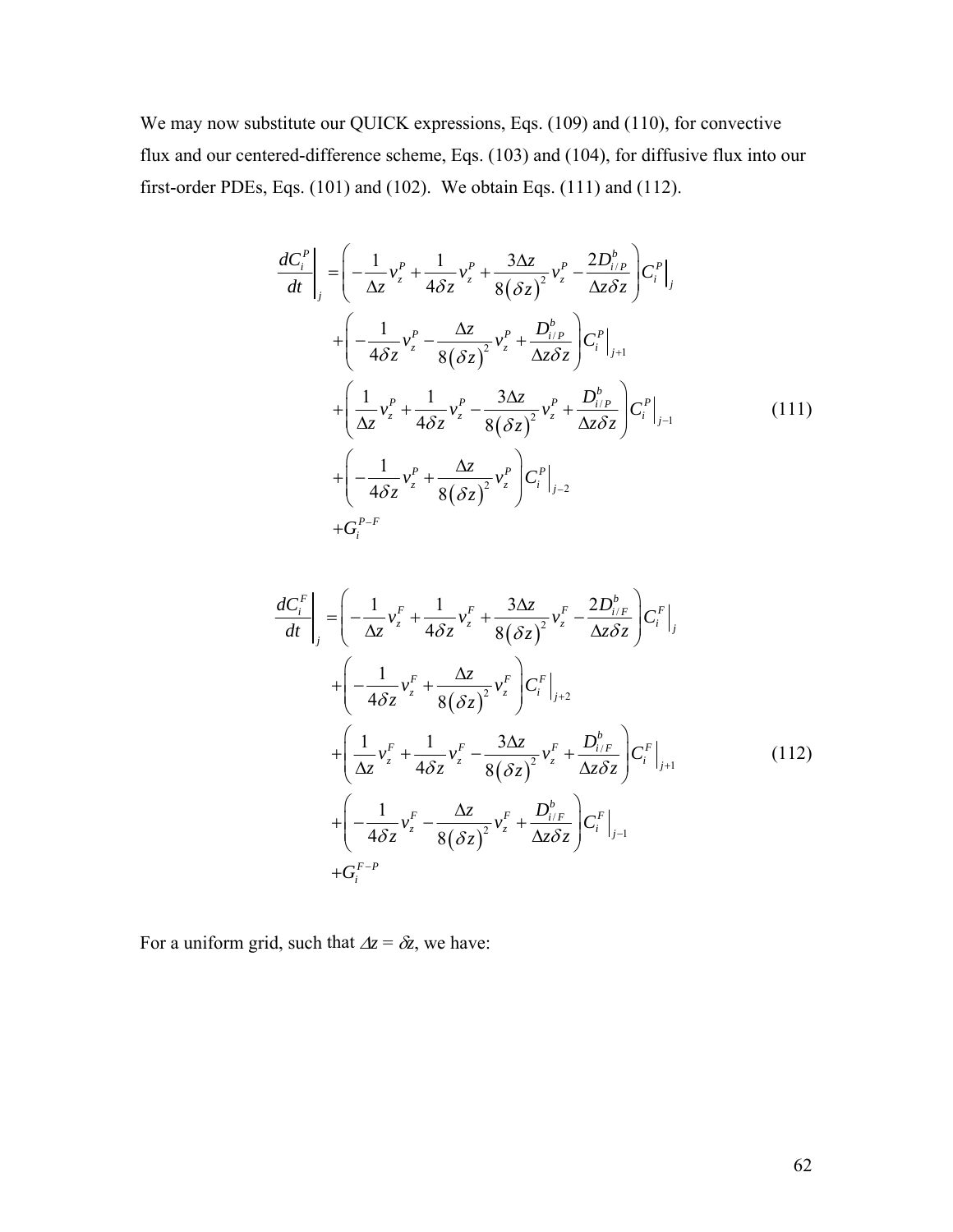$$
\frac{dC_i^P}{dt}\bigg|_j = \left(-\frac{3}{8\delta z}v_z^P - \frac{2D_{i/P}^b}{(\delta z)^2}\right)C_i^P\bigg|_j
$$
\n
$$
+ \left(-\frac{3}{8\delta z}v_z^P + \frac{D_{i/P}^b}{(\delta z)^2}\right)C_i^P\bigg|_{j+1}
$$
\n
$$
+ \left(\frac{7}{8\delta z}v_z^P + \frac{D_{i/P}^b}{(\delta z)^2}\right)C_i^P\bigg|_{j-1}
$$
\n
$$
+ \left(-\frac{1}{8\delta z}v_z^P\right)C_i^P\bigg|_{j-2}
$$
\n
$$
+ G_i^{P-F} \tag{113}
$$

We may classify our terms that comprise each coefficient by the order of accuracy they represent and the type of transport from which we derive them.

- $\frac{1}{\Delta z} v_z^P$ is a first-order term for convection.
- $\bullet$   $\frac{1}{12}$ 4  $\frac{1}{\delta z}v_z^P$ is a second-order term for convection.
- $\frac{\Delta z}{8(\delta z)^2}$ *P z*  $\frac{z}{\sqrt{2}}v$ δ *z*  $\frac{\Delta z}{\Delta z}$   $v_r^p$  is a third-order term for convection.
- $\bullet$   $\frac{D_{i/P}^b}{\cdot}$  $\frac{D_{i/P}}{\Delta z \delta z}$  is a second-order term for axial dispersion.

We see analogous coefficient terms for the fluid-phase ODE.

### **7.2.3 Boundary Conditions**

We will now derive our ODEs at the leacher's entrance and exit boundary conditions. It is important to note that we must write our boundary conditions in terms of flux equations.

#### **7.2.3.1 Leacher Entrance Boundary Condition**

We first present our leacher entrance boundary condition for the polymer phase. We assume the first cell of the leacher has a fixed flux into the cell dictated by the feed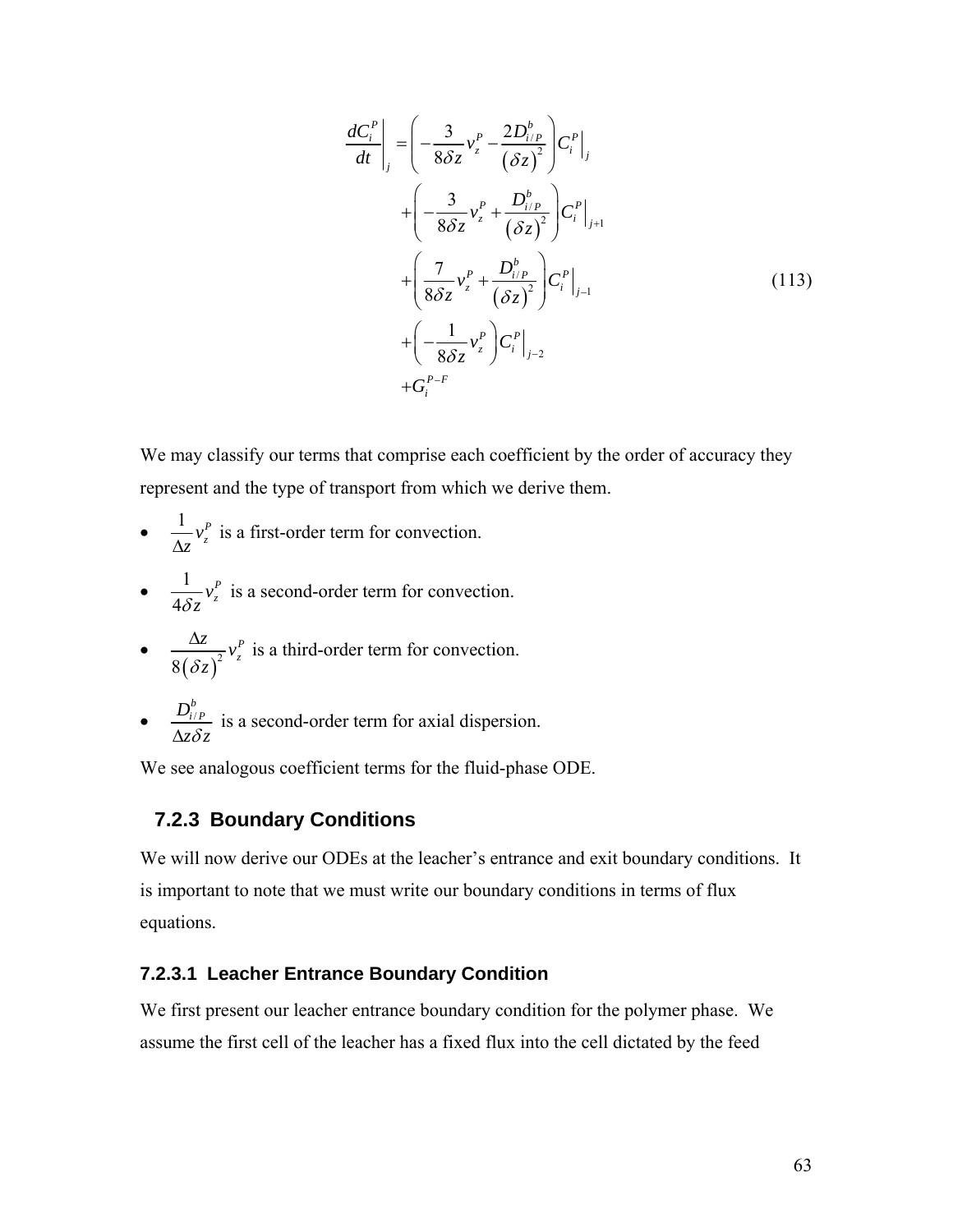condition,  $C_i^{P,0}$ . We assume that there is no diffusion into the cell, although there is diffusion leaving the cell.



**Figure 17. First and second cells at the entrance of the leacher.** 

<span id="page-75-0"></span>The flux boundary condition at the polymer-phase leacher entrance face,  $z = z_1 - \frac{\Delta z}{2} = 0$  $z = z_1 - \frac{\Delta z}{\Delta z} = 0$ , is:

$$
\overline{N}_{i}^{P}\Big|_{z_{1}-\frac{\Delta z}{2}} = v_{z}^{P} C_{i}^{P}\Big|_{z_{1}-\frac{\Delta z}{2}} - D_{i/P}^{b} \frac{\partial C_{i}^{P}}{\partial z}\Big|_{z_{1}-\frac{\Delta z}{2}} = v_{z}^{P} C_{i}^{P,0}
$$
\n(114)

We substitute our above boundary equation, Eq. [\(114\)](#page-75-0), and our QUICK formula and CDS into Eq. [\(101\)](#page-68-0) and obtain Eq. [\(115\).](#page-76-0) We use second-order forward finite-divided

differences in the QUICK method for convection at face  $z = z_1 + \frac{\Delta z}{2} = \Delta z$ .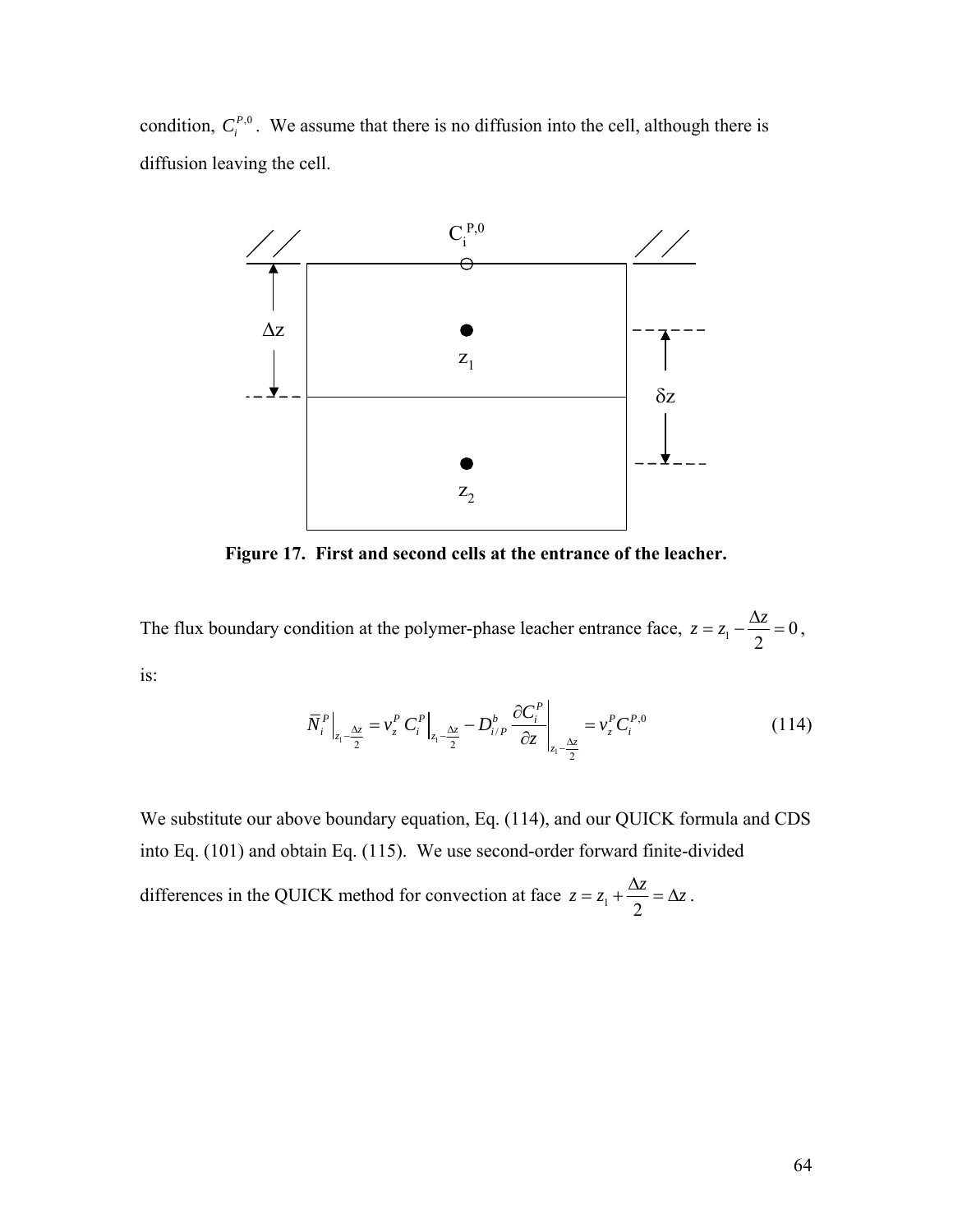<span id="page-76-0"></span>
$$
\frac{dC_i^P}{dt}\Big|_{j=1} = \left(-\frac{1}{\Delta z}v_z^P + \frac{3}{4\delta z}v_z^P - \frac{2\Delta z}{8(\delta z)^2}v_z^P - \frac{D_{i/P}^b}{\Delta z \delta z}\right) C_i^P\Big|_{j}
$$
\n
$$
+ \left(\frac{\Delta z}{8(\delta z)^2}v_z^P\right) C_i^P\Big|_{j+3} + \left(\frac{1}{4\delta z}v_z^P - \frac{4\Delta z}{8(\delta z)^2}v_z^P\right) C_i^P\Big|_{j+2}
$$
\n
$$
+ \left(-\frac{4}{4\delta z}v_z^P + \frac{5\Delta z}{8(\delta z)^2}v_z^P + \frac{D_{i/P}^b}{\Delta z \delta z}\right) C_i^P\Big|_{j+1}
$$
\n
$$
+ \frac{1}{\Delta z}v_z^P C_i^{P,0} + G_i^{P-F}\Big|_{j}
$$
\n(115)

For the second cell, we must use second-order forward finite-divided differences in the QUICK method for convection entering the cell, but we still use second-order centered finite-divided differences in the QUICK method for convection leaving the cell.

$$
\frac{dC_i^P}{dt}\Big|_{j=2} = \left(-\frac{1}{\Delta z}v_z^P + \frac{4}{4\delta z}v_z^P - \frac{3\Delta z}{8(\delta z)^2}v_z^P - \frac{2D_{i/P}^b}{\Delta z \delta z}\right)C_i^P\Big|_{j}
$$
\n
$$
+ \left(-\frac{\Delta z}{8(\delta z)^2}v_z^P\right)C_i^P\Big|_{j+2}
$$
\n
$$
+ \left(-\frac{2}{4\delta z}v_z^P + \frac{3\Delta z}{8(\delta z)^2}v_z^P + \frac{D_{i/P}^b}{\Delta z \delta z}\right)C_i^P\Big|_{j+1}
$$
\n
$$
+ \left(\frac{1}{\Delta z}v_z^P - \frac{2}{4\delta z}v_z^P + \frac{\Delta z}{8(\delta z)^2}v_z^P + \frac{D_{i/P}^b}{\Delta z \delta z}\right)C_i^P\Big|_{j-1}
$$
\n
$$
+ G_i^{P-F}\Big|_{j}
$$
\n(116)

We use the same boundary condition at the leacher entrance for the fluid phase, which occurs at cell *N*. The flux boundary condition at the fluid-phase entrance face,

$$
z = z_N + \frac{\Delta z}{2} = L, \text{ is:}
$$
\n
$$
\overline{N}_i^F \Big|_{z_N + \frac{\Delta z}{2}} = v_z^F C_i^F \Big|_{z_N + \frac{\Delta z}{2}} - D_i^{F,E} \frac{\partial C_i^F}{\partial z} \Big|_{z_N + \frac{\Delta z}{2}} = v_z^F C_i^{F,0}
$$
\n(117)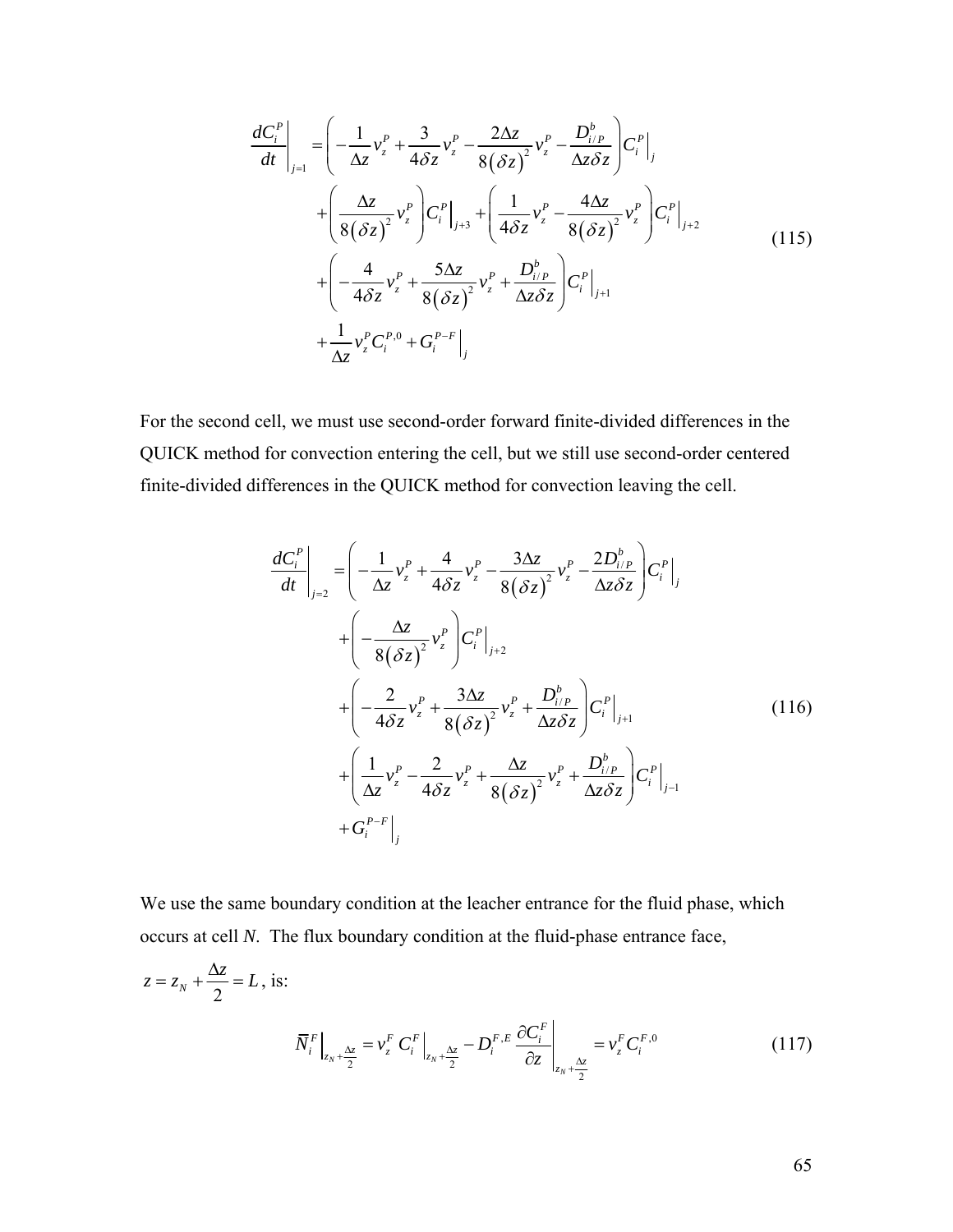Using second-order backward finite-divided differences where appropriate, we obtain the following:

$$
\frac{dC_i^F}{dt}\Big|_{j=N} = \left(-\frac{1}{\Delta z}v_z^F + \frac{3}{4\delta z}v_z^F - \frac{2\Delta z}{8(\delta z)^2}v_z^F - \frac{D_i^{F,E}}{\Delta z \delta z}\right)C_i^F\Big|_{j}
$$
\n
$$
+ \left(-\frac{4}{4\delta z}v_z^F + \frac{5\Delta z}{8(\delta z)^2}v_z^F + \frac{D_i^{F,E}}{\Delta z \delta z}\right)C_i^F\Big|_{j-1}
$$
\n
$$
+ \left(\frac{1}{4\delta z}v_z^F - \frac{4\Delta z}{8(\delta z)^2}v_z^F\right)C_i^F\Big|_{j-2} + \left(\frac{\Delta z}{8(\delta z)^2}v_z^F\right)C_i^F\Big|_{j-3}
$$
\n
$$
+ \frac{1}{\Delta z}v_z^F C_i^{F,0} + G_i^{F-P}\Big|_{j}
$$
\n(118)

Since we use backward finite-divided differences in QUICK for the fluid flux leaving cell *N* and entering cell *N-1*, we must also rewrite our ODE for cell *N-1*.

$$
\frac{dC_i^F}{dt}\Big|_{j=N-1} = \left(-\frac{1}{\Delta z}v_z^F + \frac{4}{4\delta z}v_z^F - \frac{3\Delta z}{8(\delta z)^2}v_z^F - \frac{2D_i^{F,E}}{\Delta z \delta z}\right)C_i^F\Big|_{j}
$$
\n
$$
+ \left(\frac{1}{\Delta z}v_z^F - \frac{2}{4\delta z}v_z^F + \frac{\Delta z}{8(\delta z)^2}v_z^F + \frac{D_i^{F,E}}{\Delta z \delta z}\right)C_i^F\Big|_{j+1}
$$
\n
$$
+ \left(-\frac{2}{4\delta z}v_z^F + \frac{3\Delta z}{8(\delta z)^2}v_z^F + \frac{D_i^{F,E}}{\Delta z \delta z}\right)C_i^F\Big|_{j-1}
$$
\n
$$
+ \left(-\frac{\Delta z}{8(\delta z)^2}v_z^F\right)C_i^F\Big|_{j-2}
$$
\n
$$
+ G_i^{F-P}\Big|_{j}
$$
\n(119)

#### **7.2.3.2 Leacher Exit Boundary Condition**

We first present our leacher exit boundary condition for the polymer phase. We assume there is no diffusion leaving the last cell of the leacher. We must use second-order backward finite-divided differences in the QUICK method for convection leaving the cell, but we still use second-order centered finite-divided differences for convection entering the cell.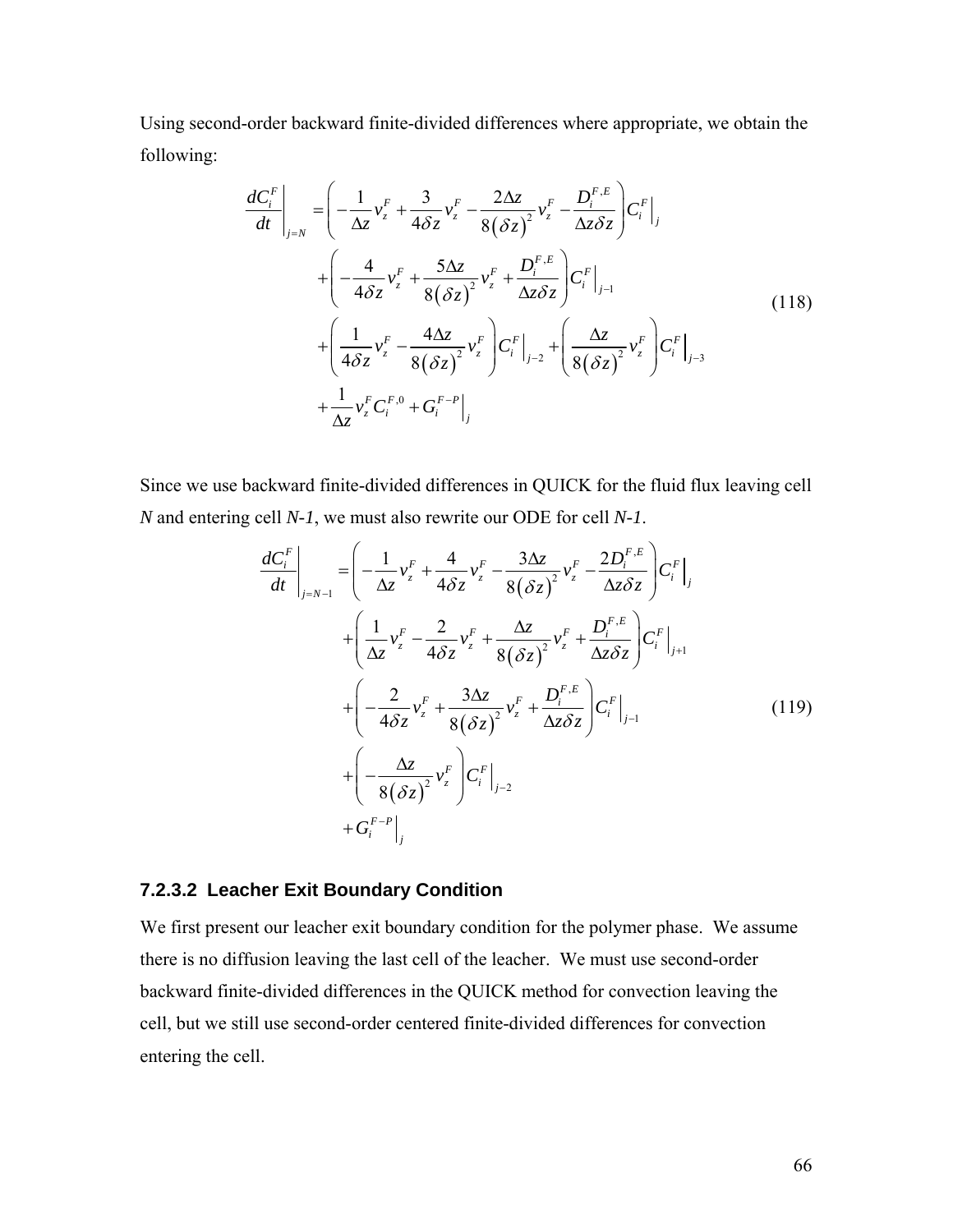

**Figure 18. Cells** *N* **and** *N-1* **at the exit of the leacher.** 

$$
\bar{N}_{i}^{P}\Big|_{z_{N}+\frac{\Delta z}{2}} = v_{z}^{P} C_{i}^{P}\Big|_{z_{N}+\frac{\Delta z}{2}} - D_{i/P}^{b} \frac{\partial C_{i}^{P}}{\partial z}\Big|_{z_{N}+\frac{\Delta z}{2}} = v_{z}^{P} C_{i}^{P}\Big|_{z_{N}+\frac{\Delta z}{2}}
$$
(120)

We easily obtain concentrations at face  $z_N + \frac{\Delta z}{2}$  by using a QUICK extrapolation from centroid  $z_N$  with backward finite-divided differences. We report values at the exit face as the final conditions exiting the leacher.

$$
C_{i}^{P}\Big|_{z_{N}+\frac{\Delta z}{2}} = C_{i}^{P}\Big|_{z_{N}} + \left(\frac{\Delta z}{2}\right)\left(\frac{3C_{i}^{P}\Big|_{z_{N}} - 4C_{i}^{P}\Big|_{z_{N-1}} + C_{i}^{P}\Big|_{z_{N-2}}}{2\delta z}\right) + \frac{(\Delta z)^{2}}{8}\left(\frac{2C_{i}^{P}\Big|_{z_{N}} - 5C_{i}^{P}\Big|_{z_{N-1}} + 4C_{i}^{P}\Big|_{z_{N-2}} - C_{i}^{P}\Big|_{z_{N-3}}}{(\delta z)^{2}}\right)
$$
(121)

After our appropriate substitutions, we obtain: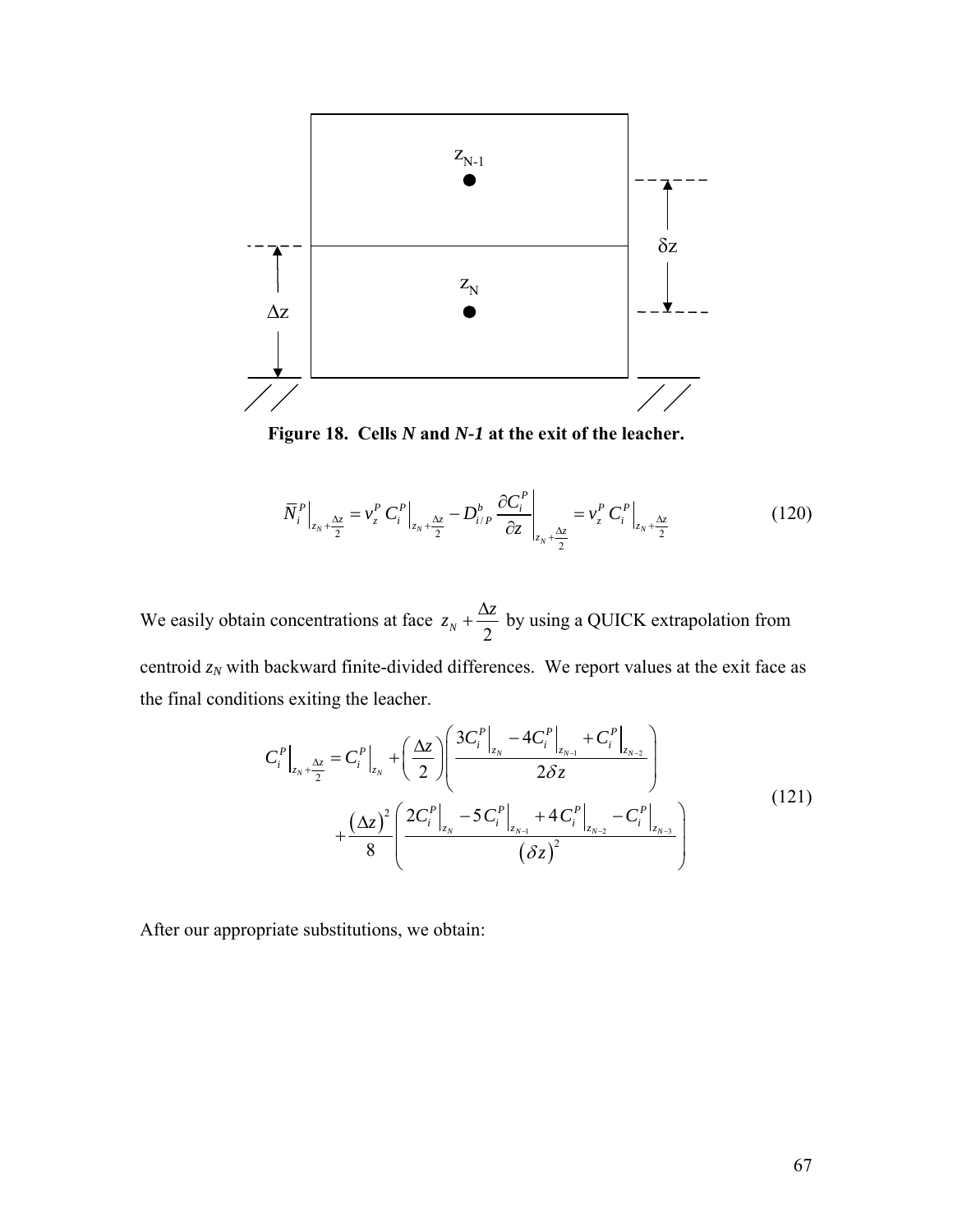$$
\frac{dC_i^P}{dt}\Big|_{j=N} = \left(-\frac{1}{\Delta z}v_z^P - \frac{2}{4\delta z}v_z^P - \frac{\Delta z}{8(\delta z)^2} - \frac{D_{i/P}^b}{\Delta z \delta z}\right)C_i^P\Big|_{j}
$$
\n
$$
+ \left(\frac{1}{\Delta z}v_z^P + \frac{4}{4\delta z}v_z^P + \frac{3\Delta z}{8(\delta z)^2}v_z^P + \frac{D_{i/P}^b}{\Delta z \delta z}\right)C_i^P\Big|_{j-1}
$$
\n
$$
+ \left(-\frac{2}{4\delta z}v_z^P - \frac{3\Delta z}{8(\delta z)^2}v_z^P\right)C_i^P\Big|_{j-2}
$$
\n
$$
+ \left(\frac{\Delta z}{8(\delta z)^2}v_z^P\right)C_i^P\Big|_{j-3}
$$
\n
$$
+ G_i^{P-F}\Big|_{j}
$$
\n(122)

We use the same boundary condition for the leacher exit for the fluid phase, which occurs at the first cell. The flux boundary condition at the fluid-phase exit face,  $z = z_1 - \frac{\Delta z}{2} = 0$  $z = z_1 - \frac{\Delta z}{\Delta z} = 0$ , is:

$$
\overline{N}_{i}^{F}\Big|_{z_{1}-\frac{\Delta z}{2}} = v_{z}^{F} C_{i}^{F}\Big|_{z_{1}-\frac{\Delta z}{2}} - D_{i}^{F,E} \frac{\partial C_{i}^{F}}{\partial z}\Big|_{z_{1}-\frac{\Delta z}{2}} = v_{z}^{F} C_{i}^{F}\Big|_{z_{1}-\frac{\Delta z}{2}}
$$
(123)

We similarly obtain concentrations at face  $z_1 - \frac{\Delta z}{2}$  by using a QUICK extrapolation from centroid *z1* with second-order forward finite-divided differences.

> $(\Delta z)$  $(\delta z)$ 2  $\left\langle N+1\right\rangle$  $1 - \frac{1}{2}$  $2\begin{vmatrix} -C_i & +4C_i & -3C_i \ \frac{z_{N+3}}{2\end{vmatrix}_{z_{N+2}}$ 2  $4C_i^F$   $-3$ 2  $\parallel$  2  $4C_i^F$   $-5C_i^F$   $+2$ 8  $N+2$   $\downarrow N+1$   $\downarrow Z_N$  $N+3$  **1**  $\leq N+2$  **1**  $\leq N+1$  **1**  $\leq N$  $F \left[ \begin{array}{cc} 1 & 0 \end{array} \right]$   $F \left[ \begin{array}{cc} 0 & 0 \end{array} \right]$  $\left| F \right| = C F \left| \left( \Delta z \right) \right|^{-C_i} \left|_{z_{N+2}} + C_i \right|_{z_{N+1}} - 3C_i \left|_{z_{N+1}} \right|$  $i \big|_{z_1 - \frac{\Delta z}{\Delta}} = \mathbf{C}_i \big|_{z_1}$  $F \left[ \begin{array}{cc} 1 & F \end{array} \right] \left[ \begin{array}{cc} 1 & F \end{array} \right] \left[ \begin{array}{cc} 1 & F \end{array} \right] \left[ \begin{array}{cc} 1 & F \end{array} \right]$  $\left| \frac{1}{z} \right|^2 \left| \left. -C_i^F \right|_{z_{N+3}} + 4 \, C_i^F \right|_{z_{N+2}} - 5 \, C_i^F \left|_{z_{N+1}} + 2 C_i^F \right|_{z_{N+1}}$  $|C_i^F|$  +4 $|C_i^F|$  -3C  $\left| C_i^F \right|_{\Delta z} = C_i^F \left| - \left| \frac{\Delta z}{2} \right| \right|$ *z* δ *z* δ  $+2$   $\overline{z}_{N+}$  $\left|\Delta z\right|^2 \left(-C_i^F\Big|_{z_{N+3}}+4\,C_i^F\Big|_{z_{N+2}}-5\,C_i^F\Big|_{z_{N+1}}+2C_i^F\Big|_{z_{N+1}}\right)$ Δ−  $\begin{pmatrix} -C_i^F \end{pmatrix}$  +4 $C_i^F$  -3 $C_i^F$  )  $=C_i^F\Big|_{z_1}-\left(\frac{\Delta z}{2}\right)\Big| \frac{-C_i\Big|_{z_{N+2}}+4C_i\Big|_{z_{N+1}}-3C_i\Big|_{z_N}}{2\delta z}\Big|$  $\left( \begin{array}{ccc} & & & \end{array} \right)$ +  $\left($ (124)

After our appropriate substitutions, we obtain: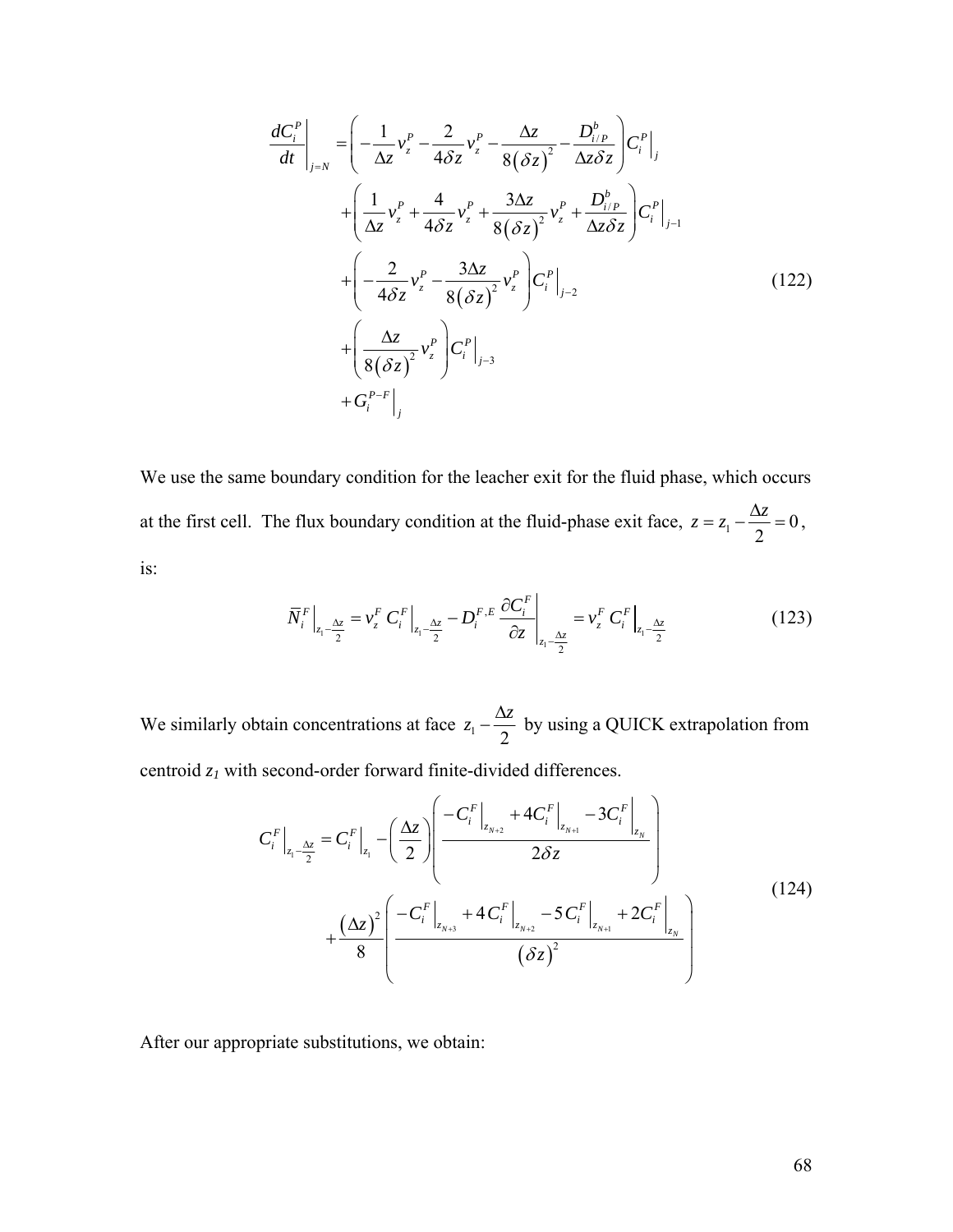$$
\frac{dC_i^F}{dt}\Big|_{j=1} = \left(-\frac{1}{\Delta z}v_z^F - \frac{2}{4\delta z}v_z^F - \frac{\Delta z}{8(\delta z)^2} - \frac{D_i^{F,E}}{\Delta z \delta z}\right)C_i^F\Big|_{j}
$$
\n
$$
+ \left(\frac{\Delta z}{8(\delta z)^2}v_z^F\right)C_i^F\Big|_{j+3}
$$
\n
$$
+ \left(-\frac{2}{4\delta z}v_z^F - \frac{3\Delta z}{8(\delta z)^2}v_z^F\right)C_i^F\Big|_{j+2}
$$
\n
$$
+ \left(\frac{1}{\Delta z}v_z^F + \frac{4}{4\delta z}v_z^F + \frac{3\Delta z}{8(\delta z)^2}v_z^F + \frac{D_i^{F,E}}{\Delta z \delta z}\right)C_i^F\Big|_{j+1}
$$
\n
$$
+ G_i^{F-P}\Big|_{j}
$$
\n(125)

### *7.3 Numerical Method*

From the previous sections, we show how to write an ODE for each species in each phase at each centroid. We now must choose a numerical method to solve our system of ODEs. We solve our system of ODEs using ODEPAC $K^{30}$ , which is a published package of FORTRAN solvers designed to solve initial value ODE systems, written by Alan Hindmarsh and other contributors of the Lawrence Livermore National Laboratory. ODEPACK uses Adams method for nonstiff ODEs and the Backward Differentiation Formula (BDF) for stiff ODEs<sup>30</sup>. We choose to use the ODEPACK subroutine for ODEs with sparse Jacobian matrices with the BDF for stiff ODEs.

Schiesser $31$  provides an explanation of the BDF, which we show below.

$$
y_{n+1} = \sum_{l=0}^{q-1} \alpha_l y_{n-l} + \beta_0 \frac{dy}{dt}\bigg|_{n+1} \Delta t \tag{126}
$$

Here, *y* is a dependent variable that is a function of the independent variable (time), *t*. The time step is  $\Delta t$ , *n* is the time index, *q* is the order number, and  $\alpha_l$  and  $\beta_0$  are constants. We see that this method uses previous values of *y*, i.e.  $y_{n-l}$ , to calculate  $y_{n+l}$  and, hence, is *explicit* in *yn-l*. However, it is *implicit* in *n*+1 *dy*  $dt \big|_{n+1}$ . The use of previous values of *y* gives this method its backward characteristic. Its use of the implicit derivative gives it good stability properties, which makes it suitable for stiff ODEs. Since the BDF uses multiple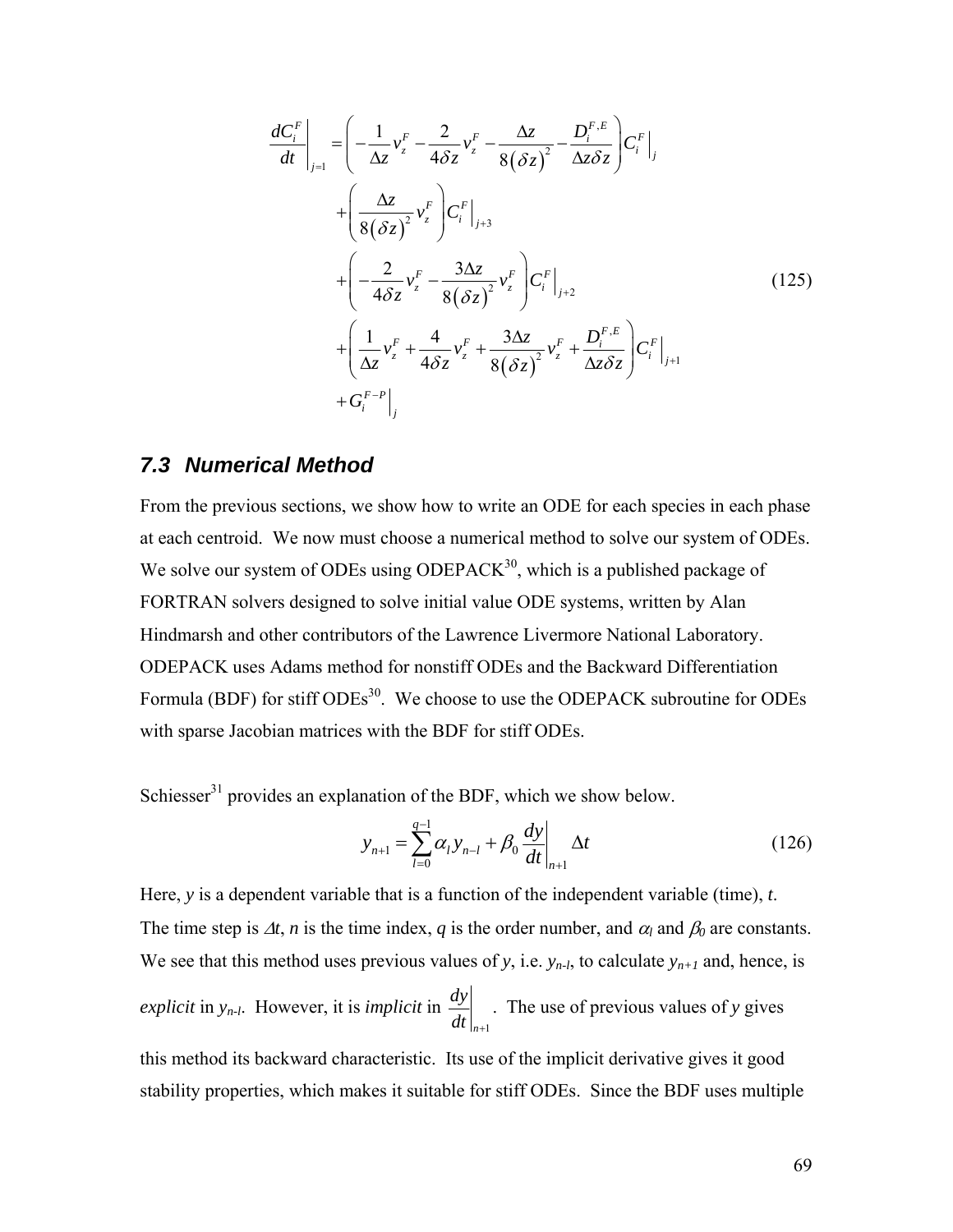backward values of *y*, it also has a multistep characteristic. The order number of the BDF determines the number of backward values of *y* it uses. The method is limited to lower orders initially, but as more values of *y* become available higher orders are possible. Hence, this method is also variable-order. We note that when only the initial condition, *y0*, is available, we are limited to the first-order BDF, which is simply the implicit Euler method. [Table 17](#page-81-0) shows coefficients for the BDF formula for up to  $6<sup>th</sup>$ -order ( $q = 1, 2, 3$ , 4, 5, 6).

<span id="page-81-0"></span>

| q              | $\beta_0$      | $\alpha_0$     | $\alpha$ <sub>l</sub> | $\alpha_2$     | $\alpha_3$ | $\alpha_4$ | $\alpha_5$ |
|----------------|----------------|----------------|-----------------------|----------------|------------|------------|------------|
|                |                |                |                       |                |            |            |            |
| $\overline{2}$ | $\overline{2}$ | $\overline{4}$ |                       |                |            |            |            |
|                | 3              | 3              | 3                     |                |            |            |            |
| 3              | 6              | 18             | 9                     | $\overline{2}$ |            |            |            |
|                | 11             | 11             | 11                    | 11             |            |            |            |
|                | 12             | 48             | 36                    | 16             | 3          |            |            |
| $\overline{4}$ | 25             | 25             | 25                    | 25             | 25         |            |            |
|                | 60             | 300            | 300                   | 200            | 75         | 12         |            |
| 5              | 137            | 137            | 137                   | 137            | 137        | 137        |            |
|                | 60             | 360            | 450                   | 400            | 225        | 72         | 10         |
| 6              | 147            | 147            | 147                   | 147            | 147        | 147        | 147        |

**Table 17. Coefficients for the BDF method, as reported by Gear32.** 

## *7.4 Effect of Grid Refinement and Upwinding Order*

We compare the first-order and QUICK upwind approximations for convective flux. We study their effect on the number of grid cells required to achieve a stable grid. We vary the number of grid cells from 10 to 150 for both upwinding methods and study the impact on model performance. With QUICK we can not converge on a true steady-state solution with less than 35 grid cells. The quadratic-induced oscillations are too strong and, at some points in time, the concentration of water in the polymer becomes negative. We show the trend of the mass percent of total extractables in the chips exiting the leacher (CL and CD only) versus the number of grid cells for first-order upwinding and QUICK in [Figure 19.](#page-82-0)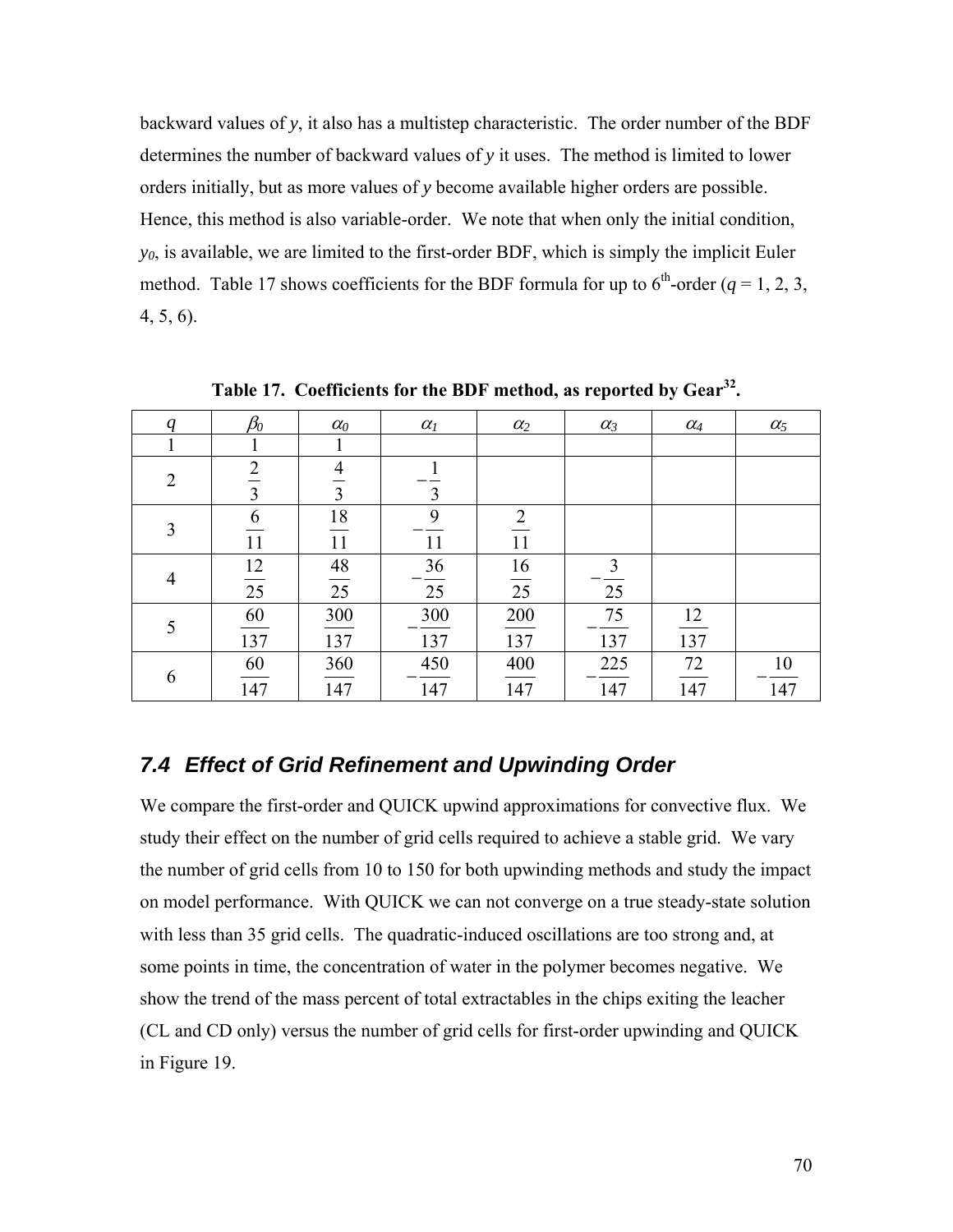

<span id="page-82-0"></span>**Figure 19. Model performance, in terms of mass percent of total extractables, versus the number grid cells using both QUICK and first-order upwinding to describe the convective flux.** 

According to this study, the QUICK method gives us the luxury of using as few as 35 cells while still achieving approximately the same results as 100 or 150 cells. First-order upwinding, however, shows drastic changes in the model results when we reduce the number of grid cells. This plot shows that, for this model, first-order upwinding requires at least approximately 90 cells to give similar results as QUICK and to make the model results independent of the grid size. Of course, one may fit the two empirical parameters to match data for a model with any arbitrary number of cells. However, this study shows us the minimum number of cells one should use such that the empirical parameters are independent of the grid size. For our work, we use the QUICK method with 100 cells.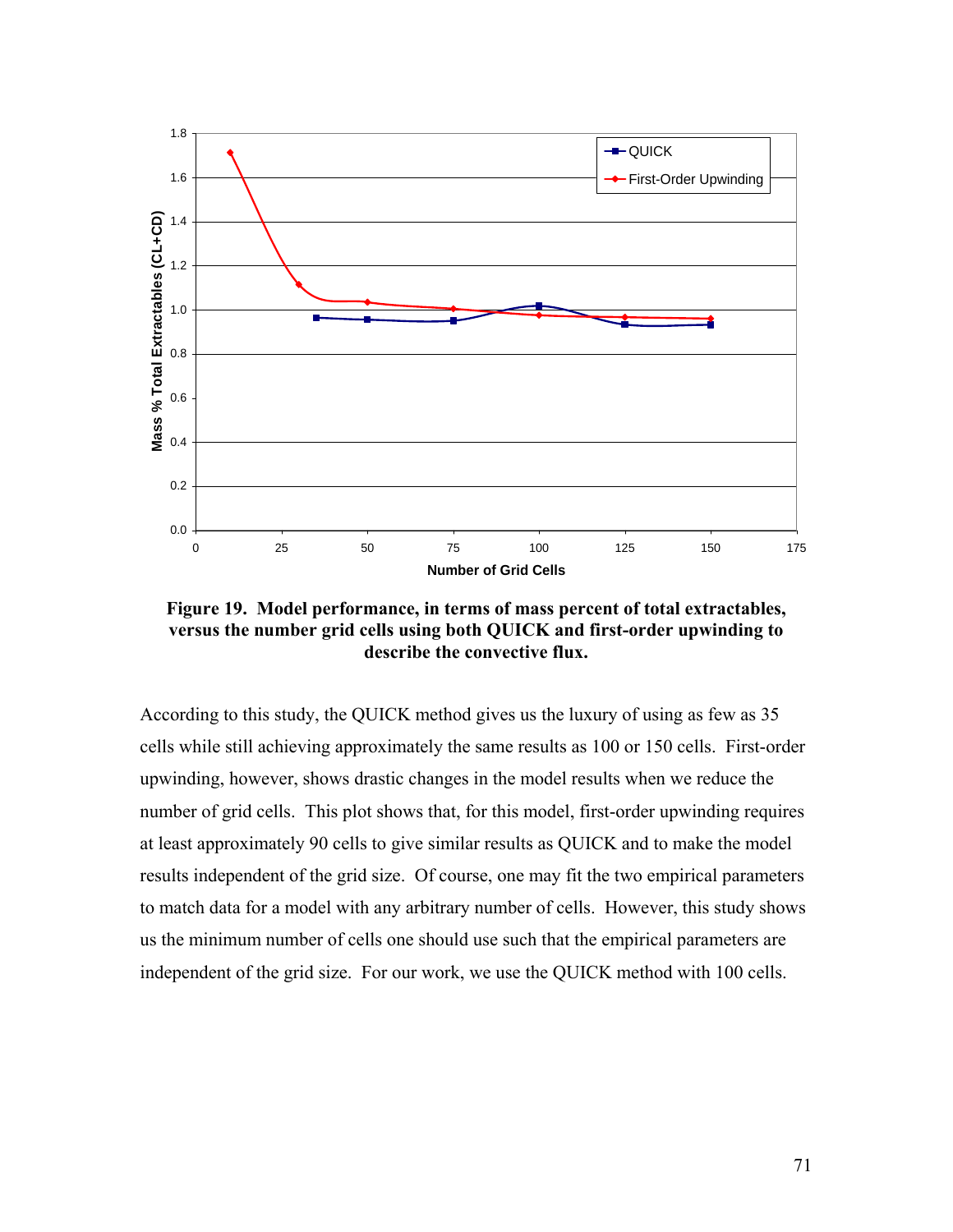### *7.5 Dynamic Response and Upwinding Order*

We continue our comparison of the first-order and QUICK upwind approximations by performing a step-change test with the model. A step-change test measures the dynamic response of the model to an instantaneous change in a model variable. We calculate the steady-state solution for a polymer feed with 15 wt% CL and then step change to 25 wt% CL. [Figure 20](#page-83-0) compares the effect of the first-order and QUICK upwinding methods on the mass fraction of CL in the polymer at the leacher exit for this step-change test. We use 100 cells for both methods in this study.



<span id="page-83-0"></span>**Figure 20. Dynamic response of the leacher model for a step change in polymer feed from 15 wt% to 25 wt% CL using the first-order and QUICK upwinding methods. Dynamic response is measured as the mass fraction of CL in the polymer at the leacher exit.** 

The QUICK method shows an oscillatory response to the step-change, while the firstorder upwinding method shows a smoother response. We also note that the QUICK method shows the first indication of a dynamic response approximately one hour later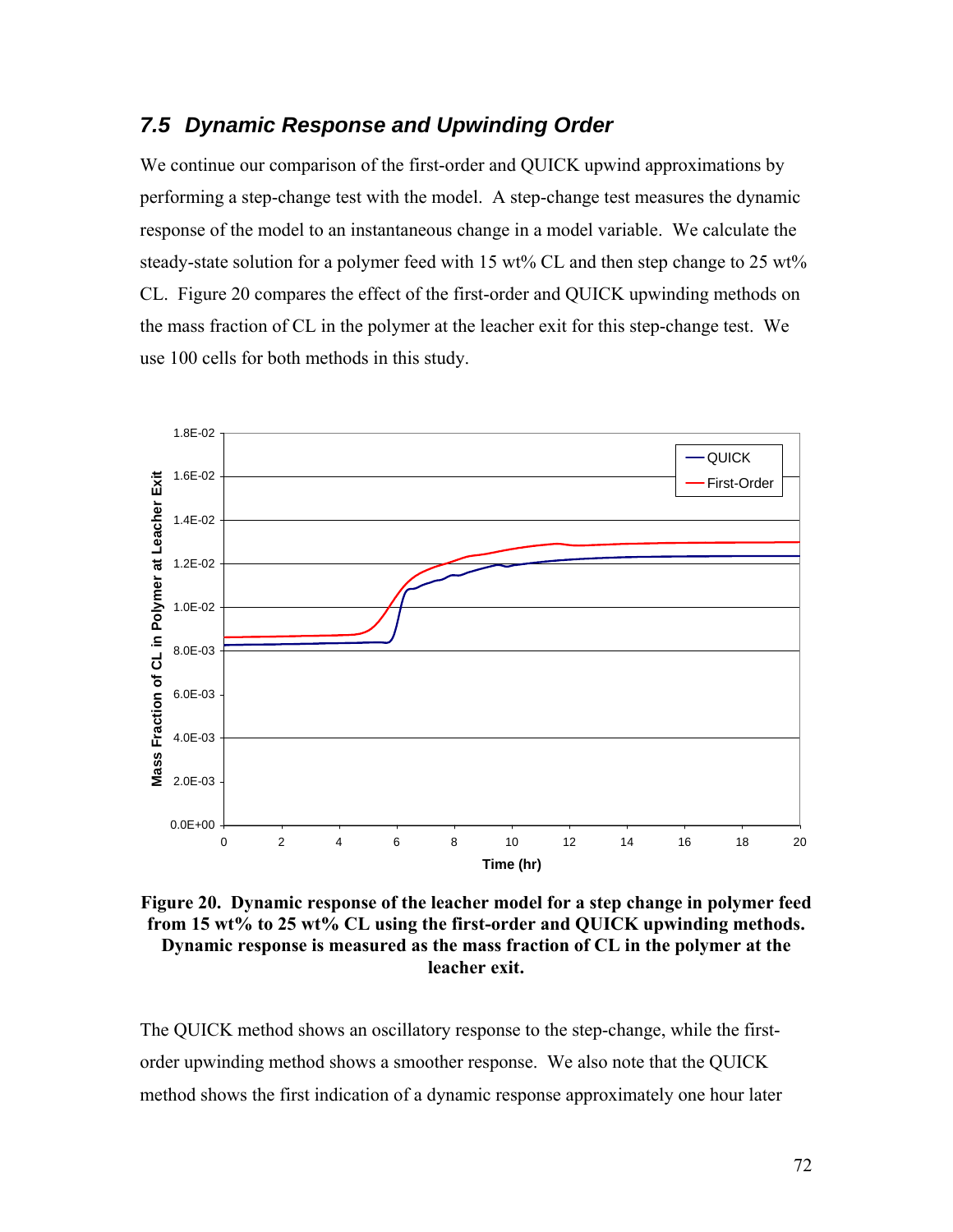than with the first-order method. Both of these observations are characteristic of these upwinding methods. Since QUICK uses a quadratic polynomial to approximate convection, we expect to see a more rapid dynamic response with oscillatory behavior. First-order upwinding, on the other hand, uses a zero-order polynomial and, hence, shows an earlier and smoother dynamic response due to the axial dispersion caused by the false diffusion we discuss in Section [7.2.2.1](#page-71-0). We also note that the two upwinding methods produce different, although similar, steady-state results. First-order upwinding yields a final composition of CL in the polymer of 1.30 wt% while QUICK yields 1.24 wt%.

## **8 COSMO-SAC Solubility Results**

We use COSMO-SAC predicted activity coefficients for the solid oligomers to predict their solubilities in both water and ε-caprolactam. We then predict the solubility of a solid oligomer in the fluid phase of the leacher as a mole-fraction average of the oligomer's solubility in water and ε-caprolactam.

$$
x_i^{sat,F} = x_W^F x_i^{sat,W} + x_{CL}^F x_i^{sat,CL}
$$
\n
$$
(127)
$$

Here,  $x_i^{sat,F}$ ,  $x_i^{sat,W}$ , and  $x_i^{sat,CL}$  are the solubilities of solid oligomer *i* in the fluid phase, pure water, and pure  $\epsilon$ -caprolactam, respectively.  $x_w^F$  and  $x_{CL}^F$  are the mole fractions of water and ε-caprolactam in the fluid phase, respectively.

Although not as computationally intense as the molecular simulations, the COSMO-SAC activity-coefficient model greatly increases the computational effort of our leacher model. Therefore, we run the activity coefficient-solubility calculations separately from our main leacher model. We develop empirical relationships for the solubility of the oligomers in water and  $\epsilon$ -caprolactam as a function of temperature from 80 $\rm ^{o}C$  to 120 $\rm ^{o}C$  to use within our leacher model. We give solubilities as mole fractions and temperatures in Kelvin. We also provide the goodness of fit,  $R^2$ , for each empirical model.

$$
x_{CD}^{sat} \text{ in CL} = (5.5506E - 8)T^3 - (5.5919E - 5)T^2(1.8919E - 2)T - 2.1473
$$
  

$$
R^2 = 1.0000
$$
 (128)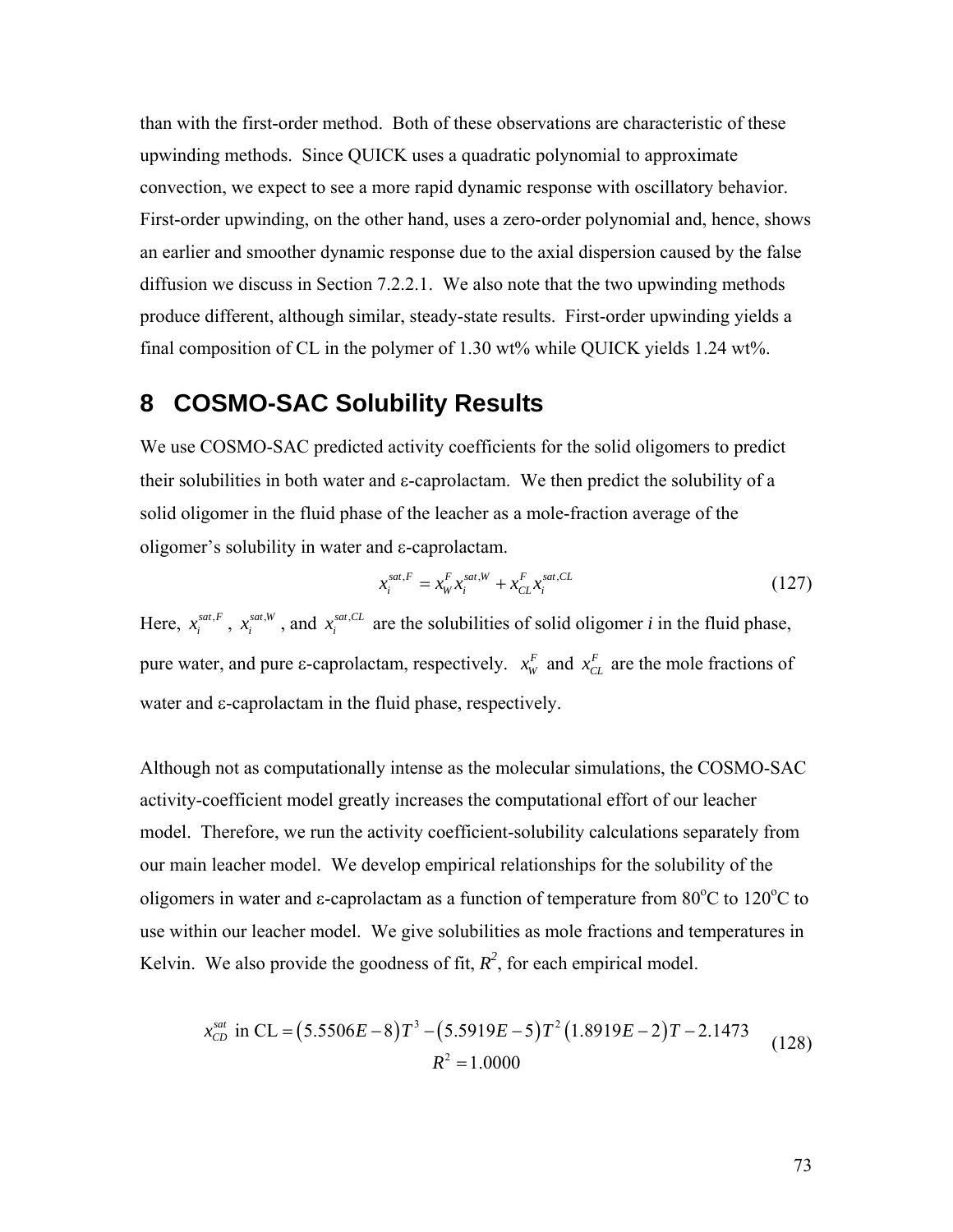$$
x_{C3}^{sat} \text{ in CL} = (5.9065E - 11)T^3 - (6.3089E - 8)T^2 + (2.2492E - 5)T - 2.6760E - 3
$$
  
\n
$$
R^2 = 9.9991E - 1
$$
  
\n
$$
x_{C4}^{sat} \text{ in CL} = 1.0150E - 39 \exp\left[(1.4241E - 1)T\right]
$$
  
\n
$$
R^2 = 9.9908E - 1
$$
\n(130)

$$
x_{CD}^{sat} \text{ in } W = (6.5075E - 8)T^3 - (6.9537E - 5)T^2 + (2.4840E - 2)T - 2.9645
$$
  

$$
R^2 = 9.9988E - 1
$$
 (131)

$$
x_{C3}^{sat} \text{ in } W = (7.1433E - 12)T^3 - (7.5990E - 9)T^2 + (2.6991E - 6)T - 3.2006E - 4 \tag{132}
$$
\n
$$
R^2 = 9.9994E - 1
$$
\n
$$
x_{C4}^{sat} \text{ in } W = 1.7151E - 40 \exp\left[ (1.3625E - 1)T \right]
$$
\n
$$
R^2 = 9.9927E - 1 \tag{133}
$$

We note that we use third-order polynomial equations for CD and C3, but exponential equations for C4. The third-order polynomials provide an excellent fit for CD and C3. However, for C4 solubilities that closely approach zero, curvature typical of a third-order polynomial can predict a negative solubility. The third-order polynomial fit is not suitable for predicting C4 solubilities at lower temperatures. Therefore, we use an exponential fit, which asymptotically approaches a positive pre-exponential value at lower temperatures.

We present solubility results in *mol/kg-solvent* for each solid at 100<sup>o</sup>C in [Table 18.](#page-86-0) We note that our predictions show that each oligomer is more soluble in water than in εcaprolactam, which is counterintuitive. The solubility of C4 in both solvents is very low  $(-10^{-11}$  in CL and  $\sim 10^{-16}$  in W, in *mol/kg-solvent*). We see no appreciable leaching of C4 in our leacher model. This justifies our neglect of higher order cyclic oligomers and our choice to lump them in with nylon-6.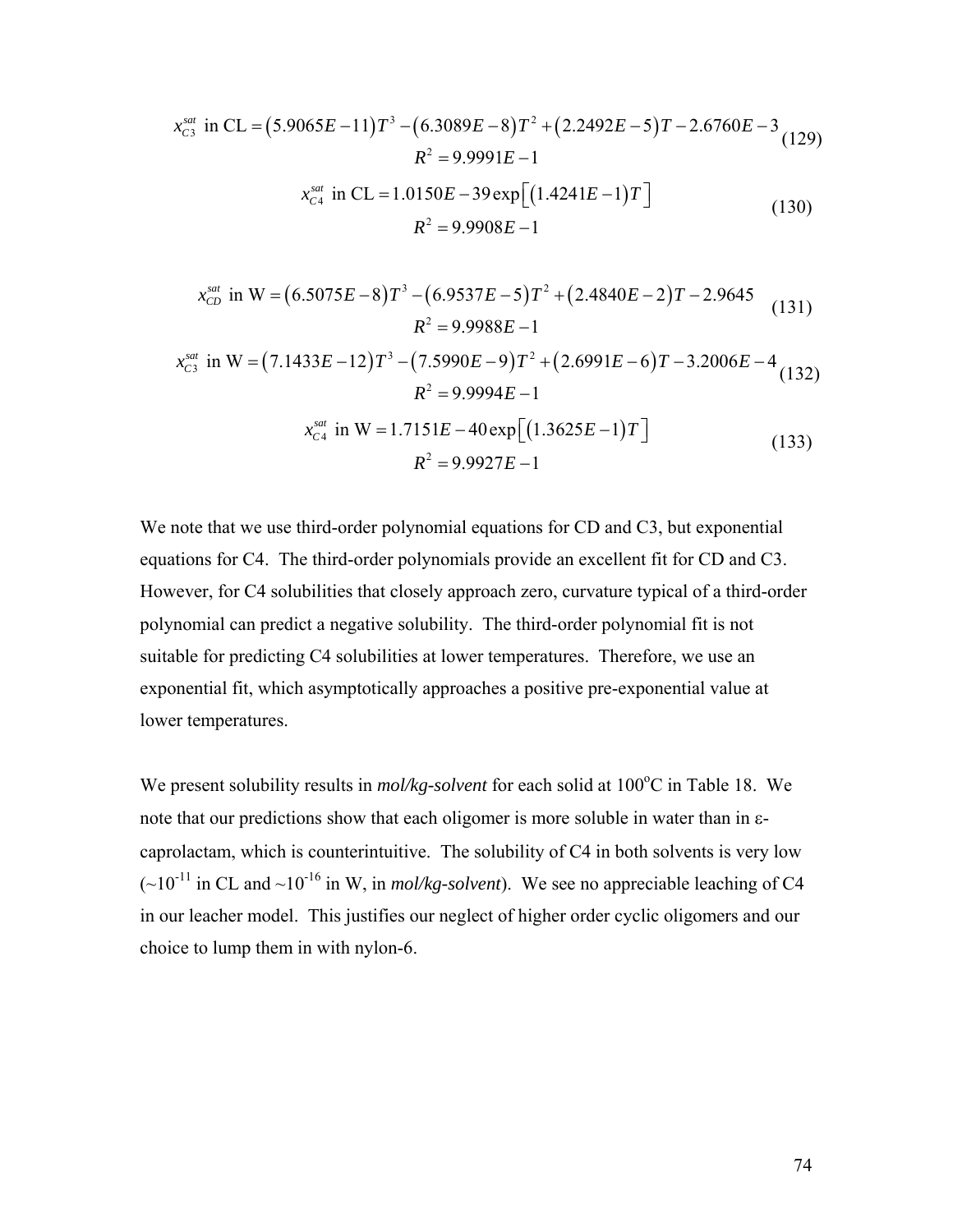| Solid | Solubility (mol-solid/kg-solvent) at<br>$100^{\circ}$ C |            |  |
|-------|---------------------------------------------------------|------------|--|
|       | CL                                                      | W          |  |
| CD.   | $8.62E - 2$                                             | 1.81E-1    |  |
| C3    | 9.97E-6                                                 | $1.03E-5$  |  |
|       | 1.56E-11                                                | $1.21E-16$ |  |

<span id="page-86-0"></span>**Table 18. Solubilities of each solid in mol/kg-solvent at 100<sup>o</sup> C in water and** ε**caprolactam.** 

We graph the solubility results, in *mol/kg-solvent*, for each solid from 80°C to 120°C in [Figure 21](#page-86-1), [Figure 22,](#page-87-0) and [Figure 23](#page-87-1).



<span id="page-86-1"></span>**Figure 21. Solubility of CD in mol/kg-solvent in water and** ε**-caprolactam as a function of temperature.**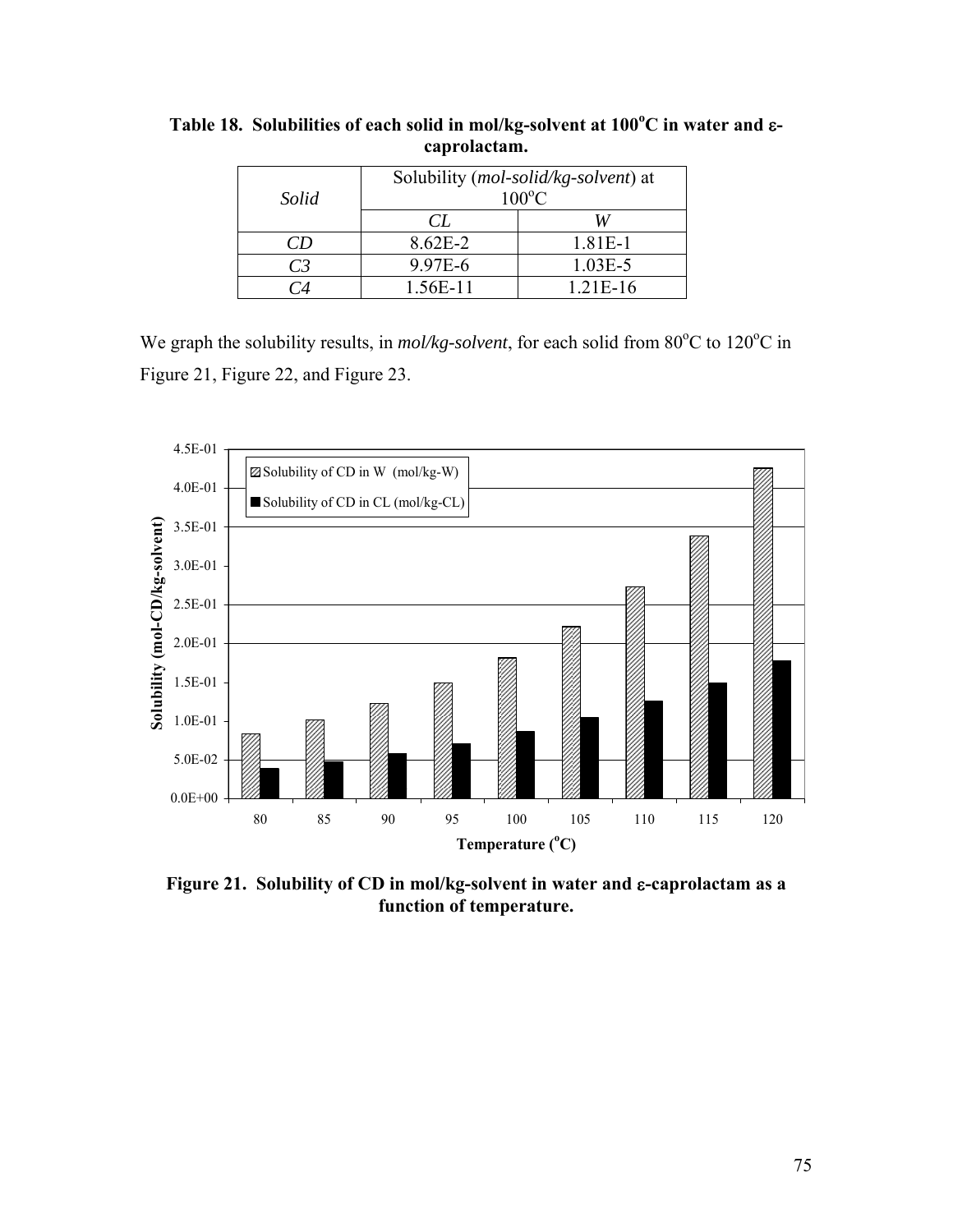

**Figure 22. Solubility of C3 in mol/kg-solvent in water and** ε**-caprolactam as a function of temperature.** 

<span id="page-87-0"></span>

<span id="page-87-1"></span>**Figure 23. Solubility of C4 in mol/kg-solvent in water and** ε**-caprolactam as a function of temperature.**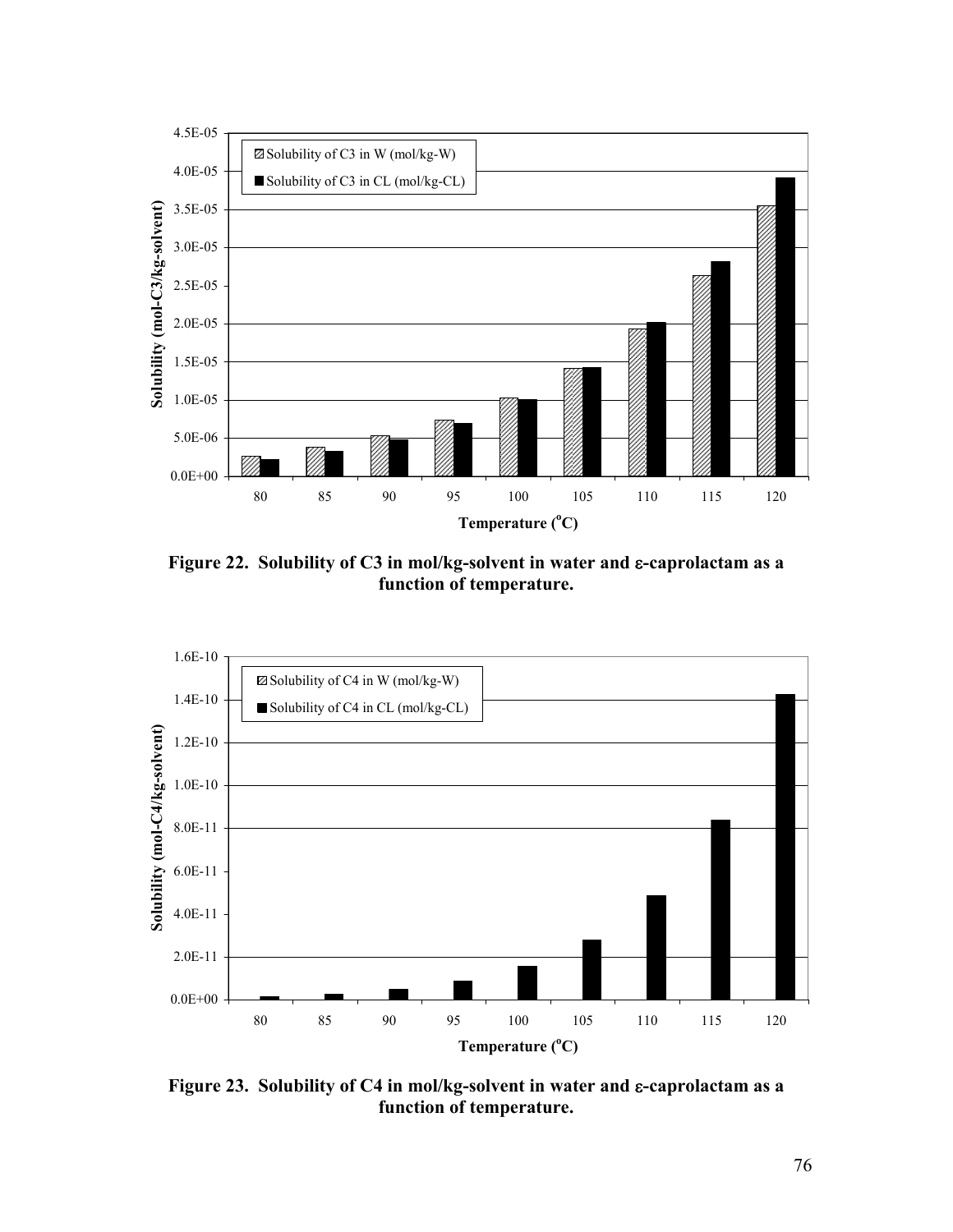We recognize that our estimates for the solids' melt temperatures and entropies of fusion may carry inaccuracies that affect our final solubility results. Therefore, we examine the sensitivity of our final solubility results to changes in the melt temperature and entropy of fusion. Since CD has the most appreciable amount of leaching in our model, we examine the sensitivity of its solubility in both water and ε-caprolactam in [Figure 24](#page-88-0) and [Figure](#page-89-0)  [25](#page-89-0). We measure the sensitivity of solubility as a percent relative change from the basecase solubility. The base case is the predicted solubility and solid melt properties we use in our model. We see from [Figure 24](#page-88-0) and [Figure 25](#page-89-0) that an under-prediction of the melt temperature and entropy of fusion causes an over-prediction of solubility, while an overprediction of the melt temperature and entropy of fusion causes an under-prediction of solubility. We see that a decrease in melt temperature has a considerably greater effect on solubility than any change in entropy of fusion.



**% Change in Solid Property**

<span id="page-88-0"></span>**Figure 24. Sensitivity of the solubility of CD in W as a function of the percent change in melt temperature and entropy of fusion. We express sensitivity of solubility as a percent relative change from the base case.**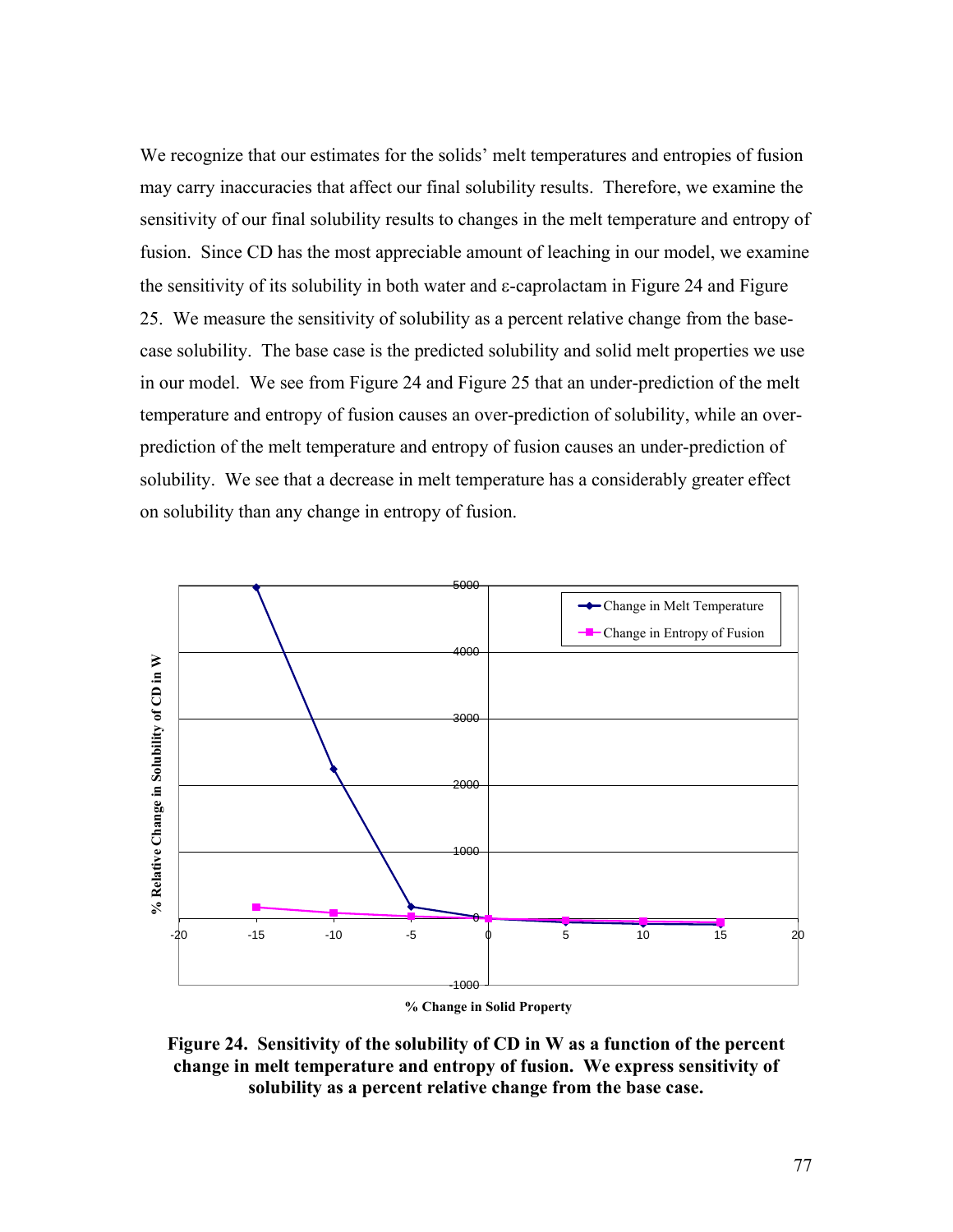

**% Change in Solid Property**

<span id="page-89-0"></span>**Figure 25. Sensitivity of the solubility of CD in CL as a function of the percent change in melt temperature and entropy of fusion. We express sensitivity of solubility as a percent relative change from the base case.** 

## <span id="page-89-1"></span>**9 Polymer-COSMO-SAC Results**

We now present our validation results for our Polymer-COSMO-SAC model. We gather available data from literature and validate our model in three separate cases: 1) a binary water-ε-caprolactam system, 2) a binary water-nylon-6 system, and 3) a ternary water-εcaprolactam-nylon-6 system.

## *9.1 Binary W-CL Results*

We first present our binary water-ε-caprolactam results. Since this system does not contain polymer, this is simply the COSMO-SAC model. We validate the COSMO-SAC model for W and CL against vapor-liquid equilibrium data from  $DECHEMA^{23}$ .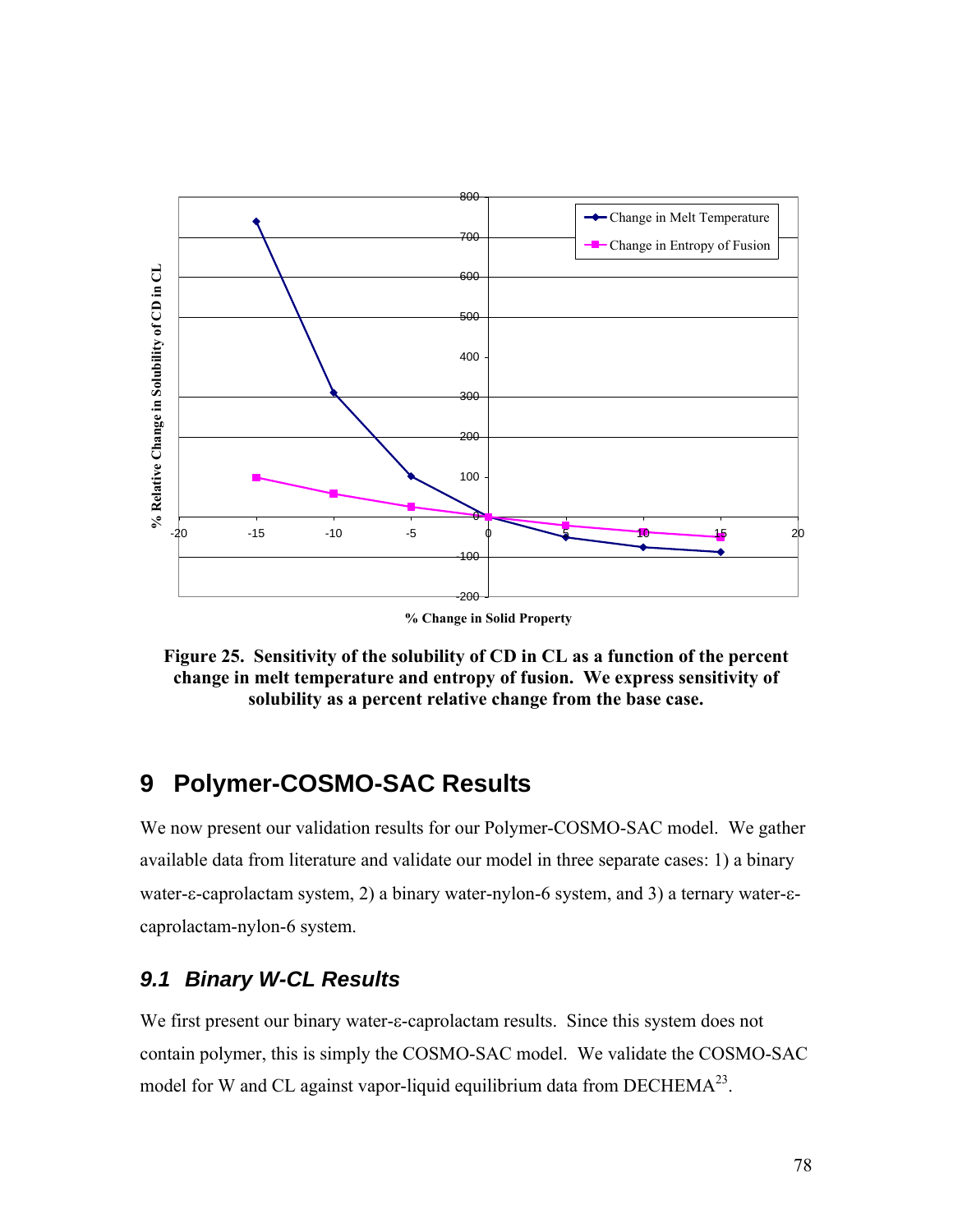Gmehling and Onken<sup>23</sup> report temperature, liquid, and vapor results for W and CL at 50 mmHg and 760 mmHg. We use the 760 mmHg isobaric data set since our leacher operates at atmospheric conditions. We use DECHEMA's<sup>23</sup> reported liquid compositions and temperatures to calculate corresponding vapor compositions using modified Raoult's law with COSMO-SAC predicted activity coefficients and saturation pressures from the DIPPR<sup>11</sup> correlation, Eq. [\(15\)](#page-33-0). We compare COSMO-SAC results with DECHEMA<sup>23</sup> data in [Figure 26.](#page-90-0) We note that the  $DECHEMA^{23}$  data covers a limited range of liquid compositions for this system.



<span id="page-90-0"></span>**Figure 26. Comparison of the COSMO-SAC model with data from DECHEMA<sup>23</sup> on an x-y diagram for W and CL at 1 atm.** 

The COSMO-SAC results agree fairly well over most of the liquid compositions. We note somewhat extreme deviations at water liquid mole fractions of approximately 0.5 and 0.63. These deviations may be the result of inaccuracies in the COSMO-SAC model, inaccuracies in the ideal gas assumption in the modified Raoult's law, or due to inaccuracies in the reported temperatures in  $DECHEMA^{23}$ .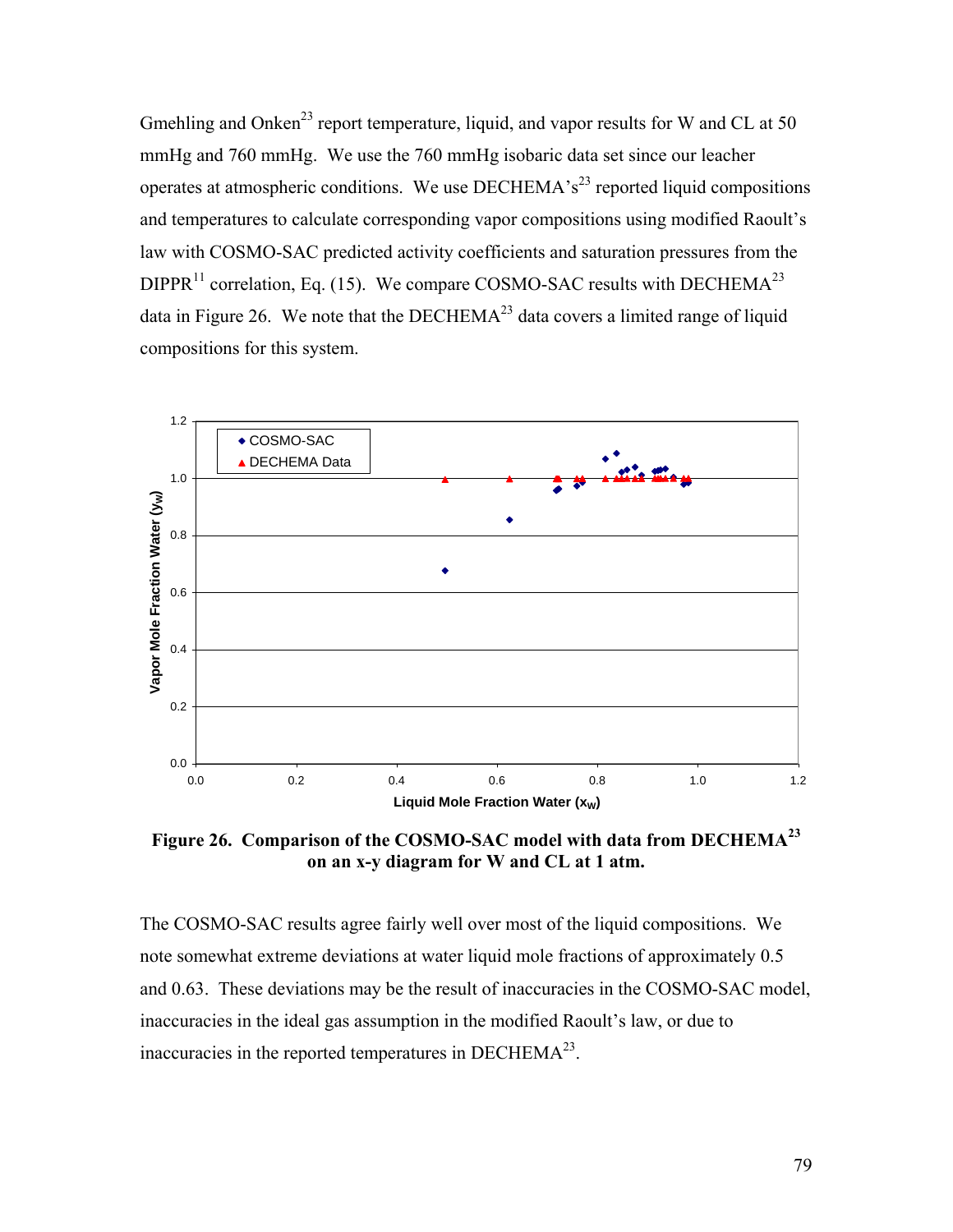### <span id="page-91-2"></span>*9.2 Water-Sorption Results*

We use water-sorption data to validate our binary water-nylon-6 system Polymer-COSMO-SAC results. Water-sorption experiments hold various partial pressures of water over nylon-6 and measure the corresponding amounts of water that ab/adsorb into the polymer, expressed in terms of moles of water per mole of amide. We may convert this measurement into a mole fraction of water as follows:

$$
x_{w} = \frac{C(DPn-1)}{1 + C(DPn-1)} \left[ = \right] \frac{\text{moles of water}}{\text{total moles}} \tag{134}
$$

Here, *C* is the moles of water per mole of amide, *DPn* is the degree of polymerization and  $x<sub>W</sub>$  is the mole fraction of water. We assume the ideal gas law applies to the water vapor and use modified Raoult's law. We calculate the saturation pressure from the DIPPR correlation, Eq. [\(15\)](#page-33-0). Modified Raoult's law is as follows:

$$
x_i \gamma_i P_i^{sat} = y_i P \tag{135}
$$

<span id="page-91-1"></span><span id="page-91-0"></span>Since there is only water in the vapor phase, we may rewrite Eq. [\(135\)](#page-91-0) for  $i = W$  as:

$$
x_w \gamma_w = P / P_w^{sat} \tag{136}
$$

Here,  $x_W$  is the liquid mole fraction,  $\gamma_W$  is the activity coefficient, and  $P_W^{sat}$  is the saturation pressure of W, and *P* is the total pressure. Water sorption experiments report *C*, which we convert to  $x_W$ , as a function of  $P_{\text{post}}$ *W*  $P / P_{w}^{sat}$ . We use *x* as an input for the Polymer-COSMO-SAC model and calculate  $\gamma$ . We then use Eq. [\(136\)](#page-91-1) to calculate *sat W*  $P / P_{w}^{sat}$  and compare the model prediction with the original value of  $P / P_{w}^{sat}$  $P/_{P^{sat}_W}$  .

Jonquieres and Fane<sup>33</sup> regress Guggenheim-Anderson-de Boer (GAB) model parameters from data reported by Puffr and Sebenda<sup>34</sup>. We validate using both the GAB model and the Puffr and Sebenda data, since the GAB model allows us to cover a greater range of *sat W*  $P / P_{W}^{sat}$ . We calculate the percent error in  $P / P_{W}^{sat}$  $P / P_{W}^{sat}$ ; however, since these values are small, the percent error is quite large. We therefore also calculate the root-mean-square (RMS) error according to Eq. [\(137\)](#page-92-0) for *N* number of data points.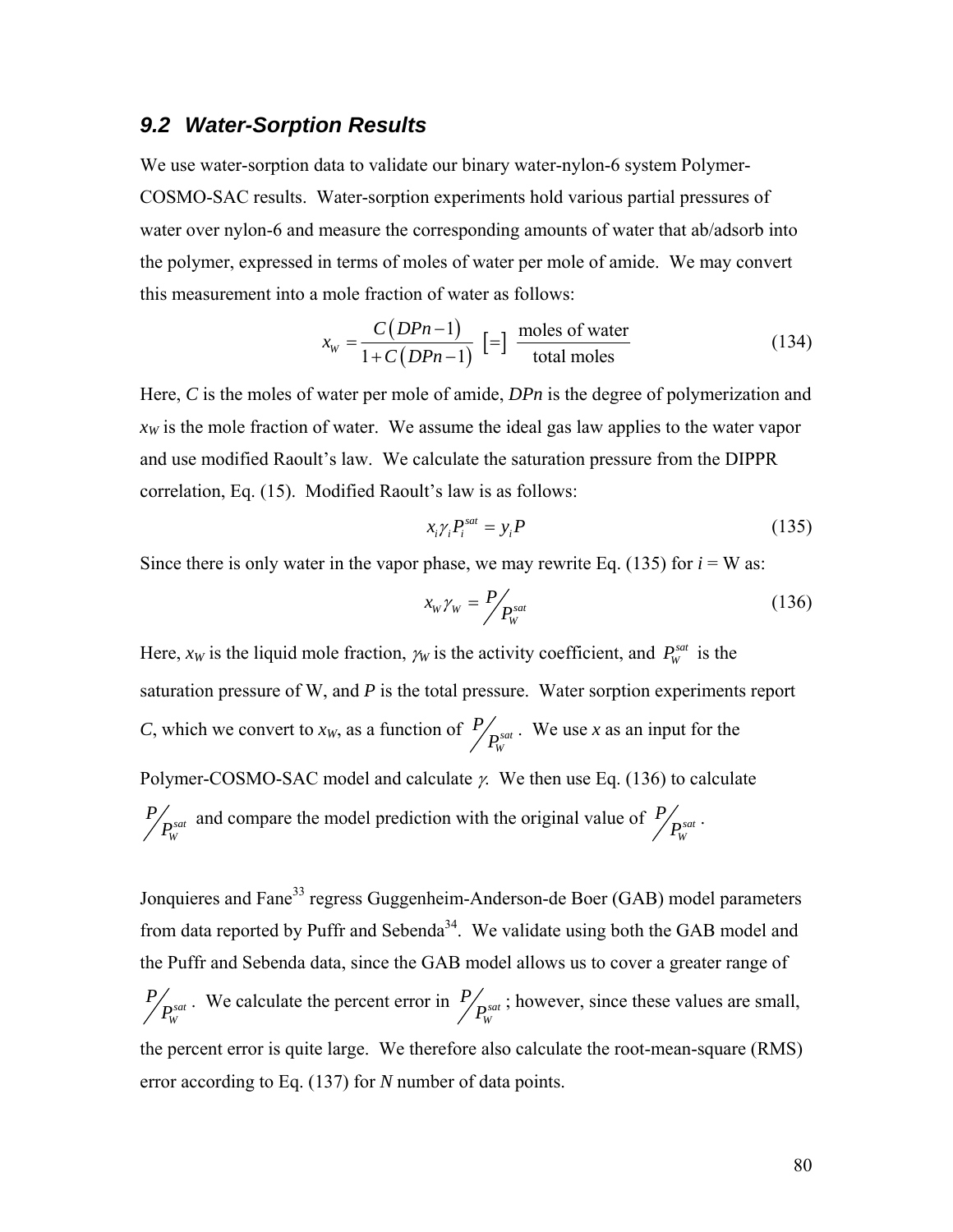$$
\text{RMS Error} = \sqrt{\frac{\sum_{j}^{N} \left( \left( P \bigg/ P_{W}^{sat} \right)_{j}^{PCOSMO-SAC} - \left( P \bigg/ P_{W}^{sat} \right)_{j}^{GB/Data} \right)^{2}}{N}}
$$
(137)

<span id="page-92-0"></span>We compare Polymer-COSMO-SAC predictions for the activity of water ( $P_{\text{post}}$ ) *W*  $P/_{P_{\rm w}^{sat}}$  ) with the activities we use as input for the GAB model in [Table 19](#page-92-1). The system is at  $20^{\circ}$ C and the polymer has a *DPn* of 123. We use this degree of polymerization to be consistent with the experimental data from Puffr and Sebenda. We compare the Polymer-COSMO-SAC predictions with the Puffr and Sebenda data in [Table 20.](#page-93-0)

<span id="page-92-1"></span>

| $P/P^{sat}$ | $x_W$ (GAB Predictions) | P/Psat (Polymer-COSMO-<br><b>SAC Predictions)</b> | $%$ Error in $P/Psat$ |
|-------------|-------------------------|---------------------------------------------------|-----------------------|
| 0.002       | 0.235                   | 0.004                                             | 112                   |
| 0.004       | 0.380                   | 0.008                                             | 111                   |
| 0.006       | 0.478                   | 0.013                                             | 109                   |
| 0.008       | 0.549                   | 0.017                                             | 108                   |
| 0.010       | 0.602                   | 0.021                                             | 107                   |
| 0.015       | 0.692                   | 0.031                                             | 104                   |
| 0.020       | 0.749                   | 0.040                                             | 101                   |
| 0.030       | 0.815                   | 0.058                                             | 95                    |
| 0.040       | 0.852                   | 0.076                                             | 89                    |
| 0.050       | 0.877                   | 0.092                                             | 84                    |
| 0.100       | 0.930                   | 0.164                                             | 64                    |
| 0.150       | 0.950                   | 0.223                                             | 49                    |
| 0.200       | 0.960                   | 0.274                                             | 37                    |
| 0.250       | 0.967                   | 0.319                                             | 28                    |
| 0.300       | 0.971                   | 0.360                                             | 20                    |
| 0.350       | 0.975                   | 0.399                                             | 14                    |
| 0.400       | 0.978                   | 0.436                                             | 9                     |
| 0.450       | 0.980                   | 0.472                                             | $\overline{5}$        |
| 0.500       | 0.982                   | 0.509                                             | $\overline{2}$        |
| 0.550       | 0.984                   | 0.544                                             | $-1$                  |
| 0.600       | 0.985                   | 0.581                                             | $-3$                  |
| 0.650       | 0.987                   | 0.618                                             | $-5$                  |
| 0.700       | 0.988                   | 0.659                                             | $-6$                  |
| 0.750       | 0.989                   | 0.697                                             | $-7$                  |

**Table 19. Comparison of the GAB33 model and Polymer-COSMO-SAC model at 20o C. The** *DPn* **is 123. The RMS error is 4.74E-2.**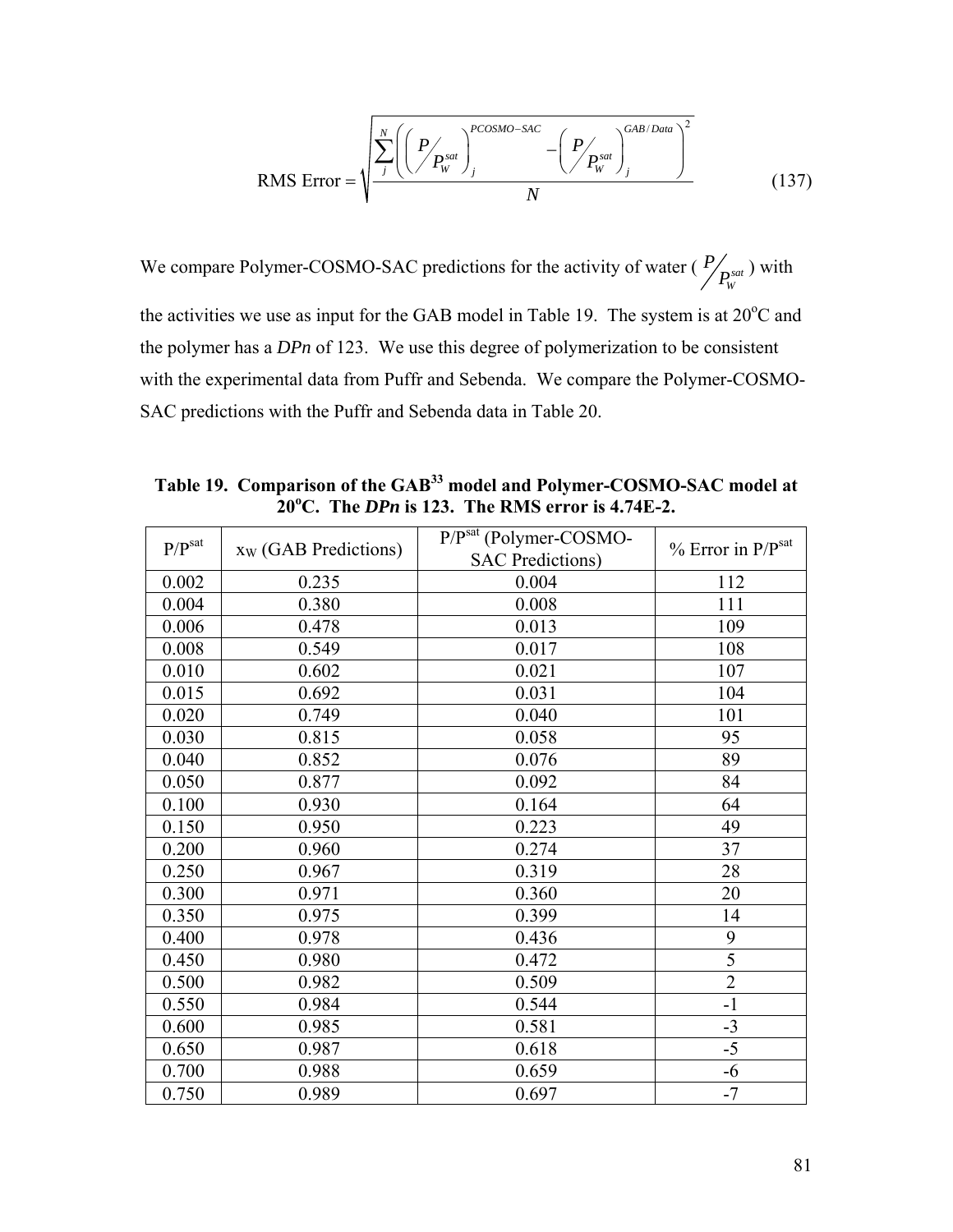| 0.800 | 0.991 | 0.737 | -0 |
|-------|-------|-------|----|
| 0.850 | 0.992 | 0.783 | -8 |
| 0.900 | 0.993 | 0.826 | -0 |
| 0.950 | 0.994 | 0.871 | -0 |
| .000  | 0.995 | 0.918 | -0 |

<span id="page-93-0"></span>**Table 20. Comparison of the Puffr and Sebenda34 data and Polymer-COSMO-SAC model at 20o C. The** *DPn* **is 123. The RMS error is 5.75E-2.** 

| P/P <sub>sat</sub> | $x_W$ (Puffr Data) | P/Psat (Polymer-COSMO-<br><b>SAC</b> Predictions) | $%$ Error in $P/Psat$ |
|--------------------|--------------------|---------------------------------------------------|-----------------------|
| 0.118              | 0.943              | 0.199                                             | 68                    |
| 0.220              | 0.963              | 0.289                                             | 32                    |
| 0.348              | 0.975              | 0.396                                             | 14                    |
| 0.429              | 0.979              | 0.457                                             |                       |
| 0.553              | 0.984              | 0.551                                             |                       |
| 0.645              | 0.987              | 0.618                                             | -4                    |
| 0.739              | 0.989              | 0.691                                             | $-7$                  |
| 0.832              | 0.991              | 0.767                                             | -8                    |
| 0.959              | 0.994              | 0.885                                             | -8                    |
| 0.981              | 0.994              | 0.904                                             | -8                    |

The Polymer-COSMO-SAC model tends to agree fairly well with water sorption data. We note that at pressures far below saturation of water ( $P_{\text{post}} = 1$ ) *W*  $P_{P_{\text{w}}^{sat}}$  = 1) Polymer-COSMO-

SAC tends to over-predict the activity of water, and at pressures closer to saturation, above ~55% of saturation, Polymer-COSMO-SAC under-predicts the activity of water. This under-prediction of activity tends to over-predict the equilibrium mole fraction of water in polymer for a given degree of saturation. At the near-unity mole fractions of water, a slight over-prediction in mole fraction causes a more serious over-prediction in the mass fraction of water. Although we may also see inaccuracies in water sorption due to the ideal-gas assumption of modified Raoult's law, the under-prediction of the activity coefficient of water is definitely a source of serious error in liquid-liquid equilibrium calculations. Recall our equation of equilibrium between a fluid phase and polymer phase. We may calculate the theoretical equilibrium composition in the polymer phase from the actual composition in the fluid phase. We show this example for water in Eq. [\(138\)](#page-94-0).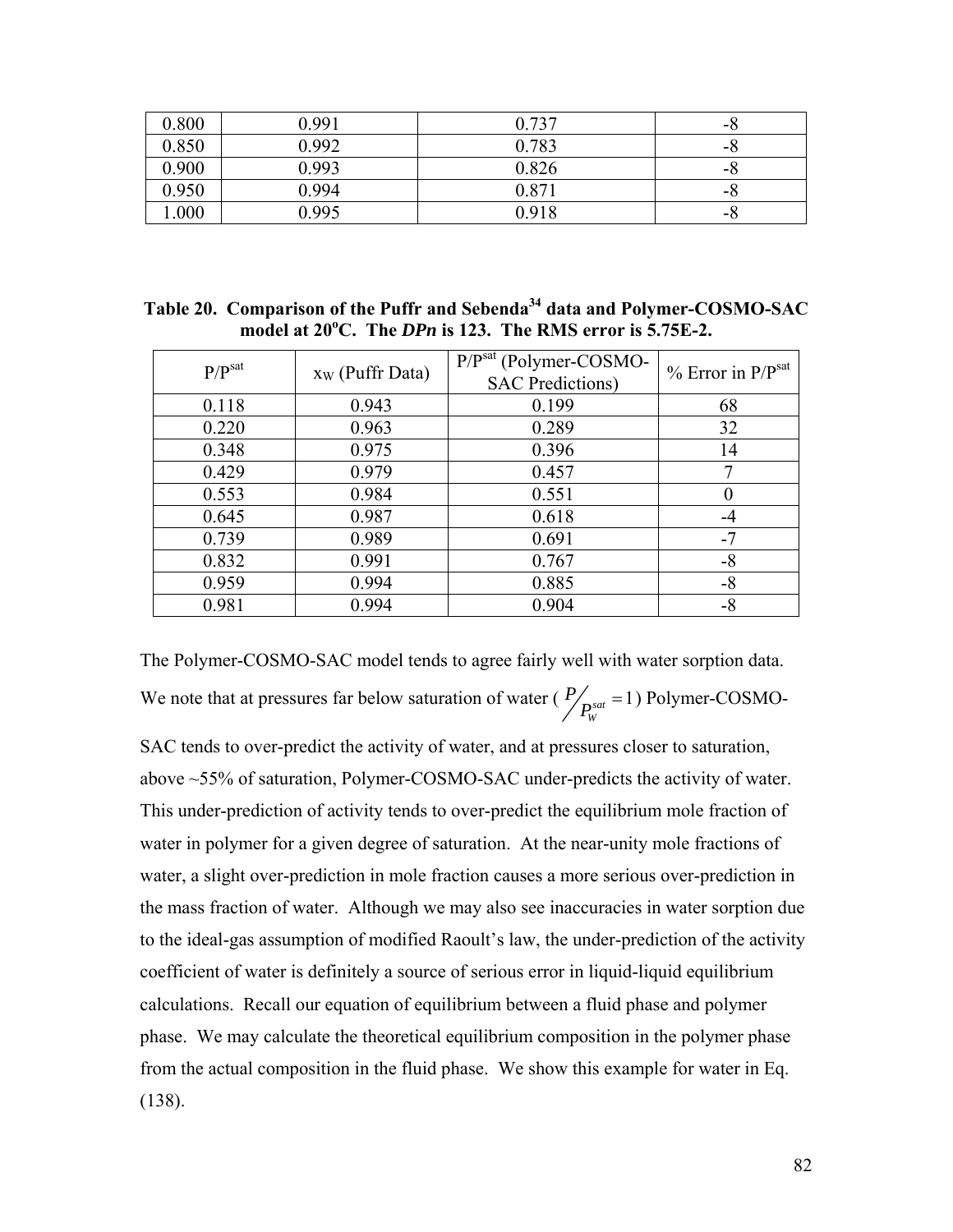$$
x_{W}^{P*} = \frac{x_{W}^{F} \gamma_{W}^{F}}{\gamma_{W}^{P*}}
$$
 (138)

<span id="page-94-0"></span>We see how an under-prediction of the polymer-phase activity coefficient of water causes an over-prediction of the polymer-phase mole fraction of water. Since the mole fraction of water is near unity, even a small over-prediction of mole fraction can cause a more serious over-prediction in mass fraction. This serious error in the equilibrium mass fraction of water resulting from water sorption makes modeling water uptake impossible for these conditions.

We show a plot of Polymer-COSMO-SAC- and GAB-predicted and experimental activities of water versus mole fraction of water in [Figure 27](#page-94-1).



<span id="page-94-1"></span>**Figure 27. Comparison of the Polymer-COSMO-SAC (PCOSMO-SAC) model for**  water sorption with the GAB<sup>33</sup> model and Puffr and Sebenda<sup>34</sup> data at 20<sup>o</sup>C. The *DPn* **is 123.**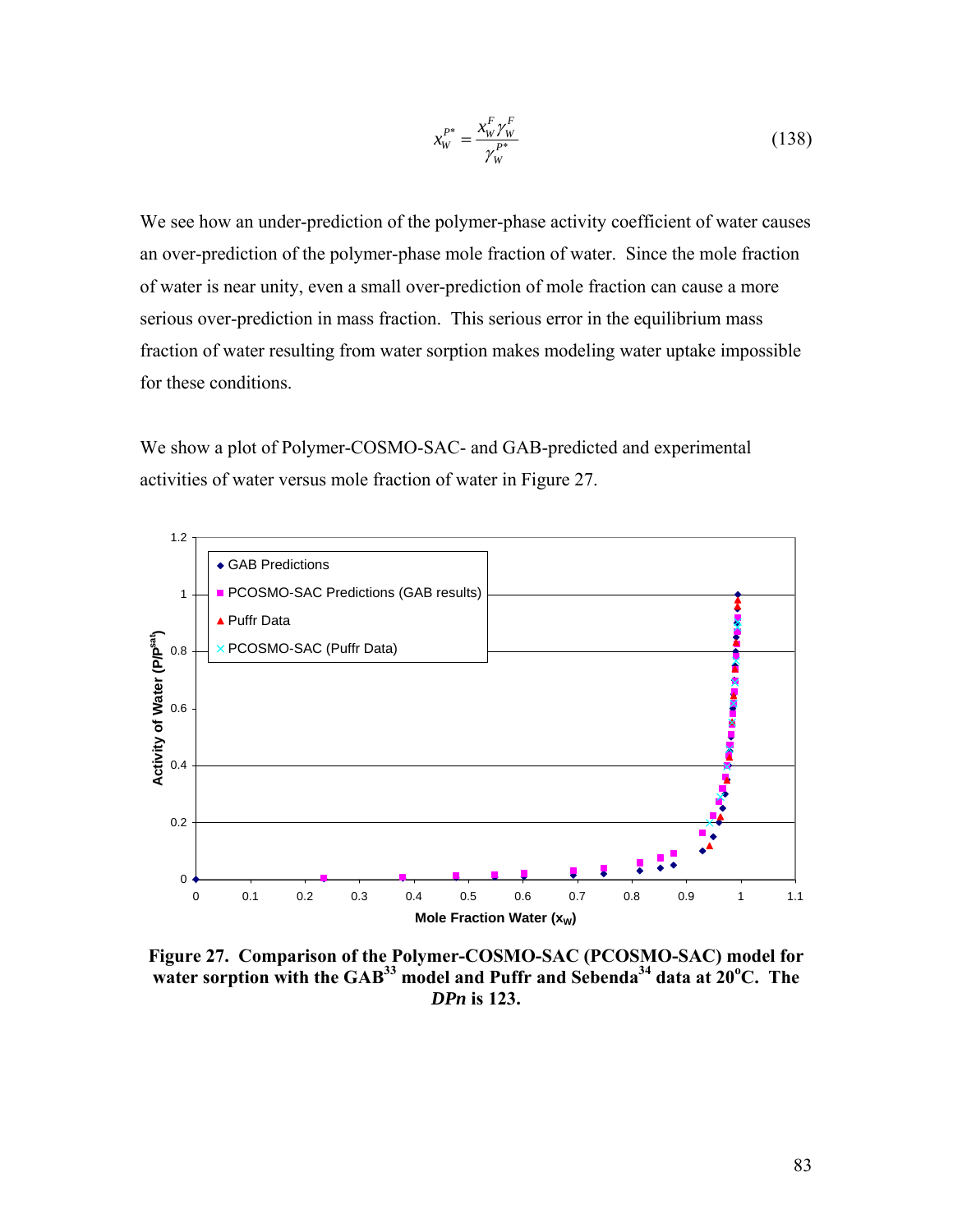### *9.3 Ternary W-CL-Nylon-6 Results*

We finally validate Polymer-COSMO-SAC with a ternary water-ε-caprolactam-nylon-6 system. We use data from Giori and Hayes<sup>35</sup> to validate our model. Giori and Hayes<sup>35</sup> measure liquid and vapor compositions at equilibrium generated from the hydrolytic polymerization of  $\varepsilon$ -caprolactam. They maintain the reaction at 270 $\mathrm{^{\circ}C}$ , which is the normal boiling point of ε-caprolactam. We produce pressure-composition (P-x-y) diagrams to compare Polymer-COSMO-SAC with experimental data from Giori and Hayes<sup>35</sup> in [Figure 28.](#page-96-0) We use experimental liquid mole fractions as inputs for Polymer-COSMO-SAC and compute activity coefficients. We then use modified Raoult's law to calculate system pressure, *P*, as follows:

$$
x_w \gamma_w P_w^{sat} + x_{CL} \gamma_{CL} P_{CL}^{sat} = P \tag{139}
$$

Here,  $x_W$  and  $x_{CL}$  are the liquid mole fractions of W and CL,  $\gamma_W$  and  $\gamma_{CL}$  are the activity coefficients of W and CL, and  $P_W^{sat}$  and  $P_{CL}^{sat}$  are the saturation pressure of W and CL, respectively. We calculate saturation pressures from the DIPPR $^{11}$  correlation, Eq. [\(15\).](#page-33-0)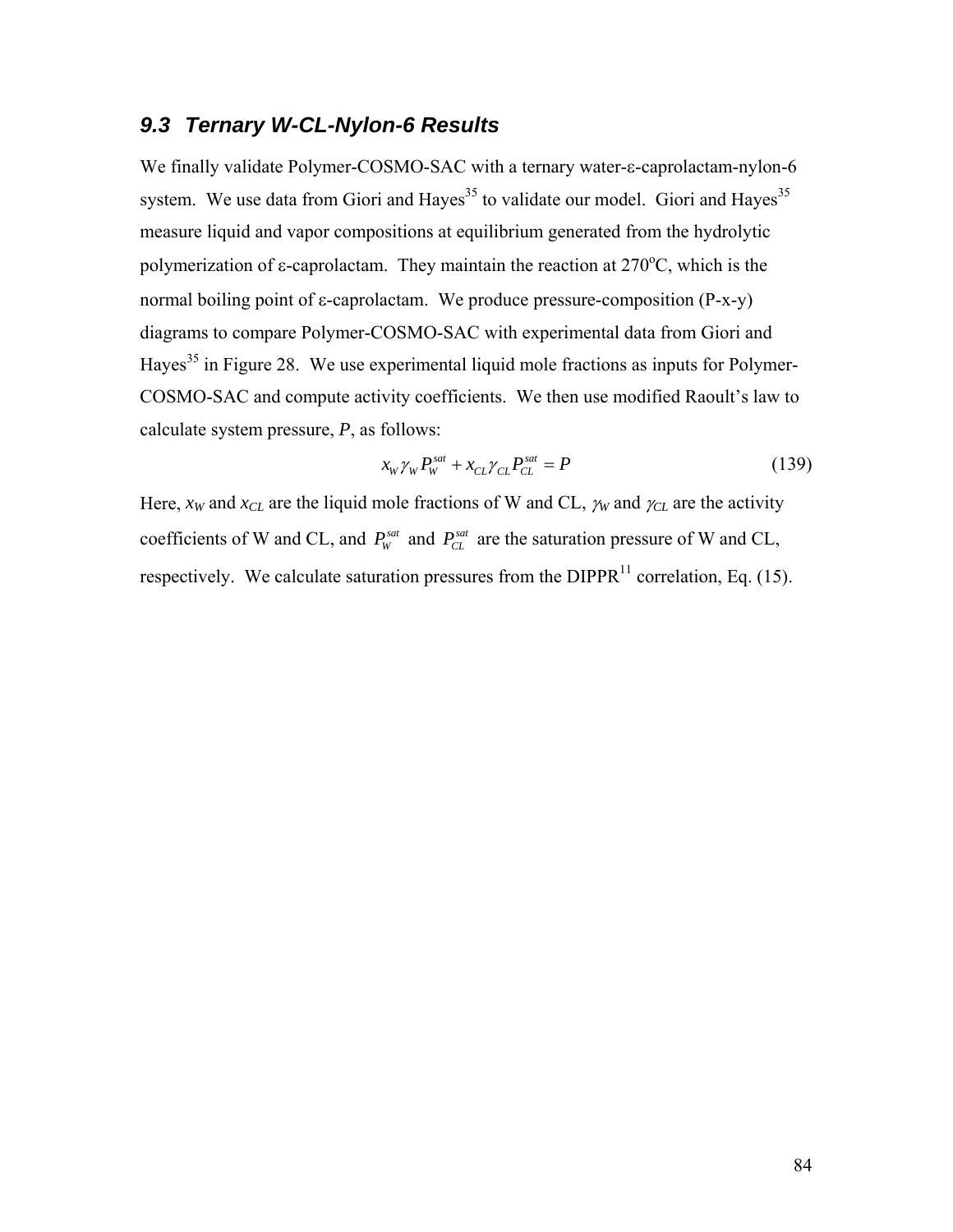

<span id="page-96-0"></span>**Figure 28. Comparison of Polymer-COSMO-SAC (PolyCOSMO-SAC) with data**  from Giori and Hayes<sup>35</sup> for the ternary W-CL-nylon-6 system at 270°C in the form **of a P-x-y plot.** 

We note that Polymer-COSMO-SAC over-predicts the total system pressure for the ternary system. This over-prediction is the result of an over-prediction of the vaporphase mole fraction of water, which is considerably more volatile than ε-caprolactam. This phenomenon is most likely the result of Polymer-COSMO-SAC over-predicting the activity coefficient of water and under-predicting the activity coefficient of ε-caprolactam over the given range of liquid mole fractions. This trend is consistent with the water sorption predictions in Section [9.2](#page-91-2): Polymer-COSMO-SAC over-predicts water activity coefficients for water mole fractions less than approximately 0.984. We note that the use of modified Raoult's law may also contribute errors to the system pressure predictions.

### *9.4 Polymer-COSMO-SAC Model Implementation*

Our goal of the Polymer-COSMO-SAC model is to calculate equilibrium compositions in the polymer phase that would be in equilibrium with the actual fluid-phase compositions. We then use these equilibrium compositions in the mass-transfer equations we present in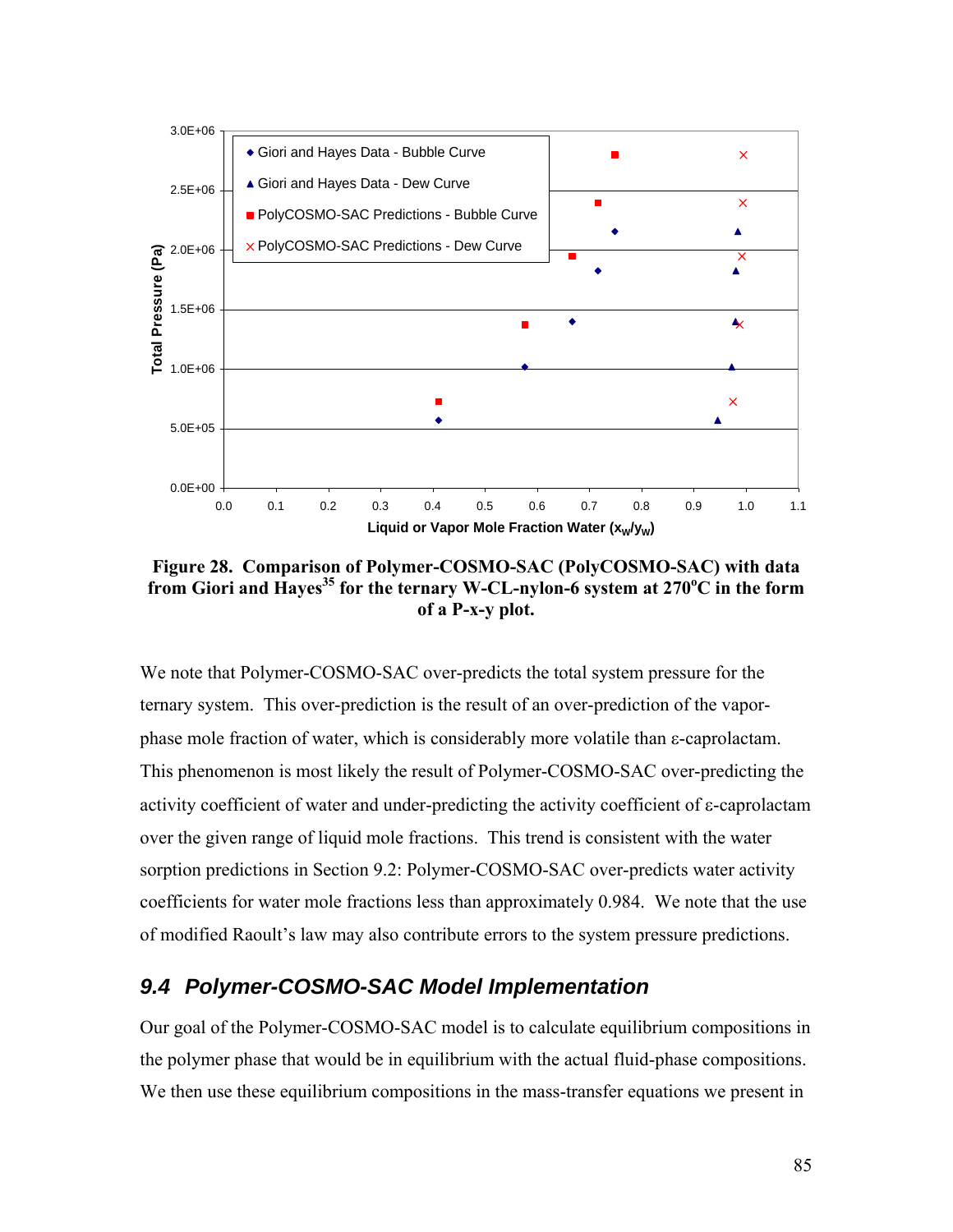Section [4.3](#page-37-0). Note that we only model water, ε-caprolactam, and nylon-6 in our Polymer-COSMO-SAC model; hence, we neglect the relatively small amount of solid oligomers for these calculations. We develop the following algorithm to calculate equilibrium polymer-phase compositions from actual, fixed fluid-phase compositions.

- 1) Begin with an initial guess for  $x_i^{P^*}$ .
- 2) Calculate  $\gamma_i^{P^*}$  from Polymer-COSMO-SAC using  $x_i^{P^*}$  and the system temperature.
- 3) Calculate  $x_i^{P^*}\Big|_{New} = \frac{x_i Y_i}{x_i^{P^*}}$  $\mathcal{F}^*$   $\begin{bmatrix} & x_i^F \gamma_i^F \end{bmatrix}$  $i \mid_{New}$   $\sim$   $p$ *i*  $x_i^{P*}\Big|_{New} = \frac{x_i^F \gamma_i^F}{\gamma_i^{P*}}$  from the equation for liquid-liquid equilibrium.  $\gamma_i^F$  is calculated from COSMO-SAC using  $x_i^F$ .
- 4) Check for convergence between  $x_i^{P^*}\Big|_{New}$  and  $x_i^{P^*}$ .
- 5) If convergence is not reached, then  $x_i^{P^*} = x_i^{P^*} \bigg|_{New}$  and return to step 2 and repeat until convergence is reached.

To help prevent divergence, we use damping at step 3, such that we have the following:

$$
x_i^{P^*}\Big|_{New} = \omega \frac{x_i^F \gamma_i^F}{\gamma_i^{P^*}} + (1 - \omega) x_i^{P^*}
$$
 (140)

Damping allows  $x_i^{P^*}\big|_{New}$  to be only a certain fraction,  $\omega$ , of what the equation of equilibrium predicts, and the remainder of its value is *1-*ω of the previous value of the equilibrium composition. This method prevents divergence by an unrealistic overprediction of  $x_i^{P^*}\big|_{New}$  from the equation of equilibrium. At convergence

\*  $\begin{array}{c} \hline \end{array}$ \*  $P^*$ <sup> $\begin{bmatrix} & & & x_i^F \gamma_i^F & & \\ & & -x_i^F & -x_i^F & \\ & & & \end{bmatrix}$ </sup> *i*  $\big|_{New} - \lambda_i \big| - \gamma_i^P$  $x_i^{P^*}\Big|_{New} = x_i^{P^*} = \frac{x_i^F \gamma_i^F}{\gamma_i^{P^*}}$ . Damping only alters the path to a solution and does not alter the

solution itself.

This algorithm is extremely computationally intensive due to the intensiveness of COSMO-SAC and Polymer-COSMO-SAC. Therefore, we run these simulations outside of our main leacher model. We build tables that cover a range of possible fluid-phase compositions (considering only water and ε-caprolactam) and provide solutions for the equilibrium polymer-phase compositions (considering only water, ε-caprolactam, and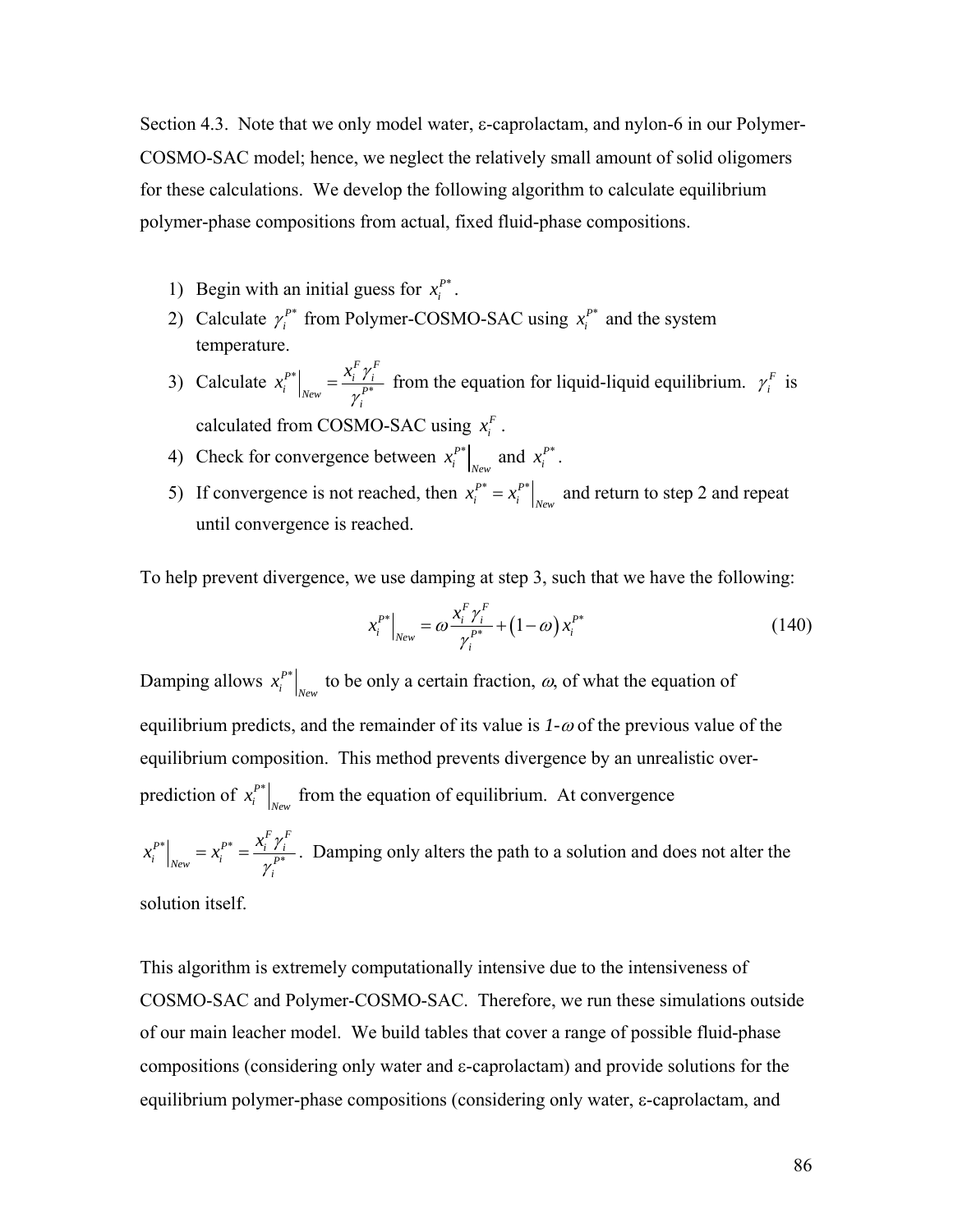nylon-6). Each table corresponds to a given plant data set that we use for model validation. Each data set specifies a system temperature and nylon-6 molecular weight for the liquid-liquid equilibrium algorithm. Once we compile all of our pre-computed tables, our main leacher model may open a file that contains the appropriate table for the given data set and read the entire table into an array. Whenever the model requires an equilibrium composition, a subroutine searches the array for a predetermined fluid composition that is closest to the current fluid composition within the model. Once the subroutine finds this point within the array, it may then read the appropriate equilibrium polymer-phase activity coefficients and mole fractions as well as fluid-phase activity coefficients. This method offers the best compromise between accuracy, feasibility, and efficiency. Running the liquid-liquid equilibrium algorithm *in situ* in the leacher makes the leacher model infeasible.

## **10 CFD Results**

We use GAMBIT 2.2 and FLUENT 6.2 for our CFD simulations. We begin by building and meshing our geometry in GABIT 2.2. We then import our meshed geometry into FLUENT 6.2 and apply appropriate boundary conditions. We may then solve mass and momentum balances along with the standard *K-*ε model to solve for velocities and eddy diffusivities.

## *10.1 Model Geometry*

Modeling the entire leacher is inefficient and impractical. For the best simplicity and efficiency, we model a small  $\sim 2x10^{-7}$  m<sup>3</sup> section of the leacher. We build a square-based prism, 4.8 mm x 4.8 mm x 10.59 mm. The prism has five layers of spherical pellets. Layers one, three, and five contain four whole spheres. Layers two and four contain a single whole sphere in the center of the plane surrounded by four half spheres. This configuration allows for a staggered arrangement of the spheres. We assume this staggered arrangement is a valid approximation of the actual configuration of spheres in a packed column. Each spherical pellet has a normalized radius of 0.375. [Figure 29](#page-99-0) shows a 3-D diagram of our CFD model's meshed geometry.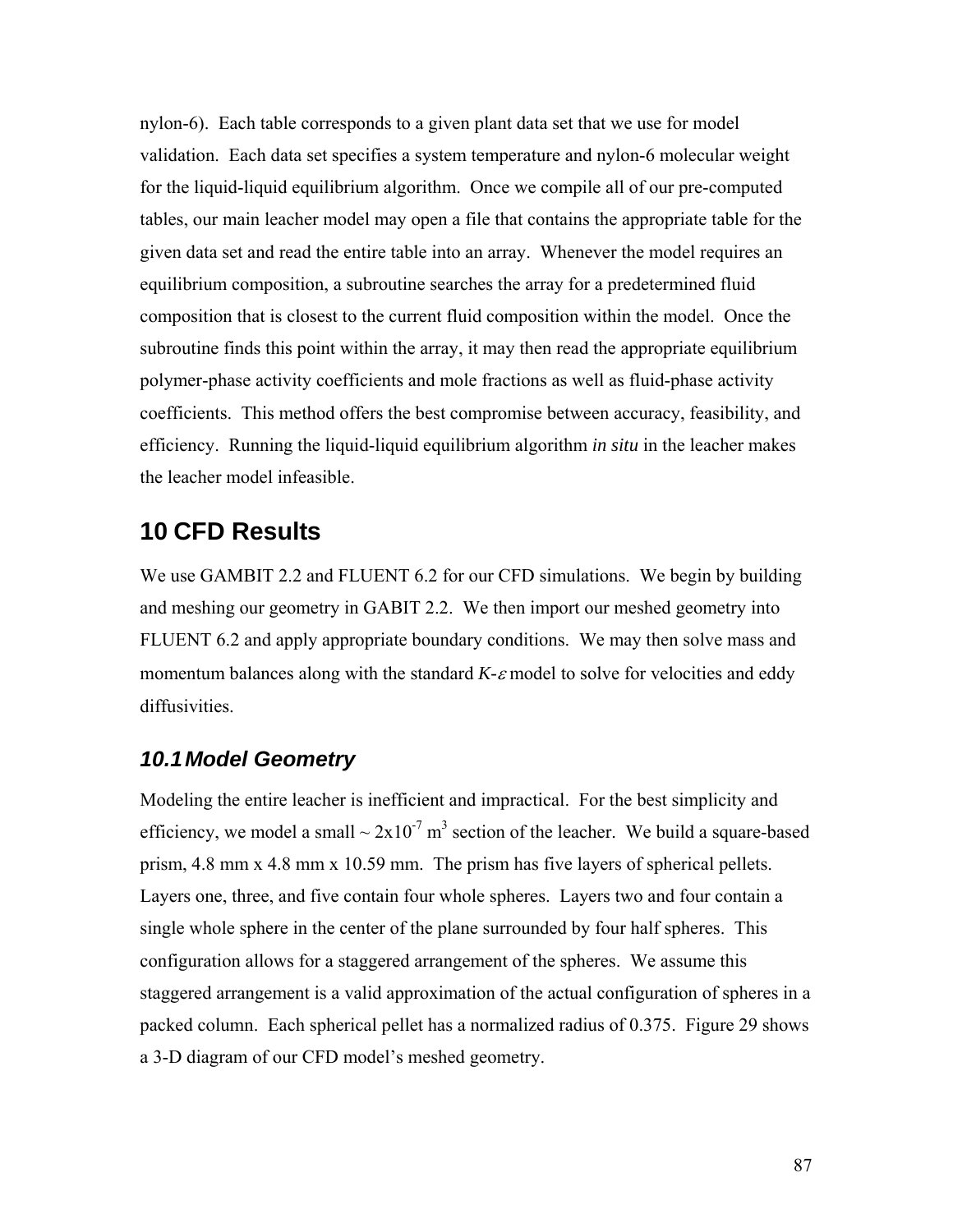

**Figure 29. 3-D rendering of our CFD model's meshed geometry.** 

<span id="page-99-0"></span>We cut the four corners of our square-based prism such that it becomes an octagonalbased prism. We trim this excess void space of the geometry to attempt to match the CFD model's void fraction with the leacher's actual void fraction. The closest we can place the spheres to each other is 0.1 mm. We cannot achieve a good quality mesh with less space between the spheres. The void fraction of our CFD model is 0.54, which is approximately 23% greater than the estimated void fraction for the actual leacher, 0.44. We cannot achieve a more accurate void fraction without sacrificing the quality of our mesh. Without a good quality mesh, converging on a solution is very difficult or may even be impossible.

Before meshing the geometry, we define three planes, planes one, two, and three, which align with the centers of layers one, two, and three, respectively. We use these planes to define smaller volumes to calculate volume-averaged properties after we converge on a solution.

### **10.1.1 Model Mesh**

To mesh our geometry, we divide it into a number of finite-volume cells. We must specify the shape of the cells and the meshing algorithm<sup>36</sup>. We use tetrahedral elements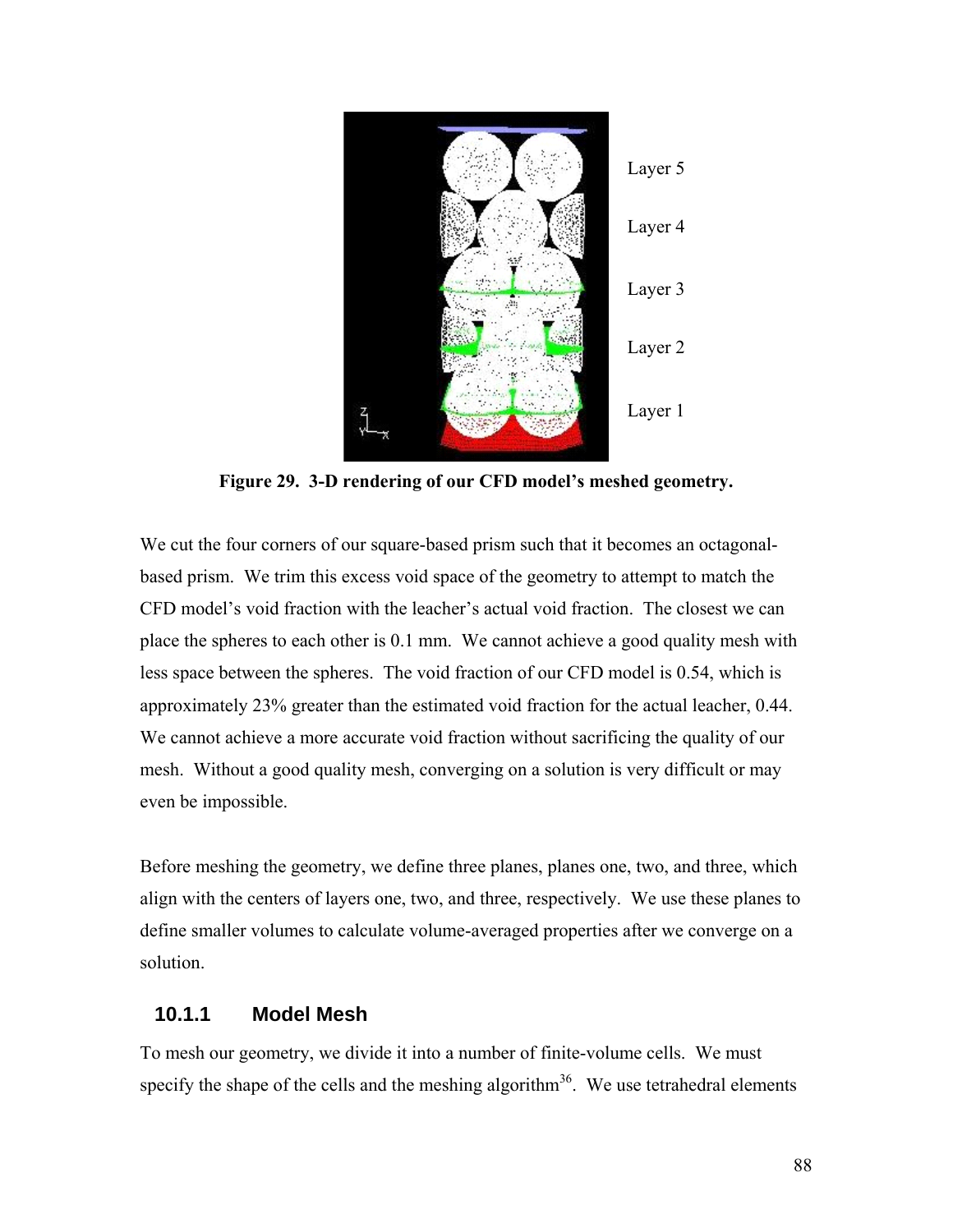with GAMBIT's Tet/Hybrid *Elements* option. The algorithm we use is GAMBIT's TGrid *Type* option. We use an interval size of  $2x10^{-4}$  *m*, which produces 95,480 cells.

After meshing the volume, we evaluate its quality. We use GAMBIT's *EquiAngle Skew* method for mesh-quality assessment. *EquiAngle Skew* measures the normalized skewness of each cell, defined in Eq.  $(141)^{36}$ .

$$
Q_{EAS} = \max \left[ \frac{\theta_{\max} - \theta_{eq}}{180 - \theta_{eq}}, \frac{\theta_{eq} - \theta_{\min}}{\theta_{eq}} \right]
$$
(141)

<span id="page-100-0"></span>Here,  $\theta_{max}$  and  $\theta_{min}$  are the maximum and minimum angles, in degrees, respectively, between the edges of the cell. θ*eq* is the characteristic angle corresponding to an equilateral cell of similar form; for tetrahedral cells,  $\theta_{eq} = 60^{\circ}$ . By this definition,  $0 \leq$  $Q_{EAS} \leq 1$ , where  $Q_{EAS} = 0$  describes an equilateral cell and  $Q_{EAS} = 1$  describes a very poorly shaped cell. In general, one should target a  $Q_{EAS} \le 0.5$  for a good-quality cell<sup>36</sup>. In our model, 91% of the cells are of good or excellent quality. We show a summary of the quality assessment of our mesh in [Table 21](#page-100-1).

<span id="page-100-1"></span>**Table 21. Assessment of our meshed CFD model's** *EquiAngle Skew Quality* **in GAMBIT 2.236.** 

| Range of EquiAngle Skew<br>Quality, $Q_{EAS}$ | % Of Cells With<br>Given Quality | Description       |
|-----------------------------------------------|----------------------------------|-------------------|
| $0 < Q_{EAS} < 0.25$                          | 15%                              | Excellent         |
| $0.25 < Q_{EAS} < 0.5$                        | 76%                              | Good              |
| $0.5 < Q_{EAS} \le 1$                         | $9\%$                            | Fair to Very Poor |

### <span id="page-100-2"></span>*10.2 Model Solution*

After building and meshing our geometry in GAMBIT 2.2, we import the model into FLUENT 6.2. Our model assumes steady-state, isothermal, incompressible, turbulent flow with no source times. Since the spheres in the CFD model are stationary, we set the fluid velocity equal to the relative velocity of the fluid phase to the polymer phase in the leacher. We set the boundary condition at the inlet face, above layer five, at a constant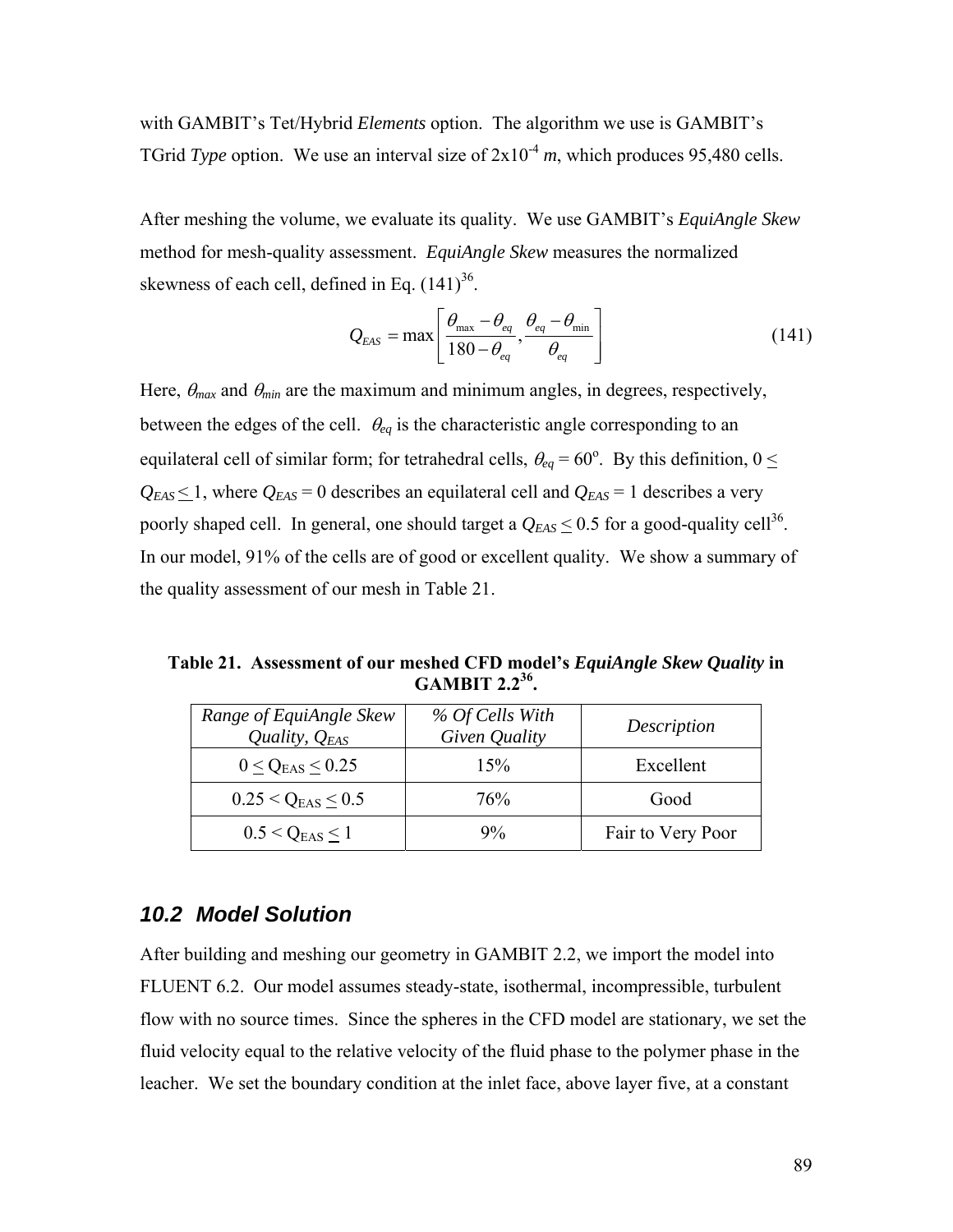velocity. We set the boundary condition at the exit face, below layer one, as an outlet boundary condition. We use translational periodic boundary conditions with no pressure drop for the vertical faces. Each pair of opposite faces is linked, such that flow across one face is set equal to the flow across the opposite face. We use this boundary condition scheme to simulate a single prism element interacting with surrounding prism elements in the leacher. We treat the surfaces of the spheres as solid wall boundary conditions.

We assume uniformity in the packing structure of pellets in the leacher, such that a single prism element adequately represents the entire volume of the leacher. We also ignore wall effects compared to the internals of the leacher.

Ideally, we would run our CFD simulation, import the eddy diffusivity into our finitevolume leacher model, and then update the fluid density and viscosity in the CFD model as calculated from the leacher model. We would repeat this process until we no longer observe changes in calculated values of the fluid density and viscosity. However, since the fluid phase of the leacher remains nearly pure water on a molar basis, we may safely assume our CFD model is pure water flowing over a bed of packed spheres. The fluid density and viscosity remain essentially constant and the iterative process is not necessary. In our CFD model we use a temperature of  $99^{\circ}$ C, a fluid density of 958.77 *kg/m3* , and a fluid viscosity of 2.837E-4 *kg/m-s*. These parameters are typical of our leacher. We use an inlet fluid velocity of 2.86E-3 *m/s*. We later show the effect of fluid velocity on the turbulent diffusivity. Note that this fluid velocity is actually the velocity of the fluid in the leacher relative to the polymer velocity. Recall that our CFD model must use this relative velocity for the fluid since the polymer pellets are stationary.

FLUENT reports volume-averaged turbulent viscosities over volumes we designate. We designate four volumes using the inlet, outlet, and the three planes: from the outlet to plane three, from plane one to plane three, from plane two to plane three, and the entire volume (from the outlet to the inlet). We divide the turbulent viscosity by the density to calculate turbulent diffusivity. [Table 22](#page-102-0) shows volume-averaged turbulent diffusivities over the volumes we designate. The volumes designated as the outlet to plane three,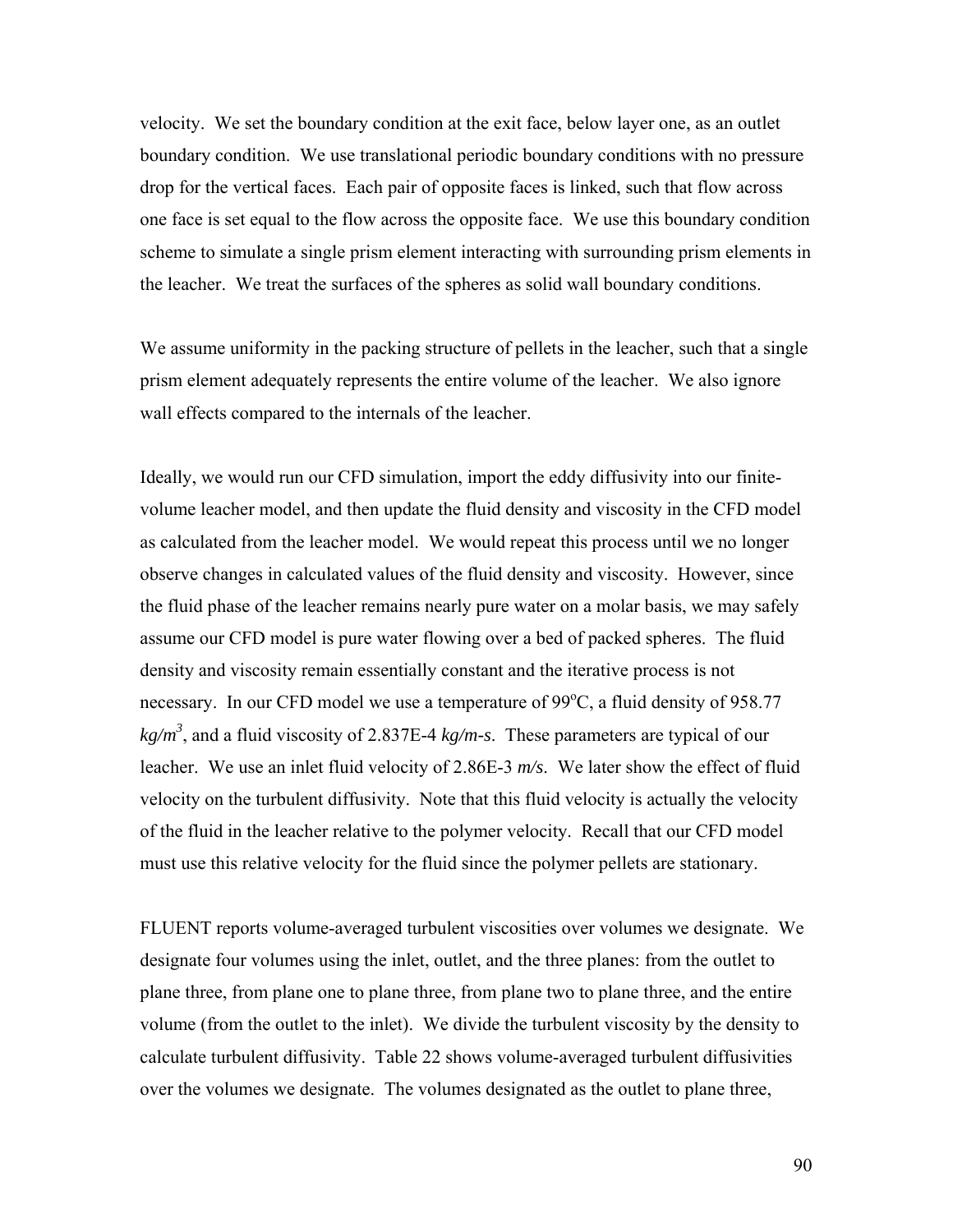plane one to plane three, and plane two to plane three show similar properties. The volume designated as the outlet to the inlet, i.e. the entire volume, shows a significantly different property. We suspect that several layers of spheres are necessary for the fluid to fully develop. We choose to use a turbulent diffusivity that is representative of fullydeveloped flow. We choose to use the turbulent diffusivity averaged over plane one to plane three. This volume is symmetric: it contains a single layer of the whole sphere and four half spheres and two half-layers of the four whole spheres.

<span id="page-102-0"></span>Table 22. Volume-averaged turbulent diffusivities (m<sup>2</sup>/s) of various volumes in our **CFD prism element.** 

| $\varepsilon_i$ (Outlet to | $(m^2/s)$ | $\varepsilon_i$ (Planes 1 to 3) $\left  \varepsilon_i$ (Planes 2 to 3) | $\varepsilon_i$ (Outlet to |
|----------------------------|-----------|------------------------------------------------------------------------|----------------------------|
| Plane 3) $(m^2/s)$         |           | $(m^2/s)$                                                              | Inlet) $(m^2/s)$           |
| 9.25E-8                    | 9.34E-8   | 9.76E-8                                                                | 2.97E-6                    |

We may also calculate area-averaged turbulent diffusivities for the three planes we designate. [Table 23](#page-102-1) shows these averaged values. We see that planes three and one, which have the same arrangement of spheres, show nearly equal area-averaged turbulent diffusivities. These values are close, although different, to the area-averaged turbulent diffusivity of plane two, which has a different arrangement of spheres. We may draw two conclusions from this observation: the turbulent properties of the volume defined by planes three and one are approximately symmetric, and this volume contains representative turbulent properties. The area-averaged value of the turbulent kinetic energy, turbulent dissipation rate, and velocity magnitude show the same trend. These observations aid us in our conclusion that the volume-averaged turbulent diffusivity averaged from planes one to three is the most representative value to use in our overall leacher model.

<span id="page-102-1"></span>**Table 23. Area-averaged turbulent diffusivities (m<sup>2</sup> /s) of the three planes we designate in our CFD prism element.** 

| $\varepsilon_i$ (Plane 3) (m <sup>2</sup> /s) | $\varepsilon_i$ (Plane 2) (m <sup>2</sup> /s) | $\varepsilon_i$ (Plane 1) (m <sup>2</sup> /s) |
|-----------------------------------------------|-----------------------------------------------|-----------------------------------------------|
| $04E-7$                                       | 8.35E-8                                       | . 06E-1                                       |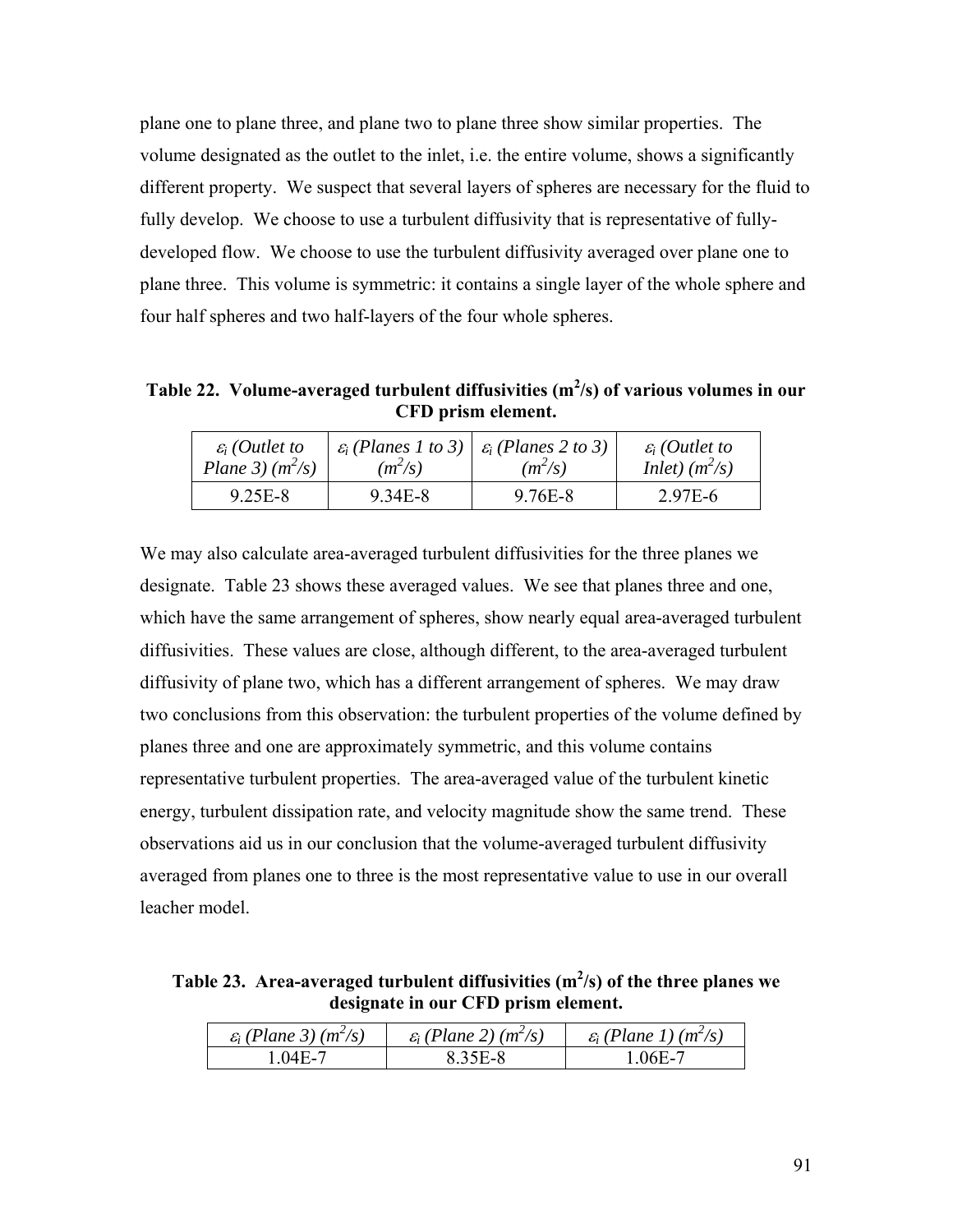We may now calculate the fluid-phase enhanced diffusivities for each species. We show these results in [Table 24.](#page-103-0)

| <b>Species</b> | $D_i^F$ ( $m^2$ /s) | $\varepsilon_i$ (Planes 1 to 3)<br>$(m^2/s)$ | $D_i^{F,E}$ $(m^2/s)$ |
|----------------|---------------------|----------------------------------------------|-----------------------|
| Water          | 9.15E-9             |                                              | $1.03E-7$             |
| CL             | $2.24E - 7$         |                                              | 3.17E-7               |
| CD             | 1.48E-7             | 9.34E-8                                      | 2.41E-7               |
| C <sub>3</sub> | $1.16E-7$           |                                              | 2.09E-7               |
| CA             | 9.75E-8             |                                              | 1.91E-7               |

<span id="page-103-0"></span>Table 24. Fluid-phase molecular, turbulent, and enhanced diffusivities (m<sup>2</sup>/s) for **each species.** 

We now study the effect of fluid velocity in the turbulent diffusivity. For this study, we use the same volume, planes one to three, for volume-averaging. We show these results in [Figure 30.](#page-103-1)



<span id="page-103-1"></span>Figure 30. Turbulent diffusivity  $(m^2/s)$  as a function of fluid velocity  $(m/s)$ .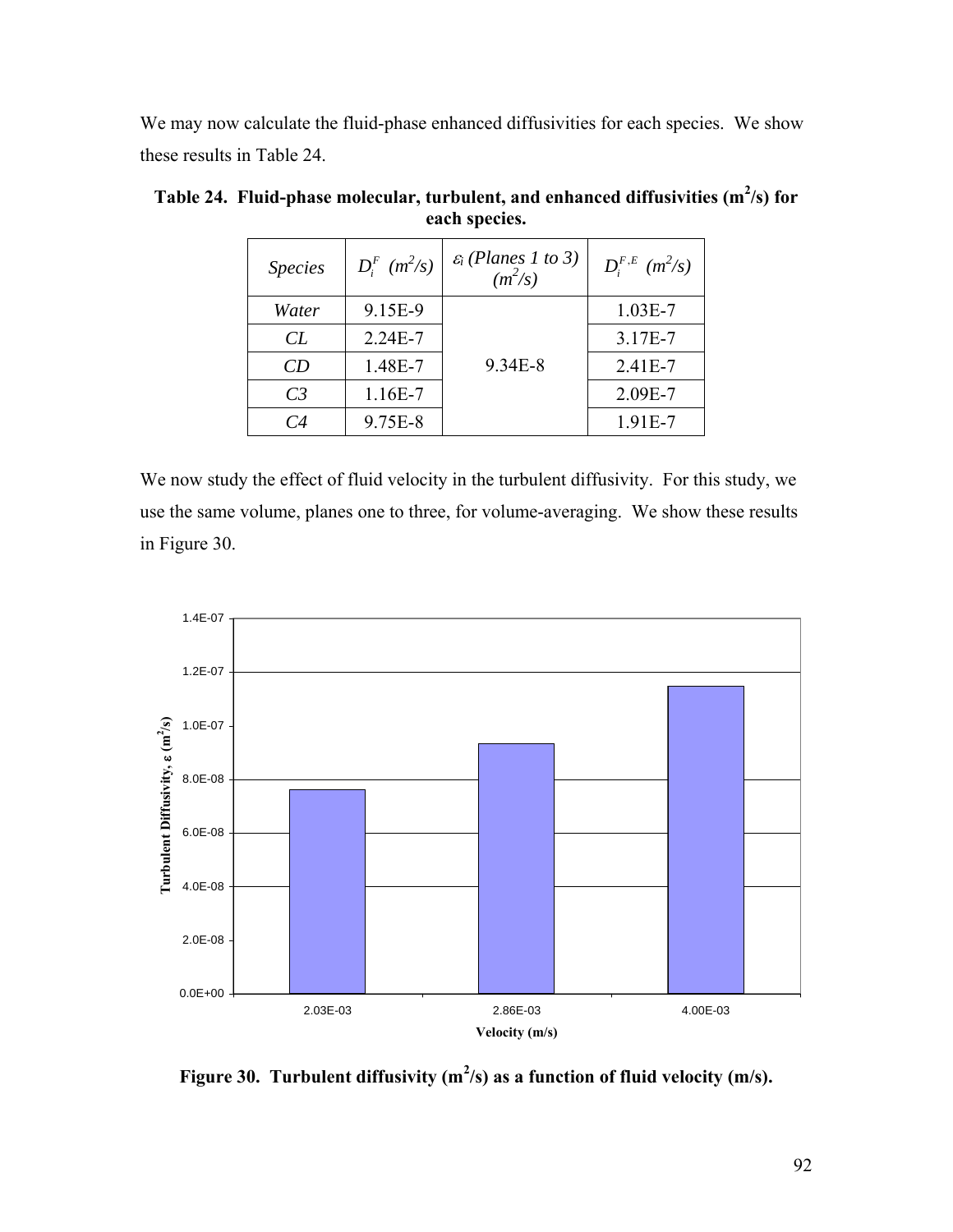We use velocities of 2.03E-3, 2.86E-3, and 4.00E-3 *m/s*. Each of these velocities corresponds to the relative velocity of fluid to polymer for the three flow rates we see in our data sets. The turbulent diffusivities corresponding to the three velocities are 7.61E-8, 9.34E-8, and 1.15E-7  $m^2$ /s, respectively. We note that approximately doubling the velocity increases the turbulent diffusivity by approximately 51%.

# *10.3 Impact of Turbulent Diffusion on Leacher Model Performance*

Turbulent diffusivity has a very small, but noticeable, impact on the overall model's performance. We evaluate the impact of turbulent diffusivity by measuring the mass percent of total extractables remaining in polymer chips exiting the leacher. Total extractables is the sum of the mass fractions of CL and CD. Since our model shows no appreciable leaching of C3 and C4, we lump them in with nylon-6 and do not consider them as extractables. We report the impact of turbulent diffusivity on model performance in [Table 25.](#page-104-0)

<span id="page-104-0"></span>**Table 25. Impact of turbulent diffusivity on total extractables. The turbulent**  diffusivity is  $9.34E-8$  m<sup>2</sup>/s.

|                                        | With Turbulent<br>Diffusivity | Without Turbulent<br>Diffusivity |
|----------------------------------------|-------------------------------|----------------------------------|
| Mass % Total Extractables<br>$(CL+CD)$ | 0.816                         | 0.787                            |

The inclusion of turbulent diffusivity increases the total extractables by approximately 4%. It is interesting to note that the inclusion of turbulent diffusivity increases extractables instead of lowering extractables. This observation may be the result of a reduced net flux of extractables in the fluid phase, since fluid-phase diffusive transport acts towards the fluid inlet while fluid-phase convective transport acts towards the fluid exit. A reduced net flux of extractables in the fluid phase may decrease the overall driving force for mass transfer by increasing the fluid-phase concentration of extractables.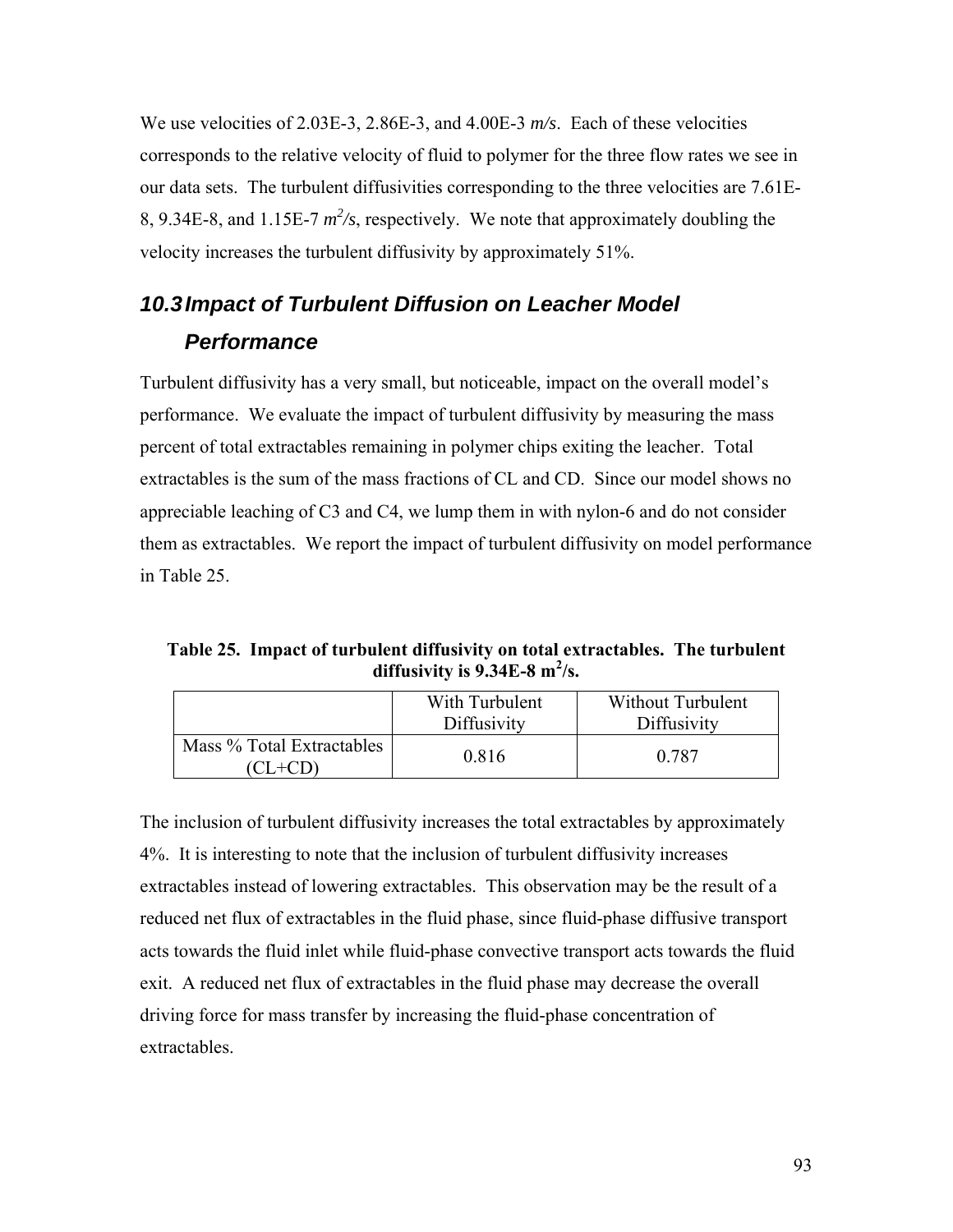## **11 Leacher Model Validation**

We choose to validate our model with real plant data. In this section, we first provide a brief summary of our model. We then present the industrial plant data we use to validate our model. We next show our model's results and final values for our two fitted empirical parameters. We also measure the model's performance against the plant data.

## *11.1 Model Summary*

We present a brief summary of the structure, parameters, and assumptions of our leacher model.

### **11.1.1 Transport Equations**

We use the plug-flow species transport equations we present in Section [2.](#page-21-0) We neglect any axial dispersion of the polymer phase: we set our dispersion coefficient to 1E-10  $m^2$ /s. We perform mesoscale CFD simulations separately to understand the turbulent diffusion of the fluid. We perform these simulations in the absence of leaching for simplicity. We incorporate a volume-average turbulent diffusivity into our plug-flow model to calculate the enhanced diffusivity of species in the fluid phase. We summarize these diffusivities in Section [10.2](#page-100-2). We calculate interphase mass-transfer rates according to Section [4](#page-34-0). We must fit ε-caprolactam's pre-exponential diffusivity parameter and the polymer pellet's resistance parameter to cyclic dimer's dissolution.

We do not model energy transport. Our leacher model is isothermal with a constant temperature profile. We assume both phases are at the same temperature.

### **11.1.2 Thermodynamics**

We perform molecular simulations to provide our leacher model with thermodynamic knowledge. We choose to use the COSMO-SAC model to 1) calculate solubilities of solid oligomers in water and ε-caprolactam for mass-transfer calculations, and 2) to calculate liquid-liquid equilibrium compositions in the two phases for mass-transfer calculations. We perform these calculations separately from the leacher model and import the results into the final model. Empirical relationships based on simulation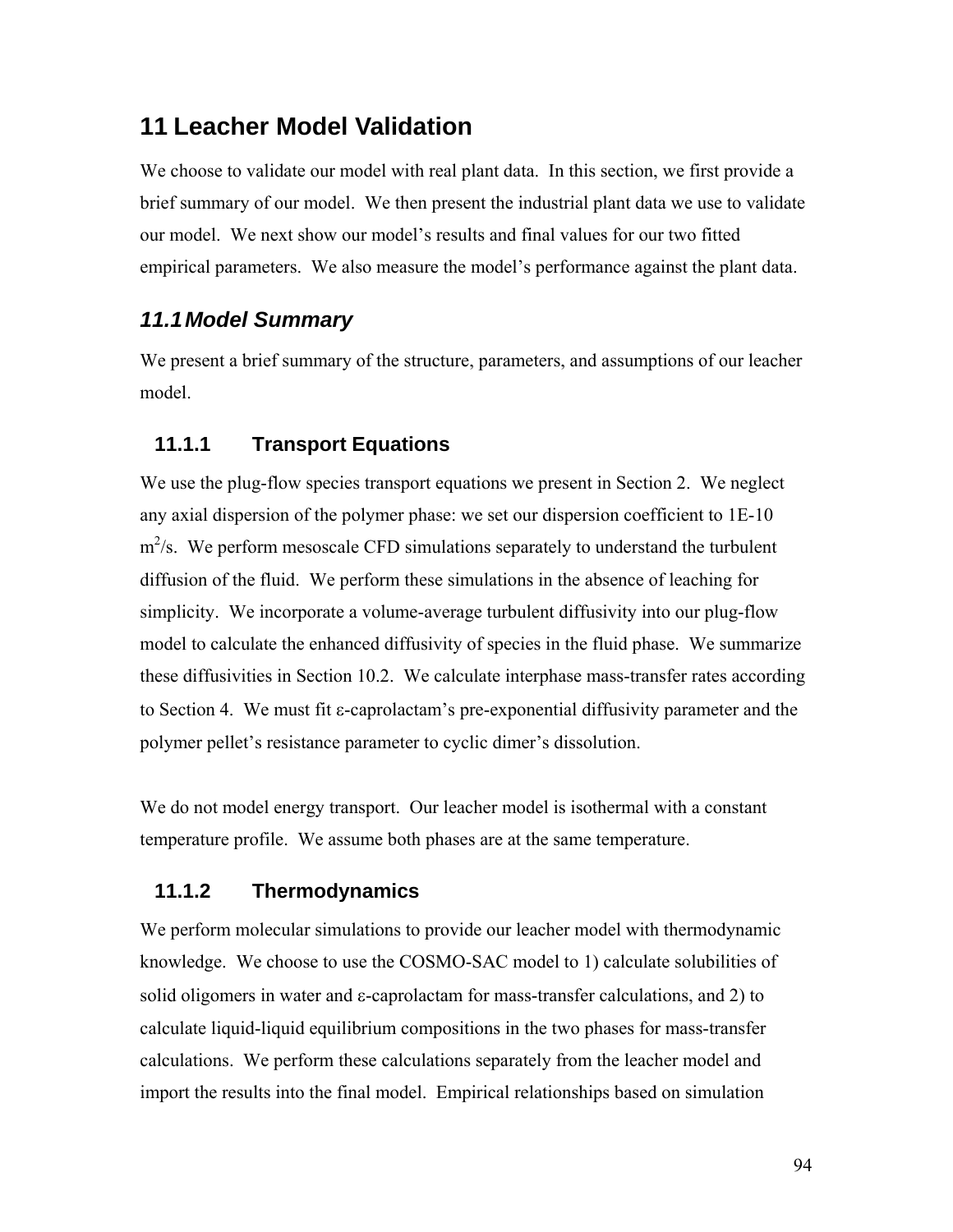results easily calculate solubility predictions as a function of temperature within the leacher model. The leacher model imports pre-computed equilibrium data sets at various fluid-phase compositions. A subroutine searches for the fluid-phase composition that best approximates the actual fluid-phase composition and uses the corresponding activity coefficients. In order to apply COSMO-SAC to the polymer phase, we develop an extension of COSMO-SAC to polymer systems, which we refer to as Polymer-COSMO-SAC. We present a separate validation of this model in Section [9.](#page-89-1)

### **11.1.3 Water Uptake**

Polymer-COSMO-SAC over-predicts the equilibrium mole fraction of water sorption in the polymer phase. For such a high mole fraction, a small over-prediction in mole fraction causes a drastic over-prediction in the mass fraction. Therefore, we are not able to model water uptake. We instead use the measured mass fraction of water in the chips as a model input and calculate the mass-transfer rate of water uptake.

### **11.1.4 Discretizations and Numerical Method**

We treat our second-order transport PDEs with the finite-volume method to transform them into first-order PDEs and then the method of lines to transform them into first-order ODEs. Our model uses the QUICK method to approximate convective fluxes with 100 finite-volume cells. We use the backward differentiation formula in ODEPACK's stiff-ODE subroutine to solve our system of ODEs. We simulate our dynamic model for 20 hours of process time to ensure the model reaches steady state.

[Figure 31](#page-107-0) shows an overview of the integration of the various modeled scales in this work. We simulate the CFD and molecular-scale models separately and integrate their results into the finite-volume-scale leacher model.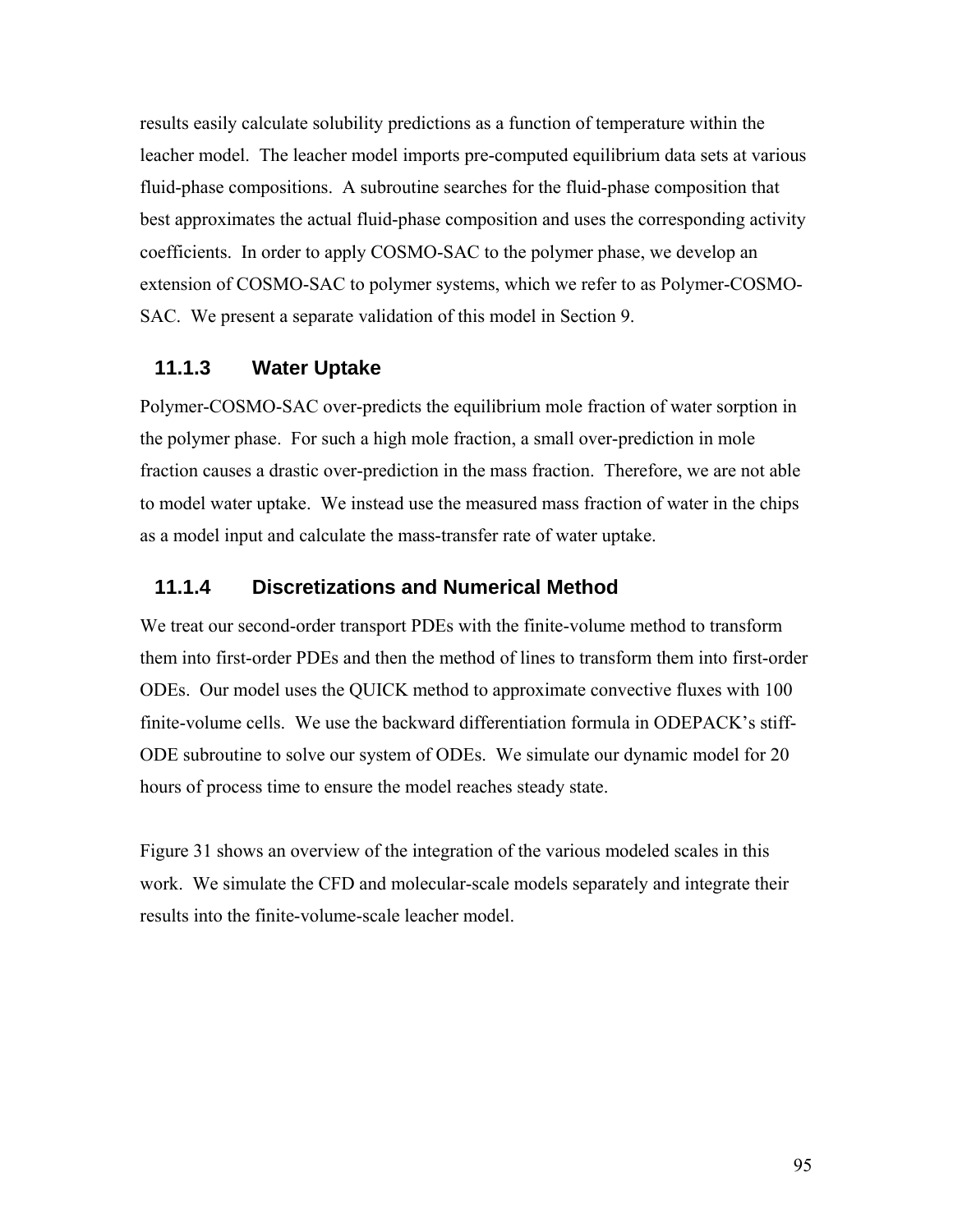

<span id="page-107-0"></span>**Figure 31. Overview of the integration of the various modeled scales in this work.** 

## *11.2 Plant Data*

We present nine data sets from real plant leacher data. The data sets come from a plant with multiple process trains. Therefore, not all data sets are from the same leacher, although each leacher is of identical construction. No more than two data sets are from the same day of operation. Each data set presents normalized process variables. We normalize process operating conditions and performance to protect intellectual property. Of the nine data sets, three are from trains operating at normalized feed rates of 0.64, two are from trains operating at 0.57, and four are from trains operating at 1.0. Each leacher operates at atmospheric pressure.

Each data set contains key process input variables (KPIVs), which are process variables that serve as inputs to our model. Each leacher may have different KPIV values. [Table](#page-108-0)  [26](#page-108-0) and [Table 27](#page-109-0) display the KPIVs for the nine plant data sets we use to validate our model.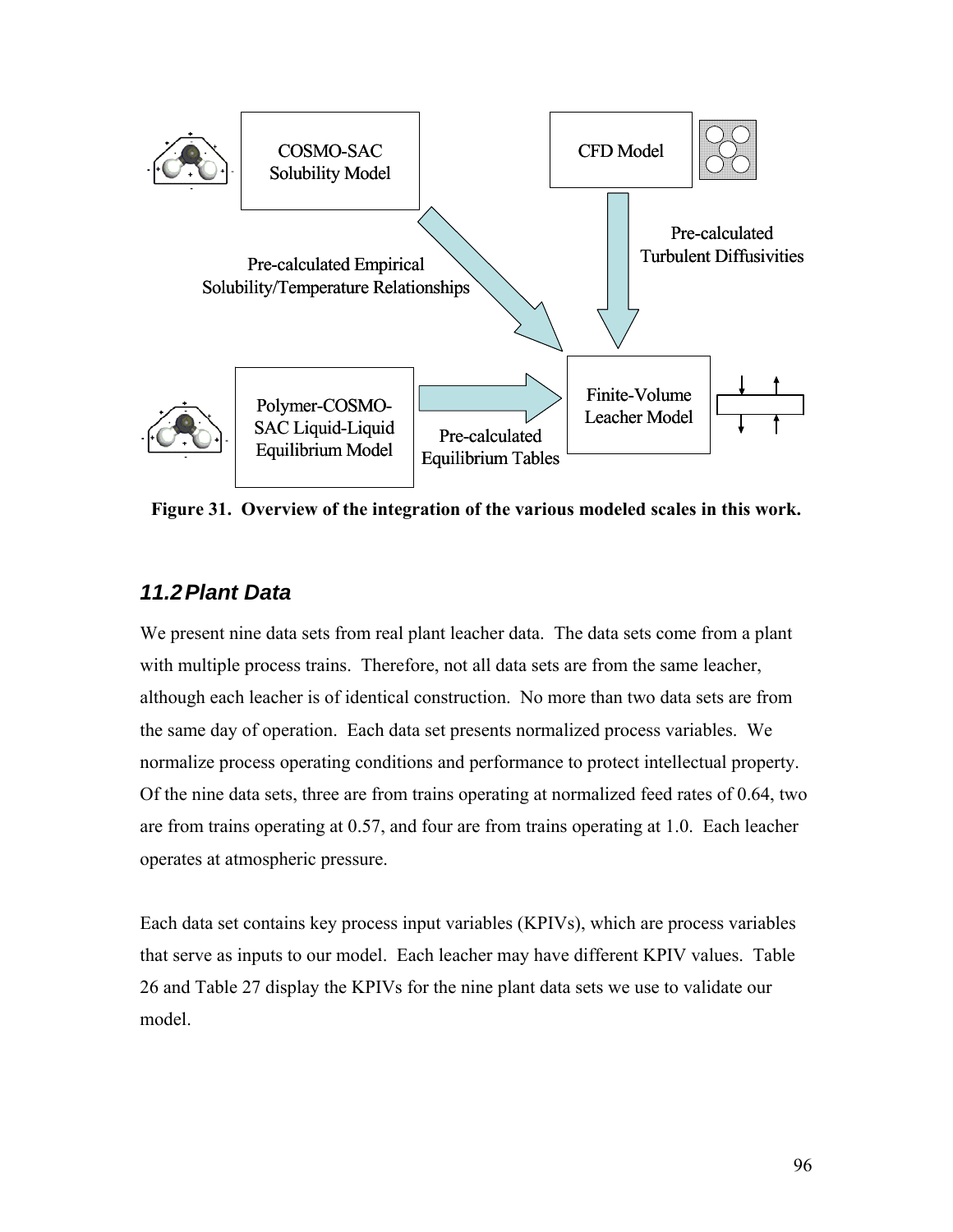|                                        | <b>Process Data Number</b> |              |      |      |      |      |
|----------------------------------------|----------------------------|--------------|------|------|------|------|
| <b>KPIVs</b>                           | 1                          | $\mathbf{2}$ | 3    | 4    | 5    | 6    |
| Polymer Feed Rate                      | 0.64                       | 0.64         | 0.64 | 0.57 | 0.57 | 1.00 |
| Leacher Pressure (atm)                 | 1                          | 1            | 1    | 1    | 1    | 1    |
| Leacher Operating<br>Temperature       | 1.00                       | 1.00         | 0.98 | 1.00 | 0.98 | 1.00 |
| <b>Slurry Feed Temperature</b>         | 0.99                       | 0.99         | 0.98 | 0.99 | 0.98 | 1.00 |
| Chip Residence Time                    | 0.86                       | 0.86         | 0.86 | 1.00 | 1.00 | 0.55 |
| Chip Level in Leacher                  | 1.00                       | 1.00         | 1.00 | 1.00 | 1.00 | 1.00 |
| <b>Washwater Supply</b><br>Temperature | 0.98                       | 0.98         | 0.97 | 0.99 | 0.98 | 0.98 |
| Washwater Supply Flow Rate             | 0.70                       | 0.68         | 0.61 | 0.58 | 0.49 | 0.99 |
| $M_n$ Nylon-6 before leaching          | 0.99                       | 1.00         | 0.96 | 0.96 | 0.98 | 0.99 |
| $DP_n$ before leaching                 | 0.99                       | 1.00         | 0.96 | 0.96 | 0.98 | 0.99 |
| % Water in chip before<br>leaching     | 0.92                       | 0.92         | 0.93 | 1.00 | 1.00 | 0.79 |
| % CL in chip before leaching           | 0.88                       | 0.91         | 0.85 | 0.82 | 0.85 | 0.97 |
| % CD in chip before leaching           | 0.88                       | 0.91         | 0.85 | 0.82 | 0.85 | 0.97 |
| $\%$ C3 in chip before leaching        | 0.89                       | 0.91         | 0.85 | 0.82 | 0.85 | 0.97 |
| $%$ C4 in chip before leaching         | 0.89                       | 0.91         | 0.86 | 0.82 | 0.86 | 0.97 |
| $\%$ W in chip after leaching          | 1.00                       | 1.00         | 1.00 | 1.00 | 1.00 | 1.00 |

**Table 26. Normalized plant data used in this work.**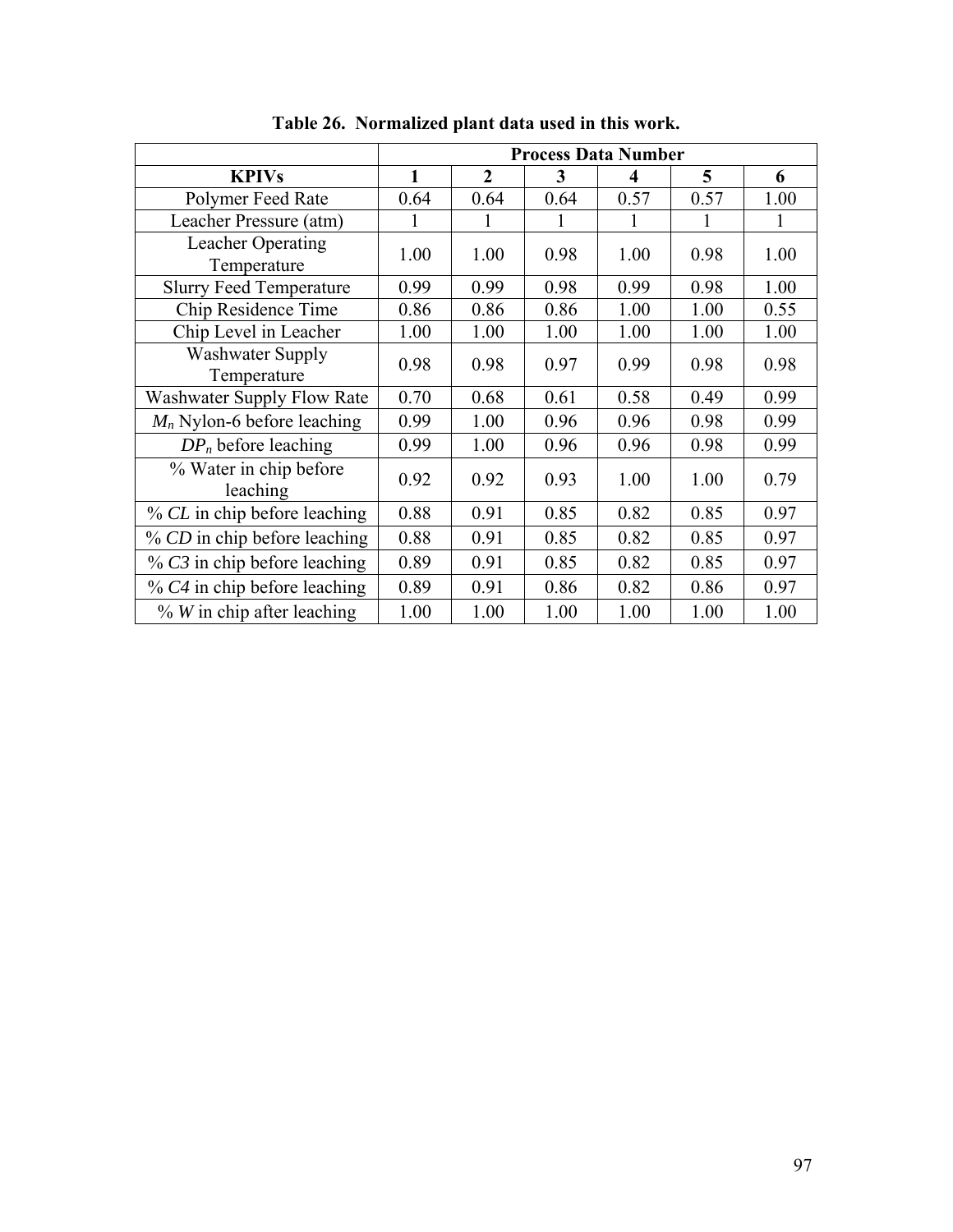|                                    | <b>Process Data Number</b> |      |      |
|------------------------------------|----------------------------|------|------|
| <b>KPIVs</b>                       | 7                          | 8    | 9    |
| Polymer Feed Rate                  | 1.00                       | 1.00 | 1.00 |
| Leacher Pressure (atm)             | 1                          | 1    | 1    |
| Leacher Operating                  | 0.98                       | 1.00 | 1.00 |
| Temperature                        |                            |      |      |
| <b>Slurry Feed Temperature</b>     | 0.98                       | 0.99 | 0.99 |
| Chip Residence Time                | 0.55                       | 0.55 | 0.55 |
| Chip Level in Leacher              | 1.00                       | 1.00 | 1.00 |
| <b>Washwater Supply</b>            | 0.97                       | 1.00 | 0.98 |
| Temperature                        |                            |      |      |
| <b>Washwater Supply Flow Rate</b>  | 0.99                       | 1.00 | 0.99 |
| $M_n$ Nylon-6 before leaching      | 1.00                       | 0.98 | 0.98 |
| $DP_n$ before leaching             | 1.00                       | 0.98 | 0.98 |
| % Water in chip before<br>leaching | 0.80                       | 0.79 | 0.79 |
| % CL in chip before leaching       | 1.00                       | 0.97 | 0.93 |
| % CD in chip before leaching       | 1.00                       | 0.97 | 0.93 |
| $%$ C3 in chip before leaching     | 1.00                       | 0.97 | 0.93 |
| % C4 in chip before leaching       | 1.00                       | 0.97 | 0.94 |
| $\%$ W in chip after leaching      | 1.00                       | 1.00 | 1.00 |

**Table 27. Normalized plant data used in this work, continued.** 

We now present leacher parameters that are identical to each data set, namely the geometry of the leacher and geometry and crystallinity of the polymer chips. We show these parameters in [Table 28.](#page-110-0) The leacher and pellet dimensions are normalized.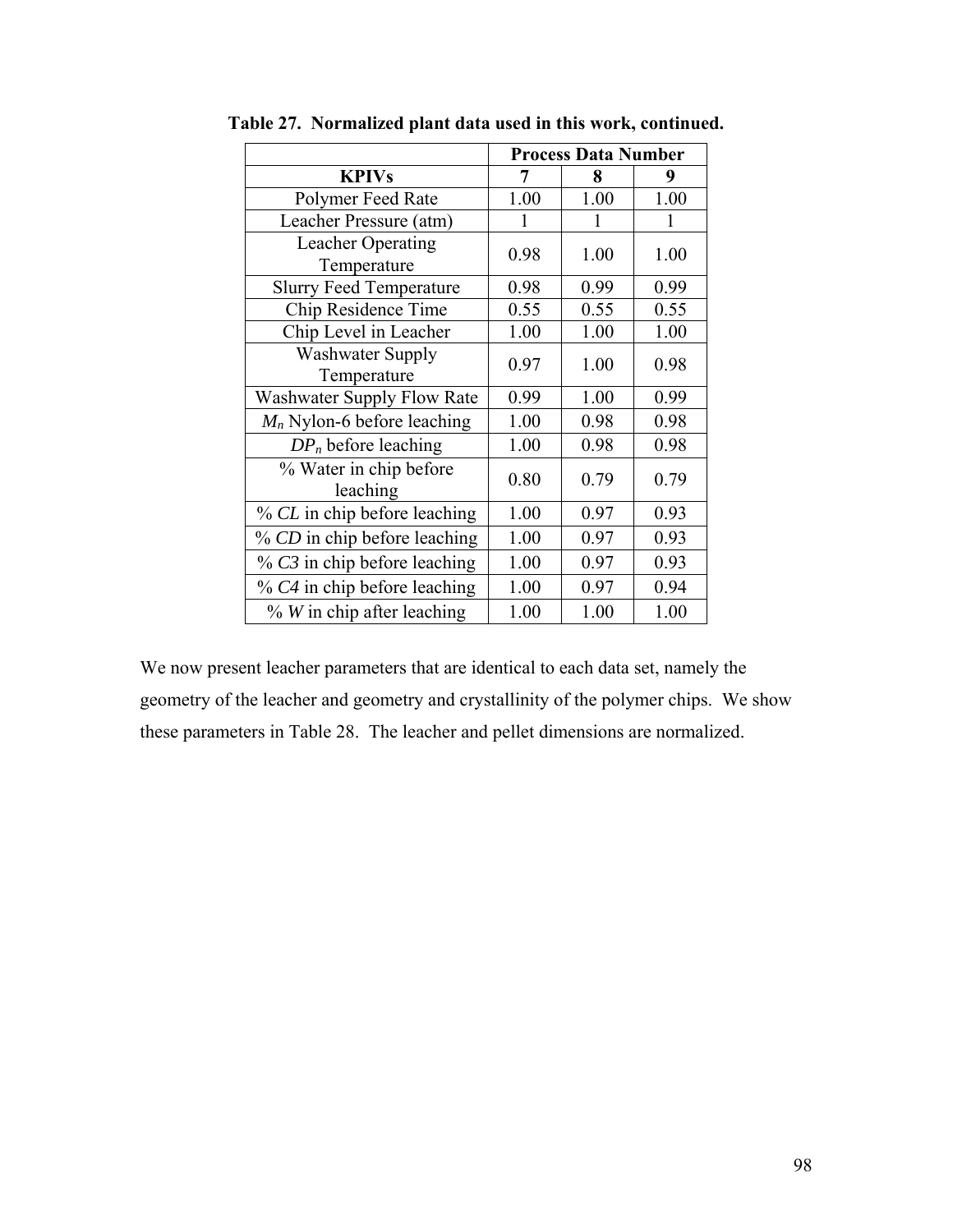| Normalized Modeled<br>Leacher Length | 1.0   |
|--------------------------------------|-------|
| Normalized Modeled                   | 0.036 |
| Leacher Diameter                     |       |
| Polymer Chip Void                    | 0.44  |
| Fraction $(m^3/m^3)$                 |       |
| Polymer Initial                      |       |
| Volumetric Degree of                 | 0.25  |
| Crystallinity $(m^3/m^3)$            |       |
| Normalized Polymer                   |       |
| Chip Cylindrical                     | 0.5   |
| Diameter                             |       |
| Normalized Polymer                   | 1.0   |
| Chip Cylindrical Length              |       |
| Normalized Modeled                   |       |
| Polymer Chip Spherical               | 0.375 |
| Radius                               |       |

<span id="page-110-0"></span>**Table 28. Leacher parameters used in this work.** 

We now present the normalized key process output variables (KPOVs) for the plant data sets we use to validate our model. KPOVs are the process variables that a model calculates that provide useful information to plant engineers. These variables should always include the goals of the given process. In the case of the leacher, the KPOVs are the mass fractions of the extractables: CL, CD, C3, and C4. [Table 29](#page-110-1) and [Table 30](#page-111-0) display the KPOVs for the nine plant data sets we use to validate our model.

**Process Data Number KPOVs** | 1 | 2 | 3 | 4 | 5 | 6 % *CL* in chip  $\frac{\text{6.02}}{\text{after} \text{ teaching}}$  0.79 0.86 0.82 0.88 0.84 0.97 % *CD* in chip after leaching  $\begin{array}{|c|c|c|c|c|c|c|c|c|} \hline 0.03 & 0.03 & 0.03 & 0.03 & 0.03 \ \hline \end{array}$ % *C3* in chip after leaching  $\begin{array}{|c|c|c|c|c|c|c|c|c|} \hline 0.05 & 0.05 & 0.05 & 0.05 & 0.06 \ \hline \end{array}$ % *C4* in chip  $\frac{\text{66}}{\text{66}}$  after leaching  $\left| 0.07 \right|$  0.08  $\left| 0.08 \right|$  0.08  $\left| 0.08 \right|$  0.09

<span id="page-110-1"></span>**Table 29. Normalized leacher results for the plant data sets used in this work.**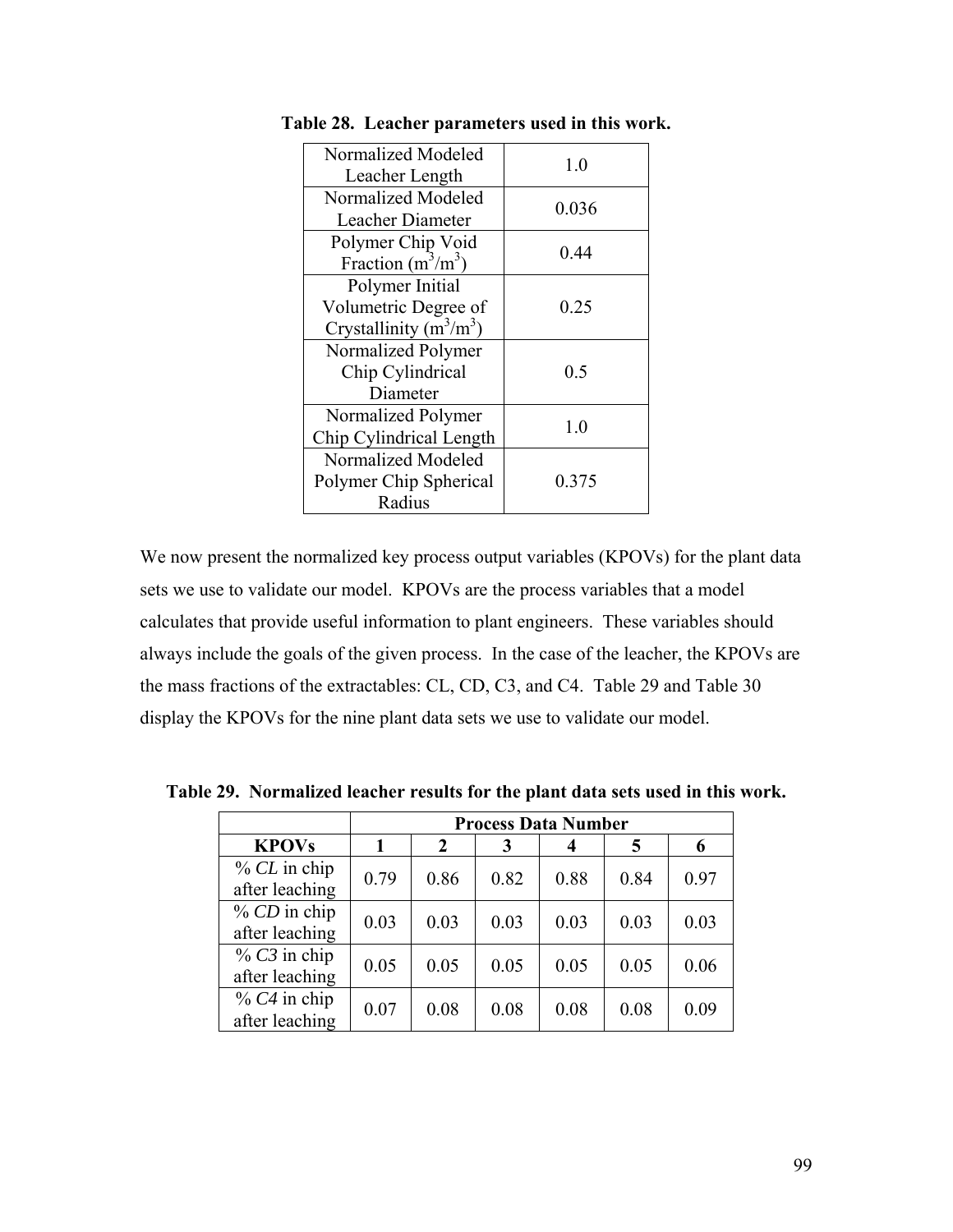|                      |      | <b>Process Data Number</b> |      |
|----------------------|------|----------------------------|------|
| <b>KPOVs</b>         |      |                            | Y    |
| $% CL$ in chip       | 0.86 | 0.95                       | 0.91 |
| after leaching       |      |                            |      |
| $% CD$ in chip       | 0.03 | 0.03                       | 0.03 |
| after leaching       |      |                            |      |
| $% C3$ in chip after | 0.05 | 0.06                       | 0.06 |
| leaching             |      |                            |      |
| $%$ C4 in chip after | 0.08 | 0.09                       | 0.08 |
| leaching             |      |                            |      |

<span id="page-111-0"></span>**Table 30. Normalized leacher results for the plant data sets used in this work, continued.** 

### *11.3 Model Results*

We use our model to calculate key process output variables (KPOVs) with the given KPIVs and parameters. During the course of our model experimentation, we find that our predicted solubilities of C3 and C4 are too low to show any appreciable leaching. Therefore, our extractables are now only CL and CD.

Recall that we have two empirical mass-transfer parameters to adjust to match data: the pre-exponential value for the polymer-phase diffusivity for CL and the empirical parameter to account for polymer resistance to solid dissolution for CD. We find it difficult to regress the empirical parameters to reasonably estimate the level of extractables for all of the data sets. We notice that the parameters regressed from the lower feed rate data sets perform well for the lower feed rate data sets (data sets one through five), but perform poorly for the higher feed rate data sets (data sets six through nine). Conversely, parameters regressed from the higher feed rate data sets perform well for the higher feed rate data sets but poorly for the lower feed rate data sets. Clearly, an unforeseen process condition is causing this discrepancy in the model's predictions.

To understand the cause for this discrepancy, we first present our empirical parameters fit to the lower feed rate data sets (data sets one through five) in [Table 31.](#page-112-0)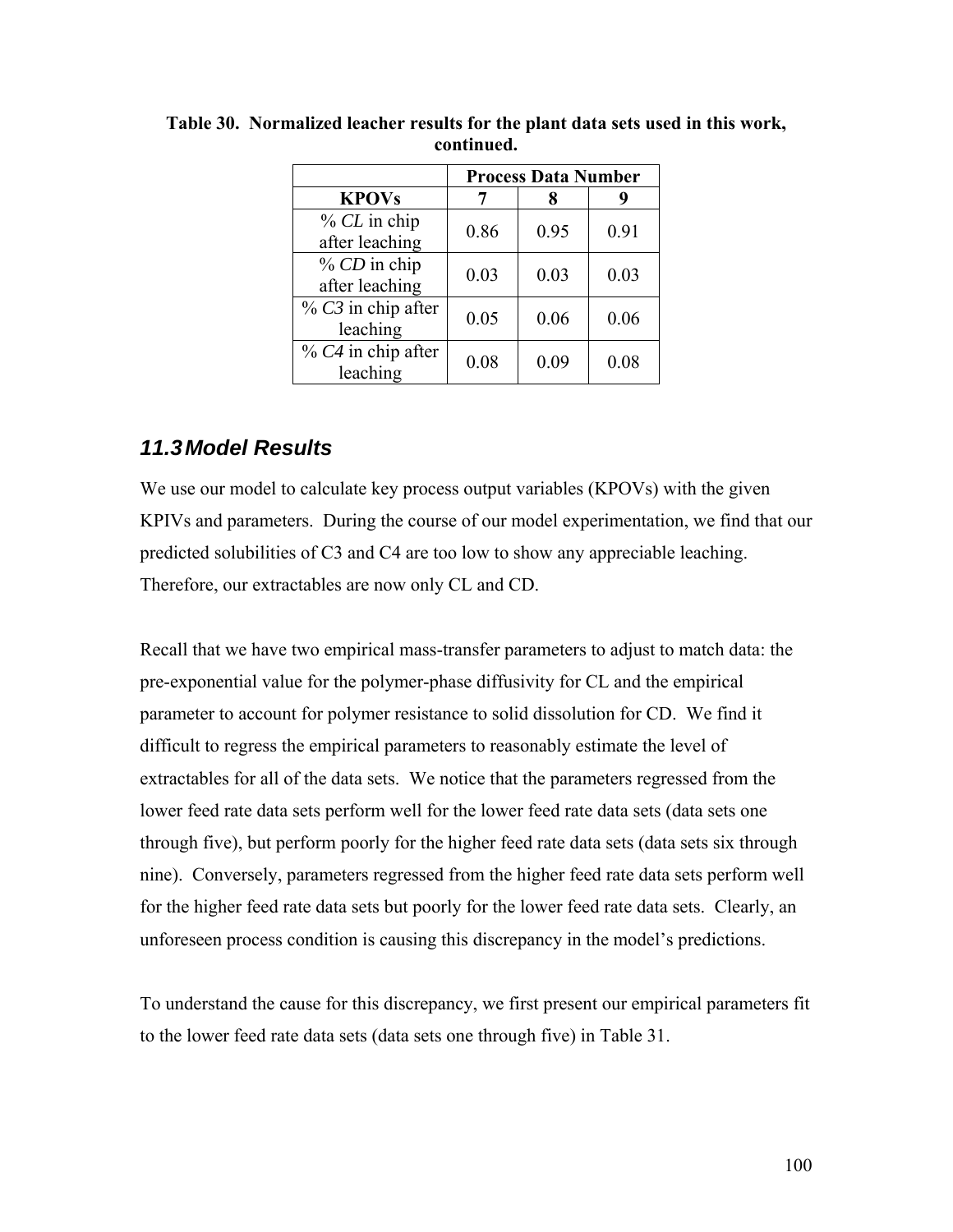<span id="page-112-0"></span>**Table 31. Fitted empirical parameters according to data sets one through five for our leacher model.** 

| $D_{o,CL}^P\left(\frac{m^2}{s}\right)$ | $k_{o,CD}^F \left(\frac{m^2}{m^2}\right)$ |
|----------------------------------------|-------------------------------------------|
| 5.43E-7                                | 9.50E-4                                   |

We plot our model results for the normalized final mass percents of CL and CD in the chips exiting the leacher against each plant data set in [Figure 32](#page-112-1). We identify each data set by both the normalized polymer feed rate and the normalized polymer residence time in the leacher.



<span id="page-112-1"></span>**Figure 32. Comparison of model results with real plant data for the final normalized mass percent of CL and CD in the chips exiting the leacher with parameters fit to data sets one through five.** 

Our model matches the plant data very well for data sets one, two, three, and five, and performs reasonably well for data set four. We see the more serious error in data sets six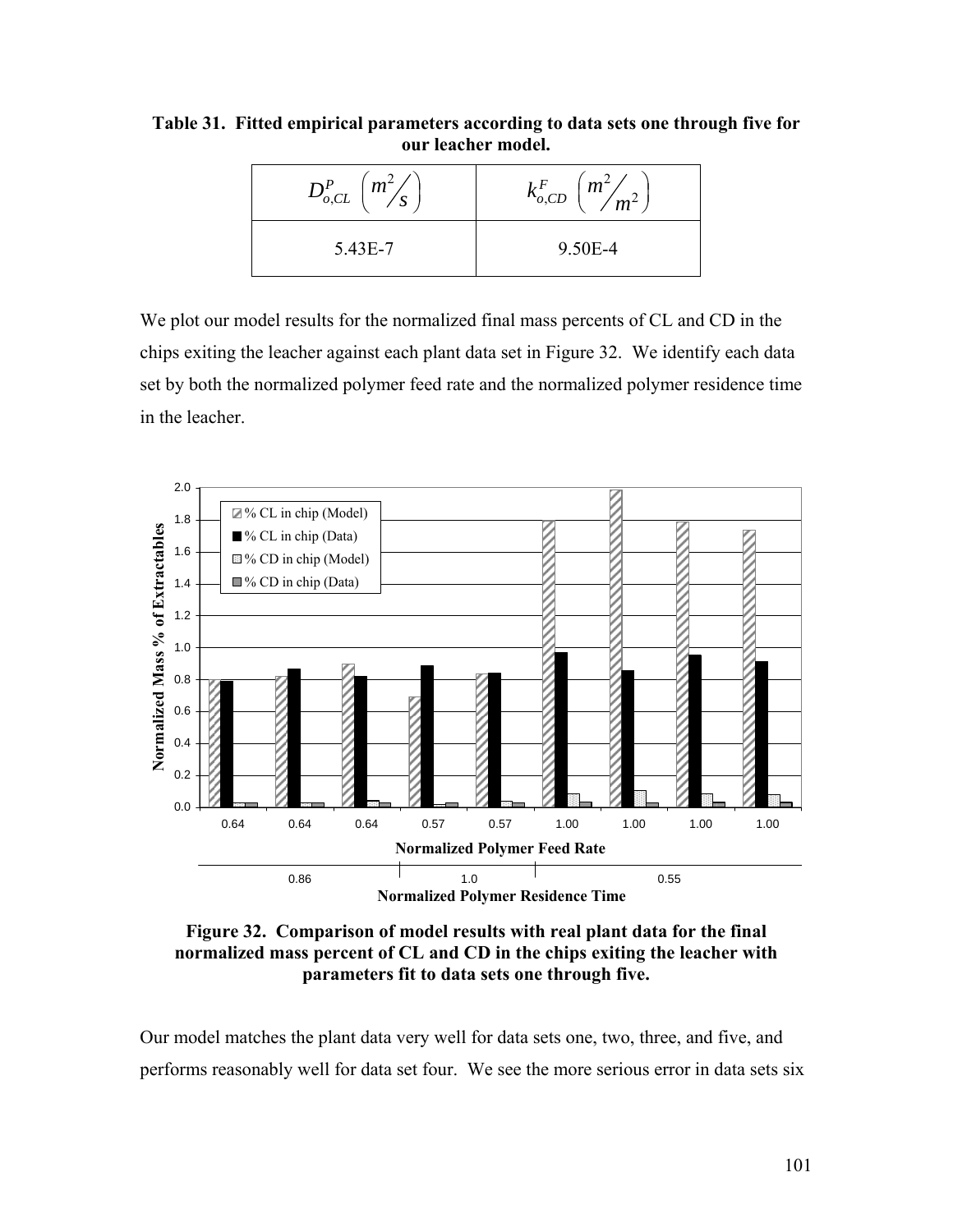through nine that we discuss above. We now present our empirical parameters fit to the higher feed rate data sets (data sets six through nine) in [Table 32.](#page-113-0)

<span id="page-113-0"></span>**Table 32. Fitted empirical parameters according to data sets six through nine for our leacher model.** 

| $\mid m^2 \rangle$<br>$D^{P}_{o,CL}$<br>ມ | $k^{F}_{o,CD}$<br>$\frac{1}{m^2}$ $\frac{m^2}{m^2}$ |
|-------------------------------------------|-----------------------------------------------------|
| 7.90E-7                                   | 2.90E-3                                             |

We plot our model results for the normalized mass fractions of CL and CD in the chips exiting the leacher against plant data in [Figure 33](#page-113-1).



<span id="page-113-1"></span>**Figure 33. Comparison of model results with real plant data for the final normalized mass percent of CL and CD in the chips exiting the leacher with parameters fit to data sets six through nine.**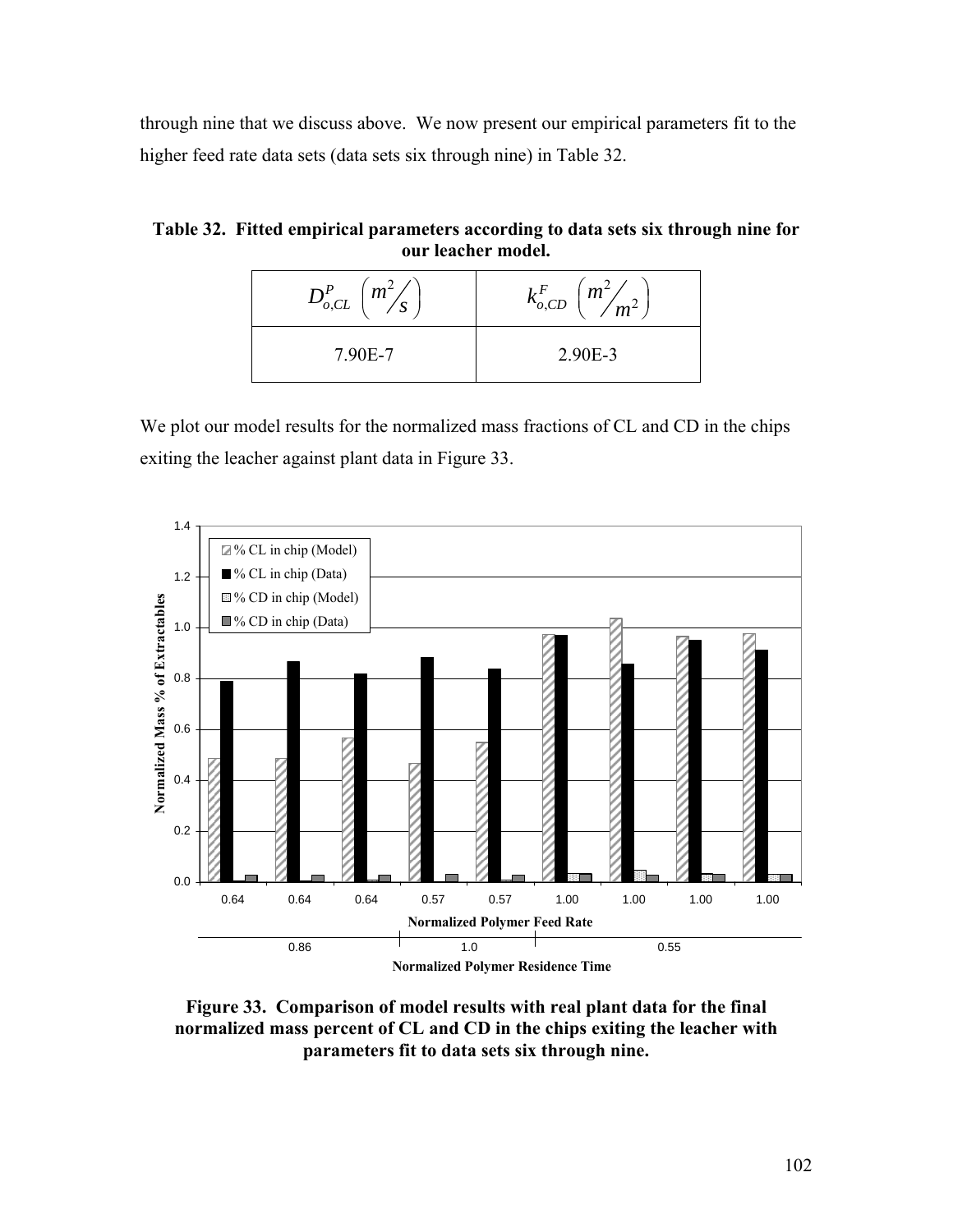We see how the model now predicts data sets six, eight, and nine very well and predicts data set seven reasonably well. We note that the model underpredicts data sets one through five. This observation is a clue that an equilibrium limitation may exist that is limiting the process' performance. It is possible that the parameters fit to data sets six through nine are reasonably appropriate, and the reason for the large underprediction of data sets one through five is an impurity of CL in the washwater supply that limits the process' mass-transfer potential. Intuitively, one may expect data sets one through five to produce lower levels of extractables in the chips than data sets six through nine, since data sets one through five have higher residence times. However, the plant data suggests that many of the nine data sets produce similar results. In the next section we present an analysis to demonstrate how a small impurity of CL in the washwater supply may reduce the mass-transfer potential of the process.

Assuming our parameters fit to data sets six through nine are appropriate, we find average-absolute errors of 25.0% and 54.7% for CL and CD, respectively. However, if we only consider data sets six through nine and neglect the outlying data sets one through five, assuming they are equilibrium limited, we then find average-absolute errors of 7.5% and 19.3%. If an impurity of CL in the washwater supply truly does exist, then we must reflect that parameter in our model and refit new empirical mass-transfer parameters.

## **12 Model Applications**

We perform several sensitivity and application studies to gain critical knowledge of a leacher's operation. Sensitivity studies help us understand which process variables we may change to effectively improve the leacher's performance. We may also look to a model application to search for possible limitations in the process.

### *12.1 Equilibrium Limitations*

A process engineer may wish to use a thermodynamic model to analyze equilibrium limitations. Such a limitation may exist if a solid oligomer saturates the fluid or if εcaprolactam diffuses until it is in equilibrium preventing further mass transfer. We use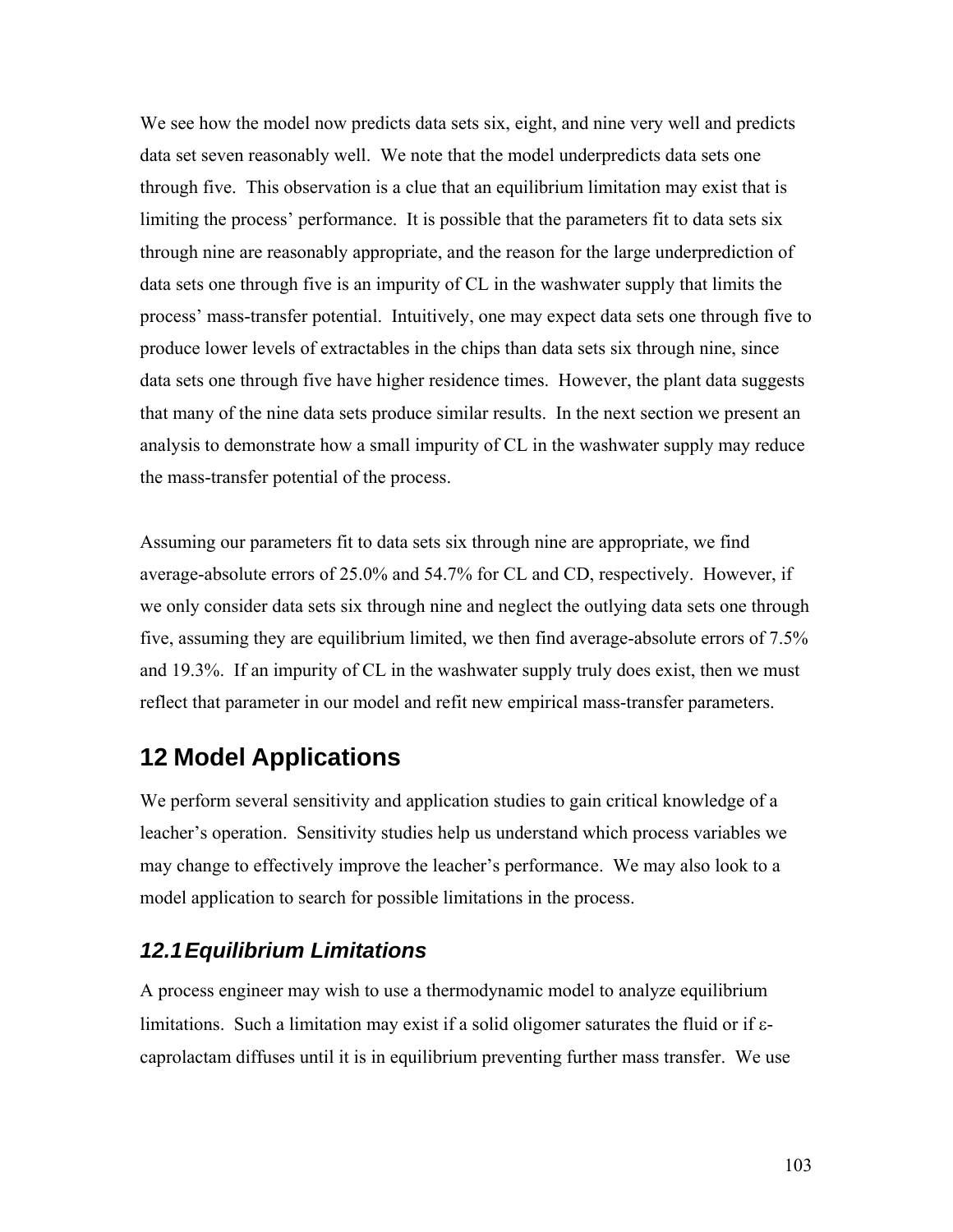our Polymer-COSMO-SAC model with our leacher model results to test for equilibrium limitations according to model predictions.

### **12.1.1** ε**-Caprolactam Equilibrium Limitation**

[Figure 34](#page-115-0) shows the steady-state profiles of the mole fraction of CL in both polymer and fluid phases for a lower feed rate data set. The third curve on the graph is the theoretical mole fraction of CL that would exist in the polymer phase if it were in equilibrium with the fluid phase. We see that the actual polymer-phase mole fractions are well above the equilibrium mole fractions. Our simulation reports a mole fraction of CL in the fluid of 1.7E-5 at cell 100. The mole fraction of CL in equilibrium with this fluid composition is 9.8E-5. The predicted mole fraction of CL in the polymer at cell 100 is 6.6E-3. The polymer chips have approximately 67 times the equilibrium amount of CL; therefore, the model predicts that the leacher does not reach equilibrium with respect to CL.



<span id="page-115-0"></span>**Figure 34. Predicted steady-state profiles of mole fractions of CL in the fluid and polymer phases and the theoretical mole fractions of CL that would exist in the polymer if it were in equilibrium with the fluid phase.**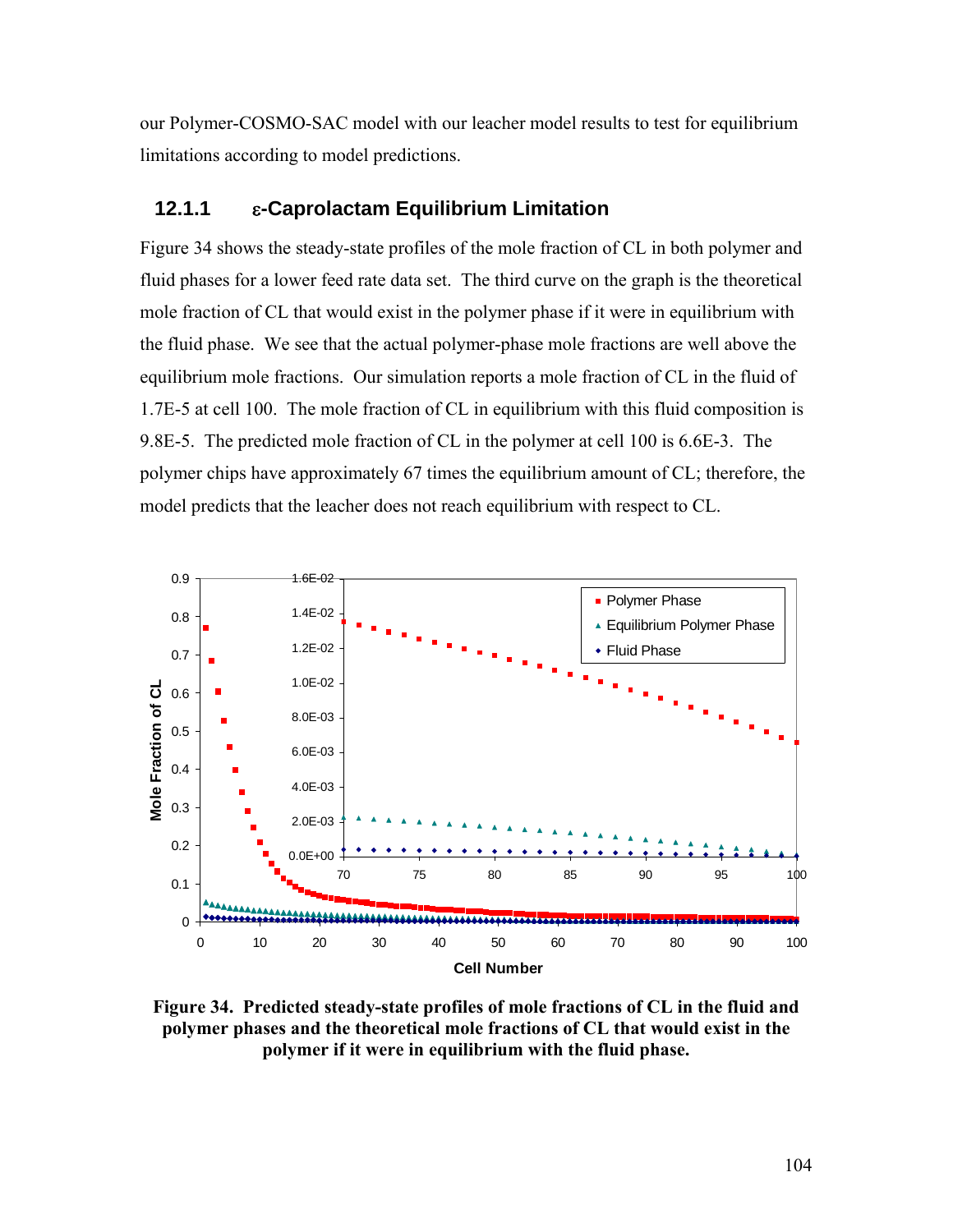However, there is the possibility for an equilibrium limitation if the inlet washwater contains CL impurity. Our model assumes the inlet washwater is initially pure water. If the process' washwater supply were not pure and, instead, contains 0.8 wt% CL, for example, we then obtain the profiles in [Figure 35](#page-117-0). The predicted polymer-phase curve approaches the predicted equilibrium curve. Although they do not quite meet each other, these profiles become very close, thereby reducing the potential for mass transfer. At cell 100, the mole fraction of CL in the polymer is 9.4E-3 and the mole fraction at equilibrium is 7.1E-3. The difference between these two values, which is the driving force for mass transfer, is only 2.3E-3. The normalized mass fraction of CL in the polymer at cell 100 is 0.7, which is close to the observed normalized mass fractions of CL in the plant data sets one through five. Therefore, it is possible that the actual process may have an equilibrium limitation if the washwater feed has a small impurity of CL. Such a limitation may explain the discrepancy between the model predictions and the observed plant measurements at the lower feed rate data sets.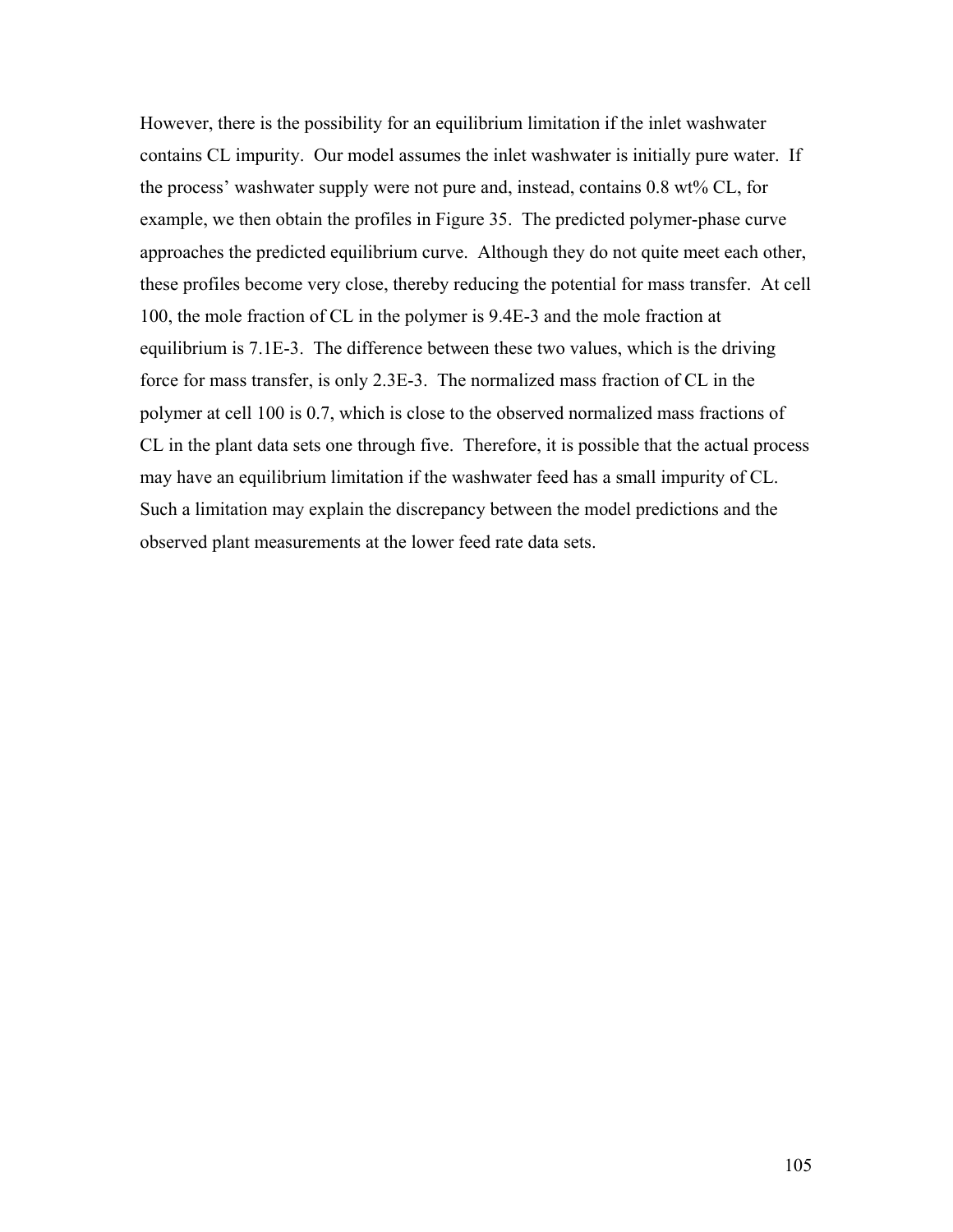

<span id="page-117-0"></span>**Figure 35. Predicted steady-state profiles of mole fractions of CL in the fluid and polymer phases and the theoretical mole fractions of CL that would exist in the polymer if it were in equilibrium with the fluid phase with a 0.8 wt% impurity of CL in the washwater supply.** 

### **12.1.2 Cyclic Dimer Equilibrium Limitation**

To evaluate whether or not cyclic dimer is saturated in the fluid, we calculate its predicted solubility in the fluid and compare to its mass fraction in the fluid. We calculate solubility as an average of CD's solubility in both W and CL, using the actual fractions of W and CL in the fluid. [Figure 36](#page-118-0) shows these results along the entire length of the leacher. As we see from these results, the dissolved CD in the fluid is well below the predicted solubility limit. This result implies that the leaching of CD is solely limited by mass transfer.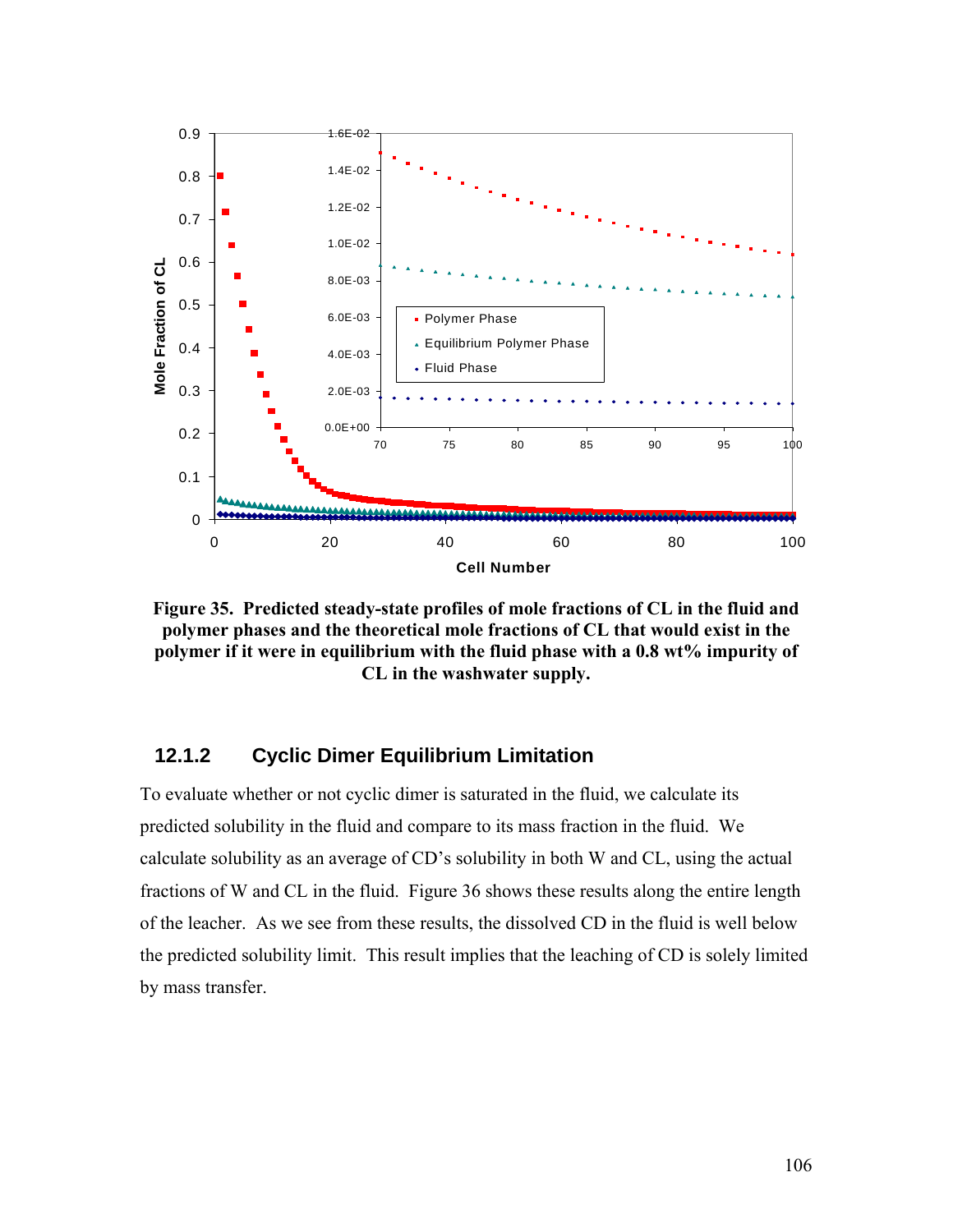

<span id="page-118-0"></span>**Figure 36. Predicted steady-state profile of the mass fraction of CD in the fluid and its predicted solubility in the fluid, expressed as a mass fraction.** 

### *12.2 Sensitivity to Chip Radius*

We test the KPOVs sensitivity to the geometry of the polymer chips. For this study, we vary the diameter of the cylindrical chips and calculate a corresponding spherical radius and record the mass percent of total extractables in the chips exiting the leacher. We keep the cylindrical chip length constant at a normalized value of 1.0. We must also neglect the turbulent diffusivity for these calculations. Changing the chip geometry would require that we perform new CFD simulations with a brand new mesh to calculate turbulent diffusivity for each chip size we study. As we discuss earlier, the turbulent diffusivity has a small impact on the total extractables; therefore, it likely has little impact on the model's sensitivity to chip geometry.

We find that the chip geometry has a drastic effect on the final concentrations of extractables. We show a plot of the mass percent of total extractables in the polymer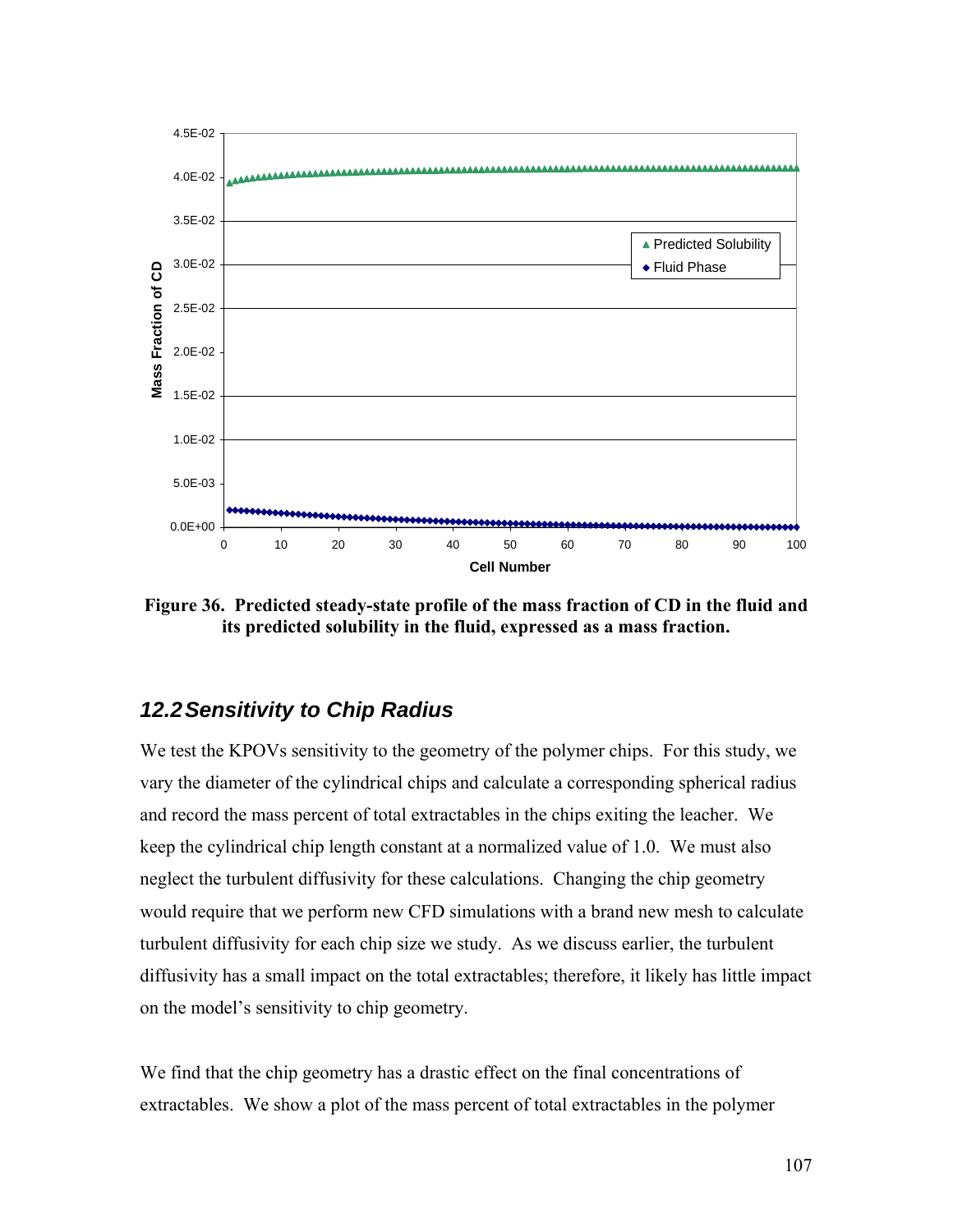chips exiting the leacher versus normalized cylindrical chip diameter in [Figure 37](#page-119-0). The current normalized cylindrical chip diameter is 0.5. We see that a 33% reduction in the chip diameter produced at the cutters can reduce the total extractables in the chips by approximately 57%. This phenomenon is intuitive: since the polymer is the greatest source of resistance to mass transfer, it is logical that reducing the diffusive path through the polymer would increase mass transfer.



<span id="page-119-0"></span>**Figure 37. Effect of normalized polymer chip geometry on total extractables remaining in the chip. The normalized cylindrical chip length is 1.0.** 

### *12.3 Sensitivity to Washwater Flow Rate*

We now test the KPOVs sensitivity to the washwater flow rate. For this study, we vary the washwater flow rate and record the mass percent of total extractables in the chips exiting the leacher. We again must neglect the turbulent diffusivity for these calculations. Changing the washwater flow rate would require that we perform new CFD simulations with new relative velocities to calculate turbulent diffusivity for each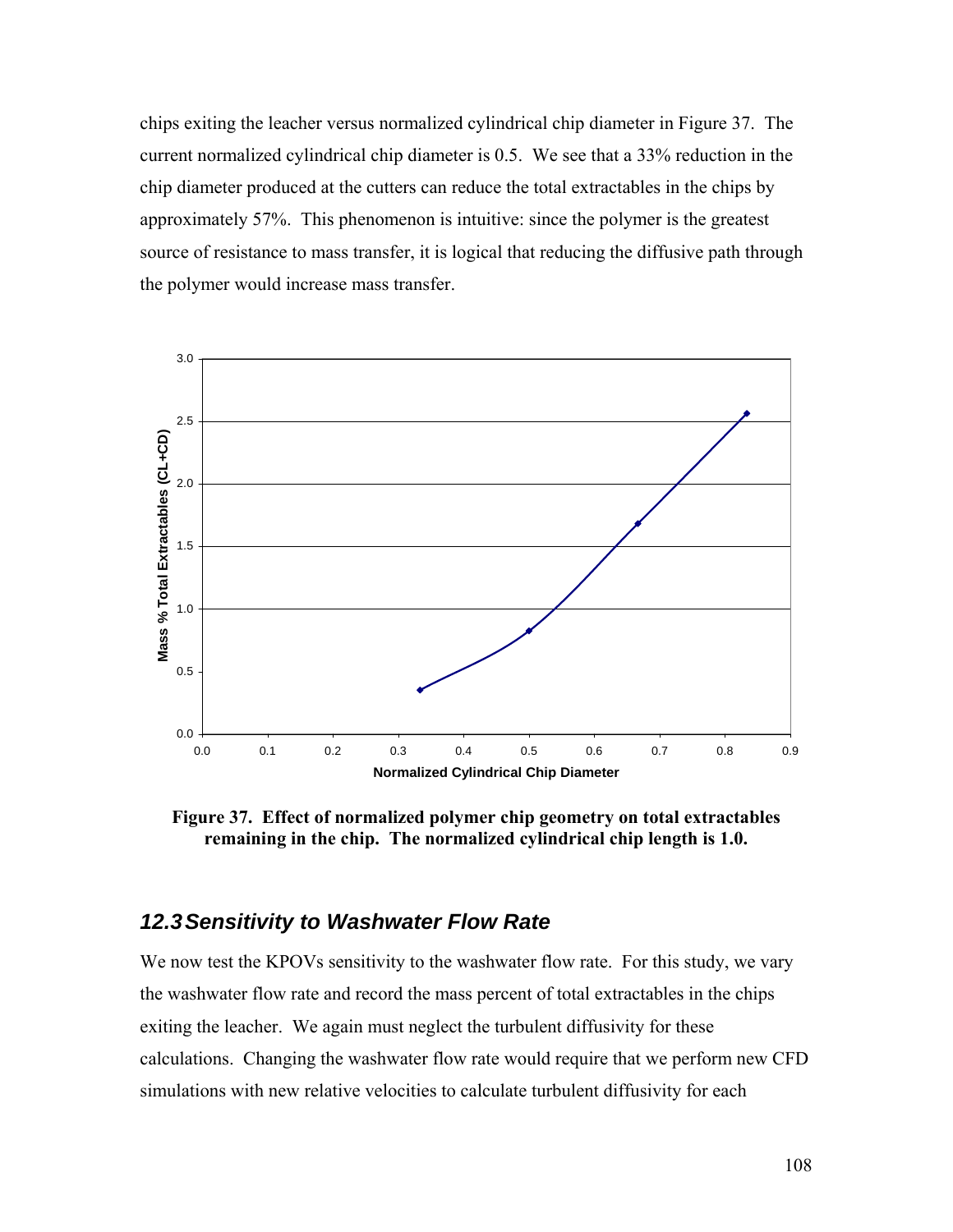washwater flow rate we study. As we discuss earlier, the turbulent diffusivity has a small impact on the total extractables; therefore, it likely has little impact on the model's sensitivity to washwater flow rate.

We find that the washwater flow rate has a noticeable but small impact on total extractables remaining in the polymer. The current normalized washwater flow rate is 0.70. An increase in this value by 40% decreases total extractables by only 11%. Increasing the washwater flow rate means a higher fluid velocity moving across the polymer chips. A higher fluid velocity increases the fluid-phase mass-transfer coefficient. This phenomenon is again intuitive: since leaching is limited by the polymerphase mass-transfer coefficient an increase in the fluid-phase mass-transfer coefficient will have a limited impact on mass transfer. We show a plot of total extractables versus normalized washwater flow rate in [Figure 38](#page-120-0).



<span id="page-120-0"></span>**Figure 38. Effect of normalized washwater flow rate on the mass percent of total extractables in the chips exiting the leacher.**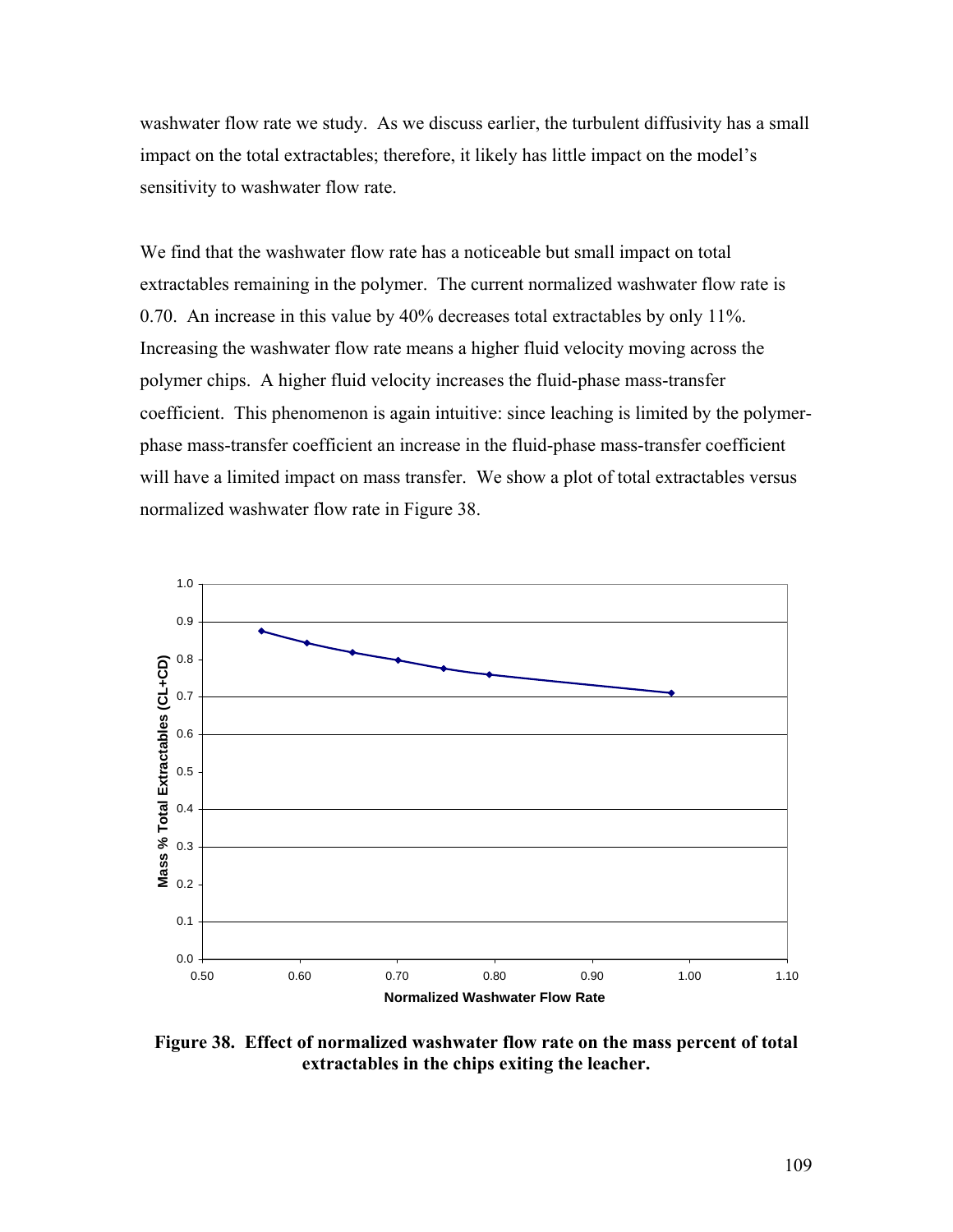Increasing the washwater flow rate also increases the operating cost of the leacher. The minimal benefit in total extractables gained from a higher washwater flow rate must be carefully balanced against the cost of washwater. Likewise, attempting to cut smaller chips may add fixed costs in the form of new or modified cutters and may also be limited by equipment feasibility.

## **13 Conclusions**

We present a multiscale isothermal leacher model that is validated against real plant data. We provide our development of our mesoscale, or CFD scale, and molecular scale. We show how models at each of these scales can add knowledge to our finite-volume scale. We also demonstrate how to reduce and simplify complex, computation-intensive simulations at the mesoscale and molecular scale that may otherwise cause an infeasible overall leacher model. We may run these simulations beforehand, export the key variables, and input the key variables into the overall leacher model.

Our mesoscale CFD simulations provide us with a volume-average turbulent diffusivity, which we add to our main leacher model. We use GAMBIT 2.2 to generate a small element of a packed bed of spheres and FLUENT 6.2 to solve mass and momentum balances and the standard *K-*ε model to compute turbulent properties. Unfortunately, we find that the turbulent diffusivity provides little value to the model results.

Our molecular simulations provide us with two key features: solubility predictions of solid oligomers in both water and ε-caprolactam, and an activity-coefficient model to compute liquid-liquid equilibrium compositions. We use the COSMO-SAC model to generate solubility predictions. We also develop an extension of COSMO-SAC to account for polymer species, which we refer to as Polymer-COSMO-SAC. We are able to use our predicted solubilities to help compute the dissolution rates of the solid oligomers. We use Polymer-COSMO-SAC to calculate and tabulate polymer-phase compositions in equilibrium with various fluid-phase compositions. Our leacher model is able to import these tabulated data points when it requires a liquid-liquid equilibrium calculation.

110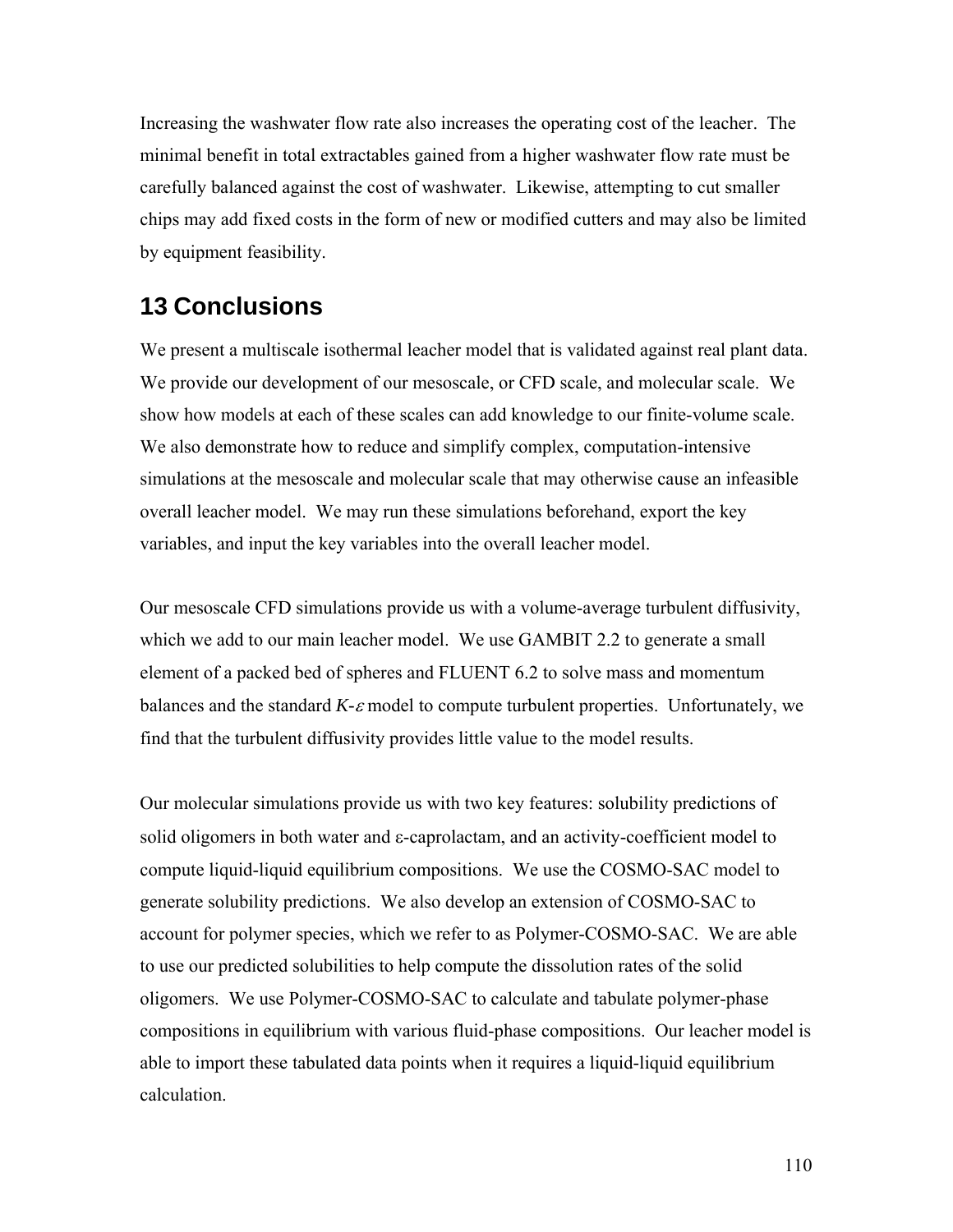Our model has only two empirical parameters that we fit to data. We find two sets of final values for the empirical parameters: one set for the lower feed rates and one set for the higher feed rates. For the lower feed rates, we find a final pre-exponential polymerphase diffusivity for  $\varepsilon$ -caprolactam of 5.43E-7  $m^2$ /s and a final polymer-pellet resistance to solid dissolution for cyclic dimer of 9.50E-4. For the higher feed rates, we find a final pre-exponential polymer-phase diffusivity for  $\varepsilon$ -caprolactam of 7.90E-7  $m^2$ /s and a final polymer-pellet resistance to solid dissolution for cyclic dimer of 2.90E-3. It is possible an impurity of ε-caprolactam in the washwater supply may limit the leacher's performance and may explain why the model underpredicts the extractables at lower feed rates. Assuming our parameters fit to data sets six through nine are appropriate, we find average-absolute errors of 25.0% and 54.7% for CL and CD, respectively. However, if we only consider data sets six through nine and neglect the outlying data sets one through five, assuming they are equilibrium limited, we then find average-absolute errors of 7.5% and 19.3%. If an impurity of CL in the washwater supply truly does exist, then we must reflect that parameter in our model and refit new empirical mass-transfer parameters. Note that we are measuring the percent error of final mass fractions, which are very small numbers. Therefore, their values are rather unforgiving when calculating a relative error, causing the error to seem large. We feel that our errors are satisfactory, especially given that one does not easily find a published leacher model.

We perform application and sensitivity studies to understand critical operating knowledge of the leacher. Our model shows how an impurity of ε-caprolactam in the washwater supply can drastically change the model's performance with respect to the final concentration of ε-caprolactam in the chips. We find that increasing the washwater flow rate improves the leacher's performance by removing more extractables, but the value gained is relatively low compared to the increase in washwater required. Decreasing the polymer pellets' diameter, however, has a large impact on the leacher's performance for small changes in diameter. We find that cutting the polymer pellets into smaller cylinders may greatly improve the extractables removed, although one must carefully weigh value against the alterations required at the cutters.

111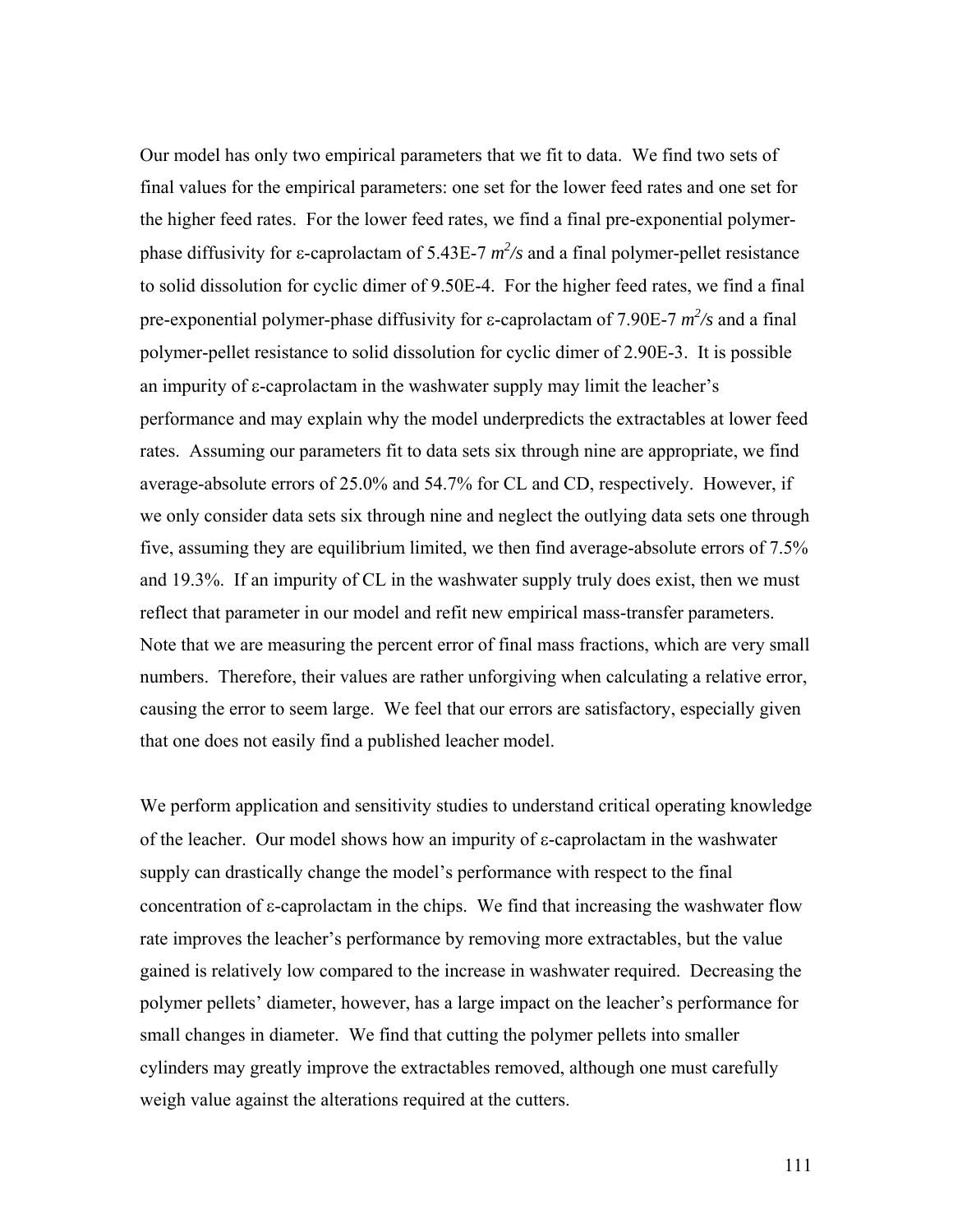## **14 Improvements for Future Work**

We note areas of possible improvement for any future work. The current work presents an isothermal model; hence, one may wish to expand this model to include an enthalpy balance. Doing so requires accurate temperature measurements from a real plant process for validation.

One may also wish to improve computational efficiency by optimizing the discretization of the grid and the interpolation method for approximating convection. As we demonstrate earlier, using QUICK allows one to use a fewer number of grid cells. One may wish to explore an efficient balance between the number of grid cells and the choice of using QUICK or a linear interpolation for convection.

We also encourage the improvement of our methodology for applying COSMO-based models to polymer systems. We recommend a study of applying our methodology to a large database of polymer systems and validating the model predictions against accurate experimental data.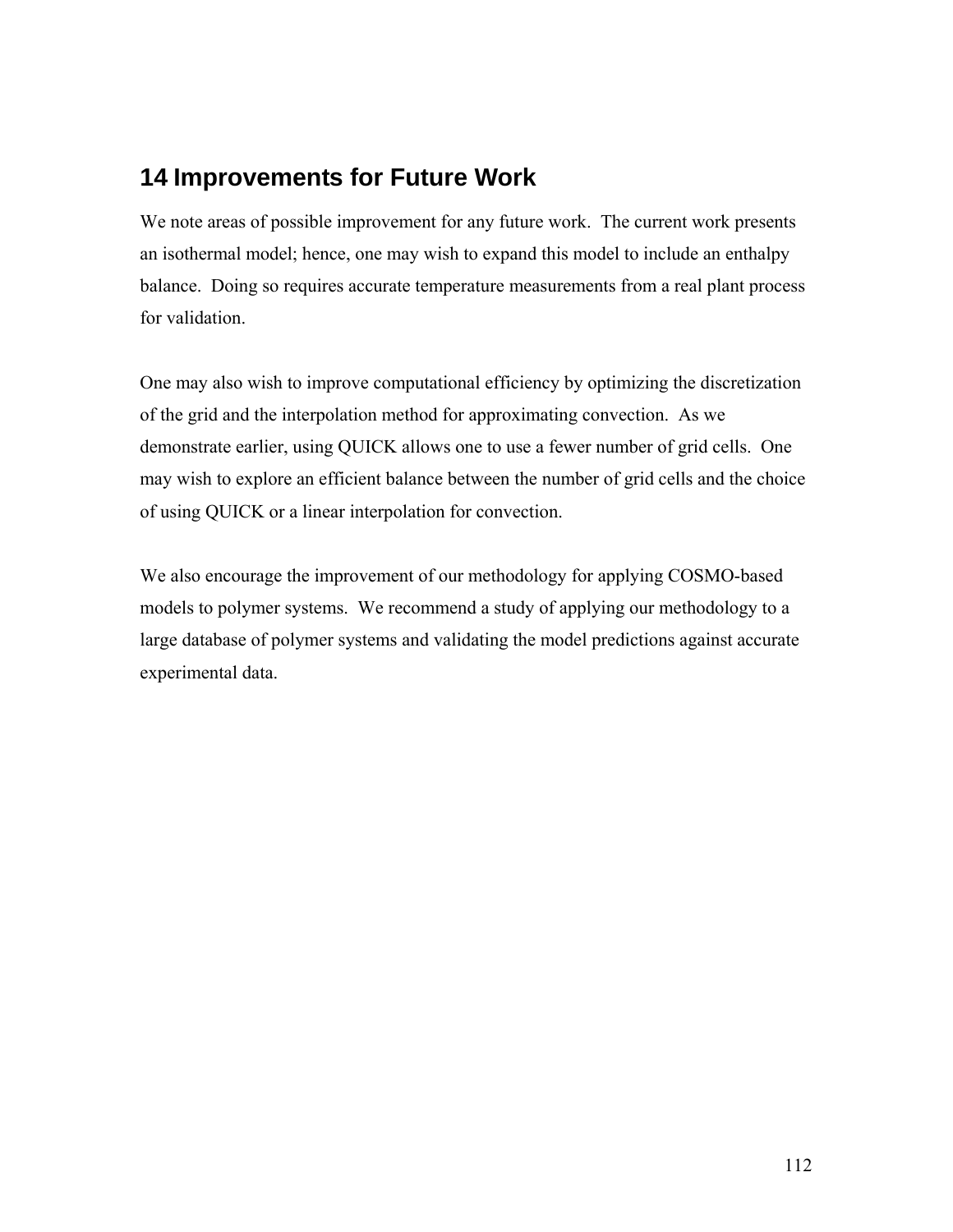# **Nomenclature**

| General                 | <b>Description</b>                                                                                  |
|-------------------------|-----------------------------------------------------------------------------------------------------|
| a                       | ratio of wetted surface area of spherical pellets to total volume of<br>leacher $(m^{-1})$          |
| A                       | <b>DIPPR</b> correlation parameter                                                                  |
| $A_i$                   | COSMO-calculated cavity surface area of molecule i $(\hat{A}^2)$                                    |
| $A_i(\sigma)$           | surface area of all segments with surface charge density $\sigma$ in<br>molecule $i(A^2)$           |
| $A_c$                   | cross-sectional area of a cell $(m2)$                                                               |
| $A_S$                   | surface area of the side walls of a cell $(m2)$                                                     |
| $a_{\text{eff}}$        | effective surface area of a standard surface segment (7.5 $\AA^2$ )                                 |
| $a_{\nu}$               | ratio of the surface area of pellets to the volume of pellets $(m^{-1})$                            |
| $\boldsymbol{B}$        | <b>DIPPR</b> correlation parameter                                                                  |
| $\mathcal C$            | DIPPR correlation parameter                                                                         |
| $\mathcal{C}_{0}^{(n)}$ | water sorption concentration (mol-water/mol-amide)                                                  |
| $C_0$                   | standard $K$ - $\varepsilon$ model parameter                                                        |
| $C_I$                   | standard $K$ - $\varepsilon$ model parameter                                                        |
| C <sub>2</sub>          | standard $K$ - $\varepsilon$ model parameter                                                        |
| $C_i^F$                 | concentration of species <i>i</i> in the fluid phase (mol/m <sup>3</sup> )                          |
| $C_i^{F,0}$             | inlet concentration of species <i>i</i> in the fluid phase (mol/m <sup>3</sup> )                    |
| $C_i^{F*}$              | concentration of species $i$ in the fluid phase in equilibrium with the<br>polymer phase $(mol/m3)$ |
| $C_i^P$                 | concentration of species <i>i</i> in the polymer phase (mol/m <sup>3</sup> )                        |
| $C_i^{P,0}$             | inlet concentration of species <i>i</i> in the polymer phase (mol/m <sup>3</sup> )                  |
|                         | concentration of species $i$ in the polymer phase in equilibrium with<br>the fluid phase $(mol/m3)$ |
| $C_i^{sat}$             | saturation concentration of solid species $i \text{ (mol/m}^3)$                                     |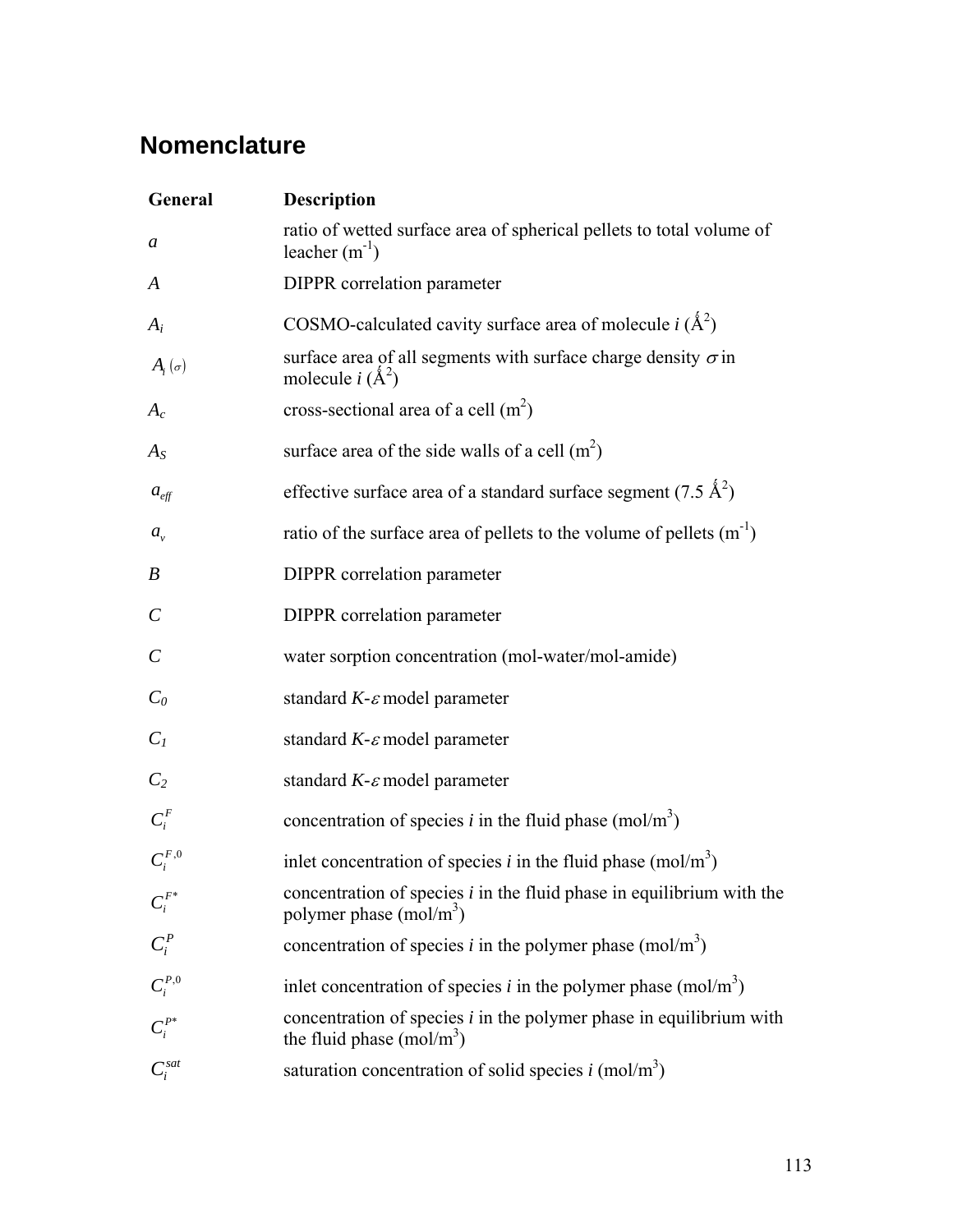| $C_i$                    | group coefficient for the method of Chickos et al.                                  |
|--------------------------|-------------------------------------------------------------------------------------|
| $\Delta C_p$             | difference between the liquid and solid heat capacities (J/mol-K)                   |
| D                        | diameter of the leacher (m)                                                         |
| D                        | <b>DIPPR</b> correlation parameter                                                  |
| $D_{cvl}$                | cylindrical diameter of a polymer pellet (m)                                        |
| $D_{sphere}$             | spherical diameter of a polymer pellet (m)                                          |
| $D_i^F$                  | fluid-phase molecular-diffusion coefficient of species $i$ (m <sup>2</sup> /s)      |
| $\mathbf{D}_{i, self}^F$ | self-diffusion coefficient of species i in the fluid phase $(m^2/s)$                |
| $D_i^{F,E}$              | fluid-phase enhanced diffusivity of species $i$ (m <sup>2</sup> /s)                 |
| $D_i^P$                  | polymer-phase molecular-diffusion coefficient of species $i$ (m <sup>2</sup> /s)    |
| $D_{o,i}^P$              | pre-exponential parameter for diffusion of species $i$ (m <sup>2</sup> /s)          |
| $D^b_{i/P}$              | dispersion coefficient for species <i>i</i> in the polymer phase $(m^2/s)$          |
| DPn                      | degree of polymerization (mol-segments/mol-species)                                 |
| E                        | <b>DIPPR</b> correlation parameter                                                  |
| $E_i^D$                  | activation energy for diffusion of species $i$ (J/mol)                              |
| $E_{PA6}^{G}$            | glassy molar thermal expansivity for nylon-6 $\text{(cm}^3\text{/mol-seg-K)}$       |
| $E_{p_{A6}}^L$           | rubbery (or liquid-like) molar thermal expansivity for nylon-6<br>$(cm3/mol-seg-K)$ |
| $f_i$                    | fugacity of species $i$ (Pa)                                                        |
| $f_i^o$                  | standard-state fugacity of species $i$ (Pa)                                         |
| $f_i^{\textit{Pure},L}$  | fugacity of pure species $i$ as a liquid (Pa)                                       |
| $f_i^s$                  | fugacity of species $i$ as pure solid (Pa)                                          |
| $f_i^{sat}$              | saturation fugacity of species $i$ (Pa)                                             |
| $f_i^V$                  | vapor-phase fugacity of species $i$ (Pa)                                            |
| $\overline{g}_i^E$       | partial molar excess Gibbs energy of species $i$ (J/mol)                            |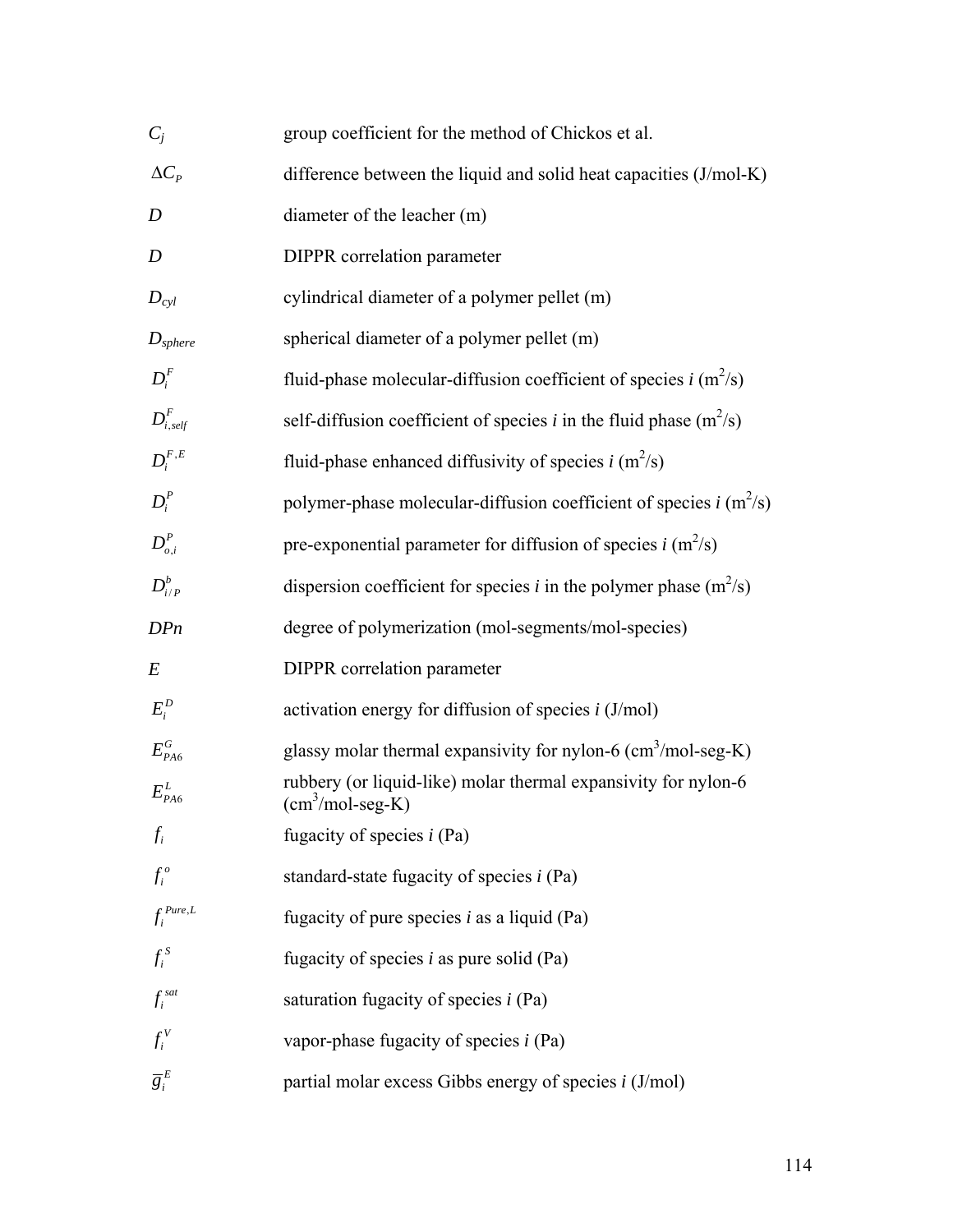| ${\cal G}^{F-P}_i$<br>$G_i^{P-F}$ | rate of interphase mass transfer of species $i$ from the fluid phase to<br>the polymer phase $(mol/m3-s)$<br>rate of interphase mass transfer of species $i$ from the polymer phase |
|-----------------------------------|-------------------------------------------------------------------------------------------------------------------------------------------------------------------------------------|
| $G_{\!}$                          | to the fluid phase $(mol/m3-s)$<br>numeric parameter for functional group of type $k$ for the method of<br>Chickos et al. (J/mol-K)                                                 |
| $\Delta H_{fus}$                  | heat of fusion at the triple point (J/mol)                                                                                                                                          |
| $\Delta H_{fus}^m$                | heat of fusion at the melt temperature (J/mol)                                                                                                                                      |
| $J_m$                             | Colburn factor                                                                                                                                                                      |
| $\overline{J}_i^F$                | molar diffusive flux of species $i$ in the fluid phase in vector notation<br>$(mol/m2-s)$                                                                                           |
| $\overline{J}_i^P$                | molar diffusive flux of species $i$ in the polymer phase in vector<br>notation (mol/m <sup>2</sup> -s)                                                                              |
| $\overline{J}_i^*$                | turbulent molar flux of species i in vector notation (mol/m <sup>2</sup> -s)                                                                                                        |
| $k_i^F$                           | mass-transfer coefficient of species <i>i</i> in the fluid phase $(m^3/m^2-s)$                                                                                                      |
| $k_i^{F,o}$                       | overall mass-transfer coefficient of species $i$ in the fluid phase<br>$(m^3/m^2-s)$                                                                                                |
| $k_i^F$                           | modified mass-transfer coefficient of species $i$ in the fluid phase<br>$(m^3/m^2-s)$                                                                                               |
| $k_i^P$                           | mass-transfer coefficient of species <i>i</i> in the polymer phase $(m^3/m^2-s)$                                                                                                    |
| $k_i^{P,o}$                       | overall mass-transfer coefficient of species $i$ in the polymer phase<br>$(m^3/m^2-s)$                                                                                              |
| $k_{o,i}^F$                       | polymer-pellet resistance to dissolution of solid $i$ into the fluid phase<br>$(m^2/m^2)$                                                                                           |
| K                                 | turbulent kinetic energy $(m^2/s^2)$                                                                                                                                                |
| $l_i$                             | Staverman-Guggenheim combinatorial activity-coefficient equation<br>term                                                                                                            |
| L                                 | length of the leacher (m)                                                                                                                                                           |
| $\dot{m}_{in}^P$                  | inlet mass flow rate of polymer (kg/hr)                                                                                                                                             |
| $m_{solid}^{Pure}$                | mass of a pure solid sphere (kg)                                                                                                                                                    |
| $M_i$                             | molecular weight of species $i$ (kg/kmol)                                                                                                                                           |
| $\,N$                             | number of centroids in the discretized domain                                                                                                                                       |
| $\emph{N}_{\emph{A}}$             | Avogadro's number $(6.02214E23 \text{ mol}^{-1})$                                                                                                                                   |
| $N_i\,$                           | total molar flux of species i (mol/m <sup>2</sup> -s)                                                                                                                               |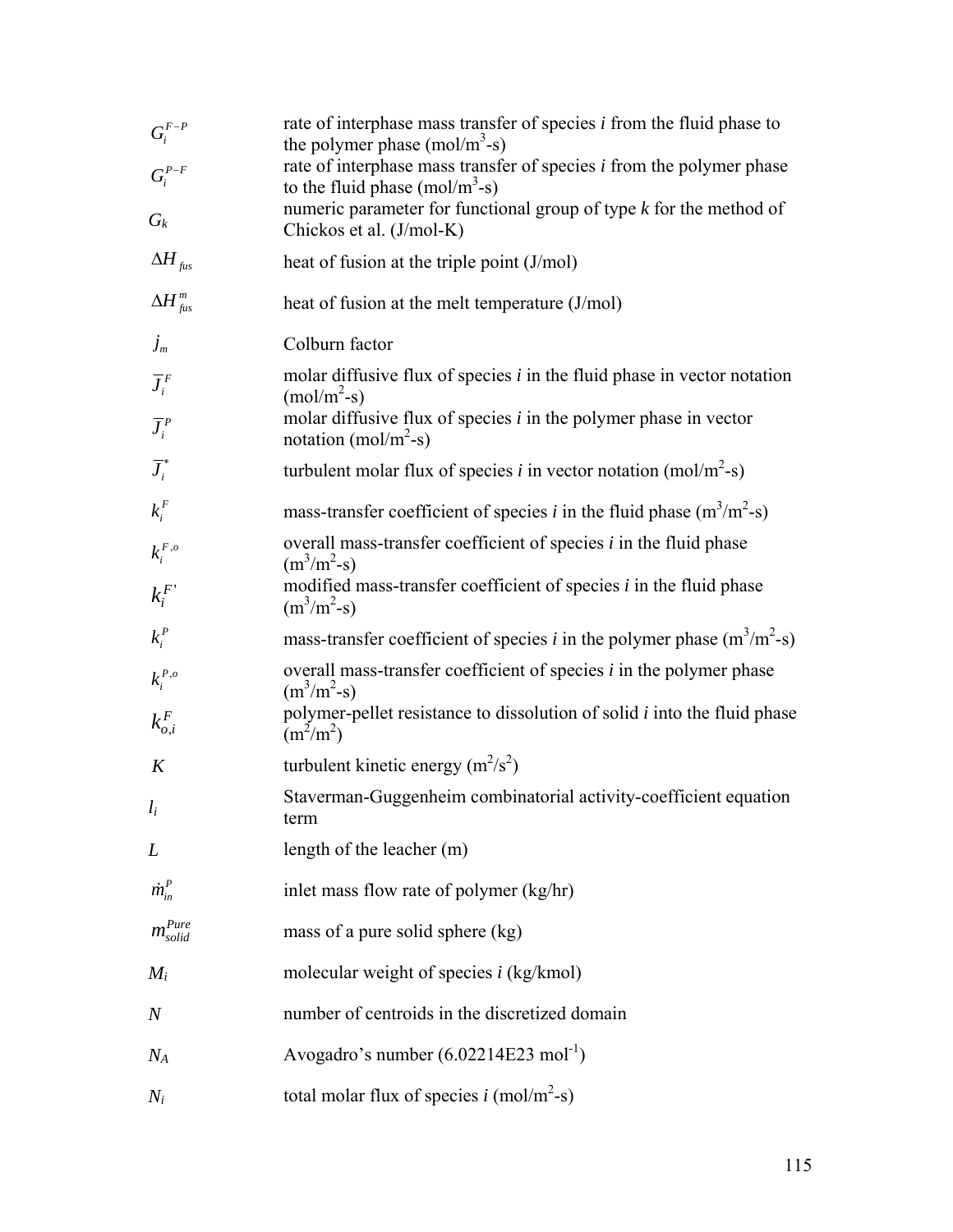| $\bar{N}_i^F$                                                           | total molar flux of species $i$ in the fluid phase in vector notation<br>$(mol/m2-s)$   |
|-------------------------------------------------------------------------|-----------------------------------------------------------------------------------------|
| $\overline{N}_i^P$                                                      | total molar flux of species $i$ in the polymer phase in vector notation<br>$(mol/m2-s)$ |
| $N_k$                                                                   | number of functional groups of type $k$ for the method of Joback                        |
| $\boldsymbol{P}$                                                        | pressure (Pa)                                                                           |
| $P_i^{sat}$                                                             | saturation pressure of species $i$ (Pa)                                                 |
| $P_i(\sigma)$                                                           | sigma profile of molecule $i$                                                           |
| $P_i^{\dagger}(\sigma)$                                                 | modified sigma profile of molecule $i(A^2)$                                             |
| q                                                                       | standard surface-area parameter (79.53 $\AA^2$ )                                        |
| $q_i$                                                                   | normalized surface-area parameter                                                       |
| $Q_{EAS}$                                                               | equiangle skew mesh quality                                                             |
| r                                                                       | standard volume parameter (66.69 $\AA^3$ )                                              |
| $r_i$                                                                   | normalized volume parameter                                                             |
| $r_{I,i}^P$                                                             | degree of polymerization of segment $I$ in species $i$                                  |
| $\pmb{R}$                                                               | polymer pellet spherical radius (m)                                                     |
| $R^G$                                                                   | gas constant (8.314 J/mol-K)                                                            |
| $R_{solid}$                                                             | pure solid spherical radius (m)                                                         |
| Re                                                                      | Reynolds number for Colburn correlation for mass transfer in packed<br>beds             |
| Re <sub>L</sub>                                                         | length-based Reynolds number                                                            |
| $S_{cyl}$                                                               | cylindrical surface area of a polymer pellet $(m2)$                                     |
| $S_{sphere}$                                                            | spherical surface area of a polymer pellet $(m2)$                                       |
| $\Delta S^m_{\text{fus}}$                                               | entropy of fusion at the melt temperature $(J/mol-K)$                                   |
| $\Delta_0^{T_{\text{fus}}} S_{\text{tpec}}$                             | total phase change entropy from $0 K$ to the melt temperature (J/mol-<br>K)             |
| $\Delta_0^{T_{\text{fus}}} S_{\text{tpec}} (\text{ring})$               | Ring contribution to the total phase change entropy $(J/mol-K)$                         |
| $\Delta_0^{T_{\text{fus}}} S_{\text{tpec}} \left( \text{total} \right)$ | total phase change entropy predicted from the method of Chickos et<br>al. $(J/mol-K)$   |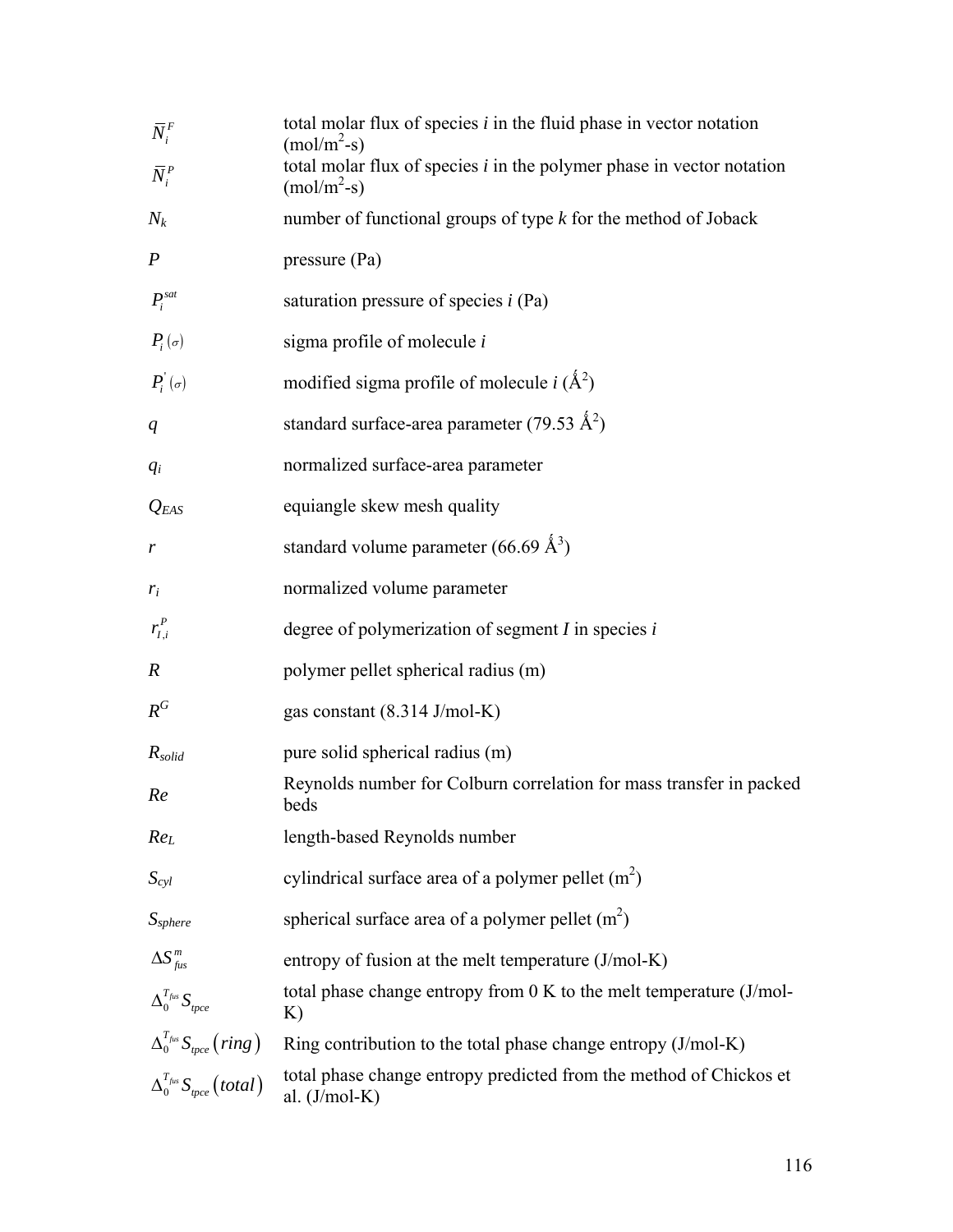| Sc                         | Schmidt number                                                                                   |
|----------------------------|--------------------------------------------------------------------------------------------------|
| $\mathit{Sh}_L$            | length-based Sherwood number                                                                     |
| $St_m$                     | Stanton number for mass transfer                                                                 |
| t                          | time(s)                                                                                          |
| $t_a$                      | averaging time period (s)                                                                        |
| $t_f$                      | fluctuation time period (s)                                                                      |
| $t_p$                      | process time period (s)                                                                          |
| tfpk                       | numeric parameter for functional group type $k$ for the method of<br>Joback $(K)$                |
| $\, T \,$                  | temperature $(K)$                                                                                |
| $T_g$                      | polymer glass transition temperature (K)                                                         |
| $T_m$                      | equilibrium melt temperature (K)                                                                 |
| $T_{t}$                    | triple-point temperature $(K)$                                                                   |
| $\overline{u}$             | fluctuation velocity in vector notation $(m/s)$                                                  |
| $\overline{\nu}$           | velocity in vector notation (m/s)                                                                |
| $\overline{\mathcal{V}}^F$ | fluid phase velocity in vector notation $(m/s)$                                                  |
| $\overline{v}^P$           | polymer phase velocity in vector notation (m/s)                                                  |
| $v_o$                      | superficial velocity $(m/s)$                                                                     |
| $v_z^F$                    | z-axis component of the fluid phase velocity $(m/s)$                                             |
| $v_z^{F-P}$                | relative average velocity of the fluid phase to the polymer phase (z-<br>axis component) $(m/s)$ |
| $v_{\tau}^P$               | z-axis component of the polymer phase velocity $(m/s)$                                           |
| $v^L$                      | mixture liquid molar volume $(m^3/mol)$                                                          |
| $v^{L,F}$                  | liquid molar volume of the fluid phase $(m^3/mol)$                                               |
| $v^{L,P}$                  | liquid molar volume of the polymer phase $(m^3/mol)$                                             |
| $v_i^L$                    | liquid molar volume of species $i$ (m <sup>3</sup> /mol)                                         |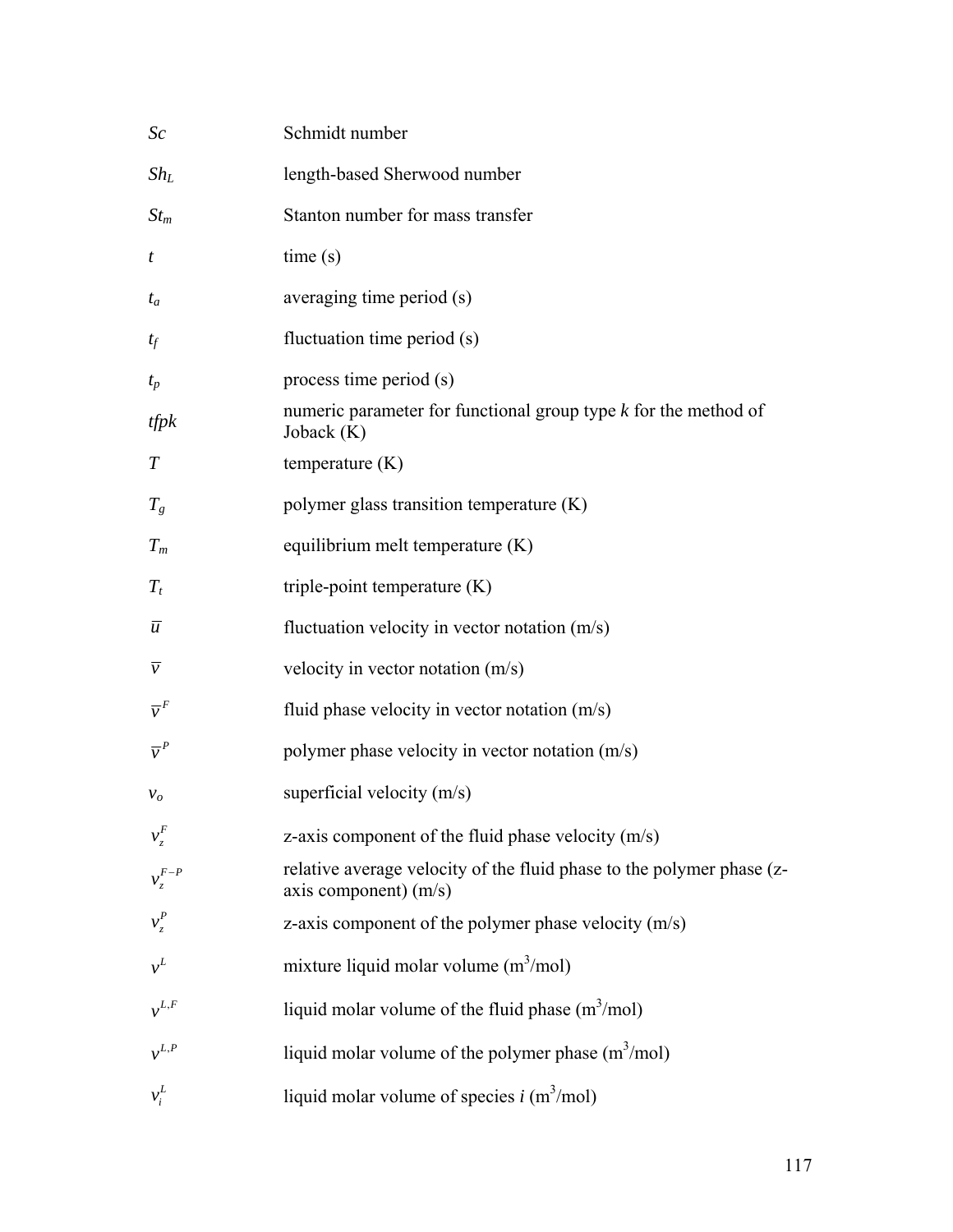| $\hat{v}_i$                               | partial molar volume of species $i$ (m <sup>3</sup> /mol)                                           |
|-------------------------------------------|-----------------------------------------------------------------------------------------------------|
| $\overline{v}_{\scriptscriptstyle{PA6}}$  | average liquid molar volume of nylon-6 $\text{(cm}^3/\text{mol})$ or $\text{cm}^3/\text{mol}$ -seg) |
| $\ensuremath{\mathcal{V}}_{PA6}^{Amorph}$ | amorphous liquid molar volume of nylon-6 (cm <sup>3</sup> /mol-seg)                                 |
| $v_{PA6}^{Cryst}$                         | crystalline liquid molar volume of nylon-6 (cm <sup>3</sup> /mol-seg)                               |
| $v_{\rm PA6}^{G}$                         | glassy liquid molar volume of nylon-6 $\text{(cm}^3/\text{mol-seg)}$                                |
| V                                         | volume of a cell $(m^3)$                                                                            |
| $V_{cyl}$                                 | cylindrical volume of a polymer pellet $(m^3)$                                                      |
| $V_i$                                     | COSMO-calculated cavity volume $(\AA^3)$                                                            |
| $\tilde{V}_i$                             | molar volume of species <i>i</i> at its normal boiling point $(m^3/mol)$                            |
| $V_{sphere}$                              | spherical volume of a polymer pellet $(m^3)$                                                        |
| $V_{solid}^{Pure}$                        | volume of a pure solid sphere $(m^3)$                                                               |
| $\mathcal{X}_{\mathcal{C}}$               | molar degree of crystallinity (mol/mol)                                                             |
| $x_i$                                     | mole fraction of species $i$                                                                        |
| $x_i^F$                                   | bulk mole fraction of species $i$ in the fluid phase                                                |
| $x_i^{F-int}$                             | fluid-side interface mole fraction of species $i$                                                   |
| $x_i^{F*}$                                | equilibrium mole fraction of species $i$ in the fluid phase                                         |
| $x_i^P$                                   | bulk mole fraction of species $i$ in the polymer phase                                              |
| $x_i^{P-int}$                             | polymer-side interface mole fraction of species $i$                                                 |
| $x_i^{P^*}$                               | equilibrium mole fraction of species $i$ in the polymer phase                                       |
| $x_i^{sat}$                               | saturation mole fraction of solid $i$ in a liquid                                                   |
| $X_I$                                     | segment-based fraction of segment I                                                                 |
| $\mathcal{Y}$                             | generic dependent variable for the Backward Differentiation Formula                                 |
| $y_i$                                     | vapor-phase mole fraction of species $i$                                                            |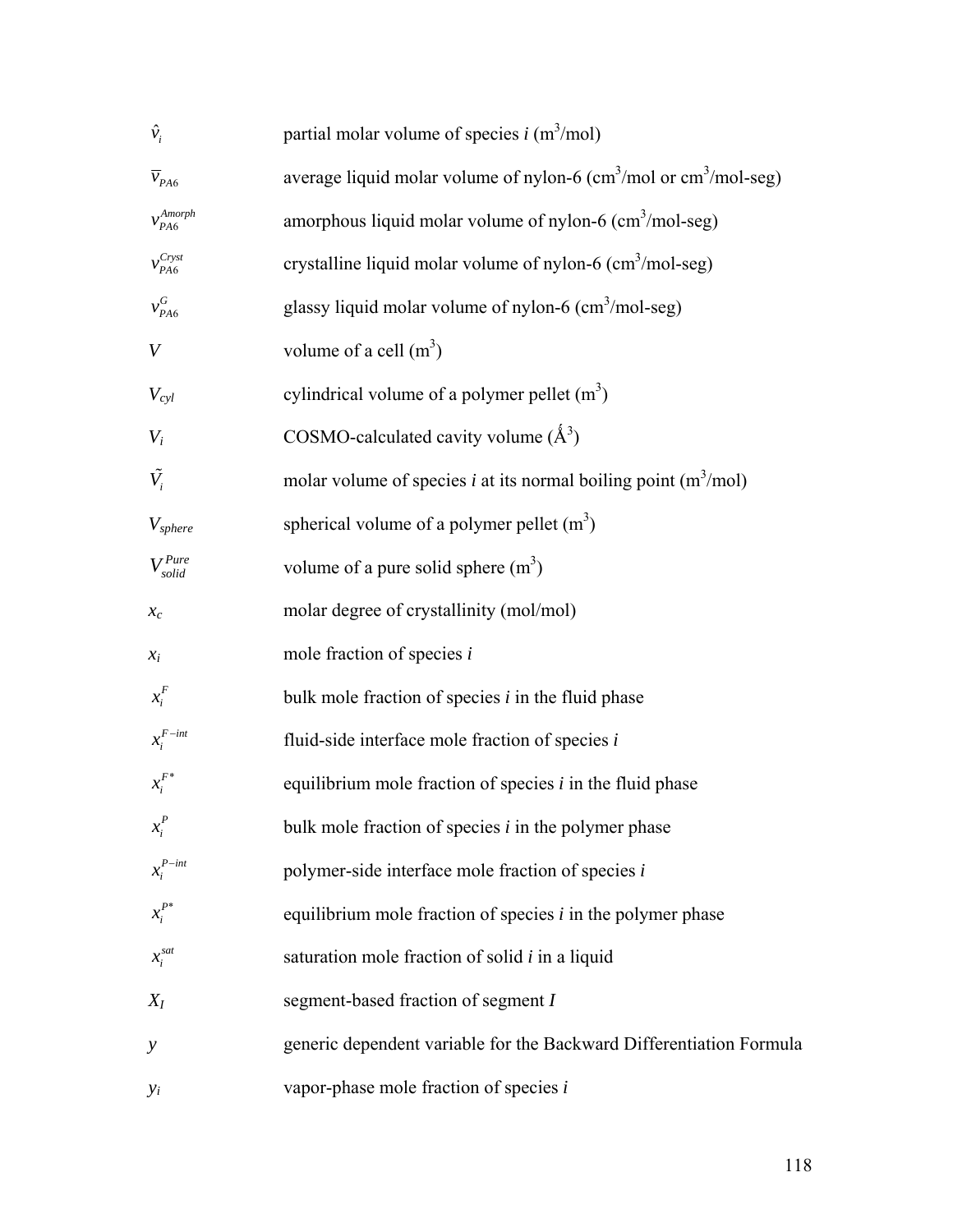| Z.         | coordination number (10)                   |
|------------|--------------------------------------------|
| Z.         | axial dimension of leacher                 |
| $\delta z$ | distance between neighboring centroids (m) |
| $\Delta z$ | cell length $(m)$                          |

### **Greek Letters**

| $\alpha_{l}$                          | Backward Differentiation Formula coefficients                                                |
|---------------------------------------|----------------------------------------------------------------------------------------------|
| $\beta_0$                             | Backward Differentiation Formula coefficient                                                 |
| $\mathcal{Y}_i$                       | activity coefficient of species i                                                            |
| $\gamma_i^F$                          | fluid-phase activity coefficient of species $i$                                              |
| $\gamma_i^{F,\infty}$                 | fluid-phase infinite-dilution activity coefficient of species $i$                            |
| $\gamma_i^P$                          | polymer-phase activity coefficient of species i                                              |
| $\gamma_i^{P^*}$                      | equilibrium polymer-phase activity coefficient of species $i$                                |
| $\gamma_{i/s}$                        | COSMO-SAC activity coefficient of species <i>i</i> in solution                               |
| $\gamma^{SG}_{i/s}$                   | Staverman-Guggenheim combinatorial activity coefficient of species<br>$i$ in solution        |
| $\overline{\overline{L}}$             | rate-of-strain tensor $(s^{-1})$                                                             |
| $\Gamma_i(\sigma_m)$                  | segment activity coefficient for segment of charge density $\sigma_m$ in pure<br>species $i$ |
| $\Gamma_{s}(\sigma_{m})$              | segment activity coefficient for segment of charge density $\sigma_m$ in<br>solution         |
| $\mathcal E$                          | void fraction of the leacher $(m^3/m^3)$                                                     |
| $\mathcal E$                          | turbulent dissipation rate $(m^2/s^3)$                                                       |
| $\mathcal{E}_H$                       | heat eddy diffusivity $(m^2/s)$                                                              |
| $\varepsilon_i$                       | species eddy diffusivity $(m^2/s)$                                                           |
| $\varepsilon_{\scriptscriptstyle{K}}$ | kinetic energy eddy diffusivity $(m^2/s)$                                                    |
| $\varepsilon_{_M}$                    | momentum eddy diffusivity $(m^2/s)$                                                          |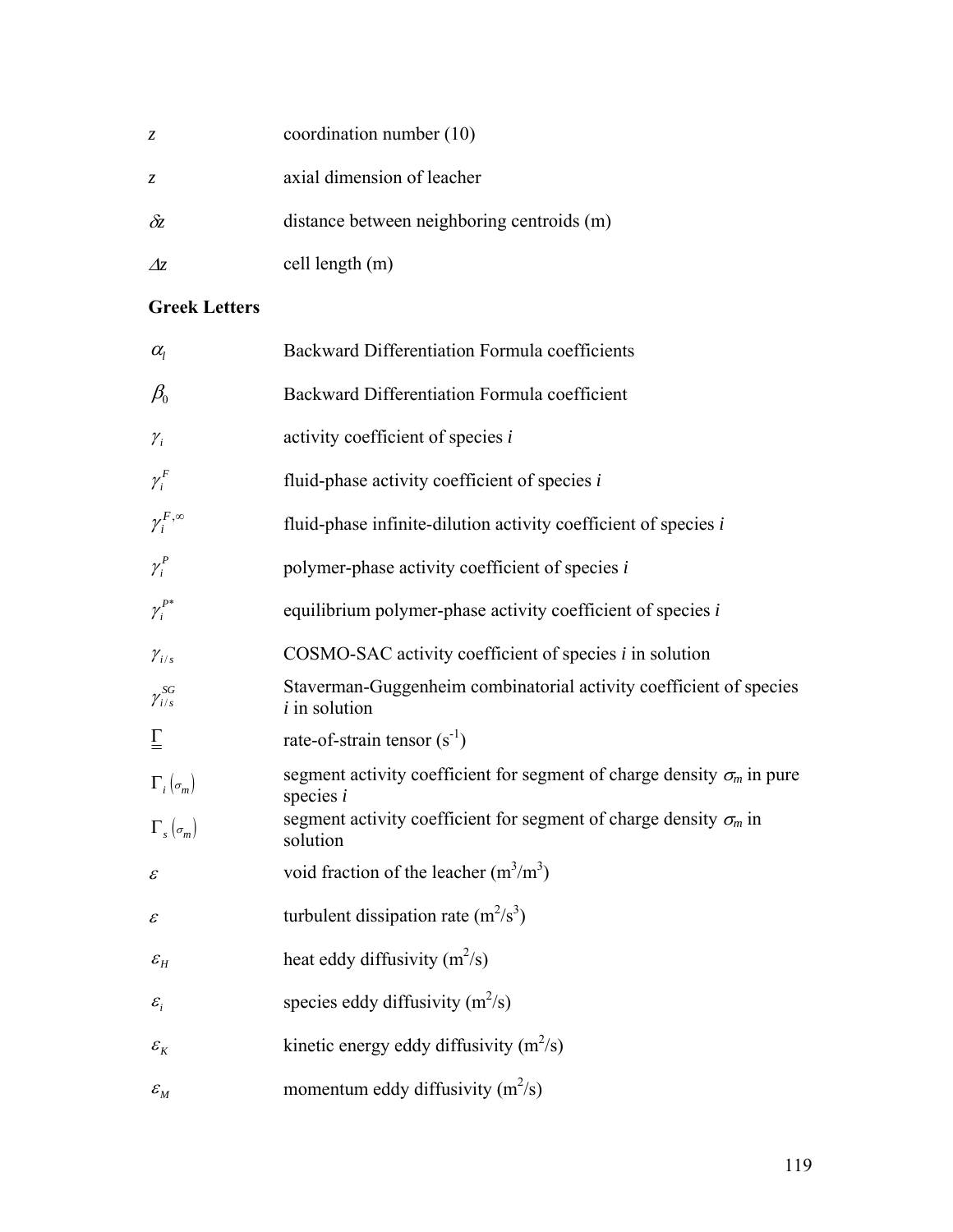| $\mathcal{E}_{\varepsilon}$       | turbulent dissipation rate eddy diffusivity $(m^2/s)$                                |
|-----------------------------------|--------------------------------------------------------------------------------------|
| $\theta_{\scriptscriptstyle{eq}}$ | characteristic angle corresponding to an equilateral cell in GAMBIT<br>2.2 (degrees) |
| $\theta_i$                        | normalized surface-area fraction of species i                                        |
| $\theta_{max}$                    | maximum angle between the edges of a grid cell in GAMBIT 2.2<br>(degrees)            |
| $\theta_{min}$                    | minimum angle between the edges of a grid cell in GAMBIT 2.2<br>(degrees)            |
| κ                                 | Boltzmann constant (1.38066E-23 J/K)                                                 |
| $\mu^F$                           | fluid-phase liquid viscosity (kg/m-s)                                                |
| $\mu_i^L$                         | liquid viscosity of species $i$ (kg/m-s)                                             |
| $\mathcal V$                      | kinematic viscosity $(m^2/s)$                                                        |
| $\rho^{\scriptscriptstyle F}$     | fluid-phase mass density $(kg/m3)$                                                   |
| $\rho^{\scriptscriptstyle P}$     | polymer-phase mass density $(kg/m3)$                                                 |
| $\rho_i^L$                        | liquid molar density of species $i \text{ (mol/m}^3)$                                |
| $\sigma_{\rm m}$                  | surface segment charge density $(e/\text{\AA}^2)$                                    |
| τ                                 | residence time (s)                                                                   |
| $\phi_c$                          | volumetric degree of crystallinity $(m^3/m^3)$                                       |
| $\phi_i$                          | normalized volume fraction of species i                                              |
| $\chi_{_i}$                       | fluctuation in concentration of species $i$ (mol/m <sup>3</sup> )                    |
| $\psi$                            | particle-shape factor for packed beds                                                |
| $\psi_{_W}$                       | Wilke-Change association parameter for water (2.6)                                   |
| $\omega$                          | damping factor                                                                       |
| <b>Subscripts</b>                 |                                                                                      |

| species index number |  |  |
|----------------------|--|--|
| segment index number |  |  |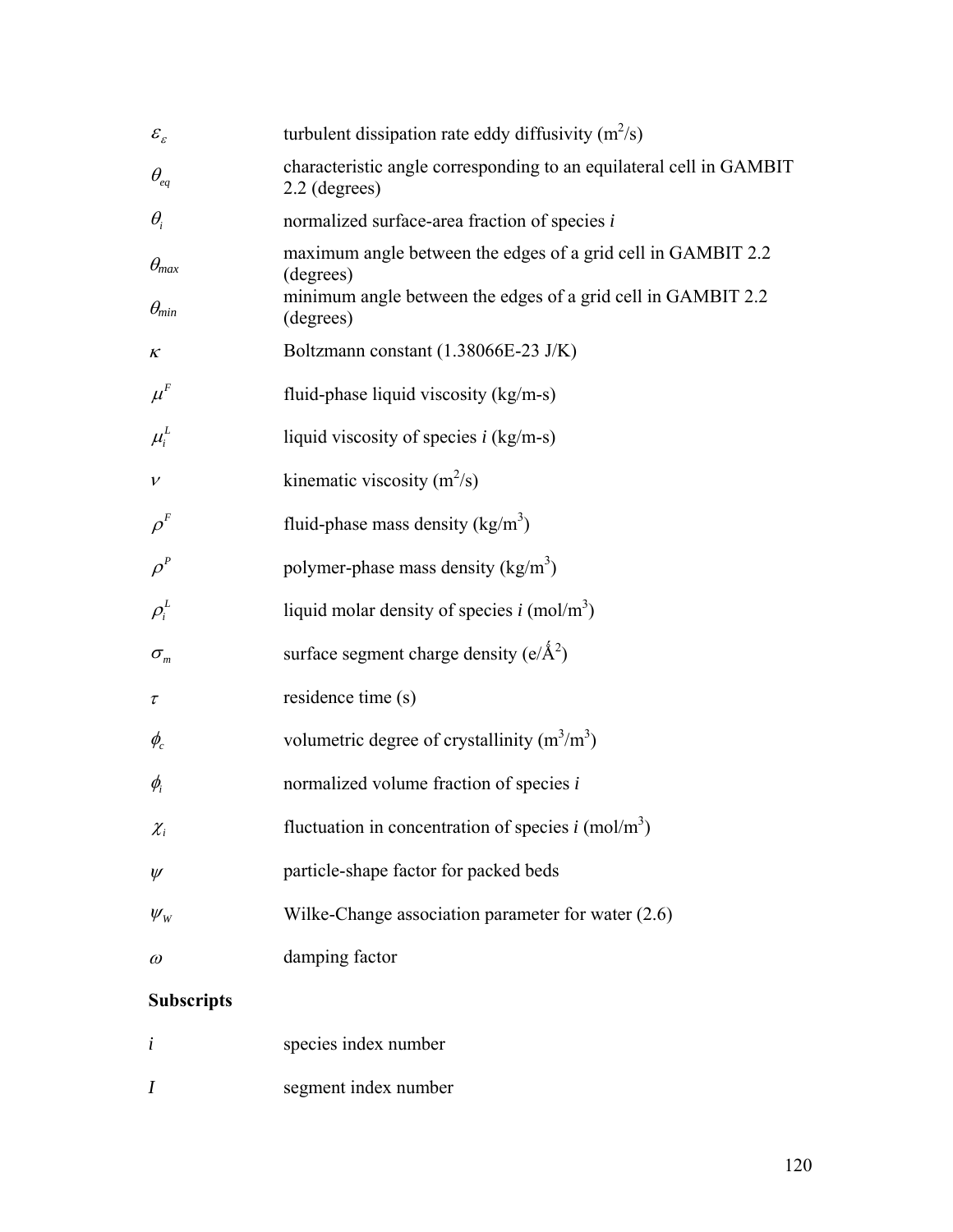### **Superscripts**

| F   | fluid-phase property   |
|-----|------------------------|
| int | interface property     |
| P   | polymer-phase property |
| *   | equilibrium condition  |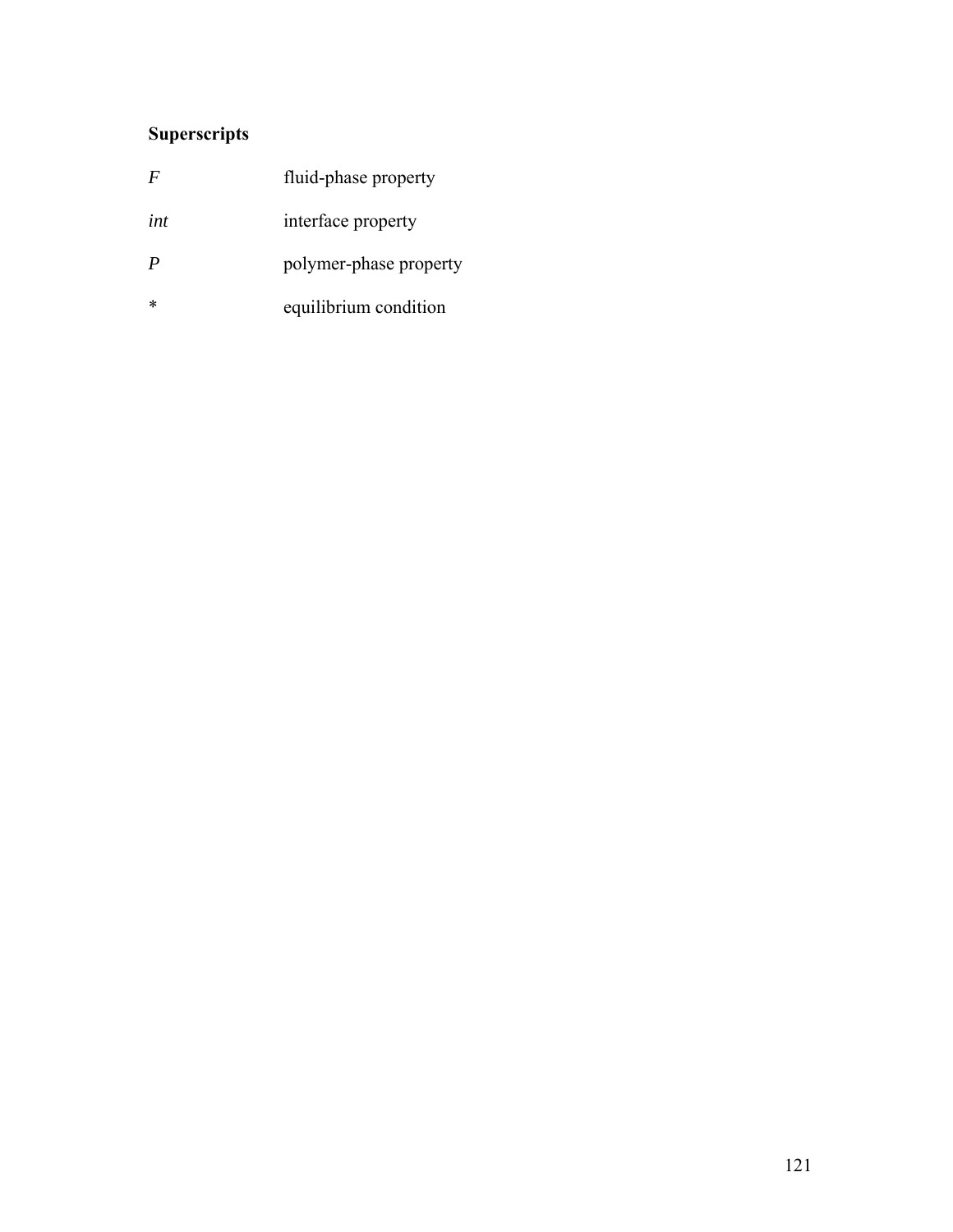## **References**

1. Li, J.; Zhang, J.; Ge, W.; Liu, X., Multi-scale methodology for complex systems. *Chemical Engineering Science* **2004,** *59*, 1687-1700.

2. Lucas, B.; Seavey, K. C.; Liu, Y. A., Steady-State and Dynamic Modeling for New Product Design for the Solid-State Polymerization of Poly(Ethylene Terephthalate). *Ind. Eng. Chem. Res.* **2007,** *46*, 190-202.

3. Yao, K. Z., Simulation of Continuous Solid-Phase Polymerization of Nylon 6,6. III. Simplified Model. *Journal of Applied Polymer Science* **2003,** *89*, 3701-3712.

4. Kolhapure, N. H.; Tilton, J. N.; Pereira, C. J., Integration of CFD and condensation polymerization chemistry for a commercial multi-jet tubular reactor. *Chemical Engineering Science* **2004,** *59*, (22-23), 5177-5184.

5. Wells, G. J.; Ray, W. H., Methodology for modeling detailed imperfect mixing effects in complex reactors. *Aiche Journal* **2005,** *51*, (5), 1508-1520.

6. Gentric, C.; Mignon, D.; Bousquet, J.; Tanguy, P. A., Comparison of mixing in two industrial gas-liquid reactors using CFD simulations. *Chemical Engineering Science*  **2005,** *60*, (8-9), 2253-2272.

7. Gobin, A.; Neau, H.; Simonin, O.; Llinas, J.-R.; Reiling, V.; Selo, J.-L., Fluid dynamic numerical simulation of a gas phase polymerization reactor. *International Journal for Numerical Methods in Fluids* **2003,** *43*, 1199-1220.

8. Mullins, E., Sigma-Profile Database for Using COSMO-Based Thermodynamic Methods. *Ind. Eng. Chem. Res.* **2006,** *45*, 4389-4415.

9. Lin, S. T.; Sandler, S. I., A priori phase equilibrium prediction from a segment contribution solvation model. *Industrial & Engineering Chemistry Research* **2002,** *41*, (5), 899-913.

10. Stevens, M. P., *Polymer Chemistry: An Introduction*. 3rd ed.; Oxford University Press: 1999.

11. Daubert, T. E.; Danner, R. P., *Physical and Thermodynamic Properties of Pure Chemicals: Data Compilation*. Hemisphere Publishing Corporation: 1989.

12. Polymer Handbook. In 4th ed.; Brandrup, J.; Immergut, E. H.; Grulke, E. A., Eds. John Wiley & Sons, Inc: 1999.

13. Poling, B. E.; Prausnitz, J. M.; O'Connell, J. P., *The Properties of Gases and Liquids*. 5th ed.; McGraw-Hill: 2001.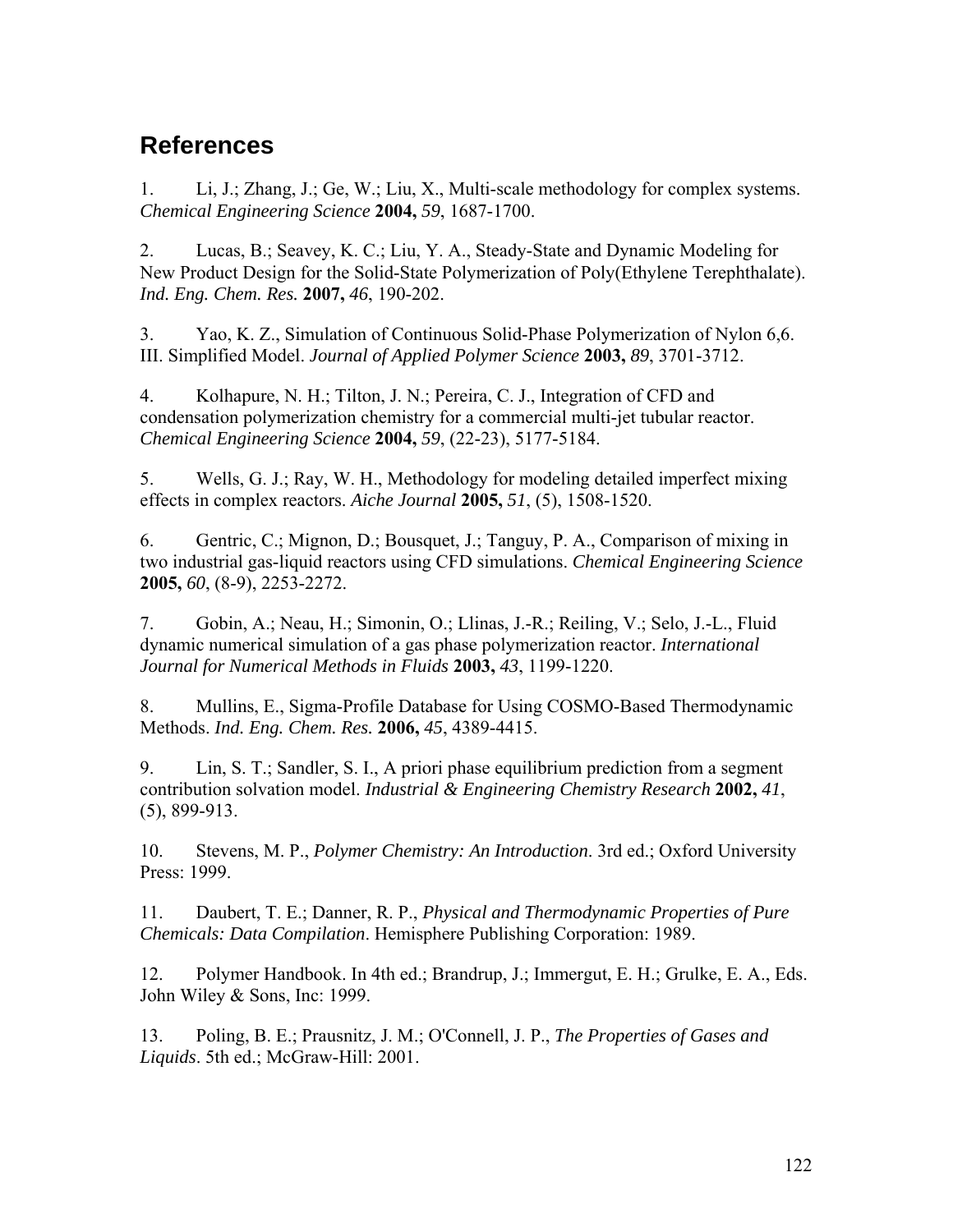14. Krevelen, D. W. V., *Properties of Polymers: Their Correlation with Chemical Structure; Their Numerical Estimation and Prediction from Additive Group Contributions*. 3rd ed.; Elsevier: 1990.

15. Middleman, S., *An Introduction To Mass and Heat Transfer: Principles of Analysis and Design*. John Wiley & Sons, Inc.: New York, 1998.

16. Carslaw, H. S.; Jaeger, J. C., *Conduction of Heat in Solids*. 2nd ed.; Oxford University Press: 1959.

17. Seavey, K. C., New Mass-Transfer Model for Simulating Industrial Nylon-6 Production Trains. *Ind. Eng. Chem. Res.* **2004,** *43*, 5063-5076.

18. Bird, R. B.; Stewart, W. E.; Lightfoot, E. N., *Transport Phenomena*. John Wiley & Sons, Inc.: 2002.

19. Krynicki, K.; Green, C. D.; Sawyer, D. W., Pressure and Temperature-Dependence of Self-Diffusion in Water. *Faraday Discussions* **1978**, (66), 199-208.

20. Oldland, R. J. Predicting Phase Equilibria Using COSMO-Based Thermodynamic Models and the VT-2004 Sigma-Profile Database. Virginia Polytechnic Institute and State University, Blacksburg, VA, 2004.

21. Chen, C.-C., A Segment-Based Local Composition Model For The Gibbs Energy Of Polymer Solutions. *Fluid Phase Equilibria* **1993,** *83*, 301-312.

22. Seavey, K. C.; Khare, N. P.; Liu, Y. A.; Williams, T. N.; Chen, C.-C., A New Phase-Equilibrium Model for Simulating Industrial Nylon-6 Production Trains. *Ind. Eng. Chem. Res.* **2003,** *42*, 3900-3913.

23. Gmehling, J.; Onken, U., *Vapor-Liquid Equilibrium Data Collection: Aqueous-Organic Systems*. DECHEMA: 1977; Vol. I, Part 1.

24. Klamt, A., *COSMO-RS: From Quantum Chemistry to Fluid Phase Thermodynamics and Drug Design*. Elsevier: 2005.

25. Prausnitz, J. M.; Lichtenthaler, R. N.; Azevedo, E. G. d., *Molecular Thermodynamics of Fluid-Phase Equilibria*. 3rd ed.; Prentice Hall PTR: 1999.

26. Chickos, J. S.; Acree, W. E.; Liebman, J. F., Estimating Solid-Liquid Phase Change Enthalpies and Entropies. *J. Phys. Chem. Ref. Data* **1999,** *28*, (6).

27. Deen, W. M., *Analysis of Transport Phenomena*. Oxford University Press: 1998.

28. Fluent *FLUENT 6.2*, Fluent, Inc.: 2005.

29. Ferziger, J. H.; Peric, M., *Computational Methods for Fluid Dynamics*. 3rd ed.; Springer: 2002.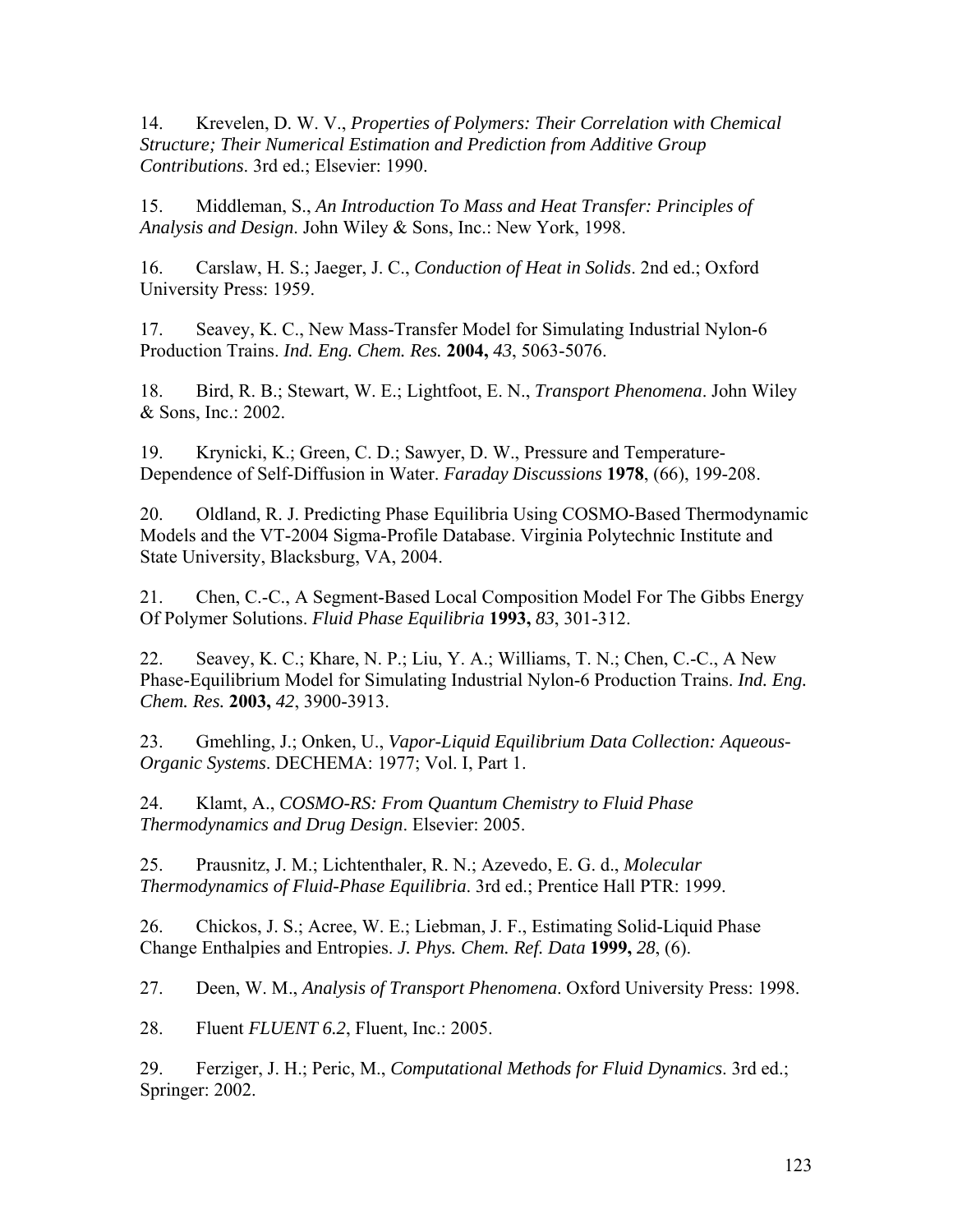30. Hindmarsh, A. C. *Livermore Solver for Ordinary Differential Equations*, 2003.

31. Schiesser, W. E., *The Numerical Method of Lines: Integration of Partial Differential Equations*. Academic Press, Inc.: 1991.

32. Gear, C. W., *Numerical Initial Value Problems In Ordinary Differential Equations*. Prentice-Hall, Inc.: Englewood Cliffs, New Jersey, 1971.

33. Jonquieres, A.; Fane, A., Modifed BET Models for Modeling Water Vapor Sorption in Hydrophilic Glassy Polymers and Systems Deviating Strongly from Ideality. *Journal of Applied Polymer Science* **1998,** *67*, 1415-1430.

34. Puffr, R.; Sebenda, J., On the Structure and Properties of Polyamides. XXVII. The Mechanism of Water Sorption in Polyamides. *Journal of Polymer Science: Part C*  **1967**, (16), 79-93.

35. Giori, C.; Hayes, B. T., Hydrolytic Polymerization of Caprolactam. II. Vapor-Liquid Equilibria. *Journal of Polymer Science: Part A-1* **1970,** *8*, 351-358.

36. Fluent *GAMBIT 2.2*, Fluent, Inc.: 2004.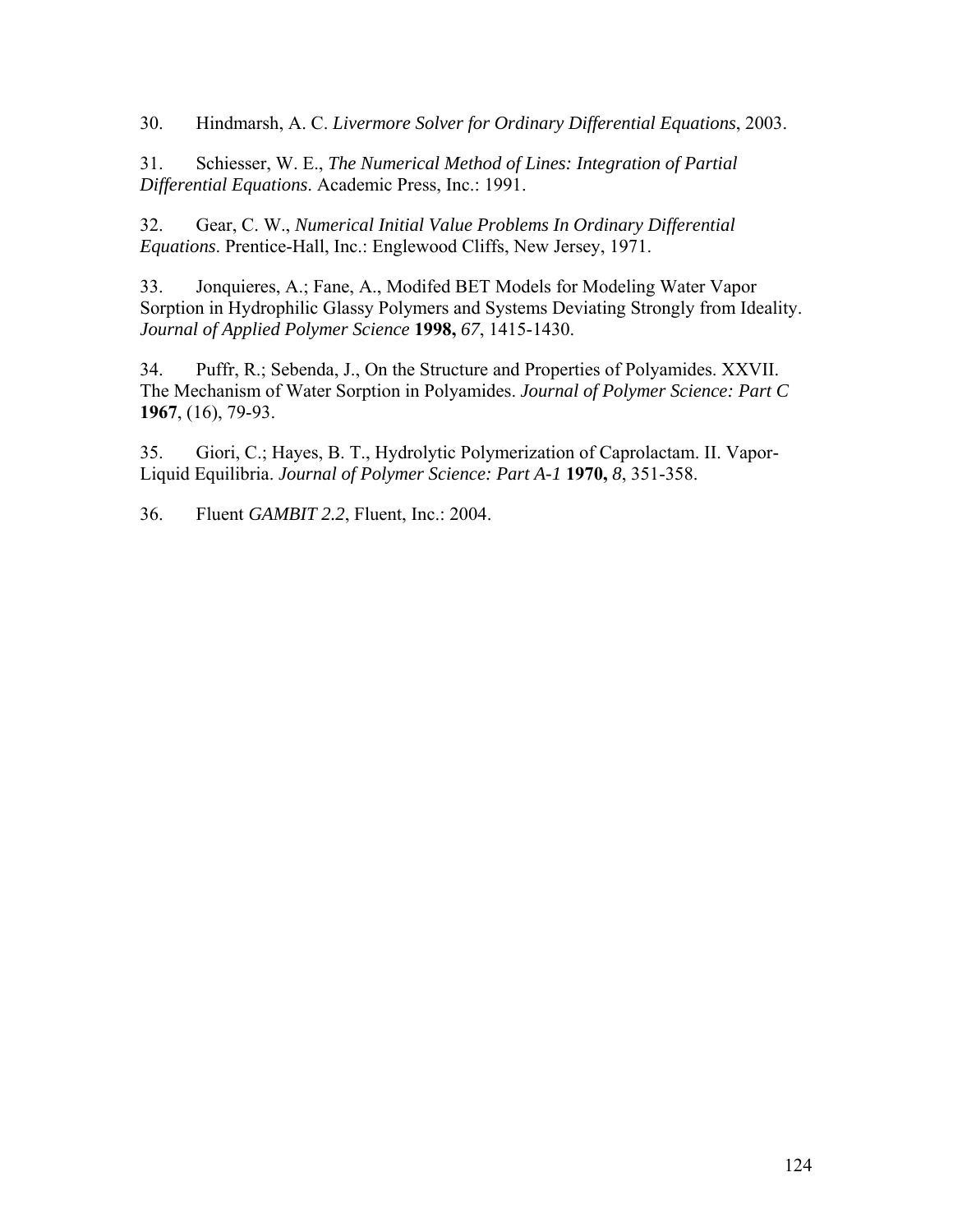

**Appendix A: Additional Thermodynamic Predictions** 

**Figure 39. Polymer-COSMO-SAC predicted equilibrium curve relating the polymer and fluid mole fractions of water for a ternary water-**ε**-caprolactam-nylon-6 system at 100<sup>o</sup> C with a** *DPn* **of nylon-6 of approximately 180.**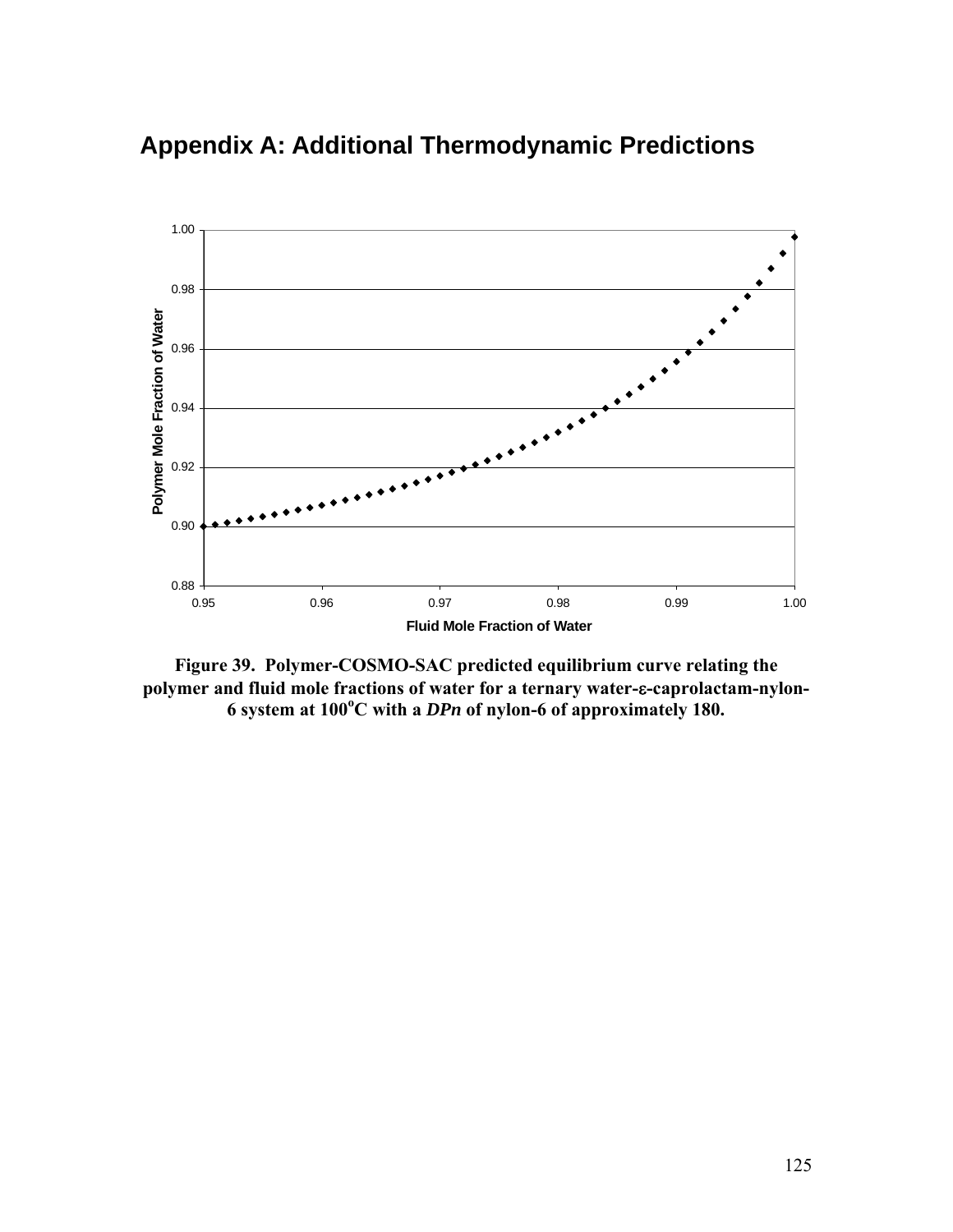

**Figure 40. Polymer-COSMO-SAC predicted equilibrium curve relating the polymer and fluid mole fractions of** ε**-caprolactam for a ternary water-**εcaprolactam-nylon-6 system at 100°C with a DPn of nylon-6 of approximately 180.

### **Polymer-COSMO-SAC Table Format**

Table format for Polymer-COSMO-SAC pre-computed liquid-liquid equilibrium compositions for input into the leacher model. Each row is a new set of equilibrium compositions, activity coefficients, and number of iterations for the algorithm to converge.

|  |  | Columns 1 through 5: |  |
|--|--|----------------------|--|
|--|--|----------------------|--|

| Fluid-Phase Property |               |                         |                        |               |  |
|----------------------|---------------|-------------------------|------------------------|---------------|--|
| Water Property       |               |                         | ε-Caprolactam Property |               |  |
| Mole Fraction        | Mass Fraction | Activity<br>Coefficient | Mole Fraction          | Mass Fraction |  |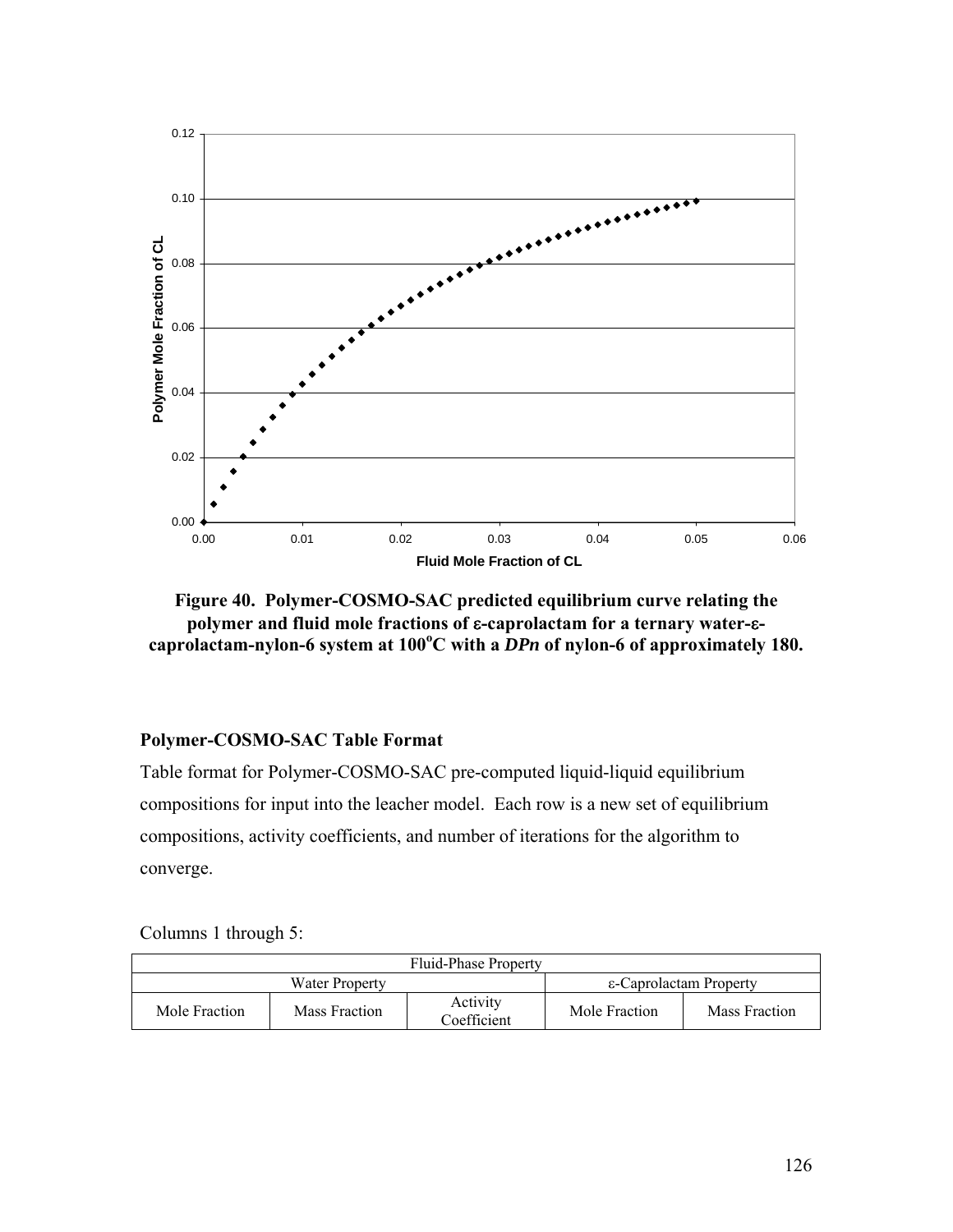Columns 6 through 9:

| Fluid-Phase Property        | Polymer-Phase Property |               |                         |  |
|-----------------------------|------------------------|---------------|-------------------------|--|
| ε-Caprolactam Property      | Water Property         |               |                         |  |
| <b>Activity Coefficient</b> | Mole Fraction          | Mass Fraction | Activity<br>Coefficient |  |

Columns 10 through 15:

| Polymer-Phase Property |               |                         |                  |                         |            |
|------------------------|---------------|-------------------------|------------------|-------------------------|------------|
| ε-Caprolactam Property |               |                         | Nylon-6 Property |                         | Iterations |
| Mole Fraction          | Mass Fraction | Activity<br>Coefficient | Mole Fraction    | Activity<br>Coefficient |            |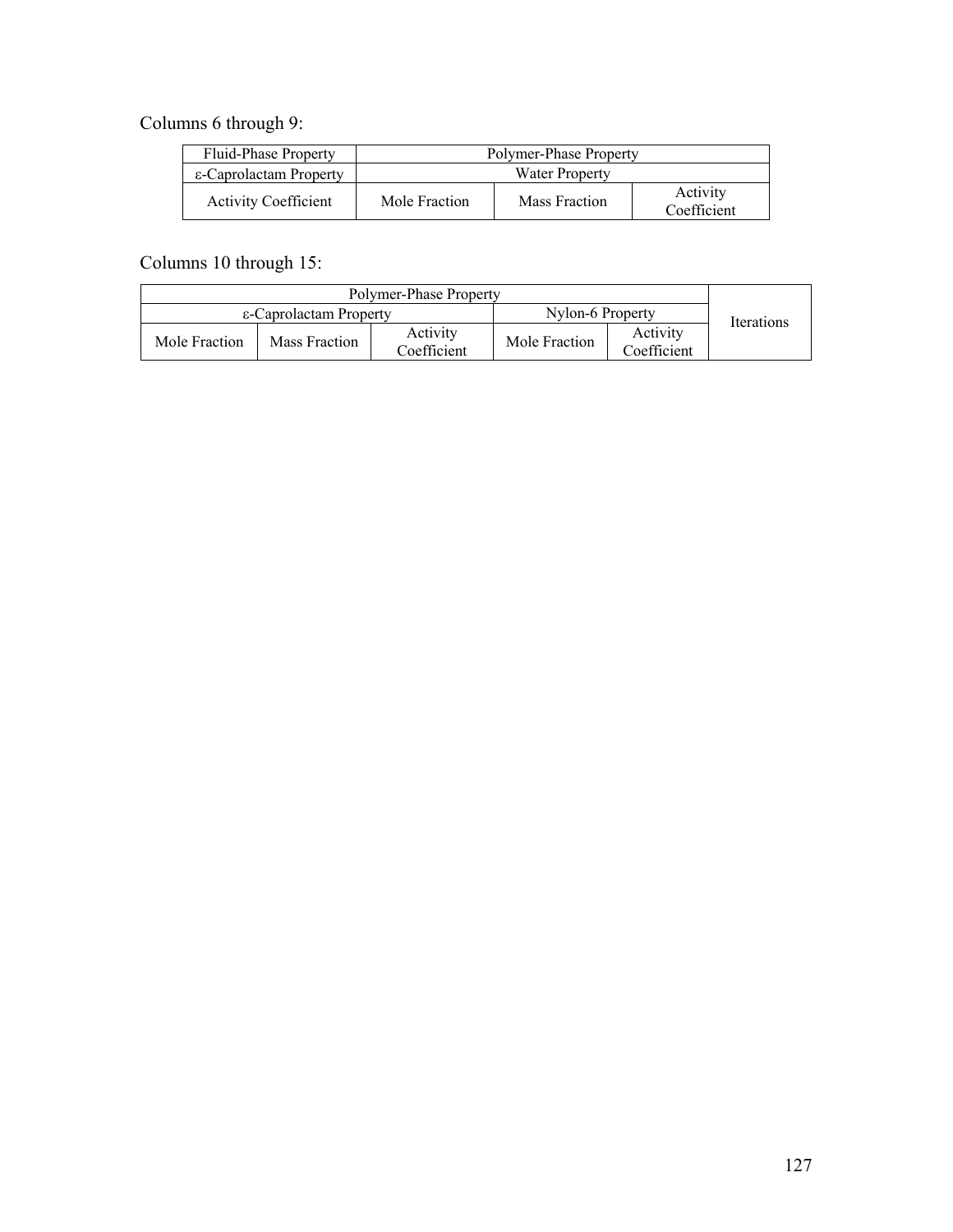# **Appendix B: FORTRAN Source Code**

#### **Leacher Model Source Code**

PROGRAM NYLON6LEACHER\_ISOTHERMAL

C C THIS PROGRAM WRITTEN BY: C ANTHONY GAGLIONE (agaglion@vt.edu) C DEPARTMENT OF CHEMICAL ENGINEERING C VIRGINIA POLYTECHNIC INSTITUTE AND STATE UNIVERSITY C BLACKSBURG, VA 24061 C C PURPOSE: SIMULATE A NYLON-6 COUNTERCURRENT LEACHER C USING THE FINITE-VOLUME METHOD, METHOD-OF-LINES, C AND ODEPACK'S DLSODES SUBROUTINE (HINDMARSH, 2003). C THIS MODEL HAS NO HEAT TRANSFER BETWEEN PHASES. C C LITERATURE CITED:  $\overline{C}$ C 1) Hindmarsh, A.C. Livermore Solver for Ordinary Differential Equations, 2003. C 2) Yao, K.Z., Simulation of Continuous Solid-Phase Polymerization of Nylon 6,6. C III. Simplified Model. Journal of Applied Polymer Science 2003, 89, 3701-3712. C 3) Seavey, K.C.; Khare, N.P.; Liu, Y.A.; Williams, T.N.; Chen, C.-C., C A New Phase-Equilibrium Model for Simulating Industrial Nylon-6 Production Trains. C Ind. Eng. Chem. Res. 2003, 42, 3900-3913. C 4) Bird, R.B.; Stewart, W.E.; Lightfoot, E.N., C Transport Phenomena. John Wiley & Sons, Inc.: 2002. C 5) Daubert, T.E.; Danner, R.P., Physical and Thermodynamic Properties of Pure Chemicals: C Data Compilation. Hemisphere Publishing Corporation: 1989. C 6) Krevelen, D.W.V., Properties of Polymers: Their Correlation with Chemical Structure; C Their Numerical Estimation and Prediction from Additive Group Contributions. 3rd ed.; C Elsevier: 1990. C 7) Polymer Handbook. In 4th ed.; Brandrup, J.; Immergut, E. H.; Grulke, E. A., Eds. C John Wiley & Sons, Inc: 1999. C 8) Schiesser, W.E., The Numerical Method of Lines: C Integration of Partial Differential Equations. Academic Press, Inc.: 1991. C C INPUTS: NPTS - NUMBER OF CENTROIDS, AND CELLS, IN LENGTH DOMAIN C NPDE - NUMBER OF PDES C NEQ - NUMBER OF EQUATIONS<br>C LENRWORK - LENGTH OF REAL W C LENRWORK - LENGTH OF REAL WORK ARRAY (DLSODES)<br>C LENIWORK - LENGTH OF INTEGER WORK ARRAY (DLSODE C LENIWORK - LENGTH OF INTEGER WORK ARRAY (DLSODES)<br>C ITOL - SET TO 1 (DLSODES) C ITOL - SET TO 1 (DLSODES)<br>C RTOL - RELATIVE TOLERA! C RTOL - RELATIVE TOLERANCE (DLSODES)<br>C ATOL - ABSOLUTE TOLERANCE (DLSODES) ATOL - ABSOLUTE TOLERANCE (DLSODES) C ITASK - SET TO 1 (DLSODES) C ISTATE - SET TO 1 (DLSODES) C IOPT - SET TO 0 FOR DEFAULT PARAMETERS (DLSODES) C MF - METHOD FLAG (DLSODES)  $C$   $T$   $-IIME(S)$ C TEND - ENDING TIME (S) C DT - TIME INTERVAL FOR REPORTING (S)<br>C TOUT - END OF EACH TIME STEP (S) C TOUT - END OF EACH TIME STEP (S)<br>C Y - INITIAL SOLUTION ON INTERIC Y - INITIAL SOLUTION ON INTERIOR POINTS (MOL/M^3)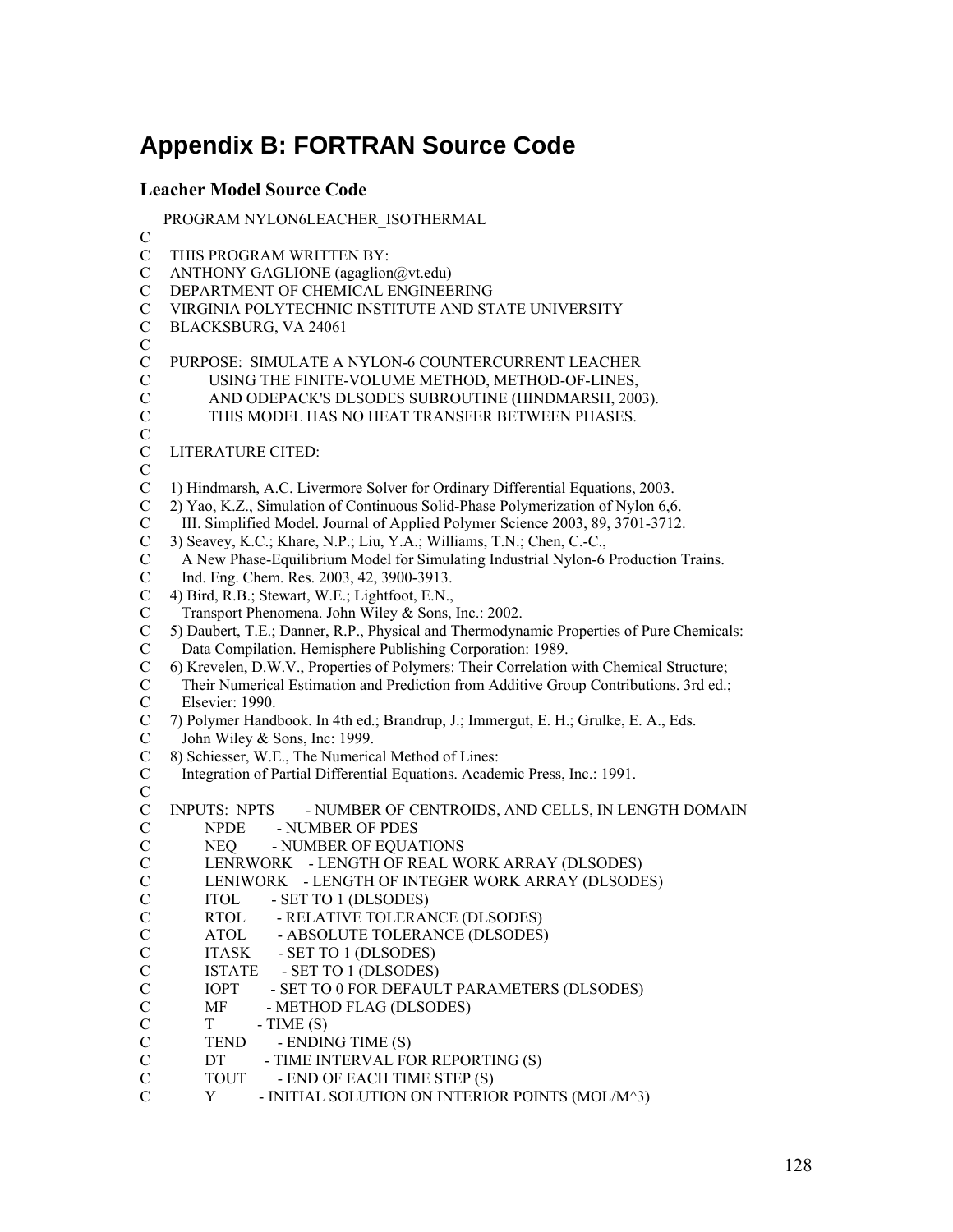C C C OUTPUTS: Y - SOLUTION ON INTERIOR POINTS AS A FUNCTION OF TIME (MOL/M^3)  $\mathcal{C}$ C SOLUTION IS WRITTEN TO A FILE THAT TABULATES CONCENTRATION FOR EACH **CENTROID** C AS A FUNCTION OF TIME. A SINGLE FILE CONTAINS A SINGLE SPECIES IN ONE PHASE. C OUTPUT FILE FORMAT IS: C \*\*\*\*\*\*\*\*\*\*\*\*\*\*\*\*\*\*\*\*\*\*\*\*\*\*\*\*\*\*\*\*\*\*\*\*\*\*\*\*\*\*\*\*\*\*\*\*\*\*\*\*\*\*\*\*\*\*\*\*\*\*\*\*\*\*\*\*\*\*\*\*\*\*\* C TIME0, CONCENTRATION(I,J=1), CONCENTRATION(I,J=2)...CONCENTRATION(I,J=NPTS) C TIME1, CONCENTRATION(I,J=1), CONCENTRATION(I,J=2)...CONCENTRATION(I,J=NPTS) C . . . . C . . . . C . . . . C . . . . C TEND, CONCENTRATION(I,J=1), CONCENTRATION(I,J=2)...CONCENTRATION(I,J=NPTS) C \*\*\*\*\*\*\*\*\*\*\*\*\*\*\*\*\*\*\*\*\*\*\*\*\*\*\*\*\*\*\*\*\*\*\*\*\*\*\*\*\*\*\*\*\*\*\*\*\*\*\*\*\*\*\*\*\*\*\*\*\*\*\*\*\*\*\*\*\*\*\*\*\*\*\* C WHERE TIME0 IS THE INITIAL TIME VALUE AND I IS THE SPECIES NUMBER C AND J IS THE CENTROID NUMBER.  $\overline{C}$  IMPLICIT NONE  $\overline{C}$  INTEGER :: I, J, ITOL, ITASK, ISTATE, IOPT, MF, NEQ, NSPCS, &NPDE, NPTS, NSEG INTEGER, PARAMETER :: LENRWORK=800000, LENIWORK=30 INTEGER, DIMENSION(LENIWORK) :: IWORK(LENIWORK) INTEGER, DIMENSION(:), ALLOCATABLE :: YSECTIONP, YSECTIONF DOUBLE PRECISION, PARAMETER :: PI = 3.14159265 DOUBLE PRECISION :: F, ATOL, RTOL, &T, TEND, DT, JAC, TOUT, FEEDTEMP, WASHWTEMP, PRESS, MDOTP, GPMWW, &DIAM, LENGTH, VOID, PELLETDIAM, PELLETLENGTH, RADIUS, DENSITYPIC, &RESTIMETOT, NYLONMN, XC, LEACHERTEMP, TG, TM, TSTD, VGSTD, VCSTD, &EG, EL, VOLCRYST, TURBDIFF, DISPERSION DOUBLE PRECISION, DIMENSION(LENRWORK) :: RWORK DOUBLE PRECISION, DIMENSION(2) :: LMVPARAMA, LMVPARAMB, &LMVPARAMC, LMVPARAMD DOUBLE PRECISION, DIMENSION(:), ALLOCATABLE :: Y, YDOT DOUBLE PRECISION, DIMENSION(:), ALLOCATABLE :: CONCPOUT DOUBLE PRECISION, DIMENSION(:,:), ALLOCATABLE :: CONCP, CONCF DOUBLE PRECISION, DIMENSION(:,:), ALLOCATABLE :: TEMP DOUBLE PRECISION, DIMENSION(100,500) :: KP DOUBLE PRECISION, DIMENSION(100) :: MASSFRACP, MASSFRACF DOUBLE PRECISION, DIMENSION(1000,15) :: LLEARRAY COMMON /PARAMETERS/ NSPCS, NPTS, NSEG COMMON /TRANSFER/ RADIUS, KP COMMON /FEED/ MASSFRACP, MASSFRACF, MDOTP, GPMWW, VOID, LENGTH, &DIAM, FEEDTEMP, WASHWTEMP, LEACHERTEMP, PRESS, TURBDIFF, &DISPERSION COMMON /POLYMERPROP/ NYLONMN, XC, VOLCRYST COMMON /LLE/ LLEARRAY CHARACTER(110), DIMENSION(14) :: FILENAME CHARACTER(110) :: EQUILDATA EXTERNAL F, DLSODES, PHASETRANSFER, BOUNDARY, INITIALCOND,

&MOLECULARWEIGHT, SATURATION, MOLARVOLUME, SOLUBILITY,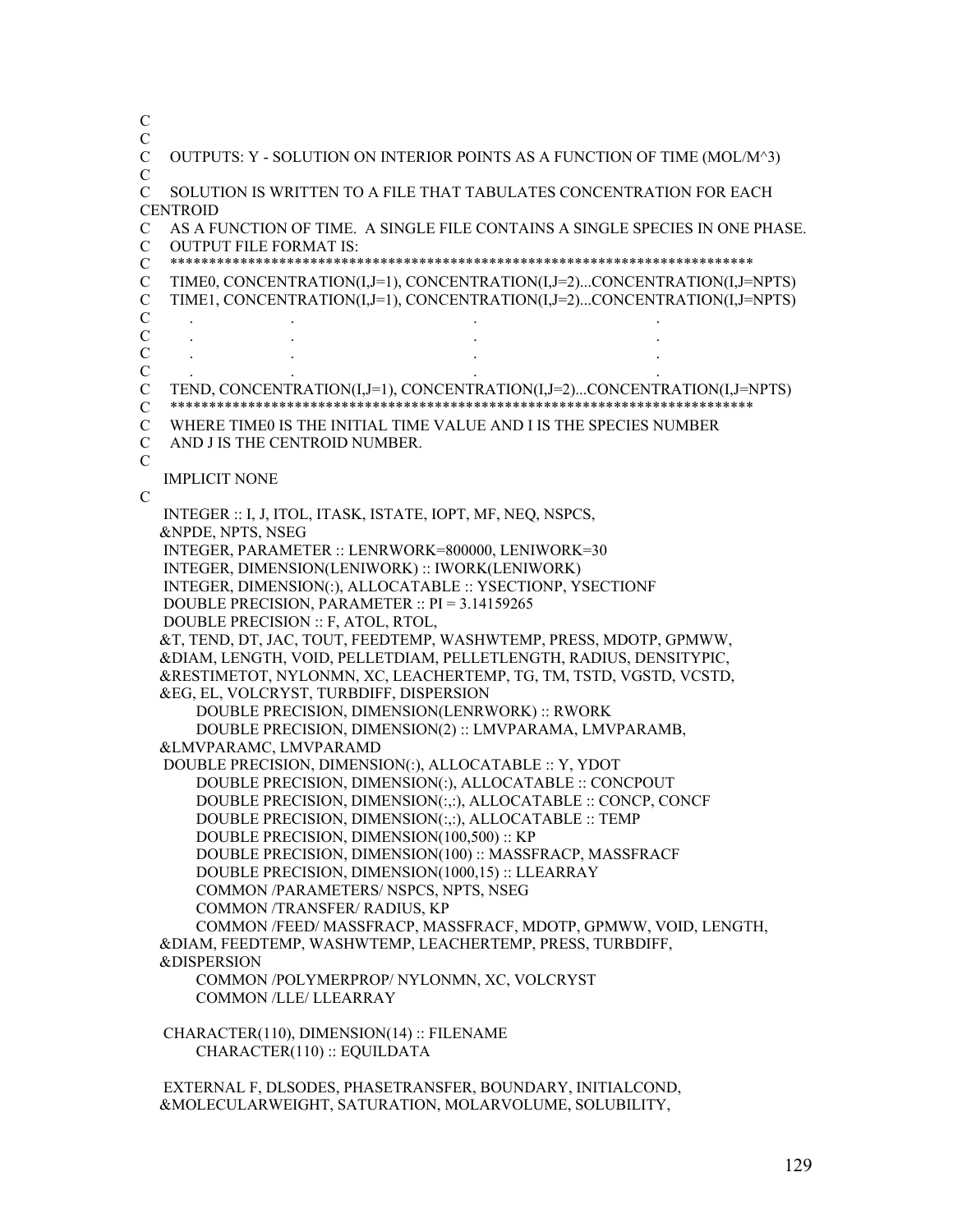&TEMPERATURE, MOLFRACTION

C C\*\*\*\*\*\*\*\*\*\*\*\*\*\*\*\*\*\*\*\*\*\*\*\*\*\*\*\*\*\*\*\*\*\*\*\*\*\*\*\*\*\*\*\*\*\*\*\*\*\*\*\*\*\*\*\*\*\*\*\*\*\*\*\*\*\*\*\*\*\*\*\*\*\*\* C\*\*\*\*\*\*\*\*\*\*\*\*\*\*\*\*\*BEGIN USER INPUT SECTION\*\*\*\*\*\*\*\*\*\*\*\*\*\*\*\*\*\*\*\*\*\*\*\*\*\*\*\*\*\*\*\*\*\* C\*\*\*\*\*\*\*\*\*\*\*\*\*\*\*\*\*\*\*\*\*\*\*\*\*\*\*\*\*\*\*\*\*\*\*\*\*\*\*\*\*\*\*\*\*\*\*\*\*\*\*\*\*\*\*\*\*\*\*\*\*\*\*\*\*\*\*\*\*\*\*\*\*\*\*  $\mathcal{C}$ C TIME/CONCENTRATION OUTPUT FILES  $FILENAME(1) = "Profiles\SOLIDW.txt"$  FILENAME(2) = "Profiles\SOLIDCL.txt"  $FILENAME(3) = "Profiles\SOLIDCD.txt"$  $FILENAME(4) = "Profiles\SOLIDC3.txt"$  FILENAME(5) = "Profiles\SOLIDC4.txt" FILENAME(6) = "Profiles\SOLIDNYLON.txt" FILENAME(7) = "Profiles\LIQW.txt"  $FILENAME(8) = "Profiles\LIQCL.txt"$  $FILENAME(9) = "Profiles\LIOCD.txt"$  $FILENAME(10) = "Profiles\LIOC3.txt"$  FILENAME(11) = "Profiles\LIQC4.txt" FILENAME(12) = "Profiles\LIQNYLON.txt" C ADDITIONAL, OPTIONAL FILES FILENAME(13) = "USER SPECIFIED" FILENAME(14) = "USER SPECIFIED" C POLYMER-COSMO-SAC PRE-COMPUTED THERMODYNAMIC DATA INPUT FILE EQUILDATA = "USER SPECIFIED"  $\overline{C}$ C\*\*\*\*\*DEFINE SYSTEM PARAMETERS\*\*\*\*\*\*\*\*\*\*\*\*\*\*\*\*\*\*\*\*\*\*\*\*\*\*\*\*\*\*\* C NUMBER OF SPECIES (USER SPECIFIED)  $NSPCS = 6$ C NUMBER OF CELLS (USER SPECIFIED)  $NPTS = 100$ C NUMBER OF SEGMENTS (ONE FOR EACH SMALL MOLECULE PLUS NYLON-6 MODELED SEGMENTS)  $NSEG = 6$ C NUMBER OF PARTIAL DIFFERENTIAL EQUATIONS C (NUMBER OF PHASES TIMES NUMBER OF SPECIES)  $NPDE = 2*NSPCS$ C NUMBER OF ORDINARY DIFFERENTIAL EQUATIONS C (NUMBER OF PDE'S TIMES NUMBER OF CENTROIDS) NEQ = NPTS\*NPDE C\*\*\*\*\*ALLOCATE ARRAYS\*\*\*\*\*\*\*\*\*\*\*\*\*\*\*\*\*\*\*\*\*\*\*\*\*\*\*\*\*\*\*\*\*\*\*\*\*\*\*\* ALLOCATE (Y(NEQ), CONCP(NSPCS,NPTS), CONCF(NSPCS,NPTS), &TEMP(2,NPTS), YSECTIONP(NSPCS), YSECTIONF(NSPCS), YDOT(NEQ), &CONCPOUT(NSPCS))  $\overline{C}$ C DEFINE ODEPACK PARAMETERS. SEE ODEPACK SUMMARY FILE FOR DETAILS. C WE USE THE STIFF-ODE OPTION. WE ALSO RESET THE MAXIMUM NUMBER C OF INTERNALLY DEFINED STEPS PER CALL TO THE SOLVER FROM 500 T0 5000.  $ITOL = 1$  $RTOL = 1.D-10$  $ATOL = 1$  D-10  $ITASK = 1$  $ISTATE = 1$  $IOPT = 1$  $MF = 222$ DO  $J = 5, 10$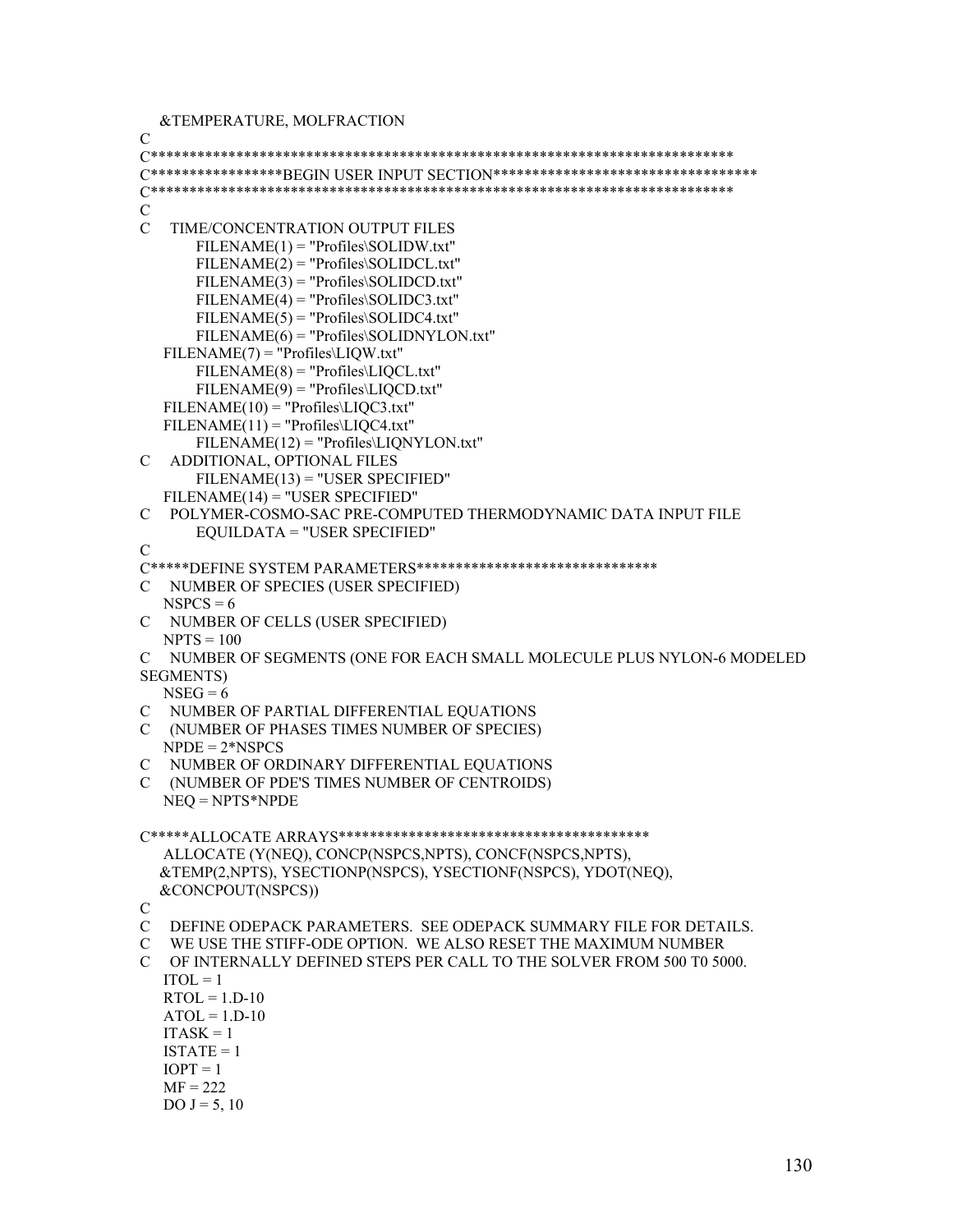```
RWORK(J) = 0. D0IWORK(J) = 0 END DO 
      IWORK(6) = 5000\mathcal{C}C DEFINE TIME PARAMETERS (S) 
  T = 0.D0C SIMULATE 20 HOURS OF PROCESS TIME 
   TEND = 72000.0D0 
  DT = 100.D0TOUT = T + DTC 
C*****DEFINE INITIAL DATA ON ENTIRE DOMAIN******************* 
C USE POLYMER AND WASHWATER FEED CONDITIONS, IN MASS FRACTIONS 
C 
C DEFINE COMPONENT MAP 
C COMPONENT # | SPECIES 
C ------------------------ 
C 1 | WATER 
C 2 | CAPROLACTAM<br>C 3 | CD
  3 | CD
C \quad 4 \quad | C3\begin{array}{ccc}\nC & 5 & |C4 \\
C & 6 & |NY\n\end{array}6 | NYLON-6
\overline{C}C POLYMER FEED MASS FRACTIONS 
      MASSFRACP(1) = USER SPECIFIED MASSFRACP(2) = USER SPECIFIED 
       MASSFRACP(3) = USER SPECIFIED 
       MASSFRACP(4) = USER SPECIFIED 
      MASSFRACP(5) = USER SPECIFIED MASSFRACP(6) = 1.D0 - (MASSFRACP(1) + MASSFRACP(2) + MASSFRACP(3) 
  & + MASSFRACP(4) + MASSFRACP(5))
C WASHWATER FEED MASS FRACTIONS 
  MASSFRACF(1) = USER SPECIFIEDDO I = 2, NSPCS
       MASSFRACF(I) = USER SPECIFIED 
       END DO 
C*****DEFINE FEED PARAMETERS********************************* 
C POLYMER MASS FLOW RATE (KG/HR) 
   MDOTP = USER SPECIFIED 
C WASHWATER FLOW RATE (GPM) 
        GPMWW = USER SPECIFIED 
C VOID FRACTION (M^3/M^3) 
        VOID = USER SPECIFIED 
C LEACHER MODELED LENGTH (M) 
       LENGTH = USER SPECIFIED 
C LEACHER MODELED DIAMETER (M) 
       DIAM = USER SPECIFIED 
C POLYMER PELLET CYLINDRICAL DIAMETER (M) 
   PELLETDIAM = USER SPECIFIED 
C POLYMER PELLET CYLINDRICAL LENGTH (M) 
   PELLETLENGTH = USER SPECIFIED 
C DEFINE POLYMER FEED TEMPERATURE (CELSIUS) 
   FEEDTEMP = USER SPECIFIED
```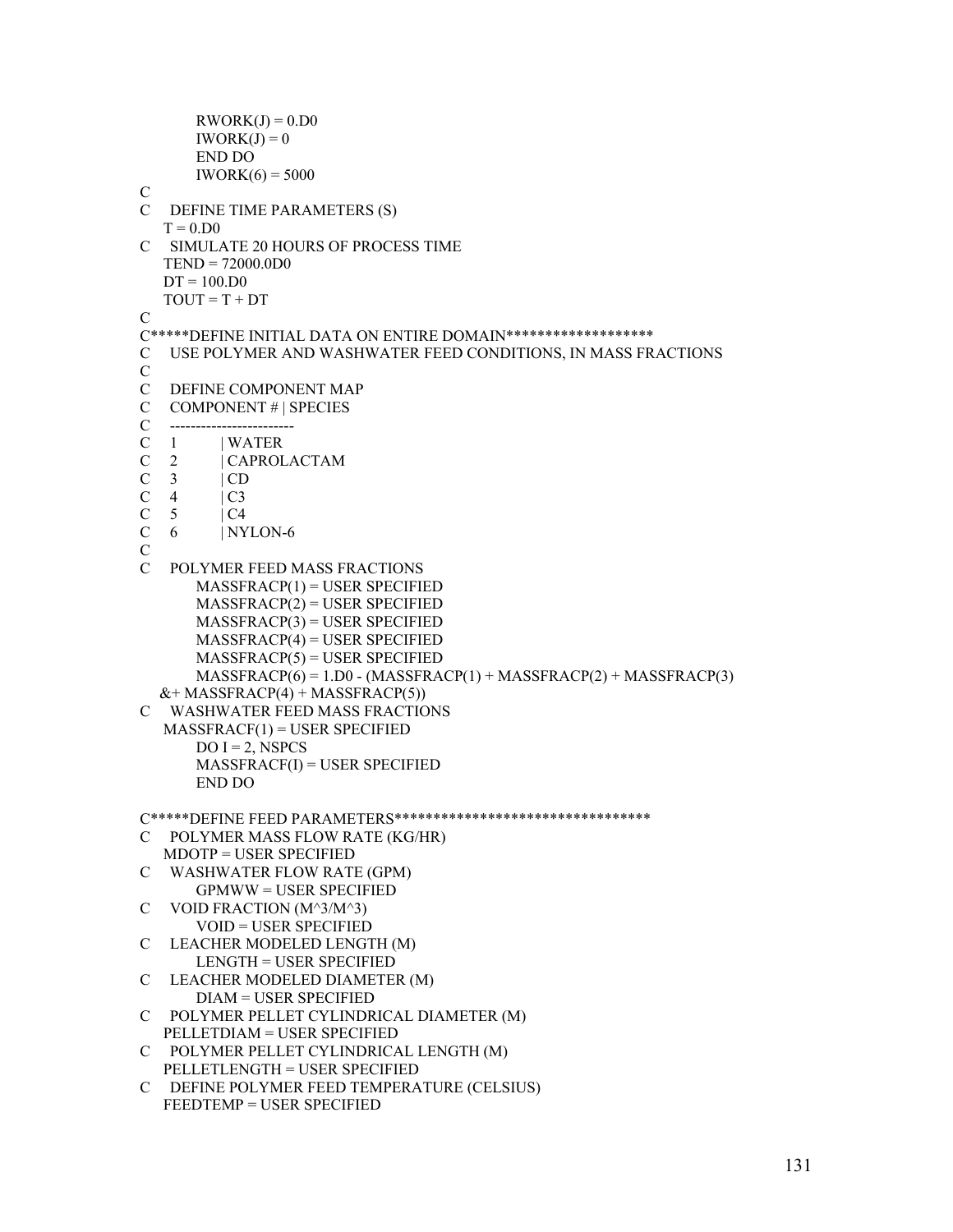```
C DEFINE WASHWATER TEMPERATURE (CELSIUS) 
   WASHWTEMP = USER SPECIFIED 
C DEFINE LEACHER TEMPERATURE (CELSIUS) 
   LEACHERTEMP = USER SPECIFIED 
C DEFINE SYSTEM PRESSURE (Pa) 
       PRESS = USER SPECIFIED 
C DEFINE NYLON-6 NUMBER-AVERAGE MOLECULAR WEIGHT (KG/KMOL) 
   NYLONMN = USER SPECIFIED 
C DEFINE VOLUME-BASED DEGREE OF CRYSTALLINITY FOR NYLON-6 
   VOLCRYST = USER SPECIFIED 
C DEFINE TURBULENT DIFFUSIVITY (M^2/S) 
   TURBDIFF = USER SPECIFIED 
C DEFINE POLYMER AXIAL DISPERSION COEFFICIENT (M^2/S) 
       DISPERSION = USER SPECIFIED 
\mathcal{C}C OPEN OUTPUT FILES 
  DO I = 1, 14
   OPEN (UNIT=10*I, FILE=FILENAME(I), STATUS="NEW", ACTION="WRITE", 
   &POSITION="REWIND") 
       END DO 
 50 FORMAT (1X, F8.1, 1X, 100(F10.4, 1X), F10.4) 
C 
C*************************************************************************** 
C*****************END USER INPUT SECTION************************************ 
C*************************************************************************** 
\mathcal{C}C CALCULATE MOLE-BASED DEGREE OF CRYSTALLINITY FROM 
C VOLUME-BASED DEGREE OF CRYSTALLINITY 
C CALL MOLAR VOLUME PARAMETERS 
   CALL MOLARVOLUMEPROPS(TG, TM, TSTD, VGSTD, VCSTD, EG, EL, 
   &LMVPARAMA, LMVPARAMB, LMVPARAMC, LMVPARAMD) 
   XC = (VOLCRYST/VCSTD)/((VOLCRYST/VCSTD)+((1.D0-VOLCRYST)/VGSTD)) 
C 
C CALCULATE INITIAL CONCENTRATIONS (MOL/M^3), FROM FEED MASS FRACTIONS 
C AND INITAL TEMPERATURE (K) FROM FEED TEMPERATURES 
   CALL INITIALCOND(NSPCS, NPTS, MASSFRACP, MASSFRACF, 
   &FEEDTEMP, WASHWTEMP, LEACHERTEMP, DENSITYPIC, CONCP, CONCF, TEMP) 
C CALCULATE POLYMER PHASE MASS-TRANSFER COEFFICIENT (M^3/M^2-S) 
   CALL POLYMERKP(NSPCS, NPTS, TEMP, MDOTP, VOID, DIAM, LENGTH, 
   &PELLETDIAM, PELLETLENGTH, DENSITYPIC, RADIUS, KP) 
C WRITE SPHERICAL CHIP RADIUS (M) TO SCREEN 
       WRITE(*,*) "CHIP RADIUS, M", RADIUS 
C TOTAL POLYMER RESIDENCE TIME, HR 
       RESTIMETOT = (PI/4.D0)*(DIAM**2.D0)*LENGTH*(1.D0-VOID) 
   &/(MDOTP/DENSITYPIC) 
\mathcal{C}C READ POLYMER-COSMO-SAC GENERATED EQUILIBRIM DATA FOR LATER USE 
C OPEN THE DATA FILE 
   OPEN (UNIT=150, FILE=EQUILDATA, STATUS="OLD", ACTION="READ", 
   &POSITION="REWIND")
```

```
C READ DATA
```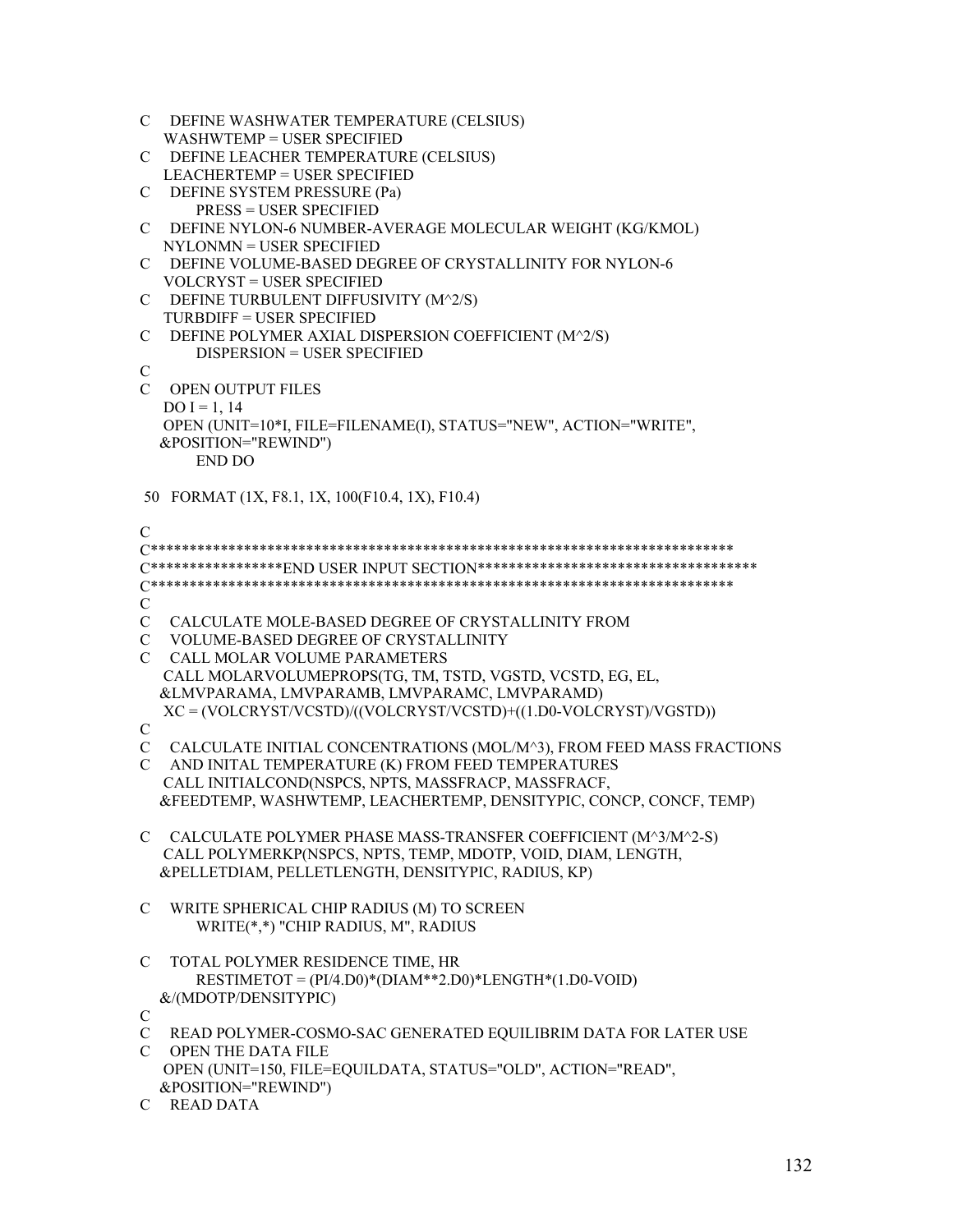```
DO I = 1, 51 READ(150,*) (LLEARRAY(I,J), J=1,15) 
     END DO
```
C SET YSECTION FOR POLYMER AND FLUID PHASES

&"NUMBER OF FUNCTION EVALUATIONS", I10,//,

C YSECTION ACTS AS A MARKER TO DENOTE AT WHICH ROW

```
C A NEW SPECIES BEGINS FOR BOTH PHASES WITHIN THE SOLUTION VECTOR, Y 
       DO I = 2, NSPCS
        YSECTIONP(1)=1 
       YSECTIONP(I)=YSECTIONP(I-1) + (NPTS) 
       END DO 
      DO I = 2, NSPCSYSECTIONF(1) = YSECTIONP(NSPCS) + (NPTS)YSECTIONF(I) = YSECTIONF(I-1) + (NPTS) END DO 
C LOAD CONCENTRATION MATRICES (MOL/M^3) INTO Y VECTOR 
  DO I = 1, NSPCS
        DO J = 1, NPTSY(YSECTIONP(I)+J-1) = CONCP(I,J) END DO 
   END DO 
      DO I = 1, NSPCSDO J = 1, NPTSY(YSECTIONF(I)+J-1) = CONCF(I,J) END DO 
       END DO 
\mathcal{C}C WRITE INITIAL CONDITIONS TO RESULTS FILES (MOL/M^3) 
C POLYMER-PHASE OUTPUT FILES 
       DO I = 1, NSPCS
  WRITE(I*10, 50) 0.0, (CONCP(I,J), J = 1, NPTS), CONCP(I,NPTS)
       END DO 
C FLUID-PHASE OUTPUT FILES 
       DO I = 1, NSPCS
   WRITE(I*10+60, 50) 0.0, 
  &(Y(J), J = YSECTIONF(I), YSECTIONF(I)+NPTS-1) END DO 
\mathcal{C}C*****ENTER TIME LOOP******************************************************* 
   DO WHILE (T.LT.TEND) 
\overline{C}C INTEGRATE TO NEW TIME TOUT USING SUBROUTINE DLSODES, 
C THE ODEPACK DOUBLE-PRECISION SOLVER FOR ODES WITH SPARSE JACOBIANS. 
   CALL DLSODES(F, NEQ, Y, T, TOUT, ITOL, RTOL, ATOL, 
   &ITASK, ISTATE, IOPT, RWORK, LENRWORK, IWORK, LENIWORK, JAC, MF) 
C FORMAT FOR PRINTING COMPUTATIONAL STATISTICS AT CONCLUSION OF 
SIMULATION 
C FROM SCHIESSER (1991). 
 60 FORMAT(/,"COMPUTATIONAL STATISTICS", /, 
   &"LAST STEP SIZE", E10.3,//, 
   &"LAST ORDER OF THE METHOD", I10,//, 
   &"TOTAL NUMBER OF STEPS TAKEN", I10,//,
```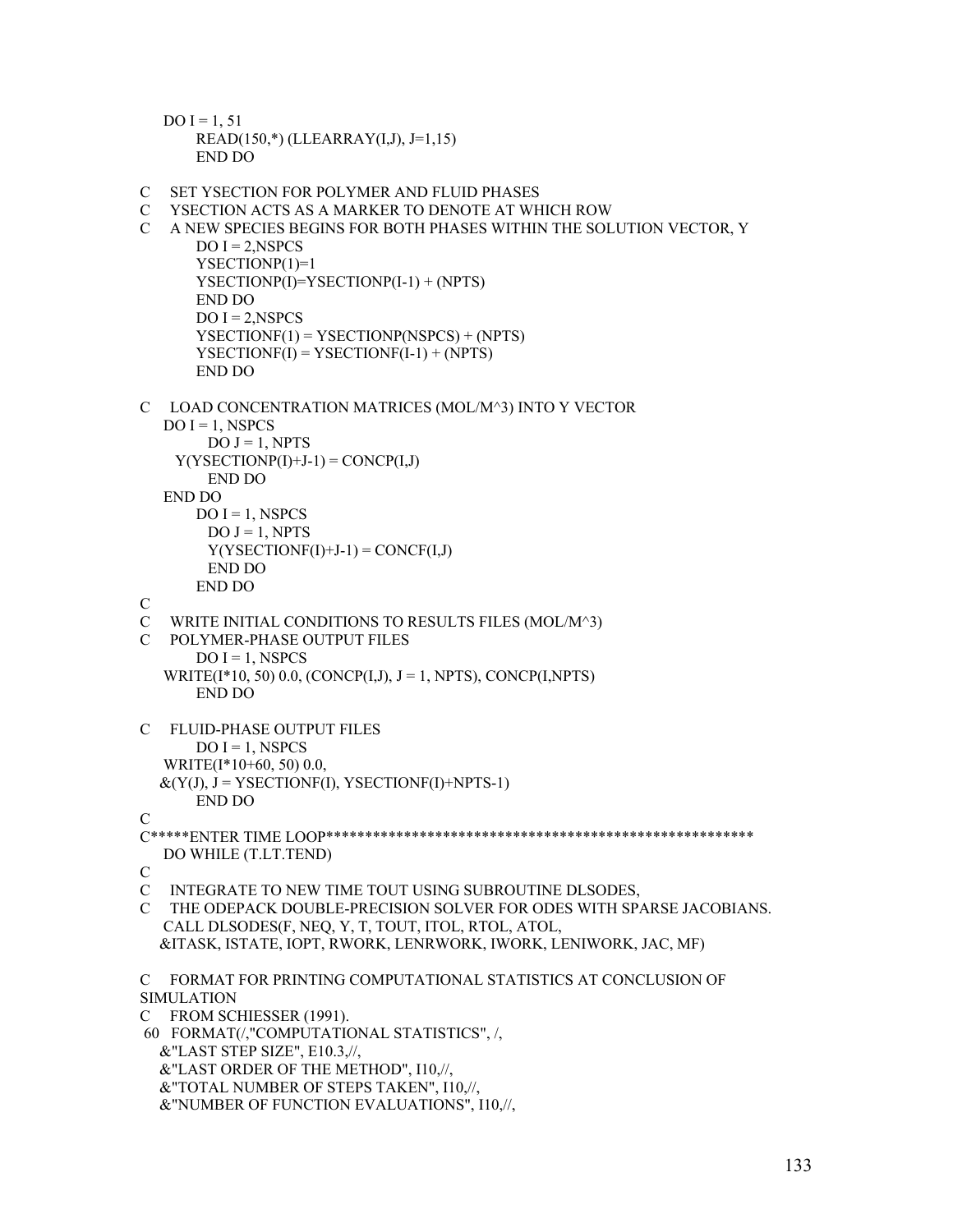```
 &"NUMBER OF JACOBIAN EVALUATIONS", I10,/)
```

```
C
```
- C CHECK TO SEE IF SOLVER FAILED
- IF (ISTATE.LT.0) GOTO 100
- C
- C UNLOAD CONCENTRATION MATRICES (MOL/M^3) FROM Y VECTOR  $DO I = 1$ , NSPCS  $DO J = 1, NPTS$  $CONCP(I,J) = Y(YSECTIONP(I)+J-1)$

```
 END DO 
 END DO
```

```
DO I = 1, NSPCS
DO J = 1, NPTSCONCF(I,J) = Y(YSECTIONF(I)+J-1) END DO 
 END DO
```

```
C CALCULATE CONCENTRATIONS AT OUTLET FACE FOR POLYMER (Z = L)
```
- C USING 3RD-ORDER QUICK EXTRAPOLATION  $DO I = 1$ , NSPCS  $CONCPOUT(I) = (2, D0*CONCP(I, NPTS))$  $&-( (13.D0/8.D0)*CONF(I,NPTS-1)) + ((3.D0/4.D0)*CONF(I,NPTS-2))$  &- ((1.D0/8.D0)\*CONCP(I,NPTS-3)) END DO
- C WRITE RESULTS TO RESULTS FILES (MOL/M^3)  $DO I = 1$ , NSPCS WRITE(I\*10, 50) T, (CONCP(I,J), J=1,NPTS), CONCPOUT(I) END DO

```
DO I = 1, NSPCS
 WRITE(I*10+60, 50) T, 
&(Y(J), J = YSECTIONF(I), YSECTIONF(I)+NprS-1)
```

```
 END DO
```

```
C
```

```
C RESET TOUT (S) 
  TOUT = TOUT + DT
```

```
C*****END TIME LOOP********************************************************* 
   END DO
```

```
C PRINT COMPUTATIONAL STATISTICS TO SCREEN 
       WRITE(*,60) RWORK(11), IWORK(14), IWORK(11), IWORK(12), IWORK(13)
```

```
C
```

```
C CLOSE OUTPUT FILES 
   DO I = 1, 14 CLOSE(10*I) 
    END DO 
\mathcal{C}
```

```
C NORMAL STOP 
   STOP
\mathcal{C}C PRINT ERROR MESSAGE IF SOLVER FAILED
```

```
 100 WRITE(*,*) "INTEGRATOR FAILED. ISTATE:", ISTATE 
  DO I = 1, 14 CLOSE(10*I)
```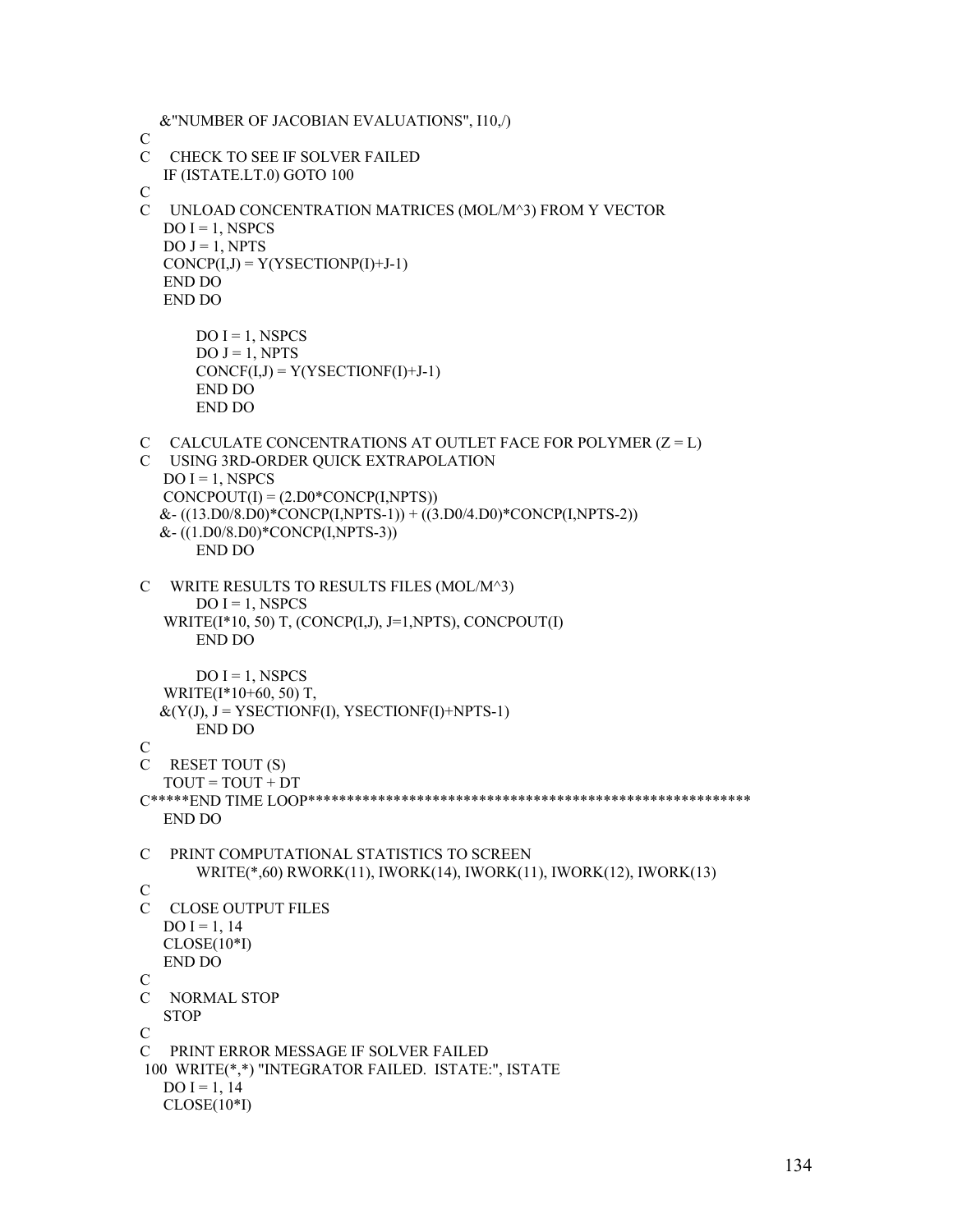```
 END DO 
   STOP 
\overline{C} END 
\mathcal{C}C**************SUBROUTINE F************************************************* 
       SUBROUTINE F(NEQ, T, Y, YDOT) 
C 
C PURPOSE: GENERATE ODES FROM PDES VIA METHOD OF LINES 
C 
C INPUTS: NEQ - NUMBER OF ODES 
C T - TIME, S<br>C Y - UNKNO
        Y - UNKNOWNS VECTOR, MOL/M^3
C 
C OUTPUTS: YDOT - CORRESPONDING TIME DERIVATIVE OF UNKNOWNS, MOL/M^3-S 
\mathcal{C}C NOTES: THIS SUBROUTINE ALSO CALLS OTHER SUBROUTINES TO CALCULATE 
C PHYSICAL PROPERTIES, VELOCITIES, AND MASS TRANSFER AND 
THERMODYNAMIC PROPERTIES. 
\mathcal{C} IMPLICIT NONE 
\overline{C} INTEGER :: I, J, NEQ, NSPCS, NPTS, NSEG 
       COMMON /PARAMETERS/ NSPCS, NPTS, NSEG 
   DOUBLE PRECISION, PARAMETER :: PI = 3.14159265 
        INTEGER, DIMENSION(NSPCS) :: YSECTIONP, YSECTIONF 
   DOUBLE PRECISION :: T, LENGTH, DIAM, AREA, VELOCITYP, VELOCITYF, 
   &DISPERSION, FOTERMP, SOTERMP, TOTERMP, DIFFTERMP, DZ, CELLZ, 
   &MDOTP, GPMWW, TURBDIFF, FOTERMF, SOTERMF, TOTERMF, 
   &VOID, PRESS, FEEDTEMP, WASHWTEMP, DENSITYPBC, 
   &RESTIMETOT, RADIUS, DUMTEMP, LEACHERTEMP 
       DOUBLE PRECISION, DIMENSION(NEQ) :: Y, YDOT 
   DOUBLE PRECISION, DIMENSION(NSPCS,NPTS) :: CONCP, CONCF, DCDTP, 
   &DCDTF, POLYMERLOSS, FLUIDGAIN, DIFFUSIVITYF, KF, DIFFTERMF, 
   &MOLFRACP, MOLFRACF, MOLFRACPEQ, GAMMAP, GAMMAF, GAMMAPEQ 
   DOUBLE PRECISION, DIMENSION(NSPCS) :: CINP, CINF 
        DOUBLE PRECISION, DIMENSION(NPTS) :: DENSITYP, DENSITYF, 
   &LMVP, LMVF 
       DOUBLE PRECISION, DIMENSION(NPTS) :: TEMP 
       DOUBLE PRECISION, DIMENSION(NSPCS,2) :: DUMMOL 
       DOUBLE PRECISION, DIMENSION(2) :: DUMDENSITY, DUMLMV 
       DOUBLE PRECISION, DIMENSION(100,500) :: KP 
       DOUBLE PRECISION, DIMENSION(100) :: MASSFRACP, MASSFRACF 
       COMMON /TRANSFER/ RADIUS, KP 
       COMMON /FEED/ MASSFRACP, MASSFRACF, MDOTP, GPMWW, VOID, LENGTH, 
   &DIAM, FEEDTEMP, WASHWTEMP, LEACHERTEMP, PRESS, TURBDIFF, 
   &DISPERSION 
\mathcal{C}C****************SET PROBLEM PARAMETERS************************************* 
C DISTANCE BETWEEN CENTROIDS (M) 
       DZ = LENGTH/DBLE(NPTS) 
C DISTANCE BETWEEN CELL FACES (M) 
       CELLZ = DZ 
C 
C SET YSECTION FOR POLYMER AND FLUID PHASES 
       YSECTIONP(1)=1
```

```
135
```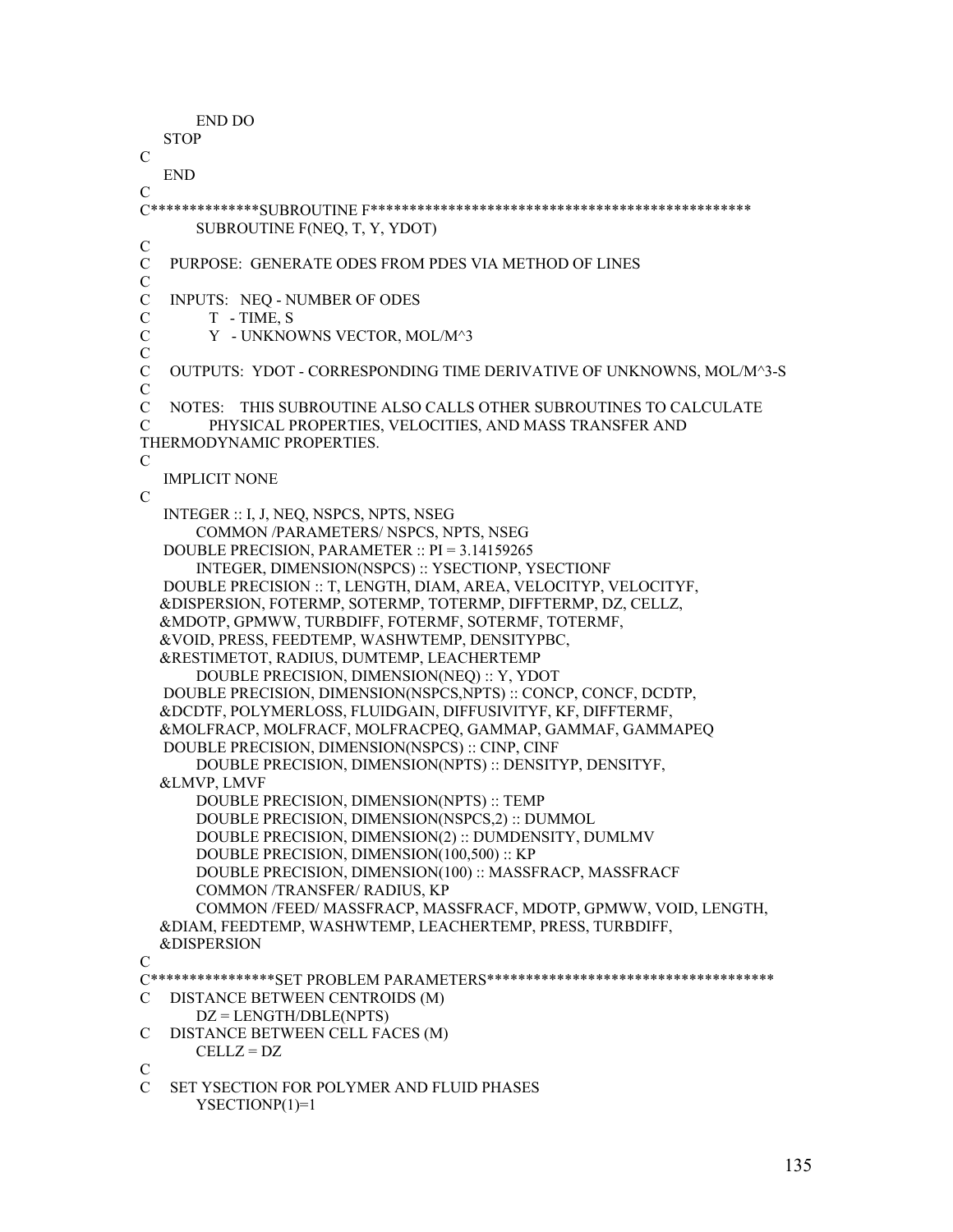```
DO I = 2, NSPCS YSECTIONP(I)=YSECTIONP(I-1) + (NPTS) 
       END DO 
       YSECTIONF(1) = YSECTIONP(NSPCS) + (NPTS) 
      DO I = 2, NSPCS
      YSECTIONF(I) = YSECTIONF(I-1) + (NPTS) END DO 
C UNLOAD CONCENTRATION MATRICES (MOL/M^3) FROM Y VECTOR 
  DO I = 1, NSPCSDO J = 1, NPTSCONCP(I,J) = Y(YSECTIONP(I)+J-1) END DO 
   END DO 
      DO I = 1, NSPCS
      DO J = 1, NPTSCONCF(I,J) = Y(YSECTIONF(I)+J-1) END DO 
       END DO 
C 
C*****SET TEMPERATURE, KELVIN***** 
   CALL TEMPERATURE(NPTS, FEEDTEMP, WASHWTEMP, LEACHERTEMP, TEMP) 
C*****CALCULATE MOLE FRACTIONS***** 
       CALL MOLFRACTION(NSPCS, NPTS, CONCP, CONCF, MOLFRACP, MOLFRACF) 
C*****BEGIN CENTROID LOOP FOR MOLAR VOLUME CALCULATIONS***** 
  DO J = 1, NPTS
C BEGIN SPECIES LOOP 
      DO I = 1, NSPCS
      DUMMOL(I,1) = MOLFRACP(I,J)DUMMOL(I,2) = MOLFRACF(I,J)C END SPECIES LOOP 
   END DO 
      DUMTEMP = TEMP(J)C DEFINE MIXTURE DENSITY (KG/M^3) AND LMV (M^3/MOL) 
   CALL MOLARVOLUME(NSPCS, NPTS, DUMTEMP, DUMMOL, 
   &DUMDENSITY, DUMLMV) 
      DENSIITYP(J) = DUMDENSITY(1)DENSITYF(J) = DUMDENSITY(2)LMVP(J) = DUMLMV(1)LMVF(J) = DUMLMV(2)C*****END CENTROID LOOP FOR MOLAR VOLUME CALCULATIONS***** 
   END DO 
C 
C*****SET BOUNDARY CONDITIONS***** 
   CALL BOUNDARY(NSPCS, NPTS, MASSFRACP, MASSFRACF, FEEDTEMP, 
   &WASHWTEMP, DENSITYPBC, CINP, CINF) 
C RESIDENCE TIME, HR 
       RESTIMETOT = (PI/4.D0)*(DIAM**2.D0)*LENGTH*(1.D0-VOID) 
   &/(MDOTP/DENSITYPBC) 
\overline{C}C*****CALCULATE VELOCITY OF POLYMER AND FLUID PHASES, M/S*****
```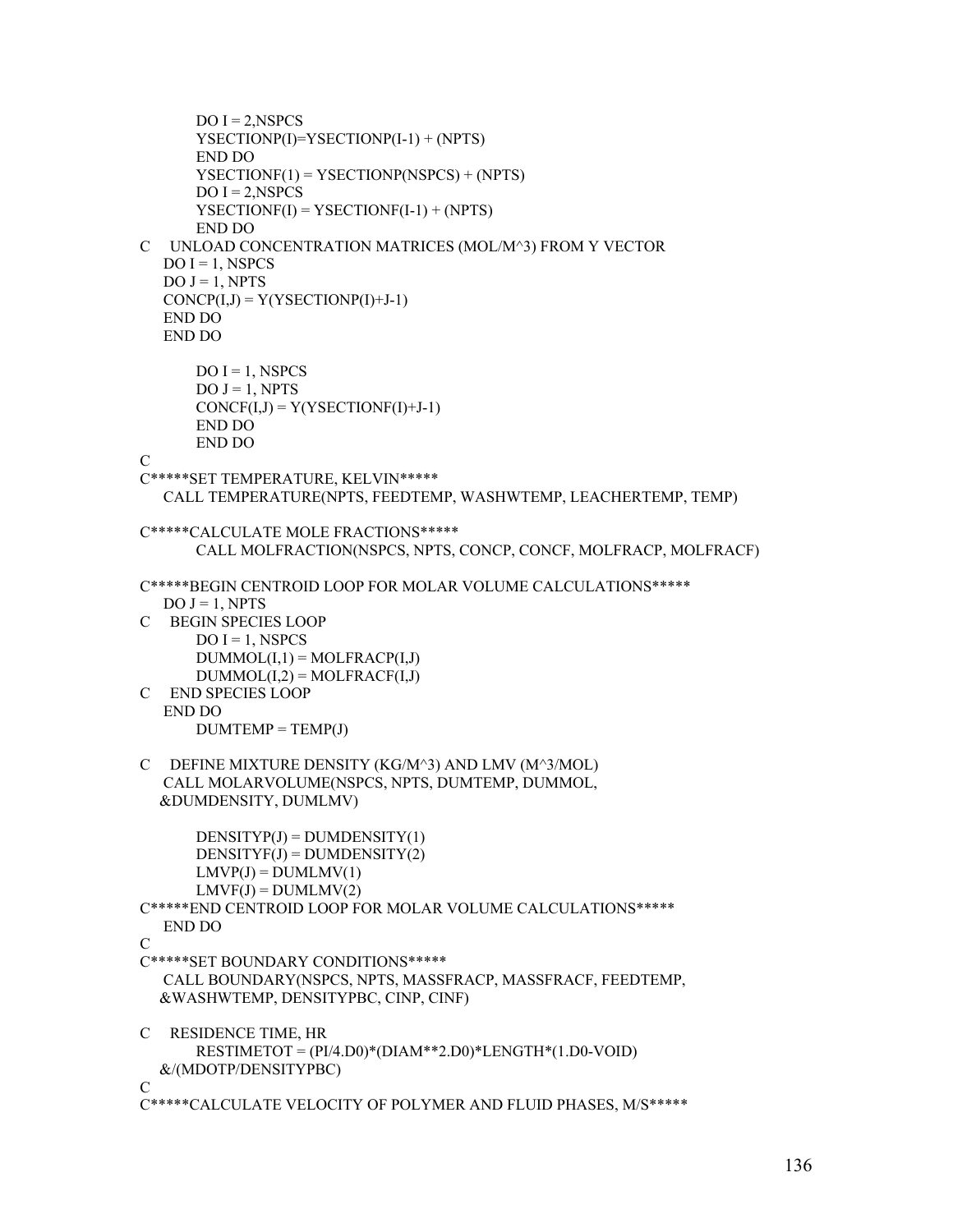CALL VELOCITY(NPTS, MDOTP, GPMWW, DIAM, VOID, DENSITYPBC, &VELOCITYP, VELOCITYF) C C\*\*\*\*\*CALCULATE FLUID-SIDE MASS-TRANSFER COEFFICIENT, M^3/M^2-S\*\*\*\*\* CALL FLUIDKF(NSPCS, NPTS, TEMP, VELOCITYP, VELOCITYF, VOID, &RADIUS, DENSITYF, DIFFUSIVITYF, KF)  $\overline{C}$ C\*\*\*\*\*COMPUTE PHASE TRANSFER TERMS, MOL/M^3-S\*\*\*\*\* CALL PHASETRANSFER(NSPCS, NPTS, NSEG, TEMP, VOID, RADIUS, &CONCP, CONCF, LMVP, LMVF, KP, KF, POLYMERLOSS, FLUIDGAIN)  $\mathcal{C}$ C\*\*\*\*\*SET COEFFICIENTS FOR SPECIES TRANSPORT EQUATION\*\*\*\*\* C USING QUICK FOR CONVECTIVE TRANSPORT AND C CDS FOR DIFFUSIVE TRANSPORT FOTERMP = VELOCITYP/CELLZ SOTERMP = VELOCITYP/(4.D0\*DZ) TOTERMP = (CELLZ\*VELOCITYP)/(8.D0\*(DZ\*\*2.D0)) DIFFTERMP = DISPERSION/(CELLZ\*DZ) FOTERMF = VELOCITYF/CELLZ SOTERMF = VELOCITYF/(4.D0\*DZ) TOTERMF = (CELLZ\*VELOCITYF)/(8.D0\*(DZ\*\*2.D0))  $DO J = 1, NPTS$  $DO I = 1$ , NSPCS DIFFTERMF(I,J) = (DIFFUSIVITYF(I,J)+TURBDIFF)/(CELLZ\*DZ) END DO END DO  $\mathcal{C}$ C\*\*\*\*\*CALCULATE TIME DERIVATIVE OF CONCENTRATION FOR POLYMER AND FLUID PHASES\*\*\*\*\*  $C$  (MOL/M^3-S)  $DO I = 1, NSPCS$ C\*\*\*\*\*POLYMER PHASE C AT J=1, Z=DZ/2, USE FIXED FEED FOR CONVECTIVE FLUX IN, NO DIFFUSION IN C USE 2ND-ORDER FORWARD DERIVATIVES IN QUICK FOR CONVECTIVE FLUX OUT DCDTP(I,1) = (-FOTERMP + 3.D0\*SOTERMP - 2.D0\*TOTERMP - DIFFTERMP)  $&*$ CONCP $(I,1)$  + TOTERMP $*$ CONCP $(I,4)$  &+ (SOTERMP - 4.D0\*TOTERMP)\*CONCP(I,3)  $&+$  (-4.D0\*SOTERMP + 5.D0\*TOTERMP + DIFFTERMP)\*CONCP(I,2)  $&+$  FOTERMP\*CINP(I) + POLYMERLOSS(I,1) C\*\*\*\*\*FOR POLYMER PHASE C AT J=2, Z=3DZ/2, USE 2ND-ORDER FORWARD DERIVATIVES IN QUICK C FOR CONVECTIVE FLUX IN. C STILL USE 2ND-ORDER CENTER DERIVATIVES IN QUICK FOR CONVECTIVE FLUX OUT  $DCDTP(I,2) = (-FOTERMP + 4.D0*SOTERMP - 3.D0*TOTERMP$  &- 2.D0\*DIFFTERMP)\*CONCP(I,2) &- TOTERMP\*CONCP(I,4)  $&+$  (-2.D0\*SOTERMP + 3.D0\*TOTERMP + DIFFTERMP)\*CONCP(I.3)  $&+$  (FOTERMP - 2.D0\*SOTERMP + TOTERMP + DIFFTERMP)\*CONCP $(I,1)$  $&+$  POLYMERLOSS $(1,2)$ C\*\*\*\*\*FLUID PHASE AT J=1, Z=DZ/2 DCDTF(I,1) = (-FOTERMF - 2.D0\*SOTERMF - TOTERMF  $&$ - DIFFTERMF $(I,1))$ \*CONCF $(I,1)$  &+ TOTERMF\*CONCF(I,4) &+ (-2.D0\*SOTERMF - 3.D0\*TOTERMF)\*CONCF(I,3)  $&+$  (FOTERMF + 4.D0\*SOTERMF + 3.D0\*TOTERMF + DIFFTERMF $(I,1)$ )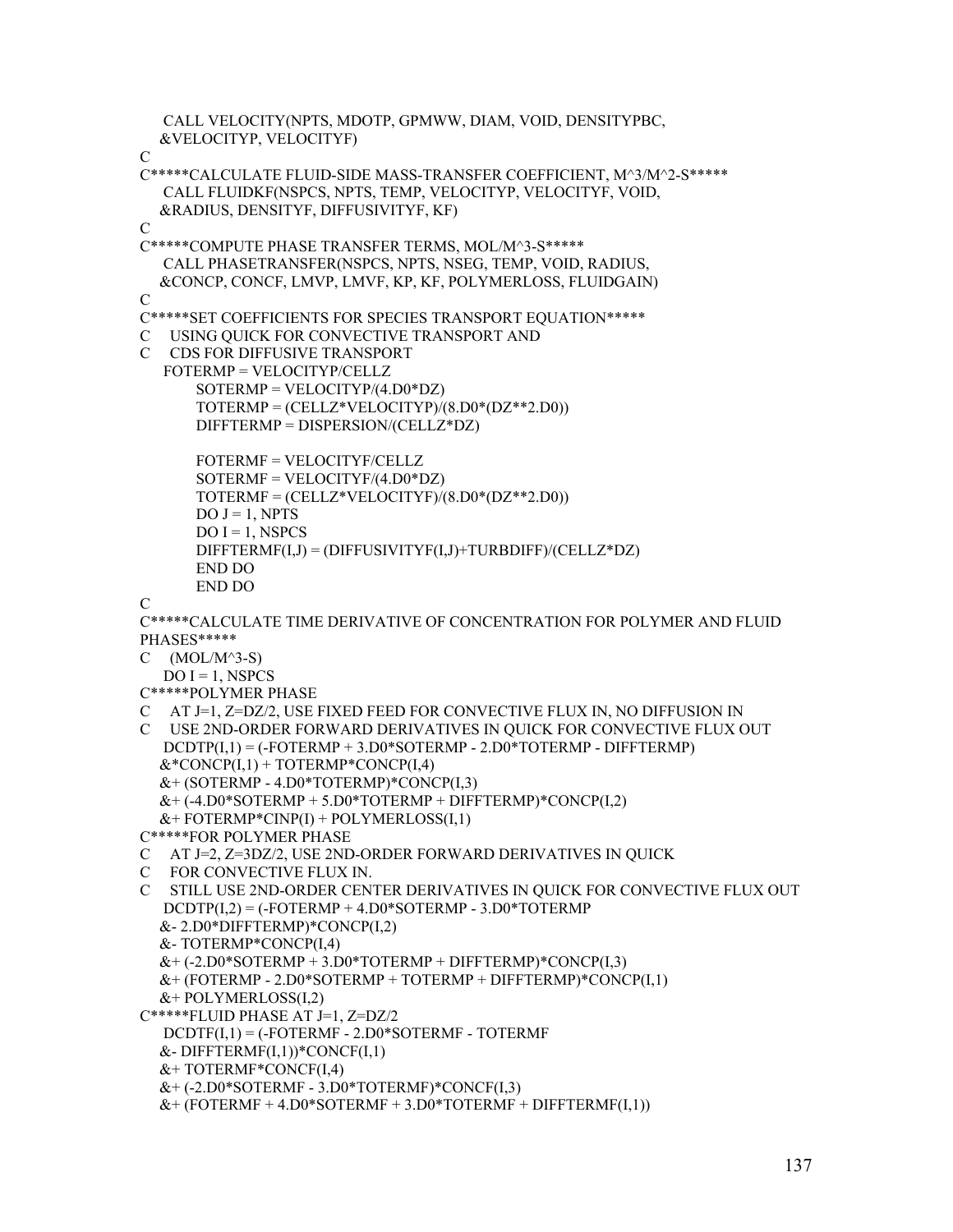```
&*CONCF(I,2) + FLUIDGAIN(I,1)
```

```
C*****POLYMER PHASE POINTS J = 3 TO NPTS-1
```
 $DO J = 3$ , NPTS-1

 $DCDTP(I,J) = (-FOTERMP + SOTERMP + 3.D0*TOTERMP -$ 

- & 2.D0\*DIFFTERMP)\*CONCP(I,J)
- $&+(-SOTERMP TOTERMP + DIFFTERMP)*CONCP(I,J+1)$
- $&+$  (FOTERMP + SOTERMP 3.D0\*TOTERMP + DIFFTERMP)\*CONCP(I,J-1)
- $&+$  (-SOTERMP + TOTERMP)\*CONCP(I,J-2) + POLYMERLOSS(I,J)
- END DO

```
C^{****}FLUID PHASE POINTS J = 2 TO NPTS-2
```
DO  $J = 2$ , NPTS-2

 $DCDTF(I,J) = (-FOTERMF + SOTERMF + 3.D0*TOTERMF$ 

- $& -2. D0 * DIFFTERMF(I,J))*CONCF(I,J)$
- $&+(-SOTERMF+TOTERMF)*CONCF(I,J+2)$
- $&+$  (FOTERMF + SOTERMF 3.D0\*TOTERMF + DIFFTERMF(I,J))
- $& *$ CONCF $(I,J+1)$
- $&+$  (-SOTERMF TOTERMF + DIFFTERMF(I,J))\*CONCF(I,J-1)
- $&$  + FLUIDGAIN(I,J)

END DO

C\*\*\*\*\*FOR POLYMER PHASE

C AT J=NPTS, Z=L-DZ/2, NEUMANN BOUNDARY CONDITION (NO DIFFUSION OUT) AT LEACHER EXIT

C USE 2ND-ORDER BACKWARD DERIVATIVES IN QUICK FOR CONVECTIVE FLUX OUT DCDTP(I,NPTS) = (-FOTERMP - 2.D0\*SOTERMP - TOTERMP &- DIFFTERMP)\*CONCP(I,NPTS)

&+ (FOTERMP + 4.D0\*SOTERMP + 3.D0\*TOTERMP + DIFFTERMP)

&\*CONCP(I,NPTS-1)

&+ (-2.D0\*SOTERMP - 3.D0\*TOTERMP)\*CONCP(I,NPTS-2)

- &+ TOTERMP\*CONCP(I,NPTS-3)
- &+ POLYMERLOSS(I,NPTS)
- C\*\*\*\*\*FOR FLUID PHASE

```
C AT J=NPTS-1, Z=L-3DZ/2, USE 2ND-ORDER BACKWARD DERIVATIVES IN QUICK FOR 
CONVECTIVE FLUX IN
```

```
C STILL USE 2ND-ORDER CENTER DERIVATIVES FOR FLUX OUT 
   DCDTF(I,NPTS-1) = (-FOTERMF + 4.D0*SOTERMF - 3.D0*TOTERMF 
   &- 2.D0*DIFFTERMF(I,NPTS-1))*CONCF(I,NPTS-1)
```

```
 &+ (FOTERMF - 2.D0*SOTERMF + TOTERMF + DIFFTERMF(I,NPTS-1))
```

```
 &*CONCF(I,NPTS)
```
 $&+$  (-2.D0\*SOTERMF + 3.D0\*TOTERMF + DIFFTERMF(I,NPTS-1))

```
 &*CONCF(I,NPTS-2)
```
&- TOTERMF\*CONCF(I,NPTS-3)

```
 &+ FLUIDGAIN(I,NPTS-1)
```

```
C*****FOR FLUID PHASE
```

```
C AT J=NPTS, Z=L-DZ/2, USE FIXED FEED FOR CONVECTIVE FLUX IN, NO DIFFUSION IN
```
C USE 2ND-ORDER BACKWARD DERIVATIVES IN QUICK FOR CONVECTIVE FLUX OUT DCDTF(I,NPTS) = (-FOTERMF + 3.D0\*SOTERMF - 2.D0\*TOTERMF &- DIFFTERMF(I,NPTS))\*CONCF(I,NPTS)  $&+$  (-4.D0\*SOTERMF + 5.D0\*TOTERMF + DIFFTERMF(I,NPTS)) &\*CONCF(I,NPTS-1) &+ (SOTERMF - 4.D0\*TOTERMF)\*CONCF(I,NPTS-2) &+ TOTERMF\*CONCF(I,NPTS-3) + FOTERMF\*CINF(I) &+ FLUIDGAIN(I,NPTS) END DO  $\mathcal{C}$ 

```
C*****SET YDOT AS TIME DERIVATIVE*****
```

```
C (MOL/M^3-S)
```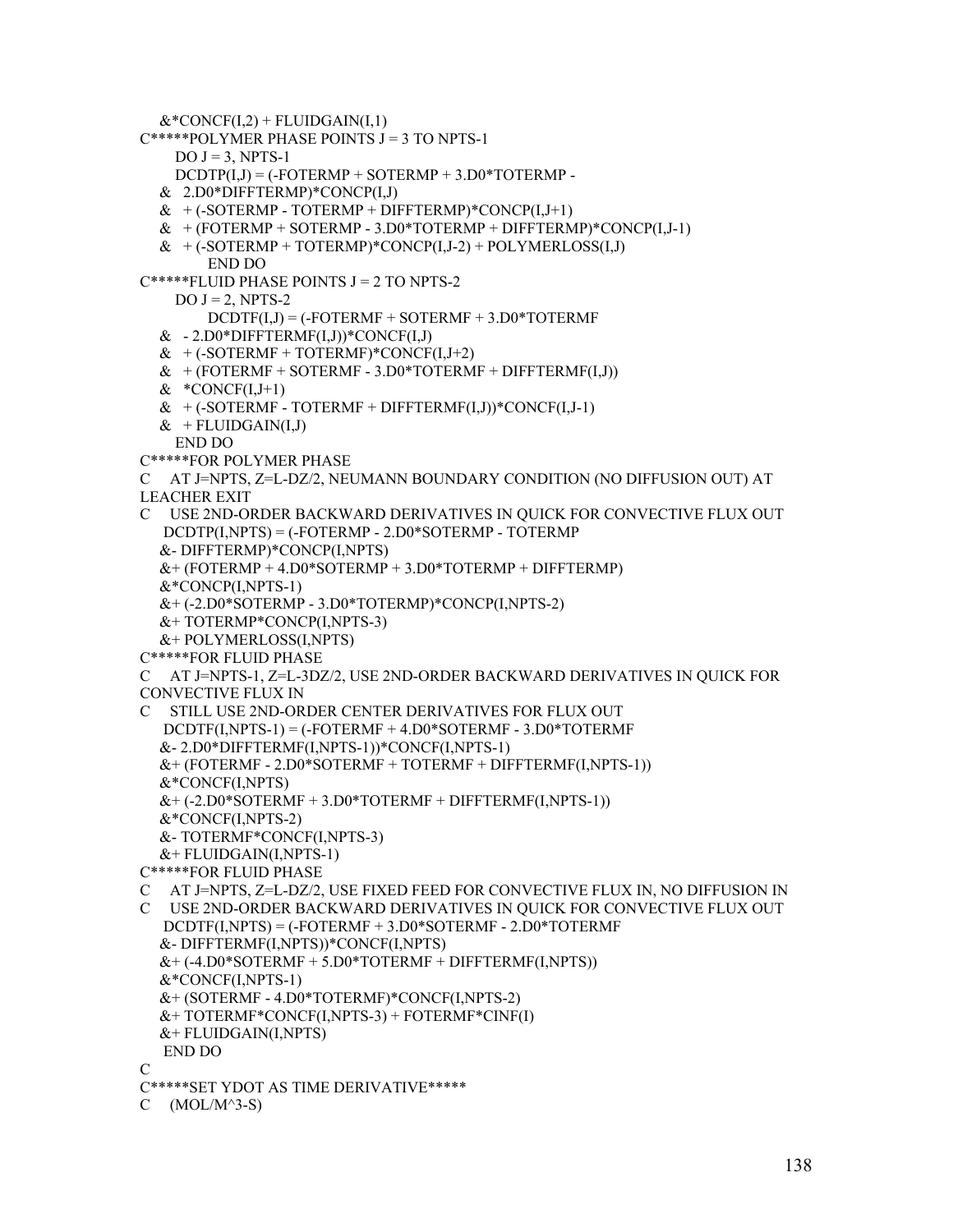```
DO I = 1, NSPCSDO J = 1, NPTS
     YDOT(YSECTIONP(I)+J-1) = DCDTP(I,J) END DO 
   END DO 
      DO I = 1, NSPCS
       DO J = 1, NPTSYDOT(YSECTIONF(I)+J-1) = DCDTF(I,J) END DO 
       END DO 
C 
   RETURN 
   END 
C 
C****************MOLECULARWEIGHT******************************************** 
   SUBROUTINE MOLECULARWEIGHT(NSPCS, MWSEG, MN) 
C 
C PURPOSE: STORE MOLECULAR WEIGHTS (KG/KMOL) OF ALL COMPONENTS 
C TO BE CALLED WHEN REQUIRED. 
C ALSO STORES THE USER-INPUT NYLON-6 MOLECULAR WEIGHT. 
C 
C INPUTS: NSPCS - NUMBER OF SPECIES 
C 
C OUTPUTS: MWSEG - NYLON-6 SEGMENT MOLECULAR WEIGHT, KG/KMOL 
C MN - ARRAY OF MOLECULAR WEIGHTS OF ALL SPECIES, KG/KMOL 
C 
       IMPLICIT NONE 
       INTEGER :: NSPCS, I 
       DOUBLE PRECISION :: MWSEG, NYLONMN, XC, VOLCRYST 
       DOUBLE PRECISION, DIMENSION(NSPCS) :: MN 
       COMMON /POLYMERPROP/ NYLONMN, XC, VOLCRYST 
C LOAD MOLECULAR WEIGHTS (KG/KMOL) 
  MN(1) = 18.015D0MN(2) = 113.159D0DO I = 3, NSPCS-1
      MN(I) = MN(2)*DBLE(I-1) END DO 
   MN(NSPCS) = NYLONMN 
       MWSEG = 113.159D0 
      RETURN
       END 
C 
C****************INITIALCOND************************************************ 
   SUBROUTINE INITIALCOND(NSPCS, NPTS, MASSFRACP, MASSFRACF, 
   &FEEDTEMP, WASHWTEMP, LEACHERTEMP, DENSITYPIC, CONCP, CONCF, TEMP) 
\mathcal{C}C PURPOSE: INITIAL CONDITION FOR LEACHER DOMAIN 
C USES INPUTS FROM POLYMER FEED AND WASHWATER FEED 
C 
C INPUTS: NSPCS - NUMBER OF SPECIES 
C NPTS - NUMBER OF CENTROIDS 
C MASSFRACP - POLYMER FEED MASS FRACTIONS 
C MASSFRACF - WASHWATER SUPPLY MASS FRACTIONS 
C FEEDTEMP - POLYMER SLURRY FEED TEMPERATURE, K 
C WASHWTEMP - WASHWATER SUPPLY TEMPERATURE, K 
C LEACHERTEMP - LEACHER OPERATING TEMPERATURE, K
```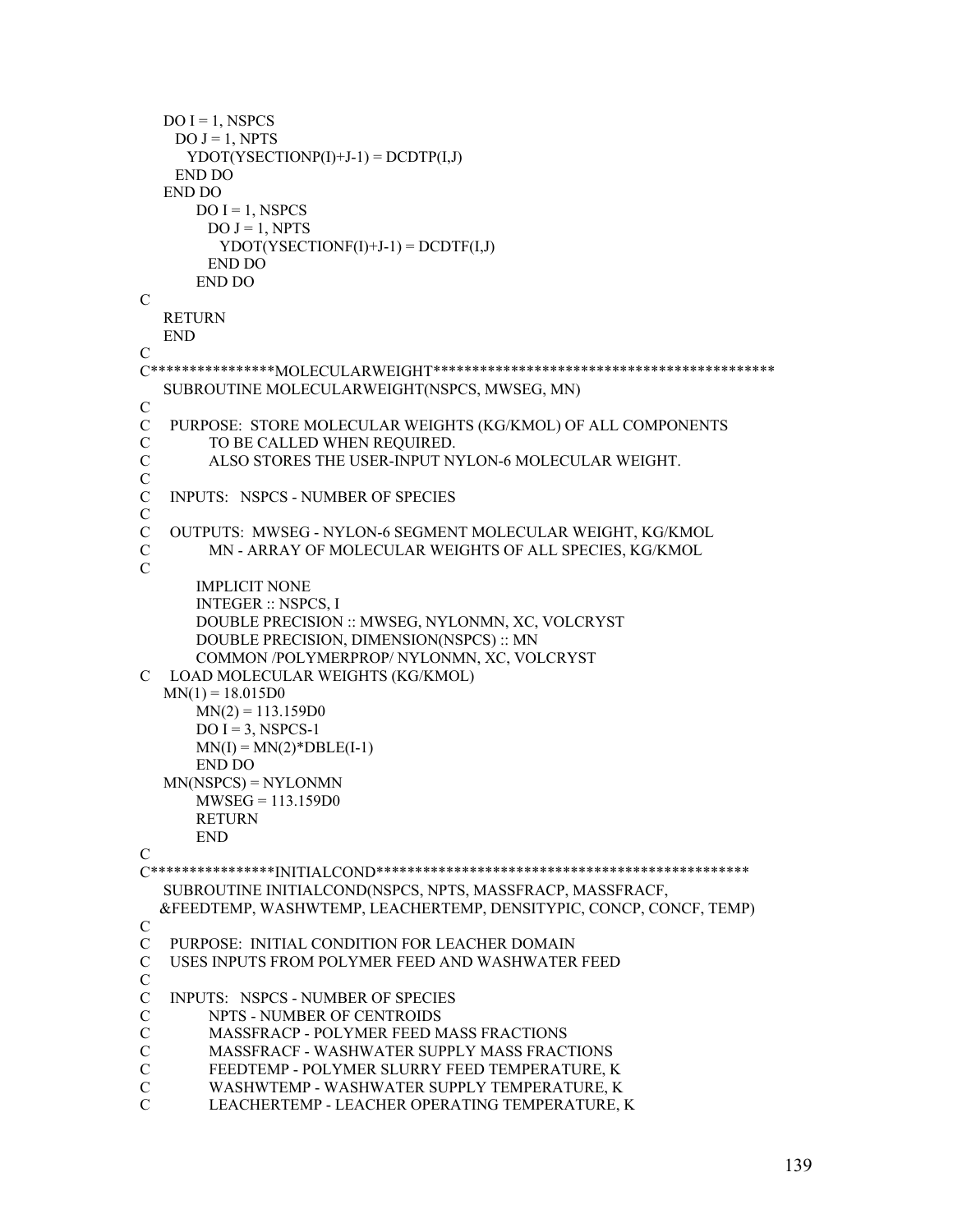- C
- C OUTPUTS: DENSITYPIC POLYMER MIXTURE DENSITY FOR THE INITIAL CONDITION,  $KG/M^3$

C CONCP - POLYMER-PHASE CONCENTRATIONS FOR THE INITIAL CONDITION, MOL/M^3

C CONCF - FLUID-PHASE CONCENTRATIONS FOR THE INITIAL CONDITION, MOL/M^3

C TEMP - LEACHER TEMPERATURE PROFILE FOR THE INITIAL CONDITION, K  $\overline{C}$ 

 IMPLICIT NONE INTEGER :: I, J, NSPCS, NPTS

 DOUBLE PRECISION :: FEEDTEMP, WASHWTEMP, INVMNP, INVMNF, &DENSITYPIC, DENSITYFIC, LMVPIC, LMVFIC, MOLFRACPSUM, MOLFRACFSUM, &MWSEG, LEACHERTEMP, DUMTEMP DOUBLE PRECISION, DIMENSION(NSPCS,NPTS) :: CONCP, CONCF

DOUBLE PRECISION, DIMENSION(NPTS) :: TEMP

DOUBLE PRECISION, DIMENSION(NSPCS) :: MN, MOLFRACPIC, MOLFRACFIC,

&MOLFRACPINTERM, MOLFRACFINTERM

 DOUBLE PRECISION, DIMENSION(NSPCS,2) :: DUMMOL DOUBLE PRECISION, DIMENSION(2) :: DUMLMV, DUMDENSITY DOUBLE PRECISION, DIMENSION(100) :: MASSFRACP, MASSFRACF

- C DEFINE INITIAL TEMPERATURE, KELVIN
- C USES: LEACHER OPERATING TEMPERATURE (CELSIUS)  $DO J = 1$ , NPTS  $TEMP(J) = LEACHERTEMP + 273.15D0$ END DO

CALL MOLECULARWEIGHT(NSPCS, MWSEG, MN)

- C DEFINE INITIAL DATA ON ENTIRE DOMAIN (MOL/M^3)
- C DEFINE COMPONENT MAP
- C COMPONENT # | SPECIES
- $C \quad -$
- C 1 | WATER<br>C 2 | CAPROL
- 2 | CAPROLACTAM
- $C \quad 3 \quad \text{ICD}$
- $C \quad 4 \quad | C3$
- $C \quad 5 \quad \quad \text{IC4}$
- $C \quad 6 \qquad | NYLON-6$
- C POLYMER PHASE
- C CALCULATE MOLE FRACTIONS FROM MASS FRACTIONS.
- C CALCULATE THE AVERAGE 1/MN FOR THE POLYMER PHASE, KMOL/KG  $INVMNP = 0.D0$ 
	- $DO I = 1$ , NSPCS  $INVMNP = INVMNP + (MASSFRACP(I)/MN(I))$ 
		- END DO
- C CALCULATE INTERMEDIATE MOLE FRACTIONS IN POLYMER FEED MOLFRACPSUM = 0.D0
	- $DO I = 1$ , NSPCS

 MOLFRACPINTERM(I) = MASSFRACP(I)/MN(I)/INVMNP MOLFRACPSUM = MOLFRACPSUM + MOLFRACPINTERM(I) END DO

C NORMALIZE INTERMEDIATE MOLE FRACTIONS IN POLYMER FEED  $DO I = 1, NSPCS$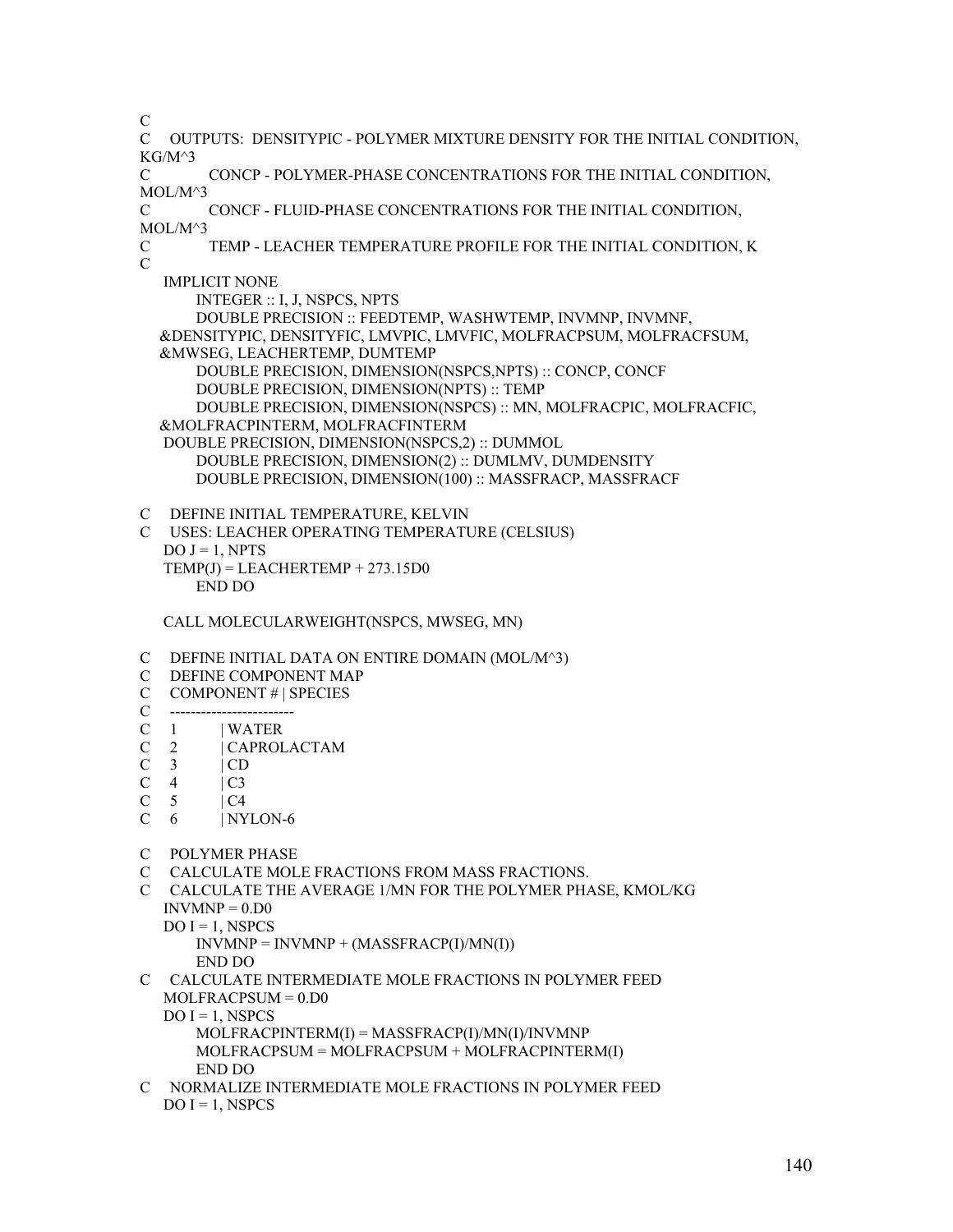MOLFRACPIC(I) = MOLFRACPINTERM(I)/MOLFRACPSUM END DO

- C FLUID PHASE
- C CALCULATE MOLE FRACTIONS FROM MASS FRACTIONS.
- C CALCULATE THE AVERAGE 1/MN FOR THE FLUID PHASE, KMOL/KG  $INVMNF = 0.D0$ 
	- $DO I = 1$ , NSPCS  $INVMNF = INVMNF + (MASSFRACF(I)/MN(I))$ END DO
- C CALCULATE INTERMEDIATE MOLE FRACTIONS IN WASHWATER FEED MOLFRACFSUM = 0.D0  $DO I = 1$ , NSPCS MOLFRACFINTERM(I) = MASSFRACF(I)/MN(I)/INVMNF MOLFRACFSUM = MOLFRACFSUM + MOLFRACFINTERM(I)

END DO

- C NORMALIZE INTERMEDIATE MOLE FRACTIONS IN WASHWATER FEED  $DO I = 1$ , NSPCS MOLFRACFIC(I) = MOLFRACFINTERM(I)/MOLFRACFSUM END DO
- C DEFINE DUMMY VARIABLES FOR LMV SUBROUTINE  $DO I = 1$ , NSPCS  $DUMMOL(I,1) = MOLFRACPU(I)$  $DUMMOL(I,2) = MOLFRACFIC(I)$ END DO
- $C$  DUMTEMP(1) = FEEDTEMP + 273.15D0
- $C$  DUMTEMP(2) = WASHWTEMP + 273.15D0 DUMTEMP = LEACHERTEMP + 273.15D0
- C DEFINE MIXTURE DENSITY (KG/M^3) AND LMV (M^3/MOL) CALL MOLARVOLUME(NSPCS, NPTS, DUMTEMP, DUMMOL, &DUMDENSITY, DUMLMV)
- C ASSIGN DUMMY LMV VARIABLES TO INITIAL CONDITION VARIABLES DENSITYPIC = DUMDENSITY(1) DENSITYFIC = DUMDENSITY(2)  $LMVPIC = DUMLMV(1)$  $LMVFIC = DUMLMV(2)$
- C WRITE INITIAL DENSITIES OF POLYMER AND FLUID (KG/M^3) TO SCREEN WRITE(\*,\*) "INITIAL CONDITION RHO POLY AND FLUID, KG/M^3" WRITE(\*,\*) DENSITYPIC, DENSITYFIC

```
C POLYMER PHASE INITIAL CONCENTRATIONS (MOL/M^3) 
      DO J = 1, NPTSDO I = 1, NSPCS
      CONCP(I,J) = MASSFRACP(I)*DENSITYPIC*1000.D0/MN(I) END DO 
       END DO 
C FLUID PHASE INITIAL CONCENTRATIONS (MOL/M^3) 
  DO J = 1, NPTSDO I = 1, NSPCS
       CONCF(I,J) = MASSFRACF(I)*DENSITYFIC*1000.D0/MN(I) 
       END DO 
       END DO
```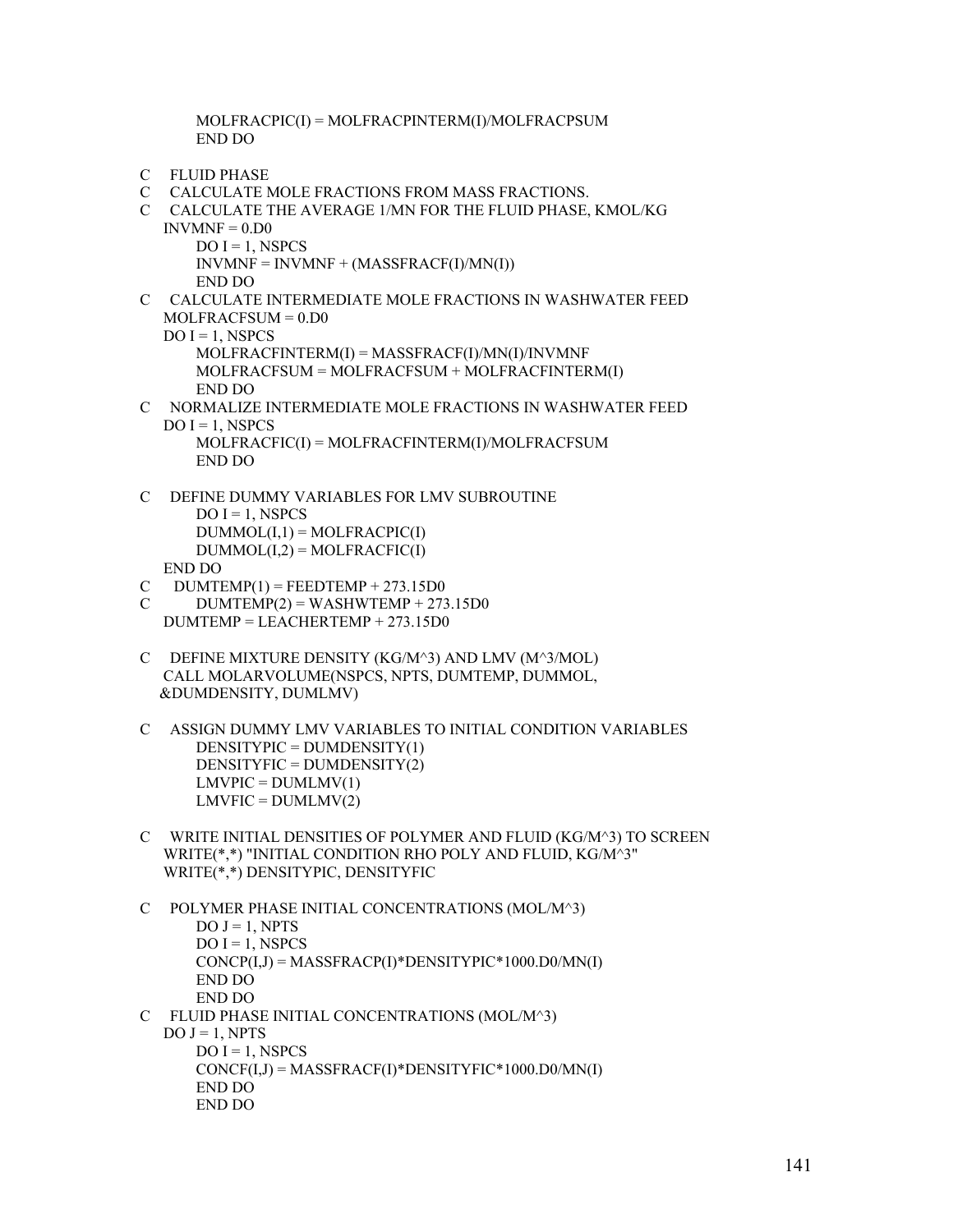```
 RETURN
```

```
 END 
\mathcal{C}C****************VELOCITY*************************************************** 
   SUBROUTINE VELOCITY(NPTS, MDOTP, GPMWW, DIAM, VOID, 
   &DENSITYPBC, VELOCITYP, VELOCITYF) 
C 
C PURPOSE: CALCULATE THE VELOCITY OF THE POLYMER AND FLUID PHASES 
C USING USER INPUT FEED RATES, LEACHER DIAMETER, AND 
C POLYMER PELLETS VOID FRACTION. 
C 
   INPUTS: NPTS - NUMBER OF CENTROIDS
C MDOTP - MASS FLOW RATE OF THE POLYMER PHASE (KG/HR) 
C GPMWW - GPM OF THE WASHWATER (GAL/MIN) 
C DIAM - LEACHER DIAMETER (M) 
C VOID - VOID FRACTION OF THE POLYMER PELLETS 
C DENSITYPBC - DENSITY OF THE POLYMER PHASE AT THE FEED CONDITION 
(KG/M^3) 
C 
C OUTPUTS: VELOCITYP - VELOCITY OF THE POLYMER PHASE (M/S) 
C VELOCITYF - VELOCITY OF THE FLUID PHASE (M/S) 
\overline{C} IMPLICIT NONE 
       INTEGER :: NPTS 
       DOUBLE PRECISION, PARAMETER :: PI = 3.14159265, 
  \&GALTOM3 = 0.0037854D0 DOUBLE PRECISION :: MDOTP, GPMWW, DIAM, VOID, LENGTH, AREA, 
   &DENSITYPBC, VELOCITYP, VELOCITYF 
      AREA = (DIAM**2. D0)*PI/4. D0 VELOCITYP = MDOTP/(1.D0-VOID)/DENSITYPBC/3600.D0/AREA 
       VELOCITYF = GPMWW/60.D0*GALTOM3/VOID/AREA 
       RETURN 
       END 
\overline{C}C****************BOUNDARY*************************************************** 
   SUBROUTINE BOUNDARY(NSPCS, NPTS, MASSFRACP, MASSFRACF, FEEDTEMP, 
   &WASHWTEMP, DENSITYPBC, CINP, CINF) 
C 
C PURPOSE: COMPUTE VALUES OF CONCENTRATION AT FIRST POINT 
C USING BOUNDARY CONDITIONS 
C 
C INPUTS: NSPCS - NUMBER OF SPECIES 
C NPTS - NUMBER OF POINTS IN DOMAIN 
C MASSFRACP - INLET POLYMER-PHASE MASS FRACTIONS 
C MASSFRACF - INLET FLUID-PHASE MASS FRACTIONS 
\overline{C}C OUTPUTS: CINP - INLET POLYMER-PHASE CONCENTRATIONS, MOL/M^3 
C CINF - INLET FLUID-PHASE CONCENTRATIONS, MOL/M^3 
C DENSITYPBC - THE POLYMER MIXTURE DENSITY AT THE BOUNDARY 
CONDITION, KG/M^3 
\mathcal{C}_{\mathcal{C}} IMPLICIT NONE 
   INTEGER :: I, J, NSPCS, NPTS
```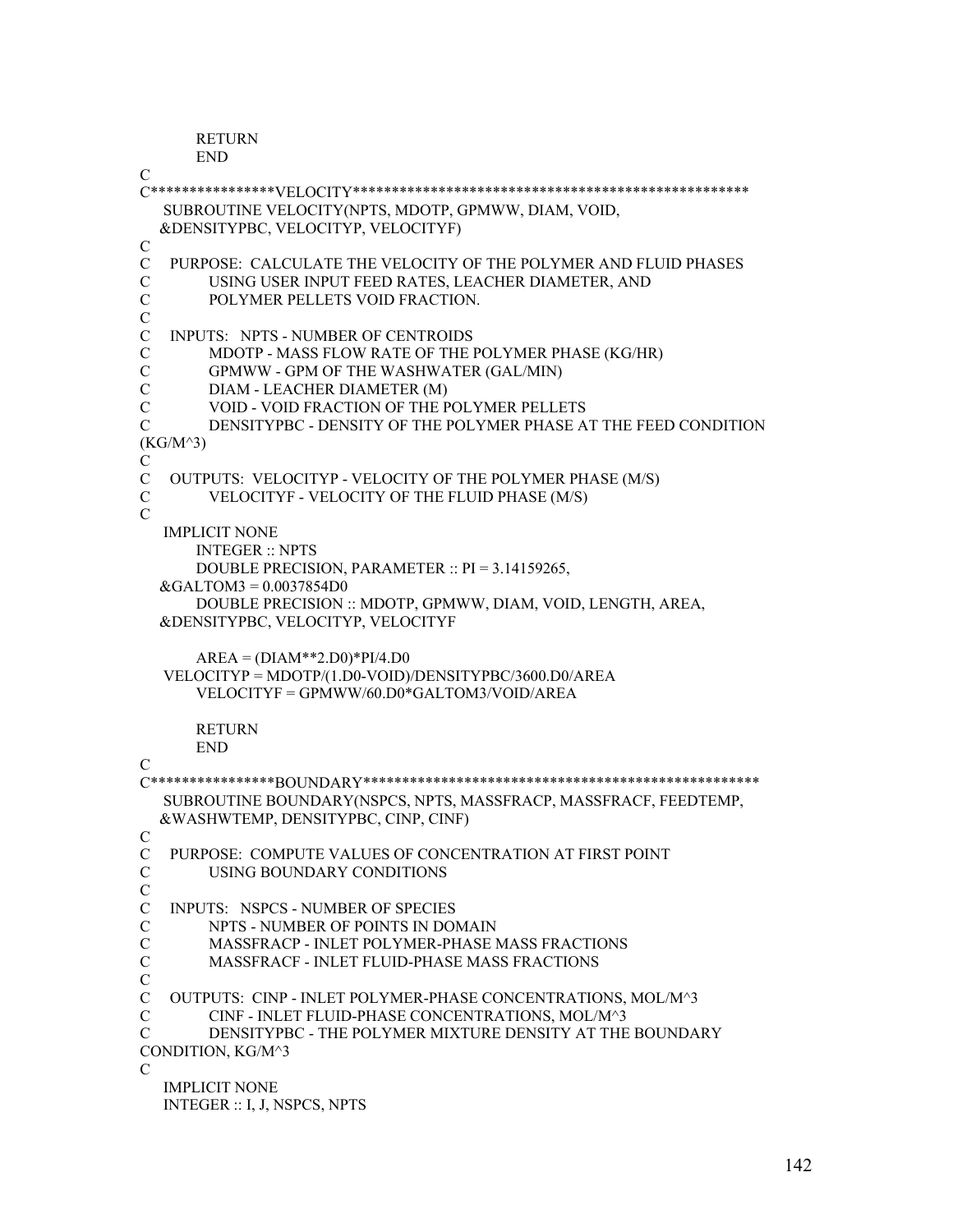DOUBLE PRECISION :: FEEDTEMP, WASHWTEMP, INVMNP, INVMNF, &DENSITYPBC, DENSITYFBC, LMVPBC, LMVFBC, MOLFRACPSUM, MOLFRACFSUM, &MWSEG, DUMTEMP DOUBLE PRECISION, DIMENSION(NSPCS) :: CINP, CINF DOUBLE PRECISION, DIMENSION(NSPCS) :: MN, MOLFRACPBC, MOLFRACFBC, &MOLFRACPINTERM, MOLFRACFINTERM DOUBLE PRECISION, DIMENSION(2) :: DUMDENSITY, DUMLMV, TEMPBC DOUBLE PRECISION, DIMENSION(NSPCS,2) :: DUMMOL DOUBLE PRECISION, DIMENSION(100) :: MASSFRACP, MASSFRACF  $\overline{C}$  CALL MOLECULARWEIGHT(NSPCS, MWSEG, MN) C DEFINE COMPONENT MAP C COMPONENT # | SPECIES C ------------------------  $C \quad 1 \quad$  | WATER C 2 | CAPROLACTAM  $C \quad 3 \qquad | \text{CD}$  $C \quad 4 \quad | C3$  $C \quad 5 \quad | \, CA$ C 6 | NYLON-6  $\overline{C}$ C POLYMER PHASE C CALCULATE MOLE FRACTIONS FROM MASS FRACTIONS. C CALCULATE THE AVERAGE 1/MN FOR THE POLYMER PHASE, KMOL/KG  $INVMNP = 0.$ D $0$  $DO I = 1$ , NSPCS  $INVMNP = INVMNP + (MASSFRACP(I)/MN(I))$  END DO C CALCULATE INTERMEDIATE MOLE FRACTIONS IN POLYMER FEED MOLFRACPSUM = 0.D0  $DO I = 1$ , NSPCS MOLFRACPINTERM(I) = MASSFRACP(I)/MN(I)/INVMNP MOLFRACPSUM = MOLFRACPSUM + MOLFRACPINTERM(I) END DO C NORMALIZE INTERMEDIATE MOLE FRACTIONS IN POLYMER FEED  $DO I = 1$ , NSPCS MOLFRACPBC(I) = MOLFRACPINTERM(I)/MOLFRACPSUM END DO C FLUID PHASE C CALCULATE MOLE FRACTIONS FROM MASS FRACTIONS. C CALCULATE THE AVERAGE 1/MN FOR THE FLUID PHASE, KMOL/KG  $INVMNF = 0. D0$  $DO I = 1$ , NSPCS  $INVMNF = INVMNF + (MASSFRACF(I)/MN(I))$  END DO C CALCULATE INTERMEDIATE MOLE FRACTIONS IN WASHWATER FEED MOLFRACFSUM = 0.D0  $DO I = 1$ , NSPCS MOLFRACFINTERM(I) = MASSFRACF(I)/MN(I)/INVMNF MOLFRACFSUM = MOLFRACFSUM + MOLFRACFINTERM(I) END DO C NORMALIZE INTERMEDIATE MOLE FRACTIONS IN WASHWATER FEED

 $DO I = 1, NSPCS$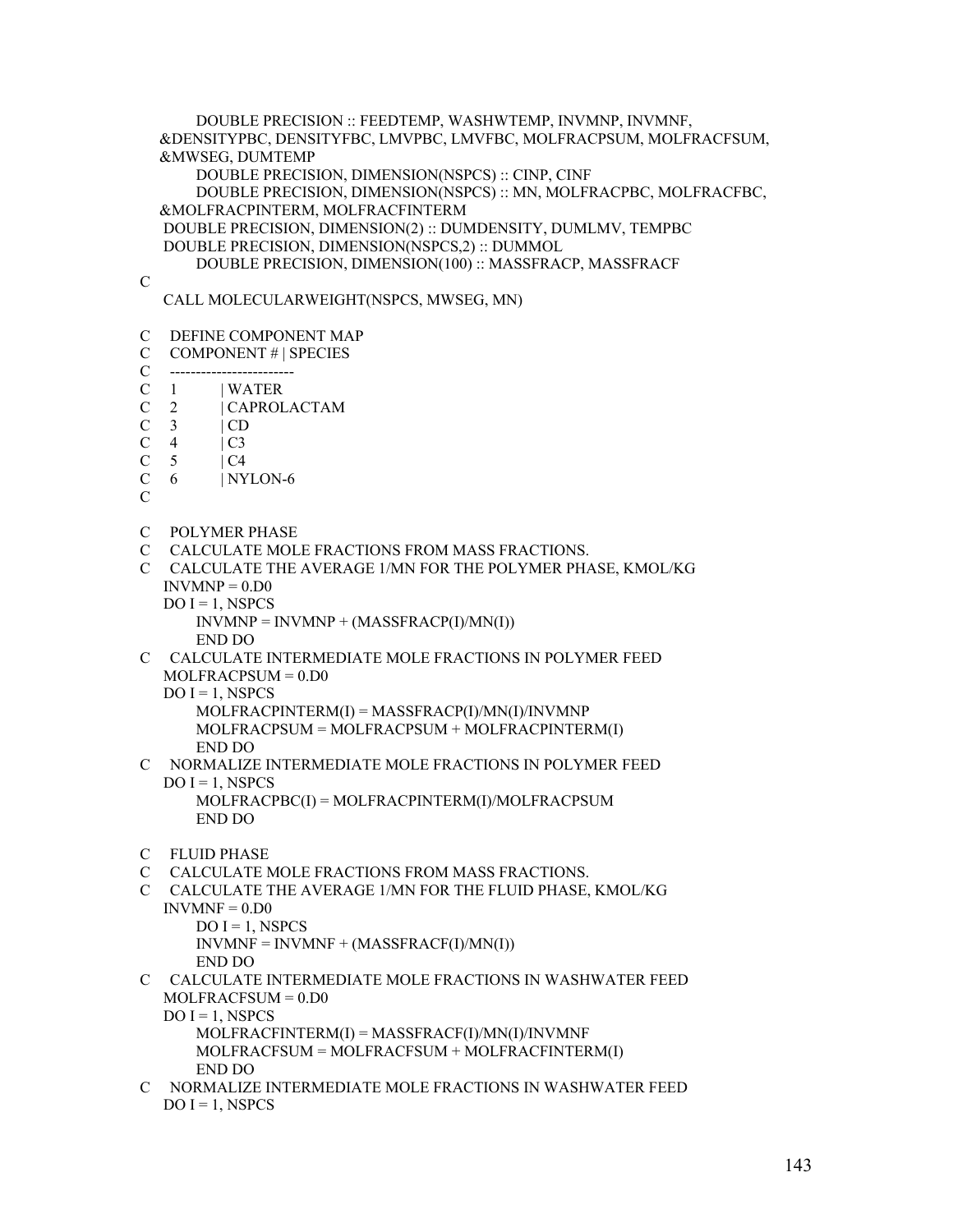MOLFRACFBC(I) = MOLFRACFINTERM(I)/MOLFRACFSUM END DO

- C DEFINE BOUNDARY TEMPERATURES, KELVIN
- C USES: FEED TEMPERATURE (CELSIUS) AND WASHWATER TEMPERATURE (CELSIUS)  $TEMPBC(1) = FEEDTEMP + 273.15D0$  $TEMPBC(2) = WASHWTEMP + 273.15D0$
- C BEGIN BOUNDARY LOOP (Z=0 AND Z=L)  $DO J = 1, 2$  $DUMTEMP = TEMPBC(J)$
- C BEGIN SPECIES LOOP TO DEFINE DUMMY VARIABLES FOR LMV SUBROUTINE  $DO I = 1$ , NSPCS  $DUMMOL(I,1) = MOLFRACPBC(I)$ 
	- $DUMMOL(I,2) = MOLFRACFBC(I)$
- C END SPECIES LOOP END DO
- C DEFINE MIXTURE DENSITY (KG/M^3) AND LMV (M^3/MOL) CALL MOLARVOLUME(NSPCS, NPTS, DUMTEMP, DUMMOL, &DUMDENSITY, DUMLMV)
- C ASSIGN DUMMY LMV VARIABLES TO BOUNDARY CONDITION VARIABLES IF (J.EQ.1) THEN  $DENSITYPBC = DUMDENSITY(J)$  $LMVPBC = DUMLMV(J)$  ELSE DENSITYFBC = DUMDENSITY(J)  $LMVFBC = DUMLMV(J)$  END IF C END BOUNDARY LOOP

```
 END DO
```
- C POLYMER PHASE INLET CONCENTRATIONS (MOL/M^3)  $DO I = 1$ , NSPCS CINP(I) = MASSFRACP(I)\*DENSITYPBC\*1000.D0/MN(I) END DO
- C FLUID PHASE INLET CONCENTRATIONS (MOL/M^3)  $DO I = 1$ , NSPCS CINF(I) = MASSFRACF(I)\*DENSITYFBC\*1000.D0/MN(I) END DO

```
\mathcal{C}
```
 RETURN END

```
\mathcal{C}
```

```
C****************PHASETRANSFER********************************************** 
   SUBROUTINE PHASETRANSFER(NSPCS, NPTS, NSEG, TEMP, VOID, RADIUS, 
   &CONCP, CONCF, LMVP, LMVF, KP, KF, POLYMERLOSS, FLUIDGAIN)
```
 $\mathcal{C}$ 

```
C PURPOSE: COMPUTE PHASE TRANSFER TERM FOR SPECIES BALANCES (MOL/M^3-S) 
\mathcal{C}
```
- C INPUTS: NSPCS NUMBER OF SPECIES
- C NPTS NUMBER OF CENTROIDS IN DOMAIN
- C NSEG NUMBER OF SEGMENTS
- C TEMP TEMPERATURE VECTOR, K
- C VOID VOID FRACTION, M^3/M^3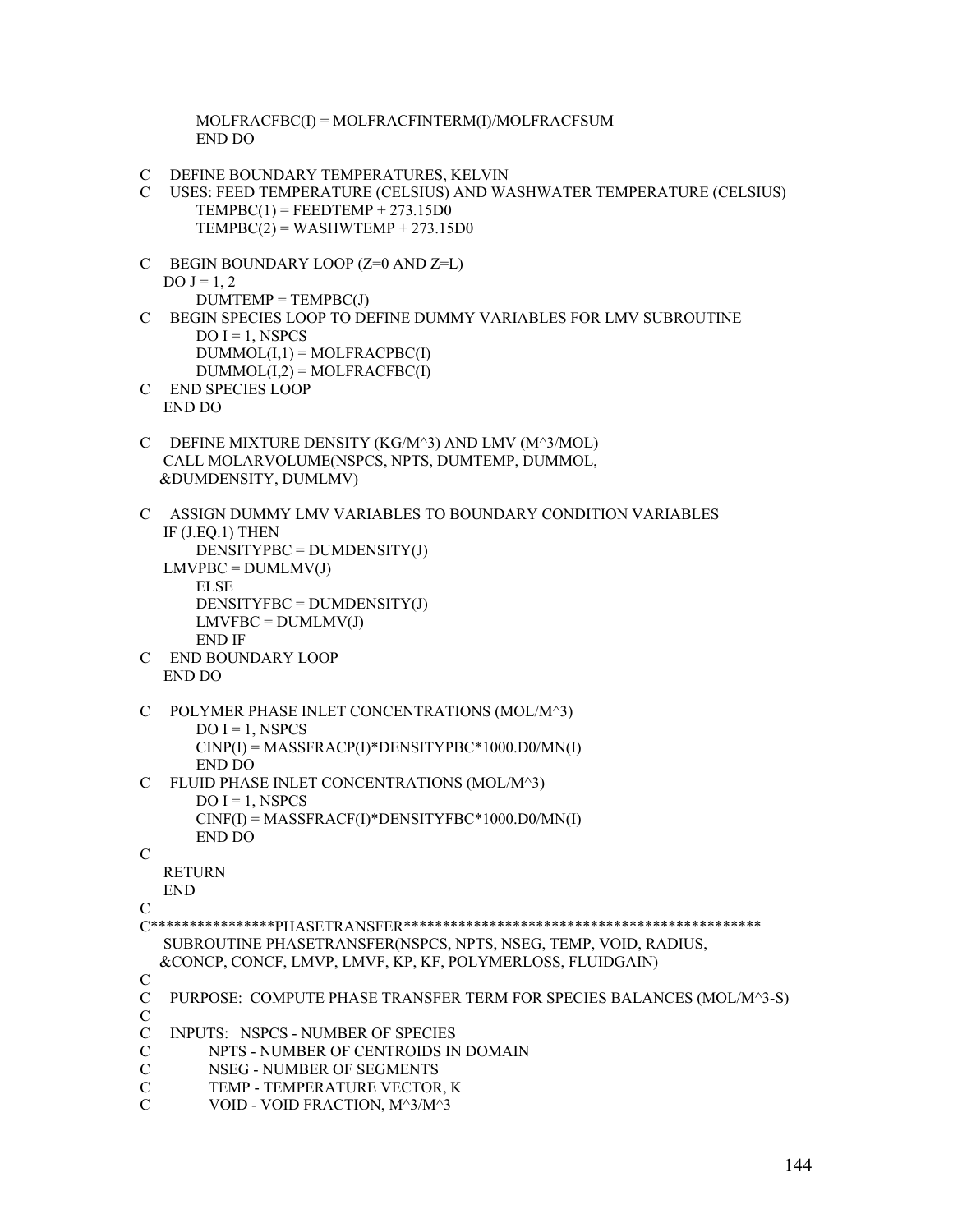```
C RADIUS - PELLET SPHERICAL RADIUS, M 
C CONCP - CONCENTRATION IN POLYMER PHASE, MOL/M^3 
C CONCF - CONCENTRATION IN FLUID PHASE, MOL/M^3 
C LMVP - POLYMER MIXTURE LIQUID MOLAR VOLUME, M^3/MOL 
C LMVF - FLUID MIXTURE LIQUID MOLAR VOLUME, M^3/MOL 
C KP - POLYMER-PHASE MASS-TRANSFER COEFFICIENT, M^3/M^2-S 
C KF - FLUID-PHASE MASS-TRANSFER COEFFICIENT, M^3/M^2-S 
C 
C OUTPUTS: POLYMERLOSS - MASS TRANSFER FROM POLYMER PHASE (MOL/M^3-S) 
C FLUIDGAIN - MASS TRANSFER TO FLUID PHASE (MOL/M^3-S) 
\mathcal{C} IMPLICIT NONE 
   INTEGER :: I, J, K, L, NSPCS, NPTS, NSEG, ROW, NODATACOUNT 
       DOUBLE PRECISION :: VOID, RADIUS, TEMPDUM, SUMMOLFRAC, MWSEG, 
   &TG, TM, TSTD, VGSTD, VCSTD, EG, EL 
       DOUBLE PRECISION, DIMENSION(2) :: LMVPARAMA, LMVPARAMB, 
   &LMVPARAMC, LMVPARAMD 
       DOUBLE PRECISION, DIMENSION(NPTS) :: LMVP, LMVF, LMVCL, 
   &DENOMCL, MNAVGP, MNAVGF, TEMP 
   DOUBLE PRECISION, DIMENSION(NSPCS,NPTS) :: CONCP, CONCF, 
   &POLYMERLOSS, FLUIDGAIN, CSAT, KPO, GAMMAP, GAMMAF, GAMMAPEQ, 
   &MOLFRACP, MOLFRACF, MOLFRACPEQ, KF, LMVS, MASSFRACP, MASSFRACF 
       DOUBLE PRECISION, DIMENSION(NSPCS) :: FITKF, MOLFRACDUM, GAMMADUM, 
   &MN 
       DOUBLE PRECISION, DIMENSION(100,500) :: KP 
       DOUBLE PRECISION, DIMENSION(1000,15) :: LLEARRAY 
       COMMON /LLE/ LLEARRAY 
\mathcal{C} CALL MOLECULARWEIGHT(NSPCS, MWSEG, MN) 
   CALL MOLFRACTION(NSPCS, NPTS, CONCP, CONCF, MOLFRACP, MOLFRACF) 
       CALL MASSFRACTION(NSPCS, NPTS, CONCP, CONCF, 
   &MNAVGP, MNAVGF, MASSFRACP, MASSFRACF) 
C*****DETERMINE WHICH ROW OF LIQUID-LIQUID EQUILIBRIUM DATA POINTS***** 
C TO USE FROM PRE-CALCULATED LIQUID-LIQUID EQUILIBRIUM ARRAY 
C BEGIN CENTROID LOOP 
  DO J = 1, NPTS
  DO K = 1, 1000 IF (ABS(MOLFRACF(1,J)-LLEARRAY(K,1)).LE.5.D-4) THEN 
      ROW = K GO TO 120 
       ELSE 
      NODATACOLINT = K END IF 
       END DO 
       WRITE(*,*) "NO DATA FOUND AFTER SEARCHING ", K, 
   &" ROWS OF LLE ARRAY" 
\overline{C}120 GAMMAPEO(1, J) = LLEARRAY(ROW,9)
  MOLFRACPEO(1,J) = LLEARRAY(ROW,7)C MOLFRACPEQ(2,J) = LLEARRAY(ROW,10)
      GAMMAPEQ(2,J) = LLEARRAY(ROW, 12)GAMMAF(1,J) = LLEARRAY(ROW, 3)GAMMAF(2,J) = LLEARRAY(ROW, 6)C GAMMAPEQ(2,J) = 1.D0
```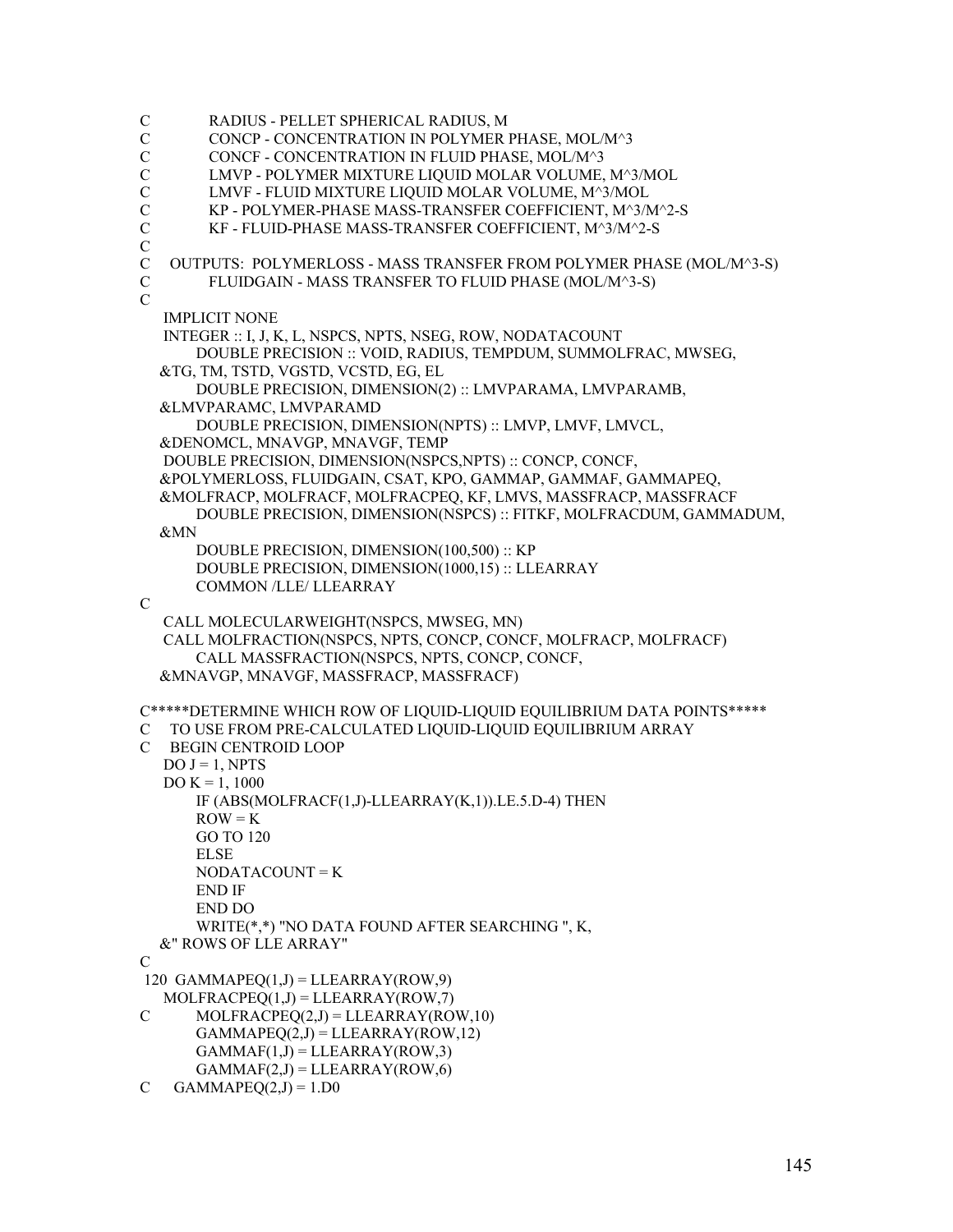## C END CENTROID LOOP END DO

 CALL SATURATION(NSPCS, NPTS, TEMP, MOLFRACP, MOLFRACF, LMVF, CSAT) CALL TRANSFERCOEFFICIENT(NSPCS, NPTS, LMVP, LMVF, GAMMAPEQ, &GAMMAF, KP, KF, KPO)

C\*\*\*\*\*SOLID DISSOLUTION MASS-TRANSFER COEFFICIENT FIT PARAMETERS\*  $FITKF(1) = 1.D0$ 

 $FITKF(2) = 1.D0$  $FITKF(3) = 2.9D-3$  $FITKF(4) = 1.D0$  $FITKF(5) = 1.D0$  $FITKF(6) = 1. D0$ 

C\*\*\*\*\*\*\*\*\*\*\*\*\*\*\*\*\*\*\*\*\*\*\*\*\*\*\*\*\*\*\*\*\*\*\*\*\*\*\*\*\*\*\*\*\*\*\*\*\*\*\*\*\*\*\*\*\*\*\*\*\*\*\*\*

 $DO J = 1, NPTS$ 

C CALCULATE THE LIQUID MOLAR VOLUME (M^3/MOL) OF CL AT POLYMER TEMPERATURE CALL MOLARVOLUMEPROPS(TG, TM, TSTD, VGSTD, VCSTD, EG, EL, &LMVPARAMA, LMVPARAMB, LMVPARAMC, LMVPARAMD)

 $DENOMCL(J) = LMVPARAMB(2)**(1.D0+((1.D0-$  &(TEMP(J)/LMVPARAMC(2)))\*\*LMVPARAMD(2)))  $LMVCL(J) = DENOMCL(J)/LMVPARAMA(2)/1000.D0$ 

 $MOLFRACPEQ(2,J) = MOLFRACF(2,J)*GAMMAF(2,J)/GAMMAPEQ(2,J)$ 

C CALCULATE W AND CL PHASE TRANSFER FOR POLYMER PHASE, MOL/(M^3- POLYMER)-TIME

 $POLYMERLOS(1,J) = 3. D0*KPO(1,J)/RADIUS/LMVP(J)$  $&*(0.12D0 - MASSFRACP(1,J))*MN(1)/MNAVGP(J))$ 

 POLYMERLOSS(2,J) = 3.D0\*KPO(2,J)/RADIUS/LMVP(J) &\*(MOLFRACPEQ(2,J) - MOLFRACP(2,J))

DO  $I = 3.4$ 

C CALCULATE THE LIQUID MOLAR VOLUME (M^3/MOL) OF THE SOLID  $LMVS(I,J) = DBLE(I-1)*LMVCL(J)$ 

 IF (CONCP(I,J).LT.0.D0) THEN  $CONCP(I,J) = 0.D0$  ELSE IF (CONCF(I,J).LT.0.D0) THEN  $CONCF(I,J) = 0.D0$ END IF

C CALCULATE SOLID DISSOLUTION FOR POLYMER PHASE, (MOL-SOLID)/(M^3-

POLYMER)-TIME

POLYMERLOSS(I,J) = (3.D0\*FITKF(I)\*KF(I,J)/RADIUS)

 $&*($ (CONCP(I,J)\*LMVS(I,J))\*\*(2.D0/3.D0))\*(CONCF(I,J)-CSAT(I,J))

C END IF

C SOLID DISSOLUTION OF C4 CURRENTLY TURNED OFF TO AVOID OSCILLATING C BETWEEN DISSOLUTION AND PRECIPITATION SINCE IT SATURATES ALMOST IMMEDIATELY.

 $POLYMERLOS(5,J) = 0. D0$  END DO POLYMERLOSS(NSPCS,J) = 0.D0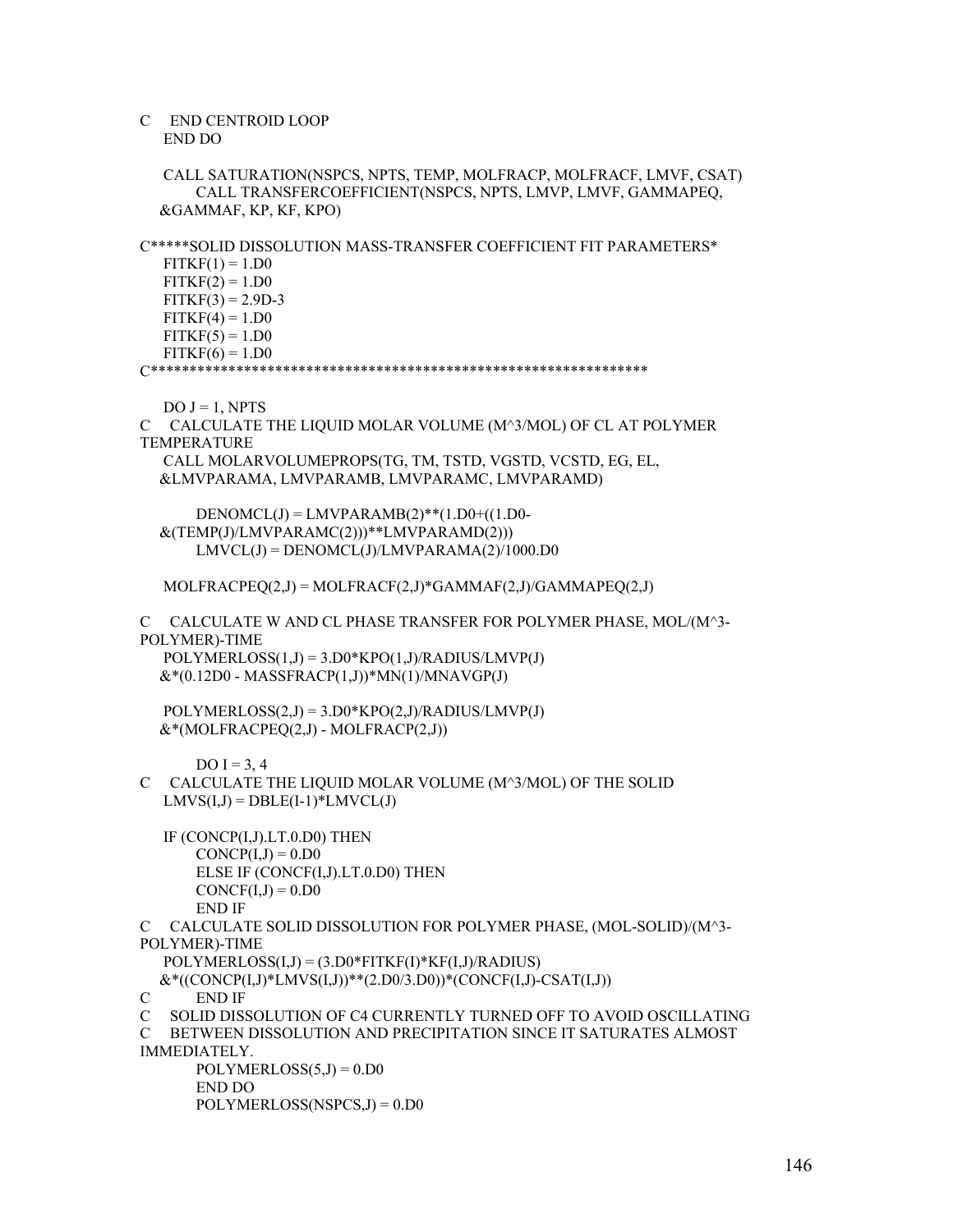END DO C CALCULATE PHASE TRANSFER FOR FLUID PHASE, MOL/(M^3-FLUID)-TIME  $DO I = 1$ , NSPCS  $DO J = 1, NPTS$  $FLUIDGAN(I,J) = -POLYMERLOS(I,J)*(1.D0 - VOID)/VOID$  END DO END DO C RETURN END C C\*\*\*\*\*\*\*\*\*\*\*\*\*\*\*\*SATURATION\*\*\*\*\*\*\*\*\*\*\*\*\*\*\*\*\*\*\*\*\*\*\*\*\*\*\*\*\*\*\*\*\*\*\*\*\*\*\*\*\*\*\*\*\*\*\*\*\* SUBROUTINE SATURATION(NSPCS, NPTS, TEMP, MOLFRACP, MOLFRACF, LMVF, &CSAT)  $\overline{C}$ C PURPOSE: CALCULATE SOLUBILITIES OF SOLIDS, C2, C3, C4, AS CONCENTRATIONS  $(MOL/M^3)$ C USING EMPIRICAL CORRELATIONS DEVELOPED FROM COSMO-SAC PREDICTED SOLUBILITIES. C C INPUTS: NSPCS - NUMBER OF SPECIES C NPTS - NUMBER OF CENTROIDS C MOLFRACP - POLYMER MOLE FRACTIONS MOLFRACF - FLUID MOLE FRACTIONS C LMVF - FLUID MIXTURE LIQUID MOLAR VOLUME, M^3/MOL C C OUTPUT: CSAT - SOLUBILITIES AS CONCENTRATIONS, MOL/M^3  $\mathcal{C}$ C SATURATION COMPONENT MAP C SOLID # | SPECIES C ------------------- $C \quad 1 \quad | C2$  $C$  2  $|C3$  $C \quad 3 \quad \vert C4$  $\overline{C}$  IMPLICIT NONE INTEGER :: I, J, NSPCS, NPTS DOUBLE PRECISION, DIMENSION(NSPCS,NPTS) :: CSAT, &MOLFRACP, MOLFRACF DOUBLE PRECISION, DIMENSION(3,NPTS) :: SOLIDSW, SOLIDSCL, XSAT DOUBLE PRECISION, DIMENSION(NPTS) :: LMVF DOUBLE PRECISION, DIMENSION(NPTS) :: TEMP C CALCULATE SOLUBILITY OF SOLIDS IN W AND CL C FROM EMPIRICAL EQUATIONS, EXPRESSED AS MOLE FRACTIONS  $DO J = 1, NPTS$ C SOLID SOLUBILITY IN WATER  $SOLIDSW(1, J) = ((6.5075D-8)*(TEMP(J)**3.D0))$  $&-((6.9537D-5)*(TEMP(J)*2.D0)) + ((2.4840D-2)*TEMP(J))$  &- 2.9645D0 SOLIDSW(2,J) =  $((7.1433D-12)*(TEMP(J)*3.D0))$  $& (7.5990D-9)*(TEMP(J)**2.D0)) + ((2.6991D-6)*TEMP(J))$  &- 3.2006D-4 SOLIDSW(3,J) = 1.7151D-40\*EXP(1.3625D-1\*TEMP(J)) C SOLID SOLUBILITY IN CAPROLACTAM  $SOLIDSCL(1,J) = ((5.5506D-8)*(TEMP(J)*3.D0))$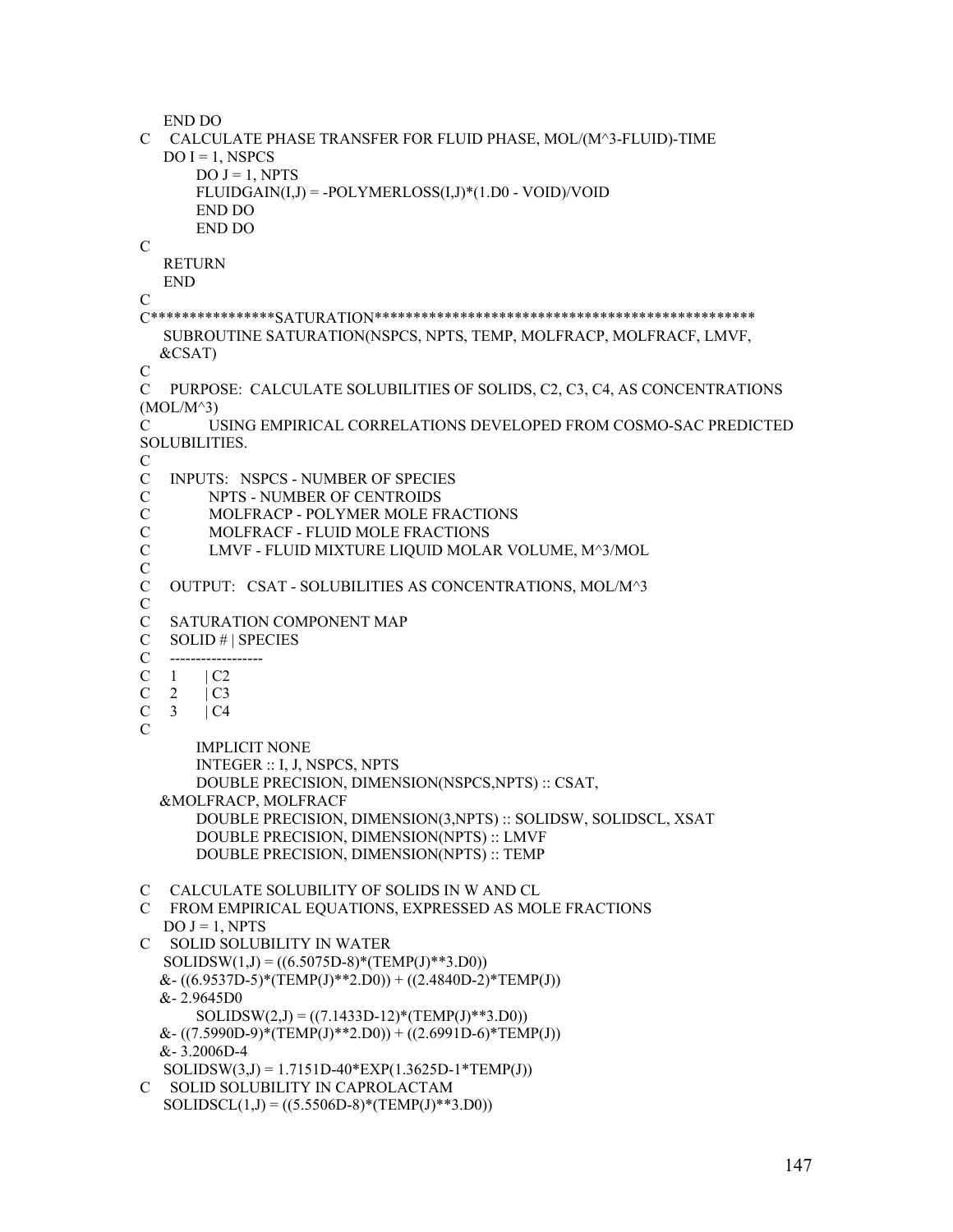```
\&- ((5.5919D-5)*(TEMP(J)**2.D0)) + ((1.8918D-2)*TEMP(J))
   &- 2.1473D0 
      SOLIDSCL(2,J) = ((5.9065D-11)*(TEMP(J)**3.D0))&-((6.3089D-8)*(TEMP(J)*2.D0)) + ((2.2492D-5)*TEMP(J)) &- 2.6760D-3 
   SOLIDSCL(3,J) = 1.0150D-39*EXP(1.4241D-1*TEMP(J)) 
       END DO 
C CALCULATE SOLUBILITY OF SOLIDS IN LIQUID PHASE 
C AS MOLE-BASED-AVERAGE OF SOLUBILITY IN WATER AND CL 
      DO J = 1, NPTSXSAT(1,J) = (MOLFRACF(1,J)*SOLIDSW(1,J))&+(MOLFRACF(2,J)*SOLIDSCL(1,J))XSAT(2,J) = (MOLFRACF(1,J)*SOLIDSW(2,J))&+(MOLFRACF(2,J)*SOLIDSCL(2,J))XSAT(3,J) = (MOLFRACF(1,J)*SOLIDSW(3,J))&+(MOLFRACF(2,J)*SOLIDSCL(3,J)) END DO 
C CALCULATE SATURATION CONCENTRATIONS OF SOLIDS, MOL/M^3 
C INITIALIZE SATURATION CONCENTRATION MATRIX 
  DO I = 1, NSPCS
      DO J = 1, NPTSCSAT(I,J) = 0.D0 END DO 
       END DO 
C CALCULATE SOLID VALUES USING XSAT AND LIQUID MOLAR VOLUME OF FLUID 
(M^3/MOL) 
  DO J = 1, NPTSC C2, C3, AND C4 
      CSAT(3,J) = XSAT(1,J)/LMVF(J)CSAT(4,J) = XSAT(2,J)/LMVF(J)CSAT(5,J) = XSAT(3,J)/LMVF(J)C NYLON-6 
      DO I = 6, NSPCS
      CSAT(I.J) = 0.D0
       END DO 
       END DO 
       RETURN 
       END 
C 
C****************MASS-TRANSFER COEFFICIENTS********************************* 
   SUBROUTINE POLYMERKP(NSPCS, NPTS, TEMP, MDOTP, VOID, DIAM, LENGTH, 
   &PELLETDIAM, PELLETLENGTH, DENSITYPIC, RADIUS, KP) 
\mathcal{C}C PURPOSE: CALCULATE THE POLYMER-SIDE MASS-TRANSFER COEFFICIENT (M^3/M^2-
S) 
C ACCORDING TO YAO ET AL. (2002) 
C AND POLYMER-PHASE DIFFUSIVITIES FROM SEAVEY ET AL. (2004). 
C 
C INPUTS: NSPCS - NUMBER OF SPECIES 
C NPTS - NUMBER OF CENTROIDS 
C TEMP - TEMPERATURE VECTOR, K 
C MDOTP - POLYMER MASS FLOW RATE, KG/HR 
C VOID - LEACHER VOID FRACTION, M^3/M^3
```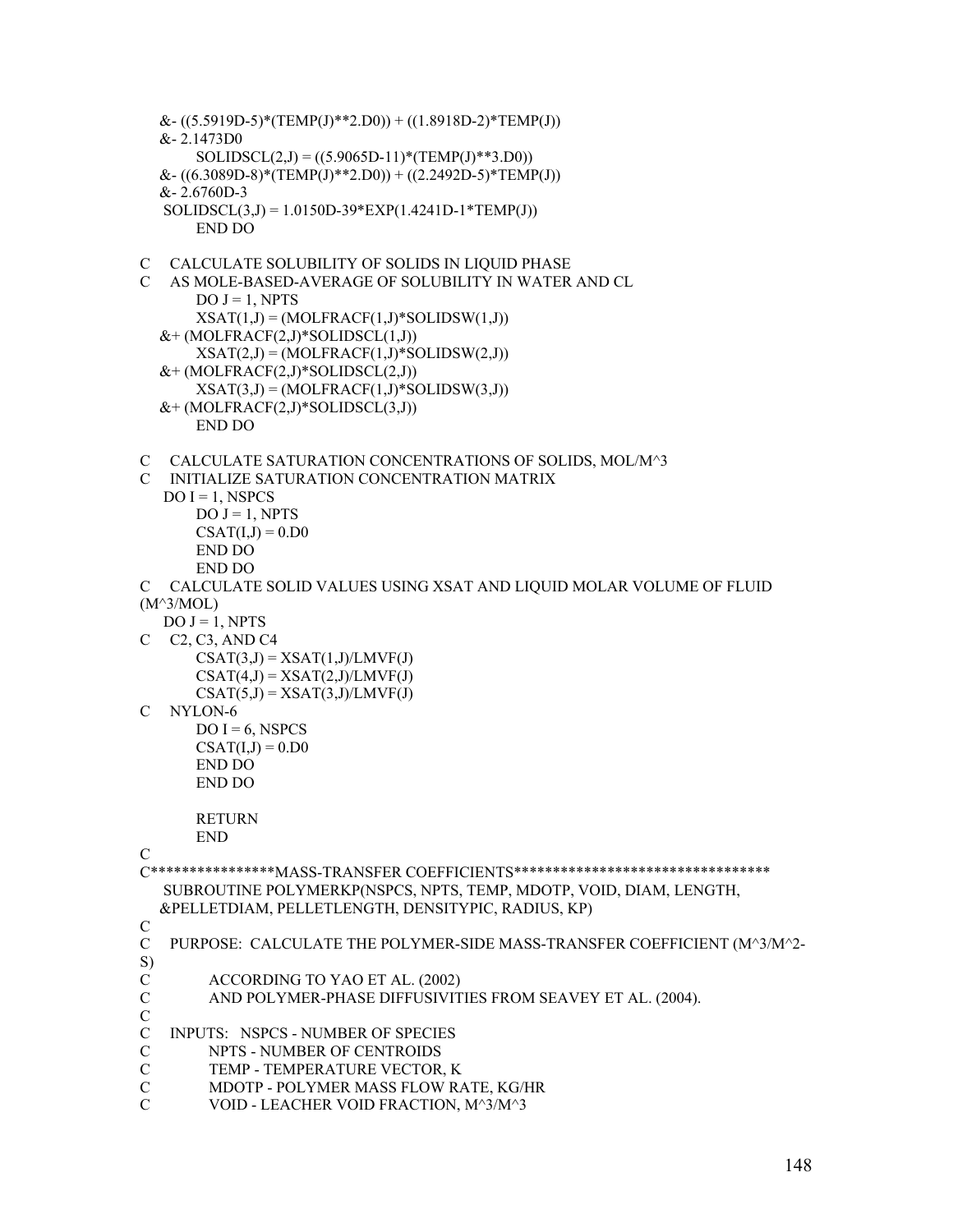C DIAM - LEACHER DIAMETER, M C LENGTH - LEACHER LENGTH, M C PELLETDIAM - POLYMER PELLET CYLINDRICAL DIAMETER, M C PELLETLENGTH - POLYMER PELLET CYLINDRICAL LENGTH, M C DENSITYPIC - POLYMER MIXTURE DENSITY FROM THE INITIAL CONDITION, KG/M^3 C C OUTPUTS: RADIUS - POLYMER PELLET SPHERICAL RADIUS, M C KP - POLYMER-PHASE MASS-TRANSFER COEFFICIENT, M^3/M^2-S  $\overline{C}$  IMPLICIT NONE INTEGER :: I, J, N, NSPCS, NPTS DOUBLE PRECISION, PARAMETER :: PI = 3.14159265 DOUBLE PRECISION :: MDOTP, VOID, DIAM, LENGTH, AREA, PELLETDIAM, &PELLETLENGTH, RADIUS, RGAS, DENSITYPIC, XC, NYLONMN, VOLCRYST, &SVRATIO DOUBLE PRECISION, DIMENSION(NSPCS) :: DIFF0, EA, FITD0 DOUBLE PRECISION, DIMENSION(NPTS) :: RESTIME DOUBLE PRECISION, DIMENSION(NPTS) :: TEMP DOUBLE PRECISION, DIMENSION(NSPCS,NPTS) :: DIFFUSIVITYP, &PRESUM, TOPSUM, BOTSUM, EXPTERM, TOPTERM, BOTTERM DOUBLE PRECISION, DIMENSION(100,500) :: KP COMMON /POLYMERPROP/ NYLONMN, XC, VOLCRYST C SURFACE AREA TO VOLUME RATIO OF THE CYLINDRICAL PELLET, 1/M SVRATIO = ((PI\*PELLETDIAM\*PELLETLENGTH)  $&+(2. D0*PI/4. D0* (PELLETDIAM**2. D0)))$  &/(PI/4.D0\*PELLETLENGTH\*(PELLETDIAM\*\*2.D0)) C RADIUS OF EQUIVALENT SPHERE, M RADIUS = 6.D0/SVRATIO/2.D0  $C$  RADIUS = (3.D0/2.D0)\*PELLETDIAM/2.D0 C ACTIVATION ENERGY OF DIFFUSION, J/MOL, SEAVEY ET AL. (2004).  $EA(1) = 3010.D0$  $EA(2) = 33457.D0$  $EA(3) = 33457.D0$  $EA(4) = EA(2)$  $EA(5) = EA(2)$ C PRE-EXPONENTIAL DIFFUSIVITY CONSTANTS, M^2/S, SEAVEY ET AL. (2004).  $DIFF0(1) = 2.21D-8$  $DIFF0(2) = 1.41D-8$  $DIFF0(3) = 7.05D-9$  $DIFF0(4) = DIFF0(2)/3. D0$  $DIFF(5) = DIFF(2)/4.$ D0 C\*\*\*\*\*EMPIRICAL FITTING PARAMETERS FOR POLYMER PHASE DIFFUSIVITY (UNITLESS)  $FITD0(1) = 1.$ D0  $FITD0(2) = 5.6D1$  $FITD0(3) = 1. D0$  $FITD0(4) = 1.$ D0  $FITD0(5) = 1. D0$ C\*\*\*\*\*\*\*\*\*\*\*\*\*\*\*\*\*\*\*\*\*\*\*\*\*\*\*\*\*\*\*\*\*\*\*\*\*\*\*\*\*\*\*\*\*\*\*\*\*\*\*\*\*\*\*\*\*\*\*\*\*\*\*\*\*\*\*\*\*\*\*\*\*\* C GAS CONSTANT, J/MOL-K  $RGAS = 8.314D0$ C CROSS-SECTIONAL AREA OF THE LEACHER, M^2  $AREA = (DIAM**2.D0)*PI/4.D0$ 

 $DO J = 1, NPTS$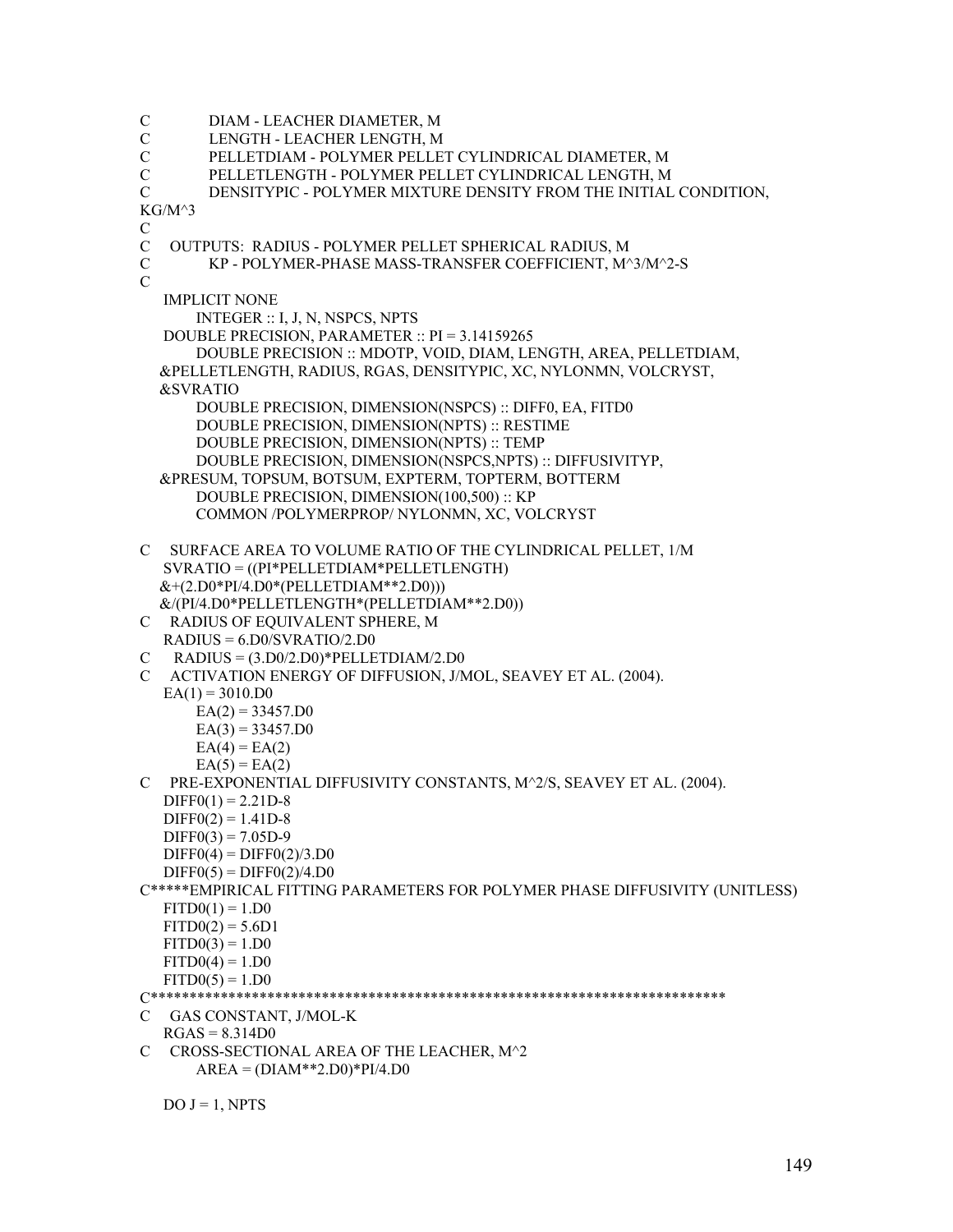```
C CALCULATE THE RESIDENCE TIME, HR 
       RESTIME(J) = AREA*(DBLE(J)-0.5D0)*(LENGTH/DBLE(NPTS))*(1-VOID) 
   &/(MDOTP/DENSITYPIC) 
      DO I = 1, 5C CALCULATE DIFFUSIVITY IN THE POLYMER PHASE, M^2/S 
  DIFUSIVITYP(I,J) = FITD0(I)*(1.D0-VOLCRYST)*DIFF0(I) &*EXP(-EA(I)/(RGAS*TEMP(J))) 
C PRE-SUM 
   PRESUM(I,J) = (DIFFUSIVITYP(I,J)*(PI**2.D0))/(3.D0*RADIUS) 
C SUMMATION 
  TOPSUM(I,J) = 0.D0BOTSUM(I,J) = 0.D0DO N = 1, 1000EXPTERM(I,J) = - DIFFUSIVITYP(I,J)*DBLE(N**2.D0)*(PI**2.D0) &*RESTIME(J)*3600.D0/(RADIUS**2.D0) 
  TOPTERM(I,J) = EXP(EXPTERM(I,J))BOTTERM(I,J) = (EXP(EXPTERM(I,J)))/DBLE(N**2.D0)TOPSUM(I,J) = TOPSUM(I,J) + TOPTERM(I,J)BOTSUM(I,J) = BOTSUM(I,J) + BOTTERM(I,J) IF (TOPTERM(I,J).EQ.0.D0) THEN 
       GOTO 110 
       END IF 
       END DO 
C 
C CALCULATE KP, M^3/M^2-S 
 110 IF (BOTSUM(I,J).EQ.0.D0) THEN 
      KP(I,J) = PRESUM(I,J) ELSE 
  KP(I,J) = PRESUM(I,J)*TOPSUM(I,J)/BOTSUM(I,J) END IF 
C END SPECIES LOOP 
   END DO 
      KP(NSPCS,J) = 1.D0
       END DO 
      RETURN
       END 
\mathcal{C}C****************MASS-TRANSFER COEFFICIENT********************************** 
   SUBROUTINE FLUIDKF(NSPCS, NPTS, TEMP, VELOCITYP, VELOCITYF, VOID, 
   &RADIUS, DENSITYF, DIFFUSIVITYF, KF) 
C 
C PURPOSE: CALCULATE THE FLUID-SIDE MASS-TRANSFER COEFFICIENT (M^3/M^2-S) 
C ACCORDING TO COLBURN CORRELATION FOR FLUID FLOW OVER PACKED BEDS 
C AND DIFFUSIVITIES (M^2/S) FROM BIRD ET AL. (2002). 
C 
C INPUTS: NSPCS - NUMBER OF SPECIES 
C NPTS - NUMBER OF CENTROIDS 
C TEMP - TEMPERATURE VECTOR, K 
C VELOCITYP - POLYMER-PHASE VELOCITY, M/S 
C VELOCITYF - FLUID-PHASE VELOCITY, M/S 
C VOID - LEACHER VOID FRACTION, M^3/M^3 
C RADIUS - PELLET SPHERICAL RADIUS, M 
        DENSITYF - FLUID MIXTURE DENSITY, KG/M^3
C
```

```
150
```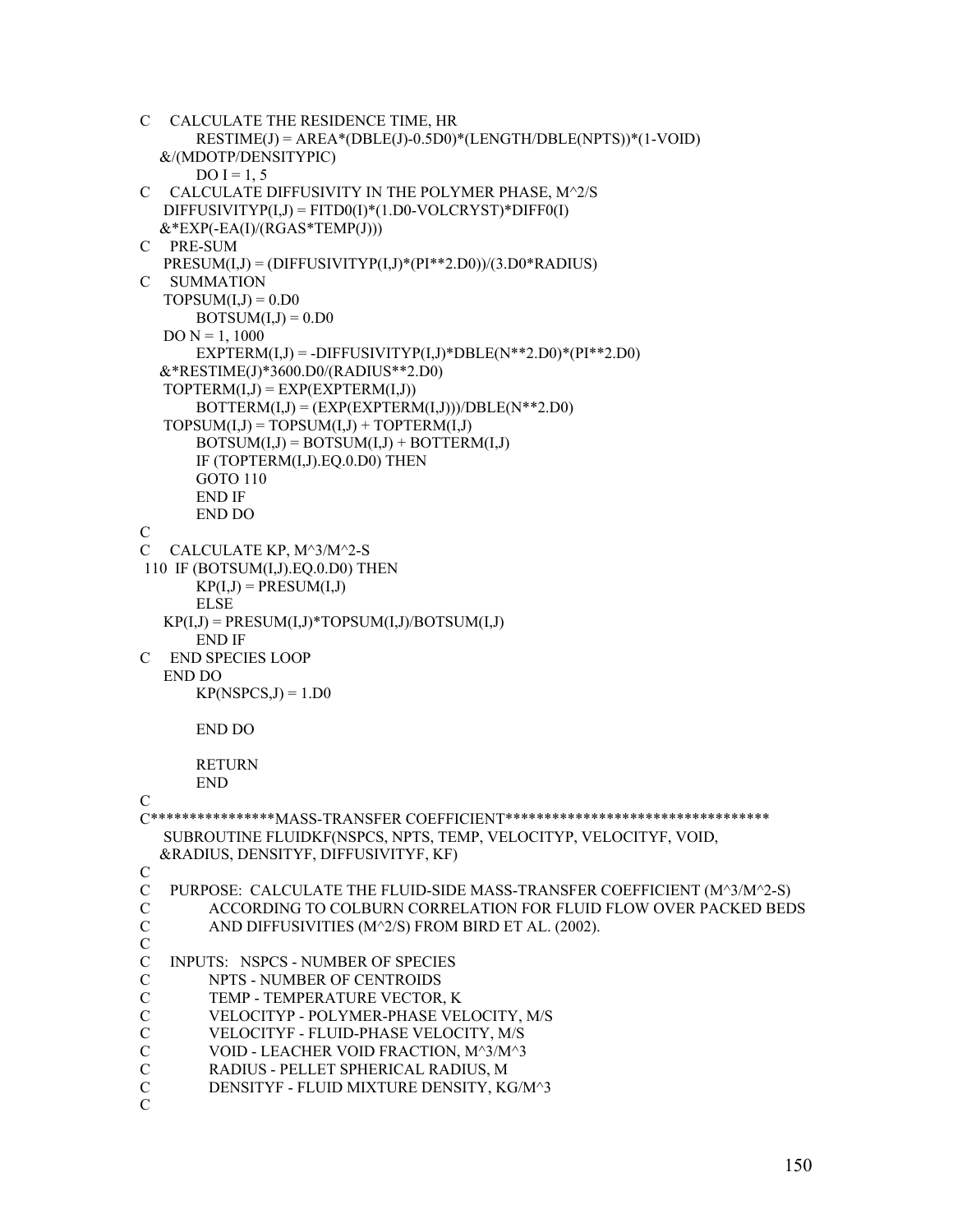C OUTPUTS: DIFFUSIVITYF - FLUID-PHASE DIFFUSIVITY MATRIX, M^2/S C KF - FLUID-SIDE MASS-TRANSFER COEFFICIENT, M^3/M^2-S C C NOTE: THE COLBURN CORRELATION USES SUPERFICIAL VELOCITY, WHILE C WE USE AVERAGE VELOCITY. THEY ARE RELATED ACCORDING TO: C AVERAGE VELOCITY = (SUPERFICIAL VELOCITY)/(VOID FRACTION)  $\mathcal{C}$  IMPLICIT NONE INTEGER :: I, J, NSPCS, NPTS DOUBLE PRECISION, PARAMETER :: PI = 3.14159265, &BOLTZ = 1.38066D-23, AVOGADRO = 6.02214D23 DOUBLE PRECISION :: VELOCITYP, VELOCITYF, RELVEL, VOID, RADIUS, &MWSEG, TG, TM, TSTD, VGSTD, VCSTD, EG, EL DOUBLE PRECISION, DIMENSION(NPTS) :: DENSITYF, VISCOSITYF, JM, &REYNOLDS DOUBLE PRECISION, DIMENSION(2) :: LMVPARAMA, LMVPARAMB, &LMVPARAMC, LMVPARAMD, LMVDENOM, TBOIL DOUBLE PRECISION, DIMENSION(NSPCS) :: LMV, MN DOUBLE PRECISION, DIMENSION(NSPCS,NPTS) :: SCHMIDT, KF, &DIFFUSIVITYF DOUBLE PRECISION, DIMENSION(NPTS) :: TEMP  $\overline{C}$  $\overline{C}$  CALL MOLARVOLUMEPROPS(TG, TM, TSTD, VGSTD, VCSTD, EG, EL, &LMVPARAMA, LMVPARAMB, LMVPARAMC, LMVPARAMD) C C CALCULATE WATER LIQUID MOLAR VOLUME (M^3/MOL) AT NORMAL BOILING POINT (373.15 K)  $TBOIL(1) = 373.15$  $LMVDENOM(1) = LMVPARAMB(1)$  $&$ \*\*(1.D0+((1.D0-(TBOIL(1)/LMVPARAMC(1)))\*\*LMVPARAMD(1)))  $LMV(1) = LMVDENOM(1)/LMVPARAMA(1)/1000.D0$ C CALCULATE CL LIQUID MOLAR VOLUME (M^3/MOL) AT NORMAL BOILING POINT (543.15 K)  $TBOIL(2) = 543.15$  $LMVDENOM(2) = LMVPARAMB(2)$  $&$ \*\*(1.D0+((1.D0-(TBOIL(2)/LMVPARAMC(2)))\*\*LMVPARAMD(2)))  $LMV(2) = LMVDENOM(2)/LMVPARAMA(2)/1000.D0$ C CALCULATE CD, C3, C4 LIQUID MOLAR VOLUMES (M^3/MOL)  $LMV(3) = 2.$  $D0*LMV(2)$  $LMV(4) = 3.$ D0\*LMV(2)  $LMV(5) = 4.$ D0\*LMV(2) C CALL MOLECULAR WEIGHTS, KG/KMOL CALL MOLECULARWEIGHT(NSPCS, MWSEG, MN) C CALL VISCOSITY SUBROUTINE, KG/M-S CALL VISCOSITY(NPTS, TEMP, VISCOSITYF) C CALCULATE AVERAGE RELATIVE VELOCITY, M/S RELVEL = VELOCITYP + VELOCITYF  $\mathcal{C}$ C BEGIN CENTROID LOOP  $DO J = 1, NPTS$ C C COLBURN CORRELATION FROM BIRD ET AL. (2002) REYNOLDS(J) = 2.D0\*RADIUS\*DENSITYF(J)\*RELVEL\*VOID/  $\&((1.D0-VOID)*VISCOSITYF(J))$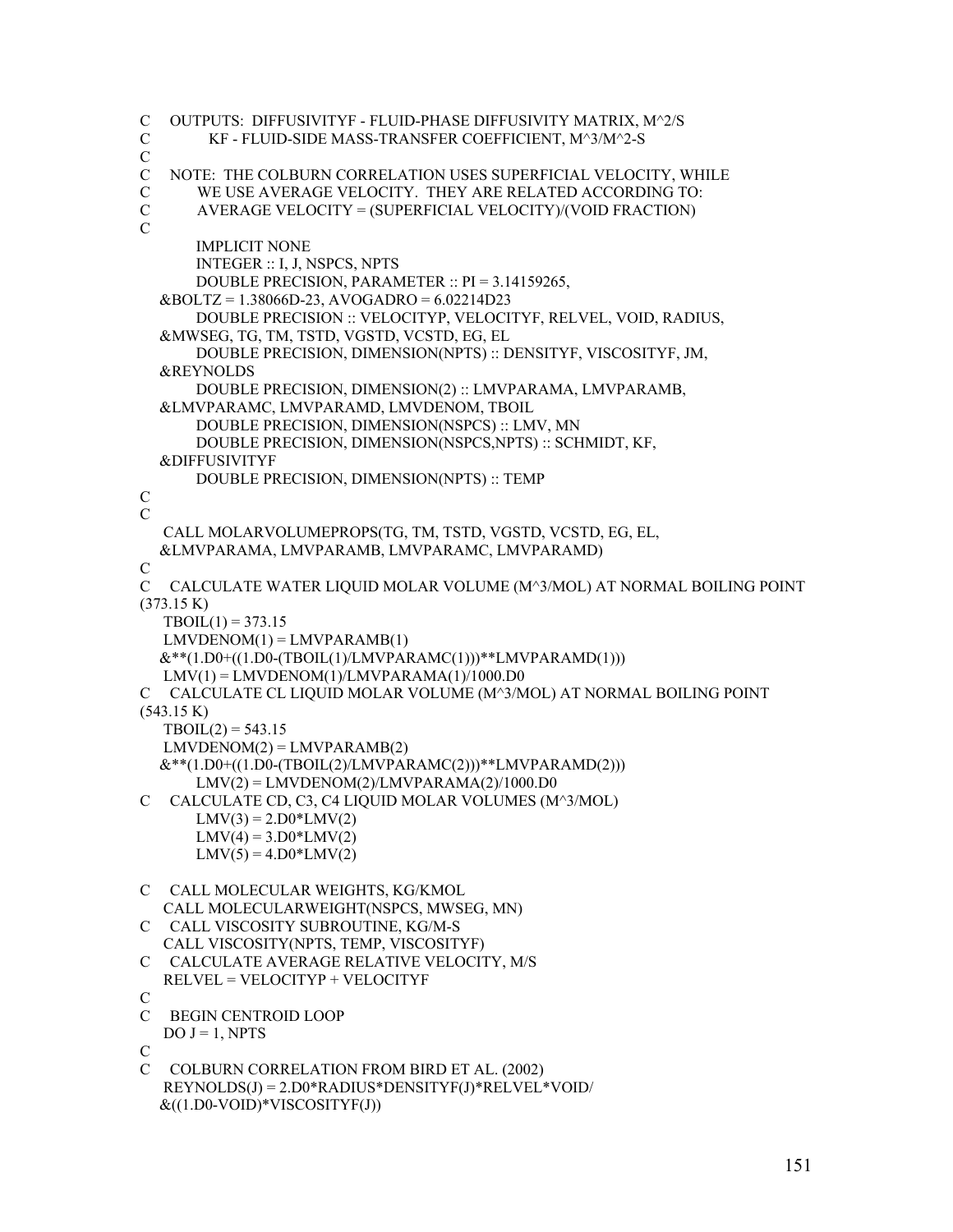```
JM(J) = (2.19D0*(REYNOLDS(J)**(-2.D0/3.D0)))&+(0.78D0*(REYNOLDS(J)*-0.381D0))C 
C BEGIN SPECIES LOOP 
      DO I = 1, NSPCS-1
       IF (I.EQ.1) THEN 
C SELF-DIFFUSION COEFFICIENT OF WATER 
  DIFFUSIVITYF(I,J) = BOLTZ*TEMP(J)/(2.D0*PI*VISCOSITYF(J))&*( (AVOGADRO/LMV(I))** (1.D0/3.D0)) ELSE 
C DIFFUSIVITY FOR ORGANICS IN WATER 
      DIFFUSIVITYF(I,J) = 1.8588D-18*(2.6*MN(1))*0.5D0)*TEMP(J)&/(VISCOSITYF(J)*(LMV(I)**0.6D0))
       END IF 
C CALCULATE SCHMIDT NUMBER 
       SCHMIDT(I,J) = VISCOSITYF(J)/(DENSITYF(J)*DIFFUSIVITYF(I,J)) 
C CALCULATE KF, M^3/M^2-S 
      KF(I,J) = JM(J)*(SCHMIDT(I,J)**(-2.D0/3.D0))*RELVEL*VODC END SPECIES LOOP 
   END DO 
      KF(NSPCS,J) = 1.D0C END CENTROID LOOP 
   END DO 
       RETURN 
       END 
C 
C****************MASS-TRANSFER COEFFICIENT********************************** 
       SUBROUTINE TRANSFERCOEFFICIENT(NSPCS, NPTS, LMVP, LMVF, GAMMAPEQ, 
   &GAMMAF, KP, KF, KPO) 
\overline{C}C PURPOSE: CALCULATE THE POLYMER OVERALL MASS-TRANSFER COEFFICIENT 
(M^3/M^2-S)C USING THE POLYMER- AND FLUID-SIDE MASS-TRANSFER COEFFICIENTS 
(M^3/M^2-S)\mathcal{C}C INPUTS: NSPCS - NUMBER OF SPECIES 
C NPTS - NUMBER OF CENTROIDS 
C LMVP - POLYMER MIXTURE LIQUID MOLAR VOLUME, M^3/MOL 
C LMVF - FLUID MIXTURE LIQUID MOLAR VOLUME, M^3/MOL 
C GAMMAPEQ - EQUILIBRIUM POLYMER ACTIVITY COEFFICIENT MATRIX 
C GAMMAF - FLUID ACTIVITY COEFFICIENT MATRIX 
C KP - POLYMER-PHASE MASS-TRANSFER COEFFICIENT, M^3/M^2-S 
C KF - FLUID-PHASE MASS-TRANSFER COEFFICIENT, M^3/M^2-S 
C 
C OUTPUTS: KPO - POLYMER OVERALL MASS-TRANSFER COEFFICIENT, M^3/M^2-S 
C 
       IMPLICIT NONE 
       INTEGER :: I, J, NSPCS, NPTS 
       DOUBLE PRECISION, DIMENSION(NPTS) :: LMVP, LMVF 
       DOUBLE PRECISION, DIMENSION(NSPCS,NPTS) :: KF, KPO, GAMMAP, 
   &GAMMAF, GAMMAPEQ 
       DOUBLE PRECISION, DIMENSION(100,500) :: KP 
  DO J = 1, NPTS
```
 $DO I = 1$ , NSPCS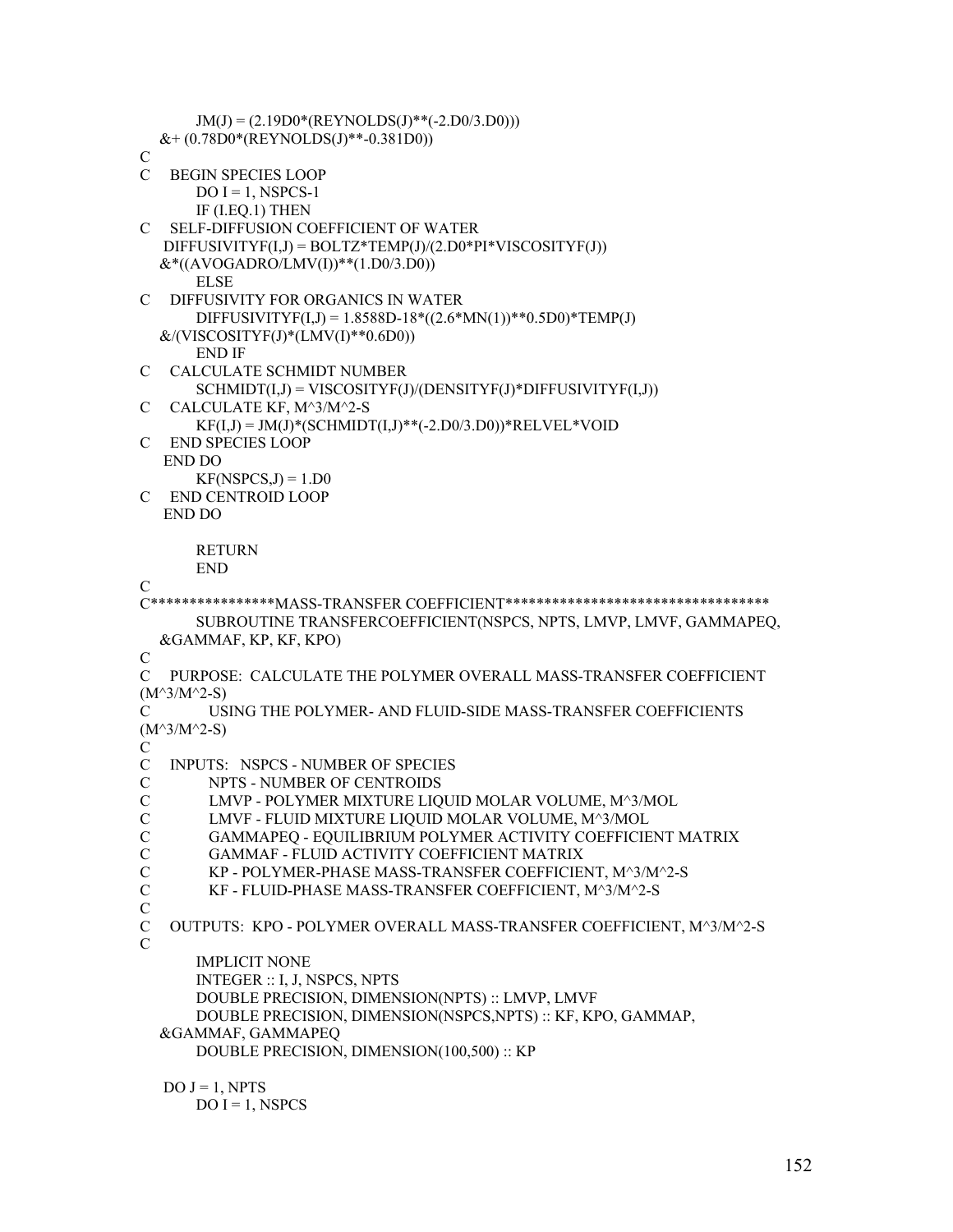```
KPO(I,J) = 1.DO/((1.DO/KP(I,J))&+ ((GAMMAF(I,J)/GAMMAPEO(I,J))
  &*(LMVF(J)/LMVP(J))/KF(I,J))) END DO 
       END DO 
  RETURN
       END 
C 
C****************TEMPERATURE************************************************ 
   SUBROUTINE TEMPERATURE(NPTS, FEEDTEMP, WASHWTEMP, LEACHERTEMP, 
   &TEMP) 
\overline{C}C TEMPERATURE OF THE LEACHER FOR ISOTHERMAL MODEL. 
C TEMPERATURE VECTOR IS OF THE FORM TEMP(J) 
C WHERE J REPRESENTS THE CENTROID (1 THROUGH NPTS). 
C TEMPERATURE PROFILE IS CURRENTLY CONSTANT, BUT 
C TEMPERATURE VECTOR IS SUCH THAT ONE MAY USE A 
C NON-CONSTANT TEMPERATURE PROFILE 
\mathcal{C} IMPLICIT NONE 
       INTEGER :: J, NPTS 
       DOUBLE PRECISION :: FEEDTEMP, WASHWTEMP, LEACHERTEMP 
       DOUBLE PRECISION, DIMENSION(NPTS) :: TEMP 
      DO J = 1, NPTSTEMP(J) = LEACHERTEMP + 273.15D0 END DO 
       RETURN 
       END 
\mathcal{C}C****************VISCOSITY************************************************** 
   SUBROUTINE VISCOSITY(NPTS, TEMP, VISCOSITYF) 
C 
C PURPOSE: CALCULATES THE LIQUID VISCOSITY OF THE FLUID PHASE. 
C ASSUMES FLUID PHASE VISCOSITY IS THE VISCOSITY OF WATER. 
C USES THE DIPPR CORRELATION. 
\mathcal{C}C INPUTS: NPTS - NUMBER OF CENTROIDS 
C TEMP - TEMPERATURE VECTOR, K 
C 
C OUTPUTS: VISCOSITYF - FLUID-PHASE VISCOSITY, KG/M-S 
\mathcal{C}_{\mathcal{C}} IMPLICIT NONE 
       INTEGER :: J, NPTS 
       DOUBLE PRECISION :: VISCA, VISCB, VISCC, VISCD, 
   &VISCE 
       DOUBLE PRECISION, DIMENSION(NPTS) :: VISCOSITYF 
       DOUBLE PRECISION, DIMENSION(NPTS) :: TEMP 
C VISCOSITY OF WATER USING DIPPR CORRELATION, KG/M-S 
C VALID FROM 0 TO 370 CELSIUS 
   VISCA = -5.1964D1
```

```
 VISCB = 3.6706D3
```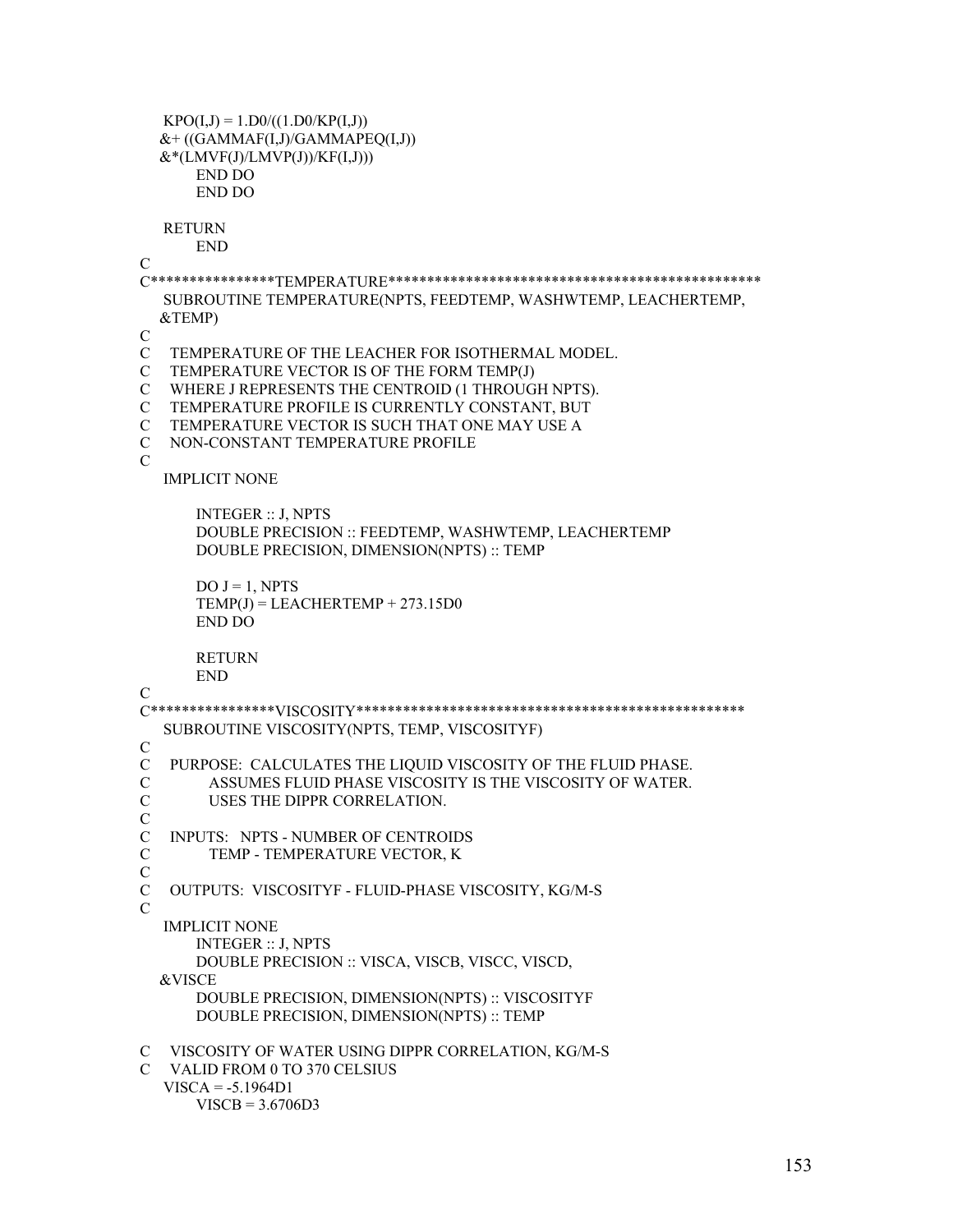```
VISCC = 5.7331D0VISCD = -5.3495D-29VISCE = 1.D1C VISCOSITY OF WATER, KG/M-S 
  DO J = 1, NPTSVISCOSITYF(J) = EXP(VISCA + (VISCB/TEMP(J)))&+(VISCC*LOG(TEMP(J)))+(VISCD*(TEMP(J)**VISCE))) END DO 
       RETURN 
       END 
C 
C****************MOLARVOLUME************************************************ 
   SUBROUTINE MOLARVOLUME(NSPCS, NPTS, DUMTEMP, DUMMOL, 
   &DUMDENSITY, DUMLMV) 
\mathcal{C}C PURPOSE: CALCULATE LIQUID MOLAR VOLUME, USING DIPPR AND VAN KREVELEN 
MODELS, 
C AND DENSITY 
C 
C INPUTS: NPTS - NUMBER OF CENTROIDS 
C NSPCS - NUMBER OF SPECIES 
C DUMTEMP - TEMPERATURE OF LEACHER, K<br>C DUMMOL - MOLE FRACTIONS OF EACH SPEC
        DUMMOL - MOLE FRACTIONS OF EACH SPECIES IN EACH PHASE
\overline{C}C OUTPUTS: DUMLMV - THE TOTAL LIQUID MOLAR VOLUME OF EACH PHASE 
C IN M^3/MOL 
C DUMDENSITY - THE TOTAL DENSITY OF EACH PHASE 
C IN KG/M^3
C 
C THE LMV MATRIX IS OF THE FORM LMV(I,K), 
C WHERE I REPRESENTS THE SPECIES (1 THROUGH NSPCS) 
C AND K REPRESENTS THE PHASE (1 FOR POLYMER OR 2 FOR FLUID). 
\mathcal{C} IMPLICIT NONE 
       INTEGER :: I, J, K, NPTS, NSPCS 
       DOUBLE PRECISION :: MWSEG, TG, TM, TSTD, VGSTD, VCSTD, EG, EL, 
   &VAMORPH, VCRYST, VNYLON, LMVNYLON, XC, NYLONMN, VOLCRYST, DUMTEMP 
       DOUBLE PRECISION, DIMENSION(NSPCS,2) :: LMV, DUMMOL 
       DOUBLE PRECISION, DIMENSION(2) :: LMVPARAMA, LMVPARAMB, 
   &LMVPARAMC, LMVPARAMD, DENOM 
       DOUBLE PRECISION, DIMENSION(2) :: DUMLMV, DUMDENSITY, MNAVG 
       DOUBLE PRECISION, DIMENSION(NSPCS) :: MN 
       COMMON /POLYMERPROP/ NYLONMN, XC, VOLCRYST 
C LOAD MOLECULAR WEIGHTS, KG/KMOL 
   CALL MOLECULARWEIGHT(NSPCS, MWSEG, MN) 
C LOAD MOLAR VOLUME PARAMETERS 
   CALL MOLARVOLUMEPROPS(TG, TM, TSTD, VGSTD, VCSTD, EG, EL, 
   &LMVPARAMA, LMVPARAMB, LMVPARAMC, LMVPARAMD) 
C 
C LMV OF NONPOLYMERIC SPECIES, M^3/MOL 
C USING DIPPR MODEL, DAUBERT AND DANNER (1989). 
C BEGIN PHASE LOOP
```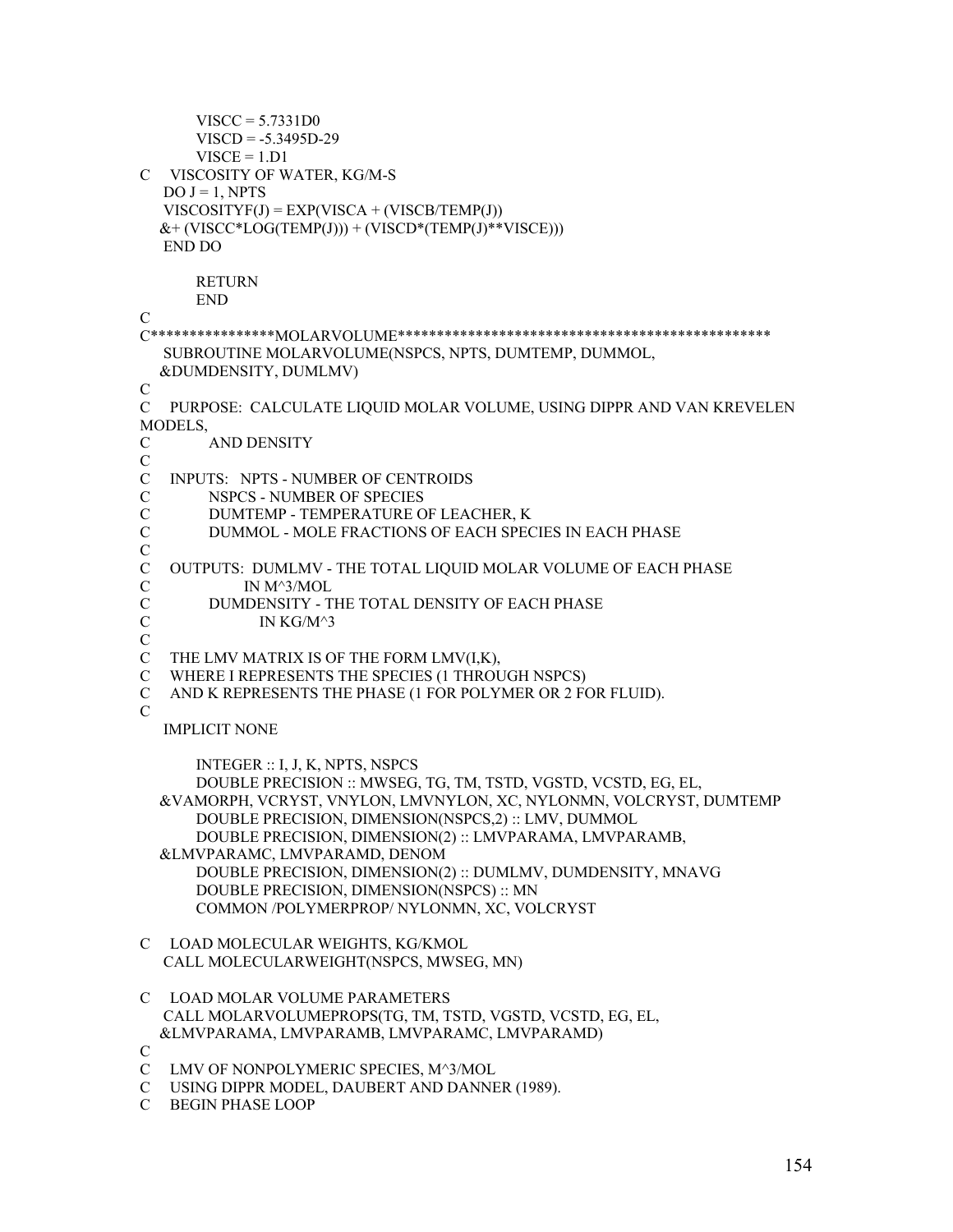DO  $K = 1, 2$ C BEGIN SPECIES LOOP  $DO I = 1, 2$  $DENOM(I) = LMVPARAMB(I)**$ (1.D0+((1.D0- &(DUMTEMP/LMVPARAMC(I)))\*\*LMVPARAMD(I)))  $LMV(I,K) = DENOM(I)/LMVPARAMA(I)/1000.D0$  END DO  $DO I = 3$ , NSPCS-1  $LMV(I,K) = DBLE(I-1)*LMV(2,K)$  END DO C END PHASE LOOP (K=1,2) END DO C MOLAR VOLUME OF NYLON-6, CM^3/MOL-SEG C USING THE VAN KREVELEN MODEL, VAN KREVELEN (1990). C CALCULATE THE AMORPHOUS VOLUME CONTRIBUTION IF (DUMTEMP.LT.TG) THEN C GLASSY AMORPHOUS VOLUME: 298 K < T < Tg VAMORPH = VGSTD + EG\*(DUMTEMP-TSTD) ELSE C RUBBERY AMORPHOUS VOLUME:  $Tg = T$  VAMORPH = VGSTD + EG\*(TG-TSTD) + EL\*(DUMTEMP-TG) END IF C C CALCULATE THE CRYSTALLINE VOLUME CONTRIBUTION IF (DUMTEMP.LT.TM) THEN C CRYSTALLINE VOLUME: 298 K < T < Tm VCRYST = VCSTD + EG\*(DUMTEMP-TSTD) ELSE C MELT PHASE: Tm =< T  $VCRYST = 0.$ D $0.$  END IF C CALCULATE THE TOTAL MOLAR VOLUME, CM^3/MOL-SEG IF (DUMTEMP.LT.TM) THEN C SEMICRYSTALLINE PHASE: 298 K < T < Tm VNYLON = XC\*VCRYST + (1.D0-XC)\*VAMORPH ELSE  $C$  MELT PHASE:  $Tm = T$  VNYLON = VAMORPH END IF C CALCULATE NYLON-6 MOLAR VOLUME IN M^3/MOL LMVNYLON = VNYLON/MWSEG\*MN(NSPCS)/(1.D6) C CALCULATE TOTAL POLYMER PHASE LMV, M^3/MOL  $DUMLMV(1) = 0.$  $D0$  $DO I = 1$ , NSPCS-1  $DUMLMV(1) = DUMLMV(1) + (DUMMOL(I,1)*LMV(I,1))$  END DO DUMLMV(1) = DUMLMV(1) + (DUMMOL(NSPCS,1)\*LMVNYLON) C CALCULATE TOTAL FLUID PHASE LMV, M^3/MOL  $DUMLMV(2) = 0.D0$ 

 $DO I = 1$ , NSPCS-1  $DUMLMV(2) = DUMLMV(2) + (DUMMOL(I,2)*LMV(I,2))$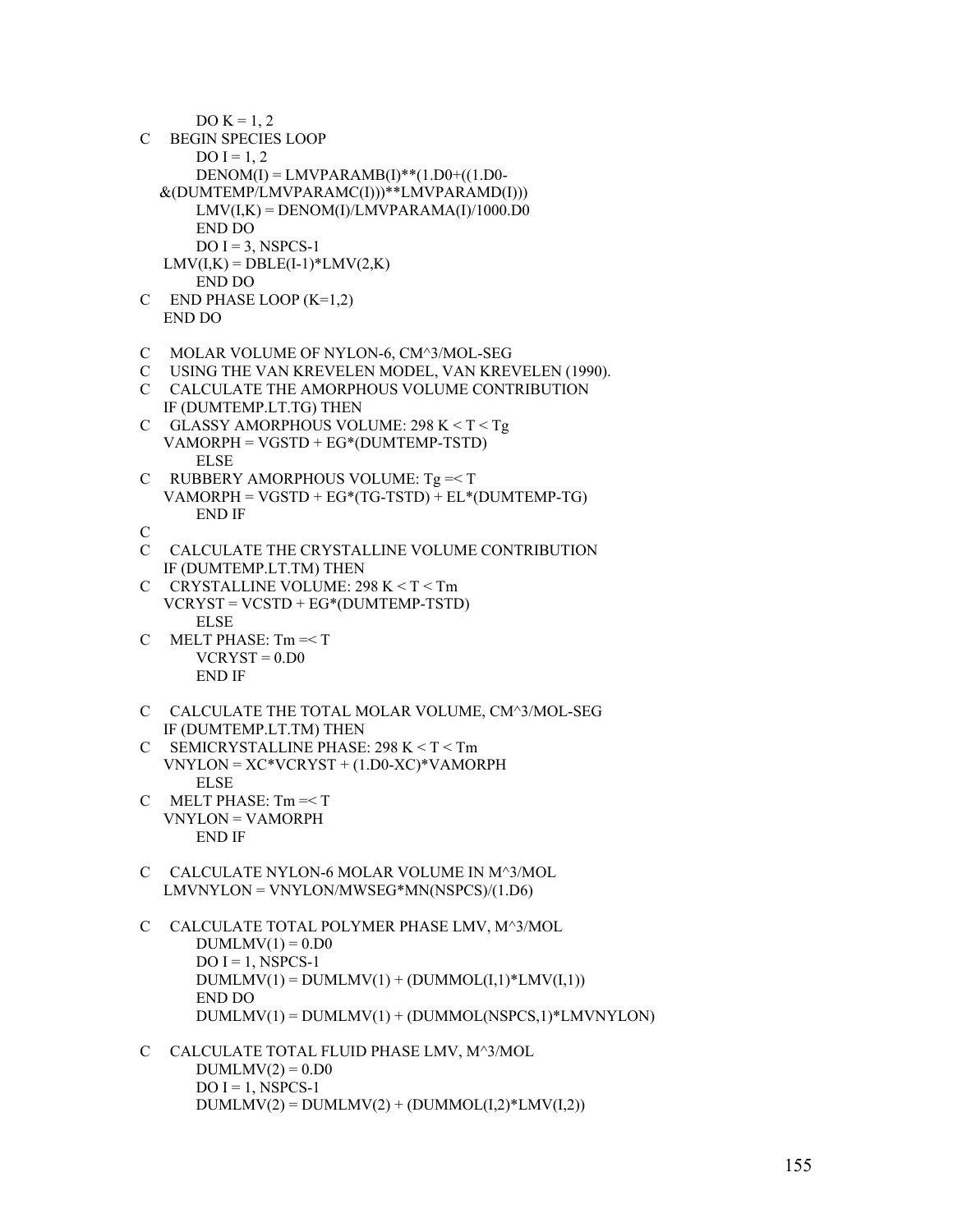END DO

```
C CALCULATE TOTAL POLYMER PHASE MOLECULAR WEIGHT, KG/KMOL 
  MNAG(1) = 0.D0
      DO I = 1, NSPCS
  MNAVG(1) = MNAVG(1) + (DUMMOL(I,1)*MN(I)) END DO 
C CALCULATE TOTAL FLUID PHASE MOLECULAR WEIGHT, KG/KMOL 
      MNAVG(2) = 0.D0
      DO I = 1, NSPCS
      MNAVG(2) = MNAVG(2) + (DUMMOL(I,2)*MN(I)) END DO 
C CALCULATE TOTAL POLYMER PHASE DENSITY, KG/M^3 
C USES: MNAVG (KG/KMOL), DUMLMV (M^3/MOL) 
      DUMDENSITY(1) = MNAVG(1)/DUMLMV(1)/1000.D0C CALCULATE TOTAL FLUID PHASE DENSITY, KG/M^3 
C USES: MNAVG (KG/KMOL), DUMLMV (M^3/MOL) 
      DUMDENSITY(2) = MNAVG(2)/DUMLMV(2)/1000.D0 RETURN 
       END 
\overline{C}C****************MOLEFRACTIONS********************************************** 
   SUBROUTINE MOLFRACTION(NSPCS, NPTS, CONCP, CONCF, 
   &MOLFRACP, MOLFRACF) 
{\bf C}C PURPOSE: CALCULATE MOLE FRACTIONS FROM CONCENTRATIONS 
\mathcal{C}C INPUTS: CONCP - CONCENTRATIONS IN POLYMER PHASE, MOL/M^3 
C CONCF - CONCENTRATIONS IN FLUID PHASE, MOL/M^3 
\overline{C}C INTERNALS: CPTOTAL - TOTAL CONCENTRATION IN POLYMER PHASE 
C CFTOTAL - TOTAL CONCENTRATION IN FLUID PHASE 
\mathcal{C}C OUTPUTS: MOLFRACP - MOLE FRACTIONS IN POLYMER PHASE 
C MOLFRACF - MOLE FRACTIONS IN FLUID PHASE 
\mathcal{C} IMPLICIT NONE 
       INTEGER :: I, J, NSPCS, NPTS 
       DOUBLE PRECISION, DIMENSION(NSPCS,NPTS) :: CONCP, CONCF, 
   &MOLFRACP, MOLFRACF 
       DOUBLE PRECISION, DIMENSION(NPTS) :: CPTOTAL, CFTOTAL 
C CALCULATE TOTAL POLYMER PHASE CONCENTRATION, MOL/M^3 
  DO J = 1, NPTSCPTOTAL(J) = 0.D0
      DO I = 1, NSPCS
      CPTOTAL(J) = CPTOTAL(J) + CONCP(I,J) END DO 
       END DO
```

```
C CALCULATE TOTAL FLUID PHASE CONCENTRATION, MOL/M^3
```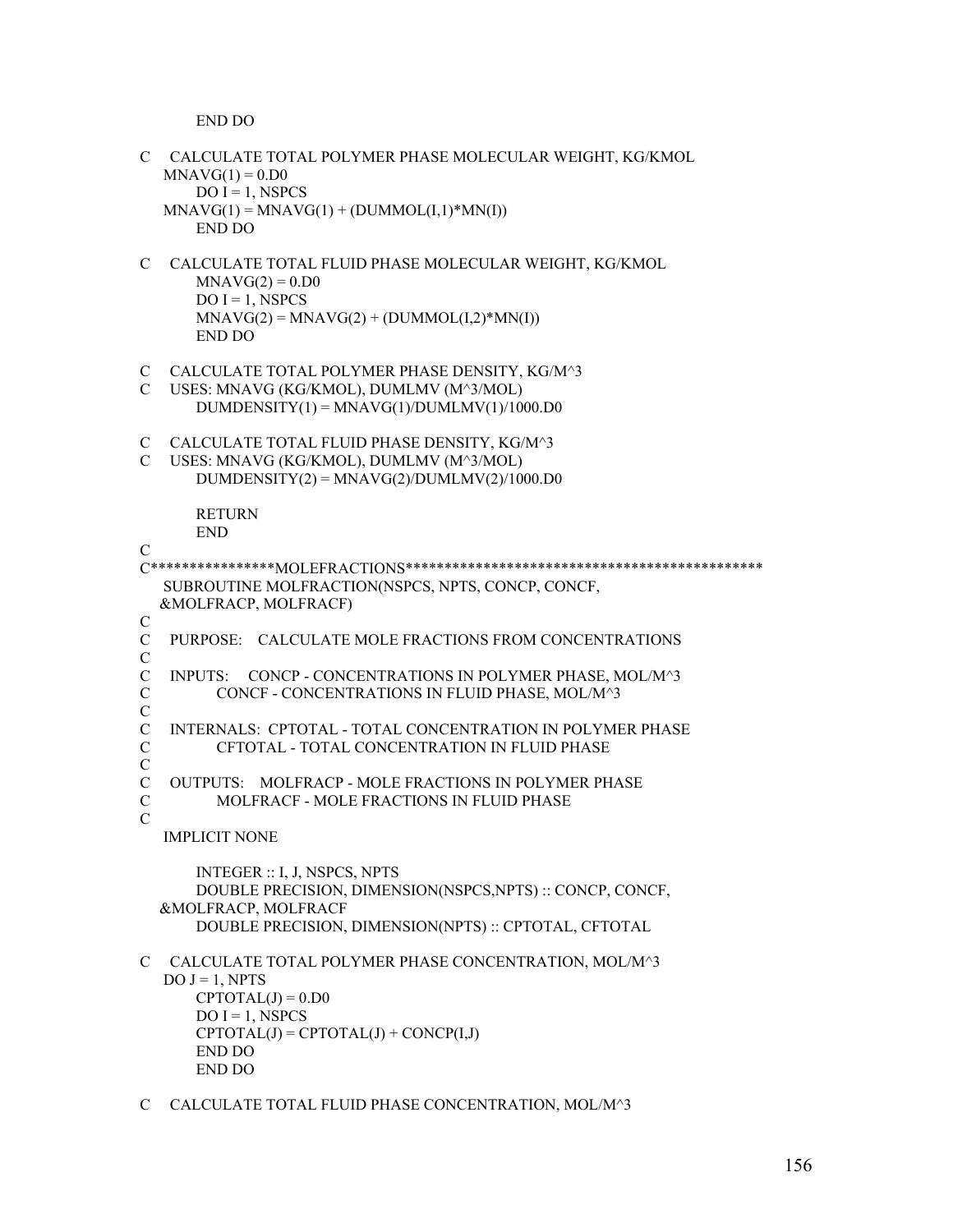```
DO J = 1, NPTSCFTOTAL(J) = 0.D0
      DO I = 1, NSPCS
  CFTOTAL(J) = CFTOTAL(J) + CONCF(I,J) END DO 
       END DO 
C CACLULATE POLYMER PHASE MOLE FRACTIONS 
      DO J = 1, NPTSDO I = 1, NSPCS
C BOUND MOLE FRACTIONS 
   IF (CONCP(I,J).LT.0.D0) THEN 
      CONCP(I,J) = 0.D0 END IF 
      MOLFRACP(I,J) = CONCP(I,J)/CPTOTAL(J) END DO 
       END DO 
C CALCULATE FLUID PHASE MOLE FRACTIONS 
  DO J = 1, NPTSDO I = 1, NSPCS
C BOUND MOLE FRACTIONS 
   IF (CONCF(I,J).LT.0.D0) THEN 
      CONCF(I,J) = 0.D0 END IF 
      MOLFRACF(I,J) = CONCF(I,J)/CFTOTAL(J) END DO 
       END DO 
       RETURN 
       END 
C 
C****************MASSFRACTIONS********************************************** 
   SUBROUTINE MASSFRACTION(NSPCS, NPTS, CONCP, CONCF, 
   &MNAVGP, MNAVGF, MASSFRACP, MASSFRACF) 
C 
C PURPOSE: CALCULATE MASS FRACTIONS FROM CONCENTRATIONS 
C 
C INPUTS: CONCP - CONCENTRATIONS IN POLYMER PHASE, MOL/M^3 
C CONCF - CONCENTRATIONS IN FLUID PHASE, MOL/M^3 
C 
C INTERNALS: CPTOTAL - TOTAL CONCENTRATION IN POLYMER PHASE 
C CFTOTAL - TOTAL CONCENTRATION IN FLUID PHASE 
C MOLFRACP - MOLE FRACTIONS IN POLYMER PHASE 
C MOLFRACF - MOLE FRACTIONS IN FLUID PHASE 
C 
C OUTPUTS: MASSFRACP - MASS FRACTIONS IN POLYMER PHASE 
C MASSFRACF - MASS FRACTIONS IN FLUID PHASE 
C MNAVGP - AVERAGE MOLECULAR WEIGHT IN POLYMER PHASE, KG/KMOL 
C MNAVGF - AVERAGE MOLECULAR WEIGHT IN FLUID PHASE, KG/KMOL 
\mathcal{C} IMPLICIT NONE
```
 INTEGER :: I, J, NSPCS, NPTS DOUBLE PRECISION :: MWSEG DOUBLE PRECISION, DIMENSION(NSPCS) :: MN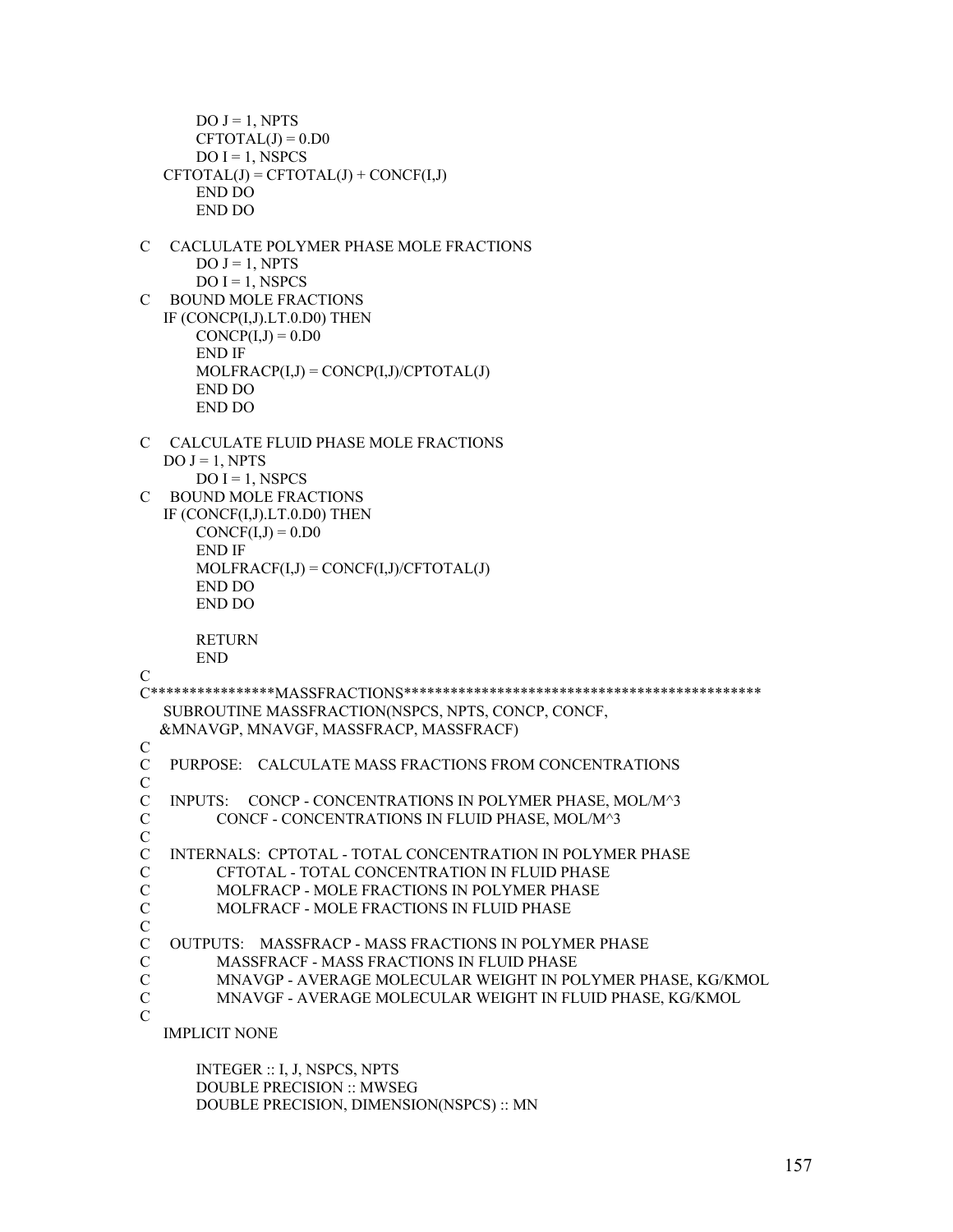DOUBLE PRECISION, DIMENSION(NSPCS,NPTS) :: CONCP, CONCF, &MASSFRACP, MASSFRACF, MOLFRACP, MOLFRACF DOUBLE PRECISION, DIMENSION(NPTS) :: CPTOTAL, CFTOTAL, &MNAVGP, MNAVGF

- C LOAD MOLECULAR WEIGHTS, KG/KMOL CALL MOLECULARWEIGHT(NSPCS, MWSEG, MN)
- C CALCULATE TOTAL POLYMER PHASE CONCENTRATION, MOL/M^3  $DO J = 1, NPTS$  $CPTOTAL(J) = 0. D0$  $DO I = 1$ , NSPCS  $CPTOTAL(J) = CPTOTAL(J) + CONCP(I, J)$  END DO END DO
- C CALCULATE TOTAL FLUID PHASE CONCENTRATION, MOL/M^3  $DO J = 1, NPTS$  $CFTOTAL(J) = 0. D0$  $DO I = 1$ , NSPCS  $CFTOTAL(J) = CFTOTAL(J) + CONCF(I,J)$  END DO END DO
- C CACLULATE POLYMER PHASE MOLE FRACTIONS  $DO J = 1, NPTS$  $DO I = 1$ , NSPCS
- C BOUND MOLE FRACTIONS IF (CONCP(I,J).LT.0.D0) THEN  $CONCP(I,J) = 0.D0$  END IF  $MOLFRACP(I,J) = CONCP(I,J)/CPTOTAL(J)$  END DO END DO
- C CALCULATE FLUID PHASE MOLE FRACTIONS  $DO J = 1, NPTS$  $DO I = 1$ , NSPCS C BOUND MOLE FRACTIONS
- IF (CONCF(I,J).LT.0.D0) THEN  $CONCF(I,J) = 0.D0$  END IF  $MOLFRACF(I,J) = CONCF(I,J)/CFTOTAL(J)$  END DO END DO
- C CALCULATE POLYMER PHASE AVERAGE MOLECULAR WEIGHT  $DO J = 1$ , NPTS  $MNAP(J) = 0.$ D0  $DO I = 1$ , NSPCS  $MNAYGP(J) = MNAYGP(J) + MOLFRACP(I,J)*MN(I)$  END DO END DO
- C CALCULATE FLUID PHASE AVERAGE MOLECULAR WEIGHT  $DO J = 1, NPTS$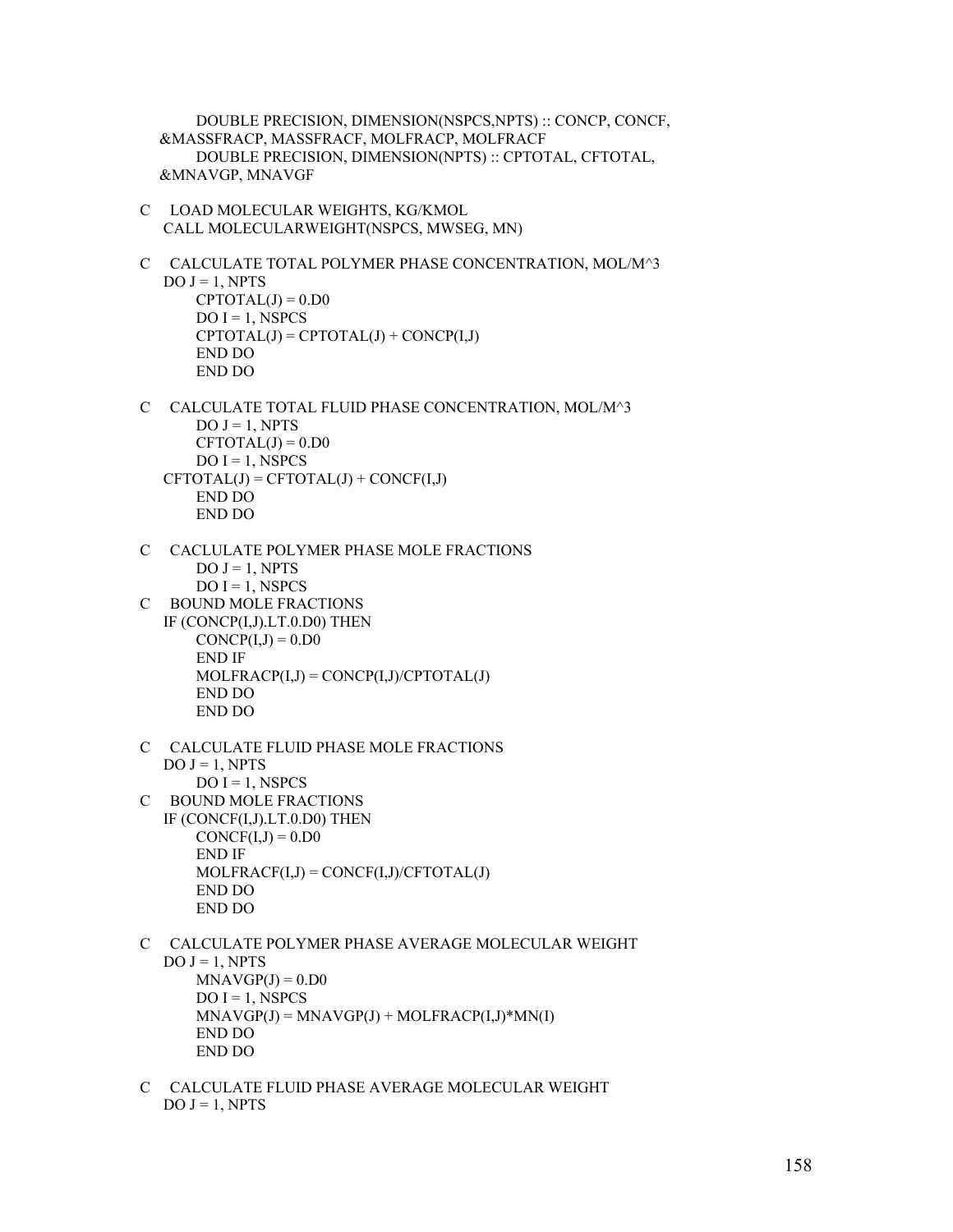```
MNAYGF(J) = 0. D0DO I = 1, NSPCS
      MNAYGF(J) = MNAVGF(J) + MOLFRACF(I,J)*MN(I) END DO 
       END DO 
C CALCULATE POLYMER AND FLUID PHASE MASS FRACTIONS 
  DO J = 1, NPTSDO I = 1, NSPCS
      MASSFRACP(I,J) = MOLFRACP(I,J)*MN(I)/MNAVGP(J)MASSFRACF(I,J) = MOLFRACF(I,J)*MN(I)/MNAVGF(J) END DO 
       END DO 
       RETURN 
       END 
\mathcal{C}C****************MOLAR VOLUME CORRELATION PROPERTIES************************ 
   SUBROUTINE MOLARVOLUMEPROPS(TG, TM, TSTD, VGSTD, VCSTD, EG, EL, 
   &LMVPARAMA, LMVPARAMB, LMVPARAMC, LMVPARAMD) 
C 
C PURPOSE: STORE PARAMETERS FOR DIPPR AND 
C VAN KREVELEN MOLAR VOLUME CORRELATIONS<br>C FOR CONVENTIONAL SPECIES AND NYLON-6.
       FOR CONVENTIONAL SPECIES AND NYLON-6.
\overline{C}C OUTPUTS: TG - GLASS TRANSITION TEMPERATURE OF NYLON-6, K 
C TM - MELT TEMPERATURE OF NYLON-6, K 
C TSTD - STANDARD TEMPERATURE FOR VAN KREVELEN MODEL, K 
C VGSTD - STANDARD GLASSY MOLAR VOLUME OF NYLON-6, CM^3/MOL-SEG 
C VCSTD - STANDARD CRYSTALLINE MOLAR VOLUME OF NYLON-6, CM^3/MOL-
SEG 
C EG - GLASSY MOLAR THERMAL EXPANSIVITY OF NYLON-6, CM^3/MOL-SEG-K 
C EL - LIQUID-LIKE MOLAR THERMAL EXPANSIVITY OF NYLON-6, CM^3/MOL-SEG-
K 
C LMVPARAMA - DIPPR PARAMETER FOR LIQUID MOLAR VOLUME 
       LMVPARAMB - DIPPR PARAMETER FOR LIOUID MOLAR VOLUME
C LMVPARAMC - DIPPR PARAMETER FOR LIQUID MOLAR VOLUME 
C LMVPARAMD - DIPPR PARAMETER FOR LIQUID MOLAR VOLUME 
\mathcal{C} IMPLICIT NONE 
       DOUBLE PRECISION :: TG, TM, TSTD, VGSTD, VCSTD, EG, EL 
       DOUBLE PRECISION, DIMENSION(2) :: LMVPARAMA, LMVPARAMB, 
   &LMVPARAMC, LMVPARAMD 
C LIQUID MOLAR VOLUMES OF NON-POLYMERIC SPECIES 
C USING DIPPR CORRELATION, M^3/MOL, DAUBERT AND DANNER (1989). 
C WATER - VALID FOR TEMPERATURE RANGE OF 60 TO 130 CELSIUS. 
      LMVPARAMA(1) = 4.9669D0LMVPARAMB(1) = 2.7788D-1LMVPARAMC(1) = 6.4713D2LMVPARAMD(1) = 1.8740D-1C CL - VALID FROM MELT TEMPERATURE (69.21 C) TO 532.85 CELSIUS. 
  LMVPARAMA(2) = 7.1180D-1LMVPARAMB(2) = 2.5400D-1LMVPARAMC(2) = 8.0600D2LMVPARAMD(2) = 2.8570D-1
```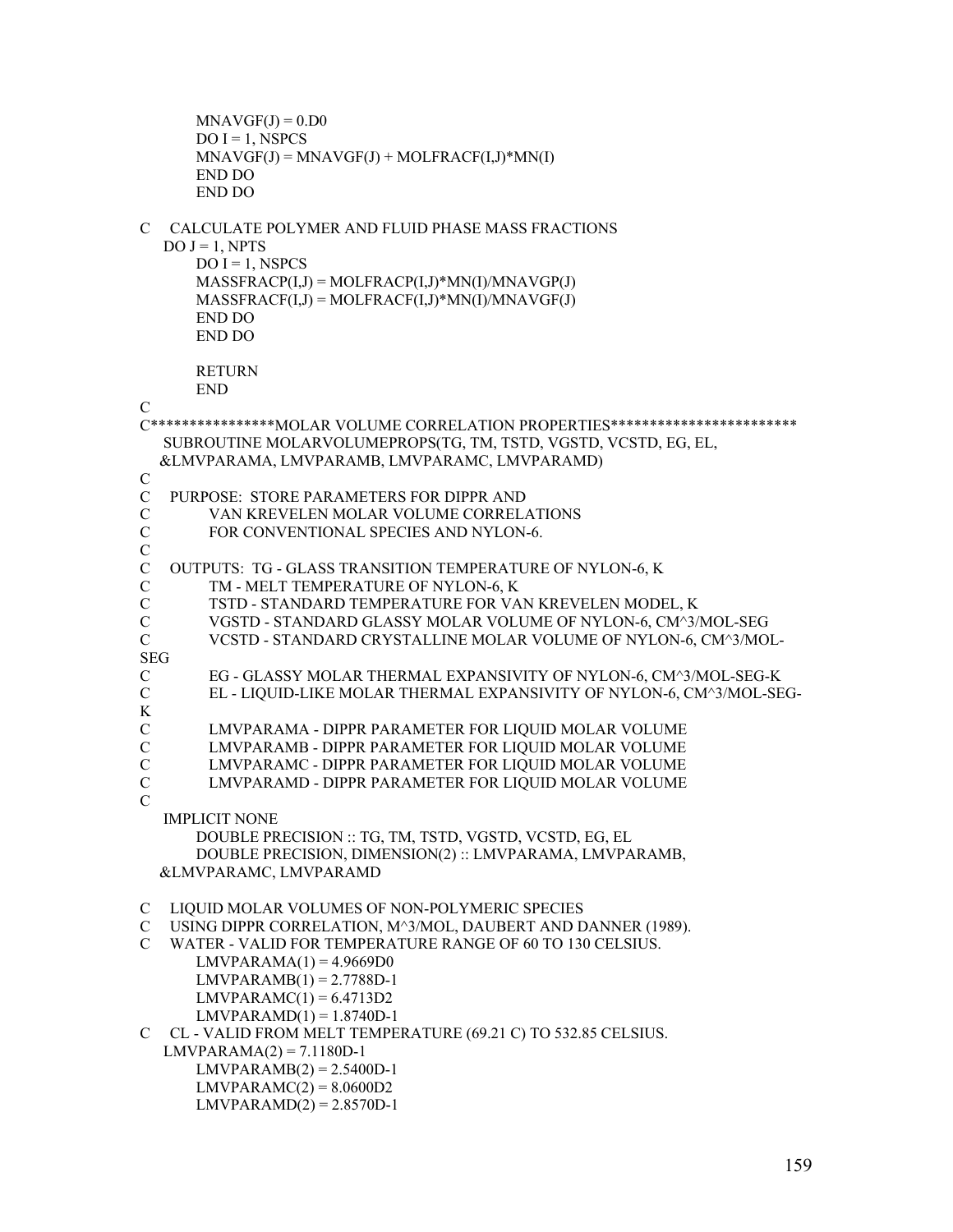C

- C MOLAR VOLUME OF NYLON-6 USING VAN KREVELEN MODEL, VAN KREVELEN (1990).
- C NYLON-6 PARAMETERS
- C GLASS TRANSITION TEMPERATURE, K, POLYMER HANDBOOK (1999).  $TG = 323.D0$
- C MELT TEMPERATURE, K, POLYMER HANDBOOK (1999).  $TM = 504.D0$
- C STANDARD TEMPERATURE, K TSTD = 298.15D0
- C STANDARD GLASSY MOLAR VOLUME, CM^3/MOL-SEG  $VGSTD = 104.4D0$
- C STANDARD CRYSTALLINE MOLAR VOLUME, CM^3/MOL-SEG  $VCSTD = 92.D0$
- C GLASSY AND LIQUID-LIKE MOLAR THERMAL EXPANSIVITIES, CM^3/MOL-SEG-K
- C EG OF NYLON-6 IS UNAVAILABLE. WE USE EG OF NYLON-7.

 $EG = 445.D-4$  $EL = 634.D-4$ 

 RETURN END